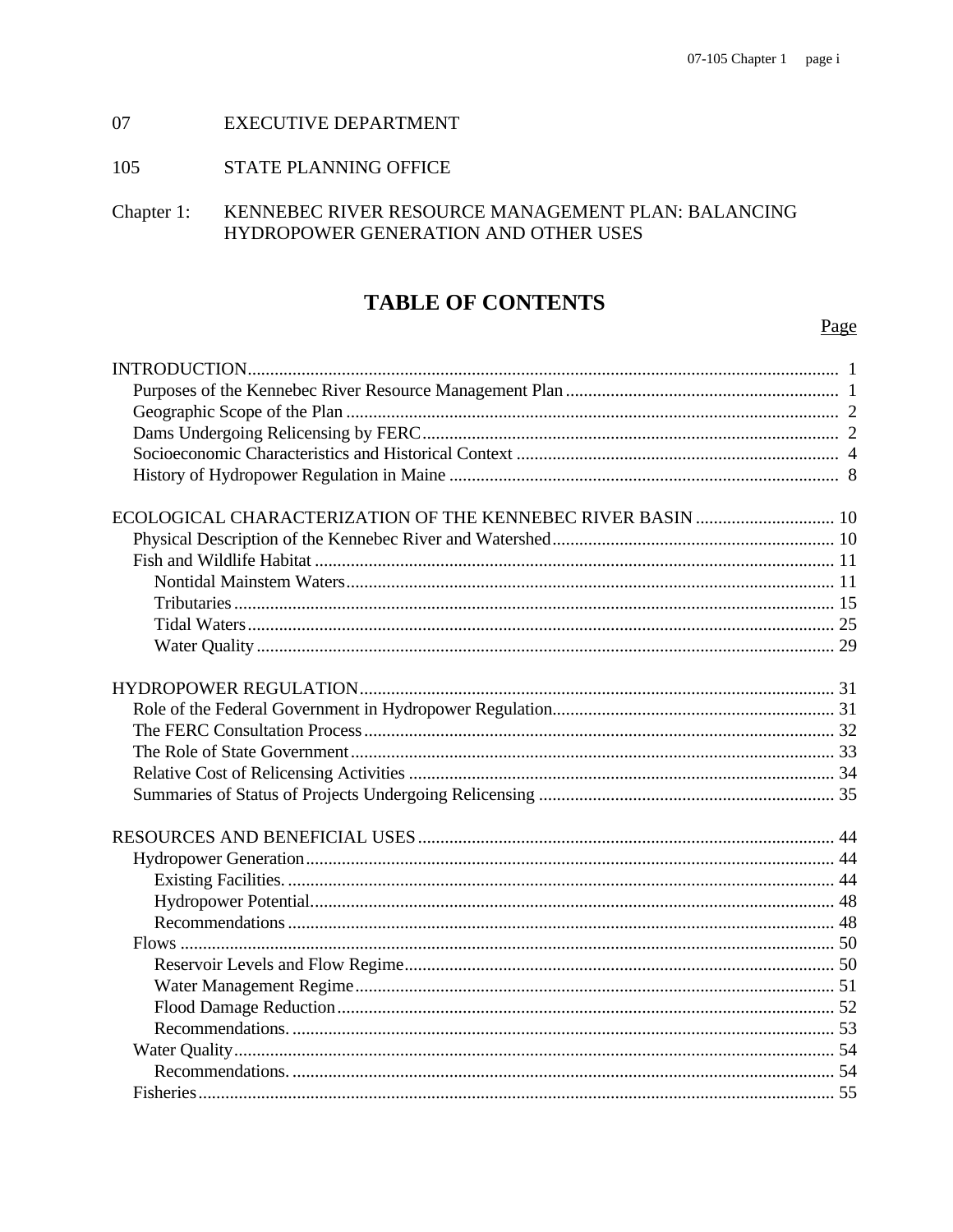| <b>TABLES AND FIGURES</b>                                                                         |  |
|---------------------------------------------------------------------------------------------------|--|
| Table 1 -- Dams in the Kennebec River Basin Subject to Relicensing; All Licenses set to Expire in |  |
|                                                                                                   |  |
|                                                                                                   |  |
|                                                                                                   |  |
|                                                                                                   |  |
| Area (acres) of Tidal Riverine Subsystems and Classes in the Kennebec/Sheepscot<br>Table 6 --     |  |
| Area (acres) of Estuarine Subsystems and Classes in the Kennebec/Sheepscot Rivers<br>Table 7 --   |  |
|                                                                                                   |  |
| Table 8 --                                                                                        |  |
|                                                                                                   |  |

| Table 9 -- Available Reservoir Storage, Kennebec River Basin above Bingham, Maine  45 |
|---------------------------------------------------------------------------------------|
| Table 10 -- Kennebec River Basin Generating Facilities and Storage Dams 47            |
|                                                                                       |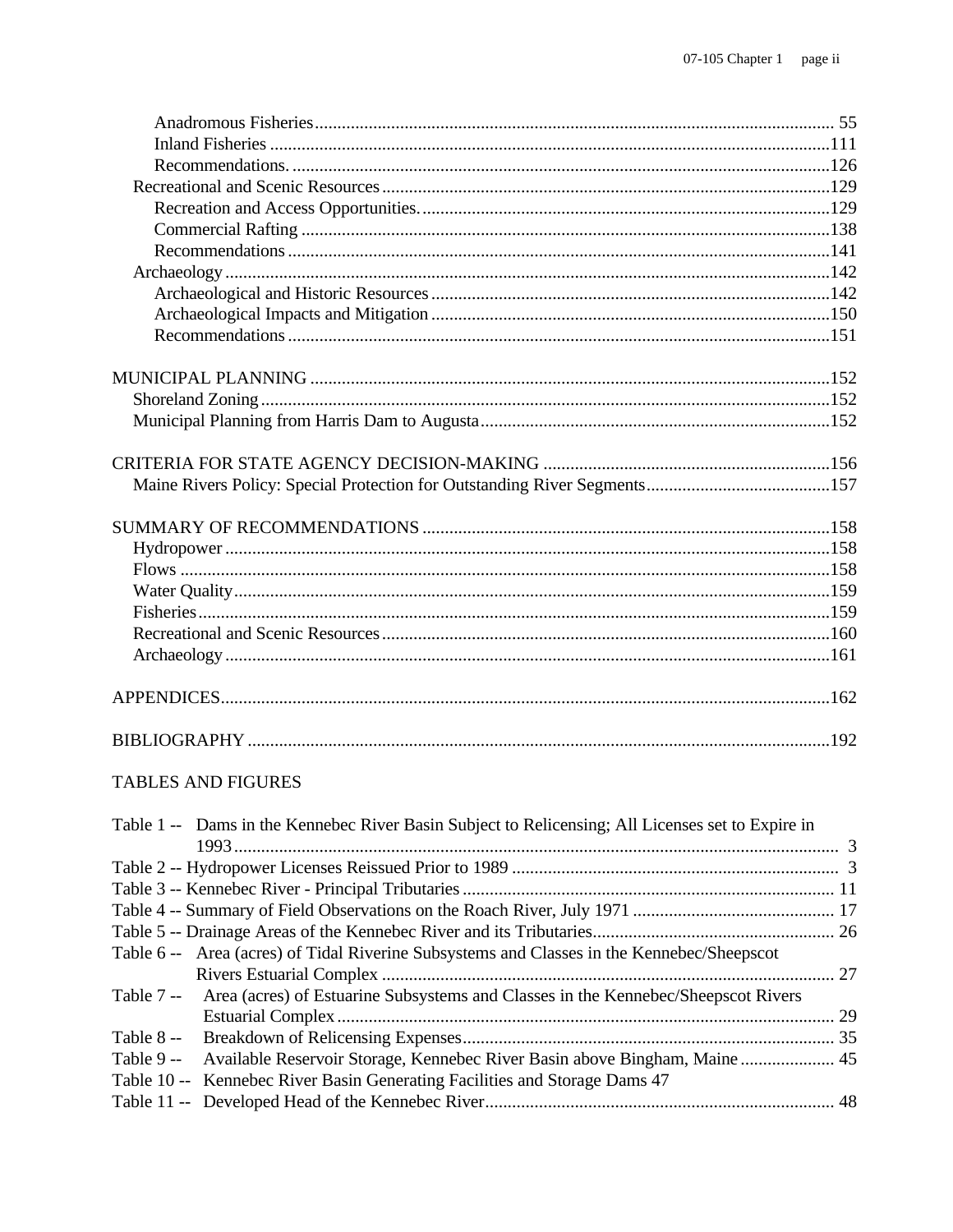| Table 12 -- Species not Found in DMR Surveys but Found in nearby Sheepscot River and             |  |
|--------------------------------------------------------------------------------------------------|--|
|                                                                                                  |  |
| Table 13 -- Generalized Life History Summary of Anadromous Fish Species in Maine 63              |  |
| Table 14 -- Historical Shad Production per 100 yds of Mean Low Water Surface Area in the         |  |
|                                                                                                  |  |
| Table 15 -- Commercial Yield of Alewives per acre of Spawning Habitat for Selected Maine         |  |
|                                                                                                  |  |
|                                                                                                  |  |
| Table 17 -- Potential Alewife Production in the Kennebec River and its Tributaries below the     |  |
|                                                                                                  |  |
|                                                                                                  |  |
| Table 19 -- Estimated Total Area of Current and Former Rapids above Edwards Dam 93               |  |
|                                                                                                  |  |
|                                                                                                  |  |
|                                                                                                  |  |
| Table 23 -- Fisheries Productivity and Hydropower Potential in the Kennebec Basin in Relation to |  |
|                                                                                                  |  |
|                                                                                                  |  |
|                                                                                                  |  |
|                                                                                                  |  |
|                                                                                                  |  |
|                                                                                                  |  |
| Table 29 -- Kennebec River Brown Trout Management Plan Mainstem: Weston Dam to Edwards           |  |
|                                                                                                  |  |
| Summary of Sport Fishery Statistics Obtained from Angler Diaries and Creel Survey<br>Table 30 -- |  |
|                                                                                                  |  |
| Table 31 -- Kennebec River Brown Trout Management Plan Special Management Section:               |  |
|                                                                                                  |  |
| Summary of Angler Catch and Effort Statistics from Voluntary Angler Reports<br>Table 32 --       |  |
|                                                                                                  |  |
| Table 33 -- Numbers of Commercial Whitewater Rafting Passengers by Year, Kennebec River140       |  |
|                                                                                                  |  |
| <b>EXECUTIVE DEPARTMENT</b><br>07                                                                |  |

105 STATE PLANNING OFFICE

Chapter 1: KENNEBEC RIVER RESOURCE MANAGEMENT PLAN: BALANCING HYDROPOWER GENERATION AND OTHER USES

# **TABLE OF CONTENTS**

## Page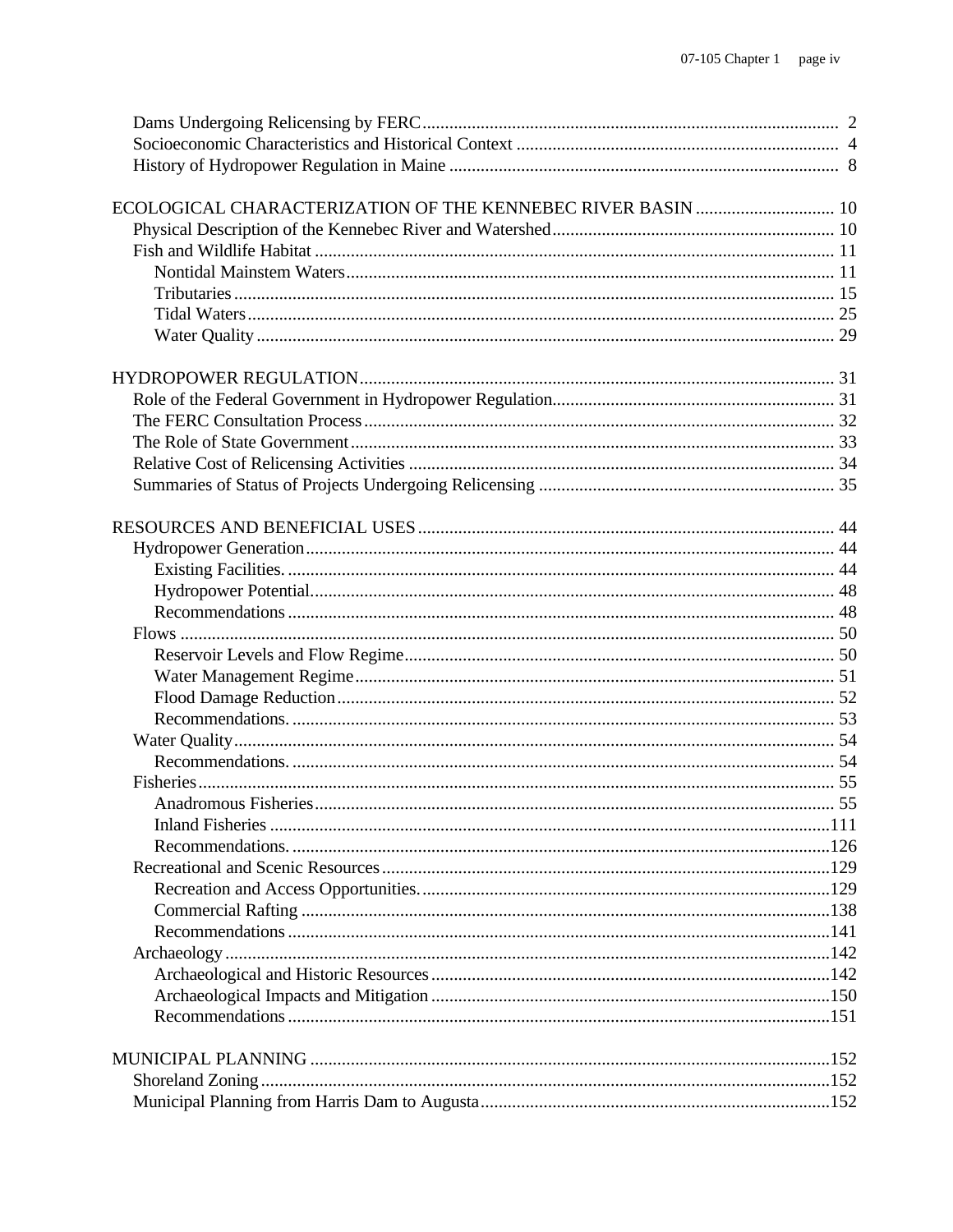# TABLES AND FIGURES

| Table 1 -- Dams in the Kennebec River Basin Subject to Relicensing; All Licenses set to Expire in |  |
|---------------------------------------------------------------------------------------------------|--|
|                                                                                                   |  |
|                                                                                                   |  |
|                                                                                                   |  |
|                                                                                                   |  |
|                                                                                                   |  |
| Table 6 -- Area (acres) of Tidal Riverine Subsystems and Classes in the Kennebec/Sheepscot        |  |
|                                                                                                   |  |
| Area (acres) of Estuarine Subsystems and Classes in the Kennebec/Sheepscot Rivers<br>Table 7 --   |  |
|                                                                                                   |  |
| Table 8 --                                                                                        |  |
| Available Reservoir Storage, Kennebec River Basin above Bingham, Maine  45<br>Table 9 --          |  |
| Table 10 -- Kennebec River Basin Generating Facilities and Storage Dams 47                        |  |
|                                                                                                   |  |
| Species not Found in DMR Surveys but Found in nearby Sheepscot River and<br>Table 12 --           |  |
|                                                                                                   |  |
| Table 13 -- Generalized Life History Summary of Anadromous Fish Species in Maine 63               |  |
| Table 14 -- Historical Shad Production per 100 yds of Mean Low Water Surface Area in the          |  |
|                                                                                                   |  |
| Table 15 -- Commercial Yield of Alewives per acre of Spawning Habitat for Selected Maine          |  |
|                                                                                                   |  |
|                                                                                                   |  |
| Table 17 -- Potential Alewife Production in the Kennebec River and its Tributaries below the      |  |
|                                                                                                   |  |
|                                                                                                   |  |
| Table 19 -- Estimated Total Area of Current and Former Rapids above Edwards Dam 93                |  |
|                                                                                                   |  |
|                                                                                                   |  |
|                                                                                                   |  |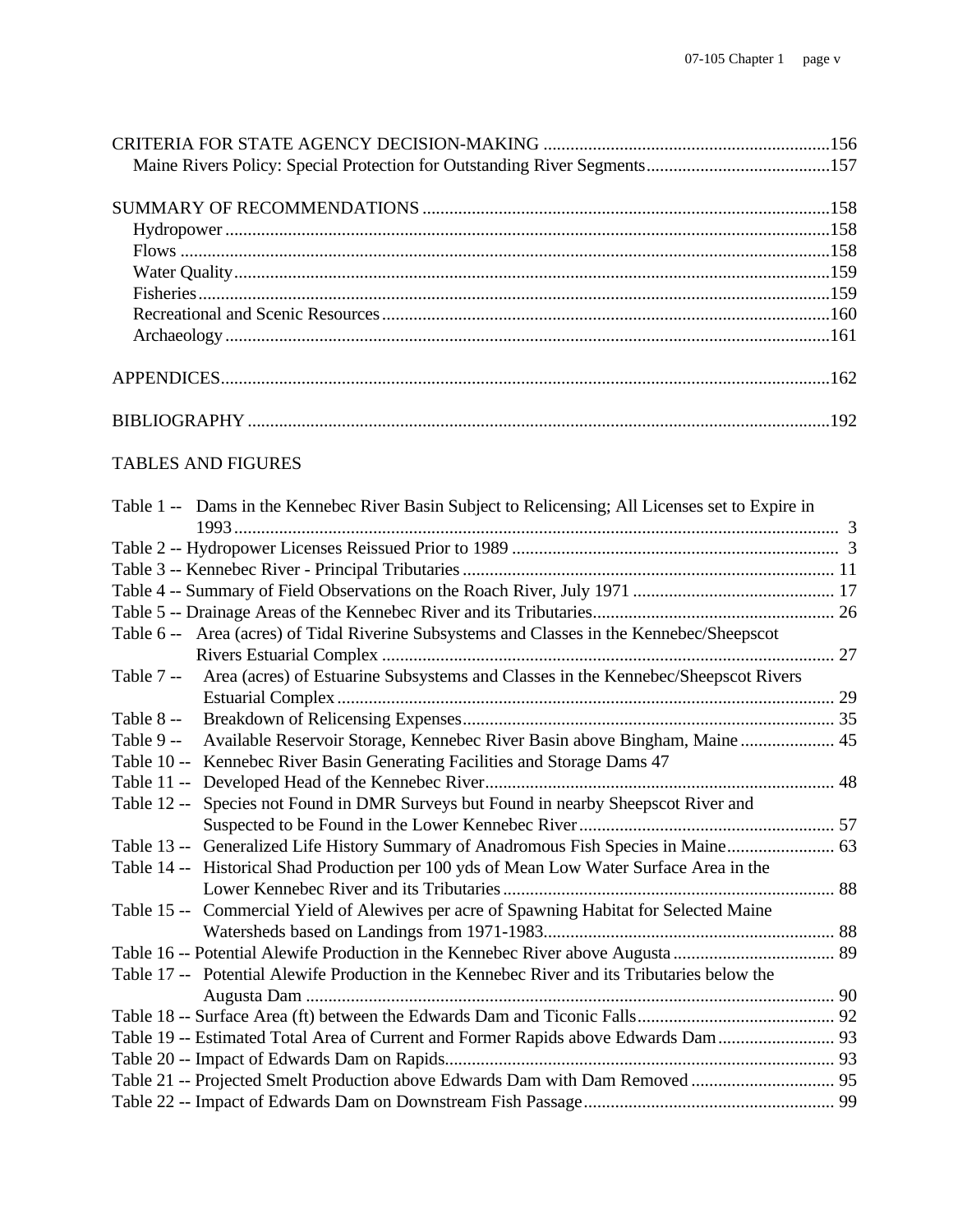| Table 23 -- Fisheries Productivity and Hydropower Potential in the Kennebec Basin in Relation to |  |
|--------------------------------------------------------------------------------------------------|--|
|                                                                                                  |  |
|                                                                                                  |  |
|                                                                                                  |  |
|                                                                                                  |  |
|                                                                                                  |  |
|                                                                                                  |  |
| Table 29 -- Kennebec River Brown Trout Management Plan Mainstem: Weston Dam to Edwards           |  |
|                                                                                                  |  |
| Table 30 -- Summary of Sport Fishery Statistics Obtained from Angler Diaries and Creel Survey    |  |
|                                                                                                  |  |
| Table 31 -- Kennebec River Brown Trout Management Plan Special Management Section:               |  |
|                                                                                                  |  |
| Table 32 -- Summary of Angler Catch and Effort Statistics from Voluntary Angler Reports          |  |
|                                                                                                  |  |
| Table 33 -- Numbers of Commercial Whitewater Rafting Passengers by Year, Kennebec River140       |  |
|                                                                                                  |  |
|                                                                                                  |  |
|                                                                                                  |  |
|                                                                                                  |  |
|                                                                                                  |  |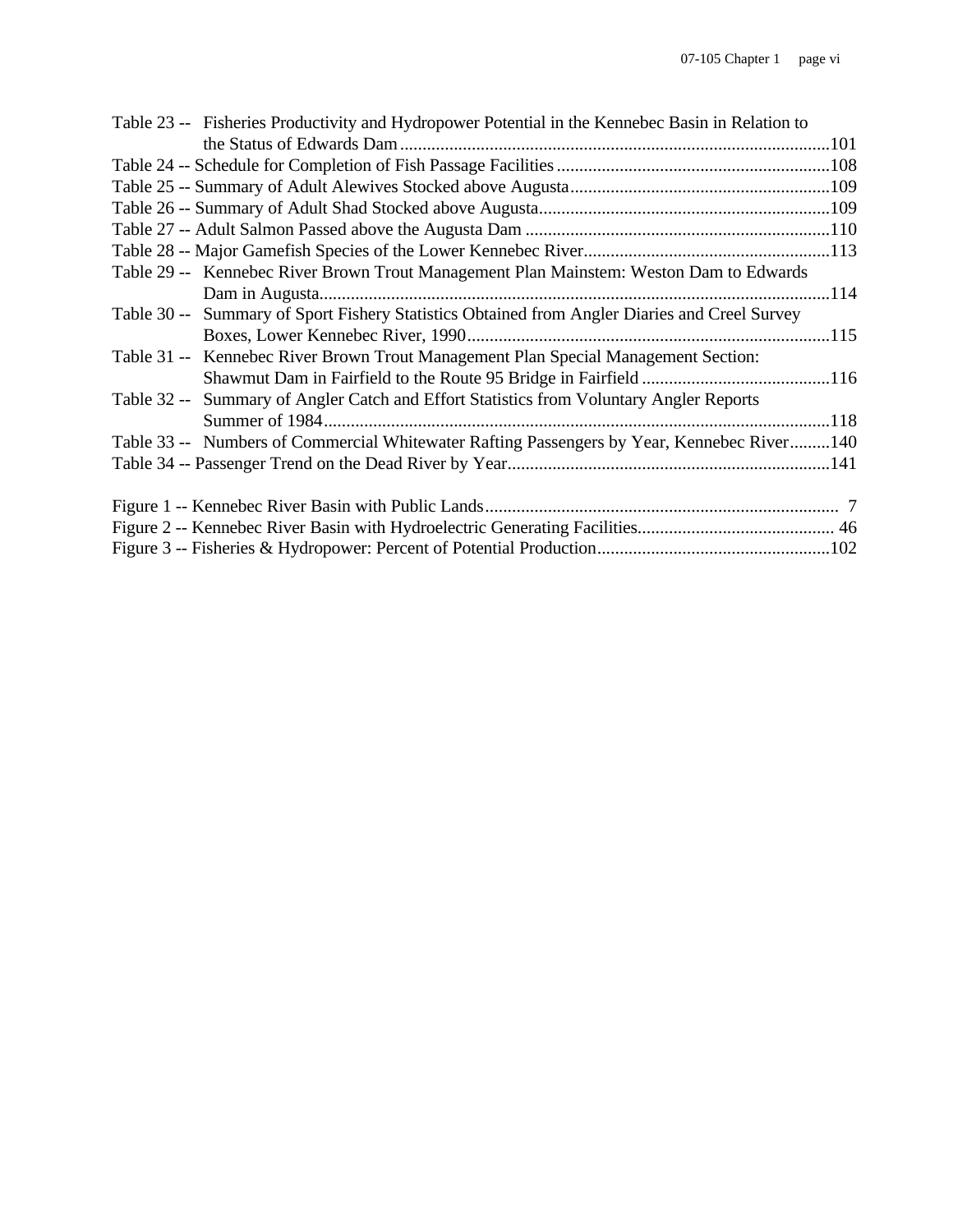# **INTRODUCTION**

### **PURPOSES OF THE KENNEBEC RIVER RESOURCE MANAGEMENT PLAN**

The Kennebec River Resource Management Plan represents a comprehensive examination by the State of Maine of the various resources and beneficial uses of the Kennebec River. The Plan discusses each of these resources and beneficial uses and, consistent with existing State policies, makes certain recommendations that reflect the State's determination of how those resources and beneficial uses should be balanced against one another in various circumstances.

This Resource Management Plan is intended to serve several purposes. A primary purpose of the Plan is to comply with the requirements of a Maine statute enacted in 1989. This statute, titled "An Act to Ensure Notification and Participation by the Public in Licensing and Relicensing of Hydroelectric Dams and to Further Ensure the Equal Consideration of Fisheries and Recreational Uses in Licensing and Relicensing," is codified at 12 MRSA §407 (see Appendix A). The statute requires the State Planning Office (SPO) to work with the natural resource agencies of the State to develop a management plan for each watershed in the State with a hydropower project currently or potentially regulated by the Federal government. "These plans shall provide a basis for State agency comments, recommendations and permitting decisions and shall at a minimum include, as applicable, minimum flows, impoundment level regimes, upstream and downstream fish passage, maintenance of aquatic habitat and habitat productivity, public access and recreational opportunities. These plans shall update, complement and, after public notice, comment and hearings in the watershed, be adopted as components of the State's comprehensive rivers management plan." The Plan responds to the requirements of the Maine statute with respect to the Kennebec River.

The Kennebec River Resource Management Plan also serves as the State's "comprehensive plan" for the Kennebec River for purposes of consideration by the Federal Energy Regulatory Commission (FERC) regarding hydroelectric licensing and relicensing within the Kennebec basin. Under section 10(a) (2) (A) of the Federal Power Act, FERC is required to consider the extent to which proposed hydroelectric projects, and the continued operation of existing projects, are consistent with "comprehensive plans" prepared by federal and State agencies. The Plan is intended to be used by FERC in its analysis of beneficial uses of the Kennebec River. To the extent that previous State publications have identified goals and objectives for Kennebec River resources, those goals and objectives either have been included within the Plan or have been balanced against other goals and objectives in developing the Plan's recommendations and conclusions. The Plan also incorporates existing State policies regarding Kennebec River resources.

This river resource management plan has been developed with considerable citizen and public agency input. Consistent with State policy and the provisions of the Maine Administrative Procedure Act, this plan is intended to combine professional judgements by the State Planning Office, the state agency charged with comprehensive watershed planning, with comments and opinions by all elements of the political process, including citizens, other state agencies, the State Legislature, resource users, and interested organizations.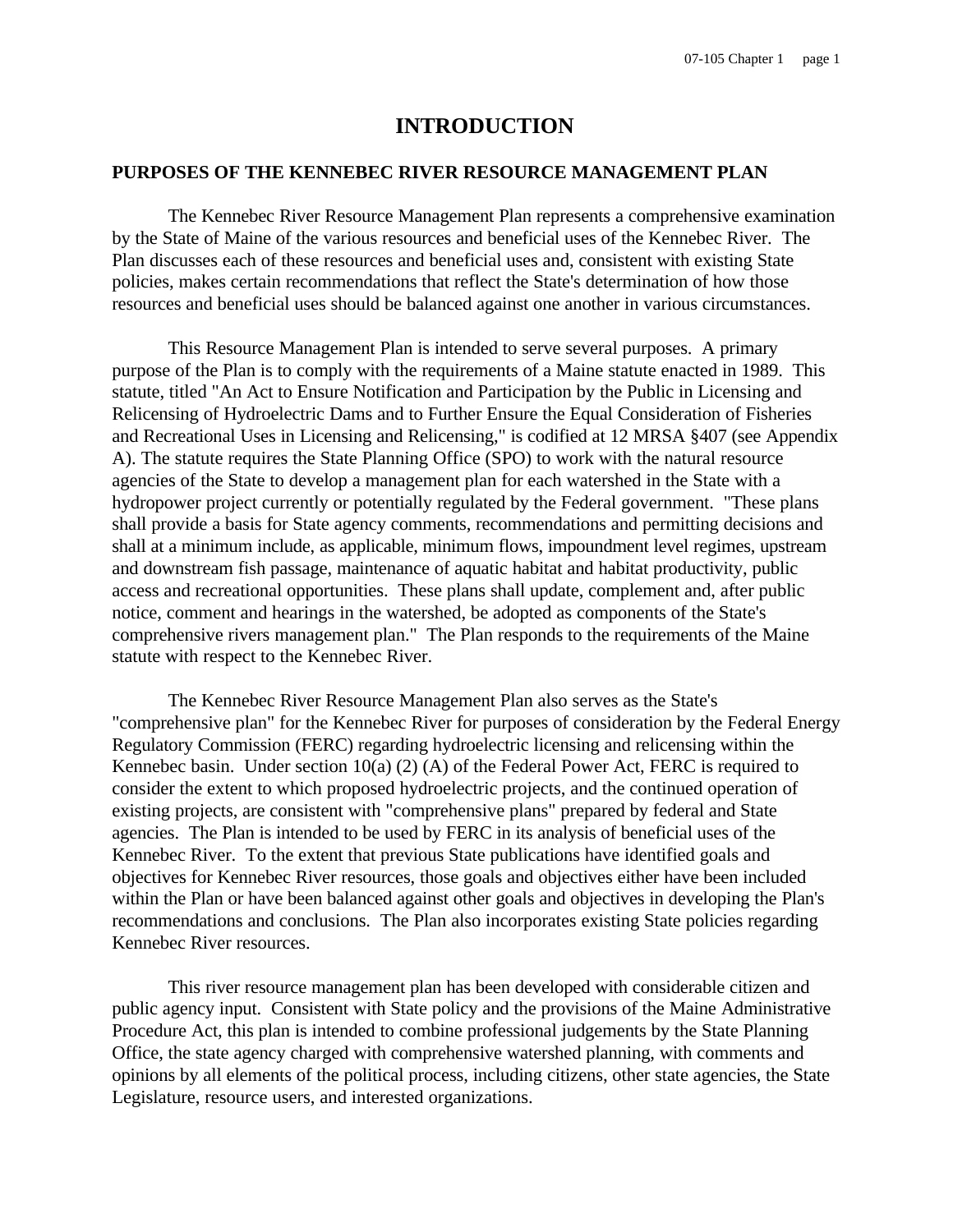Although it is recognized that case-by-case review of individual hydroelectric projects will occur, the Plan is intended to provide a comprehensive review of various competing beneficial uses of the Kennebec, so that individual license applications can be reviewed in light of basin-wide issues and policies.

Individuals who wish to be apprised of the status of particular projects may send their names and addresses, along with the name of the project of interest, to the Hydropower Coordinator, State Planning Office, Station 38, Augusta, ME 04333.

Four informal hearings were held in October 1991 in Skowhegan and Augusta concerning a previous draft of the Plan. Formal public hearings were held on the most recent draft of the Plan in Bingham on August 26, 1992, and in Augusta on August 27, 1992. The deadline for receipt of public comments was extended from September 25 until November 2, 1992 at the request of representatives of municipalities between Augusta and Waterville.

#### **GEOGRAPHIC SCOPE OF THE PLAN**

The Kennebec River basin, located in west central Maine, has a total drainage area of 5,893 square miles, constituting almost one-fifth the total area of the State of Maine. The Androscoggin River basin lies to the west, the Penobscot River basin to the north and east, and a section of the Maine coastal area to the south. The northwesterly limit of the basin forms a part of the international boundary between the United States and Canada. The basin has a length in the north-south direction of 149 miles and a width of 72 miles.

The following watersheds in the Kennebec River system have existing, or potential for, federally licensed dams and are therefore considered by this plan:

| Main stem           | Sebasticook River |
|---------------------|-------------------|
| <b>Moxie Stream</b> | Cobbossee Stream  |
| Dead River          | Moosehead Lake    |
| Carrabassett River  | • Roach River     |
| <b>Sandy River</b>  | • Moose River     |
| Messalonskee Stream |                   |

## **DAMS UNDERGOING RELICENSING BY FERC**

There are currently 27 FERC licensed generating facilities and storage dams on the Kennebec and tributaries; of these, ten have licenses set to expire in 1993 (see Table 1) while three have had licenses renewed. All ten have initiated the relicensing process and were required to submit applications for relicensing to FERC by December 31, 1991.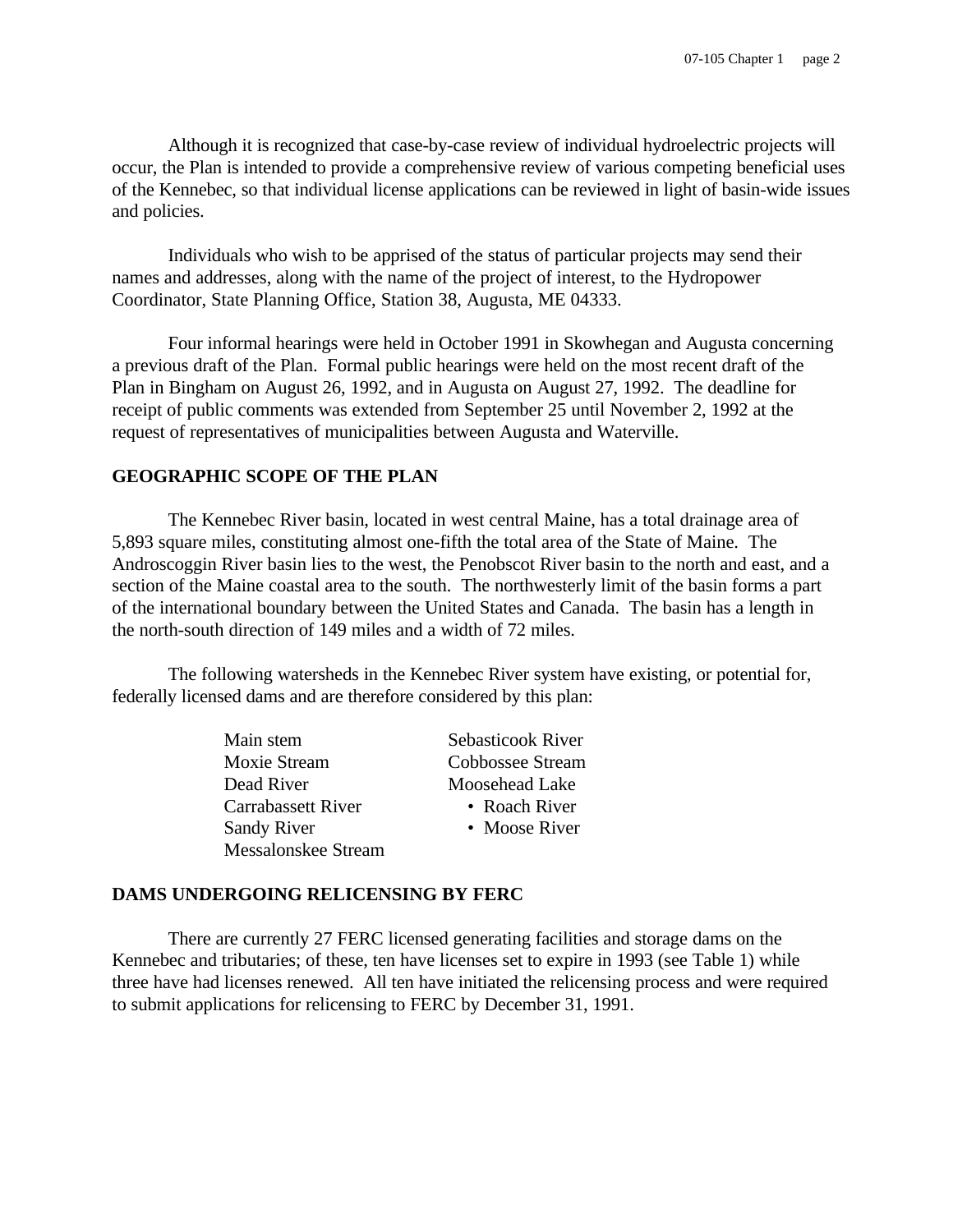# **Table 1**

## **Dams in the Kennebec River Basin Subject to Relicensing; All Licenses set to Expire in 1993**

| <b>Project</b>                  | FERC# | Owner                              | <b>Installed Capacity</b><br>in MW |
|---------------------------------|-------|------------------------------------|------------------------------------|
|                                 |       |                                    |                                    |
| Edwards                         | 2389  | Edwards Manufacturing Co.          | $3.5*$                             |
| <b>Union Gas</b>                | 2556  | <b>Central Maine Power Company</b> | 1.5                                |
| Fort Halifax                    | 2552  | <b>Central Maine Power Company</b> | 1.5                                |
| Automatic                       | 2555  | <b>Central Maine Power Company</b> | 0.8                                |
| <b>Rice Rips</b>                | 2557  | <b>Central Maine Power Company</b> | 1.6                                |
| Oakland                         | 2559  | <b>Central Maine Power Company</b> | 2.8                                |
| Weston                          | 2325  | <b>Central Maine Power Company</b> | 12                                 |
| Wyman                           | 2329  | <b>Central Maine Power Company</b> | 72                                 |
| Moosehead Lake<br>(East Outlet) | 2671  | Kennebec Water Power Company       | storage                            |
| Moxie                           | 2613  | <b>Central Maine Power Company</b> | storage                            |

*Union Gas, Oakland, Rice Rips and Automatic have been consolidated into one application which is now entitled the Messalonskee Project.*

*\*Applicant is also requesting an 8.2 MW expansion.*

#### **Table 2**

# **Hydropower Licenses Reissued Prior to 1989**

| Project        | <b>FERC#</b> | Owner                   | <b>Status</b>                                                                    |
|----------------|--------------|-------------------------|----------------------------------------------------------------------------------|
| Hydro-Kennebec | 2611         | United American Hydro   | Relicensed 10/15/86 for 50 years; 13.8<br>MW expansion for total of 17.5 MW      |
| <b>Shawmut</b> | 2322         | Central Maine Power Co. | Relicensed 1/5/81 for 40 years; 4.0 MW<br>expansion for total capacity of 8.6 MW |
| Williams       | 2335         | Central Maine Power Co. | Relicensed $1/22/88$ for 30 years at 14.5<br>MW of capacity                      |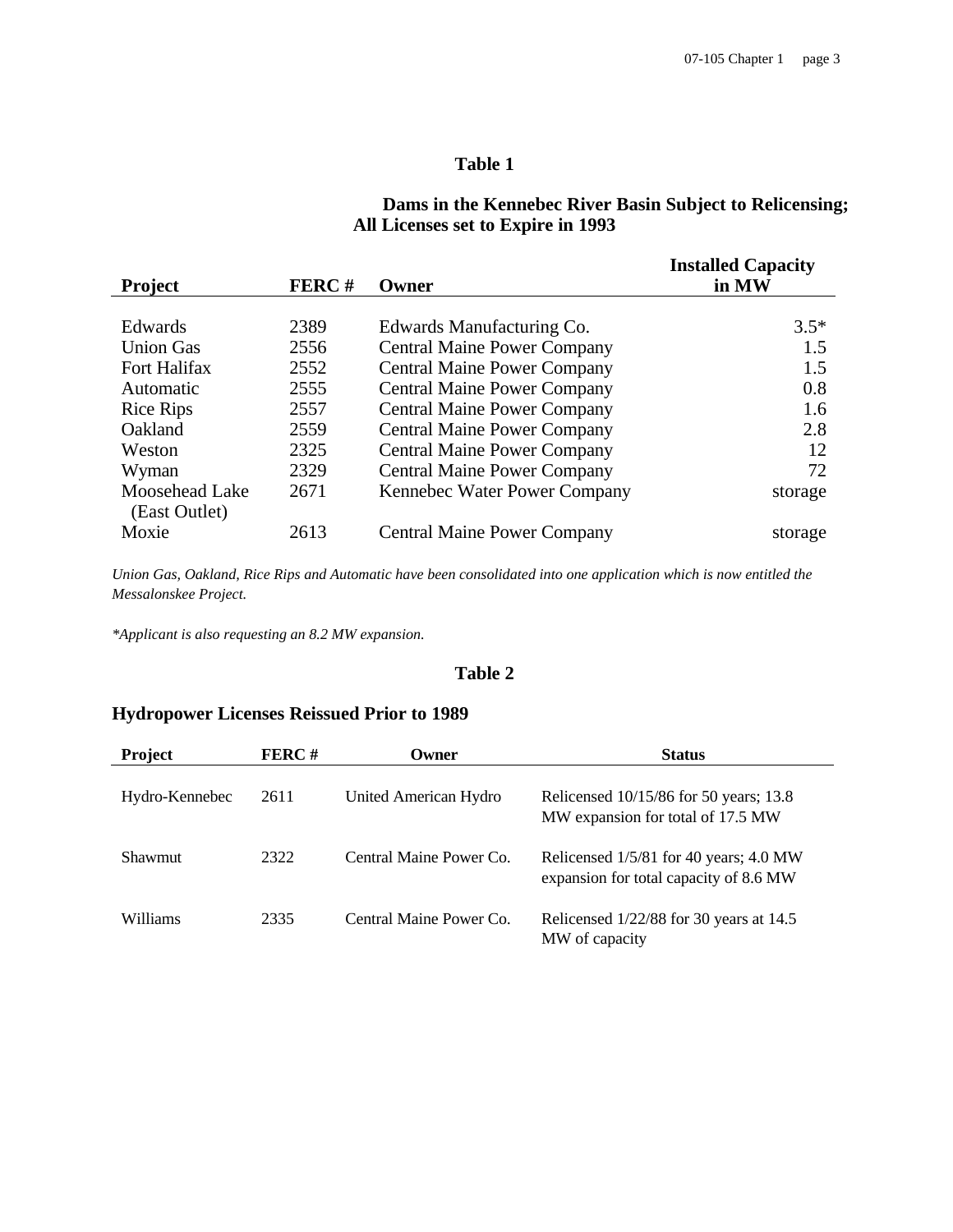### **SOCIOECONOMIC CHARACTERISTICS AND HISTORICAL CONTEXT**

The basin's physical characteristics, the distribution of its natural resources, and establishment of Maine's capital at Augusta on the lower main stem have had considerable impact on cultural development. The following sections trace the history of development in the Kennebec basin and summarize its present demographic and economic environment.

Before the influx of European settlers to New England, the basin was inhabited by the Abenaki Indians who controlled the entire Kennebec River. They named the waterway for its twisted course through Merrymeeting Bay to the ocean; purportedly the name means either "snakey monster" or "long quiet water".

English colonization began in the 1600's along the lower Kennebec River. Popham colony was established in 1606. Although Plymouth Colony was the first lasting European settlement in the northeast, Popham Colony predated it.

In April of 1606, King James granted a charter for the permanent settlement of the east coast of America. An expedition launched in May of the same year and lead by Sir John Popham, was concerned mainly with trading rather than settlement prospects. The expedition consisted of two ships and 120 passengers and made land fall in August.

Based on the explorations of the previous year, it had been decided before leaving England that the colonists should proceed directly to the Kennebec River. It had been chosen for its size and central location to facilitate a vigorous trade in furs with the native inhabitants. It is believed that by the end of the year, both of the original ships had departed the New World, leaving behind only 45 colonists in the village.

The colony survived until 1608 when the governor was recalled to England. Without a leader to govern the enterprise, the colony was abandoned.

The Indians and early settlers depended on the Kennebec River for transportation and commerce. Small craft, often bearing furs or fish, could navigate as far upstream as Solon. Plentiful stocks of spruce and pine provided the raw materials for home and ship construction, and fertile land sustained agriculture. Tributaries, rather than the river itself, were used for water power; early settlers' crude saws and grist mills could not withstand the Kennebec's swift current.

As a transportation and communication corridor, the river gained strategic significance during the French and Indian wars and the American Revolution when forts were built at Augusta and Waterville. In particular, Benedict Arnold journeyed up the river on the way to attacking Quebec.

After the Revolution, industry grew and riverine settlement rapidly increased, spreading northward along the main stem and branching out along the southern tributaries. Commercial shipyards were built along the river from Gardiner to Waterville. Dams constructed on the lower Kennebec main stem and some of its tributaries accommodated log drivers and supplied power to the basin's timber and textile industries. The needs of these industries soon took precedence over other riverine uses. In 1837, a dam was built at Augusta, despite the fact that the structure blocked navigation and anadromous fish runs upstream of the city.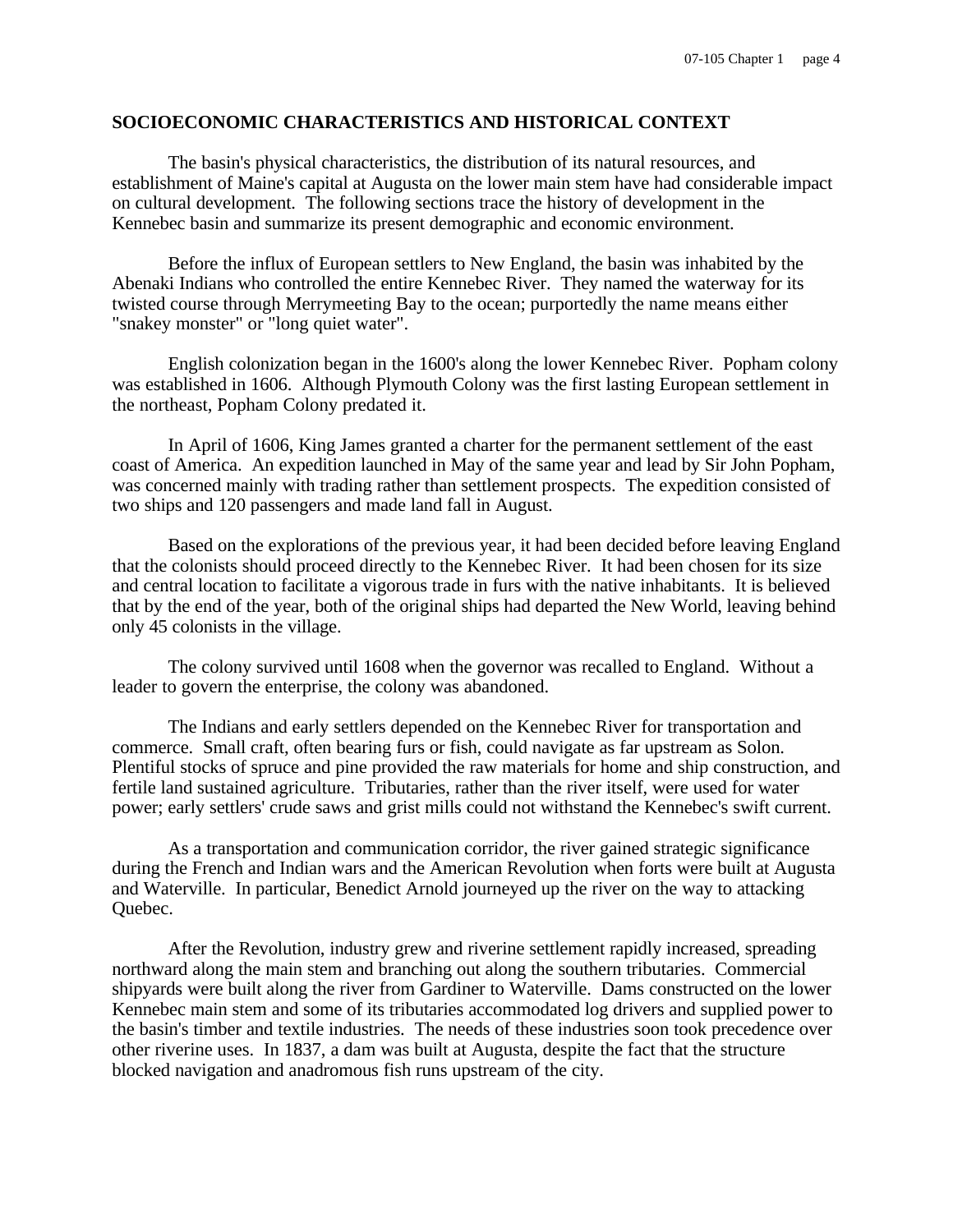During the 1820's, large lumber and logging associations replaced individual and partnership operations, and by 1930 the Kennebec Log Driving Association controlled all log driving on the river. This private association maintained control until 1976 when the Maine Legislature halted log driving throughout the State.

The trend toward consolidating ownership of the basin's timber resources was prompted in part by the emergence of new land ownership patterns. When Maine separated from Massachusetts, becoming a state in 1820, the two states shared millions of acres of land in northern Maine. The State of Maine divided the land into townships (usually 36 square miles each). Retaining 1,000 acres of each parcel, the State then sold the remaining land for needed revenue. The buyers, in an effort to minimize economic risks, established a system of "common ownership and undivided interest;" they would buy a township and distribute all profits and losses from the land in proportion to each owner's share. An outgrowth of this system was the formation of land management companies where groups of landowners formed corporations or delegated to one of the owners all responsibility for managing the land.

The northern half of the Kennebec basin is comprised primarily of unorganized territory.<sup>1</sup> Because of the harsh climate and rugged terrain of this remote area, it remained virtually unsettled and undeveloped. However, land sales in the mid 1800's prompted new interest in harvesting this area's extensive spruce-fir forests and boosted the basin's lumber industry.

In the mid 1800's when wood-pulp began to replace rag fibers as the prime material in paper, demand for the northern basin's timber increased again. Fir, previously unimportant, joined spruce and pine as a valuable commodity. Pulp and paper companies began to acquire large tracts of the basin's unorganized territory, and by the late 1800s pulp and paper manufacturing surpassed the lumber industry in economic importance.

During the 19th century, the present-day character of the basin was established. Industrial development and the siting of the state capitol at Augusta brought people to the towns and cities clustered along the southern waterways. Good agricultural land in the lower basin provided both subsistence and commercial enterprise. Abundant surface water offered the basin's residents recreation opportunities, and in the late 1800's resort development around some of the southern lakes drew vacationers from all over New England. Dam construction continued to satisfy increasing power demands and facilitate log drives from the north. Because forest products companies owned large parcels of land in the upper basin, development in this area was minimal. Furthermore, when the anticipated migration of settlers to the 1,000-acre public parcels did not occur, Maine sold the timber rights of these lands for state revenue.

Today, the lower Kennebec River bisects the basin's only urbanized area. Industrial activity is located predominantly in the south, and pulp and paper manufacturing remains the mainstay of the basin's economy. Agriculture, while not a major land use in the basin, still holds an important place in the southern rural economy. Recreational development continues along the shoreline of many southern lakes, especially in the Belgrade and Cobbossee Lake drainages. The river provides excellent spawning and nursery habitat for Landlocked salmon and brook trout, and supports a popular, high quality sport fishery.

e<br>S

 $<sup>1</sup>$  Land which has no local government but is under the State's jurisdiction.</sup>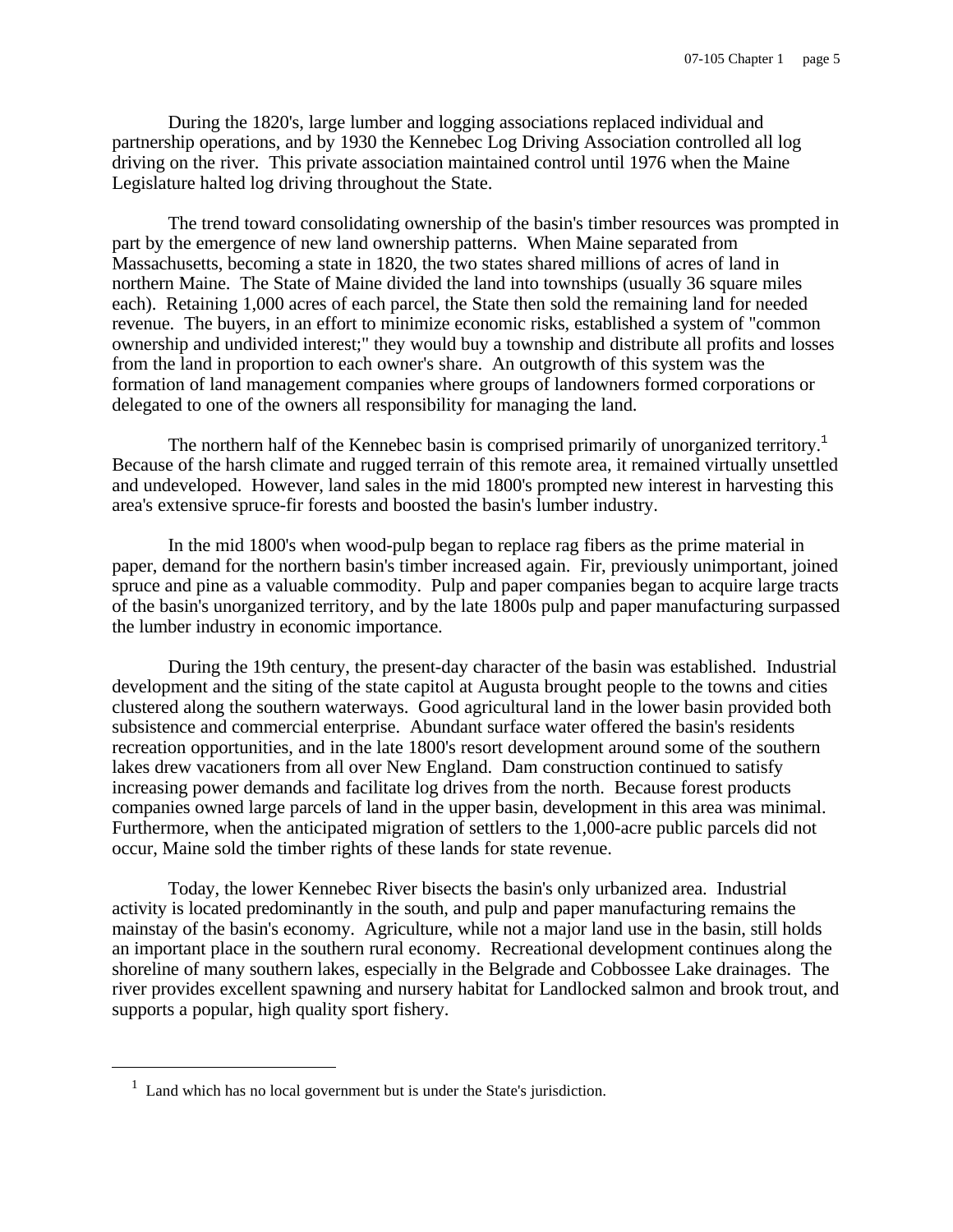The upper basin, while remaining the raw materials base for the forest products industries, has evolved into a popular recreational area. Improved logging roads provide greater access to the scenic north country which draws tourists year-round. In recent years, Maine has begun a movement to recover use of its northern public land and, through a series of land trades with private owners, is consolidating this land into state holdings (Figure 1).

The most recent land trade was approved by the Maine Legislature in April 1990. In a trade with Scott Paper, the Bureau of Public Lands (BPL) acquired 7,275 acres of Days Academy Grant and 17.8 shoreline miles on Moosehead Lake. A conservation easement 500' deep covers 9.5 miles of the total shoreline and includes the opportunity to develop one wilderness campsite per mile of shore. BPL also gained acreage that was added to the agency's holdings in Big Squaw Township and Bald Mountain.

The State has also undertaken conservation land acquisition through bond issues: the \$5 million 1986 bond for wildlife habitat protection administered by the Department of Inland Fisheries and Wildlife (IF&W) and the 1987 \$35 million Land for Maine's Future (LMF) Fund. Several acquisitions have been made through both programs in the Kennebec River basin and a map showing all public lands in the watershed follows on page 7.

In May 1989, 800 acres of Mount Kineo were acquired by using \$750,000 of the LMF Fund. Mount Kineo is the dominant land feature on Moosehead Lake, offering spectacular views from its summit. The mount's sheer cliffs serve as nesting habitat for a pair of peregrine falcons.

In November 1989, IF&W acquired a corridor of 500 feet on each side of the Roach River, a primary Moosehead Lake tributary, for \$950,000. The mouth of the shallow river is exemplary spawning habitat for land-locked salmon and brook trout, offering world-class catchand-release fishing. The corridor acquisition includes 250 feet in fee and a second 250 feet structured as a conservation easement on each side of the main stem.

The IF&W bond was also the source of funding for a 670 acre addition to the Sebasticook River Wildlife Management Area, increasing it to over 1,600 acres. Much of this land, along the floodplain of the main stem of the Sebasticook, is forested with mature cedar and is heavily used by deer. The area also supports populations of waterfowl and furbearers.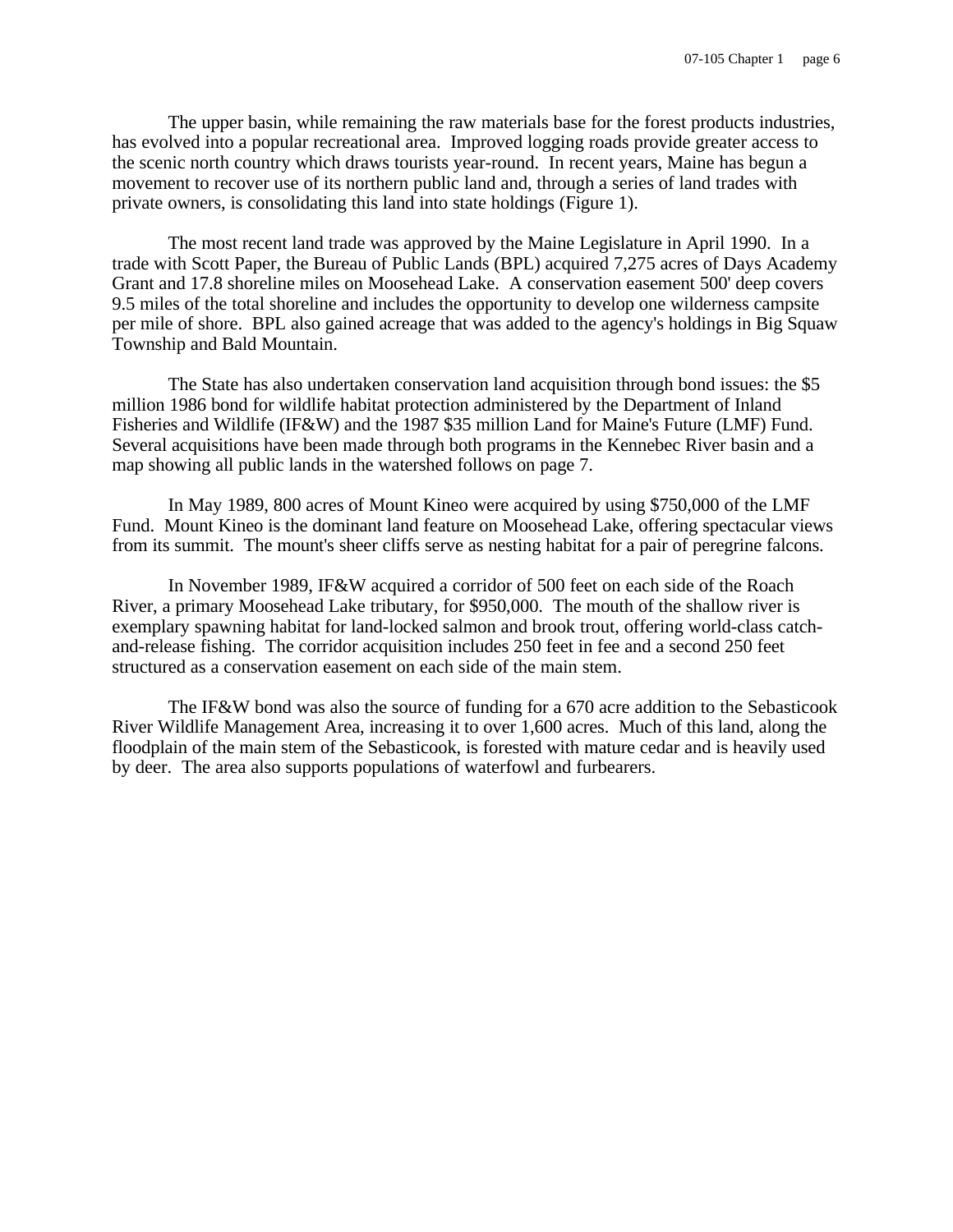# **Figure 1**



Kennebec River Basin with Public Lands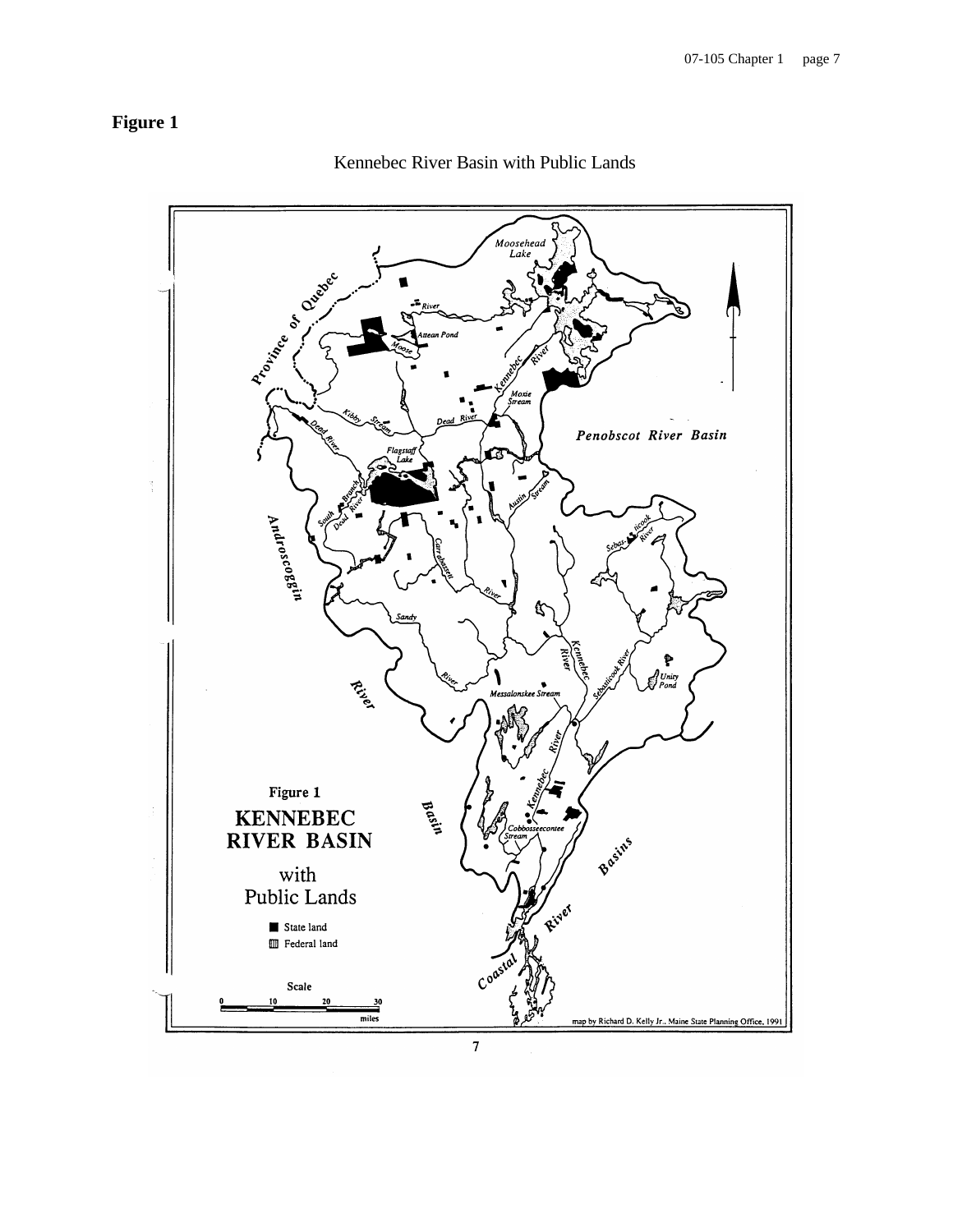The Army Corps of Engineers has a long history of involvement with the Kennebec River dating back to 1827. Initial improvements of the river continued through 1888. These included removing obstructions, such as ledge rock, to provide a 13-foot-deep channel from river mouth to Swan Island in Richmond, about 25 miles upstream, with its depth decreasing to 10 feet at Augusta. A secondary channel was constructed around the west side of Swan Island. In 1898, three jetties were constructed on the west side of Swan Island and one at Beef Rock Shoals, at the southeast end of Swan Island.

Additional projects by the Corps were completed in 1943 and consist of:

- A channel 27 feet deep and 150 feet wide extending from the river mouth to a point 13 miles upstream at Bath.
- A channel 17 feet deep and 150 feet wide along the east side of Swan Island and extending to Gardiner. The channel depth increases to 18 feet through rock at Lovejoy Narrows, at the northeastern corner of Swan Island.
- A training wall at Beef Rock Shoals, at the southeast corner of Swan Island.
- A training wall above Sands Island, near the Dresden/Pittston town line.
- A 16-foot-deep channel at Gardiner.
- A channel 11 feet deep and 150 feet wide to the head of navigation in Augusta.<sup>2</sup>

### **HISTORY OF HYDROPOWER REGULATION IN MAINE**

The initial licenses for most existing projects, in Maine and nationwide, were issued by FERC during the 1950's and 60's. Before the early 1950's, FERC did not concern itself with hydropower licensing or questions of navigability or water quality. However, the courts expanded FERC's jurisdiction during the 1950's. These early licenses were backdated and set for expiration between 1987 and 1993 by the Federal Power Commission, forerunner of today's FERC.

The Maine Rivers Policy (12 MRSA §§401-406) and the Maine Waterway Development and Conservation Act (MWDCA) (38 MRSA §§630-637) were enacted in 1983 as the Maine Rivers Act. These statutes are part of the *Maine Comprehensive Rivers Management Plan* submitted to FERC during the spring of 1987 as fulfillment of the State's obligation for comprehensive river planning. The 1987 Plan also includes projections of the State's hydropower potential, a Statewide Fisheries Plan, the core laws regulating use of Maine's rivers, and the Maine Rivers Study, a comprehensive review of river resources worthy of protection.

<sup>&</sup>lt;sup>2</sup> Maine Water Resources Development. U.S. Army Corps of Engineers, 1991.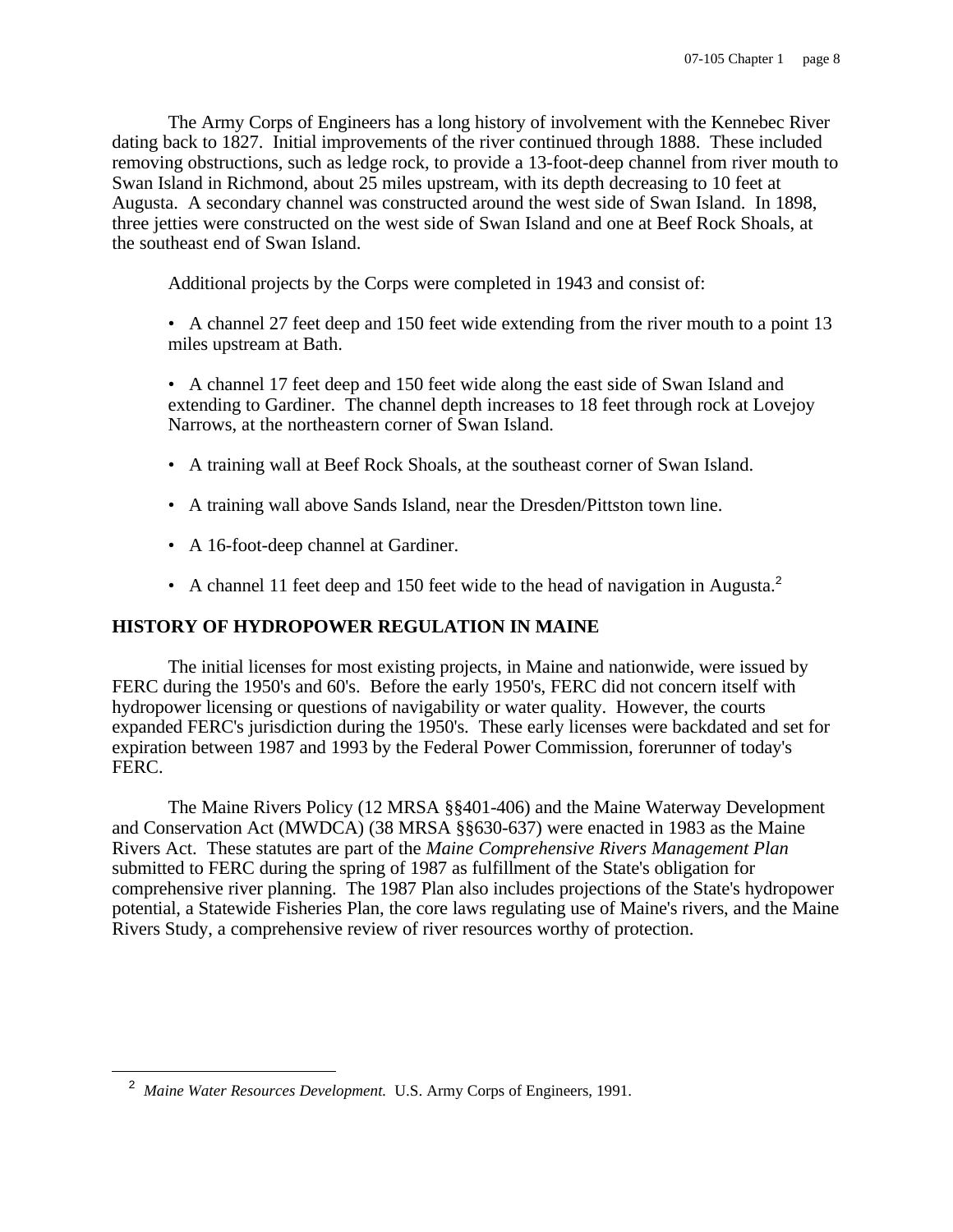In the Maine Rivers Act, 1983, the Legislature declared that certain rivers, because of their unparalleled natural and recreational values, provide irreplaceable social and economic benefits to the people in their existing state. The Act prohibited the construction of new dams on these river and stream segments without the specific authorization of the Legislature and required that additional development or redevelopment of existing dams be designed and executed in a manner that either enhances or does not diminish the significant resource values of these river and stream segments. The Act identified the following "Outstanding River Segments" of the Kennebec as qualifying for this special protection. Additional segments were protected by the Subdivision Law (30 MRSA §4401).

• Kennebec River

-- Bay Point to the Father Curran Bridge (from Thorne Head Narrows in North Bath to the Edwards Dam in Augusta, excluding Perkins Township [Subdivision law]).

-- Route 148 Bridge in Madison to the Caratunk and Forks Plantation townline, excluding the western shore in Corncord township, Pleasant Ridge Plantation and Carrying Place Township and excluding Wyman Lake [Subdivision law].

-- Confluence of the Dead and Kennebec Rivers up to but not including the Harris Dam.

• Dead River from its confluence with the Kennebec to the upstream limit of Big Eddy.

• Moose River from its inlet into Attean Pond to its confluence with Number One Brook in Beattie Township.

• Carrabassett River from the Kennebec River to the Carrabassett Valley and Mt. Abram Township townline [Subdivision law].

For a listing of those stream and river segments in the Kennebec basin identified as having unique and/or significant resource value by the Maine Rivers Study see Appendix E.

This document is the first in an effort to apply statewide policies to specific rivers; as such, it is a logical next step in the State's continuing efforts to protect its invaluable river resources.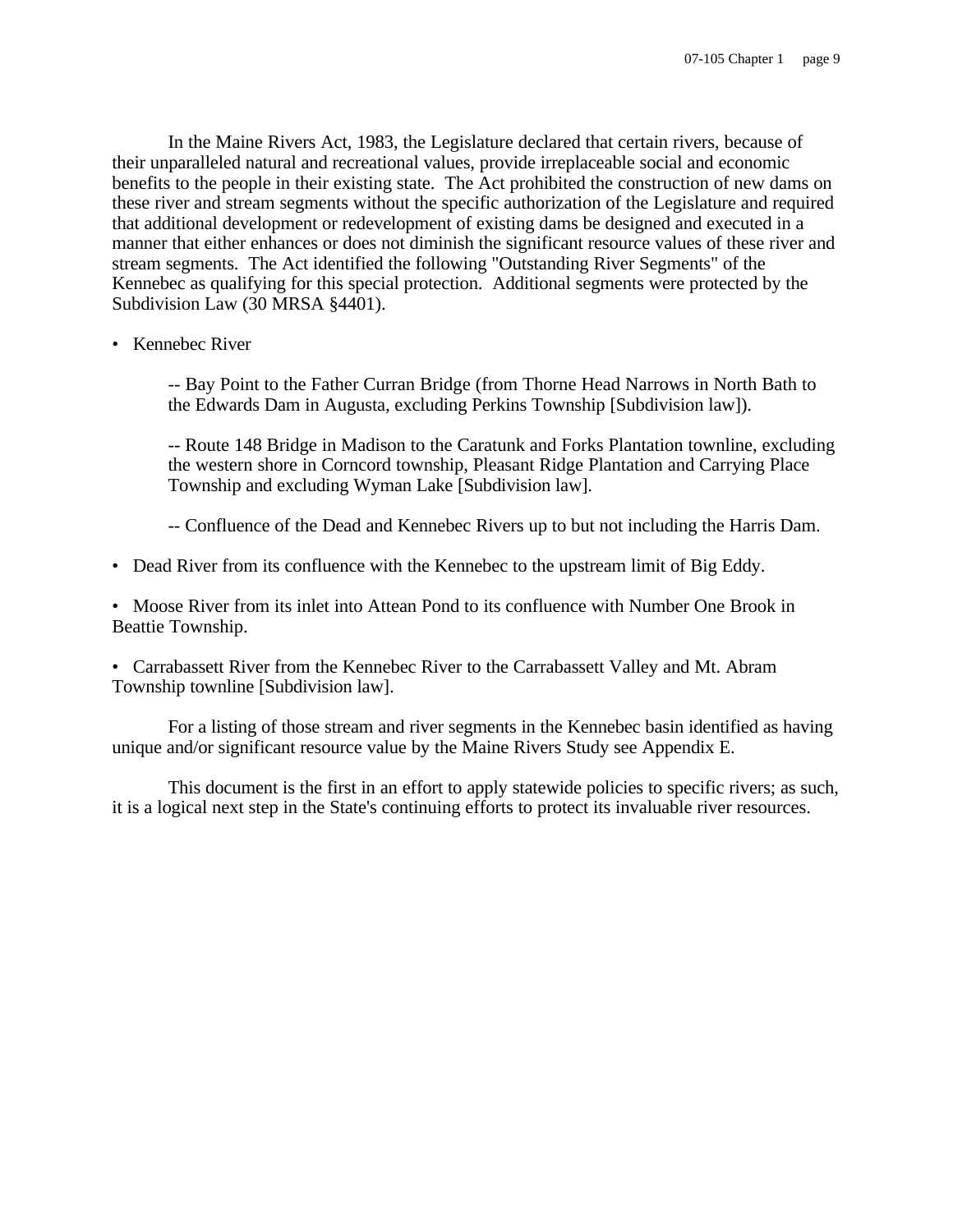# **ECOLOGICAL CHARACTERIZATION OF THE KENNEBEC RIVER BASIN**

#### **PHYSICAL DESCRIPTION OF THE KENNEBEC RIVER AND WATERSHED**

The Kennebec River basin, located in west central Maine, has a total drainage area of 5,893 square miles, constituting almost one-fifth the total area of the State of Maine. The Androscoggin River basin lies to the west, the Penobscot River basin to the north and east, and a section of the Maine coastal area to the south. The northwesterly limit of the basin forms a part of the international boundary between the United States and Canada. The basin has a length in the north-south direction of 149 miles and a width of 72 miles. The upper two-thirds of the basin, generally above Waterville, is hilly and mountainous, being part of the Appalachian Mountain Range. The lower third of the basin, including the Sebasticook River and Cobbosseecontee Stream tributary areas, has a more gentle topography representative of the coastal area. The Kennebec River Basin lies in a large section of Somerset County, the eastern part of Franklin County, most of Kennebec County, and smaller portions of Penobscot, Waldo, Sagadahoc, and Androscoggin Counties.<sup>3</sup> A map of the Kennebec basin including hydropower sites is shown on page 35.

The Kennebec River originates at the outlet of Moosehead Lake and flows southerly 145 miles to the head of Merrymeeting Bay at Abagadassett Point, about seven miles above Bath. From Merrymeeting Bay the Kennebec waters continue south, through the Maine coastal area, another 20 miles to the Atlantic Ocean at Hunniwell Point. The main river is tidal as far as Augusta, 25 miles above Abagadassett Point. Between its origin and mean tide at Augusta, the river falls about 1,026 feet in a distance of 120 miles, as average gradient of 8.5 feet per mile. One "S" curve in the river, between Madison and Skowhegan, forms the only large digression in the river's southward course.

The principal headwater tributary is the Moose River which drains 716 square miles of mountainous watershed area easterly to Moosehead Lake. The tributary area of the Moose River represents about 58 percent of the total Moosehead Lake watershed (1,268 square miles). The Moosehead Lake watershed, in turn, represents about one-fifth (20 percent) of the total Kennebec basin area.

Principal downstream tributaries (draining at least 400 square miles) are the Dead, Carrabassett, Sandy, and Sebasticook Rivers. Individual drainage areas are listed in Table 3. The combined drainage area of the four principal downstream tributaries are about 2,800 square miles, representing 47 percent of the total basin area and about 60 percent of the area below Moosehead Lake.

<sup>&</sup>lt;sup>3</sup> Maine Water Resources Development. U.S. Army Corps of Engineers, 1991.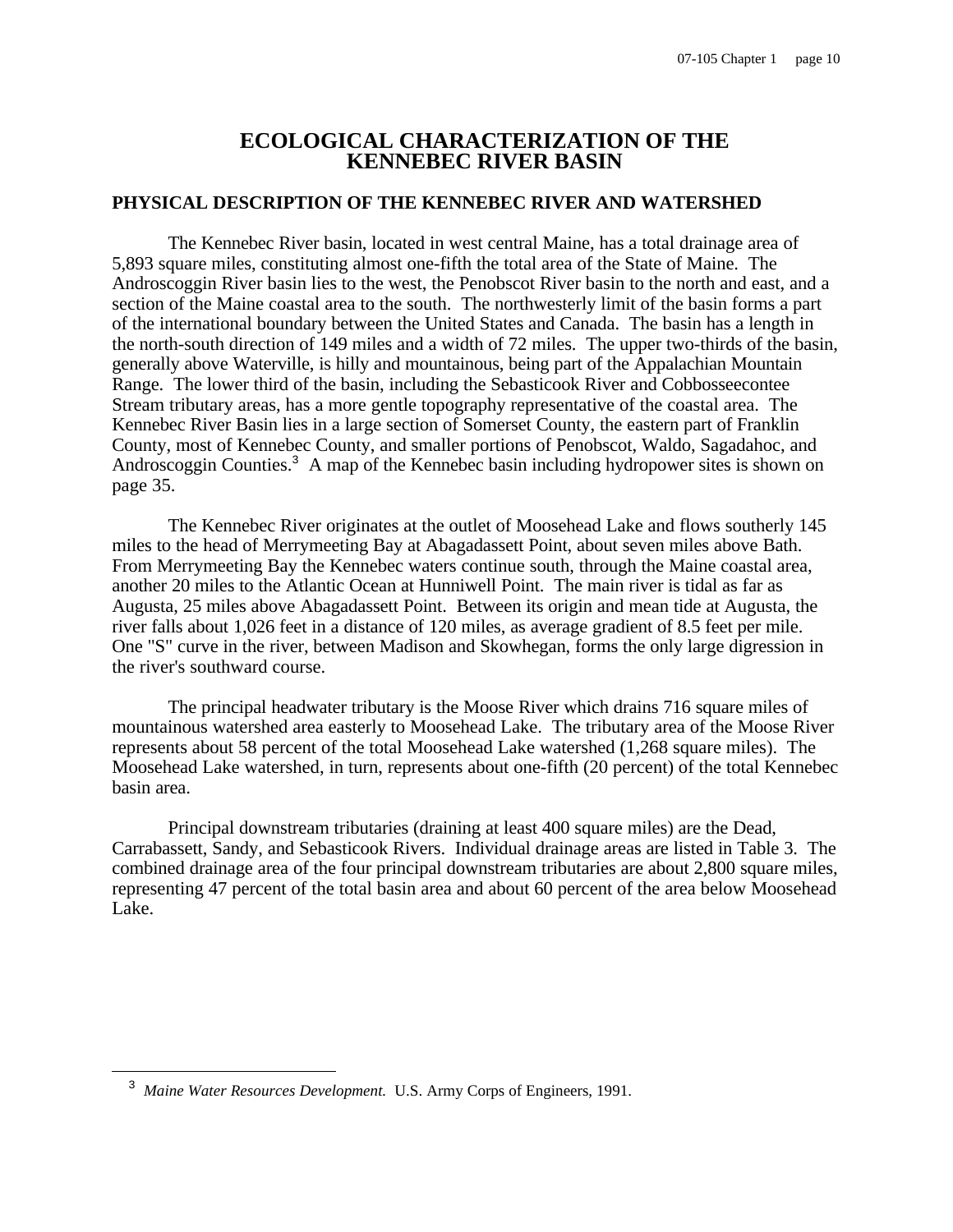#### **Table 3**

| <b>Tributary</b>         | <b>Drainage Area</b><br>(square miles) | Length<br>(miles) | Fall<br>(feet) |
|--------------------------|----------------------------------------|-------------------|----------------|
|                          |                                        |                   |                |
| Moose River              | 722                                    | 76                | 750            |
| Dead River               | 874                                    | 23                | 570            |
| <b>Carrabasset River</b> | 401                                    | 35                | 636            |
| <b>Sandy River</b>       | 596                                    | 69                | 1544           |
| Sebasticook River        | 946                                    | 48                | 270            |

#### **Kennebec River - Principal Tributaries**

Flagstaff Reservoir, another large regulated lake, is located in the Dead River tributary watershed. The Carrabassett and Sandy Rivers are hydrologically flashy, draining unregulated mountainous terrain, whereas the Sebasticook River drains flatter, more hydrologically sluggish, terrain.<sup>4</sup>

#### **FISH AND WILDLIFE HABITAT**

#### **Nontidal Mainstem Waters.**

i

The East Outlet flows for 2.6 miles between Moosehead Lake and Indian Pond. It provides spawning, nursery, and adult habitat for coldwater game fish species. Because of the gradient (average drop of about 25 feet per mile), the channel configuration, and the substrate, the river is comprised of riffles and rapids throughout much of its length. When provided with a flow adequate to wet the entire natural stream channel, it contains nearly 275,000 square yards of excellent nursery habitat for salmon. As there are very few gravel areas, suitable salmon and trout spawning habitat is limited. Several deep pools and runs provide cover and serve as resting habitat for adult salmonids.

Flows in the East Outlet are controlled by the dam at the outlet of Moosehead Lake. Normal mean monthly flows range between 1,400 and 3,900 cubic feet per second. A minimum flow of 200 cubic feet per second is required by the present FERC license for the Moosehead Project, and minimum flows occur most often in late winter. This minimum flow is not adequate to cover the entire river bottom from bank to bank across the natural channel. Higher than normal flows are normally associated with spring runoff, and occur after Moosehead Lake has filled. Maximum flows which exceed 10,000 cubic feet per second have also been discharged at other times of the year after major storm events that occurred when Moosehead Lake was full.

<sup>4</sup> *Kennebec River Basin Study, Vol. 1.* Army Corps of Engineers.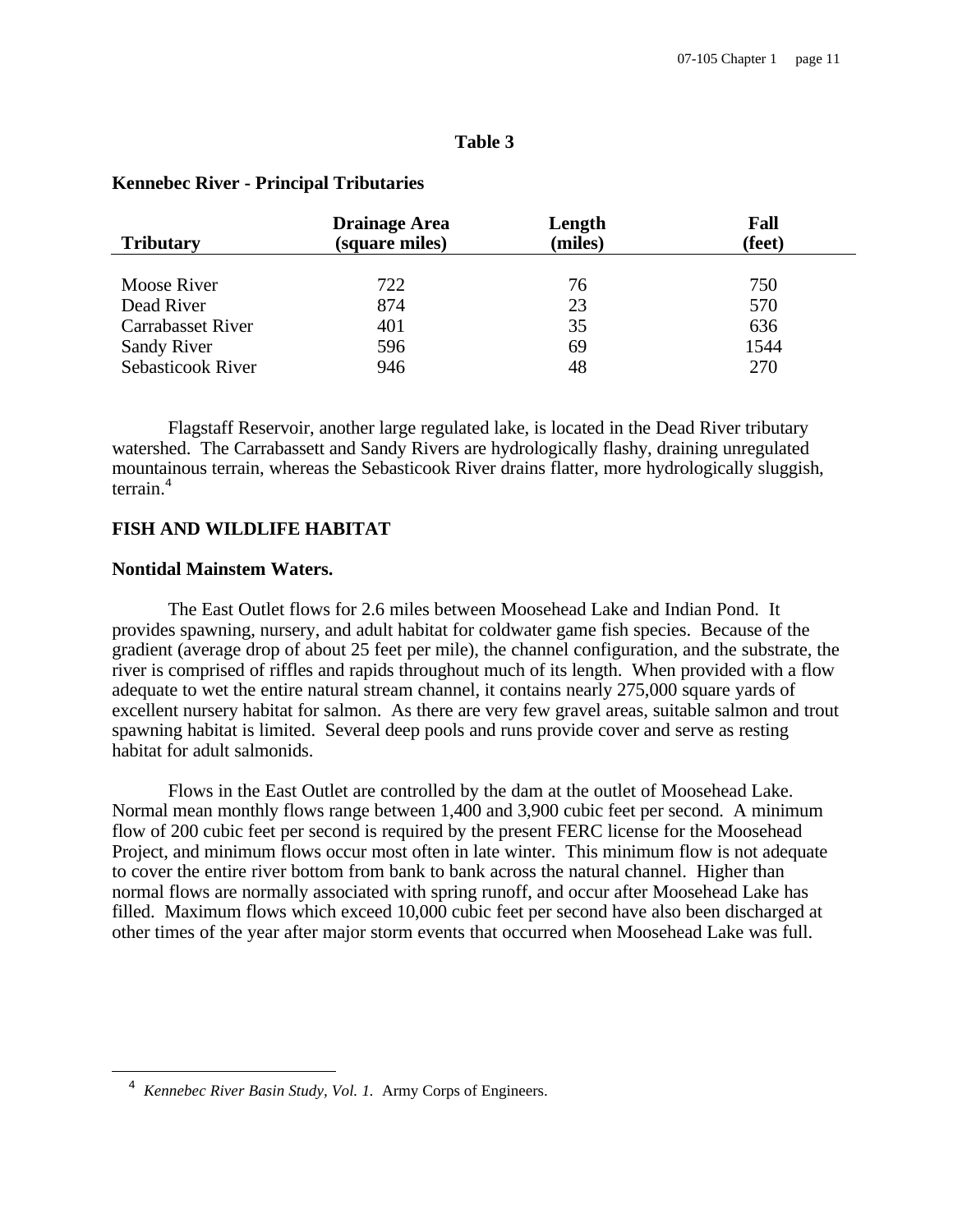Although the West Outlet is longer than the East Outlet (approximately 8 miles in length), it is a much smaller stream with less gradient. Two shallow ponds (Long Pond - 173 acres, Round Pond - 40 acres) and several deadwater areas are located along its course, with short sections of rocky riffles interspersed between longer, slow-moving sections.

Flows in the West Outlet are also controlled by the dam on Moosehead Lake. A minimum flow of 25 cubic feet per second is required by the present FERC license for the Moosehead Project, but historically the required minimum flow has been exceeded . Flows have averaged close to 80 cubic feet per second throughout much of the year, except when Moosehead Lake is drawn down in late winter. During periods of peak runoff, when Moosehead Lake is full, higherthan-normal flows are occasionally discharged through the dam. Several tributary streams enter the West Outlet downstream from Long Pond. Their natural flows augment water discharged into the West Outlet through the dam at Moosehead Lake.

*Harris Dam to the Forks.* The twelve mile long reach of river from Harris Dam to the Forks is characterized by a steep gradient and fluctuating water flows. The river drops about 355 ft. from Indian Pond, the impoundment formed by Harris Dam, to The Forks. Water flows are regulated at the Harris Dam to provide electric power during hours of peak demand. Consequently, daily flows vary widely. A reconnaissance survey conducted by IF&W in 1983 showed that the minimum flow of 140 cubic feet per second (cfs) results in the loss of otherwise available fish habitat through streambed dewatering. At Carry Brook, about 40-50% of the river bed was dewatered and at Fish Pond outlet where the river is wider, about 75% was dewatered.

High flows used for power generation as well as for whitewater rafting are thought to conflict with fisheries needs within this reach. Peak generating flows occur rather abruptly, raising water levels at the base of Harris Dam as much as 8 ft. in less than 10 seconds. The resulting flow velocities have not been quantified but they are thought to reduce the fishery potential in this reach by reducing the amount of useable coldwater fish habitat during high flow periods.

The combination of high flows and difficult access limits fishing opportunity. However, anglers who adjust to the release schedule at Harris Dam catch landlocked salmon and brook trout. Sporadic catches of rainbow trout have also been reported in the lower end of the reach. Most fish are from natural reproduction but some are fish which are dropped from stockings in Indian Pond and elsewhere in the drainage.

*The Forks to Wyman Dam.* The 8+/- mile long river section from The Forks to the upstream limit of the Wyman Lake, the impoundment formed by Wyman Dam, is almost continuous riffle. Pools are few and the stream bed is predominantly cobble. The section is subject to daily flow fluctuations from regulation at Harris Dam on the Kennebec and from Flagstaff Dam on the Dead River, a major tributary which enters the Kennebec at the Forks.

Wyman Lake covers 3240 acres at normal elevation. The impoundment, which averages about 0.5 miles wide, extends 14.4 miles upstream, just above the confluence of Pleasant Pond Steam and Pierce Pond Stream. The lake is unusual in that the thermocline, the narrow layer of cool, well oxygenated water lying between the warm surface layer and cold bottom layer, is located at 80 ft. Normally, the thermocline is located nearer the surface. The deep thermocline is thought to be caused by drawing water for power generation at Wyman Dam from a depth of 50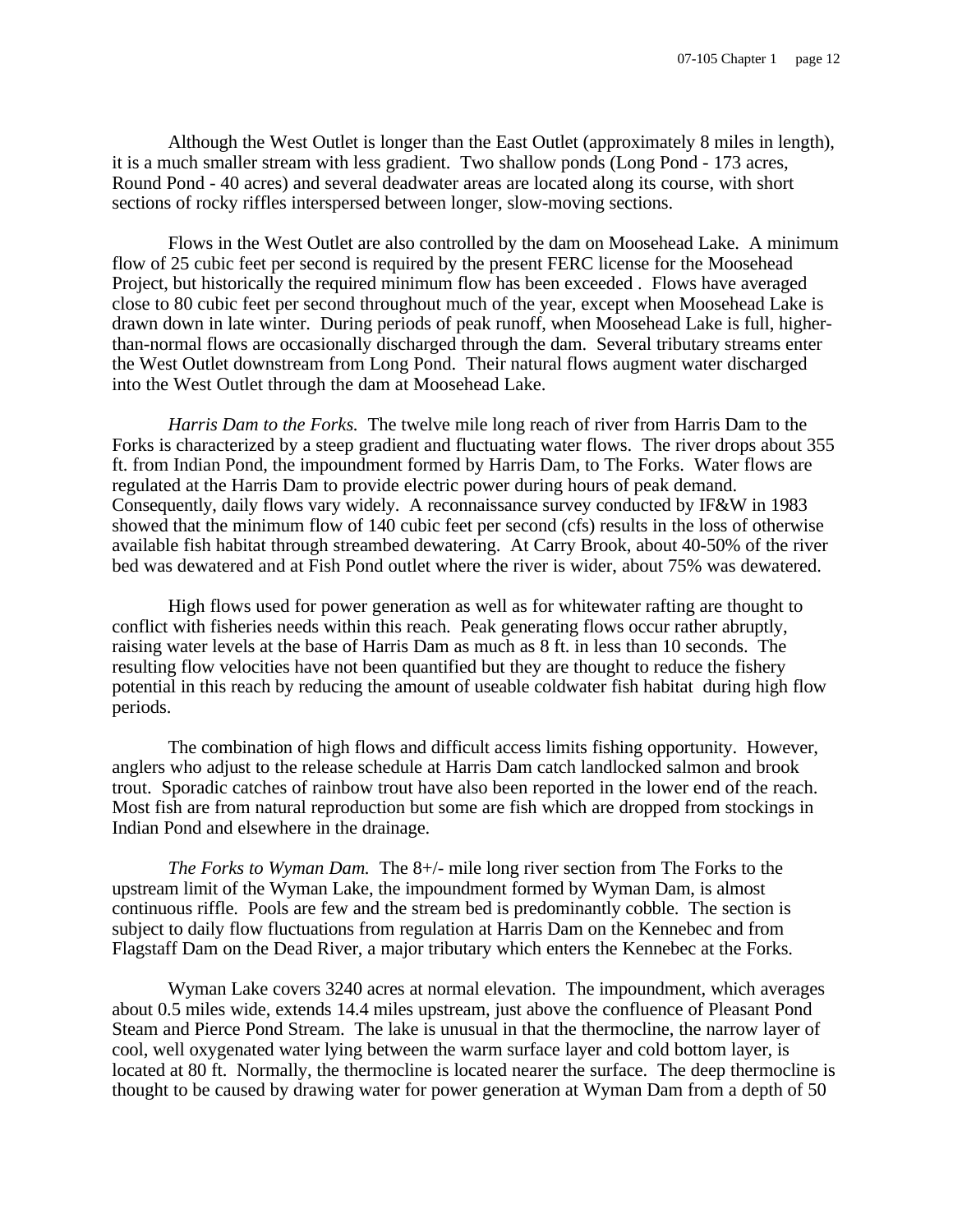ft. and from the large volume of warm inflowing water from the Kennebec. The deep thermocline reduces but does not eliminate coldwater fish habitat.

Wyman Lake has both a winter and summer fishery for salmon, lake trout, pickerel, and smelts. There is also a spring dip net fishery for smelts at the upper end of the lake. Anglers report catching salmon, rainbow trout, and brook trout in the flowing water section. Fishing is not uniform throughout the section. Rather, anglers tend to concentrate at several specific areas.

The coldwater fish species in the fishery are from direct lake stocking and from natural reproduction occurring within the reach as well as from upstream waters. Unauthorized stockings of small mouthed bass and white perch in upstream waters will eventually establish themselves in this river reach with unpredictable results. Fishing in Wyman Lake may improve as a result but an overall reduction in the coldwater fishery is expected.

*Wyman Dam, Moscow to Williams Dam, Solon.* The mainstem of the Kennebec River from Williams Dam in Solon to Wyman Dam in Moscow is 8.4 miles long. The lower 4.2 miles of this reach are impounded by Williams Dam. When full, this impoundment is 426 acres in size; however, water levels normally fluctuate 5-7 feet/day as a result of upstream discharges from Wyman Dam. These discharges range from 490 cfs to 6,240 cfs. Wyman's maximum generating flow is 8,500 cfs. Average depths of the Williams impoundment vary from about 15 feet 1/3 mile above the dam to about 3 feet near the upper limit of the impoundment. Despite the depths in the lower section, the water quality is more riverine than lacustrine due to the high flushing rate.

The entire section supports coldwater sports fisheries for rainbow trout, brook trout, landlocked salmon, and to a lesser extent, lake trout and round whitefish. Other fish species present include brown trout, chain pickerel, yellow perch, rainbow smelt, suckers, sunfish, and minnows. Smallmouth bass and white perch, which are present upstream, can be expected to eventually migrate downstream. All of these species are self-sustaining. Rainbow trout were introduced above Solon in 1933, and were stocked by IF&W as recently as 1979. This species spawns during the early spring in several tributaries to the mainstem of the river, including Jackson Brook, Joe Foss Brook and Austin Stream. The other salmonids are fall spawners. Lake trout and landlocked salmon, better adapted to lacustrine than riverine habitat, grow slowly. Reduced length limits are therefore in effect for these species. No stocking is currently being done in this river section, though there may be escapement from private hatcheries near the river.

Although angling occurs throughout this section, the most popular sites include the tailrace below Wyman Dam, the gravel bar at the mouth of Austin Stream, the Cool Farm site (approximately 3.5 miles below Wyman Dam), and trolling is popular between Wyman Dam tailrace and the Route 16 bridge in Bingham. In a 1987 IF&W creel survey, 59% of the angling activity occurred during the months of May and June. Samples from that survey indicated that legal landlocked salmon and rainbow trout were II to IV years old; legal brook trout ages ranged from II to III.

A study conducted as part of the Wyman Dam relicensing evaluation concluded that fish populations below the dam are adversely affected by fluctuating flows. Negotiations to alter the flow regime or to provide mitigation are underway.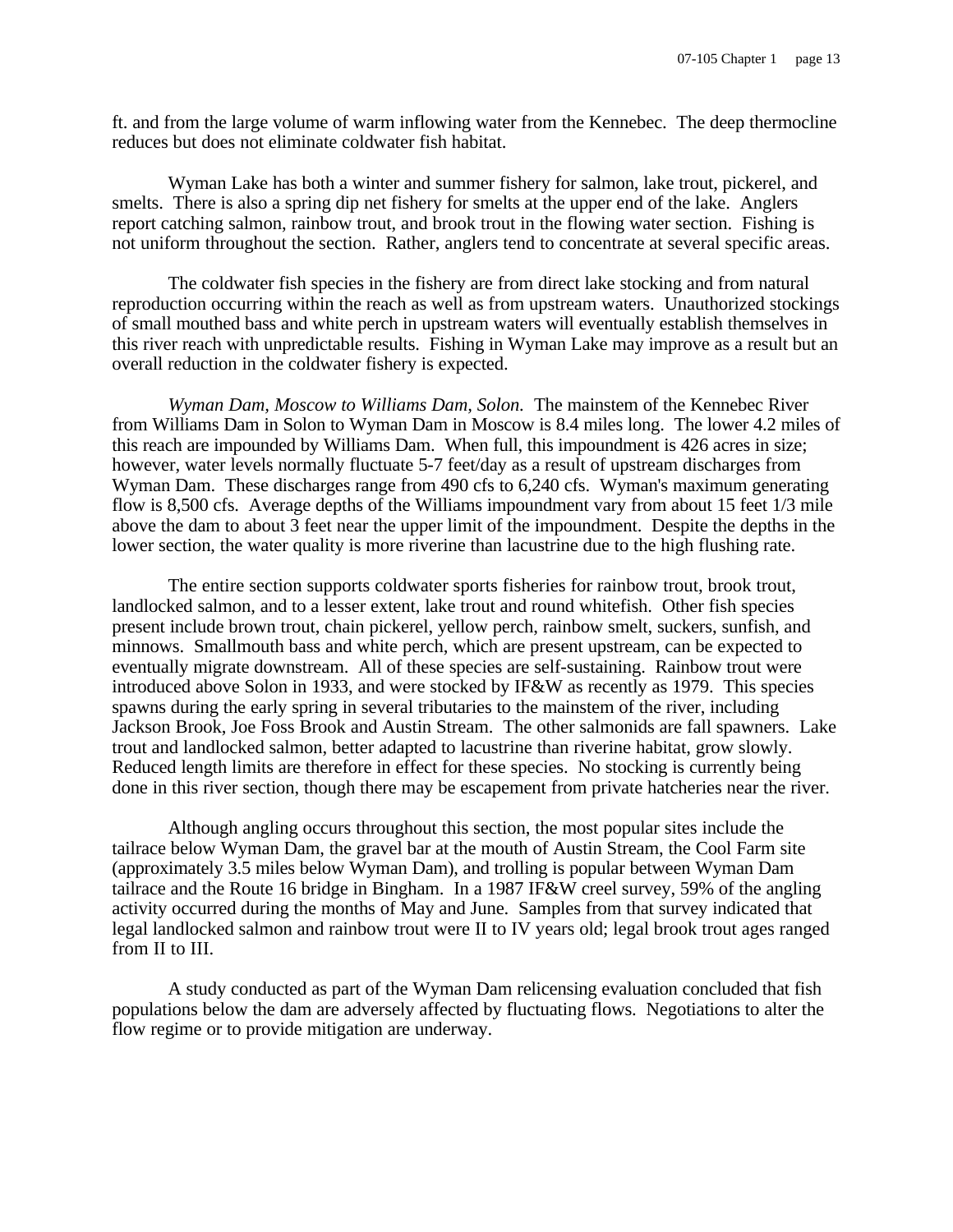*Solon Dam to Augusta Dam.* Water flows in this section are controlled to a large extent by KWPC. KWPC attempts to operate upstream reservoirs to provide an average annual regulated flow of at least 3600 cfs at Madison. At Solon Dam, a near constant flow of 3200 cfs is passed. Inflows from the Carrabassett River and other smaller tributaries increase the flow to 3600 cfs at Madison when water is available. Dams at Madison-Anson operate run of the river providing stable flows to Skowhegan dam, with additional inflow from the Sandy River.

The 14 +/- miles long river section from Solon Dam to Madison-Anson contains both coldwater and warmwater fish habitat. Most of the coldwater fish habitat is in the 8 mile long reach from Solon Dam to the upstream limit of the impoundment formed by Anson Dam. It is riffle and pool type with gravel-cobble substrate. The 5.9 mile long impoundment is riverine in nature, better suited to warmwater fish species, with only seasonal coldwater fish habitat.

The 14 mile long river section from Madison to Skowhegan Dam is mostly impoundment formed by Weston Dam. The 12.5 mile long impoundment covers about 930 acres at full pond elevation. Average width is 620 ft. and it is riverine in character. The upstream limit of the impoundment is about 4000 ft. upstream from the confluence of the Sandy River.

Guides and anglers report catching brook trout, landlocked salmon, brown trout, and smallmouthed bass. All species reproduce naturally. Only brown trout are stocked at the present time but in the past all of the above named coldwater fish species have been stocked. There may also be escapement of rainbow trout and salmon into this section of the Kennebec River from private hatcheries located in the towns of Bingham and Embden. There is also a winter fishery, mainly for pickerel, in the Weston Island area. Most of the coldwater fish species between Madison and Skowhegan are caught in the 1.5 miles of flowing water between Abenaki Dam in Madison and the upstream limit of the Weston impoundment.

The area below the Solon/Embden bridge is considered to be excellent wildlife habitat. The Embden side of the river has high value as wildlife habitat.

The segment from Madison to Anson contains some of the most fragile riverine ecosystems in this corridor. The Savage to Weston island sector of the river in the middle of this segment is one of the most valuable wildlife areas in the river corridor.<sup>5</sup>

<sup>5</sup> *Kennebec River Corridor Plan*, North Kennebec Regional Planning Commission, September 1974.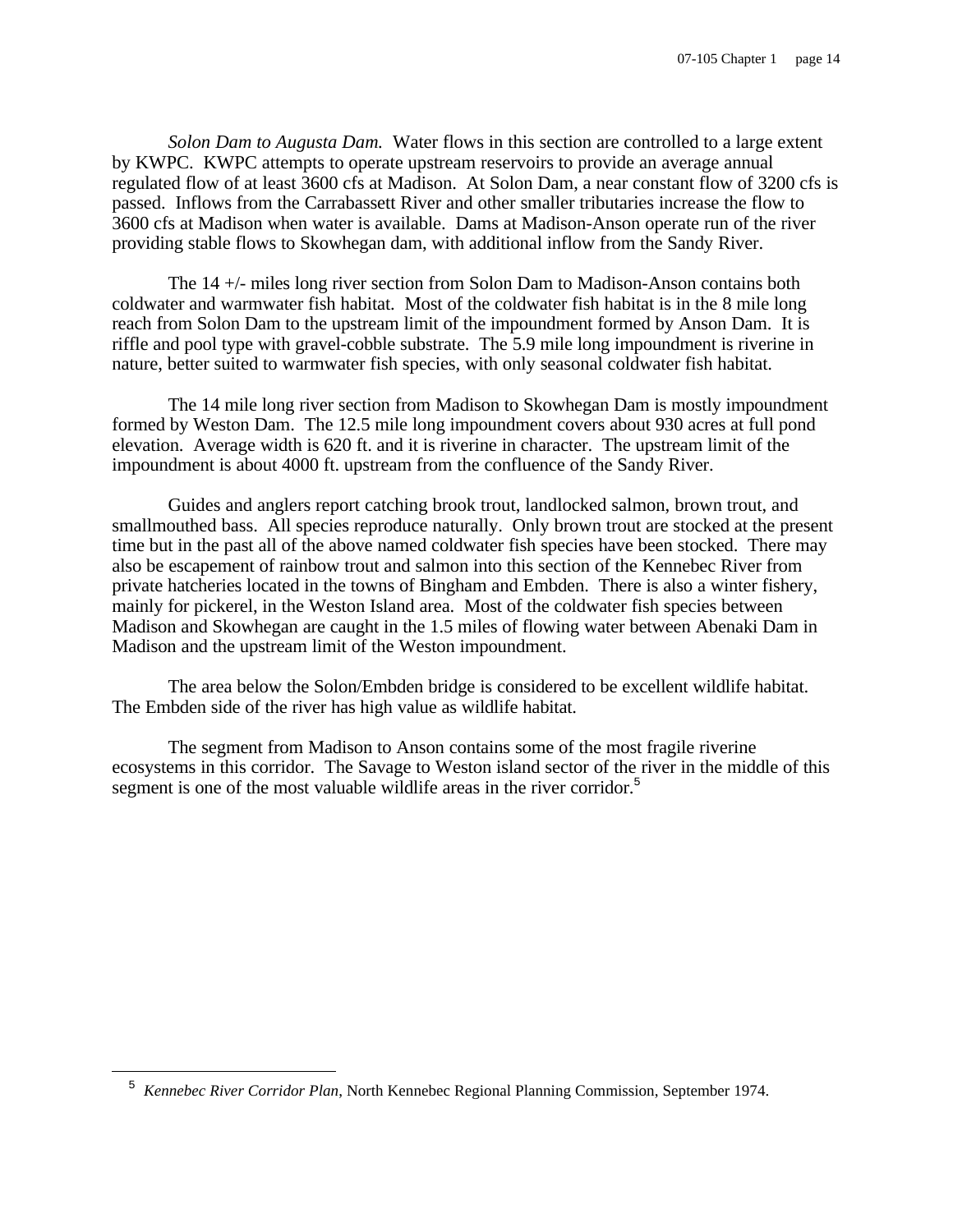Near Skowhegan there is a considerable amount of wildlife habitat from Oak Islands to Hinckley Reach.<sup>6</sup>

#### **Tributaries.**

i

#### *Roach River*

The following description of fish habitat in the Roach River is taken from the *Roach River Strategic Plan for Fisheries Management* prepared by IF&W in 1985.

*First Roach Pond to Moosehead Lake.* From its origin at the outlet of Third Roach Pond, the Roach River flows 19 miles (9 miles through Second Roach Pond and First Roach Pond) to Moosehead Lake. There are three geographically distinct sections to the Roach River. They will be described individually as follows: from the outlet of First Roach Pond to Moosehead Lake; from the outlet of Second Roach Pond to First Roach Pond, and from the outlet of Third Roach Pond to Second Roach Pond.

The section best known for its fishery and most important for its contribution to the natural reproduction of landlocked salmon and brook trout for Moosehead Lake is the 6.3-mile section below First Roach Pond. From the base of the dam at First Roach Pond to Moosehead lake at its normal pool elevation (1,029 feet), the Roach River drops approximately 190 feet, an average gradient of about 32 feet per mile. The river width varies from approximately 50 feet to 132 feet during normal flows, averaging 75 feet. However, when water covers the entire river bed, the average width is approximately 100 feet. The depth varies from about 1 to 6 feet during normal flows. The river flows through well-defined banks, once heavily forested. Except for narrow green-belts on either side of the river, the forest was clear-cut in the 1960's and early 1970's.

Approximately 90% of the river bottom consists of rock and boulder riffles providing excellent nursery areas for salmon and brook trout. The remaining 10% is small rocks, gravel, and sand; the rubble's coarseness is best suited for salmon spawning. The most extensive gravel area is located in the river's lowest 200 to 300 yards. Another major salmon spawning site is within the upper one-half-mile below the pool at the First roach Pond dam. There are scattered salmon and brook trout spawning sites among the larger rocks or at the edges of bars in the river's wider sections. There are few resting pools available for adult salmon and trout.

Two major tributaries enter this section of the Roach River. Jewett Brook enters less than 1 mile from Moosehead Lake. This small stream has some brook trout in the springy areas, but salmon spawning areas are not available and trout spawning areas are limited.

Lazy Tom Stream, entering approximately 1 mile below First Roach Pond, has spawning and nursery facilities available in the 2-mile section between the river and an old dam at the outlet of Lazy Tom Deadwater. The flowage was used to store pulpwood that was driven through the dam on high water and into the river. Bulldozed streamside landings and the pulpwood drives widened the stream and removed much of the bank and stream cover during the wood driving years. Recovery has been slow but the stream banks are again vegetated. Electrofishing has

<sup>6</sup> *Kennebec River Corridor Plan*, North Kennebec Regional Planning Commission, September 1974.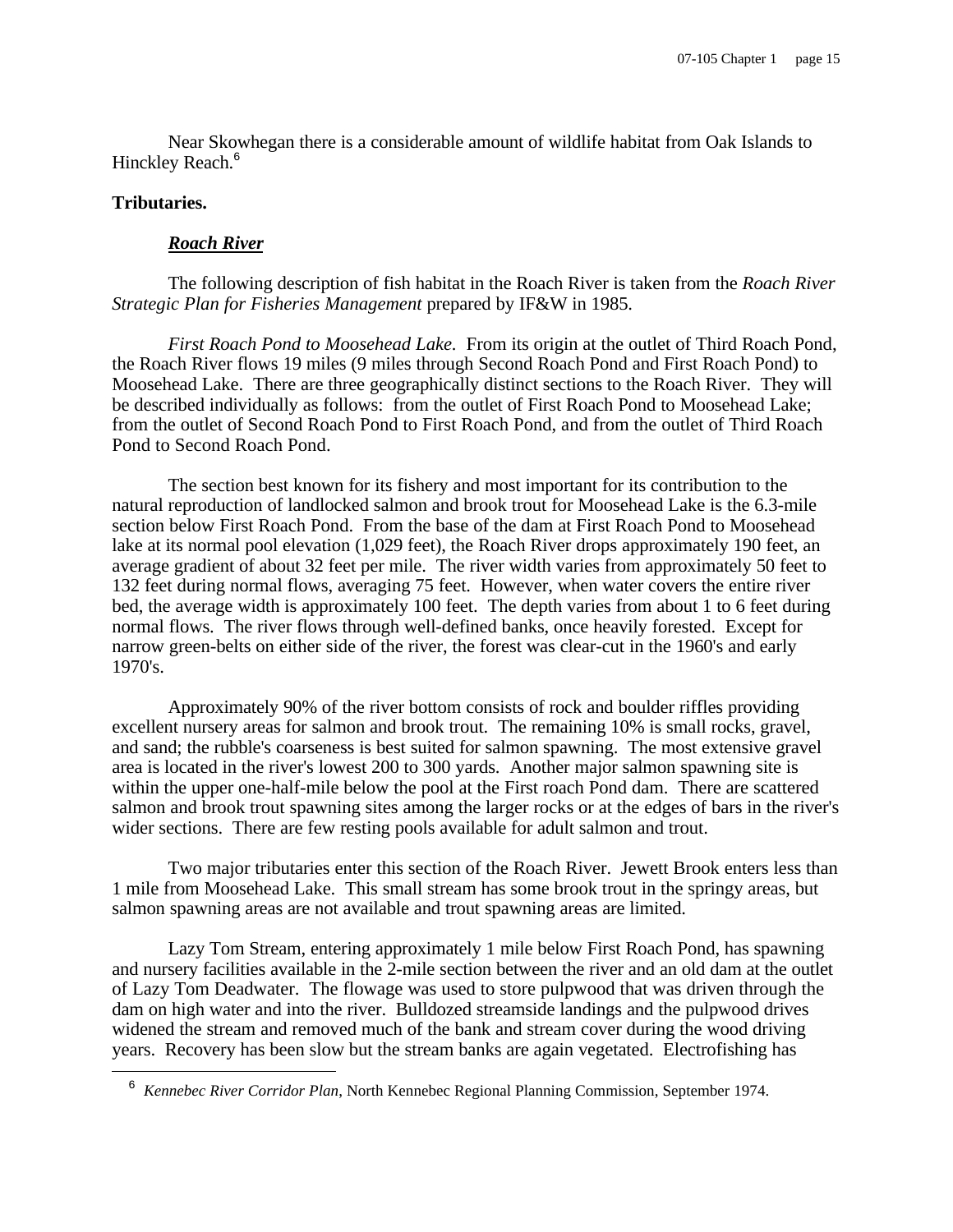provided evidence that a limited number of salmon parr are again using Lazy Tom Stream as a nursery area.

A minimum flow of 75 cfs has been established for the Roach River from First Roach Pond to Moosehead. Lesser flows are injurious to aquatic insects and plant life so necessary for fish populations, destroy eggs of fish and insects, reduce the size of salmon and trout nursery areas, and make fish more vulnerable to preying birds and mammals.

In July 1971, the entire reach from First Roach Pond to Moosehead Lake was surveyed to evaluate its spawning and nursery suitability. Determination of spawning suitability was made based on visual comparisons of the river bottom to areas within the river where salmon spawning was known to occur annually. Since 1971, the two major areas deemed suitable for salmon spawning have been repeatedly visited during the subsequent spawning seasons and both spawning adults and redds have been observed. No attempt was made to calculate actual acreage of suitable spawning gravel. Nursery areas were rated based on visual comparison with area where salmon parr had historically been electrofished in significant numbers. Areas suitable for brook trout reproduction were noted when observed. At the time of the survey, the flow through the First Roach Pond dam was estimated at 50 cfs. Lazy Tom Stream contributed an additional estimated 10 cfs. A summary of field observations is given in Table 4. The widths shown in the table are of the wetted area of the river channel.

The total area of this section of the Roach River was calculated to estimate the amount of salmon nursery area available. Measurements were made from aerial photographs (scale 1:15,840 or 4 inches to the mile) obtained from Scott Paper Company. The length was measured, using a map measurer, three times and the results averaged. Also from the aerial photos, twenty measurements of width were made and the mean calculated. The potential nursery area on the Roach River from the dam at First Roach Pond to Moosehead Lake is 2,502 units (one habitat unit equals 100 square yards). Estimates of parr abundance have been made using standard electrofishing techniques. The area sampled is, on appearance, typical of most of the river that was rated as "very good" nursery habitat. The two most recent estimates were made in August 1978 and 1979 (4.68 parr and 5.12 parr per habitat unit. Based on these estimates the total potential parr production for the roach River might average 12,250 per year. Using observations made by biologists equipped with SCUBA gear who floated sections of the river counting salmon parr, and estimates based on electrofishing done prior to 1978, the actual number of parr per habitat unit may be as high as 7.0. AuClair chose to use 7.0 parr per unit to determine potential production for the Roach River.<sup>7</sup> The resulting estimate was approximately 17,500 salmon parr, approximately one-half of the total estimated parr production from all of the Moosehead Lake tributaries.

<sup>&</sup>lt;sup>7</sup> Moosehead Lake Fishery Management Plan. AuClair, Robert P., Maine Department of Inland Fisheries and Wildlife, Fishery Research Bulletin No. 11: 75pp., 1982.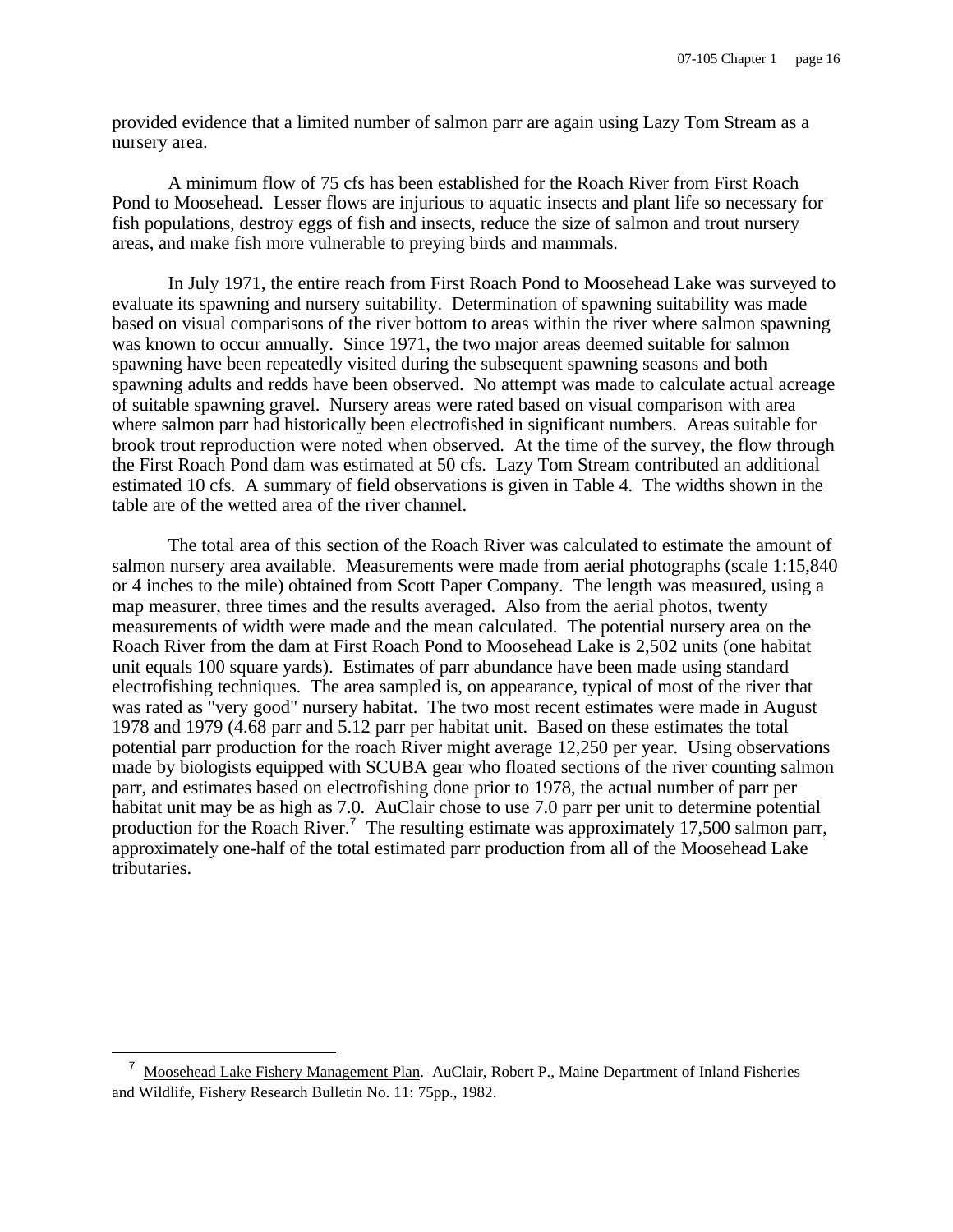#### **Table 4 Summary of Field Observations on the Roach River, July 1971**

| <b>Section</b> | Length    | Width*      | Gradient       | Spawning                     | <b>Nursery</b> | <b>General Description</b>                                                                                        |
|----------------|-----------|-------------|----------------|------------------------------|----------------|-------------------------------------------------------------------------------------------------------------------|
| $\mathbf{1}$   | $0.5$ mi  | $60' - 80'$ | moderate       | very good                    | very good      | alternating boulders and gravel; pools and<br>riffles; 3 small tribs.                                             |
| $\overline{c}$ | $0.5$ mi  | $75' - 85'$ | moderate       | poor                         | very good      | boulder riffle with patchy gravel; no pools; 1<br>small trib. and Lazy Tom Str.                                   |
| 3              | $0.5$ mi  | $75' - 85'$ | moderate-steep | fair to good                 | very good      | boulder riffle; gravel fair to good; pools and<br>riffles; 1 small trib.                                          |
| 4              | $0.5$ mi  | $75' - 85'$ | moderate       | fair                         | very good      | mixed riffle and pool; boulders and patchy<br>gravel; 1 good pool and gravel area                                 |
| 5              | $0.75$ mi | $50' - 60'$ | moderate-steep | poor                         | very good      | boulder riffle; 2 good pools at base of steep<br>banked area; good gravel at head of first pool;<br>3 small tribs |
| 6              | $0.5$ mi  | 80'-100'    | low-moderate   | good                         | very good      | boulder riffle; 1 pool near steep banks; good<br>gravel; 4 small tribs                                            |
| 7              | $0.5$ mi  | $70' - 85'$ | low-moderate   | good                         | good           | large area of big gravel; most only fair; 2<br>small tribs                                                        |
| 8              | $0.5$ mi  | $60' - 80'$ | moderate       | good brook trout<br>& salmon | very good      | boulder riffles; small pools and riffles; 2 large<br>bars of salmon gravel                                        |
| 9              | $0.75$ mi | $60' - 70'$ | moderate-steep | poor                         | good           | boulder riffle; ledges; small pools; patchy<br>gravel and shale; 2 small tribs                                    |
| 10             | 1.50 mi   | 80'-100'    | moderate       | good-very good at<br>mouth   | very good      | boulder riffle; few pools; abundance of gravel<br>at mouth; Jewett Brook                                          |

\* Wetted area

\_\_\_\_\_\_\_\_\_\_\_\_\_\_\_\_\_\_\_\_\_\_\_\_\_\_\_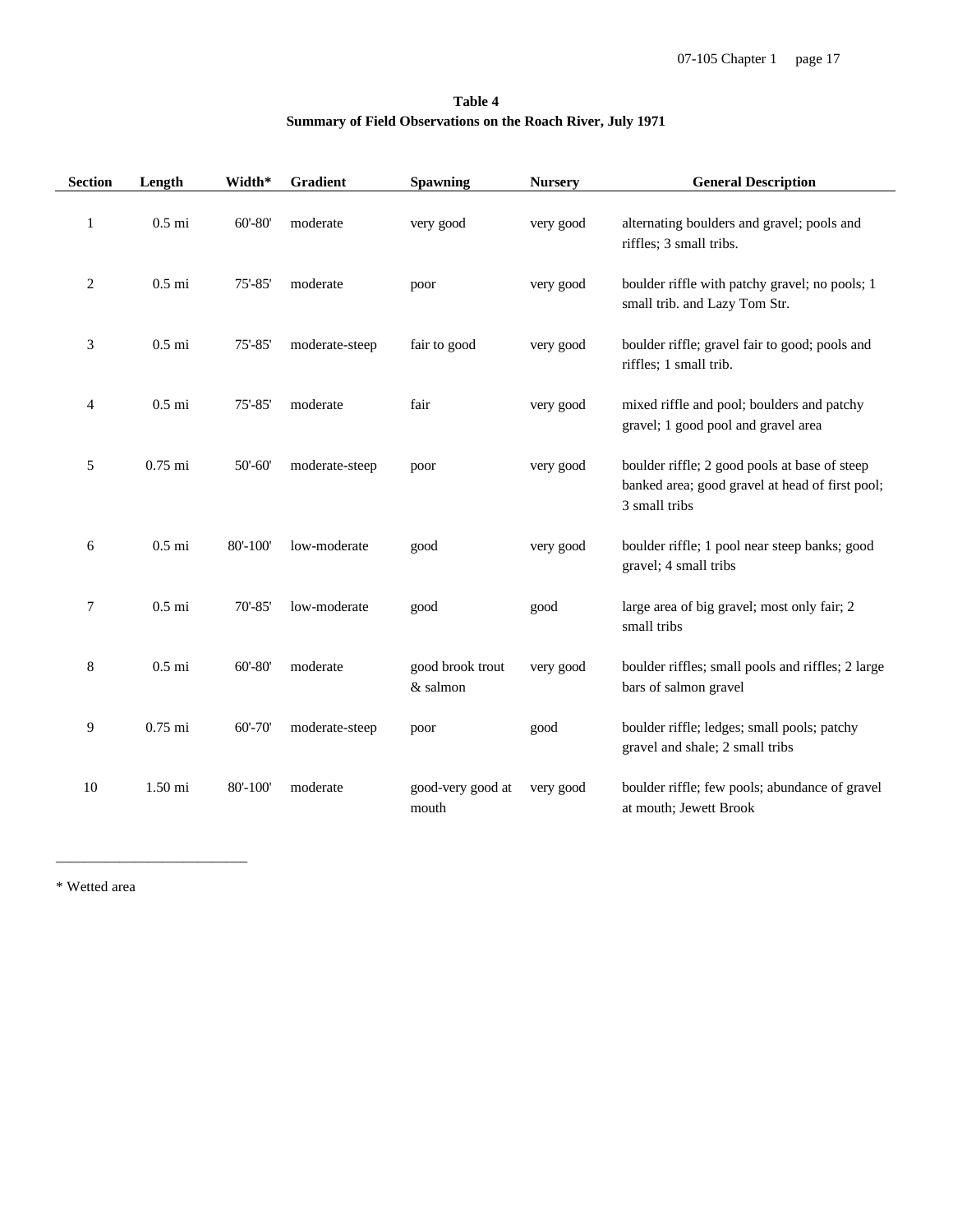*Second Roach Pond to First Roach Pond.* The Roach River between Second Roach Pond and North Inlet on First Roach Pond is 1.75 miles long. The vertical drop is approximately 35 feet from the outlet of Second Roach Pond to First Roach Pond. This section of the Roach River is comprised of a variety of runs, riffles and small, shallow pools. The upper half of this section was surveyed in 1971 and the remainder was completed in 1983.

The river bottom is generally covered with small rock and cobble, unlike the river below First Roach Pond. The most suitable gravel areas for spawning are found near the mouth of the river above North Inlet. Future visits to this and other areas along the river are needed to confirm actual use by adult salmon.

There is an area of larger rocks and boulders in the section below the Scott Paper Company bridge that crosses the river. This appears to have the maximum potential for salmon parr habitat of any area between Second Roach Pond and First Roach Pond. The site was electrofished in 1982 and 1983 and produced estimates of 1.5 and 2.5 (average 2.0) parr per habitat unit. Young-of-the-year salmon were reported as very abundant. With abnormal low flow of approximately 10 cfs, the river width averages 30 feet. The calculated potential nursery is 308 habitat units. At 2.0 parr per unit, the potential production is 616 salmon parr.

With the loss of the barrier dam at the outlet of Second Roach Pond and the subsequent cleaning of the bottom within the long access channel to the pond, some additional suitable spawning area has been created. The remnants of the old dam (bed logs and apron) should be removed to guarantee access to the site. When the dam and its fishway were operational, adult salmon were observed using this site in the fall. Unfortunately, no additional nursery has been created.

*Third Roach Pond to Second Roach Pond.* The Roach River from Third Roach Pond to Second Roach Pond drops about 40 feet in 1.7 miles. Historically, beaver dams have created barriers to upstream migration on this section of the river. When surveyed in 1984, four old and two new beaver dams were observed.

The river immediately above Second Roach Pond is rocky riffle with an occasional boulder. The river below the outlet of Third Roach Pond is similar except for the absence of any large boulders. Both areas have some suitable nursery habitat for salmon. The combined length of these two areas is about 0.8 miles (4,375 feet) with an average width of 35 feet. Only 3,000 feet of the combined areas is suitable nursery for salmon, providing 118 habitat units.

In the middle section of the river between Third Roach Pond and Second Roach Pond are two deadwaters (4.3 acres and 9.5 acres) joined by an area of wide (average 52 feet) slow moving water. The outlet from Trout Pond enters the lower end of the upper deadwater.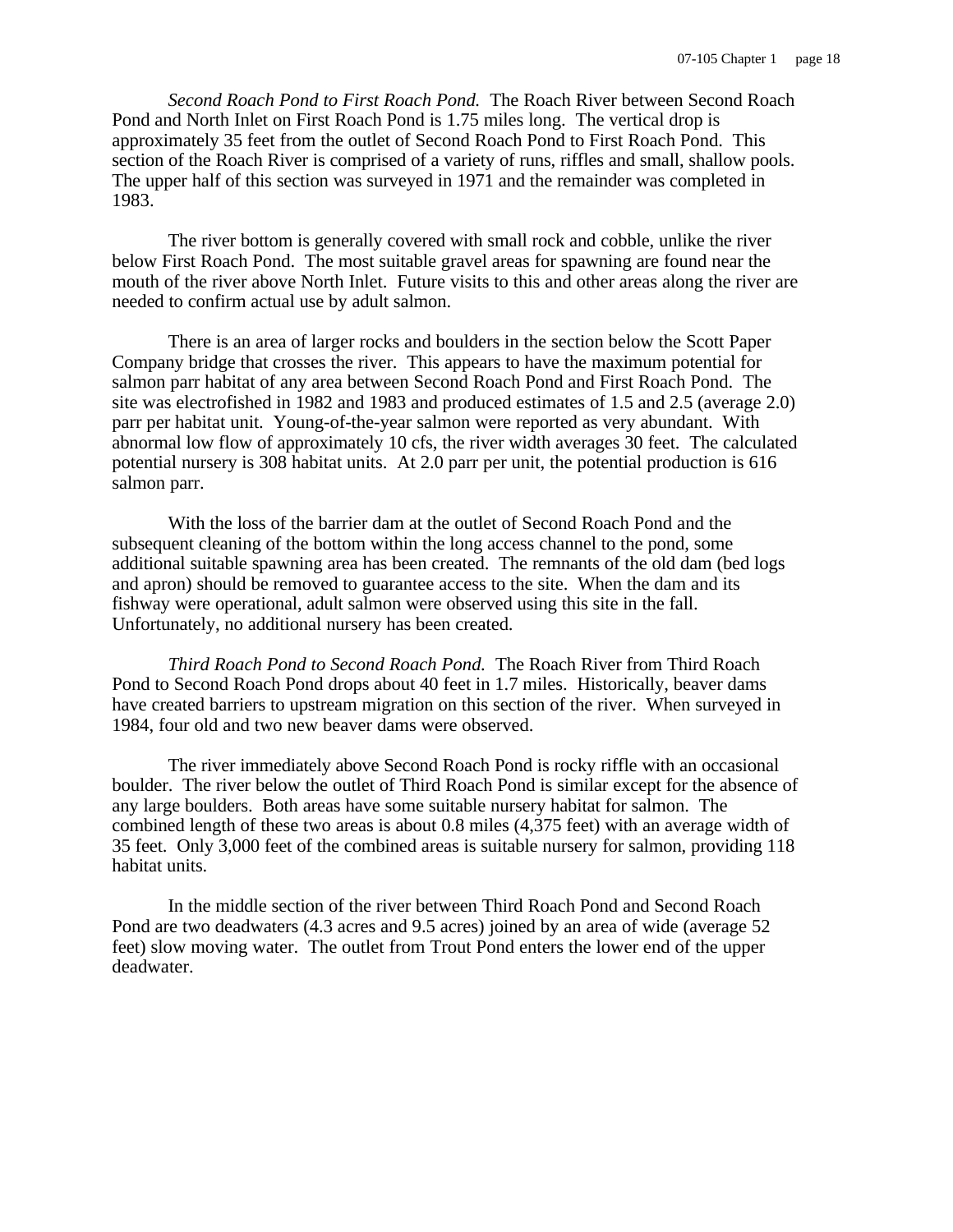Suitable trout spawning habitat can be found within the mouth of the stream. At the upstream end of the same deadwater there is a limited amount of spawning gravel typical of what salmon are known to use elsewhere in the drainage. The deadwaters provide little measurable benefit to the young salmon that might be produced in the river. A previous owner of the sporting camp at the outlet of Second Roach Pond kept a boat or canoe hidden near the deadwaters for his guests to use during the early-season brook trout fishery. When surveyed in 1984, the river above Second Roach Pond showed little evidence of angler use. Adult salmon have been observed in the late fall upstream as far as the beaver dams at the lower end of the deadwaters.

Recent electrofishing (1983) at the site of the old bridge crossing above Second Roach Pond confirms the continued presence of young salmon within this section. Youngof-the-year and parr were taken but in relatively low numbers. A few young brook trout were also taken. Electrofishing records from 1959 and 1963 indicate that young salmon were more abundant within this section of the river than they are at present. An estimate of 3.3 parr per habitat unit in 1959 may reflect the potential for this section of river. At that rate, the Roach River between Third Roach Pond and Second Roach Pond might produce 389 salmon parr.

The combined calculated potential production of salmon parr from the two sections of the Roach River above First Roach Pond is approximately 1,000 fish. It is not known to what degree salmon dropping out of the river as young-of-the-year might contribute to the salmon populations in the waters within the Roach River drainage. A limited salmon fishery for wild salmon in Second Roach Pond may be sustained through the natural reproduction occurring in the two upper river sections.

#### *Moose River*

*No. 1 Brook to Holeb Stream.* An 18.7 mile section with a drop of about 340 feet in elevation. Short stretches of rock and boulder riffle interspersed among longer stretches of gravel riffle and runs provide excellent coldwater fish habitat. Several small falls are present in the section, but they appear passable to upstream fish movement.

*Holeb Stream to Attean Pond.* This 20.7 mile section comprises the river portion of the "Bow Trip". Total drop in elevation is about 73 feet, most of which occurs at Holeb Falls. Much of the river flows between high clay banks. Shallow to deep runs over gravel bottom, with occasional deep pools, provide good coldwater habitat for adult fish, as well as areas suitable for spawning. There are only three short sections of rocky riffles over this entire distance. They are associated with Holeb Falls, Spencer Rips, and Attean Falls. Thus nursery habitat in this section is limited. Although Holeb Falls are impassable to fish movement upstream, a boulder field river channel bypasses the falls and provides access upstream at high river flows.

*Attean Pond to Big Wood Pond.* Between Attean and Big Wood Ponds 0.9 miles of moderately deep run with many large submerged boulders provides good cover for adult coldwater species, most of which are moving between the two ponds. There is little gradient between the two ponds, and very little salmonid spawning or nursery habitat.

*Big Wood Pond to Long Pond.* This 6.8 mile section is generally deep and slowmoving between high banks, with several large, deep pools. (There is also little gradient between Big Wood and Long Ponds.) It provides good salmonid adult habitat, and some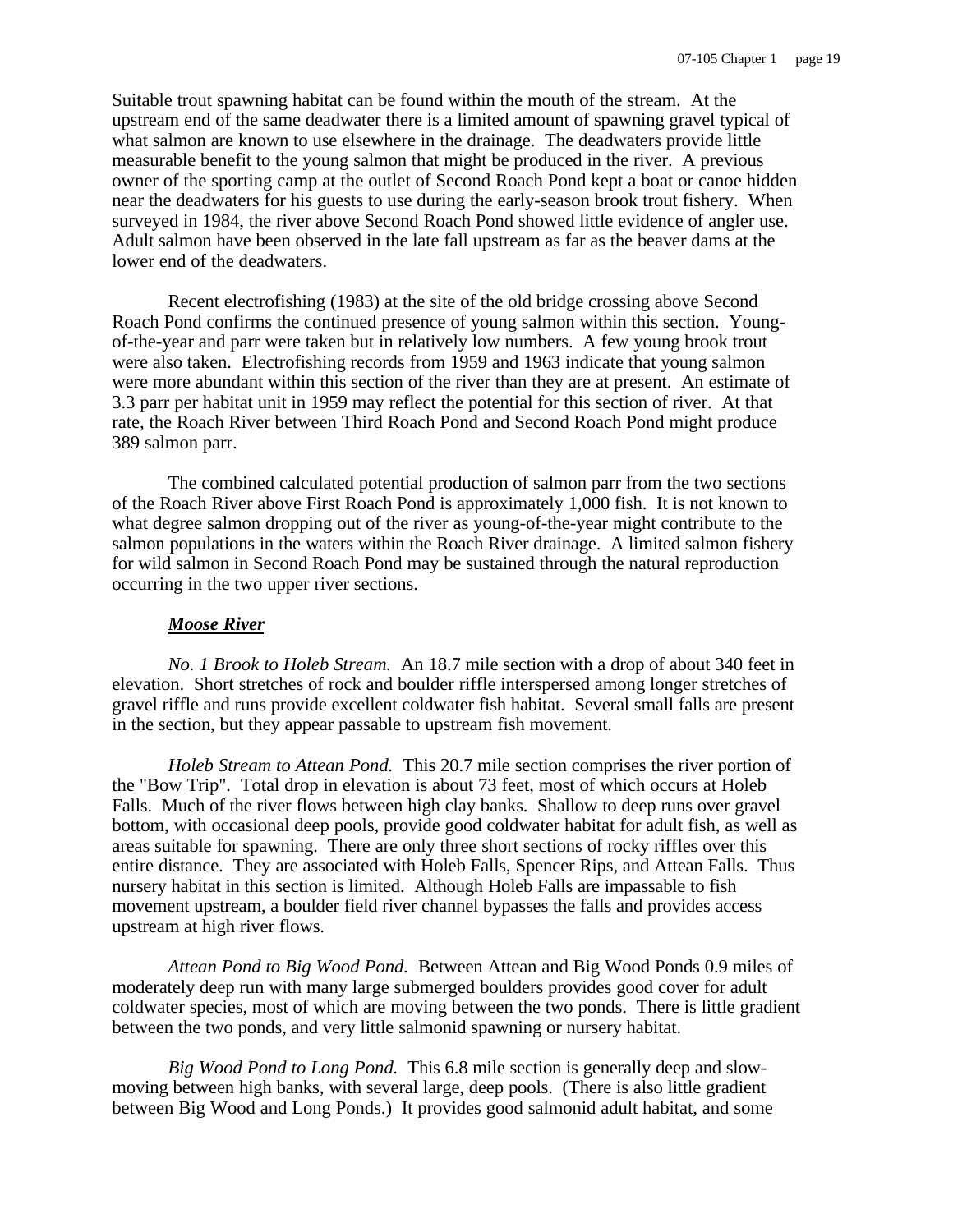spawning habitat in gravel areas found immediately downstream from Big Wood Pond. There is very little nursery habitat in this section.

*Long Pond to Brassua Lake.* There is an 84 foot drop in elevation between Long Pond and Brassua Lake. Most of the river is comprised of rock and boulder riffle, with a few sections of deep run, mostly at the upper end, and a few good pools. Some spawning gravel is found immediately downstream from Long Pond. This section provides very good salmon nursery habitat, and adult salmon and trout are present throughout.

*Brassua Lake to Moosehead Lake.* Pools, runs, and riffles comprise the first mile of river immediately downstream from the dam on the outlet of Brassua Lake. The lower two miles of river are more lacustrine in nature due to flowage up from Moosehead Lake. Total drop in elevation of this section is about 14 feet. The river provides spawning and nursery habitat for both salmon and brook trout, as well as adult habitat for salmon, brook trout, and, seasonally, lake trout.

Public lands along the Moose River, called the Holeb Unit, provide good habitat for waterfowl, as ponds, brooks, and wetlands are abundant and well distributed throughout. Twelve waterfowl (duck) boxes are maintained on the Unit by BPL, providing nesting sites where adequate natural conditions for this purpose do not exist. Extensive wetlands are found in the north central part of the Unit in Holeb Township, south of Loon Pond, along the western shore of Holeb Pond, along the Moose River and Holeb Stream, and on the southeast shore of Attean Pond. Wetlands serve a number of important ecological purposes, including absorption of nutrients, storage of ground water, stabilizing surface water, curbing erosion, and providing part of the life cycle requirements for many species of wildlife.<sup>8</sup>

The Skowhegan to Augusta reach of the Kennebec is approximately 38 miles in length. Habitat in this portion of the Kennebec is dominated by a series of hydroelectric projects. Dams in Fairfield, Winslow, Waterville, and Augusta have created several reservoirs intermixed with short reaches of run and/or rapids. The total surface area of aquatic habitat in the reach is approximately 3,500 acres of which just 500 acres could be considered free-flowing. The reservoirs created by Edwards Dam and Shawmut Dam are the two largest impoundments with the former being about 1,200 acres and the latter about 1,400 acres.

Brown trout, smallmouth bass, largemouth bass, white perch, and chain pickerel are among the more important gamefish species found in this part of the Kennebec. The bass, perch, and pickerel populations are maintained by natural reproduction while the river's brown trout population is maintained by an annual stocking program.

<sup>&</sup>lt;sup>8</sup> Holeb Unit Management Plan. Maine Department of Conservation, Bureau of Public Lands, December 1989.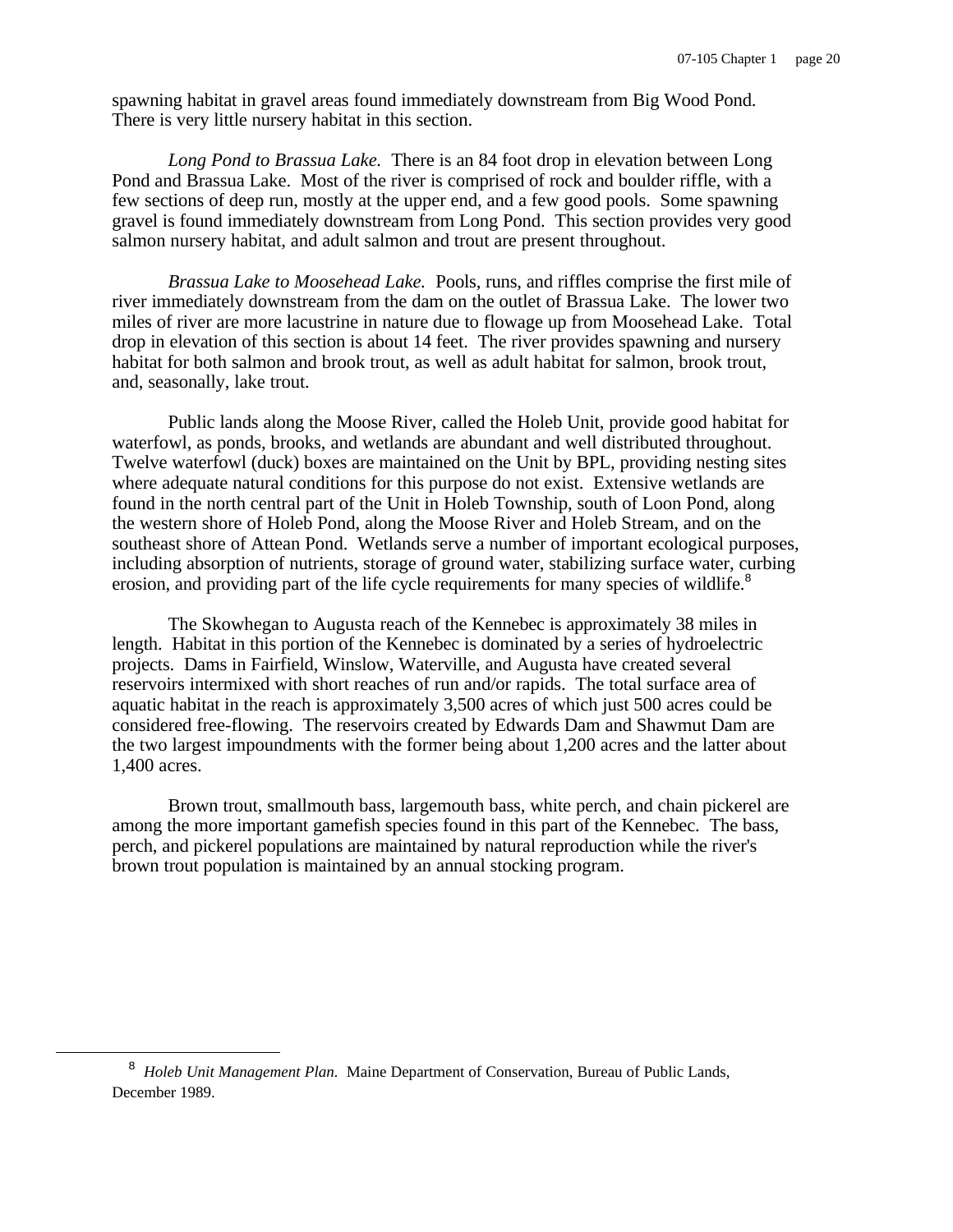#### *Dead River*

The Dead River has a drainage area of 867 square miles. The upper portion of the drainage is composed of the North Branch, which originates at Saddleback Lake, near Rangeley. A dam near the mouth of the North Branch in Eustis presents a barrier to upstream fish migration. These two branches flow into Flagstaff Lake, a 22,833 acre reservoir. The river below Flagstaff is a combination of deadwater, falls, and whitewater which enters the Kennebec at The Forks. Both Long Falls Dam, which forms Flagstaff Lake, and Grand Falls, located seven miles downstream, are barriers to upstream fish passage.

Brook trout are distributed throughout most of the Dead River drainage, and the river fishery is provided by wild trout except that spring yearlings are stocked in portions of the South Branch and the North Branch. The mainstem of the Dead River and Spencer Stream also have native populations of salmon, but their slow growth in the river environment limits their potential as a sport fishery. Fishing in the north branch of the Dead River is limited by law to fly fishing only. The majority of brook trout angled from the Dead River average 8.5 to 10 inches in length. There are no bass in the drainage, but both yellow perch and chain pickerel are present in the mainstems of both branches.

The major tributary streams to the Dead River include Spencer, Kibby, and Enchanted Streams in the northern part of the drainage; Tim Brook and Alder Stream in the west part of the drainage; and Nash and Redington Streams in the southern part of the drainage. All of these streams support wild brook trout populations; some also have populations of slow-growing landlocked salmon.

Flagstaff Lake forms the northern boundary of the Bigelow Preserve and affects public use and enjoyment of the Preserve. Flagstaff is a large, shallow, man-made impoundment that was formed by the damming of the Dead River in 1950. The Long Falls Dam is owned by Central Maine Power Company (CMP) and operated by Kennebec Water Power Company (KWPC). It controls the water levels on the lake to the 1,150 foot contour. The lake is used as a storage reservoir for hydroelectric facilities further down the Kennebec River drainage. Water levels fluctuate considerably and are usually lowest in midto-late March.

Although large in size, Flagstaff Lake is shallow and is drawn down annually. Pickerel, yellow perch, and hornpout thrive in this environment, but landlocked salmon and brook trout do not. Rainbow smelt provide an important spring dip net fishery, and brook trout are abundant in some of the lake's tributaries.

The lake only receives light fishing pressure as the fluctuating water levels and the presence of other excellent coldwater fishing opportunities nearby discourage use of the lake. However, Flagstaff Lake does appear to be important, or have the potential to be important to wildlife, particularly waterfowl.

The shores of the lake in the Bigelow Preserve are designated by BPL as riparian zones. A riparian zone is comprised of a 330-foot corridor, the primary purpose of which is to provide wildlife habitat. Research has shown that the areas adjacent to water are particularly important to wildlife as travel corridors, as well as home range habitat. Timber harvesting is allowed in the riparian zone; in fact, harvesting is important to maintaining the quality of the habitat by providing for a healthy, diverse environment. Timber management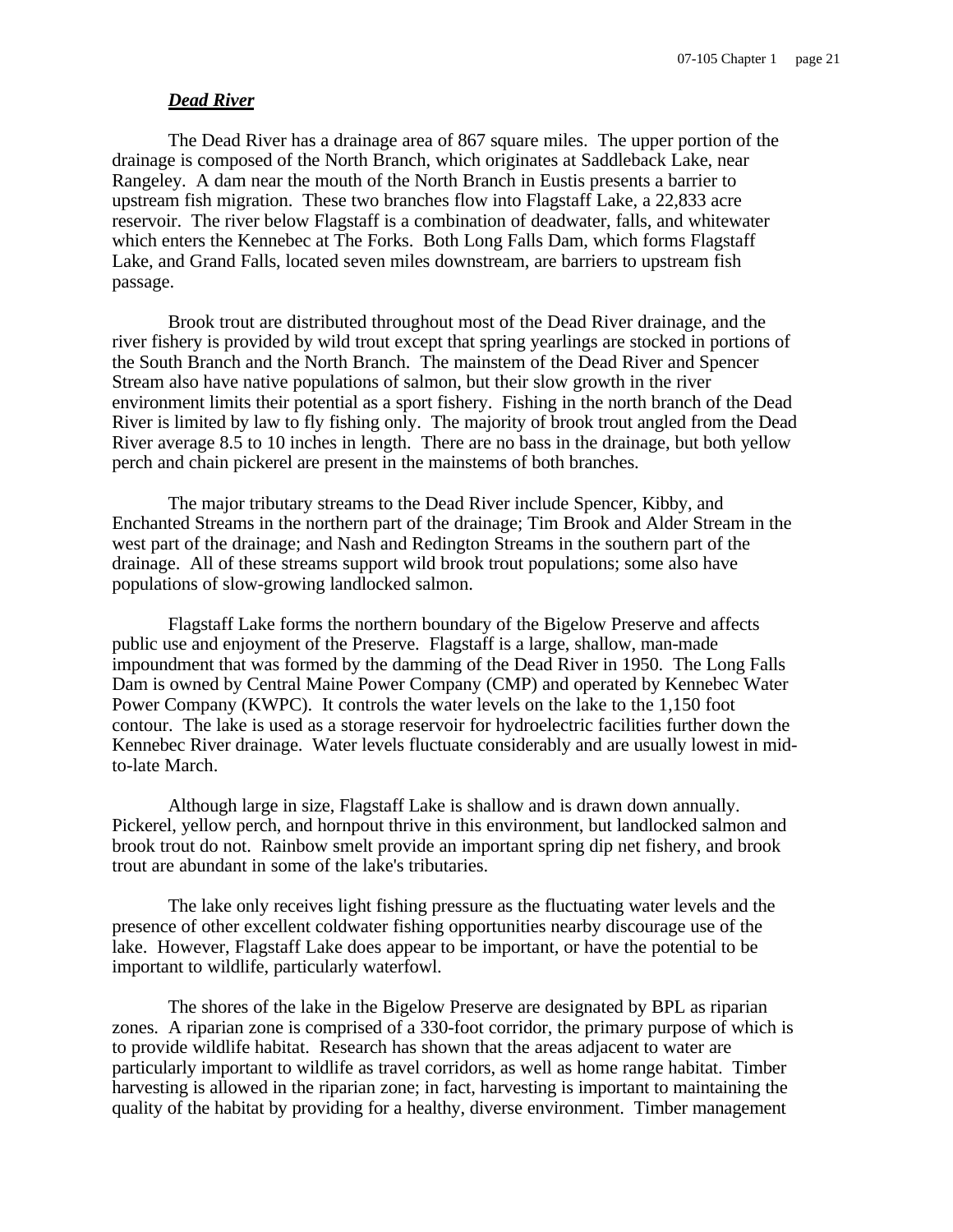will be conducted on an uneven aged basis to enhance and maintain the riparian zone. The fluctuating water levels, which are a function of hydrogeneration and flood control, limit the lake's desirability for wildlife habitat.<sup>9</sup>

In contrast to Flagstaff Lake, the other 104 named lakes and ponds in the Dead River drainage are mostly well-suited to coldwater fish. Eighty percent of these waters are less than 100 acres in size; 69% are less than 50 acres. Of the larger lakes, Spencer Lake, Spring Lake, Jim Pond, Chain of Ponds, King and Bartlett Lake, and Tea Pond all have populations of lake trout, landlocked salmon and brook trout. Most are routinely or periodically stocked with these species. The remaining 95 ponds in the drainage are mostly brook trout waters, the majority of which have self-sustaining populations. Public access to more than a dozen lakes and ponds in the drainage is limited due to restrictions imposed by land owners or lessees.

Overall, the Dead River drainage has an abundance of coldwater fish habitat, much of it free from warmwater fish competition.

#### *Carrabasset River*

i

The Carrabassett River drains 401 square miles. From Mt. Abraham Township to Anson, where it enters the Kennebec River, it is 39 miles long and drops 2,800 feet (72 feet/mile). It has a falls impassable to upstream fish migration near its mouth at North Anson. There is also an impassable dam at Kingfield, and one at the outlet of Caribou Pond at the headwaters. The upper river, downstream to East New Portland, is mostly rapids; this portion of the river is restricted to fly fishing only. Below East New Portland the river is primarily glide/run until the falls at North Anson, about a mile before the confluence with the Kennebec. Because of its steepness and the lack of large headwater lakes, the Carrabassett's flow varies greatly with storm events and snow melt.

The major tributary streams to the mainstem are the West Branch, which enters at Kingfield, Gilman Stream, at East New Portland, and Mill Stream, at North Anson. The largest lakes in the drainage, Embden, Hancock, and Porter, have populations of lake trout, landlocked salmon, and brook trout. Higher in the drainage are 9 ponds which support brook trout and approximately 10 named ponds which contain warmwater fisheries.

The mainstem of the upper river, essentially a mountain stream, is relatively sterile and rocky. Brook trout are present but are slow-growing as a result of low productivity and cold water temperatures. Brook trout in the lower section of the river exhibit better growth rates. The wild population of brook trout in the section of the river below Kingfield is supplemented with annual stockings of spring yearlings. Rainbow trout were stocked in the section of the river below East New Portland and in Porter Lake in the 1970's, but are no longer present. Smallmouth bass are present in the mainstem below Kingfield and provide a good fishery. A wild population of brown trout occurs in Gilman Stream as far upstream as Highland Plantation. Warmwater fish present in the shallower ponds and in the slowermoving sections of the streams in the lower drainage include chain pickerel, bullhead, sunfish, yellow perch, white sucker, white perch (in Porter Lake), and smallmouth bass (in the lower river and the Mill Brook drainage, including Embden Lake and Hancock Pond).

<sup>&</sup>lt;sup>9</sup> Bigelow Preserve Management Plan. Maine Department of Conservation, August 1989.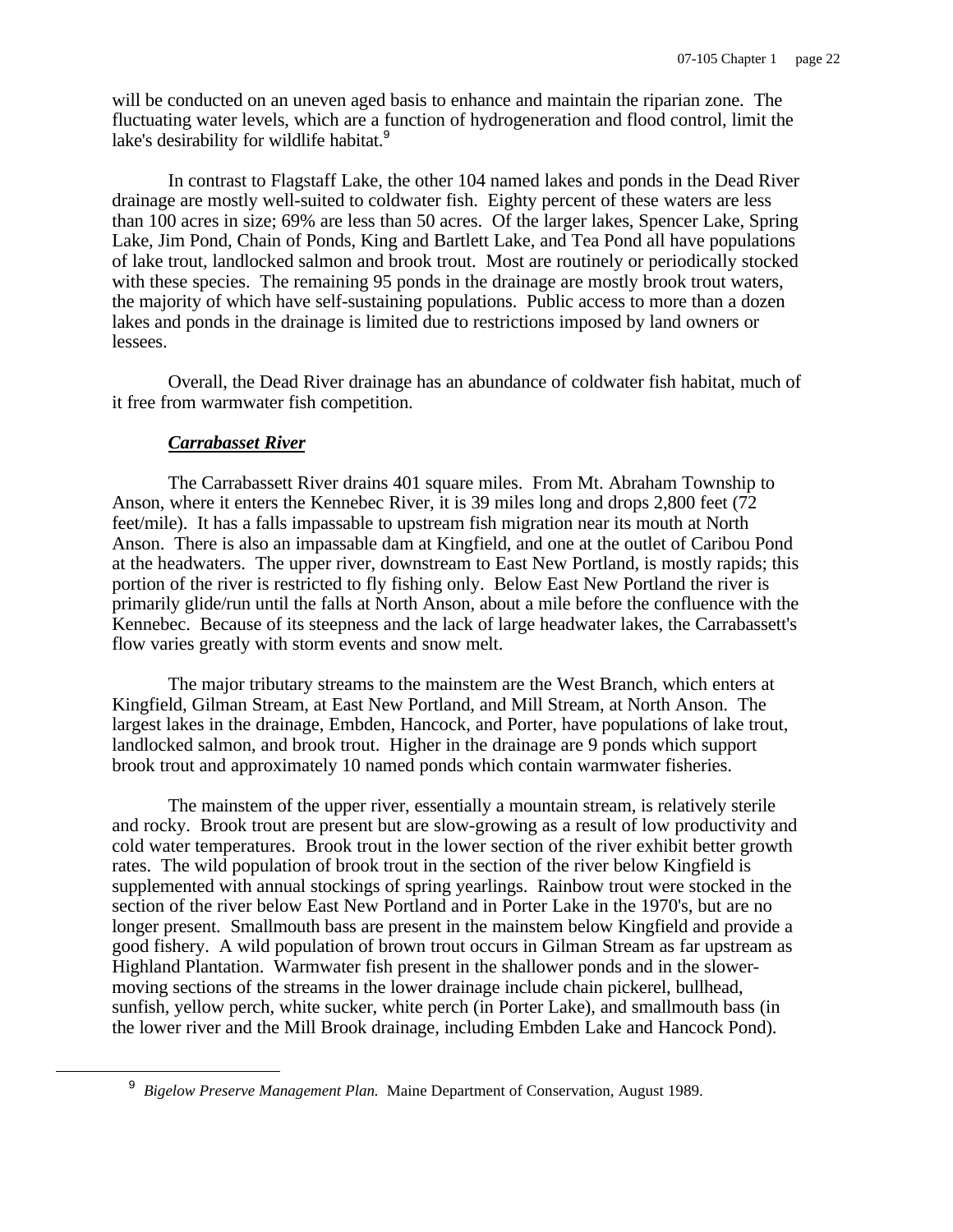Factors limiting the coldwater sport fishery in the streams of the drainage include the extreme variations in flows, the sterility of the upper section, and lack of pools to serve as adult habitat. Within these limitations, however, the upper portion of the drainage provides both riverine and lacustrine brook trout fisheries free from warmwater fish competition, while the lower section contains habitat for both coldwater and warmwater fisheries.

#### *Sandy River*

The Sandy River has a drainage area of 596 square miles. It is a mountain stream, with no large bodies of water to store runoff. Consequently, it is subject to extreme changes in flow rates. Although only 60 miles long, the Sandy drops 1,544 feet in elevation, averaging 22.4 feet per mile. The river originates at the Sandy River Ponds, drops over Smalls Falls, a barrier to upstream fish migration, and continues primarily as rapids to Phillips where the two main tributaries, Orbeton Stream and the South Branch, join the mainstem. Below Strong, the lower 47 miles of the river are intermittent quick water and runs. As more tributaries enter, the river valley widens to form fertile bottom land. Extensive farming activity along this stretch is responsible for non-point nutrient loading. A power generating dam just above the confluence with the Kennebec at Norridgewock is a barrier to upstream fish migration.

The section of the river upstream of the Strong-Phillips area supports a wild brook trout fishery, while brown trout and smallmouth bass dominate the lower river. Many of the tributaries, even in the lower section of the river, support brook trout fisheries also.

Thirty-nine great ponds, totaling 3,695 acres, lie within the Sandy River drainage. The three largest lakes in the drainage support populations of lake trout, landlocked salmon, and brook trout. Of the smaller lakes and ponds in the drainage, those in the lower portion support warmwater fisheries, while those at the higher elevations support coldwater fisheries - primarily brook trout. The upper section of the drainage lies in rugged hills and mountains, and many small, isolated ponds provide suitable coldwater fish habitat. Competing warmwater species are kept out by natural barriers to migration.

The Sandy River's brown trout population is periodically supplemented by stockings of hatchery-reared fish from Phillips to New Sharon. Legal-sized wild brook trout angled in the river average 8.6 inches in length; brown trout of both wild and hatchery origin average 12.3 inches, and smallmouth bass average 12.2 inches in size.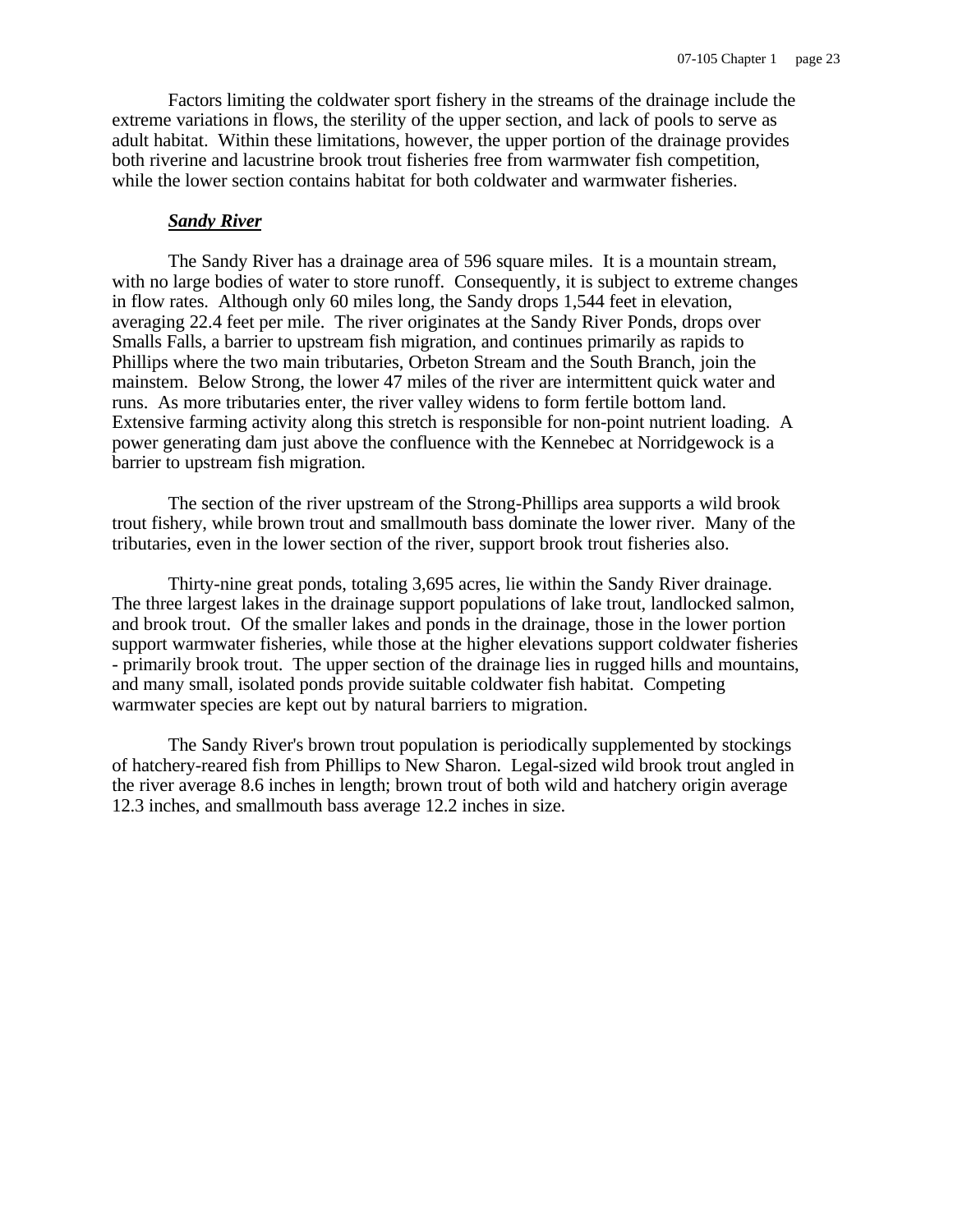#### *Sebasticook River*

The Sebasticook River, the largest of the tributaries to the lower Kennebec River, has a drainage area of approximately 946 square miles. For many years human cultural activity including municipal, industrial and agricultural waste discharges and the manipulation of flows for water power and waste disposal have severely compromised the sport fishery potential of this river. More recently, water quality on the river has begun to improve with the implementation of a variety of water quality treatment programs.

Impoundments created by the three dams on the mainstem of the Sebasticook include a 417 acre pond in Winslow, an 83 acre pond in Benton, and a 304 acre pond in Burnham. The ten mile reach from the dam in Burnham to the upstream confluence of the Benton Falls project constitute the longest section of free flowing habitat on the river's mainstem. Smaller sections of riverine habitat occur upstream of the Burnham Project and just below the Benton Falls and Fort Halifax projects in Benton and Winslow, respectively.

Despite its water quality problems, the Sebasticook does support sport fisheries for a variety of species such as smallmouth bass, largemouth bass, black crappie, white perch, and chain pickerel. Brook trout, brown trout, and landlocked salmon occur seasonally. Fishing effort is increasing on this river as water quality and public perception of the value of this resource improves.

IF&W intends to initiate a brown trout management program on the Sebasticook, predicated upon continued improvement in water quality, the assurance of sufficient, stable flows; the availability of sufficient hatchery fish to support a viable program, and the demonstrated ability of the river to support a brown trout population. IF&W plans to begin a series of experimental stockings of brown trout with a planting of 5,000 fall fingerlings in 1992. The program is expected to focus on the free flowing habitat below the Burnham Project. Evaluation of the program will be primarily through angler diaries.

#### *Messalonskee Stream*

 $\overline{\phantom{0}}$ 

Messalonskee Stream supports excellent populations of warmwater gamefish including largemouth and smallmouth bass, white and yellow perch, chain pickerel, and hornedpout.<sup>10</sup> Water level manipulations related to the production of hydroelectric power have an important impact on the stream's fish populations and on angler effort. Fishing effort and fish production are also negatively impacted by poor water quality resulting from waste discharge from the city of Oakland's wastewater treatment plant and from a variety of nonpoint sources.

Other tributaries of the lower Kennebec for which IF&W has habitat inventory and biological data include Carrabassett Stream, Martin Stream, Bond Brook, and Seven Mile Stream. Data for the Seven Mile Stream inventory has been summarized in tabular form and habitat maps have been prepared.<sup>11</sup> Survey data for the other three waters has not been summarized but is available in Regional files.

<sup>&</sup>lt;sup>10</sup> Messalonskee Stream Fishery Management. Woodward, William, Maine Department of Inland Fisheries & Wildlife, 6pp., 1989.

<sup>&</sup>lt;sup>11</sup> Seven Mile Stream Habitat Inventory. Woodward, William; Maine Department of Inland Fisheries and Wildlife, Unpublished report, 12pp., 1985.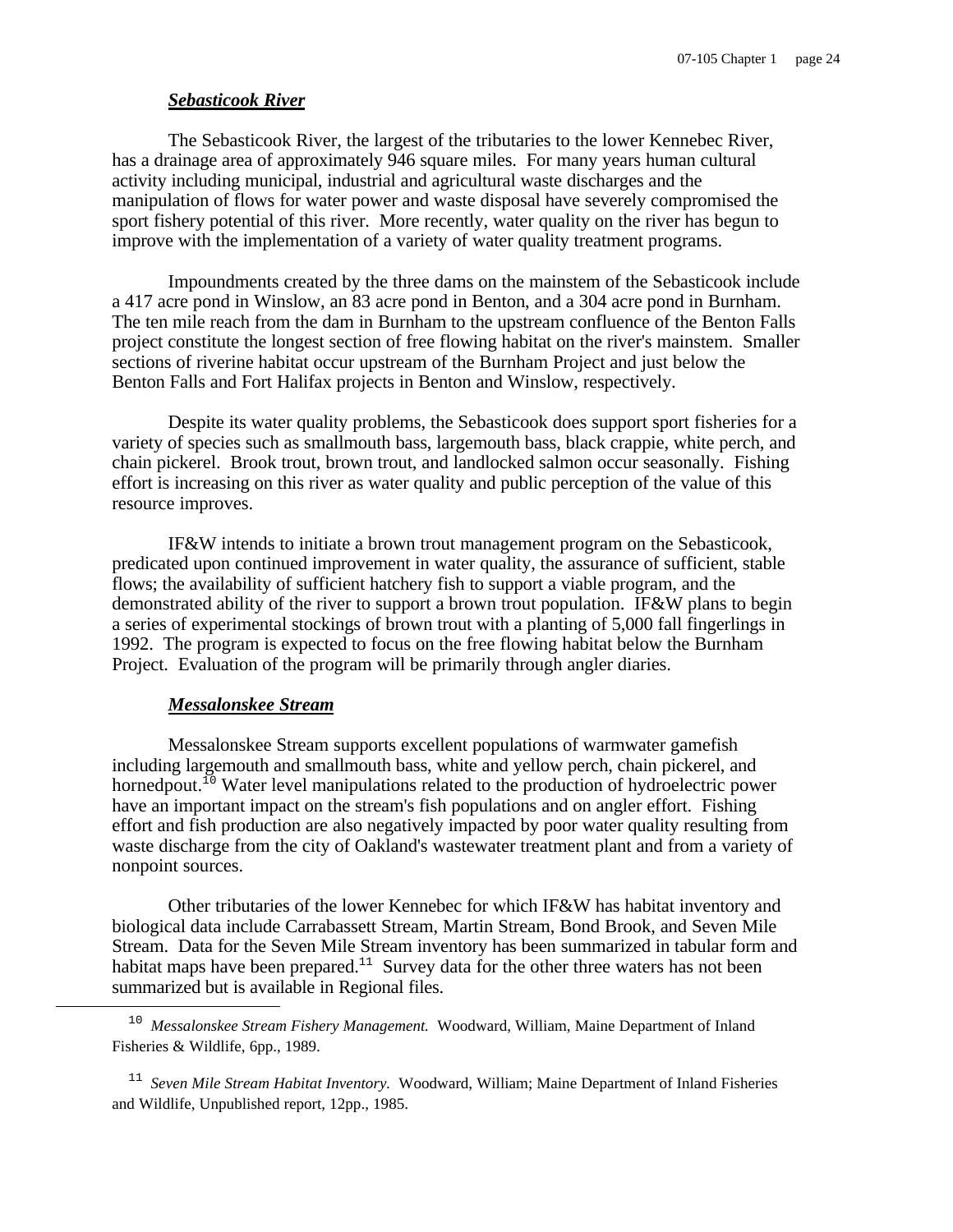#### *Lakes and Ponds*

A total of 100 lakes and ponds having a combined surface area of 60,067 acres occur within the Fishery Region B portion of the Kennebec drainage. These waters support important sport fisheries for a variety of warmwater and coldwater species. Fishing effort on the waters of Fishery Region B rank second highest among IF&W's seven fishery regions.

Among the more important sport fisheries in the lakes and ponds of the lower Kennebec are the black bass fisheries of the Belgrade chain of lakes and the Cobbossecontee Stream subdrainage of the Kennebec, the landlocked salmon fishery of Long Pond, and the brown trout fisheries of China Lake, Salmon Lake, and Togus Pond. These fisheries play a significant role in the recreational and economic well being of the communities in which they are found. For example, based on 1988 data, annual fishing effort on Great Pond (at 8,400 acres Great Pond is the largest water in the Belgrade chain of Lakes) was over 30,000 angler-days and estimated economic impact of the lake's sport fisheries was about \$750,000.

#### **Tidal Waters.**

 $\overline{\phantom{0}}$ 

The Kennebec River, at its mouth, drains an area of 9,524 square miles (Table 5). This total encompasses the drainage area of the Androscoggin River and the smaller tributaries of Merrymeeting Bay.<sup>12</sup> The drainage area of the Kennebec River at head-of-tide at the Augusta Dam is 5,493 square miles.

Both the Kennebec and Androscoggin Rivers flow into a large freshwater tidal bay called Merrymeeting Bay. This freshwater bay also receives freshwater inflow from several smaller drainages: the Eastern River (50 mi<sup>2</sup>), the Cathance River (70 mi<sup>2</sup>), and the Abagadasset River  $(20 \text{ mi}^2)$ .

Although the entire tidal section of the Kennebec River from the Edwards Dam in Augusta to Bay Point, Georgetown, is commonly called an estuary, the tidal section from Merrymeeting Bay to Augusta does not fit most definitions of an estuary. The U.S. Fish  $\&$ Wildlife Service (USFWS) defines the upstream limit of an estuary as "estuaries extend upstream and landward to the place where ocean-derived salts measure <0.5 ppt during the period of annual low flow."<sup>13</sup> The Department of Marine Resources (DMR) has been measuring salinities from the mouth of the Kennebec River at Bay Point to the Edwards Dam in Augusta annually since 1976. The normal limit where salinities do not exceed 0.5 ppt varies slightly from year to year. The upstream limit of the true estuary in most years is between Abagadasset Point in Merrymeeting Bay and the Route 197 bridge in Richmond, which is a distance of eight miles. The USFWS characterized the Kennebec River from the

<sup>12</sup> *Drainage Areas of Surface Water Bodies of the Androscoggin River Basin in Southwestern Maine* and *Drainage Areas of Surface Water Bodies of the Kennebec River Basin in Southwestern Maine.* Fontaine, R.A., 1979 and 1980 respectively; U.S. Dept. of the Interior, Geological Survey, Open File Report.

<sup>&</sup>lt;sup>13</sup> Classification of Wetland and Deepwater Habitats of the United States. Cowardin, L.M., V. Carter, F.C. Golet, E.T. Laroe, and J.H. Sather, 1979; U.S. Dept. of the Interior, Washington, D.C.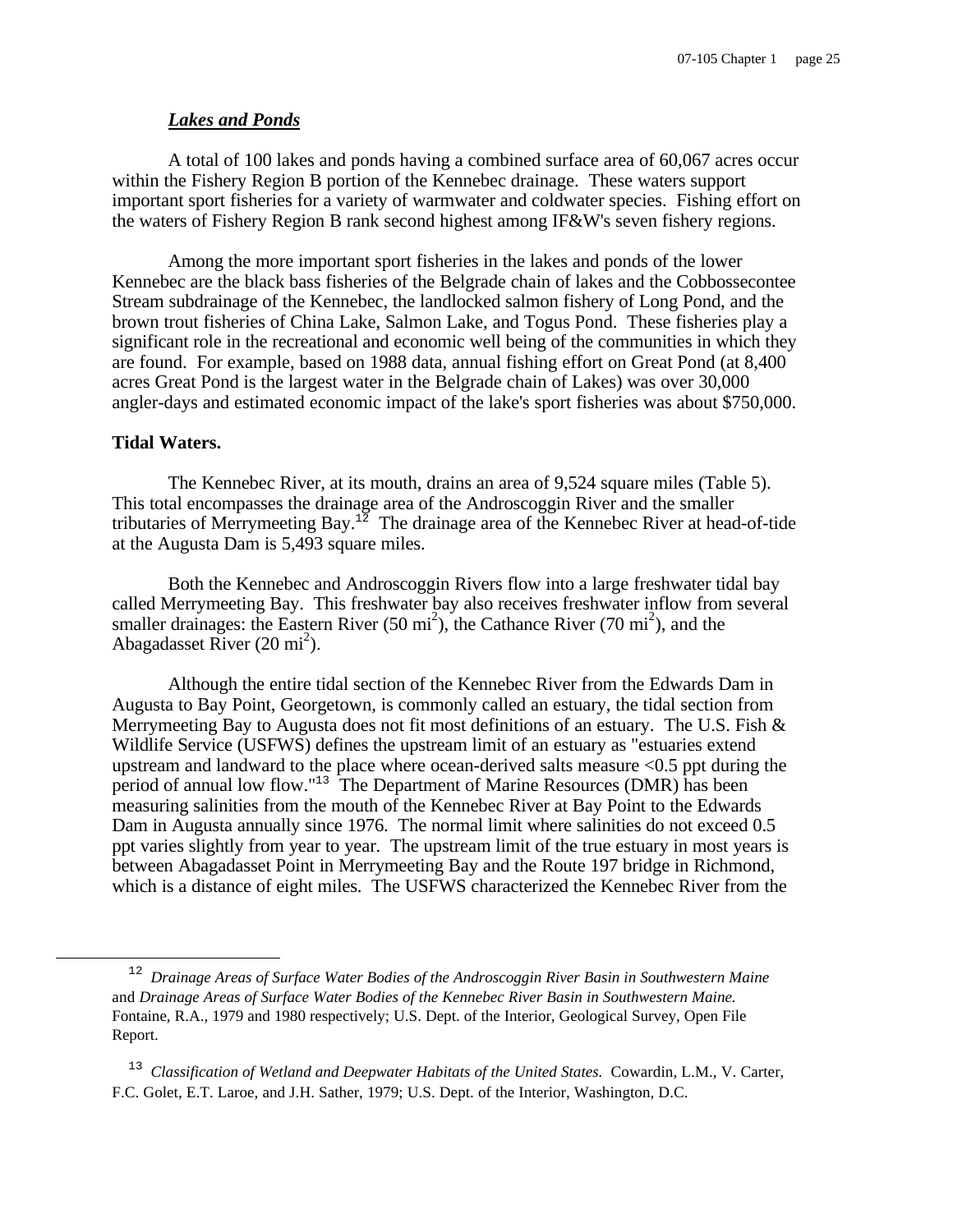outlet of Merrymeeting Bay to the Augusta Dam as "tidal riverine."<sup>14</sup> Although salinities normally exceed 0.5 ppt in Merrymeeting Bay, this line of demarcation (outlet of Merrymeeting Bay) is a convenient one to separate the tidal riverine subsystem from the estuarine subsystem. The riverine tidal wetland subsystem of Merrymeeting Bay is characterized by nonpersistent freshwater emergent plants.<sup>15</sup>

| <b>River</b>                         | <b>Drainage</b> | Average <sup>16</sup>          | <b>Period of</b> $17$ |
|--------------------------------------|-----------------|--------------------------------|-----------------------|
|                                      | $Area(mi^2)$    | <b>Discharge</b>               | Record(yrs)           |
| Kennebec River at:                   |                 |                                |                       |
| North Sidney                         | 5,403           | 9,104 $\text{ft}^3\text{/s}$   | 13                    |
| Augusta Dam                          | 5,493           |                                |                       |
| Above mouthof Cobbosseecontee Stream | 5,535           |                                |                       |
| Mouth of Cobbosseecontee Stream      | 217             | 346 $\mathrm{ft}^3/\mathrm{s}$ | 89                    |
| Richmond Bridge (Rt. 197)            | 5,823           |                                |                       |
| Mouth of Eastern River               | 50              |                                |                       |
| <b>Inlet to Merrymeeting Bay</b>     | 5,893           |                                |                       |
| Androscoggin River near Auburn       | 3,263           | 6,145 ft $\frac{3}{s}$         | 62                    |
| Mouth of Androscoggin River          | 3,524           |                                |                       |
| Mouth of Abagadasset River           | 19.6            |                                |                       |
| Mouth of Cathance River              | 70.6            |                                |                       |
| Mouth of Kennebec River              | 9,524           |                                |                       |
|                                      |                 |                                |                       |

**Table 5 Drainage Areas (mi<sup>2</sup> ) of the Kennebec River and its Tributaries**

The large amount of tidal freshwater riverine habitat found in the Kennebec/Sheepscot Rivers' estuaries makes this system unique in the State of Maine. There is a total of 11,140 acres of tidal riverine habitat in this system with most of it being above the outlet of Merrymeeting Bay (Table 6). This represents 84% of the total tidal riverine habitat found in the State of Maine north of Cape Elizabeth.<sup>18</sup> This subsystem can be further divided into classes of types of habitat, such as open water, nonpersistent emergent wetland, flats, and beach/bar (Table 6). There are 5,682 acres of open water habitat in this subsystem which represent 80% of this type of habitat in Maine north of Cape Elizabeth. There are

<sup>16</sup> Water Resources Data for Maine, Water Year 1991. U.S. Geological Survey Water Data Report, 91-1, 1992, 187 pages.

 $17$  ibid.

e<br>S

<sup>18</sup> An Ecological Characterization of Coastal Maine. Fefer, S.I. and P.A. Schettig, 1980; FWS/OBS-80/29, Biological Services Program, U.S. Fish and Wildlife Service.

<sup>&</sup>lt;sup>14</sup> An Ecological Characterization of Coastal Maine. Fefer, S.I. and P.A. Schettig, 1980; FWS/OBS-80/29, Biological Services Program, U.S. Fish and Wildlife Service.

<sup>&</sup>lt;sup>15</sup> Merrymeeting Bay Investigations. Spencer, H.E., 1966; Job Completion Report 4-A, Project W-37-R-9, Maine Dept. of Inland Fisheries and Game, Augusta, Maine.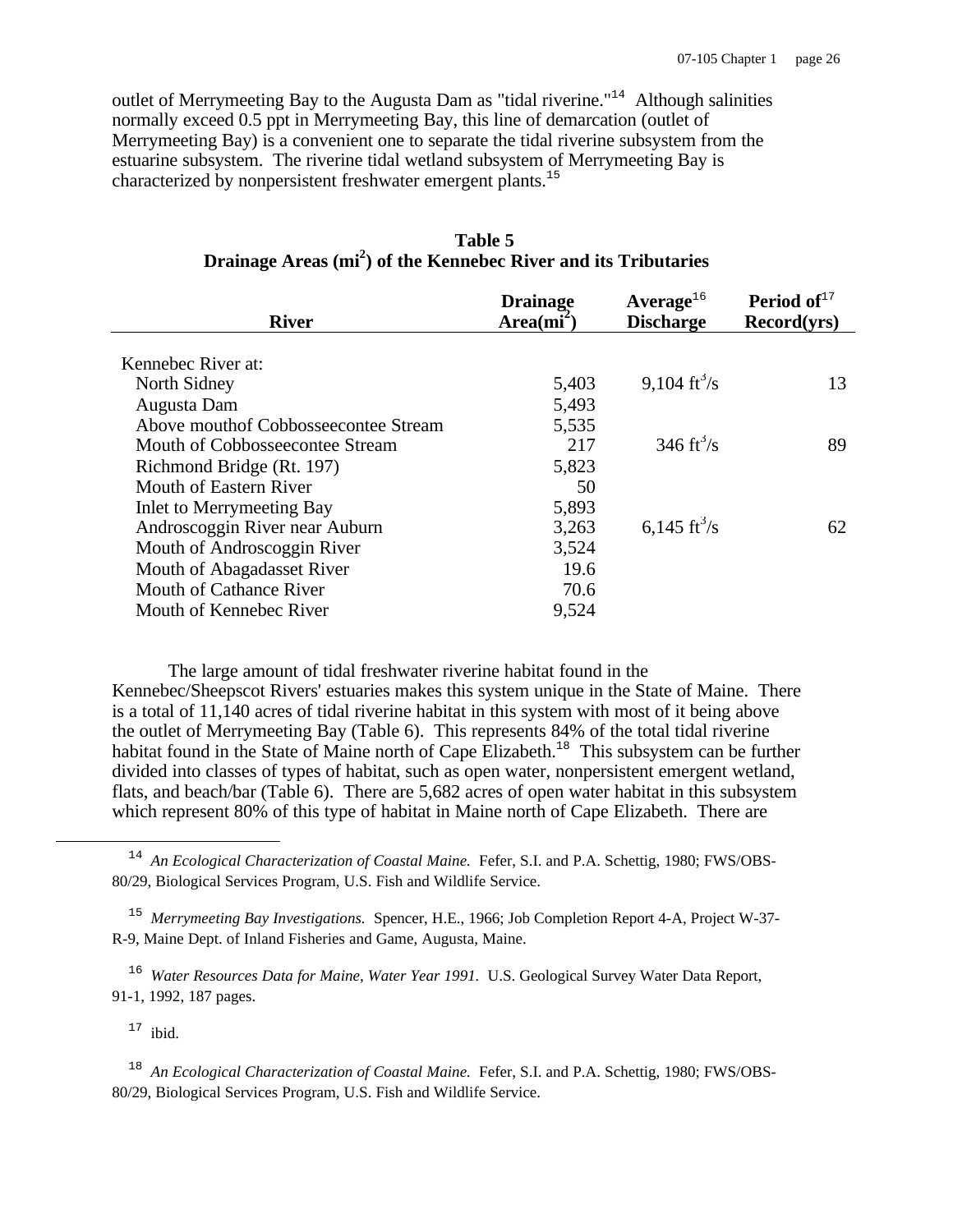3,133 acres of nonpersistent emergent wetland which represent 98% of that found above Cape Elizabeth. This tidal riverine section constitutes one of the most important spawning and nursery areas for anadromous fish north of the Hudson River.

The Kennebec River estuary below Chops Point (outlet of Merrymeeting Bay) forms a complex with that of the Sheepscot River estuary. Less saline surface water from the Kennebec River flows through the Sasanoa River into Hockomock Bay on an outgoing tide, whereas highly saline water from the Sheepscot River enters Hockomock Bay through Goose Rock passage on the incoming tide as bottom water in the Sasanoa. Water is also exchanged in Montsweag Bay between Hockomock Bay and the Sheepscot River in Wiscasset. Thus, both Hockomock and Montsweag Bays act as mixing basins for the Kennebec and Sheepscot Rivers' water, with there being an indirect exchange between the two systems.<sup>19</sup> Hockomock Bay is also connected with the Kennebec River through Back River, which is very shallow near Hockomock Bay. The dynamics of water exchanged between the two systems and the exact influence one river system exerts upon the other has not been extensively studied.

### **Table 6**

### **Area (acres) of Tidal Riverine Subsystems and Classes in the Kennebec/Sheepscot Rivers Estuarial Complex**

| 1,102  |
|--------|
| 3,133  |
|        |
| 1,211  |
| 12     |
| 5,682  |
|        |
|        |
| 11,140 |
|        |

#### *Source: adopted from FWS/OBS-80/29, 1980*

The Kennebec River estuary can broadly be characterized as being a narrow, relatively shallow estuary with a low tidal volume and a large freshwater flow with a large tidal exchange. This results in relatively short flushing time for the estuary in comparison to the Sheepscot and Penobscot Rivers.

The shallow entrance to the Kennebec River (about 35') prevents the entrance of nutrient rich deep water from the Gulf of Maine. The Kennebec River estuary would not be expected to be a highly productive estuary based on the fact the shallow shelf prevents the entrance of nutrient rich deep ocean water and the moderate flushing rate reduces residence time of nutrients, although an unknown amount of nutrient rich Sheepscot River water could enter through the Sasanoa River. Nitrate samples taken at Bath were higher than predicted,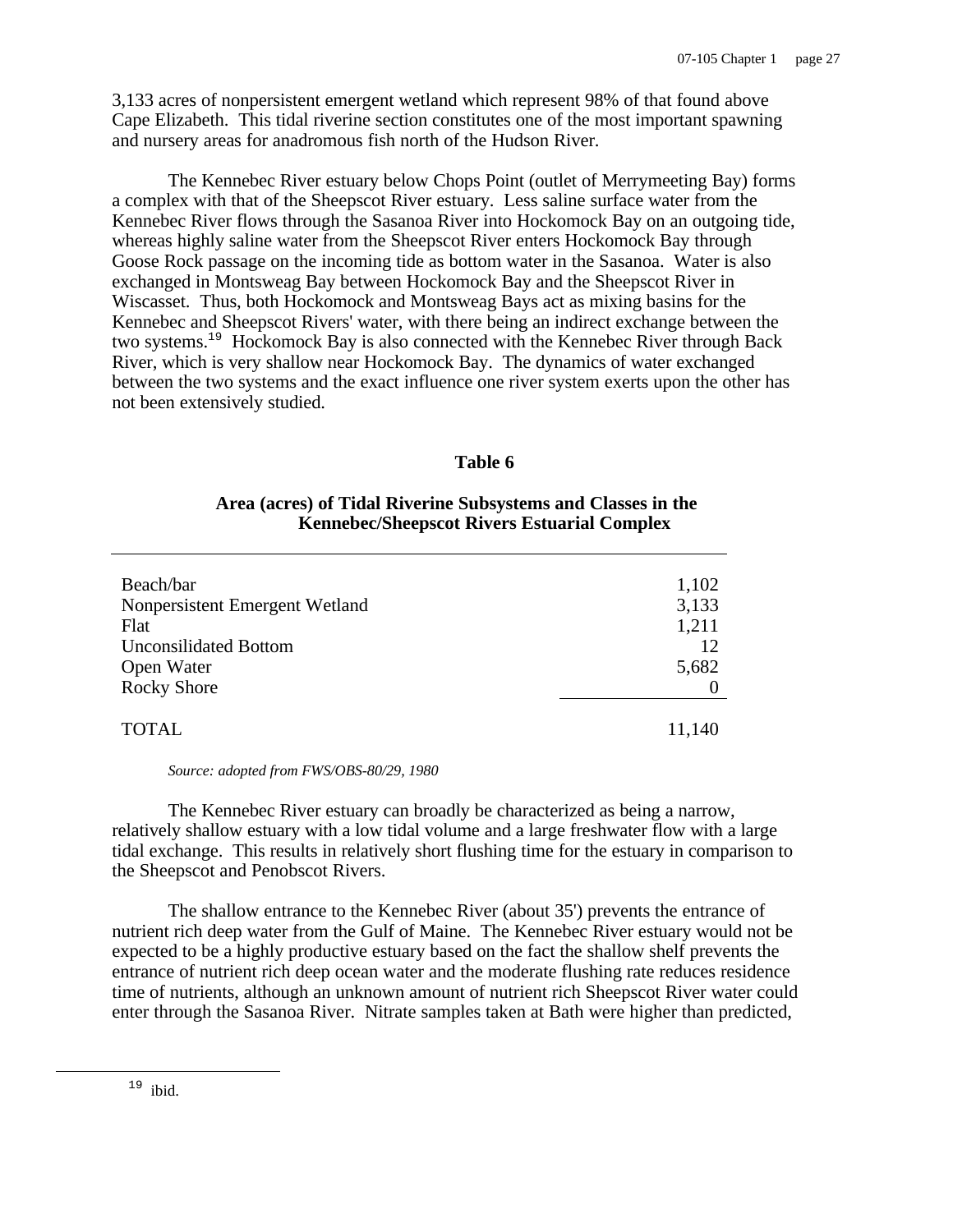even allowing for a higher Sheepscot River input than probably occurs.<sup>20</sup> These high rates were attributed to the discharge of the local sewerage discharge plant and not from freshwater input. Based on nitrate values at Bingham, freshwater input was not considered significant source. The majority of nitrate inputs from municipal and industrial sources occurs below Bingham. The input of nitrates (and ammonia) from sewage treatment plants and agriculture runoff needs to be studied in more detail to determine its impact on productivity in the Kennebec River estuary. The dominant nutrient pathway in the Kennebec River is probably from the extensive marsh systems, especially those in the Merrymeeting Bay region. Thus, the food web is probably mainly based on organic detritus derived from the nonpersistent emergent vegetation from the fresh and salt marshes. The estuarial complex of the Kennebec and Sheepscot Rivers contains approximately 26% of estuarine habitat (33,419 acres) found north of Cape Elizabeth (Table 7). The emergent wetlands comprise 4,975 acres of this total and represents 36% of this class of habitat available north of Cape Elizabeth (Table 7). This estuarine complex is an important nursery area for the anadromous fish species produced in the riverine sections of both rivers, as well as for marine species.

The vertical salinity gradient in the Kennebec River estuary stratifies only slightly. Francis and coworkers<sup> $21$ </sup> sampled the estuary during low flow periods in the fall and found the estuary to be only slightly stratified. They noted that the two sharp bends below Bath (Doubling Bends) and the very narrow portion of the river between Doubling Bends and Bluff Head shore resulted in very intense mixing based on the amount of turbulence seen in this area. This turbulent section did not appear to impact the vertical salinity gradient at the time they sampled the river. The Department of Marine Resources has found similar results based on salinities measured in August at high slack tide, although the degree of mixing varied from year to year probably with the freshwater inflows and lunar cycle.

<sup>&</sup>lt;sup>20</sup> An Ecological Characterization of Coastal Maine. Fefer, S.I. and P.A. Schettig, 1980; FWS/OBS-80/29, Biological Services Program, U.S. Fish and Wildlife Service.

<sup>&</sup>lt;sup>21</sup> Observations of Turbulent Mixing Processes in a Tidal Estuary. Francis, J.R., D.H. Stommel, H.G. Farmer, and D. Parsons, 1953; Woods Hole Oceanographic Institution, Woods Hole, Massachusetts.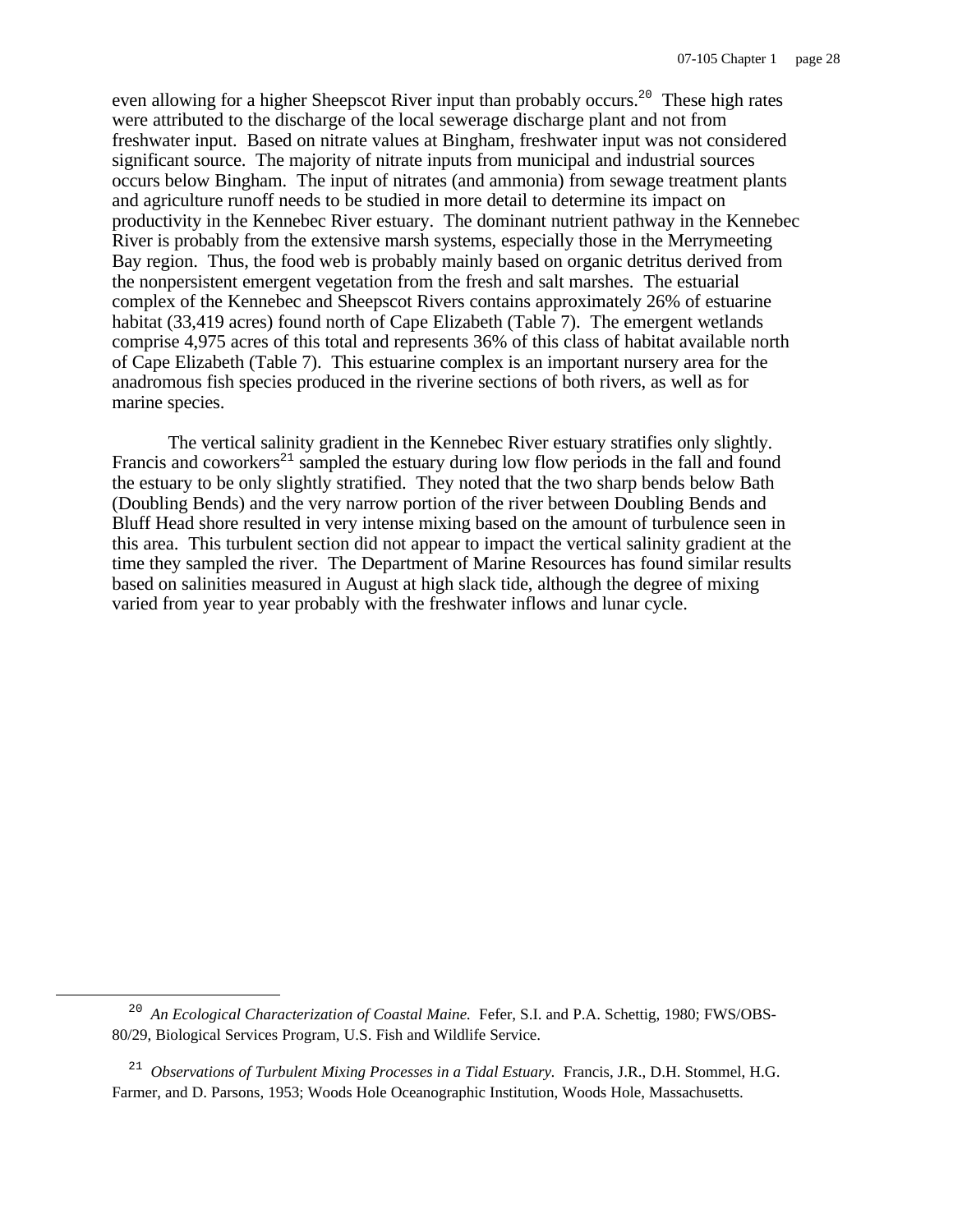#### **Table 7**

| <b>Aquatic Bed</b><br>Open Water                | 718<br>17,993    |
|-------------------------------------------------|------------------|
| <b>Subtidal Total</b><br><b>Estuarine Total</b> | 18,711<br>33,419 |
| <b>Unconsolidated Bottom</b>                    |                  |
| <b>Rock Bottom</b>                              |                  |
| <b>Aquatic Bed</b>                              | 163              |
| Beach/Bar                                       |                  |
| Emergent                                        | 4,975            |
| Emergent/OW                                     |                  |
| Emergent/UB                                     |                  |
| Flat                                            | 9,432            |
| Flat/EM                                         |                  |
| Flat/SS                                         |                  |
| Reef                                            |                  |
| <b>Rock Shore</b>                               | 130              |
| Scrub/Shrub                                     | 8                |
| <b>Intertidal Total</b>                         | 14,708           |

#### **Area (acres) of Estuarine Subsystems and Classes in the Kennebec/Sheepscot Rivers Estuarial Complex**

#### **Water Quality.**

i

Water quality of the Kennebec River Basin has improved dramatically since 1978 when most of the major discharges were provided treatment. As a consequence of this significant cleanup effort, the Legislature revised the water quality classifications of the basin in 1989 to reflect the gains made in water quality improvement (see Appendix C). Much of the watershed has been raised to class AA, A and B in recognition of the excellent water quality found. This assures protection of a high quality aquatic habitat and multiple use of the resource.

The most recent evaluation of water quality<sup>22</sup> finds that much of the water of the Kennebec River Basin achieves the standards of the designated classes. While most of the waters listed that do not attain their classification standards are small tributaries, a few notable exceptions exist. Foremost, are two segments in the basin which have health advisories for the consumption of fish due to dioxin contamination. These include a 56 mile segment of the Kennebec River from Skowhegan to Merrymeeting Bay and a 13 mile

<sup>&</sup>lt;sup>22</sup> State of Maine 1990 Water Quality Assessment. Maine Department of Environmental Protection, 1990.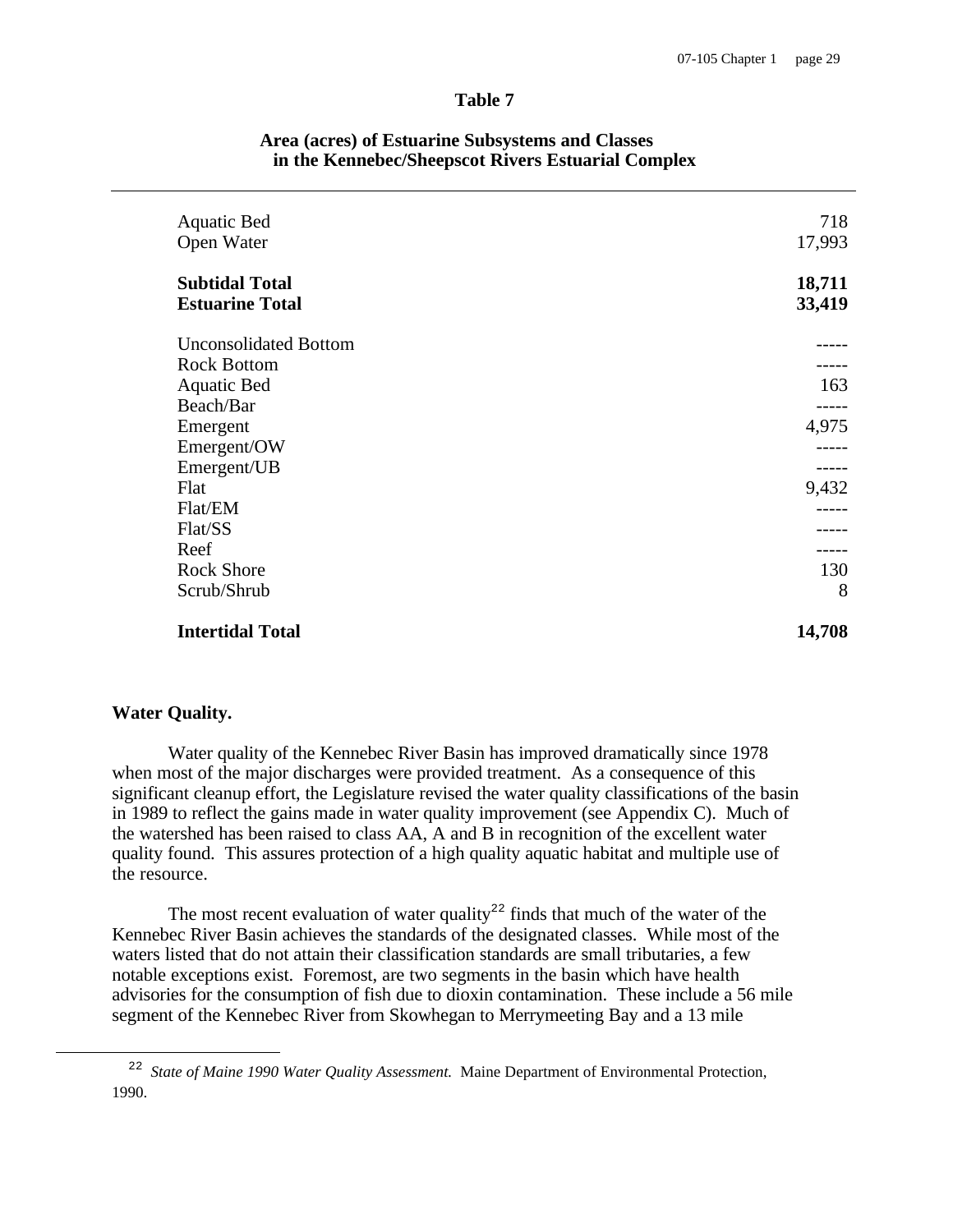segment of the West Branch of the Sebasticook River from Hartland to Pittsfield. Other significant segments not attaining standards are portions of Messalonskee Stream which is eutrophic, has high levels of coliform bacteria and low dissolved oxygen, and segments of the Sebasticook River and its two main branches which are eutrophic, have high levels of bacteria, low dissolved oxygen and significantly impaired aquatic life communities. The lower Kennebec River has low dissolved oxygen and bacteria problems in segments below Waterville/Winslow and Augusta.

Cause of nonattainment problems in the Kennebec Basin can be attributed to a number of factors. Pollutants from nonpoint (diffuse) sources such as farms, forestry, and urban development are, collectively, the greatest source. These pollutants account for much of the eutrophication and dissolved oxygen problems particularly in the small tributaries and in impounded segments of rivers. Combined sewer overflows (combined storm and wastewater systems) cause some of the more severe bacteria contamination problems. The dioxin problem is associated with processes in the pulp and paper and tanning industries. Other toxic problems have been associated with the tanning and textile industries. Improved management of each of these sources will be required to resolve these problems.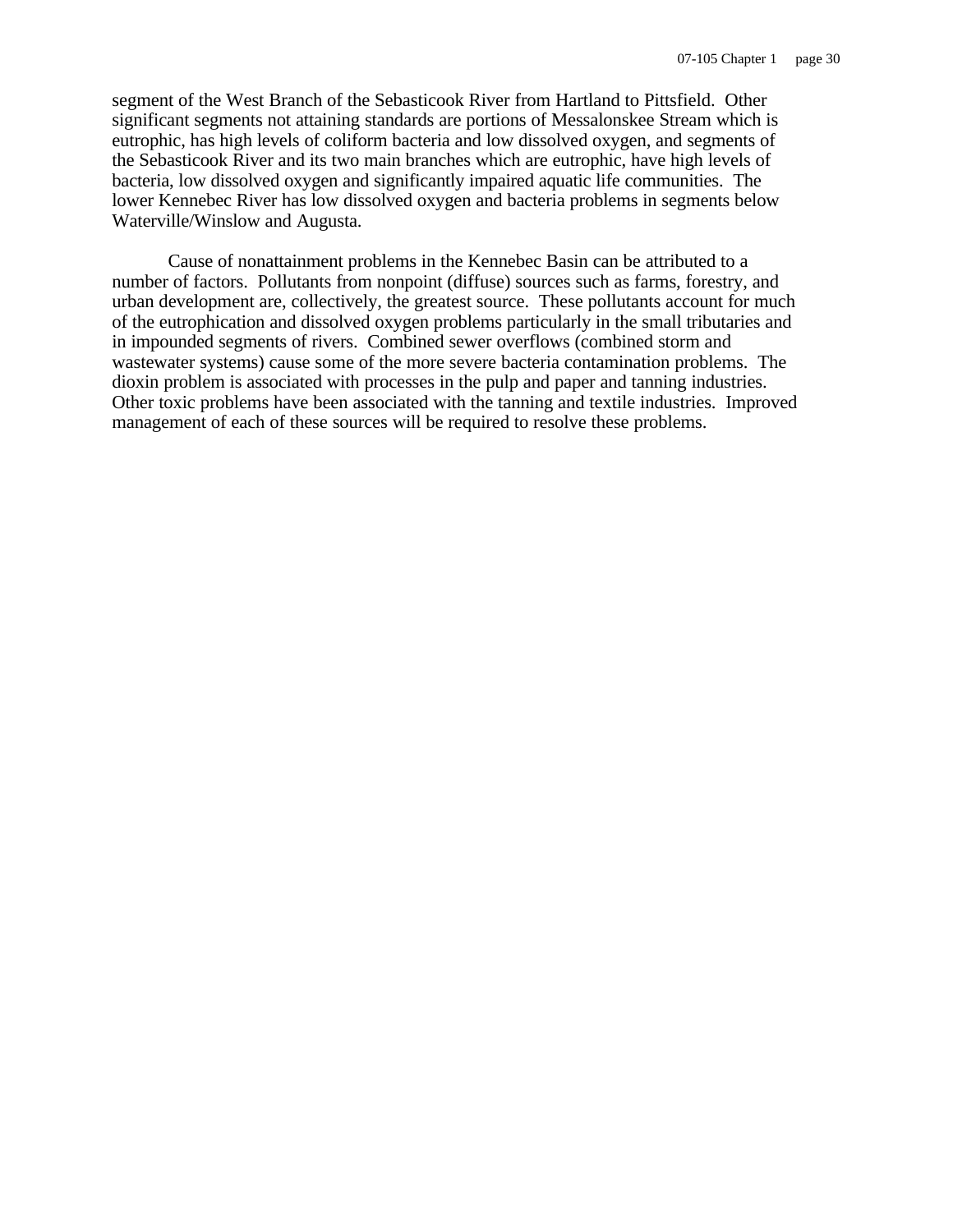# **HYDROPOWER REGULATION**

## **ROLE OF THE FEDERAL GOVERNMENT IN HYDROPOWER REGULATION**

FERC regulates the construction and operations of hydropower projects pursuant to the Federal Power Act, first enacted in 1920. FERC's jurisdiction extends to all projects on navigable waters and to projects on non-navigable waters constructed or modified after 1935.

A river is considered to be navigable if it is or has been used to transport persons or property in interstate or foreign commerce. The historic floating of logs to sawmills and paper mills is sufficient to establish navigability. A project on a non-navigable waterway must affect interstate or foreign commerce in order to come under federal jurisdiction. Participation in interstate commerce is assumed when project power is conveyed to the public utility power grid or when project power displaces electricity that would otherwise be purchased from the grid. FERC has found the Kennebec River to be navigable from its mouth at least up to Moosehead Lake.

The Federal Power Act allows for competition during relicensing. Two or more competing applications for a new license may be filed for the same project. FERC will issue a license for the project judged to be the "best adapted to a comprehensive plan for improving or developing a waterway."<sup>23</sup> Alternatively, FERC may recommend a federal takeover of a project. This must be authorized and funded by an act of Congress. New licenses are issued for terms varying from 30 to 50 years. The applicant makes a proposal to FERC of the license term and FERC makes the decision based on the following rules of thumb. New projects and total redevelopments are usually granted 50-year licenses and if moderate redevelopment or reinvestment is proposed, a 40-year license term is likely. In cases where no changes or no substantial investments are proposed to the facility, a 30-year license is likely to be issued.

All applications for relicensing must be filed with FERC no later than two years prior to the license expiration date. However, FERC is under no self-imposed time limitation in acting on these applications. If a new license has not been issued or a federal takeover has not occurred by the license expiration date, FERC will issue annual licenses to the applicant until relicensing action has occurred.

Many of the projects slated for relicensing were first licensed before the enactment of the National Environmental Policy Act (NEPA), the Clean Water Act and other federal environmental laws. However, the relicensing of these dams will require an assessment of the impacts using these current statutes.

i

<sup>23</sup> Federal Power Act, 1986 Amendments, Electric Consumers Protection Act.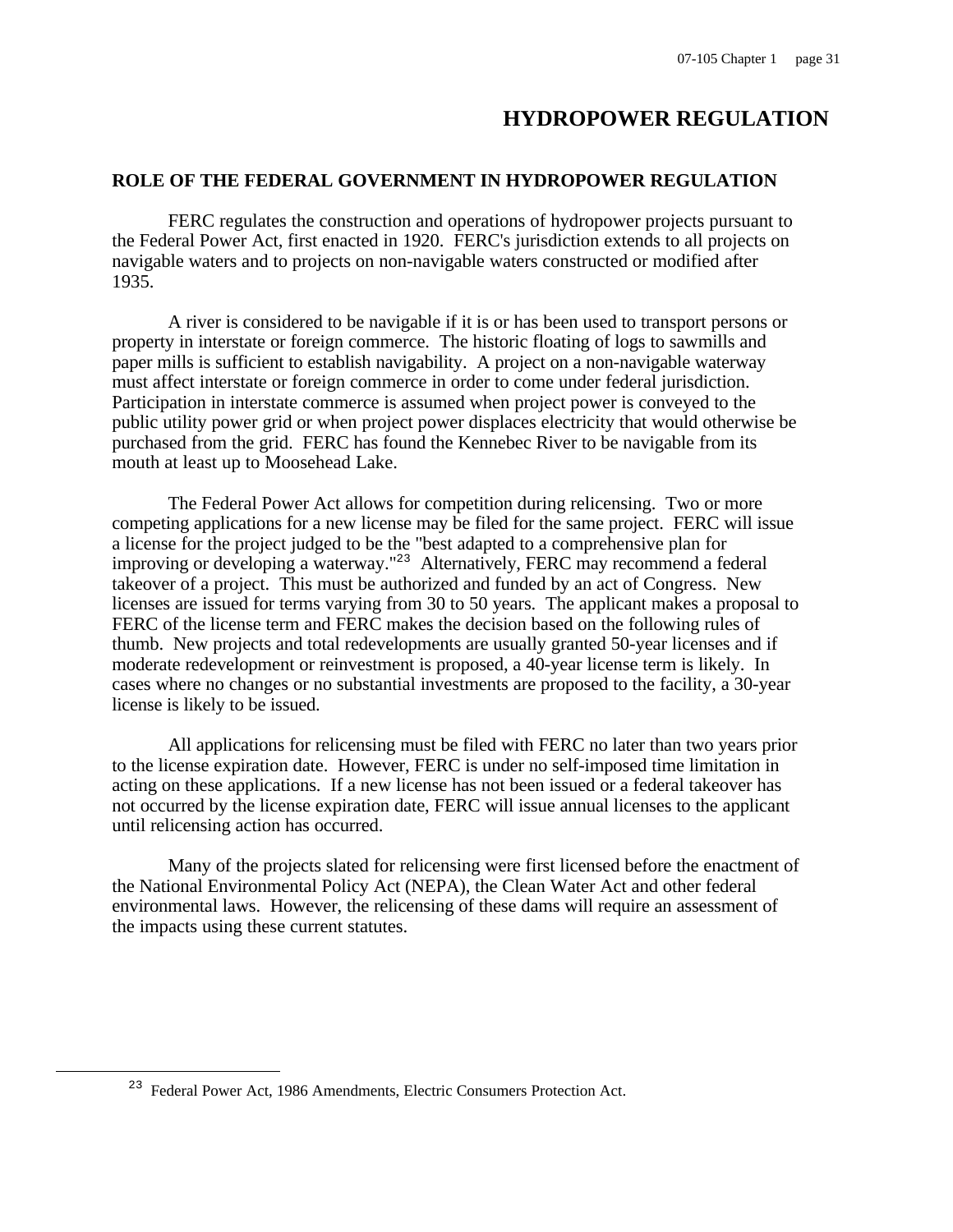# **THE FERC CONSULTATION PROCESS**

FERC's regulations require that all potential applications for licensing or relicensing participate in a detailed pre-filing consultation process with the appropriate State and federal resource agencies. This three-stage process requires approximately five years for each project and involves a considerable amount of time and effort by all parties.

SPO is designated as the lead State agency in the FERC relicensing process and is charged with the duty of processing applications, monitoring application status, and coordinating and reviewing agency requests and comments. Policy and procedures were developed in 1989 to expedite the State's role in federal licensing and relicensing (See Appendix C, "Revised Procedure to Ensure that State Agency Comments in Federal Hydropower Proceedings are Timely, Coordinated and Consistent", September 1989). Emphasis is also focused on the substance of State agency review. The new policy requires all State agencies to consider their comments, study requests and recommendations to ensure that they are not unnecessarily burdensome to the applicants. The objective of the State is to achieve the best possible balance between power generation and the preservation and enhancement of natural resource and recreational values.

FERC consultation during the relicensing process will allow the State an opportunity to assess the impacts of many of the major hydropower projects in Maine and to re-evaluate the uses of the public river resources. Among the issues to be considered by the State agencies in their review for a new FERC license are: flood control, floodplain management (National Flood Insurance Program), energy generation and conservation, economics, geological and botanical resources, restoration of sea-run fish, inland fisheries and wildlife management, protection and improvement of water quality, historical and cultural resources, and improvement of recreational opportunities.

FERC licensing is also required for water storage dams and reservoirs that provide stream flow regulation to downstream licensed hydropower facilities.

In rules adopted May 24, 1989, FERC made provision for public participation from the beginning of the consultation process. Previously, public participation had been limited to the final application filed with FERC, when most studies were complete. When the licensing process is initiated, by the filing of an initial consultation document, the applicant is obligated by FERC rules to hold a public meeting during the first stage of consultation.<sup>24</sup> (The State's provisions for public participation are discussed in the next section.)

In addition to the above, natural resources are specifically protected by the following Federal statutes and executive order:

\* *Section 18 of the Federal Power Act* mandates that FERC shall require licensees to construct and operate such fishways as are prescribed by the USFWS, and the National Marine Fisheries Service.

\* *The Fish and Wildlife Coordination Act* (P.L. 85-624), administered by the Department of the Interior, requires federal agencies which license dams (and other

i

<sup>&</sup>lt;sup>24</sup> Maine Hydropower Relicensing Status Report. Maine State Planning Office, January 1990.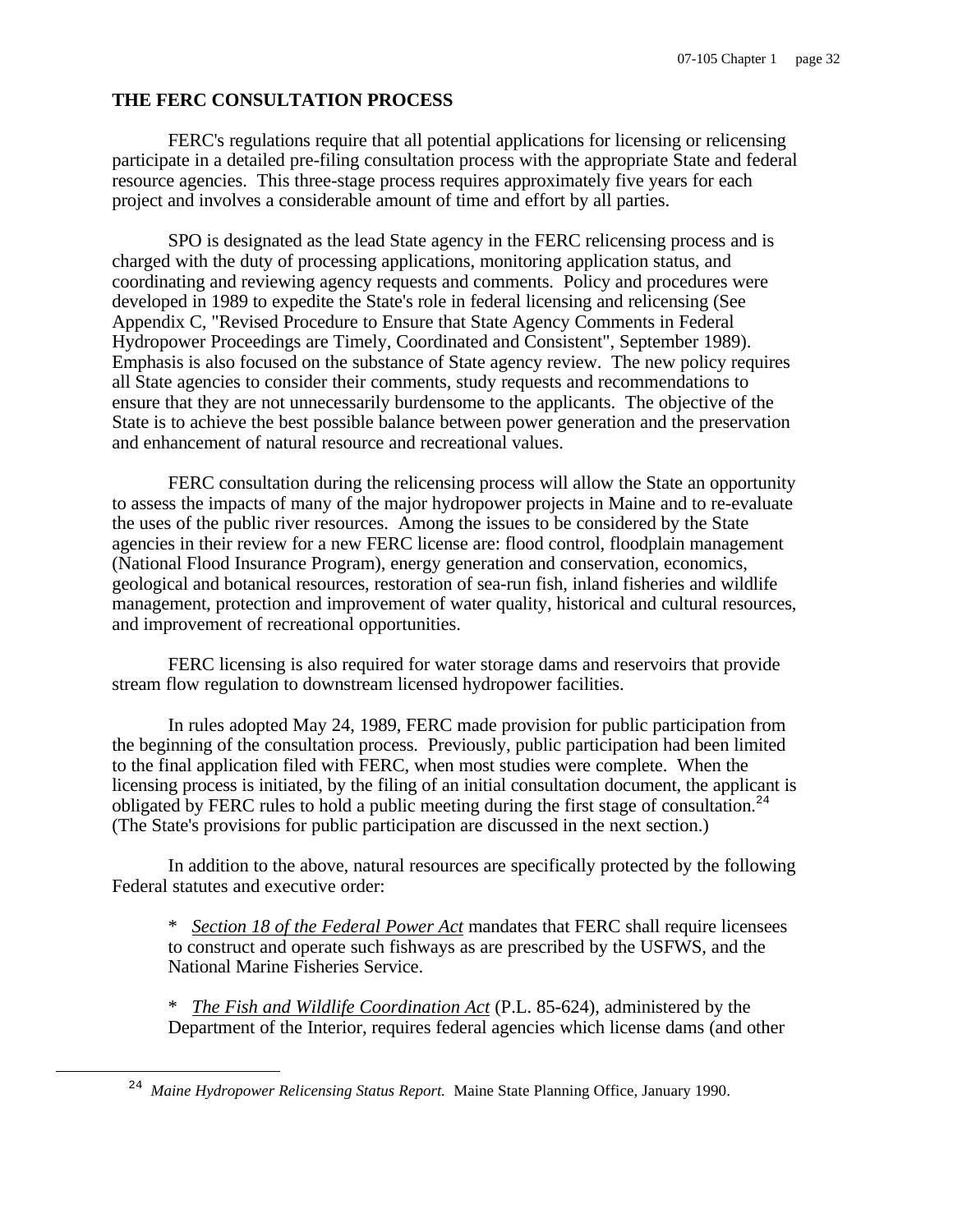activities) to consult the federal departments and state fish and wildlife agencies to determine how fish and wildlife may be conserved and enhanced.

\* *The Endangered or Threatened Species Act* (P.L. 93-205): Threatened Species may be added to the Endangered Species List and regulations may be issued by the Secretary of the Interior to protect the species. The regulations may include designation of a range or critical habitat in which commercial activity may not take place without permission of the Secretary.

\* *Section 401 of the Clean Water Act* requires that any applicant for a federal license or permit for an activity which may result in a discharge to navigable waters must obtain state certification that the activity will not violate applicable water quality standards.

\* *Section 404 of the Clean Water Act* and the *National Environmental Policy Act* are also relevant for the protection of wetlands and examination of environmental impacts caused by federal action.

\* *Executive Order 11988 on Floodplain Management, May 24, 1977* requires all Federal agencies to review any actions they take in light of any adverse effects and incompatible development in the floodplain.

## **THE ROLE OF STATE GOVERNMENT**

A permit is required under the MWDCA for the construction, reconstruction or structural alteration of a hydropower project. The MWDCA is administered by the Department of Environmental Protection (DEP) and the Land Use Regulation Commission (LURC) in their respective jurisdictions. Statutory review criteria include consideration of financial capacity and technical ability, public safety, public benefits, traffic movement, LURC zoning, environmental impacts and mitigation and energy benefits. In relicensing, a State hydropower permit will only be required if project redevelopment or expansion is proposed in conjunction with relicensing. Thus, the State's authority to condition the operation of most hydro projects upon relicensing is contingent upon Section 401 of the Clean Water Act which requires that any applicant for a federal license or permit for an activity which may result in a discharge to navigable waters must obtain state certification that the activity will not violate applicable water quality standards.

The Maine Comprehensive Rivers Management Plan, submitted to FERC in 1987, will ensure that during FERC relicensing proceedings the State of Maine will have a strong voice on issues regarding the development and management of its rivers. FERC officially recognized Maine's plan as a comprehensive plan in November 1988, although it was referenced as a comprehensive plan in the FERC order amending the license for the Brassua project issued July 28, 1987.

As amended by the 114th Legislature, 38 MRSA §640 now requires State agencies that review and comment on Federal licensing and relicensing procedures to allow for public participation:

• *Publication.* At the commencement of the consultation, review and comment process, the State agencies involved shall publish notification of this fact, informing the public of the issues anticipated to be involved in the licensing or relicensing process, the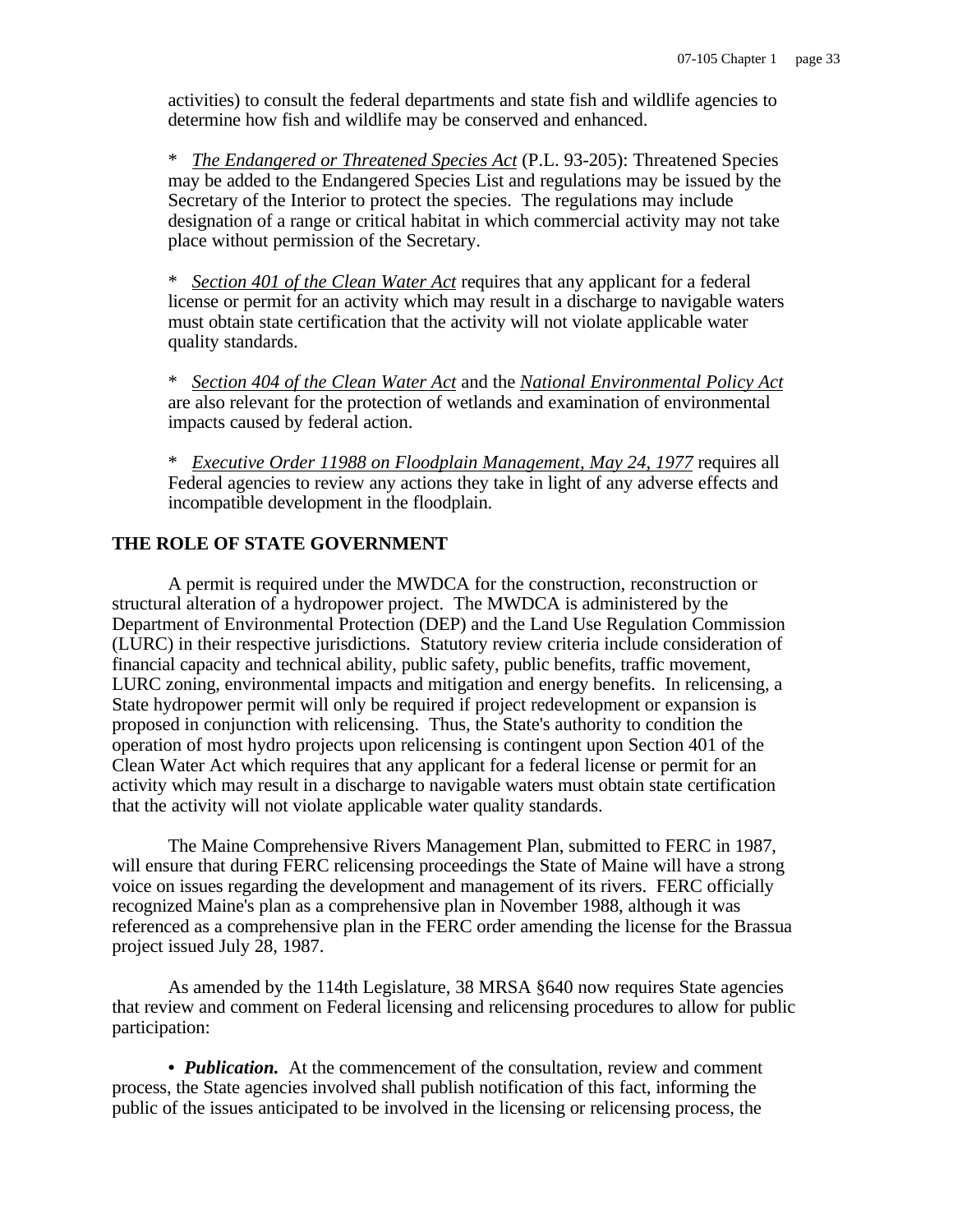timetable for processing of the license and the opportunities the public has to comment on and participate in the process. The notice shall be designed to reach readership both statewide and in the vicinity of the hydropower project, including all persons that have contacted the agencies with an interest in this matter and all potentially interested persons.

*• Written notification of status.* During the entire consultation process and including the filing of the license application under the Federal Power Act, the State agencies shall inform in writing all members of the public that have indicated an interest in the particular licensing process of the status of that process, including all requirements that the agencies may be placing upon the license applicant. That information shall be provided no less than once every 4 months.

• *Public comment.* State agencies shall provide meaningful opportunities for public comment on the plans, studies, terms and conditions to be recommended by the agencies for inclusion in the license.

*• Release of public information.* All information submitted to the agencies by the applicants for a license under the Federal Power Act shall constitute a public record pursuant to 1 MRSA §402, unless such information is otherwise exempted from public disclosure by state law. Release of the information to members of the public shall be governed by 1 MRSA §408.

With regard to public participation, the SPO Hydropower Coordinator makes every possible effort to include all interested parties in the consultation process. Lists of individuals interested in particular projects undergoing relicensing are on file at SPO. At appropriate times, these individuals are notified through status reports of review and comment periods, filings with FERC and ongoing events associated with the consultation and licensing process. Public notices are published in three newspapers to solicit participation in public meetings and the consultation process and to inform the public when initial hydropower applications are received and when FERC filings are accepted.

# **RELATIVE COST OF RELICENSING ACTIVITIES**

The relicensing process may require applicants to conduct studies and design and implement mitigation programs. Although the breakdown of the cost of these activities varies considerably from project to project, it can be roughly estimated as shown in Table 8.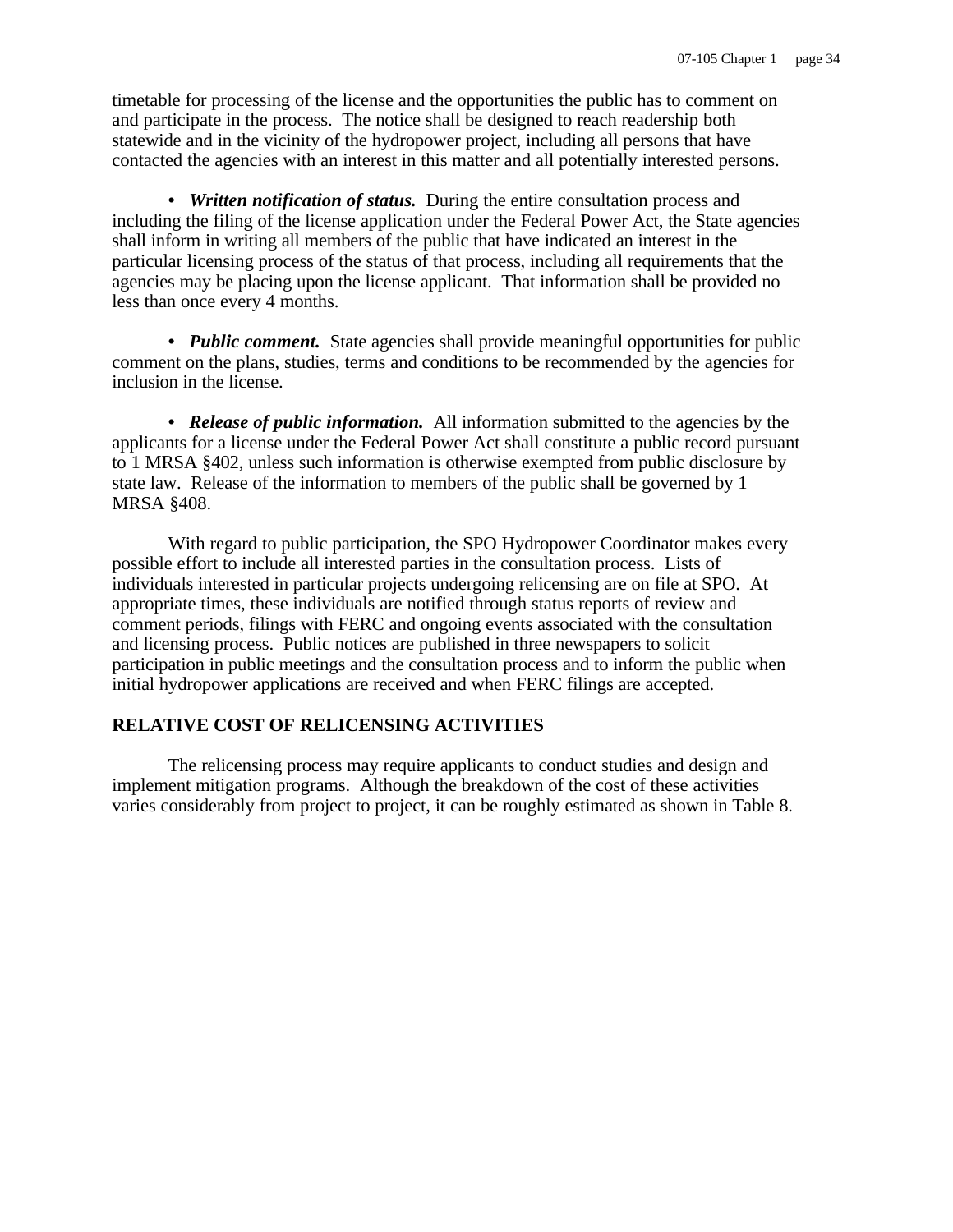## **Table 8**

#### **Breakdown of Relicensing Expenses**

- 40% Archaeology: surveys, studies and mitigation
- 40% Fisheries: studies, stocking and fishways
- 8% Recreation: studies and improved access<br>7% Engineering design
- Engineering design
- 5% Miscellaneous

#### **SUMMARIES OF STATUS OF PROJECTS UNDERGOING RELICENSING**

The following summaries reflect the results of the consultation process wherein the State assessed proposals for relicensing according to an analysis of the balance of resources and uses at each project.

**Edwards - FERC #2389.** The Augusta Hydroelectric Project, better known as the Edwards Dam, is owned and operated by the Edwards Manufacturing Company and is located on the Kennebec River between Augusta and Waterville, Maine. The project is presently rated with an installed capacity of 3.5 MW and the applicant is proposing to upgrade and expand the facility to 11.7 MW. The Edwards Dam is located in the city of Augusta and the impoundment formed by the dam extends upstream from the dam a distance of approximately 15 miles and comprises an area of approximately 1,143 acres. Existing facilities consist of a 917' long concrete-capped timber crib spillway, an 8' long gatehouse, 450' long power canal and three powerhouses. The water quality classification for most of the project impoundment is Class C. The reach of river from its confluence with Messalonskee Stream to the Sidney/Augusta town line is classified as Class B.

The expanded project will involve the construction of a new powerhouse located at the downstream end of the existing main power canal which will house one vertical Kaplan turbine and generator with a capacity of approximately 8 MW. Powerhouses 7 and 8 will be decommissioned, the new power canal widened, a new canal intake structure and new fish passage facilities constructed, repairs and improvements to the existing dam will be accomplished and present plans specify the addition of an inflatable crest control device along the entire length of the primary spillway.

Enhancements proposed by the applicant involve the construction and operation of new upstream and downstream fish passage facilities at the project. The upstream facilities as proposed consist of fish transportation channels, a central fish attraction pool, a duplex fish lift, sorting and holding tanks, and an exit channel to the power canal. The proposed downstream facilities consist of a gated concrete entrance chamber at the intake to each powerhouse and sluice pipes to tailwater. The proposed facilities are intended to provide passage for design populations of 1,548,000 alewives, 385,000 American shad, and 7,500 Atlantic salmon annually.

The State of Maine has taken the position that removal of the Edwards Dam is necessary to achieve the State's goals for restoration of the Kennebec's fisheries and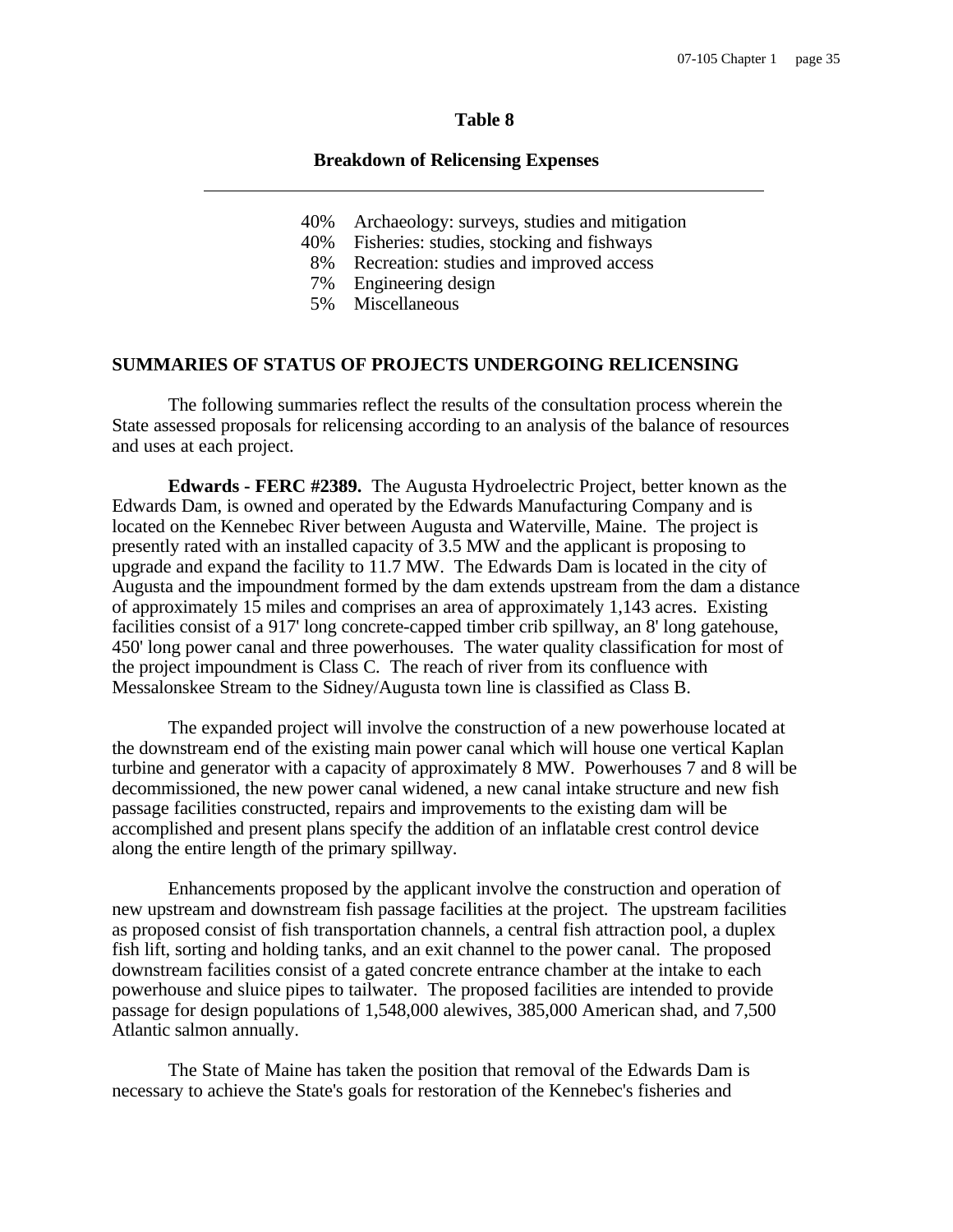recreational resources. The State resource agencies recommend that the no dam alternative be considered and that dam removal studies be conducted.

The State resource agencies find that the applicant has failed to address the State's goal of restoring striped bass, rainbow smelt, Atlantic sturgeon, and shortnose sturgeon to their historical range which includes the river segment from Augusta to Waterville. The applicant has failed to address upstream and downstream passage requirements for striped bass, Atlantic sturgeon, shortnose sturgeon, and rainbow smelt, in addition to American shad, Atlantic salmon, and alewives. It is likely that the Federally endangered shortnose sturgeon migrate to the Edwards Dam and potentially spawn in the immediate area. Field studies should be conducted to determine if shortnose sturgeon are spawning in the project area. American shad, smelt, striped bass, and the sturgeon should be used as study species to determine the impacts of the proposed redevelopment on the habitat between the dam and the Memorial Bridge. Field studies should be designed with input from the fishery agencies to determine if, when, and where striped bass, smelt and Atlantic sturgeon spawn in the project area and to determine what impact the diversion of flows will have on this life stage of these species. The applicant should determine if smelt utilize the project area prior to spawning. The applicant should clarify that proposed techniques for holding and sorting of trapped fish is effective in preventing upstream passage of undesirable species. Studies should also determine the effect of the proposal and the no dam alternative on the abundance of brown trout. Detailed soil erosion and sedimentation plans for project redevelopment are also recommended.

Assuming that Edwards Dam is not removed, the State also recommends studies on recreational use below the dam to address fishing opportunity for striped bass, American shad, Atlantic salmon, brown trout and smallmouth bass. The State contends that the projected increase in recreational use of the impoundment is underestimated and that additional recreational access should be planned. A portage trail around the dam is warranted and consistent with other hydroelectric projects on the Kennebec. Consultation meetings with the Bureau of Parks and Recreation (BPR) and towns on the impoundment resulted in the following specific proposals being recommended:

- 1. Development of riverfront trail and picnic area at the existing Sidney boat launch.
- 2. Primitive campsites at Seven Mile Island.
- 3. Park and handicapped fishing access at Old Mill site in Augusta.
- 4. Canoe portage route around the Edwards Dam.

**Messalonskee Project.** The Messalonskee Project is comprised of four small and discrete hydroelectric generating facilities and one storage facility located on Messalonskee Stream in Kennebec County, Maine. The developments that comprise the Messalonskee Project are currently licensed as four separate projects. These projects are: Oakland (includes the Messalonskee Lake Dam and the Oakland Dam), Union Gas, Automatic and Rice Rips. FERC has agreed to consider relicensing of these five developments as a single hydraulically-related project. Messalonskee Stream from the Messalonskee Lake dam to the Kennebec River is an approximately ten mile long tributary which drains an area of 177 square miles at the Messalonskee Lake Dam. Messalonskee Lake Dam is the storage facility, impounds Messalonskee Lake, and is operated to provide water to the downstream generating stations with specific and voluntary restrictions on the amount and timing of drawdown.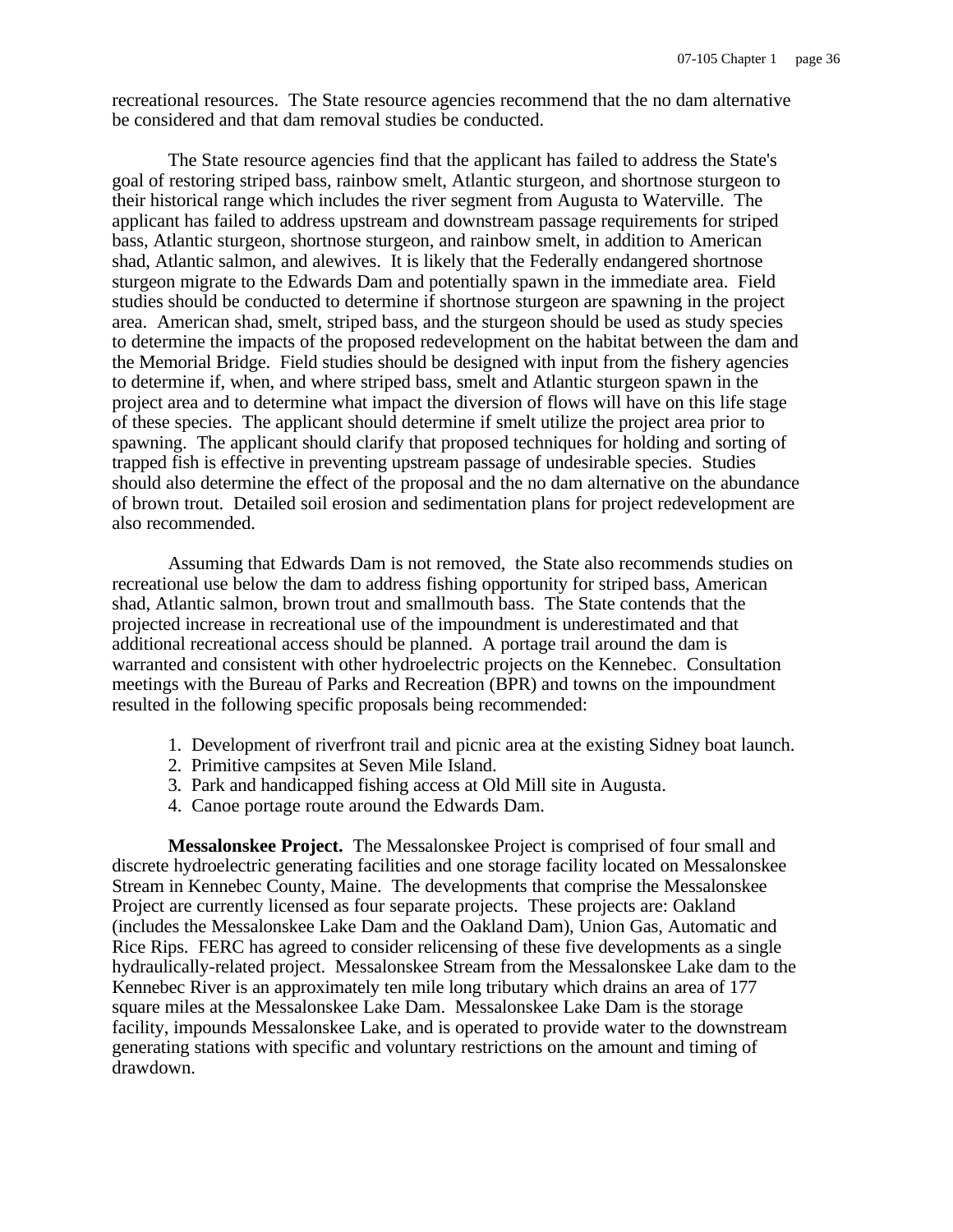The Water Classification of Messalonskee Stream is currently classified as Class C "from the outlet of Messalonskee Lake to its confluence with the Kennebec River." Class C is the 4th highest classification of fresh surface waters. Absent any other statutory provisions, this would mean that the entire length of Messalonskee Stream through the project area is Class C. However, the Rice Rips impoundment (Lake Hutchins - 87 acres) and the Automatic impoundment (67 acres) qualify as "great ponds" and are not specifically classified at Class C but must be considered to be Class GPA waters.

**Oakland - FERC # 2559.** The Oakland facility is the most upstream of the Messalonskee developments and consists of a 115 foot long concrete gravity dam, intake structure, penstock, powerhouse, one vertical Francis turbine, one vertical Allis-Chalmers generator, tailrace, and appurtenant facilities. It has an installed capacity of 2.8 MW.

**Rice Rips - FERC # 2557.** The Rice Rips Development receives its inflow from the Oakland Development which is 1.9 miles upstream. The 1.6 MW project consists of a 219' long concrete Ambursen dam, an intake structure, a penstock, surge pond, powerhouse with appurtenances and a tailrace.

**Automatic - FERC # 2555.** The Automatic facility is located 5.6 miles downstream of the Rice Rips Dam and has an installed capacity of .8 MW. The 80' long concrete gravity dam, powerhouse and appurtenant structures are located in the city of Waterville while the impoundment extends into Oakland.

**Union Gas - FERC # 2556.** The Union Gas Development is the furthest downstream of the Messalonskee Stream generating facilities and has an installed capacity of 1.5 MW. The dam is located 0.9 mile upstream of the confluence of the Kennebec River and Messalonskee Stream. The development's structures consist of the stone masonry dam 343' in length, adjacent powerhouse, appurtenances and the tailrace.

The applicant proposal for the Messalonskee Project involves no alteration of existing project but initiates and sustains several measures for protecting and enhancing environmental resources including:

• Providing a minimum flow release from the Messalonskee Lake Dam and through the Rice Rips bypass of 15 cfs or inflow, whichever is less, in order to protect and maintain fish resources and aquatic habitat;

• Providing a minimum flow release from the Union Gas Development of 15 cfs or inflow, whichever is less, in order to protect and maintain fish resources and aquatic habitat;

• Investigating the engineering feasibility and potential environmental benefits of reducing the downramping rate at the Union Gas Development (i.e., rate of change from generating to non-generating flows during store and release operations), in order to protect and maintain fish resources;

• Limiting normal water level fluctuations in Messalonskee Lake during daily and seasonal store and release operations to a maximum of 0.5 feet from full pond during the summer months and a maximum of 1.0 foot from full pond during the remainder of the year, in order to protect and enhance fish and wildlife resources, recreational use and wetland values;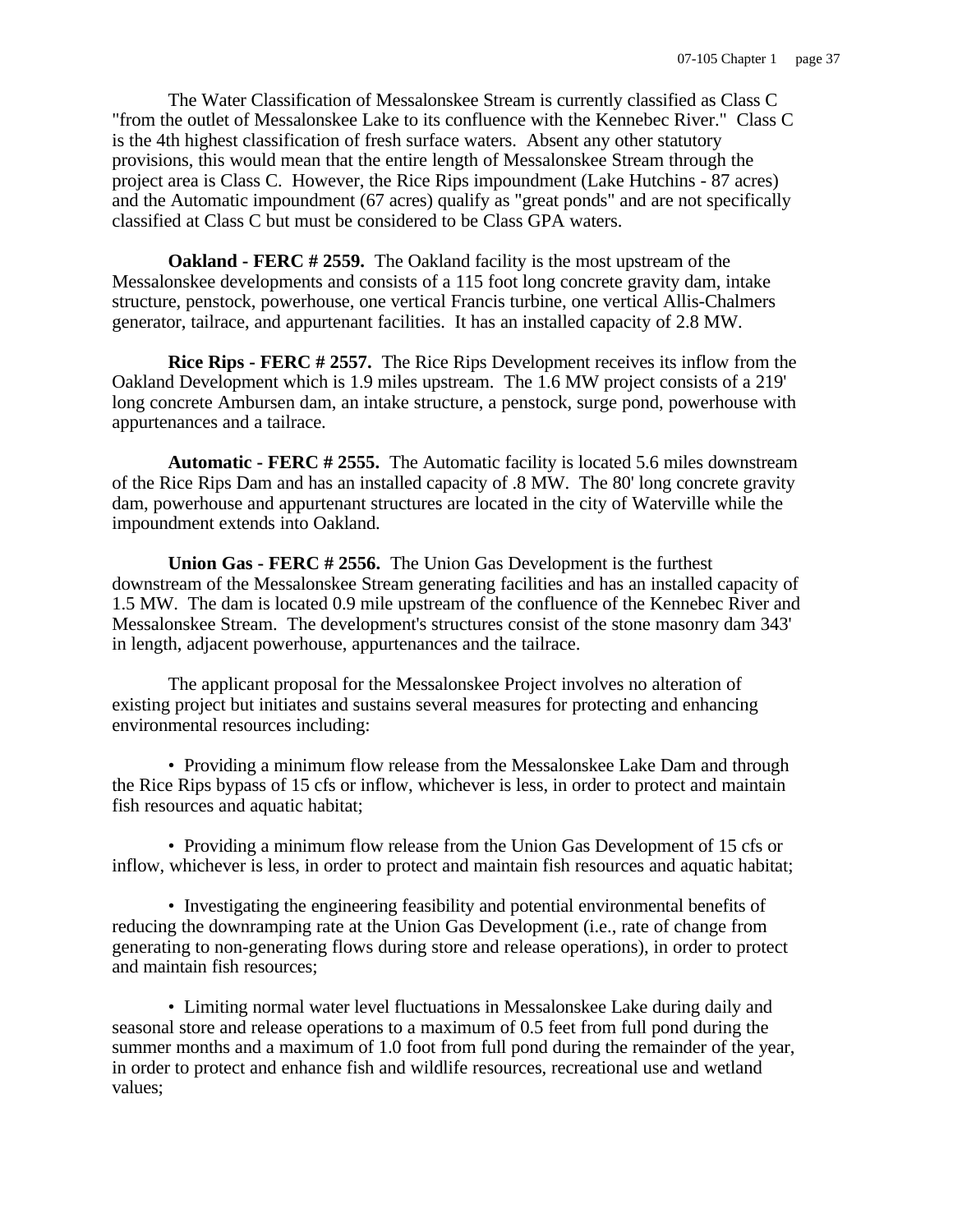• Continuing to maintain stable water levels (within one foot of full pond) under normal run-of-river operations in the Oakland, Rice Rips and Automatic impoundments, in order to protect and maintain fish and wildlife resources;

• Limiting normal water level fluctuations in the Union Gas impoundment during store and release operations to a maximum of 1.3 feet from full pond in order to protect and maintain fish and wildlife resources;

• Continuing to clean Messalonskee Lake fish screen, owned by the Town of Oakland, in order to protect and maintain fish resources;

• Maintaining existing informal day-use access at the Messalonskee Lake Dam and investigating the feasibility of providing new recreational facilities including: improved day use area at Messalonskee Lake Dam, a managed green belt along the east side of Messalonskee Stream from the Oakland Dam to the Rice Rips Dam, improved angler parking along the Rice Rips access road, day use access sites along the Rice Rips impoundment and additional walk-in angler access below the Union Gas Dam. These improvements would be implemented in order to protect and enhance public recreational access and use to the project area.

The State finds that the proposal to relicense the Messalonskee project represents an appropriate balnce of resources and uses and that it conforms with State policy.

**Fort Halifax - FERC #2552.** Fort Halifax is a 1.5 MW project owned and operated by Central Maine Power Co. (CMP) located in Kennebec County on the Sebasticook River, 1,400 ft. upstream of the confluence with the Kennebec River. The dam and powerhouse are located in the Town of Winslow and the impoundment extends 5.2 miles upstream into the Town of Benton. The impoundment has a surface area of approximately 417 acres at full pond level. The project consists of a concrete Ambursen dam with a maximum height of 29 ft. and powerhouse which houses two generating units rated at 750 KW each. The water quality classification for the Ft. Halifax Dam impoundment and tailrace areas is Class C. CMP is currently proposing to enhance water quality by monitoring dissolved oxygen, and flushing when a level of 5 ppm is reached. The applicant's proposal involves no alteration of existing energy capacity but initiates and sustains several measures for protecting and enhancing environmental resources including:

• Providing a minimum flow release from the project of 150 cfs or inflow, whichever is less, for a period of April through November annually, in order to provide a zone of passage for migrating anadromous fish;

• Limiting normal impoundment fluctuations during daily cycling operations to a maximum of 2.5 feet from full pond (to elevation 49.0 feet MSL), in order to protect fish and wildlife resources in the impoundment;

• Installing permanent downstream and upstream fish passage facilities at the project by December 31, 1993 and May 1, 1999, respectively, in accordance with the Agreement between the State of Maine and the Kennebec Hydro Developers Group (KHDG), in order to restore anadromous fish to the river above the dam;

• Maintaining and improving as necessary existing recreational facilities (a carry-in boat access site on the project impoundment and a downstream fishing access trail) and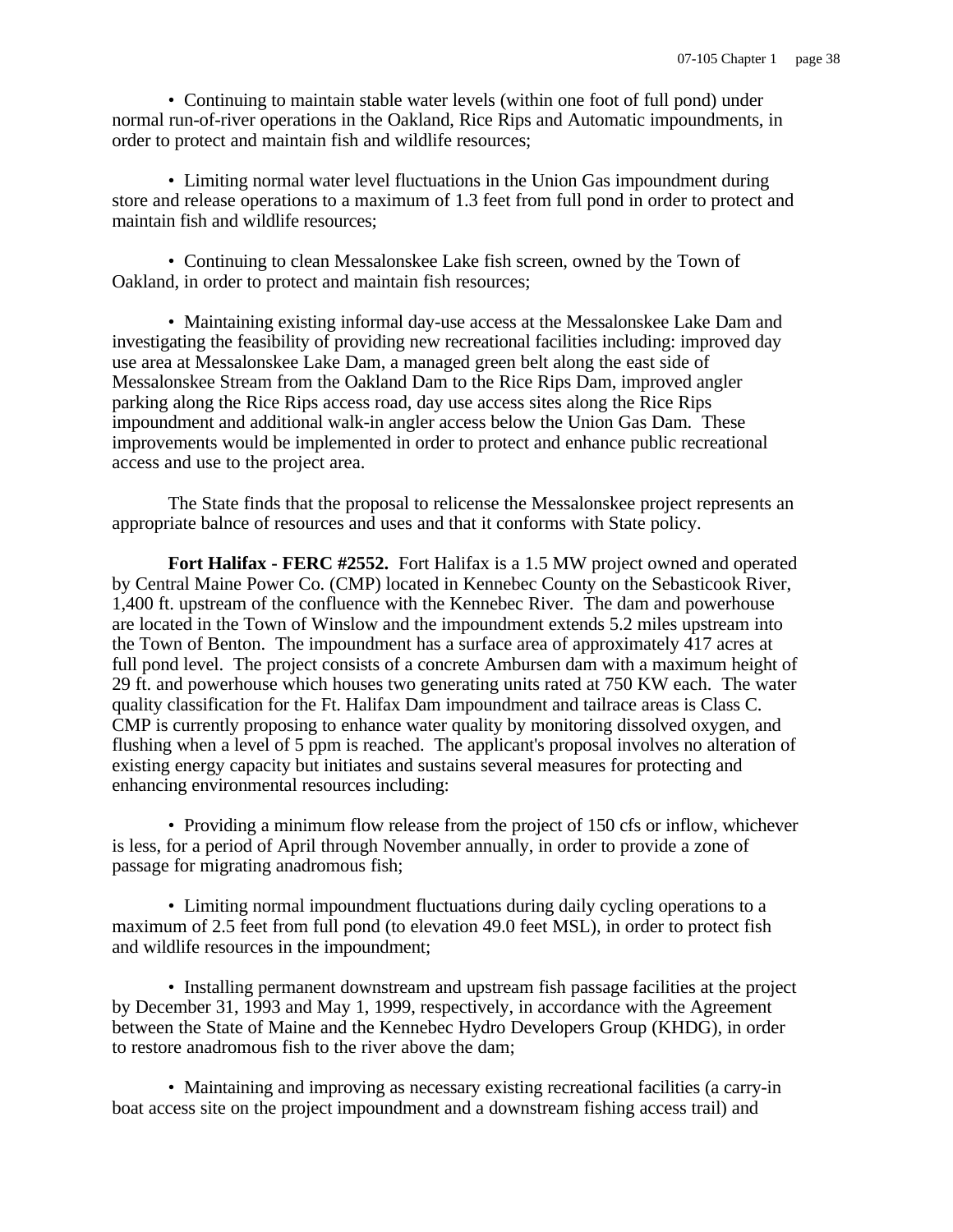providing new recreational facilities (a trailored boat launching facility serving the project impoundment and a marked canoe portage trail around the project dam) in order to protect and enhance public recreational access to and use of project waters.

During second stage consultation with the State agencies, points of disagreement between CMP and the agencies were identified. One unresolved area involves minimum flows. Based on the results of the IF&W study, IF&W would prefer a minimum flow release of 400 cfs to provide optimal habitat for both life stages of brown trout, the species of concern for that agency's management program. IF&W concurs with the DMR and the USFWS recommendation for operation of the project in a run of river mode during upstream anadromous migration period (May 1 - June 30). The 400 cfs minimum flow release would apply for the rest of the year when the project was operated in a peaking mode.

DMR recommends adoption of a slightly lower minimum flow of 350 cfs, instantaneous minimum flow or inflow, whichever is less, from mid-July through October.

**Weston - FERC #2325.** The Weston Project, located on the Kennebec River in Somerset County, Maine, is a run-of-river, 12 MW facility owned and operated by CMP. The project is comprised of a powerhouse containing four generating units, two dams separated by an island, a 930 acre impoundment and appurtenant facilities. The powerhouse and dam are located in Skowhegan, 37.8 miles above the head-of-tide. The applicant is investigating the feasibility of replacing the existing turbine runners with new more efficient ones which would increase the total station hydraulic capacity by about 1,180 cfs and generating capacity by 2 MW. The water quality classification for the Kennebec River from the Route 201A bridge in Anson/Madison to the Skowhegan/Fairfield town line (which includes the entire Weston Project area) is Class B. Class B is the third highest water quality classification. The applicant proposal involves several measures for protecting and enhancing environmental resources including:

• Continuing to operate the project in a run-of-river mode, with minimal impoundment fluctuations under normal operating conditions, in order to protect water quality and fish and wildlife resources in the river above the dam;

• Providing a minimum flow release from the project of 1,947 cfs or inflow, whichever is less, in order to protect water quality and fish and wildlife resources in the river below the dam;

• Installing permanent upstream and downstream fish passage facilities at the project by May 1, 2001, in accordance with the Agreement between the State of Maine and the Kennebec Hydro Developers' Group in order to restore anadromous fish to the river above the dam.

• Maintaining and improving the landscaped area in front of the powerhouse, providing signage regarding the Arnold Trail at the powerhouse and expanding the existing parking area at Oosoola Park in Norridgewock. A proposal to lengthen the existing boat ramp is being investigated and will be implemented if needed. All of these efforts are being made to preserve and enhance recreational opportunities in the project area.

The State finds that the proposal to relicense the Weston project represents an appropriate balnce of resources and uses and that it conforms with State policy.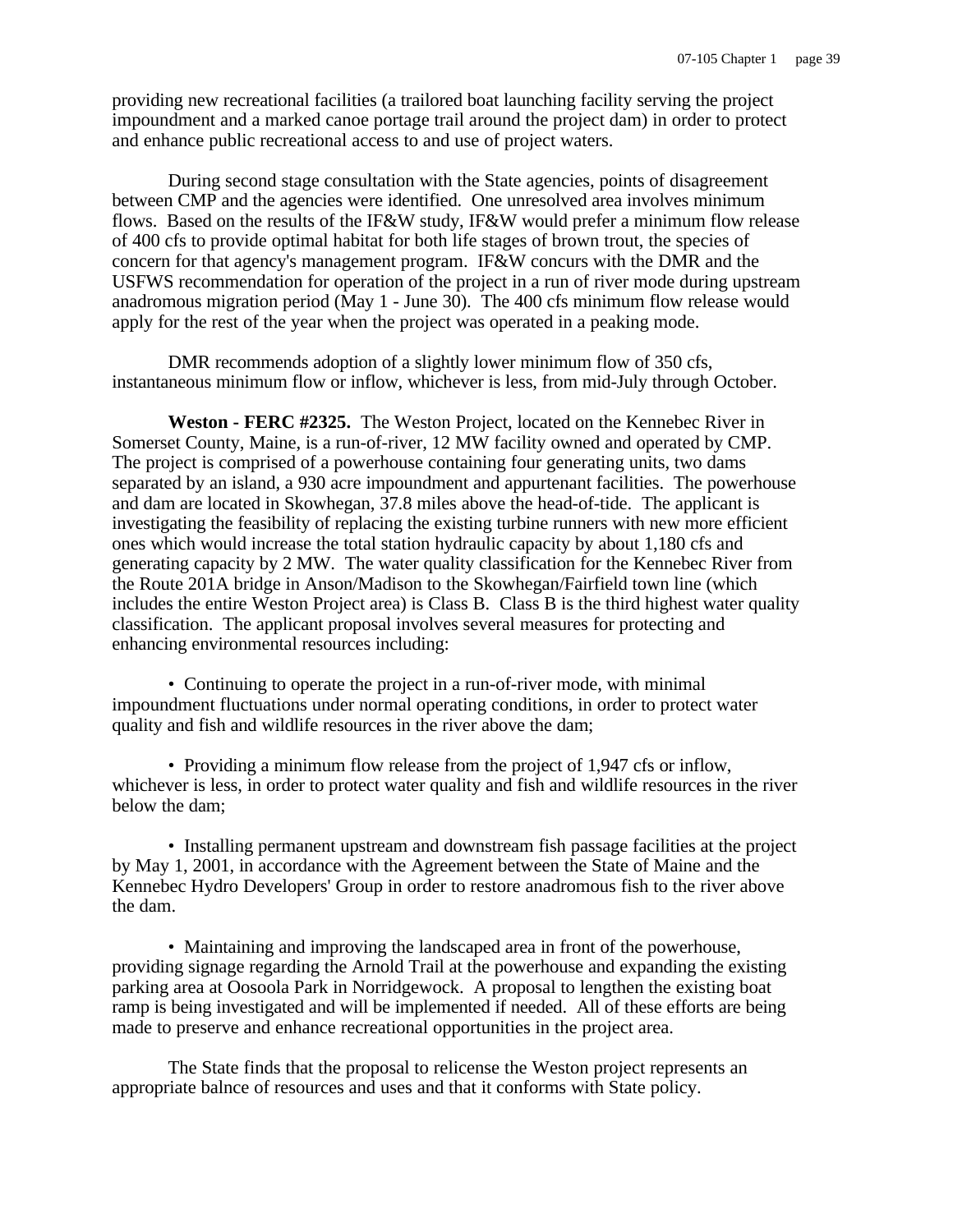**Wyman Dam - FERC # 2329.** The Wyman Project is the second largest hydropower project in Maine with an installed capacity of 72 MW. It is owned and operated by CMP and is an intermediate peaking facility on the Kennebec River in Somerset County in the towns of Moscow, Bingham, and Caratunk and the unorganized territories of concord Township, Pleasant Ridge Plantation and Carrying Place Township. The Wyman Project consists of a powerhouse, a 3,246 foot long dam, a 3,240 acre impoundment and appurtenant facilities. The water quality classification for the main stem of the Kennebec River from the Wyman Dam to Route 201A bridge in Anson and Madison is Class A which necessitates having aquatic life as naturally occurs. The Wyman impoundment is considered a Great Pond and is classified GPA.

The applicant's proposal involves a number of changes in project facilities and operation including:

• Restricting normal impoundment fluctuations to a maximum of 2 feet from full pond in order to protect fish and wildlife resources in Wyman Lake;

• Reserving the right to draw the impoundment down as necessary by up to eight feet during periods of heavy runoff in order to provide some measure of downstream flood control;

• Increasing project minimum flow releases from 490 cfs to 750 cfs in order to protect and enhance fish resources in the Kennebec River below Wyman Dam;

• Limiting the simultaneous shut-down of all three project generating units to cases of emergency in order to protect fish resources in the Kennebec River below Wyman Dam;

• Constructing a canoe portage trail, constructing loon rafts at Caratunk, allowing continued access for fishermen to impoundment and tailwater area, providing parking for ice fishermen and snowmobilers, and assisting with paying the operating costs for the Pleasant Ridge Municipal Recreation Area in order to protect and enhance public recreational use in the area. In connection with relicensing, a number of enhancements have already been implemented including construction of a hard surface boat ramp in Moscow and a day-use area, covered picnic areas, an outhouse and two primitive campsites at Caratunk.

The State finds that the proposal to relicense the Wyman project represents an appropriate balnce of resources and uses and that it conforms with State policy.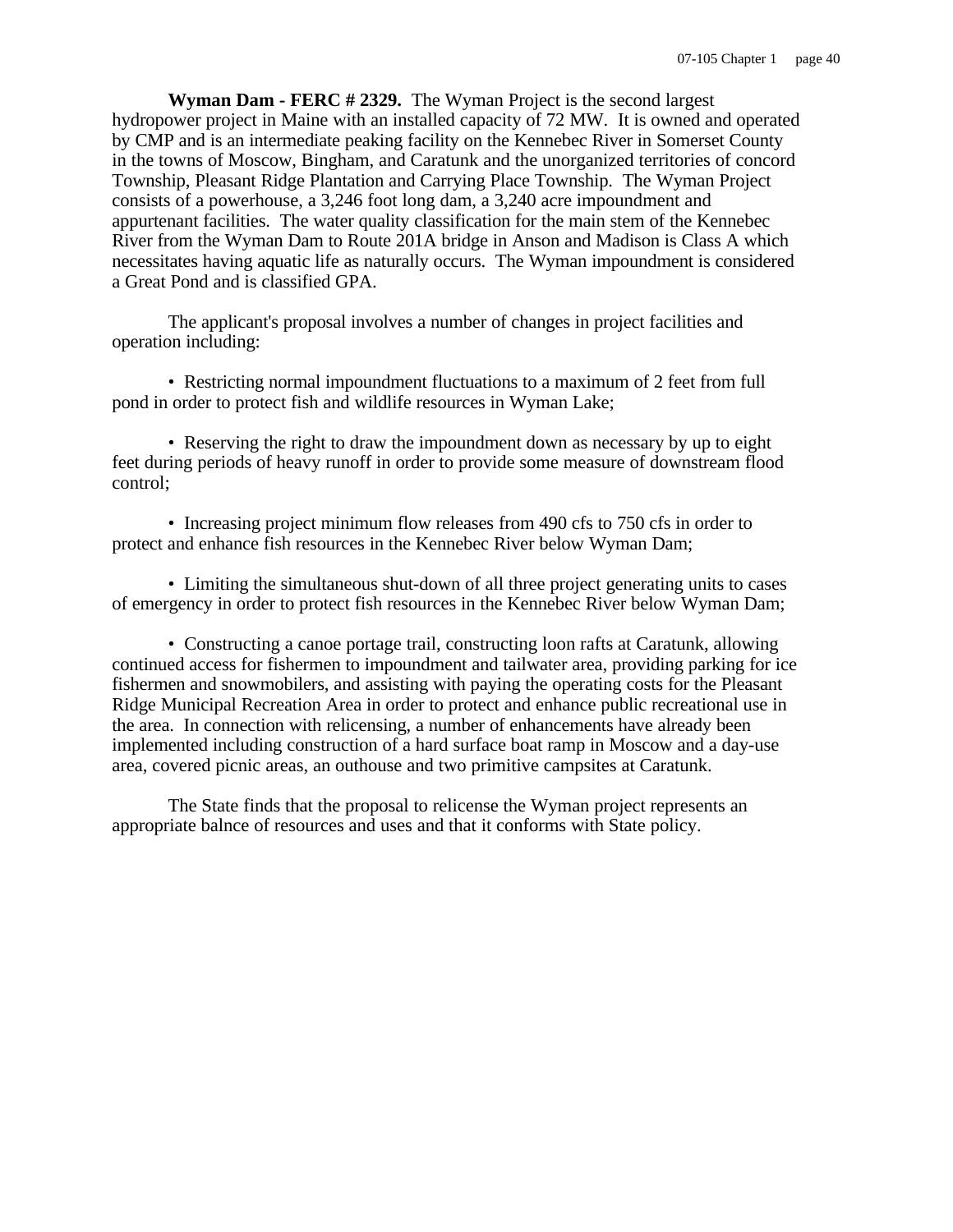**Moosehead Lake - FERC #2671.** The Moosehead Project is the largest hydro storage project in the state. It provides significant control of the flow on the Kennebec River and serves to regulate the river for the benefit of downstream resources and for 10 downstream hydroelectric projects. The Moosehead Project is owned and operated by KWPC, which in turn is owned by CMP, Edwards Manufacturing Company Inc., Merimil Limited Partnership, Scott Paper Company, and Madison Paper Industries. The project consists of two gated outlet dams (East Outlet and West Outlet), a 74,200 acre impoundment and appurtenant facilities. There are no generating facilities at the project. It is located near Greenville at the head of the Kennebec River in Somerset and Piscataquis Counties, Maine. The water quality classification for the East Outlet is Class A for the first 1,000 feet below the dam and Class AA from this point to the confluence with Indian Pond. Both Class A and AA water shall have aquatic life as naturally occurs.

The applicant's proposal involves no alteration of existing project but initiates and sustains several measures for protecting and enhancing environmental resources including:

• Establishment of a formalized lake level agreement which would include a water level management plan targetting a fall maximum drawdown date of October 10th, with a provision to draw down the lake an additional 2 feet during the winter if necessary. The use of target levels will allow the licensee, in consultation with the resource agencies, to balance the competing interests affected by abnormal water conditions;

• Restricting any drawdowns after the October 10th maximum drawdown to protect fish and wildlife resources with a provision of an additional two feet if required due to abnormal climatic conditions;

• Increasing minimum flow releases from the East Outlet Dam from 200 cfs to 500 cfs, in order to protect and enhance salmon and brook trout habitat;

• Increasing minimum flow releases from the West Outlet Dam from 25 cfs to 80 cfs, with a further increase to a target flow of 120 cfs during the summer recreation season, in order to protect and enhance salmon and brook trout habitat and recreational canoeing;

• Conducting additional field work in the East Outlet to quantify the amount of salmon and trout spawning habitat that remains watered at the proposed 500 cfs minimum flow release, and examining additional enhancement measures in the event that a substantial portion of the available spawning habitat is dewatered at the proposed flow release;

• Managing East Outlet flows to limit weekly flow fluctuations (in accordance with post-1984 project operation), in order to protect fish habitat;

• Maintaining the existing fishway at the East Outlet Dam and operating the gates at the East Outlet Dam to increase the efficiency of the fishway, in accordance with the recommendations of IF&W;

• Maintaining existing fishing and carry-in boat access facilities at the West Outlet Dam, improving existing fishing and carry-in boat access facilities at the East Outlet Dam, and enhancing public recreational use and access in the project area;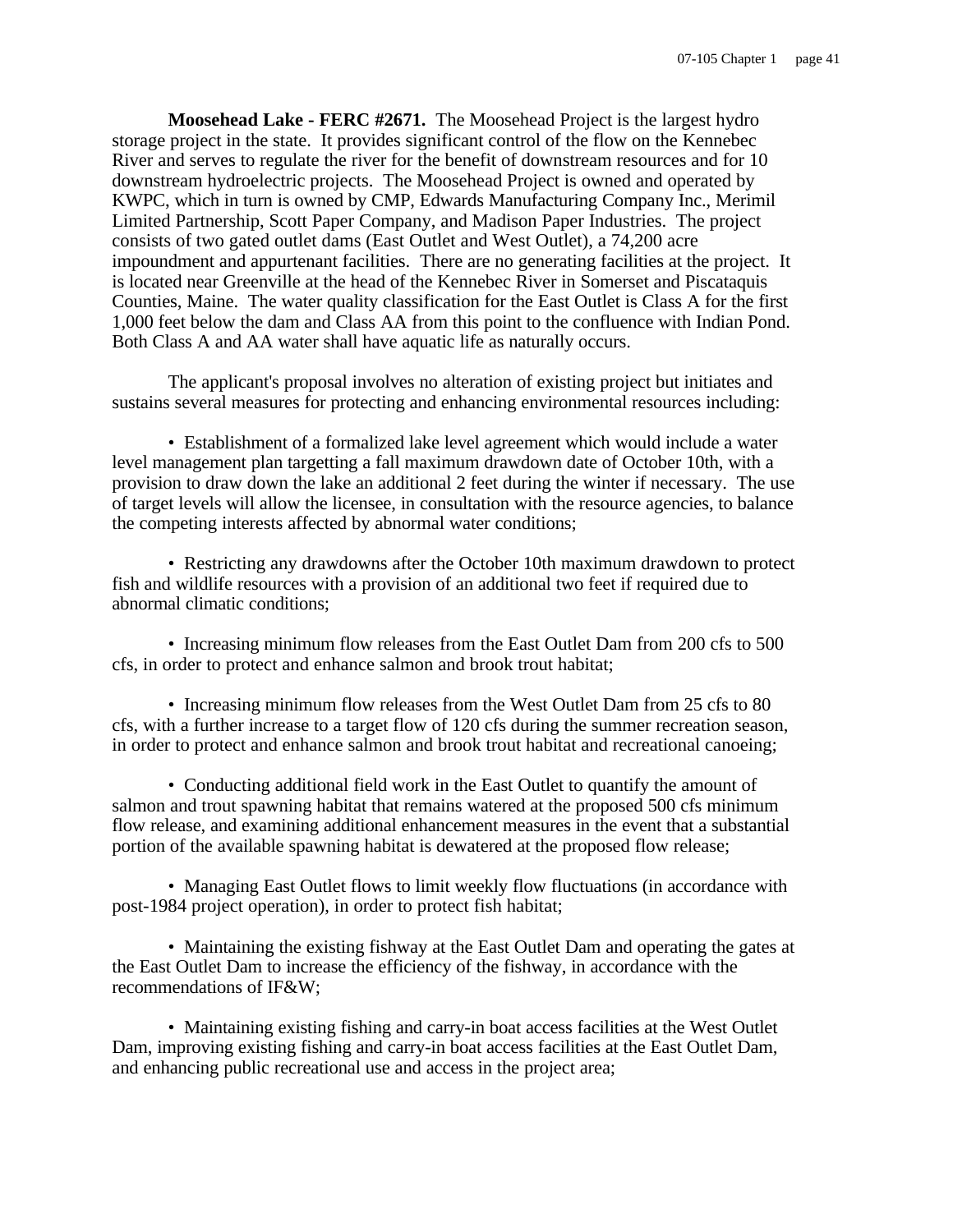• Establishing a telephone service to provide information on actual flows and forecasted flows in the East Outlet, with daily updates, in order to reduce concerns about the unpredictable nature of recreational conditions; and

• Hosting an annual meeting with commercial and private recreation interests to discuss project operations and important recreational concerns.

The State finds that the proposal to relicense the Moosehead Lake project represents an appropriate balance of resources and uses and that it conforms with State policy.

**Moxie - FERC #2613.** The Moxie Project is a storage project located on Moxie Stream in Somerset County, Maine. The Moxie Project is owned by CMP, Madison Paper Industries, Scott Paper Company, Merimil Limited Partnership, and Edwards Manufacturing Company Inc., and is operated by KWPC; it is comprised of a concrete dam located across the main stream channel, with four small separate closure dams located in the immediate vicinity of the main dam and a 2,231 acre reservoir. The project is operated as a water storage facility to regulate flows to the Kennebec River for downstream hydroelectric generation and flood control. The water quality classification for Moxie Stream is Class A for the first 1,000 feet below Moxie Dam and Class AA from that point to the confluence with the Kennebec River. Both Class A and Class AA shall have aquatic life as naturally occurs.

The applicant's proposal involves no alteration of existing project but initiates and sustains several measures for protecting and enhancing environmental resources including:

• Continuing current spring and summer water level management (reservoir refilled beginning in mid to late March and held to within approximately one foot of full pond level throughout the summer), in order to protect and maintain fish and wildlife resources and recreational uses;

• Restricting annual fall drawdown to a maximum of 3 feet (elevation 967.3 feet prior to November 15) in order to enhance tributary access for spawning salmonids;

• Restricting total annual drawdown to a maximum of 8 feet (elevation 962.3 feet), in order to protect and enhance fish and wildlife resources;

• Restricting flow releases from Moxie Dam during annual fall drawdown to a maximum of 145 cfs plus inflow, whenever possible, in order to reduce scouring and to protect and enhance aquatic habitat in Moxie Stream;

• Providing a minimum flow release from Moxie Dam of 25 cfs or inflow, whichever is less and whenever feasible, in order to protect and enhance fish resources and aquatic habitat in Moxie Stream; and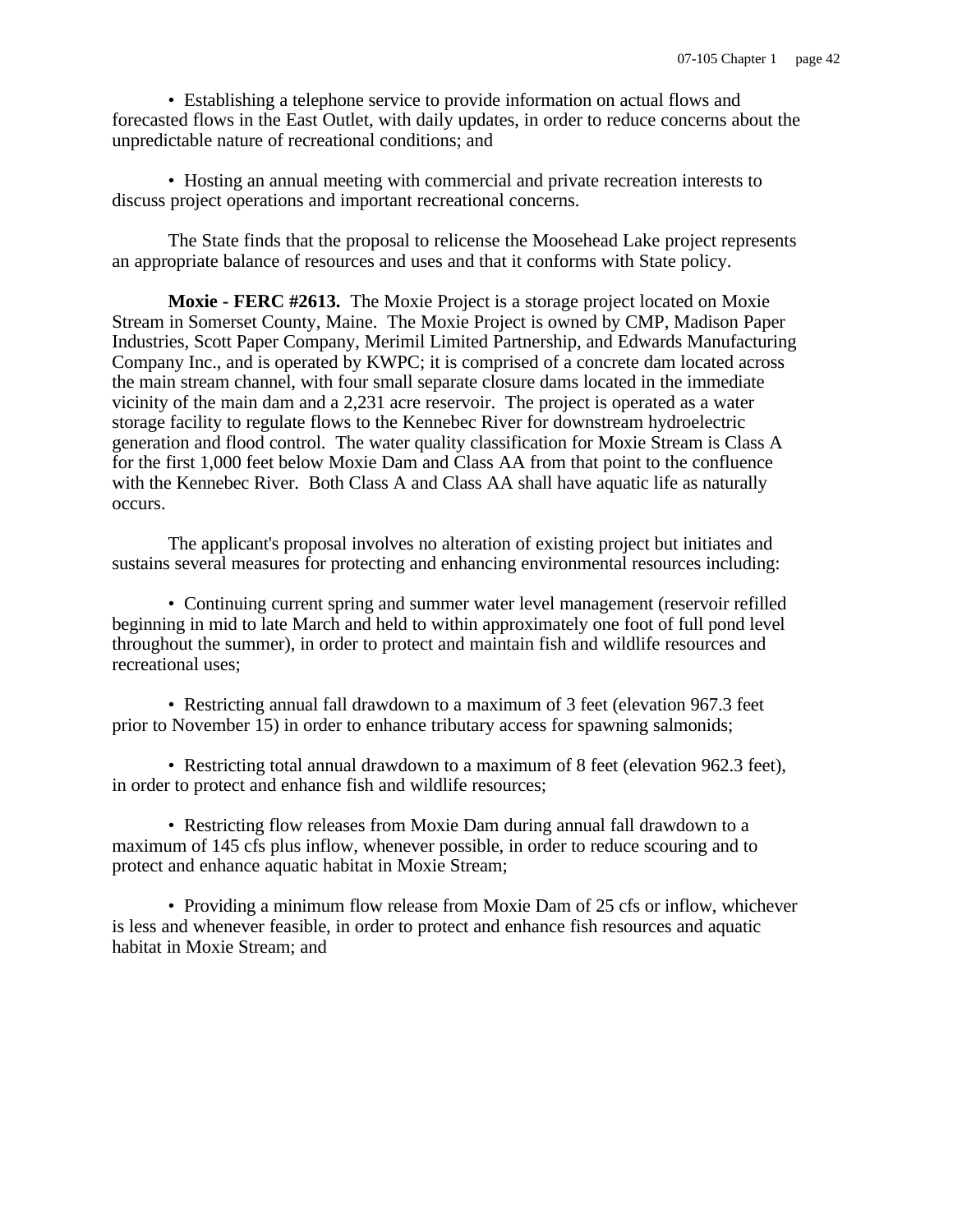• Maintaining and improving as necessary existing trailored boat launch, parking and picnic facilities adjacent to the Moxie Dam, in order to protect and enhance recreational use and access in the project area.

The State finds that the proposal to relicense the Moxie project represents an appropriate balnce of resources and uses and that it conforms with State policy.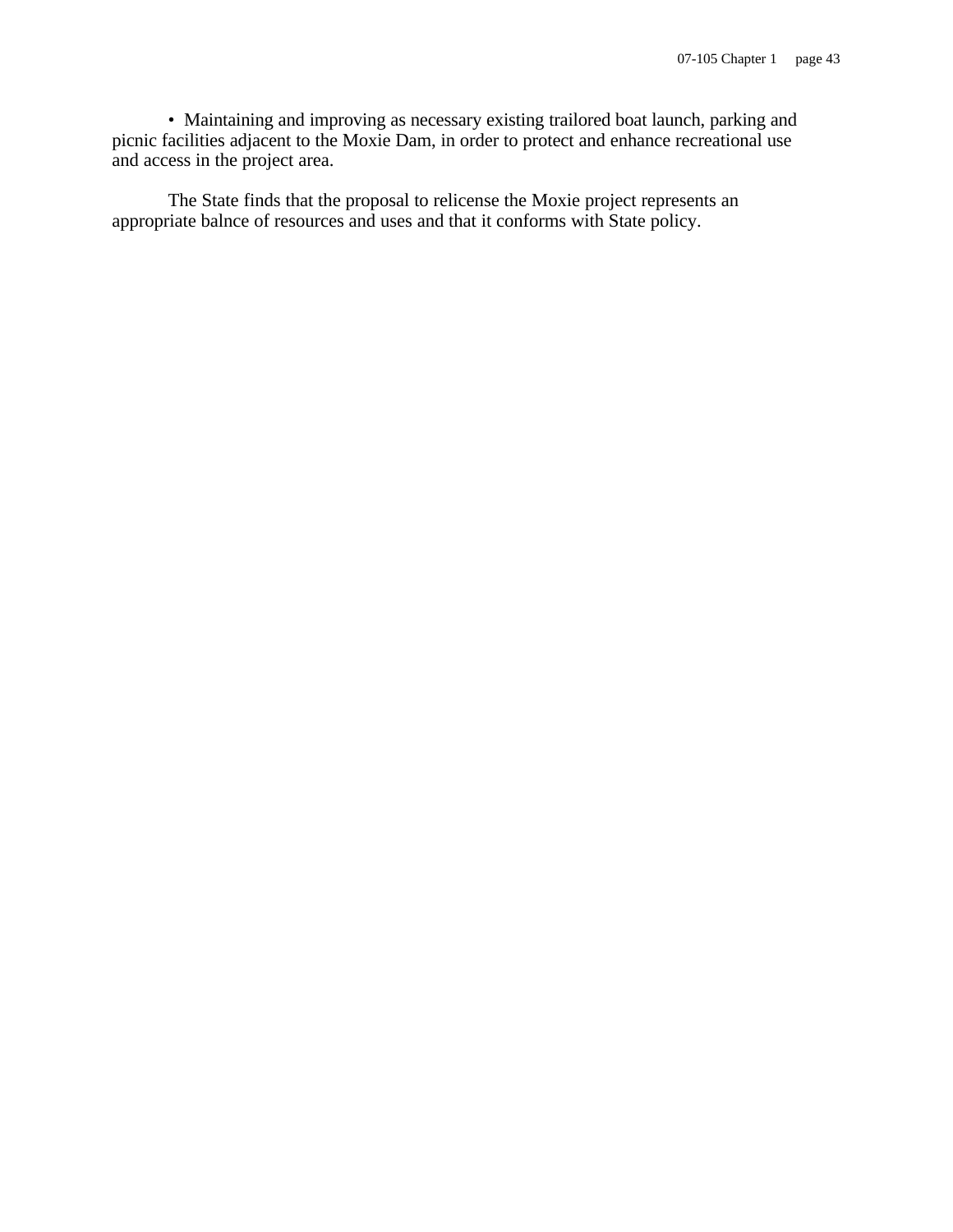# **RESOURCES AND BENEFICIAL USES**

## **HYDROPOWER GENERATION**

One of the most important historical uses of the Kennebec River has been the generation of electricity through hydropower facilities. Today, hydropower continues to be a critical use of the river as the flow generates power which is highly reliable, renewable and generally non-polluting. Hydro projects frequently have useful lives of over 50 years and enjoy no fuel costs, and low maintenance and overall operating costs. However, potential negative environmental impacts, including oxygen depletion, impact on fish migration, riverine ecosystem structure and function, and recreational use, can offset the advantages of hydropower.

In the 1970s hydropower supplied 35% of Maine's electric energy needs; increases in demand for electric power supplied from other sources reduced that figure to 23% in 1986, 33% in 1990, and 31% in 1991.<sup>25</sup>

## **Existing Facilities.**

i

There are 27 Federally licensed generating facilities and storage dams on the Kennebec and its tributaries. These facilities provide 257 MW of generating capacity which represents 36% of the State's hydropower capacity and 9% of the State's total generating capacity. This is roughly the equivalent of the energy needs of 200,000 homes in the State. Three additional dams have been found to be within FERC's jurisdiction and have begun the licensing process. Four dams with generating facilities are licensed only by the State. (SeeTable 10 for a full listing and Figure 2).

Ten dams located on the main stem Kennebec have 95 percent of total generating capacity in the basin. All mainstem hydropower dams are run-of-river except Harris (Indian Pond), Wyman and Williams which have storage capacity only for daily or weekly load fitting operations.

There is a total of about 1,300,000 acre-feet of reservoir storage in the Kennebec basin, used for hydropower regulation, with about 86 percent of that storage located in the upper 46 percent of the watershed, upstream of Bingham, Maine. The other 14 percent is generally distributed between the Sebasticook, Messalonskee, and Cobbosseecontee tributary watersheds in the lower part of the basin below Waterville. Available reservoir storage in the upper basin has a marked effect on upper basin flood flow contributions to the Kennebec River. Principal storage reservoirs in the basin above Bingham are listed in Table 9. There are 1,132,000 acre-feet of storage in the upper basin and 1,016,500 acre-feet, or 90 percent at the three lakes: Brassua, Moosehead, and Flagstaff.<sup>26</sup>

<sup>&</sup>lt;sup>25</sup> Final Report of the Commission on Comprehensive Energy Planning. Maine State Planning Office, May 1992.

<sup>26</sup> *Kennebec River Basin Study, Vol. 1.* Army Corps of Engineers.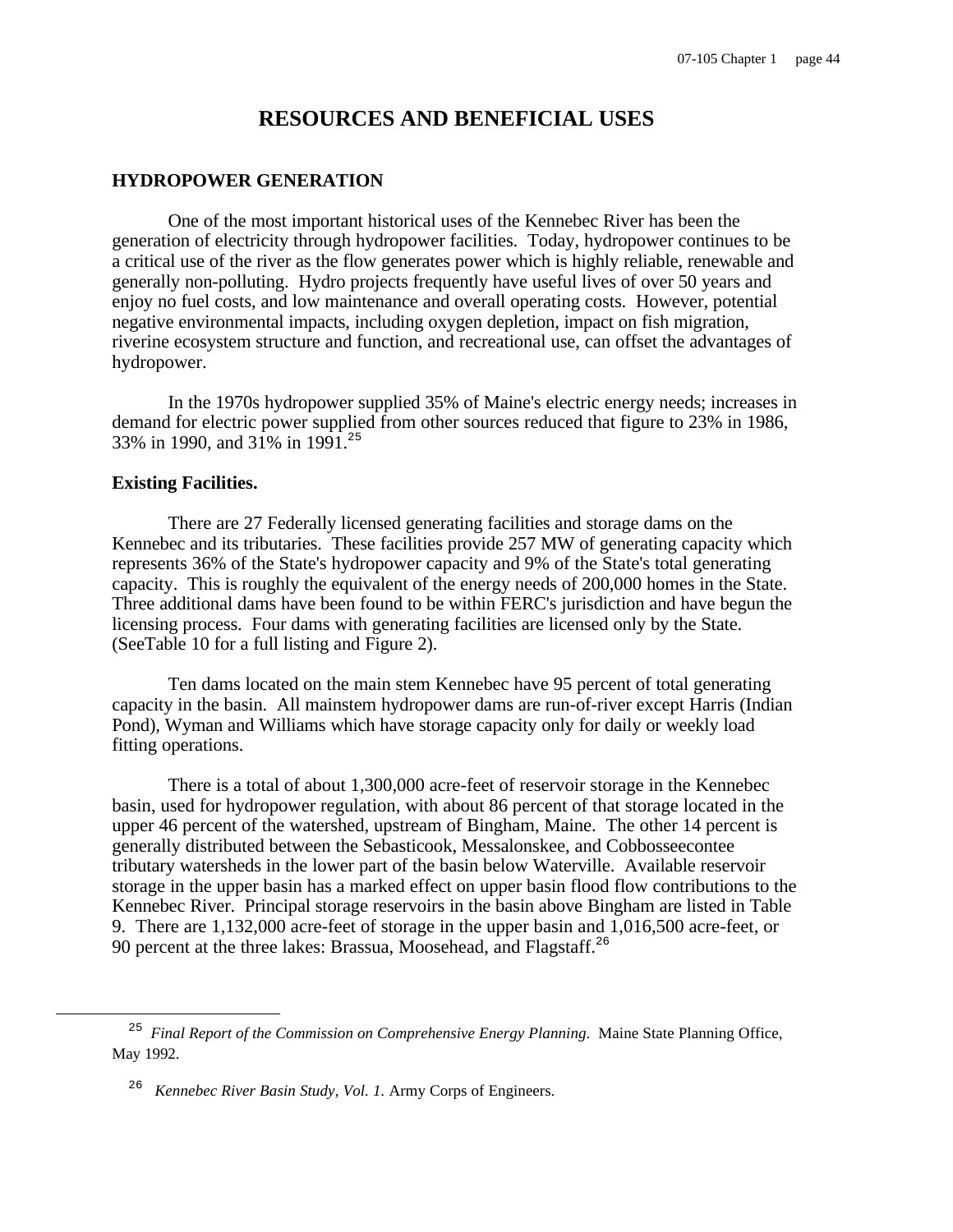Industrial use of dammed waters in lower tributaries has declined in recent years and these watersheds are primarily regulated for recreation and water supply.

**Full Pool**

|                       |                 | Full Pool      |                 |                |                |
|-----------------------|-----------------|----------------|-----------------|----------------|----------------|
|                       | <b>Drainage</b> | <b>Surface</b> |                 |                |                |
|                       | area            | area           | <b>Drawdown</b> | <b>Storage</b> |                |
| Project               | (sq.mi.)        | (acres)        | (feet)          | (acre/feet)    | <b>Precent</b> |
|                       |                 |                |                 |                |                |
| Brassua Lake          | 710             | 8,979          | 30              | 196,500        | 17             |
| First Roach Pond      | 63              | 3,270          | 7               | 21,500         | 2              |
| Moosehead Lake        | 1,268           | 74,000         | 7.5             | 544,000        | 48             |
| Indian Pond (Harris)  | 1,355           | 3,747          | 5               | 19,000         | 2              |
| Moxie Pond            | 80              | 1,747          | 8               | 14,700         | 2              |
| <b>Flagstaff Lake</b> | 520             | 17,950         | 35              | 276,000        | 24             |
| Wyman Lake            | 2,595           | 3,145          | 20              | 60,300         | 5              |

## **Table 9 Available Reservoir Storage, Kennebec River Basin above Bingham, Maine**

Three licensed storage projects (Flagstaff, Moosehead, and Moxie) on tributaries of the Kennebec River are operated by the KWPC which is owned by CMP, Edwards Manufacturing Co. Inc., Merimil Limited Partnership, Scott Paper Company and Madison Paper Industries. In conjunction with Brassua Hydro Limited Partnership, KWPC also operates a third project (Brassua) which is a combination generating and storage project, located on a tributary of Moosehead Lake. Regulated flow by KWPC is monitored at Madison.

In addition, KWPC currently operates one unlicensed storage dam (First Roach Pond Dam) located on a tributary of Moosehead Lake. This dam was most likely originally constructed to store water for log driving. This dam appears to be located either on navigable waters or on a non-navigable tributary of a navigable waterway. The State has asked FERC to review the licensing status of First Roach Lake dam, currently unlicensed. Because this dam poses potentially significant hazards to public safety and risks to the environment, the State would like to clarify regulatory authority for managing these risks. Action by FERC on this request is pending.

The Eustis Project and the Pittsfield/Burnham Project owned by Consolidated Hydro, Inc., and the Madison Project owned by Madison Electric Works Department have been found to be within FERC jurisdiction due to navigability; licensing consultation has been initiated.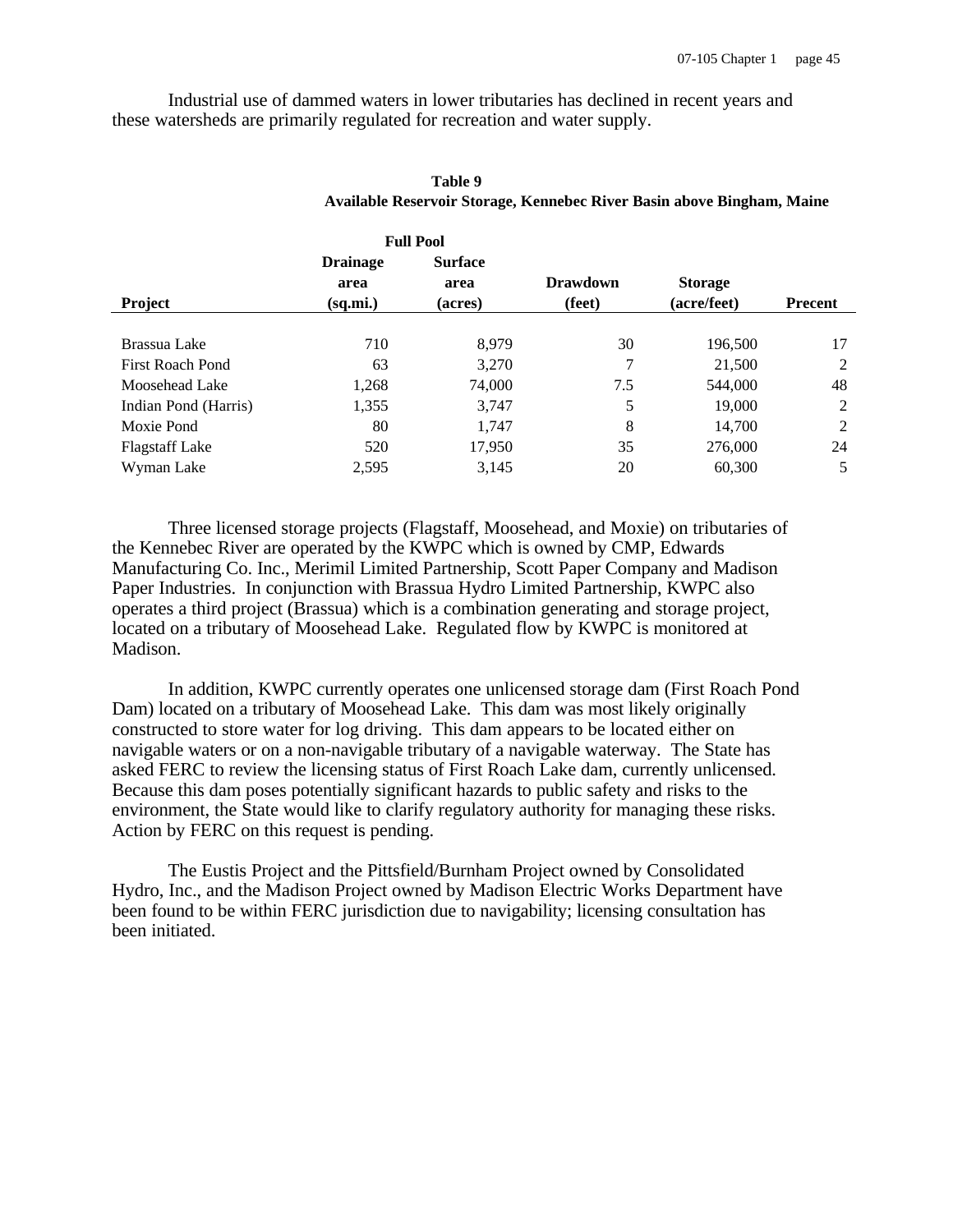

**Figure 2 -- Kennebec River Basin with Hydroelectric Generating Facilities**

46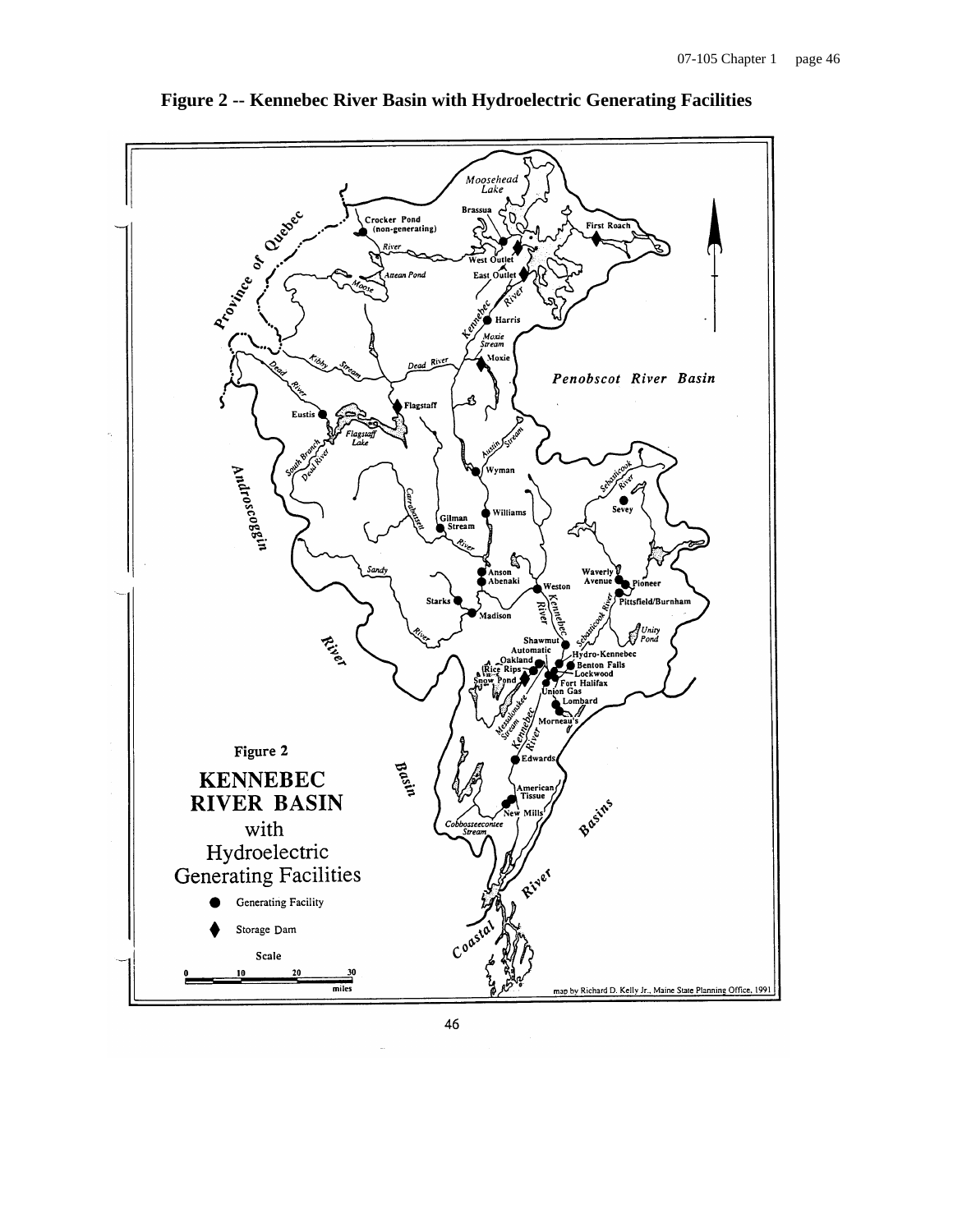## **Table 10 Kennebec River Basin Generating Facilities and Storage Dams**

|                                   | <b>Installed</b><br>Capacity |                    | <b>Exp Date of</b><br><b>FERC</b> |                                 |
|-----------------------------------|------------------------------|--------------------|-----------------------------------|---------------------------------|
| Dam                               | (MW)                         | Location           | License                           | Owner                           |
|                                   |                              |                    |                                   |                                 |
| <b>Benton Falls</b>               | 4.3                          | Benton             | 2/28/2034                         | <b>Benton Falls Associates</b>  |
| <b>Edwards</b> Dam                | 3.5                          | Augusta            | 12/31/1993                        | Edwards Manufacturing Co. Inc.  |
| Lockwood Hydro Station            | 6.5                          | Waterville         | 4/30/2004                         | Kennebec Hydro Resources, Inc.  |
| Hydro Kennebec                    | 17.5                         | Waterville         | 9/30/2036                         | Scott Paper Company             |
| Shawmut                           | 8.6                          | Benton             | 1/31/2021                         | Central Maine Power Company     |
| <b>Weston Dam</b>                 | 12.0                         | Skowhegan          | 12/31/1993                        | Central Maine Power Company     |
| Abenaki Dam                       | 16.98                        | Madison            | 4/30/2004                         | <b>Madison Paper Industries</b> |
| Anson Dam                         | 9.0                          | Anson              | 4/30/2004                         | <b>Madison Paper Industries</b> |
| <b>Williams Station</b>           | 14.5                         | Embden             | 12/31/2017                        | Central Maine Power Company     |
| Wyman Hydro Station               | 72                           | Moscow             | 12/31/1993                        | Central Maine Power Company     |
| Harris Dam                        | 76.6                         | <b>Indian Stre</b> | 12/31/2001                        | Central Maine Power Company     |
| East Outlet Dam <sup>1</sup>      |                              | Big Squaw Twp      | 12/31/1993                        | Kennebec Water Power Co.        |
| West Outlet Dam <sup>1</sup>      |                              | Taunton & R        | 12/31/1993                        | Kennebec Water Power Co.        |
| American Tissue Dam               | .9                           | Gardiner           | 4/30/2019                         | Consolidated Hydro Maine, Inc.  |
| New Mills                         | .116                         | Gardiner           |                                   | Gardiner Water District         |
| Union Gas Dam Messalonskee        | 1.5                          | Waterville         | 12/31/1993                        | Central Maine Power Company     |
| <b>Automatic Dam Messalonskee</b> | .8                           | Waterville         | 12/31/1993                        | Central Maine Power Company     |
| Rice Rips Dam Messalonskee        | 1.6                          | Oakland            | 12/31/1993                        | Central Maine Power Company     |
| Oakland Dam Messalonskee          | 2.8                          | Oakland            | 12/31/1993                        | Central Maine Power Company     |
| Fort Halifax                      | 1.5                          | Winslow            | 12/31/1993                        | Central Maine Power Company     |
| Pittsfield/Burnham                | 1.05                         | Burnham            | pending                           | Consolidated Hydro Maine, Inc.  |
| Pioneer Dam                       | .300                         | Pittsfield         |                                   | Town of Pittsfield              |
| Waverly Dam (Upper Dam)           | .7                           | Pittsfield         |                                   | Town of Pittsfield              |
| Lombard                           | .060                         | Vassalboro         | -----                             | Eugene Roderick                 |
| Morneau's                         | .035                         | East Vassalboro    |                                   | Paul J. Morneau                 |
| Sevey                             | .016                         | Ripley             | $-----$                           | <b>Ernest Sevey</b>             |
| Madison                           | .300                         | Norridgewock       | pending                           | Madison Electric Works Dept.    |
| Gilman Stream                     | .100                         | New Portland       | $-----$                           | North New Portland Energy Co.   |
| Eustis                            | .250                         | Eustis             | pending                           | Consolidated Hydro Maine, Inc.  |
| Moxie Dam <sup>1</sup>            |                              | <b>East Moxie</b>  | 12/31/1993                        | Owners of Moxie Dam             |
| Crocker Pond Dam <sup>2</sup>     |                              | Dennistown Plt.    | inactive                          | Birch Island Realty Trust, Inc. |
| Starks <sup>3</sup>               | .050                         | <b>Starks</b>      |                                   | Mark Vaughn                     |
| Flagstaff <sup>1</sup>            |                              | <b>T3 R4</b>       | 12/31/1997                        | Central Maine Power Company     |
| <b>Brassua</b>                    | 3.4                          | Rockwood Twp       | 3/31/2012                         | Owners of Brassua Dam/ Brassua  |
|                                   |                              |                    |                                   | Hydro Ltd. Partners             |
| First Roach Dam <sup>1</sup>      |                              | Frenchtown Twp     |                                   | Kennebec Water Power Co.        |
| TOTAL                             | 257.MW                       |                    |                                   |                                 |

<sup>1</sup> storage dams<br>
<sup>2</sup> a generating facility has been approved for this dam but has not yet been constructed<br>
<sup>3</sup> this is a generating facility but has no dam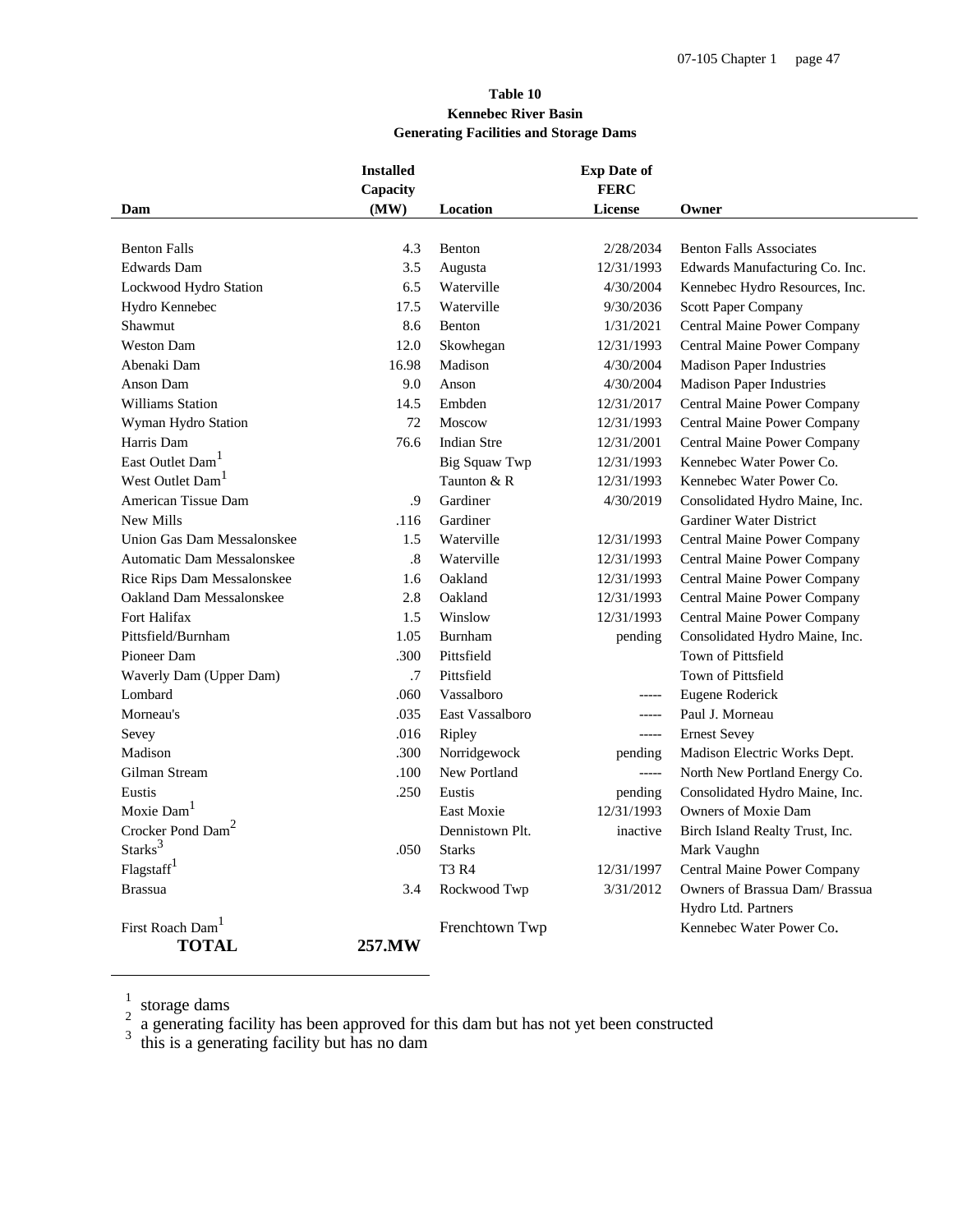## **Hydropower Potential.**

The hydropower potential of the Kennebec River has been examined using a method supplied by Central Maine  $Power^{27}$  which compares developed head to total available head.

The developed head of the Kennebec River is calculated as follows:

# **Table 11 Developed Head of the Kennebec River**

| <b>Project</b>              | <b>Gross Head</b><br>(in feet) |  |  |  |
|-----------------------------|--------------------------------|--|--|--|
|                             |                                |  |  |  |
| Moosehead                   | 7                              |  |  |  |
| Harris                      | 149                            |  |  |  |
| Wyman                       | 141.5                          |  |  |  |
| Williams                    | 45                             |  |  |  |
| Madison                     | 67                             |  |  |  |
| Weston                      | 34                             |  |  |  |
| Shawmut                     | 24.5                           |  |  |  |
| Kennebec Hydro              | 27                             |  |  |  |
| Lockwood                    | 18.5                           |  |  |  |
| Edwards                     | 19.                            |  |  |  |
| <b>Total Developed Head</b> | 532.5 feet                     |  |  |  |

The total available head on the Kennebec River is 1,029 feet, the drop in elevation from Moosehead to Tidewater. Therefore, the proportion of the available head that has been developed can be calculated as follows:

% Developed = Total Developed Head =  $532.5 * 100 = 51.7%$ Total Available Head 1,029

A large proportion of the remaining 496.5 feet of available head has been protected from hydropower development.

#### **Recommendations.**

i

As noted throughout this report, the Kennebec River serves multiple purposes and is utilized by citizens of our State in a wide variety of ways. One of the most important uses of the river is the generation of electricity through hydropower facilities. We are now utilizing an estimated 52% of the total hydropower potential of the Kennebec, beyond the utilization rate for any other use. As a general premise, it is assumed that the dams in the Kennebec River basin will continue to play a significant role in supplying a predictable quantity of energy at a predictable

<sup>&</sup>lt;sup>27</sup> Letter from Central Maine Power to the State Planning Office dated September 29, 1992.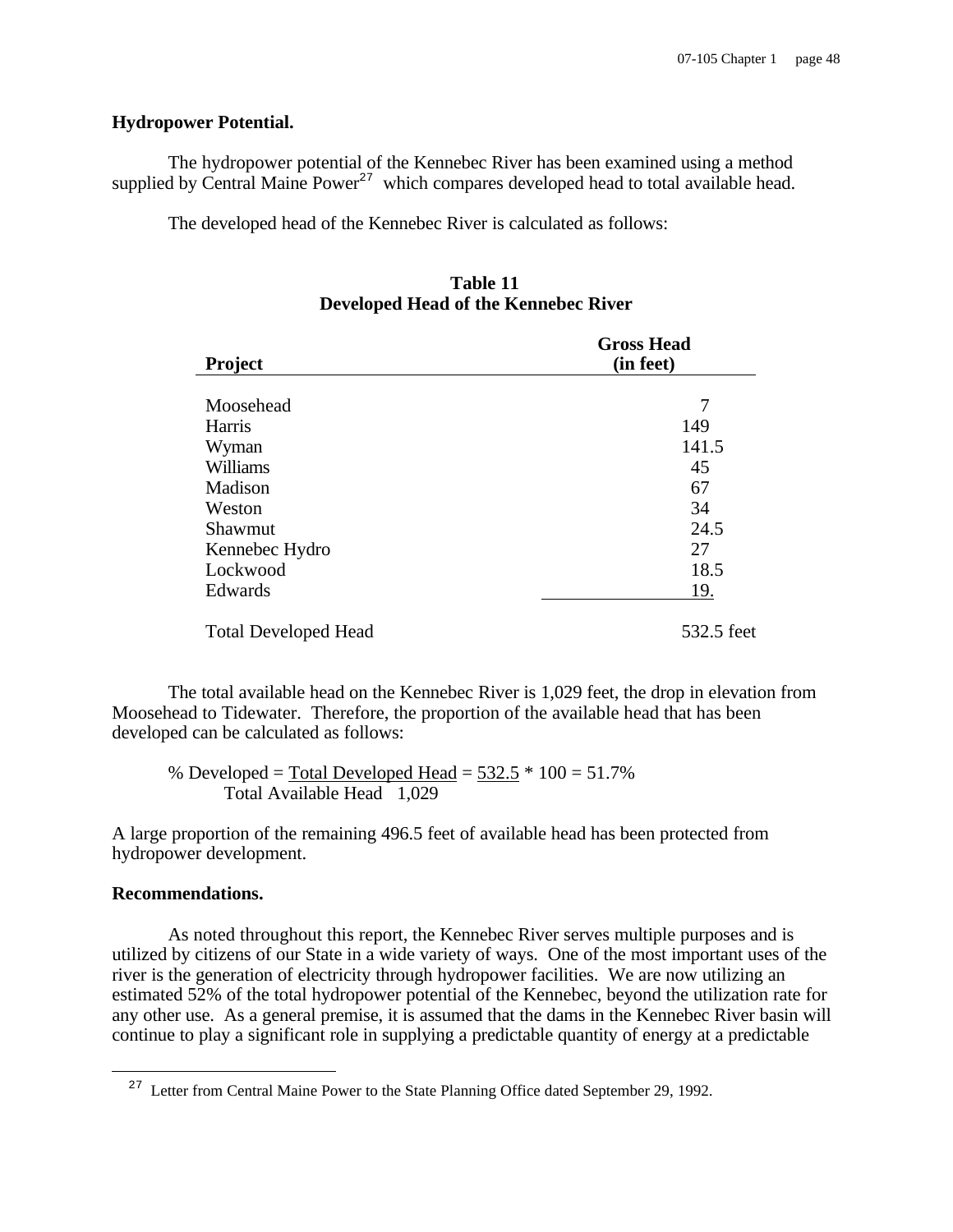price to the State's energy consumers; however, each license to be renewed must be assessed on a case-by-case basis.

After careful analysis of balances of uses and resources, the State finds that appropriate actions have been taken or have been proposed to be taken by the hydrodevelopers to achieve an appropriate balance at eight of the ten Kennebec Basin dams whose licenses expired in 1993.

At Fort Halifax, State and federal agencies recommend operation of the project in run of river mode during upstream anadromous migration (May 1 - June 30) and minimum flows of 350 -400 cfs during the rest of the year.

Analysis of Edwards Dam has resulted in a recommendation by the State that removal conditions be established during relicensing. Edwards Dam is unique among the Kennebec Basin's hydro facilities in terms of the potential benefit to be gained by its removal. It is located at headof-tide on the Kennebec River which potentially provides the most significant anadromous fish habitat in the State.

In addition, removal of Edwards would actually reduce electric rates because power is currently purchased from the owners of Edwards at approximately 3 times the cost of replacement power. In present value terms, it will cost Maine ratepayers approximately \$6.3 million if the Edwards Dam is relicensed and is permitted to operate from 1994 through 1998. The benefits of dam removal in the form of improved water quality, restored anadromous fisheries and increased recreational opportunities, and economic benefits derived from these beneficial uses outweigh the loss of 0.13% of the State's generating capacity (0.4% if the proposed expansion is considered), especially given the extraordinarily high cost of that capacity through 1998.

The removal of the existing Edwards hydroelectric dam is not recommended lightly. It is recognized that removal of any hydroelectric facility has costs as well as benefits, both of which can only be estimated. It further is recognized that dam removal is an extraordinary resource management tool that should be employed only in unusual situations. The balancing of the costs and benefits of all uses of the Kennebec River resource weighs strongly in favor of removing Edwards Dam for the reasons discussed at length in this Management Plan and in the referenced documents.

The recommendation for removal of the Edwards Dam does not represent either a sudden or a dramatic shift in State policy and should certainly not be interpreted as a precedent for management of other state water resources. As explained throughout this Management Plan, the Kennebec River is an unusual resource. Improving, developing, and conserving that resource calls for an unusual management tool. Readers should not interpret this recommendation as an invitation to seek wholesale removal of the State's hydroelectric dams.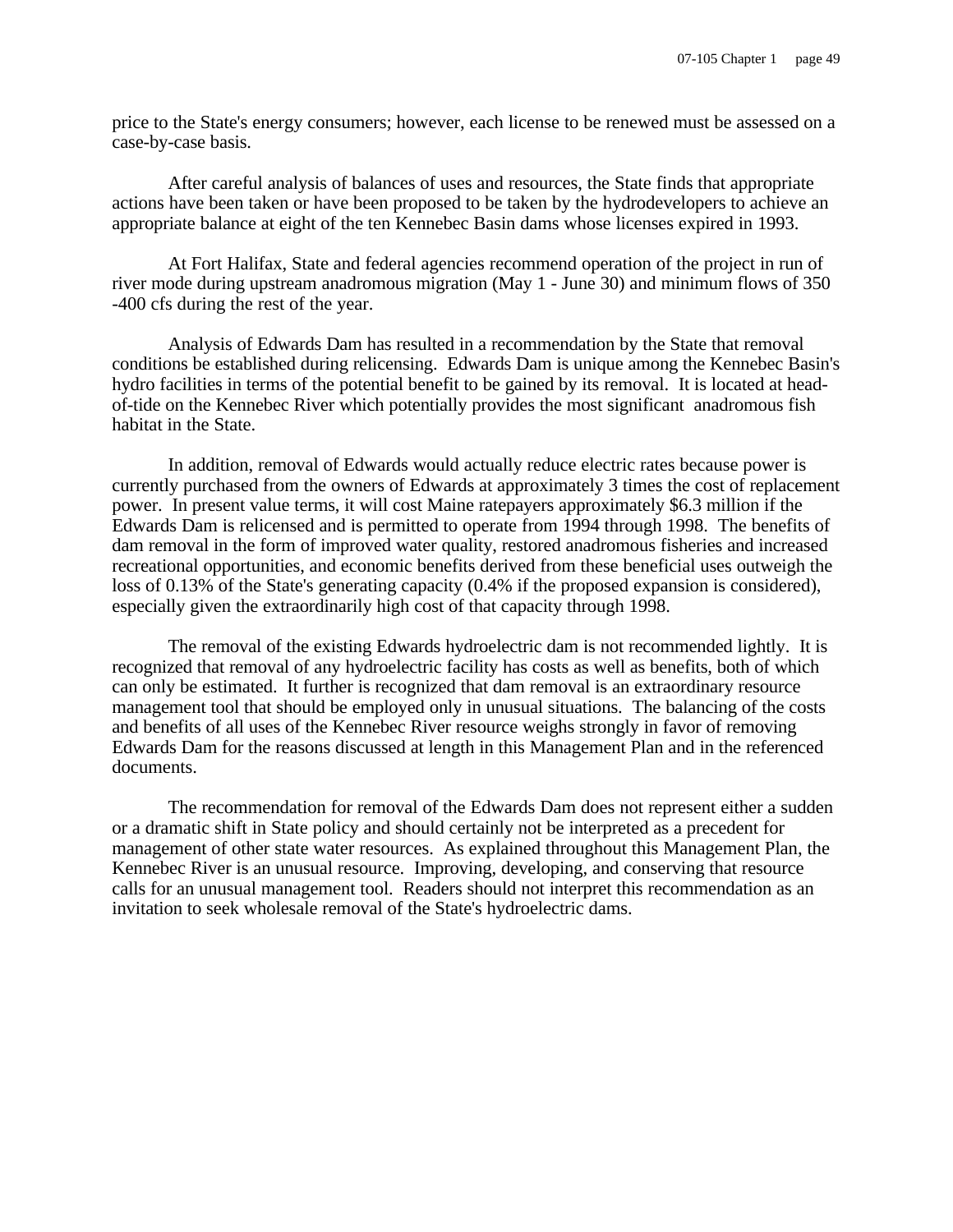## **FLOWS**

#### **Reservoir Levels and Flow Regime.**

Reservoir levels and flow regimes on the upper river are managed by the KWPC. The following summary of flow management strategy for the upper river has been provided by KWPC:

Upper river management focuses on the governing of water contained in storages; regulating storage outflow to ensure a year-round availability of water for power generation and other uses, and providing an added benefit of flood control, by storing run-off in the spring and, when possible, during periods of excessive precipitation, consistent with a Charter by the Maine Legislature granted in 1893.

Operation of the Kennebec Storage reservoir system and management of flows on the Kennebec River consider the following objectives:

a. Establish a more uniform year-round flow than is possible on an unregulated system;

 b. Maximize benefit for power production for industrial and private consumption, while providing for other multiple uses;

c. Reduce impacts of flooding.

Some of the multiple uses include, but are not limited, to the following:

*• Hydroelectric Power Generation.* Ten generating stations currently are in operation on the Kennebec River, with nearly 220 megawatts of installed capacity for industrial and private sector needs.

*• Recreation.* A variety of recreational opportunities and uses currently exist on the Kennebec River and in the area of each storage project. It appears that the dominant forms of recreation are fishing and boating. However, a variety of other uses occurs within the basin, including whitewater boating and rafting, both seasonal and year-round residents along various shorelines, and recreation related businesses (fishing guides, sporting camps, campgrounds, boat rentals, etc.).

*• Fisheries and Wildlife.* River Flows are maintained as well as water levels of impoundments to enhance fish and wildlife habitat preservation.

*• Industrial Requirements.* Provide process water for a variety of industrial operations.

• *Municipal Requirements.* Provide enhanced flows during normally low flow periods to increase assimilation capacity and protect water quality.

Numerous conditions and requirements must be complied with which recognize various uses of the water resource. Included in the constraints are the following:

*• FERC, LURC/DEP Project License Conditions.* Minimum flow releases, ramping rates for flow releases, reservoir level management, among others.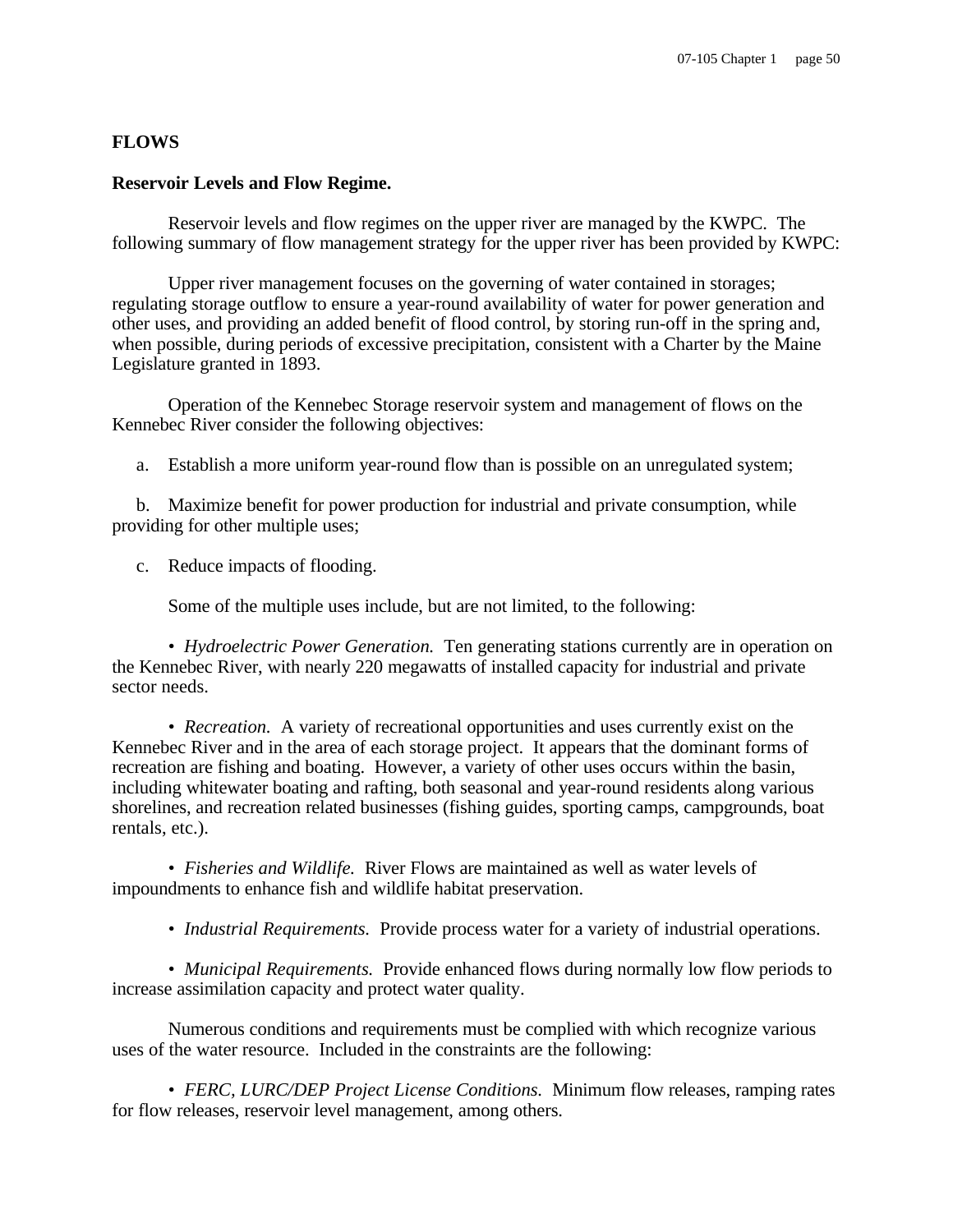*• Fish Habitat Enhancement.* Reservoir level control during the lake trout (togue) spawning and incubation period, as well as complying with certain conditions developed by IF&W.

• *Reservoir Level Control.* Consideration of recreational uses during the prime summer vacation season at all reservoirs. Regulating levels of storage to provide beneficial capacity to hold the spring rains and snowmelt.

*• Minimum Flow to Kennebec River.* Provide adequate river flows to enable necessary assimilation of effluent streams from the numerous municipal and industrial waste treatment facilities along the Kennebec River.

Additional fish habitat considerations include reservoir level control to improve or maintain access into tributaries for salmon and/or trout spawning and management of minimum flows and flow fluctuations.

## **Water Management Regime.**

The amount and time of occurrence of fluctuations in water levels and flows, which occur as a result of the needs of hydrogenerating facilities and flood control, are important to various wildlife and fish species. Waterfowl benefit from stable water levels for nesting and brood rearing. Furbearers can be flooded out if water levels are raised after they go into winter quarters, or stranded if areas are dewatered after they become established for the winter. Drawdowns in early spring could prevent smelt from reaching spawning areas in lake tributaries. Lake trout (togue) eggs could be exposed and frozen by winter drawdowns. Bass spawn along shallow shorelines in late spring and early summer. Drawdowns during this period can destroy nests. Anadromous (alewife, Atlantic salmon, shad, smelt) and catadromous (eels) fish need good stream flows to migrate to spawning areas. Trout and salmon resident in streams often must move to particular areas to spawn successfully. Adequate year-round minimum stream flows are critical to the survival of stream-dwelling fish species (especially salmon, brook trout), as well as to the production of all aquatic life required to support these fish.

Where significant waterfowl, loon, or other shorebird nesting habitat may be affected by project-induced impoundment fluctuations, IF&W generally recommends no greater than one foot surface elevation change during the period from ice-out to July 15. Greater fluctuations as a result of natural, unregulated causes are acknowledged to occur at some projects. Impoundments containing significant bass populations dependent upon natural spawning will also be subject to recommendations for restricting the degree of fluctuations to one foot during the period May through July 1, or for the same period as for waterfowl if both are of concern.

Impoundment drawdown regulation is also recommended for the protection and success of fall spawning lake trout populations. Water elevations adequate to cover identified spawning areas are to be established and specified. Drawdown to this level should occur prior to October 1 in northern portions of the State and October 15 in southern areas. During the overwinter period (November 15 to May 1) the impoundment level may be allowed to rise and fall provided it does not drop below the elevation occurring during the October/November spawning period.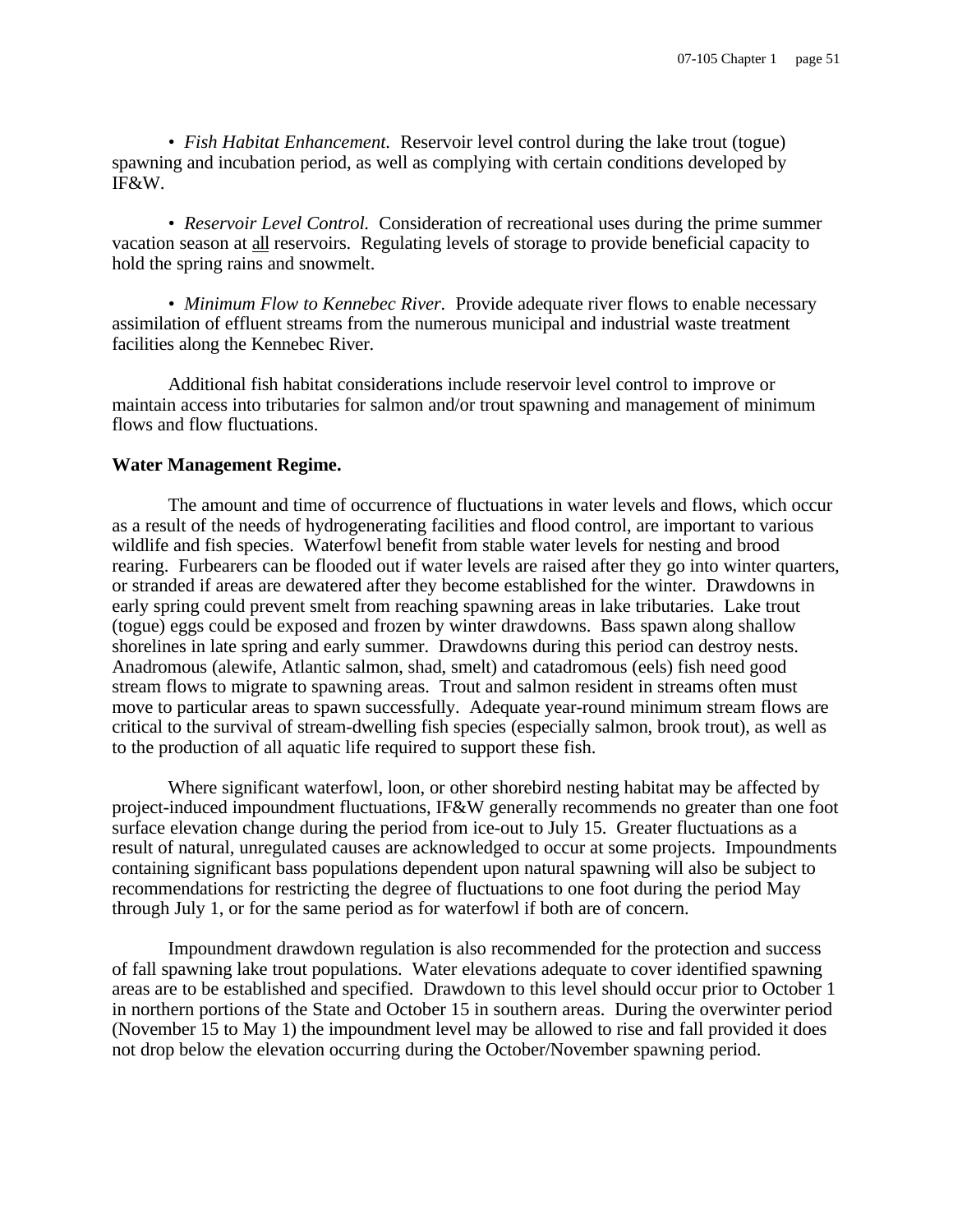Aquatic furbearer populations can be protected by regulating impoundment fluctuations to no greater than one foot surface elevation change during the period October 15 through ice-out in the spring.

Impoundments used primarily for annual storage and release present special problems for maintenance of fish and wildlife resources due to the degree and timing of fluctuations. Specific recommendations require a detailed description of the hydraulic cycle, species present, and habitat affected.<sup>28</sup>

In all cases, management of water levels for protection of fish and wildlife must be balanced against the need to protect lives and property against the threat of flooding, particularly during the period March 15th to May 15th.

## **Flood Damage Reduction.**

The Kennebec River is subject to frequent and major flooding. In the past decade, there have been four significant floods on the river, usually occurring in the spring when heavy rains and snowmelt combine to cause flooding conditions. In April 1987, Kennebec River flooding caused more than \$22 million in damages. $^{25}$ 

After the April 1987 flood, additional stream gages were recommended. However, budget constraints have prevented installation of additional gages.

Following the 1987 flood, the Army Corps of Engineers conducted a reconnaissance study of flood damage reduction alternatives in the Kennebec River Basin. Work entailed data collection and delineation of damage areas based on information received from local officials from 14 communities hit hardest by the flood. Analysis of two flood control reservoir alternatives, requested by State officials, found them to be impractical. Design and cost estimates of structural alternatives for the individual communities revealed they were also not economically justified. It is likely, with further study, that cost efficient nonstructural flood damage reduction measures would be formulated for Waterville, Winslow, Augusta, Hallowell, Randolph, Gardiner, Farmington, Madison, and Pittsfield. A basin-wide automated flood warning system and reservoir regulation were also found to be cost efficient.<sup>30</sup>

<sup>&</sup>lt;sup>28</sup> Administrative Policy Regarding Hydropower Projects. Maine Department of Inland Fisheries and Wildlife, December 1987.

<sup>&</sup>lt;sup>29</sup> Maine Water Resources Development. U.S. Army Corps of Engineers, 1991.

<sup>30</sup> *Water Resources Study: Kennebec River Basin, Maine.* U.S. Army Corps of Engineers, February 1990.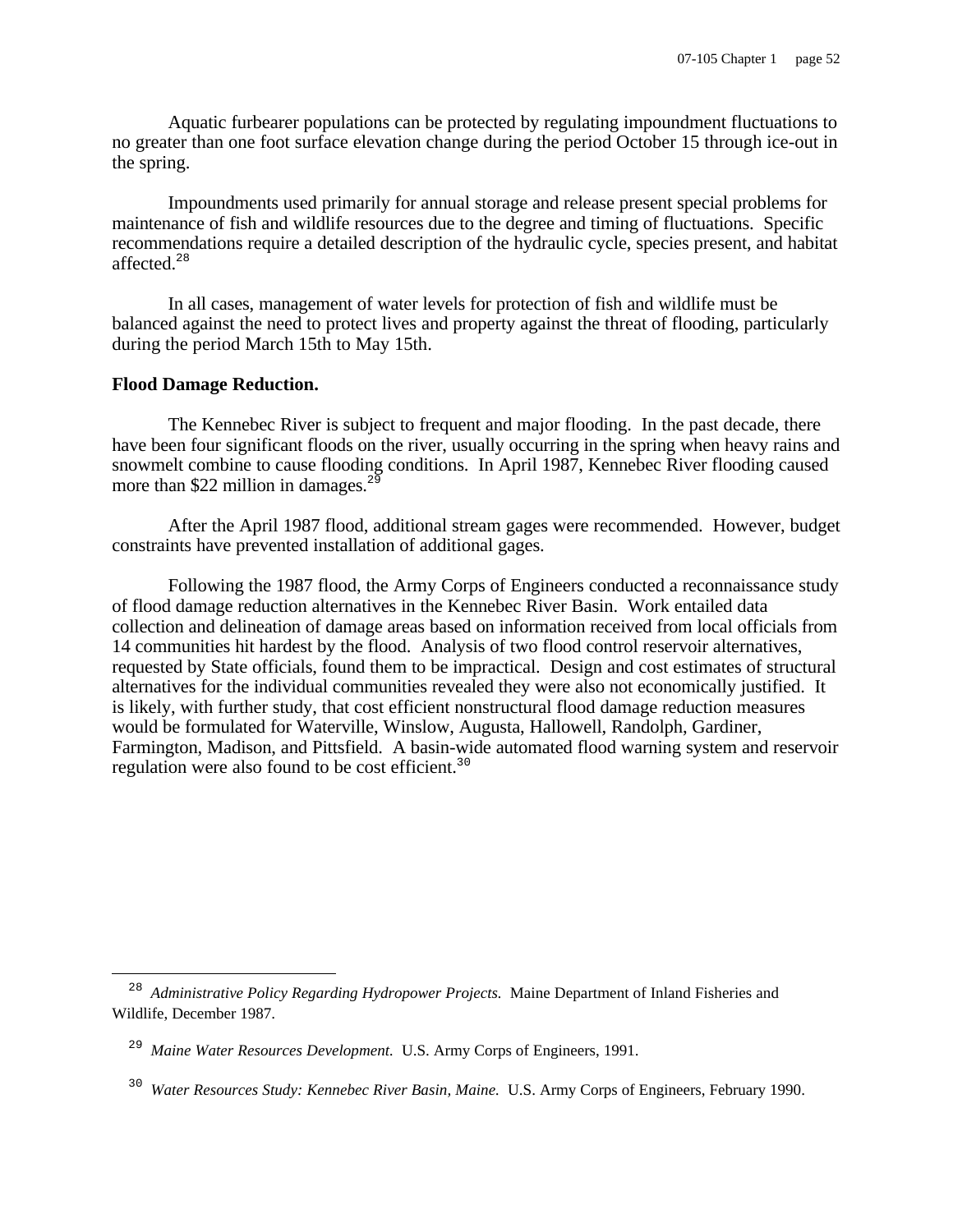All but two of the communities on the Kennebec River participate in the National Flood Insurance Program (NFIP). This national program provides a non-structural approach to flood damage reduction by mandating that all new construction in the floodplain meet certain minimum development standards such as elevating above the 100-year flood elevation.

Federal Emergency Management Agency (FEMA) has invested tens of thousands of dollars in detailed flood insurance studies identifying the 100 year flood boundaries along the Kennebec. If these floodplain boundaries are significantly altered by structural modifications, the cost of new studies should be borne by those creating the alteration.

The Land and Water Resources Council, a cabinet level affiliation of the State's natural resource agencies, promotes informed and cooperative flood damage reduction through its standing committee, the River Flow Advisory Committee. Comprised of federal, state and private river basin managers, the River Flow Advisory Committee meets annually to review snowpack and stream gage data, assess potential spring runoff, and review various river management issues.

In an effort to promote flood preparedness, SPO has required applicants involved in the relicensing process to identify precautions and management procedures in the event of a 50-100 year flood. SPO has requested applicants to produce an operational procedure for the project in the event of severe flood conditions if one has not already been established. The procedure is required to include at a minimum information on spillway capacity, plans for flashboard failures, gate settings for various conditions, high water guidelines and delegation of authority to essential personnel.

#### **Recommendations.**

Flow management, reservoir levels, ramping and flood control are managed by the private sector according to FERC regulations which govern generating facilities and storage dams. FERC relicensing regulations require an extensive consultation process with appropriate State and Federal resource agencies. State agencies, including SPO, the Department of Economic and Community Development (DECD), and the Maine Emergency Management Agency (MEMA) in particular, should identify which issues, procedures and standards relating to flow management should be addressed in the consultation process. Augmentation of the existing system of stream gages and implementation of a basin-wide automated flood warning system should be a top priority.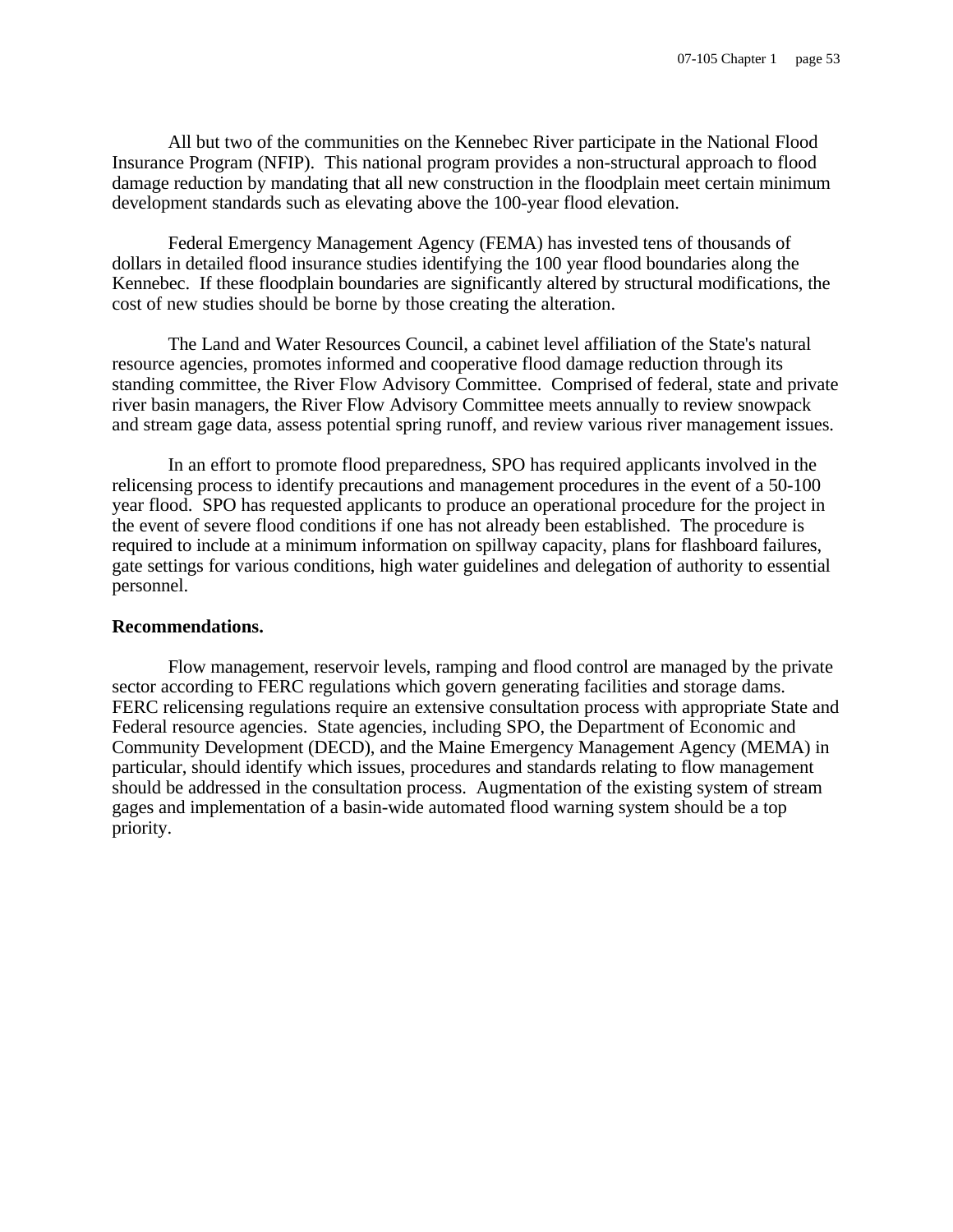## **WATER QUALITY**

The current water quality condition of the Kennebec River basin is presented in the *State of Maine 1992 Water Quality Assessment*. <sup>31</sup> Most of the Kennebec basin achieves its assigned classification except the following segments:

- Carabassett River and certain tributaries bacterial contamination
- Certain tributaries of the Sandy River nonpoint sources
- One tributary to Wilson Stream dissolved oxygen
- Messalonskee Stream dissolved oxygen and bacteria
- Certain tributaries to the Sebasticook River nonpoint sources
- West Branch Sebasticook River dioxin and chromium
- Certain tributaries to the Kennebec River-combined sewer overflows and nonpoint sources
- Certain tributaries to Cobbossee Stream nonpoint sources
- Kennebec River below Wyman Dam flow modification
- Kennebec River, Fairfield to Sidney dissolved oxygen and dioxin
- Kennebec River below Sidney dioxin and bacteria

Preliminary information for water quality certification of the Fort Halifax project indicates that there may be portions of that impoundment that do not meet the dissolved oxygen standards, requiring possible modification of that project.

In 1990, legislation was submitted to improve the fishery resources of the Kennebec River. This legislation provided for the State to purchase and subsequently remove the Edwards Dam. Consideration was given to any water quality problems which might be associated with such a plan and a report was prepared by DEP.<sup>32 33</sup> That study found that there would be significant water quality benefits to be derived from the dam's removal. These included an expected increase in the dissolved oxygen level of the water and a more abundant and diverse aquatic community. Concern was expressed for the possibility that contaminated sediments might be mobilized if the dam were removed. Sampling of the impoundment in preparation for that report, and as followup to that study, found that the substrate throughout the impoundment is predominantly coarse sand, gravel, and cobble which is essentially free of any detectable contamination, and therefore, poses no threat if the dam were removed.

#### **Recommendations.**

On Messalonskee Stream, the water quality effects from a municipal treatment facility in Oakland and a combined sewer overflow in Waterville are elevated due to the impoundments downstream of the discharges and due to flow regulation in the upper Belgrade Lakes. Changes in the amount of treatment provided, location of discharge points and flow management will be required to bring this stream into compliance with the standards for Class C.

<sup>&</sup>lt;sup>31</sup> State of Maine 1992 Water Quality Assessment. Maine Department of Environmental Protection, 1990.

<sup>32</sup> *State of Maine 1990 Water Quality Assessment.* Maine Department of Environmental Protection, 1990.

<sup>33</sup> *Expected Water Quality Changes from Removal of the Edwards Dam, Augusta.* Maine Department of Environmental Protection, 16 February 1990 and addendum 23 February 1990.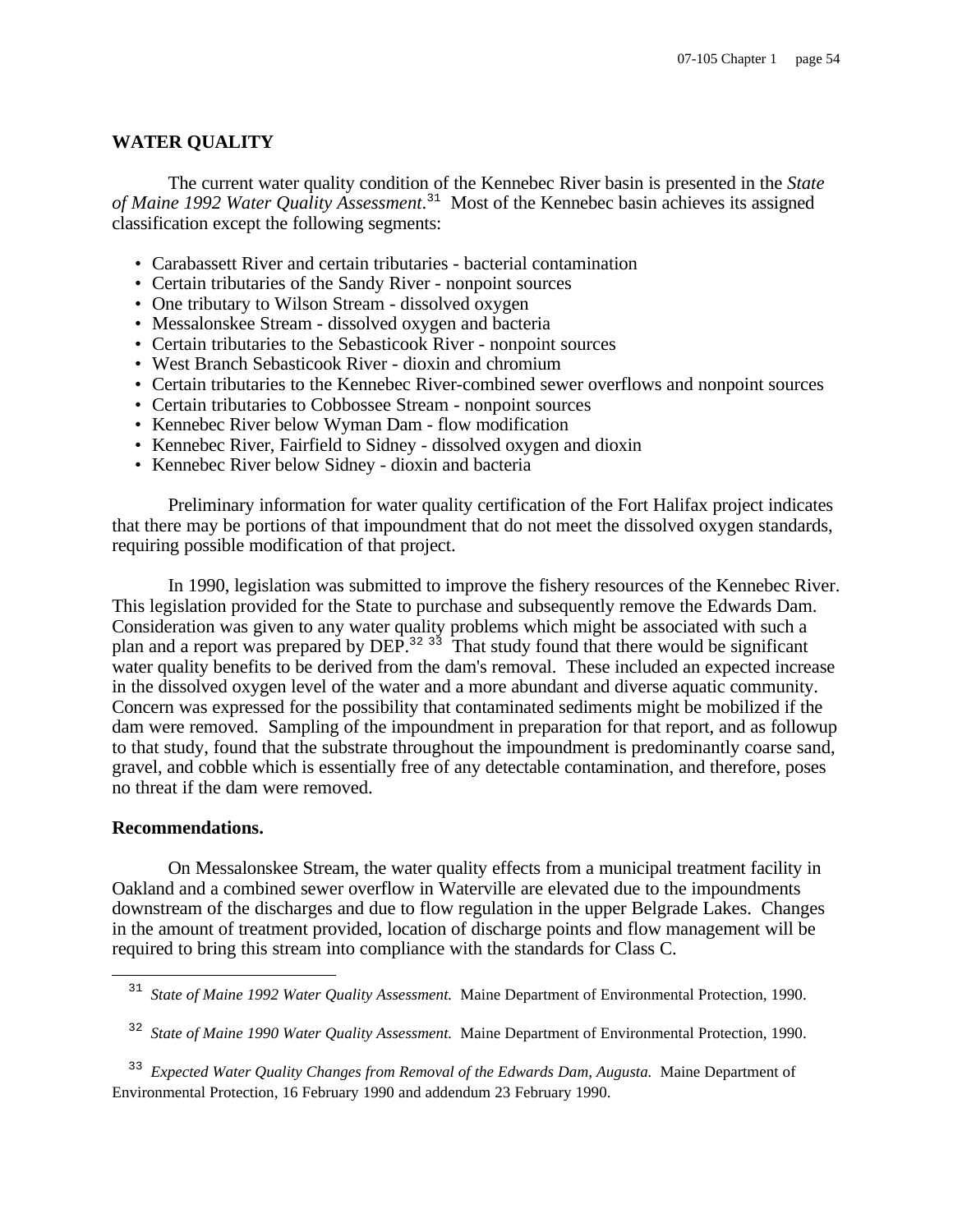The Sebasticook River is eutrophic primarily from nonpoint source nutrient contamination but also from several municipal treatment facilities which discharge in the watershed. Increased residence time of the watershed allows for increased algae growth leading to low dissolved oxygen in the impoundments. Several projects are presently ongoing in the watershed to reduce nutrient loading. Changes may also be required in flow management of the impoundments to dissipate algae growth.

The DEP may assess the need to seek modifications of the operation of the Wyman project to bring aquatic life conditions below that dam into compliance with water quality standards. In addition, DEP may assess the need to seek modifications of licensed discharges in Fairfield and downstream and/or modification of the operation of Edwards Dam to bring this segment into compliance with water quality standards.

#### **FISHERIES**

## **Anadromous Fisheries.**

The Maine Rivers Study identified the Kennebec River as of highest significance regarding anadromous fisheries due to its high habitat quality and quantity, species diversity and abundance, presence of endangered species, and high recreational importance.

The Kennebec's estuarial complex hosts a very diverse assemblage of finfish species. The upper estuary, including the Androscoggin River, Merrymeeting Bay, and its tributaries, is essentially tidal freshwater habitat. This section contains most of the finfish species commonly found in inland freshwater systems. It is an important spawning and nursery habitat for many anadromous species, such as American shad, rainbow smelt, alewife, shortnose and Atlantic sturgeon, and striped bass.

A few marine species -- such as bluefish and menhaden -- also enter Merrymeeting Bay occasionally.

The mid-Kennebec River estuary from Chops Point at the outlet of Merrymeeting Bay to Doubling Point just below Bath is an area of transition. The salinities vary both seasonally and over a tidal cycle. During spring freshets this section is entirely freshwater, but during summer low flows salinities can reach 18 ppt at Doubling Point. Freshwater, marine, and anadromous fish species can be found in this section of the river, with the marine species being found mainly in the summer months.

The lower Kennebec River from Doubling Point to Bay Point is highly saline. Mostly marine and anadromous species are found in this section. Some seasonal migrants such as menhaden and bluefish are very abundant in the lower Kennebec River during August and September. Large fish kills of menhaden and bluefish occurred in 1984 and 1985 in the mid- and lower Kennebec River due to the inability of the river system to meet the respiratory demands of the large schools of menhaden. Although this section is highly saline, many freshwater species have been captured in this section. A list of marine finfish species which have been captured in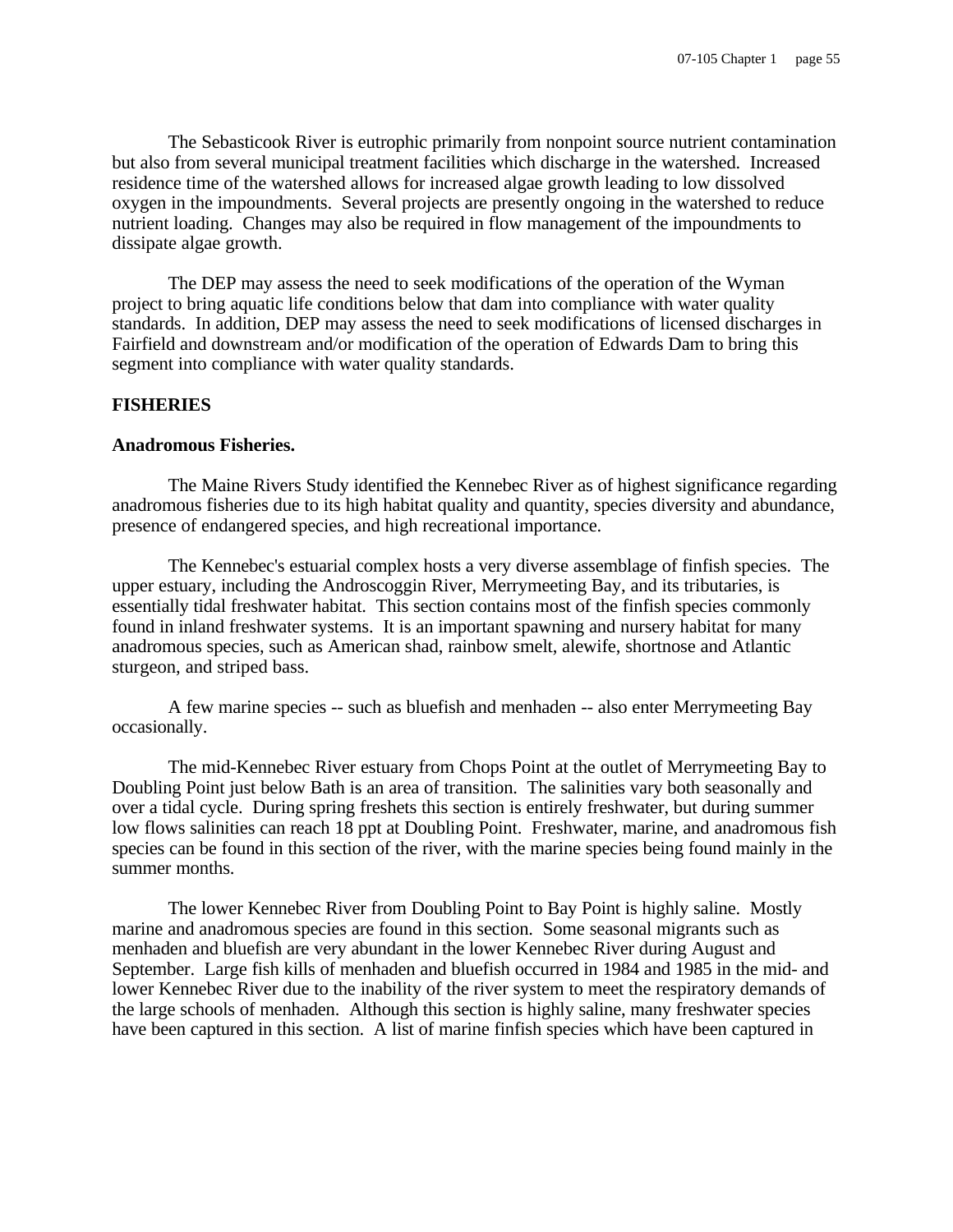the adjacent Sheepscot River estuary, and which probably occur in the lower Kennebec as well, are listed in Table 12.<sup>34</sup>

In its natural state, the Kennebec was tidal at least above Augusta; ecologically, the river from Merrymeeting Bay to Waterville can be considered an extension of the bay. The stretch of river between Augusta and Waterville was major spawning habitat, the juveniles there using the stretch below the dam and into the bay as nursery habitat.

Anadromous fish runs constitute a valuable renewable fishery resource of great importance to the coastal fishing industry. In the Kennebec River below the Augusta dam alewives, Atlantic salmon, rainbow smelt and striped bass support significant recreational and/or commercial fisheries. American shad and alewives are of particular importance as existing and potential food and bait fish resources. Self-sustaining shad and alewife runs co-exist with cold and warm water fisheries on numerous Maine river segments. American shad in southern New England are highly sought after as a food fish and as a sport fish. With proper protection and management, this species can make a major contribution to the commercial and recreational fishery of the coast. The alewife is a particularly important commercial fishery resource that is extensively used as bait by the Maine lobster fishery. In addition to commercial and recreational values of anadromous fish, adult alewives and juvenile shad/alewives provide a significant forage feed for freshwater and marine sportfish and as food for avian predators, such as bald eagles, ospreys, kingfishers, cormorants and herons.

The principal fisheries for anadromous species occur in the home rivers as the adults return from sea to spawn in fresh water. Most of the harvesting gear used in these fisheries is stationery gear and the homing characteristic of the species makes them readily available to coastal fishermen.

The development of hydroelectric generating plants can have adverse impacts on existing and potential anadromous fish runs unless adequate fish passage facilities are incorporated into the projects.

# *Anadromous Fisheries Goals and Objectives*

The State's goals and objectives related to anadromous fish resources, as stated in the *State of Maine Statewide River Fisheries Management Plan, June 1992,* are as follows:

Goals:

i

\* To restore, maintain, and enhance anadromous fish resources for the benefit of the people of Maine.

<sup>34</sup> *Maine Yankee Atomic Power Company Environmental Surveillance Reports, 1970-1976.* Maine Yankee Atomic Power Company, Augusta, Maine.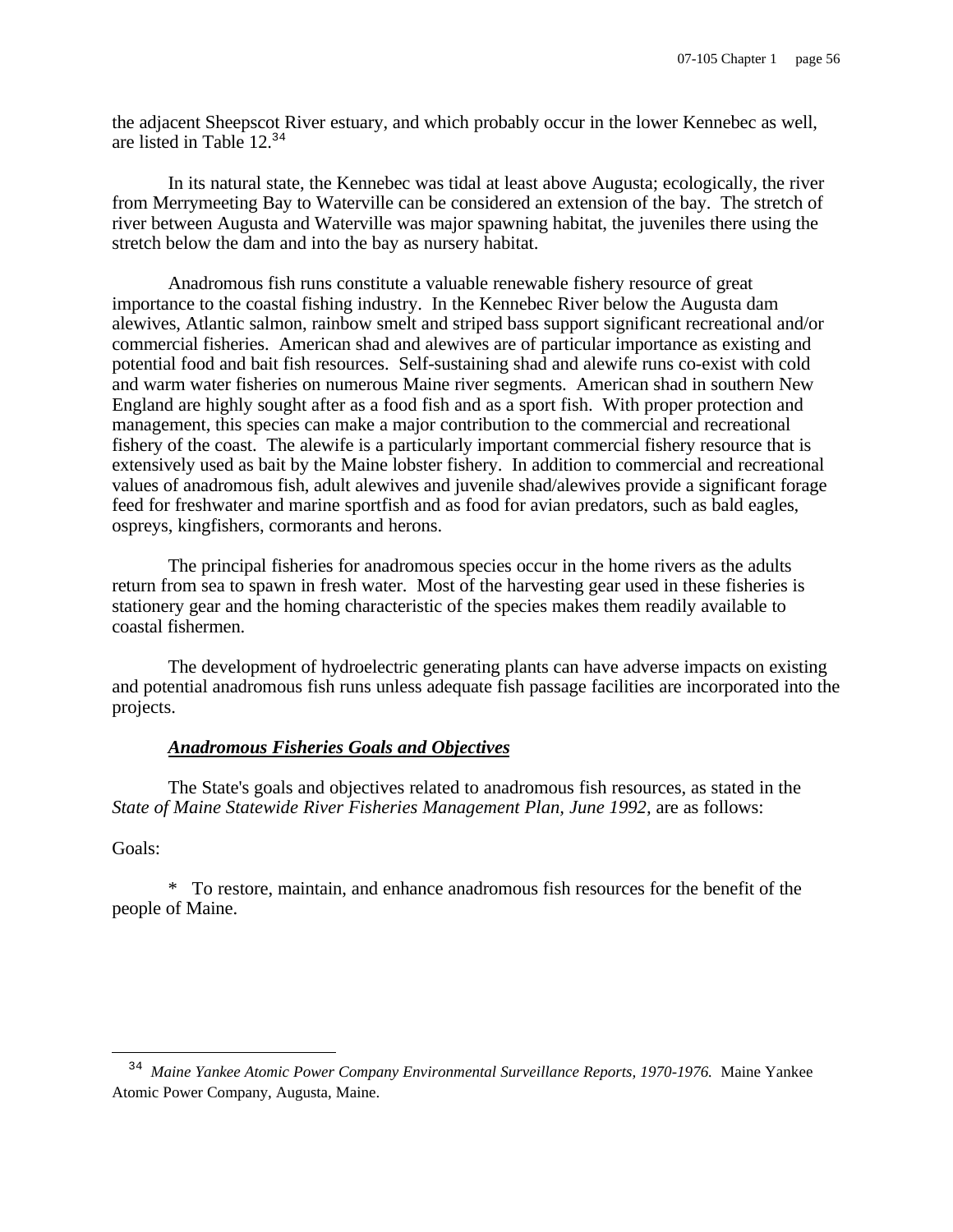# **Table 12**

# **Species not Found in DMR Surveys but Found in nearby Sheepscot River and Suspected to be Found in the Lower Kennebec River**<sup>35</sup>

| <b>Common Name</b>             | <b>Scientific Name</b>                 |  |  |  |  |
|--------------------------------|----------------------------------------|--|--|--|--|
|                                |                                        |  |  |  |  |
| Spiney dogfish                 | <u>Squalus acanthias</u>               |  |  |  |  |
| Little skate                   | <u>Raja erinacea</u>                   |  |  |  |  |
| Winter skate                   | <u>Raja ocellata</u>                   |  |  |  |  |
| Thorney skate                  | <u>Raja radiata</u>                    |  |  |  |  |
| Capelin                        | <u>Mallotus villosus</u>               |  |  |  |  |
| Goosefish                      | <u>Lophius americanus</u>              |  |  |  |  |
| Red hake                       | <u>Urophycis chuss</u>                 |  |  |  |  |
| White hake                     | Urophycis tenuis                       |  |  |  |  |
| Ocean pout                     | <u>Macrozoarces americanus</u>         |  |  |  |  |
| <b>Blackspotted sticleback</b> | <u>Gasterosteus wheatlandi</u>         |  |  |  |  |
| Cunner                         | <u>Tautogolabrus adspersus</u>         |  |  |  |  |
| Rock gunnel                    | <u>Pholis gunnellus</u>                |  |  |  |  |
| Wrymouth                       | <b>Cryptacanthodes maculatus</b>       |  |  |  |  |
| <b>Butterfish</b>              | <u>Peprilus triacanthus</u>            |  |  |  |  |
| Ocean perch (redfish)          | <u>Sebastes marinus</u>                |  |  |  |  |
| Northern searobin              | <u>Prionotus carolinus</u>             |  |  |  |  |
| Sea raven                      | <u>Hemitripterus americanux</u>        |  |  |  |  |
| Grubby                         | <u>Myoxocephalus aenaeus</u>           |  |  |  |  |
| Longhorn sculpin               | <u>Myoxocephalus octodecemspinosus</u> |  |  |  |  |
| Shorthorn sculpin              | <u>Myoxocephalus scorpius</u>          |  |  |  |  |
| Alligatorfish                  | <u>Aspidophoroides monopterygius</u>   |  |  |  |  |
| Windowpane                     | <b>Scophthalmus</b> aquosus            |  |  |  |  |
| American plaice                | <u>Hippoglossoides platessoides</u>    |  |  |  |  |
|                                |                                        |  |  |  |  |

i

ł,

<sup>35</sup> *Maine Yankee Atomic Power Company Environmental Surveillance Reports, 1970-1976.* Maine Yankee Atomic Power Company, Augusta, Maine.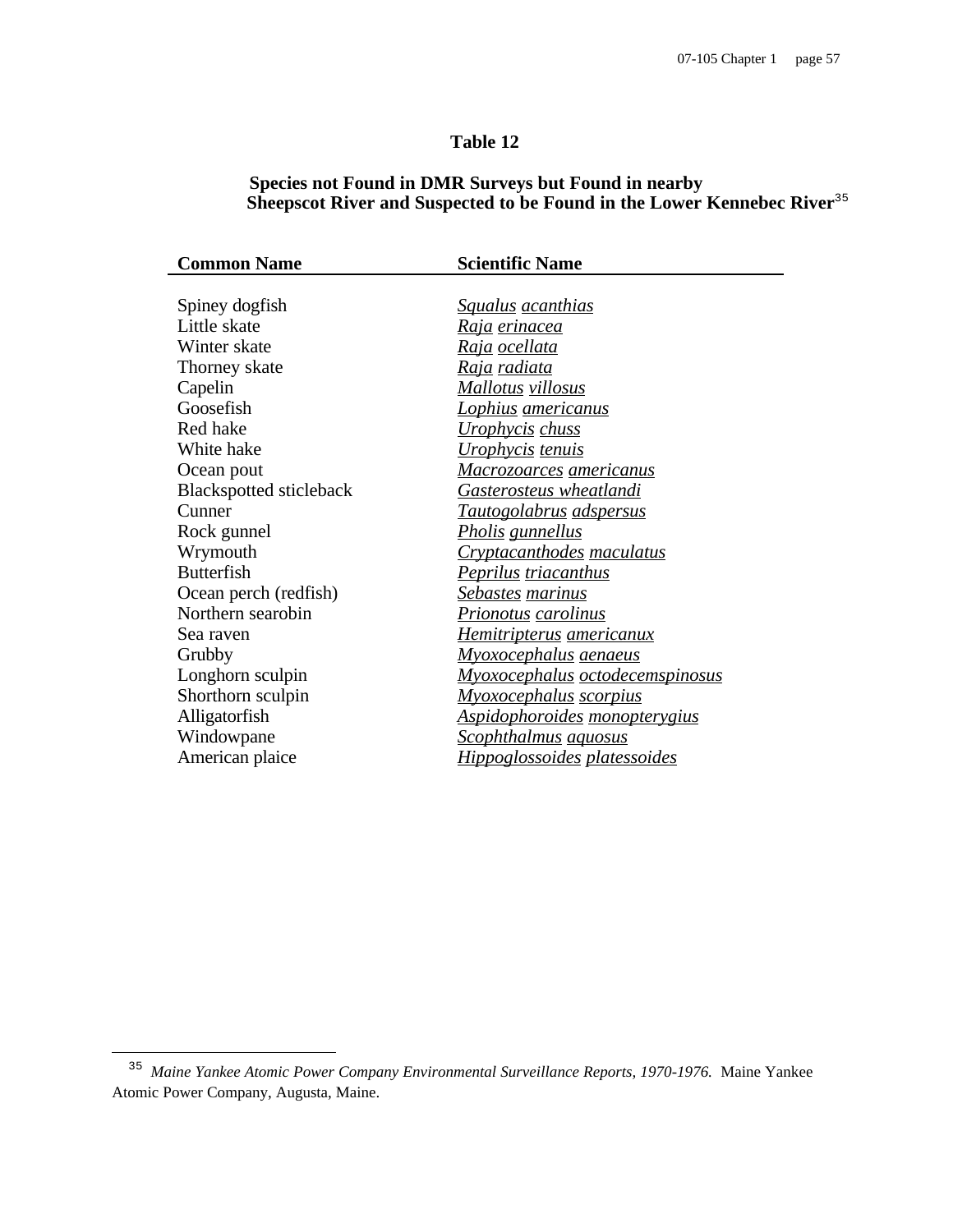\* To provide increased employment through expansion of commercial and recreational fisheries for anadromous fish resources.

#### Objectives:

\* To determine the current status of anadromous fish stocks and their potential for expansion.

\* To identify, maintain, and enhance anadromous fish habitat essential to the viability of the resource.

\* To provide, maintain, and enhance access of anadromous fish to and from suitable spawning areas.

\* To provide technical assistance to resource users.

\* To promote multiple use management of the river fisheries of Maine.

With respect to the Kennebec River, it is the State's goal to restore all anadromous fish (except for lamprey eels) to their historical range. Striped bass, rainbow smelt, Atlantic and shortnose sturgeon historically migrated to Ticonic Falls in Waterville. These species do not use fishways and the quantity and quality of the spawning and nursery habitat between the Edwards Dam and Ticonic Falls has been severely reduced by the impoundment created by Edwards Dam. Restoration of striped bass, rainbow smelt, Atlantic and shortnose sturgeon to their historical range will require removal of the Edwards Dam.

The goal of anadromous fish restoration in the Kennebec River is:

To restore striped bass, rainbow smelt, Atlantic sturgeon, shortnose sturgeon, American shad, and alewives to their historical range in the mainstem of the Kennebec River.

A goal for American shad and alewives for the Kennebec River above Augusta has been previously established and will remain the same (see page 59).

The following objectives addressing this goal have been developed.

- I. To restore a native striped bass population to the Kennebec River including the segment from the Edwards Dam to the Milstar Dam in Waterville.
- II. To restore and enhance rainbow smelt populations in the Kennebec River including the segment from Edwards Dam to the Milstar Dam in Waterville.
- III. To restore and enhance Atlantic sturgeon populations in the Kennebec River including the segment from Edwards Dam to the Milstar Dam in Waterville.
- IV. To restore and enhance shortnose sturgeon populations in the Kennebec River including the segment from Edwards Dam to the Milstar Dam in Waterville.
- V. To restore and enhance American shad populations in the Kennebec River. This objective includes the already established and approved objective of achieving an annual production of 725,000 shad above Augusta.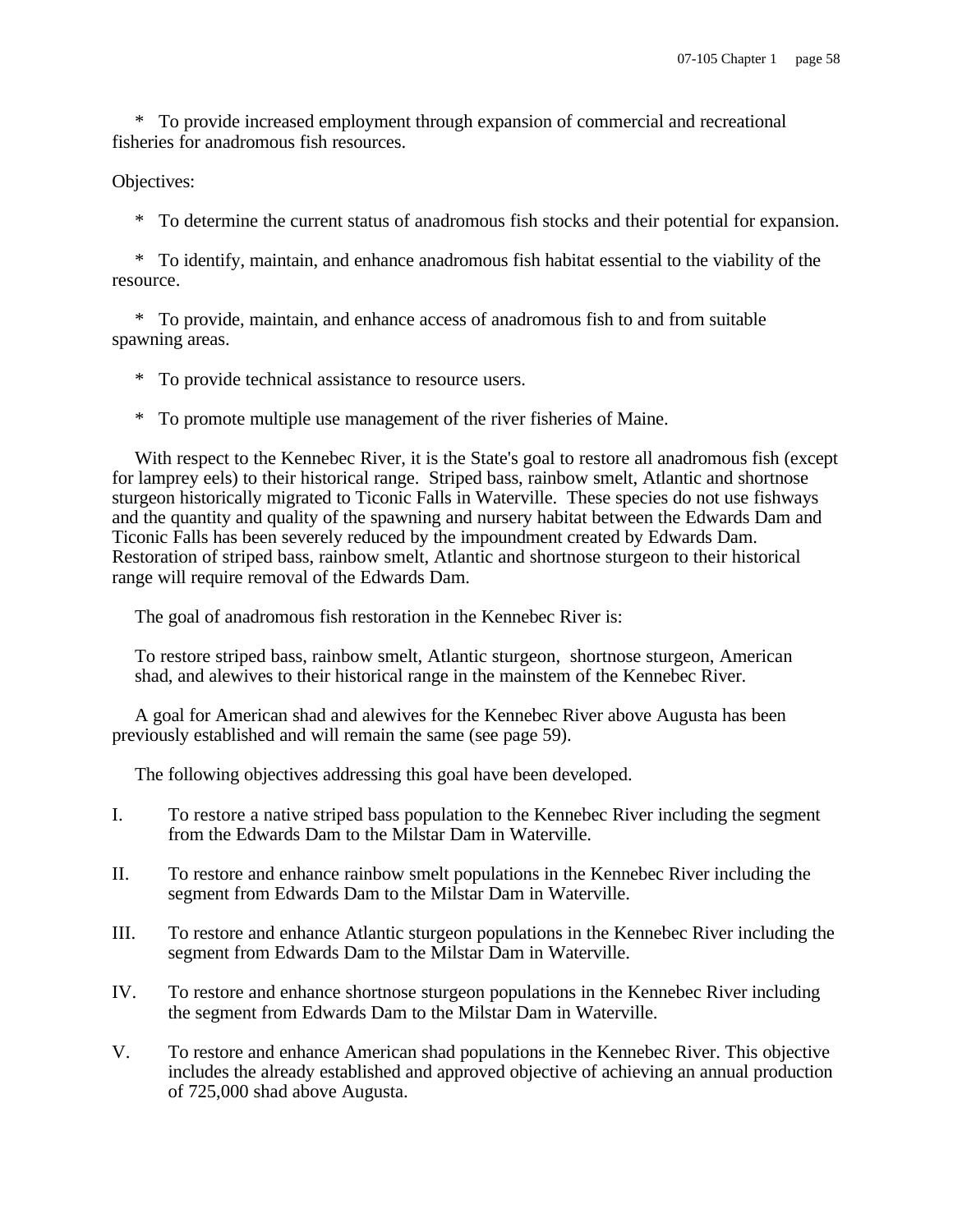VI. To restore and enhance alewife populations in the Kennebec River. This objective includes the already established and approved objective of achieving an annual production of 6.0 million alewives above Augusta.

The strategy developed to meet these objectives is outlined as follows by species:

- I. Striped Bass-An active restoration program which includes an ongoing stocking program of fall fingerling striped bass will continue through 1997 if fry remain available. Expand the available spawning habitat available in the mainstem of the Kennebec River by seeking removal of the Edwards Dam in Augusta.
- II. Seek removal of the Edwards Dam to allow rainbow smelt access to spawning habitat now inundated by the dam.
- III. Seek removal of the Edwards Dam to allow access of Atlantic sturgeon to their historical range. Investigate the feasibility of accelerating restoration of Atlantic sturgeon by culture methods.
- IV. Seek removal of the Edwards Dam to allow shortnose sturgeon to have access to spawning habitat above Augusta.
- V. Reduce the cumulative impacts of dams on the shad restoration program by seeking removal of the Edwards Dam. Investigate the feasibility of accelerating the restoration program through fish culture. Take management action to reduce and/or maintain low levels of fishing mortality during the restoration mode.
- VI. Reduce the cumulative impacts of dams on the alewife restoration program by seeking removal of the Edwards Dam.

# *Shad, Alewife and Atlantic Salmon Restoration Plans*

*Shad and alewives.* The goal of the Strategic Plan and Operational Plan for the Restoration of Shad and Alewives to the Kennebec River above Augusta is:

"to restore the alewife and shad resources to their historical range in the Kennebec River System."

The following objectives addressing this goal have been developed. They are: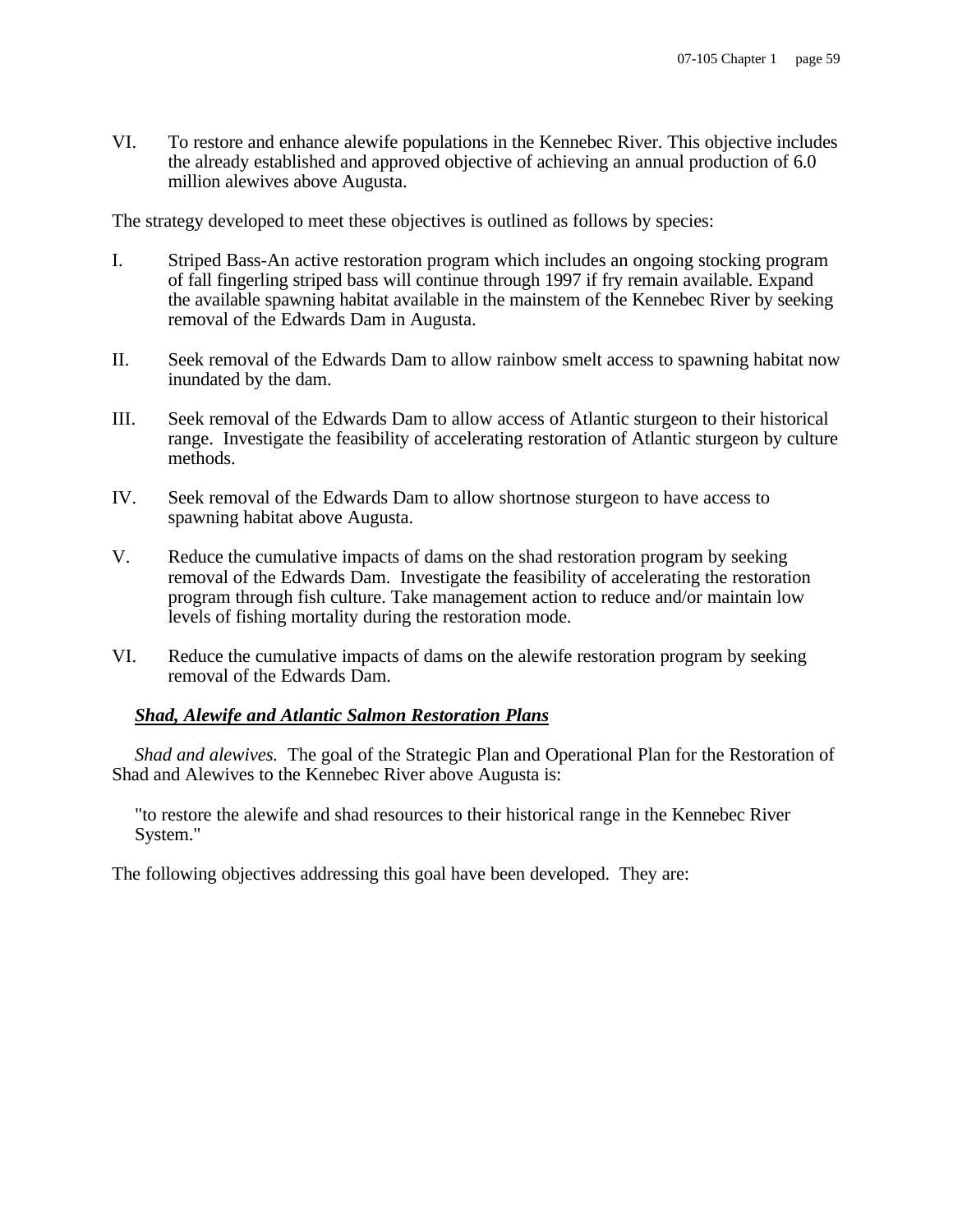I. To achieve an annual production of 6.0 million alewives above Augusta.

II. To achieve an annual production of 725,000 shad above Augusta.

These objectives are based on the projected potential of the Kennebec River from Augusta to the lower dam in Madison including the Sebasticook River, Sandy River, Seven Mile Stream, and Wesserunsett Stream.

The strategy developed to meet these objectives involves restoration planned in two phases. They are:

*Phase I (January 1, 1986 through December 31, 1998) --* Require removal of the Edwards Dam (FERC #2389). Restoration of alewives will be initiated to selected lakes and ponds in the Seven Mile Stream, Sebasticook River, and Wesserunsett Stream drainages. During Phase I, restoration of alewives will be accomplished by trap and truck.

Originally, the Edwards Dam was chosen to be the primary site for capture of broodstock for this restoration program. However, this dam's owners chose not to participate in the program supported by owners of the remaining dams above the head of tide, who cooperate as the Kennebec Hydro Developers Group (KHDG). No facilities were available at Edwards in 1987 and 1988. An experimental fish pump installed in 1988 proved ineffective in capturing sufficient numbers of alewives for restocking. Since 1987, broodstock have been collected on the Androscoggin River from the Brunswick Dam fish passage facility owned by CMP and operated by DMR. American Shad have been obtained from the Connecticut and Merrimack Rivers in Massachusetts and the Narraguagus River in Maine.

Phase I of the plan includes alewife stocking of those lakes which have been mutually agreed upon by DMR and IF&W. The stocking rate for these Phase I lakes is six (6) adult alewives per surface acre of lake habitat. This amounted to 11 of the 21 lakes. DEP has requested that stocking of the 3 ponds in the Seven-Mile Stream drainage system be deferred in order for them to establish a longterm water quality data base for these environmentally stressed systems. This results in a total stocking requirement for the remaining 8 lakes of 57,750 adult alewives.

The objective for shad during Phase I is to pass 2,500+ adults per year at the Edwards Dam with restoration to be initiated to the river segment between Augusta and the Lockwood Dam. Nonexistent or ineffective fish passage at Edwards Dam since 1987 has required that shad be obtained from other sources; however, the numbers stocked have not approached the goal of 2,500 fish. Therefore, unless new sources become available, the goal for American shad is to stock 1,000 fish annually.

*Phase II (Starting in 1999) --* Fish passage will be required at all mainstem dams on the Kennebec River up to the Abenaki Dam (FERC #2364) in Madison, on the mainstem dams on the Sebasticook River up to the confluence of the east and west branches, and at the Madison Electric Works Dam on the Sandy River. Passage will be required at one year intervals proceeding upstream with the exceptions that passage will be required concurrently at the Lockwood Dam (FERC #2574), Winslow Dam (FERC #2322), Fort Halifax Dam (FERC #2552), and the Benton Falls Project (FERC #5073). The required fish passage in these dams is mainly for the benefit of American shad and Atlantic salmon.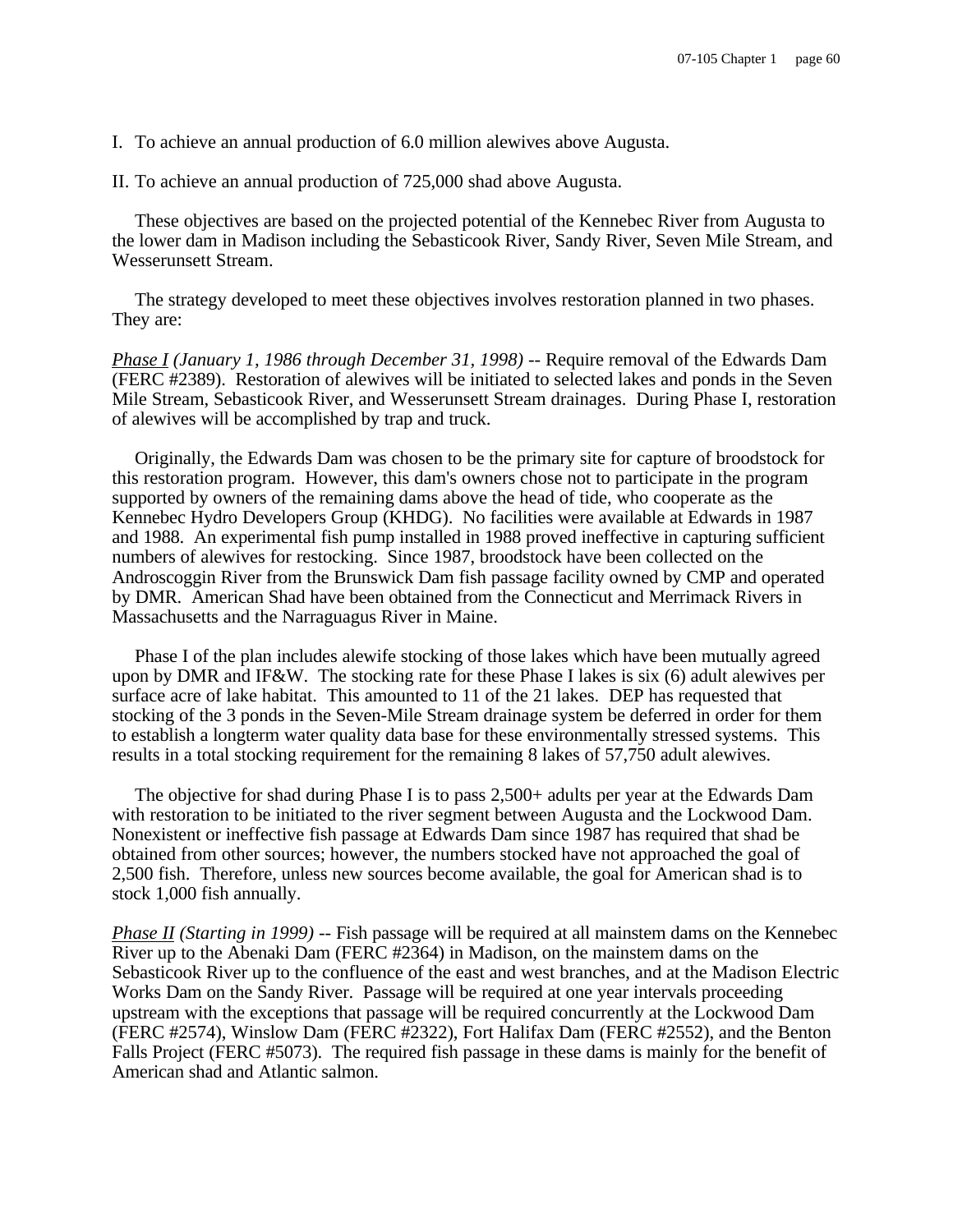The feasibility of truck stocking alewives as a substitute for fish passage facilities will be evaluated during Phase I. It may be decided to continue the truck stocking of alewives during Phase II.

The introduction of alewives into the following lakes during Phase II is dependent on the outcome of a joint study by the DMR and IF&W: Great Moose Lake, Spectacle Pond, China Lake, Big Indian Pond, Little Indian Pond, Wassokeag Lake, Clearwater Pond, and Norcross Pond. This study is for the purpose of assessing the interactions of alewives with smelts and salmonids. Based upon the results of these studies, a cooperative decision will be made regarding future alewife introductions into the above listed waters.<sup>36</sup>

*Atlantic Salmon.* The ASRSC has had a legislative mandate to restore and manage Atlantic salmon populations to Maine's rivers for nearly 45 years. The Commission's Statewide Strategic Management Plan for Atlantic Salmon in Maine (1984) targets the Kennebec River (and other Group "C" rivers) for Atlantic salmon restoration when resources for that project can be made available for the Kennebec without detracting from existing management and restoration programs (the Group "A" and Group "B" rivers), as outlined in that document.

The interim plan for Atlantic salmon is to move whatever salmon become available at the Edwards Dam upriver.

Self-sustaining Atlantic salmon populations co-exist with other coldwater and warmwater fisheries on several Maine river systems. It is the ASRSC's belief that an Atlantic salmon population and fishery can exist in the Kennebec watershed without jeopardizing existing fisheries.

Achieving the ASRSC's long-term restoration goal for the Kennebec River is dependent upon the availability of adequate fish passage facilities at all Kennebec River dams. As the first obstacle encountered by anadromous fish upon their return to the river, fish passage at the Augusta dam or dam removal is critical to future salmon restoration efforts on the Kennebec River. Although a minor amount of salmon nursery area exists between Augusta and Waterville in tributaries, most of the salmon rearing area in the Kennebec lies upstream from other impassable dams.

Significant numbers of suitable hatchery reared-stocks are currently available from the aquaculture industry and from the captive broodstock program at Green Lake National Fish Hatchery for a Kennebec River Atlantic salmon restoration program. Stocking has not occurred to date because the Commission felt that stocking of upriver areas in the Kennebec should coincide with a commitment to fish passage at the Augusta dam and the Commission did not have adequate staffing to oversee and coordinate an active restoration program on the Kennebec. Assurance of fish passage or dam removal at the Edwards Dam will most likely result in implementation of a more active program on the Kennebec.

 $\overline{\phantom{0}}$ 

<sup>36</sup> Based on *Strategic Plan and Operational Plan for the Restoration of Shad and Alewives to the Kennebec River above Augusta*, DMR, 1986, and *Statewide Fisheries Management Plan*, June 1982; and *Lower Kennebec River Anadromous Fish Restoration Plan* and *Inland Fisheries Management Overview*, 1986.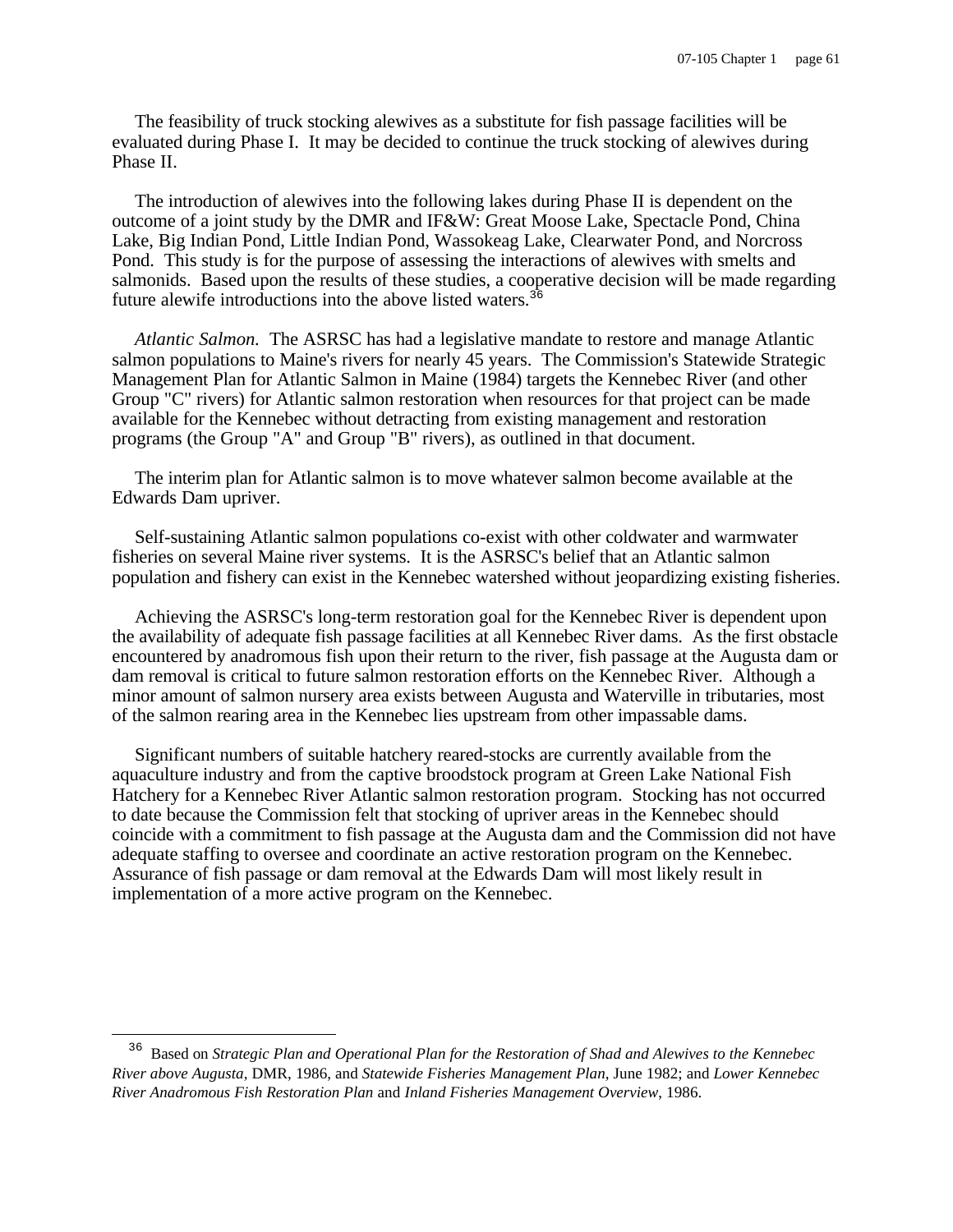Interim Atlantic salmon passage on the Kennebec River is needed until such time as significant numbers of hatchery salmon are committed to the Kennebec salmon restoration and a long-term fish passage program is adopted. An interim passage program for upstream fish passage will involve trapping at Augusta and transport of salmon to selected upstream areas, in a manner that makes use of their reproductive potential. Long-term fish passage needs involve upstream and downstream fish passage facilities at dams above Augusta.

All anadromous fish species found in Maine have reproducing populations in the Kennebec River. These species are listed in Table 13 with a brief summary of their life histories. Detailed life histories of the alewife, shad, rainbow smelt, Atlantic sturgeon, Shortnosed sturgeon, and striped bass are described below.<sup>37</sup>

#### *Life Histories*

i

*Alewife.* The anadromous alewife, *Alosa pseudoharengus*, is one of the most abundant of the ten anadromous fish species native to the State of Maine. In recent years, this species has become Maine's most valuable commercial anadromous fishery resource. The 1975 landings of 3,407,110 pounds represented a record value of \$127,573 for this species. Because of its value as lobster bait and the great potential for development of this resource, increased emphasis has been directed toward rehabilitation of runs in watersheds which historically supported large populations of the alewife. Results of recent surveys suggest that Maine rivers have the capability to support an alewife harvest of 30-50 million pounds annually.

The alewife, a member of the herring family (*Clupeidae*), is easily distinguished by its silvery sides, deep body flattened sidewise, and deeply forked tail. It has large, smooth scales which are easily lost when the fish is handled. The species is differentiated from the true sea herring by its sharp, saw-toothed scales along the midline of the belly and the fact that the dorsal fin originates just forward of the midpoint of the back. The sea herring, by comparison, has weakly sawtoothed scales along the midline of the belly and the dorsal fin originates to the rear of the midpoint of the back. In body form, the alewife is generally one-third as deep as it is long, while the sea herring is about one-fourth as deep as long. Alewives on the spawning run average 11- 12" in length and are slightly over 1/2 pound in weight.

The geographical range of the alewife is the Atlantic coast from Newfoundland and the Gulf of St. Lawrence to North Carolina. Landlocked populations of the alewife occur in the Great Lakes and in certain lakes of New York State. Historically, the sea-run alewife probably occurred in every stream of Maine where access was available to lakes, ponds, and river dead water areas. Commercially exploitable runs occurred in the St. Croix, Pennamaquan, Dennys,

<sup>&</sup>lt;sup>37</sup> Anadromous Fisheries in the Kennebec River Estuary. Squiers, T.S., Maine Department of Marine Resources, 1988.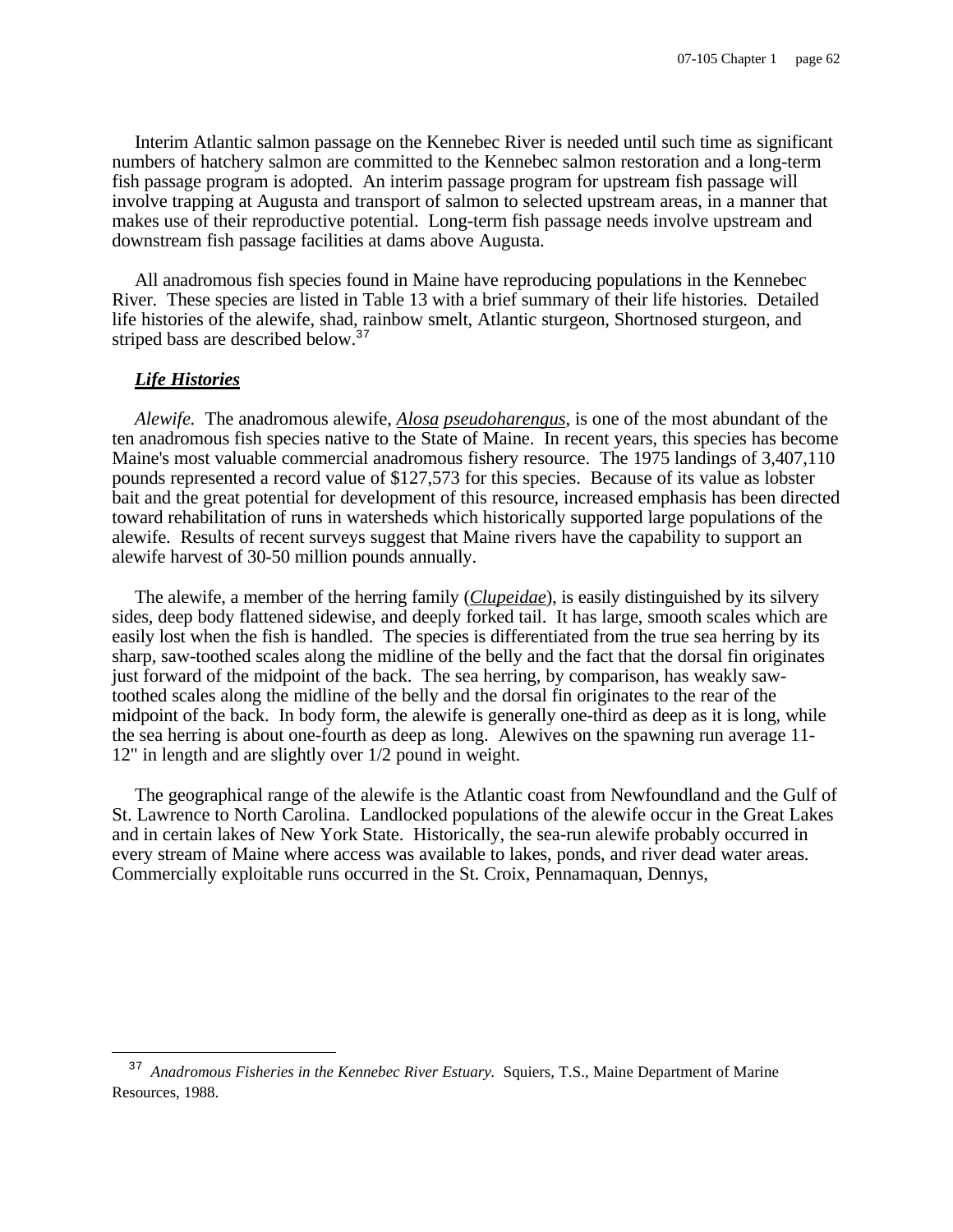**Table 13 Generalized Life History Summary of Anadromous Fish Species in Maine**

| Species                                         | Age at 1st<br>Maturity | Adult Weight<br>(Range in lbs.) | Time in<br>Fresh Water | Time in<br>Ocean (Estuary) | Time in<br><b>Adult Migration</b> | Spawning<br>Time | Egg<br>Incubation | Downstream<br>Migration<br>(Juvenile) |
|-------------------------------------------------|------------------------|---------------------------------|------------------------|----------------------------|-----------------------------------|------------------|-------------------|---------------------------------------|
| Rainbow Smelt*<br>(Osmerus mordax)              | 2-3 years              | $0.1 - 1.0$                     | 15-30 days             | $1.5-3$ years              | Dec - May                         | Apr - May        | $8-14$ days       | May - Jul                             |
| <b>Atlantic Salmon</b><br>(Salmo salar)         | 2-6 years              | $2 - 40$                        | 1-3 years              | 1-3 years                  | Apr - Nov                         | Oct - Nov        | 150 days          | May - Jun                             |
| American Shad<br>(Alosa sapidissima)            | 3-6 years              | $1.5 - 12$                      | 6 months               | $2.5 - 5.5$ years          | May - Jun                         | Jun - Jul        | $6-15$ days       | Jul - Dec                             |
| Alewife<br>(Alosa pseudoharengus)               | 3-5 years              | $0.4 - 1.8$                     | 6 months               | $2.5 - 4.5$ years          | May - Jun                         | May - Jun        | $6-10$ days       | Jul - Dec                             |
| <b>Blueback Herring</b><br>(Alosa aestivalis)   | 3-4 years              | $0.3 - 1.4$                     | 1-6 months             | $2.5 - 3.5$ years          | Jun - Jul                         | July             | $2-5$ days        | Aug - Dec                             |
| Sea Lamprey<br>(Petromyzon marinus)             | 5-7 years              | $1.0 - 2.5$                     | 3-4 years              | 2-3 years                  | May - Jun                         | June             | $---$             | Aug - Dec                             |
| Striped Bass*<br>(Morone saxatilis)             | 2-6 years              | $1.5 - 70$                      | 1-2 years              | 1-4 years                  | May - Jul                         | Jun - Jul        | $1-3$ days        | Jun - Dec                             |
| Atlantic Sturgeon*<br>(Acipenser oxyrhynchus)   | $12-20$ years          | 25-200                          | 3-8 years              | 4-20 years                 | Dec - Jul                         | July             | $3-7$ days        | Aug - Nov                             |
| Shortnose Sturgeon*<br>(Acipenser brevirostrum) | 8-12 years             | $2.5 - 25$                      | 3-40 years             | 1-5 years                  | Oct - Apr                         | Apr - May        | 13 days           | Aug - Nov                             |

\*do not use fishways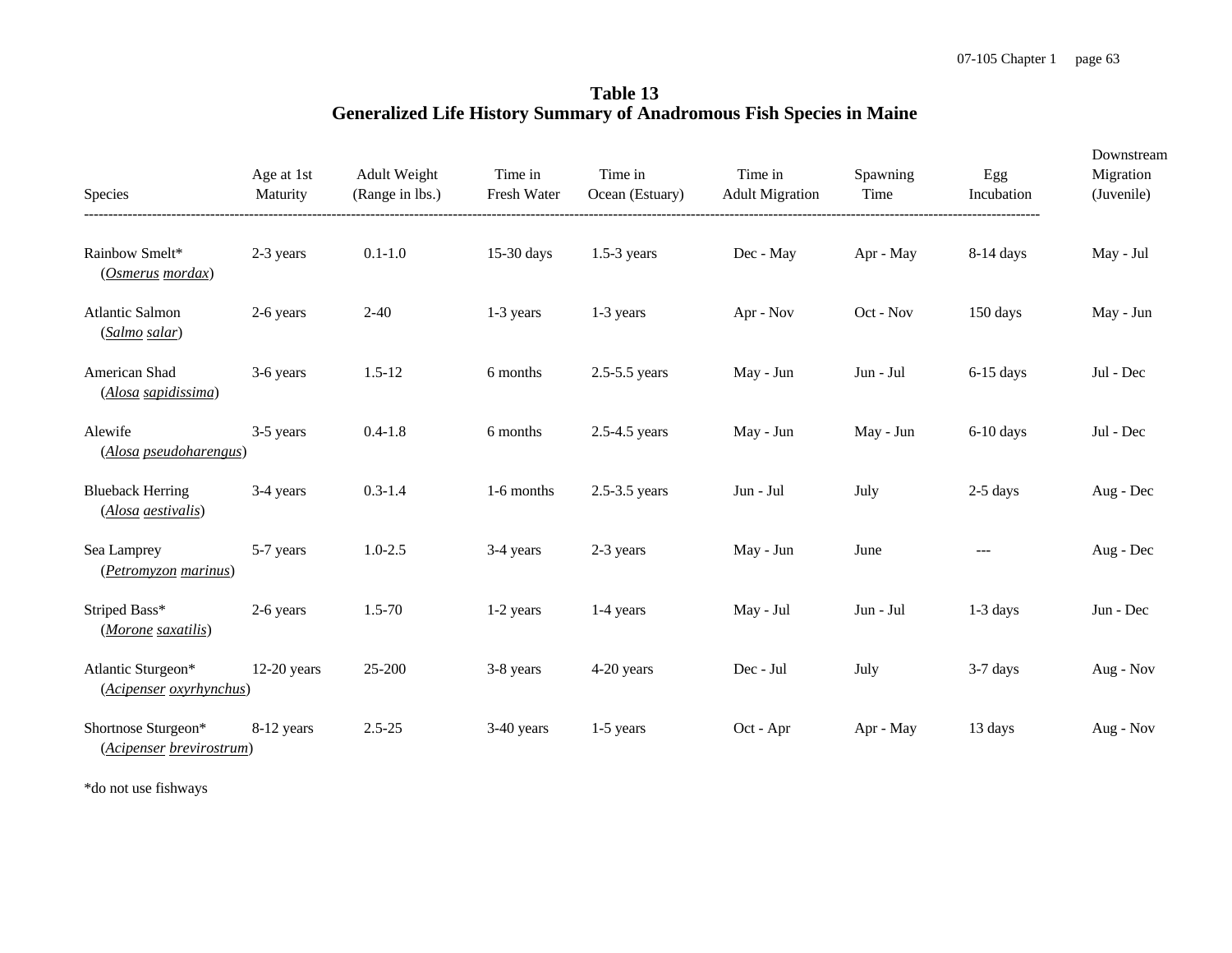Orange, East Machias, Narraguagus, Tunk, Union, Orland, Penobscot, Ducktrap, Megunticook, St. George, Medomak, Sheepscot, Kennebec, Androscoggin, Presumpscot, Saco, Kennebunk, Mousam, York, and Salmon Falls Rivers. The Damariscotta River alewife run, which presently supports the largest commercial alewife fishery in Maine, was originally established by stocking adults from the Sheepscot River run into Damariscotta Lake in 1803. In 1806, a rock fishway built around an impassable 50' natural falls allowed fish for the first time to gain access to the lake spawning habitat. Previous to establishment of this fishway, the Damariscotta River did not support an alewife run of commercial significance.

The alewife makes its growth in the sea and returns to freshwater to spawn. The majority of adults return as first-time spawners at ages four and five. The numbers of repeat spawners vary according to the adult escapement and may be as high as 25% of the total run. Adults enter Maine rivers from early May to early June and run upstream into lakes, ponds, and dead water areas to spawn. Each female produces 60-100,000+ eggs, depending on the size of the individual fish. The majority of the surviving spent adults then make their way downstream shortly after spawning. Early spawners can be seen migrating seaward and passing later run spawners which are still migrating upriver. The spawning temperatures range from  $55-60^{\circ}$ F. The eggs, which are about 0.05" in diameter, hatch in about  $\overline{3}$  days at  $72^{\circ}$ F and  $\overline{6}$  days at 60°F. Young alewives have been observed moving seaward in Maine rivers as early as mid-July. The seaward migration of young occurs from mid-July through early December. The size of seaward migrating juveniles ranges from 1 1/4" to 6" long, depending on the availability of feed in the lakes, the total numbers of young produced in a particular watershed, and the length of time the fish remain in the freshwater environment.

The alewife is primarily a plankton feeder. Major food items include copepods, amphipods, and mysid shrimp. On occasion, adult alewives consume small fish and fish eggs.

Although considered an inshore species, alewives are sometimes taken 70-80 miles offshore in the Gulf of Maine and on Georges Bank at water depths ranging from 150-480'. Available evidence suggests that the majority of the Maine alewives remain inshore where they congregate in schools of fish of the same size.

*Shad.* The American shad, the largest member of the true herring family, is characterized by a laterally compressed body that is 1/4-1/5 as deep as it is long. It has soft-rayed fins with the dorsal fin situated well forward of the middle of the body. The lack of teeth in the roof of the mouth easily distinguishes the shad from the sea herring. The most reliable difference between the shad, alewife, and blueback herring is that the upper outline of the shad's lower jaw is slightly concave without a sharp angle, whereas the outline of the alewife and blueback herring is deeply concave with a pronounced angle. In addition, the shad has a row of pronounced dark spots beginning just behind the upper part of the gill cover, always more than four spots, and up to 27. The coloration of the large, loosely attached scales varies from dark-bluish or greenish above to whitish-silvery on the sides and belly. A golden tinge occurs over much of the body during its migration in the sea.

The natural range of the American shad is the Atlantic coast of North America from southeastern Newfoundland and the Gulf of the St. Lawrence to the St. Johns River in Florida. Introduced on the Pacific coast in 1871, the species has spread from southern California to Cook Inlet, Alaska. Historically, the largest populations occurred in Chesapeake Bay, the mid-Atlantic, and southeastern United States.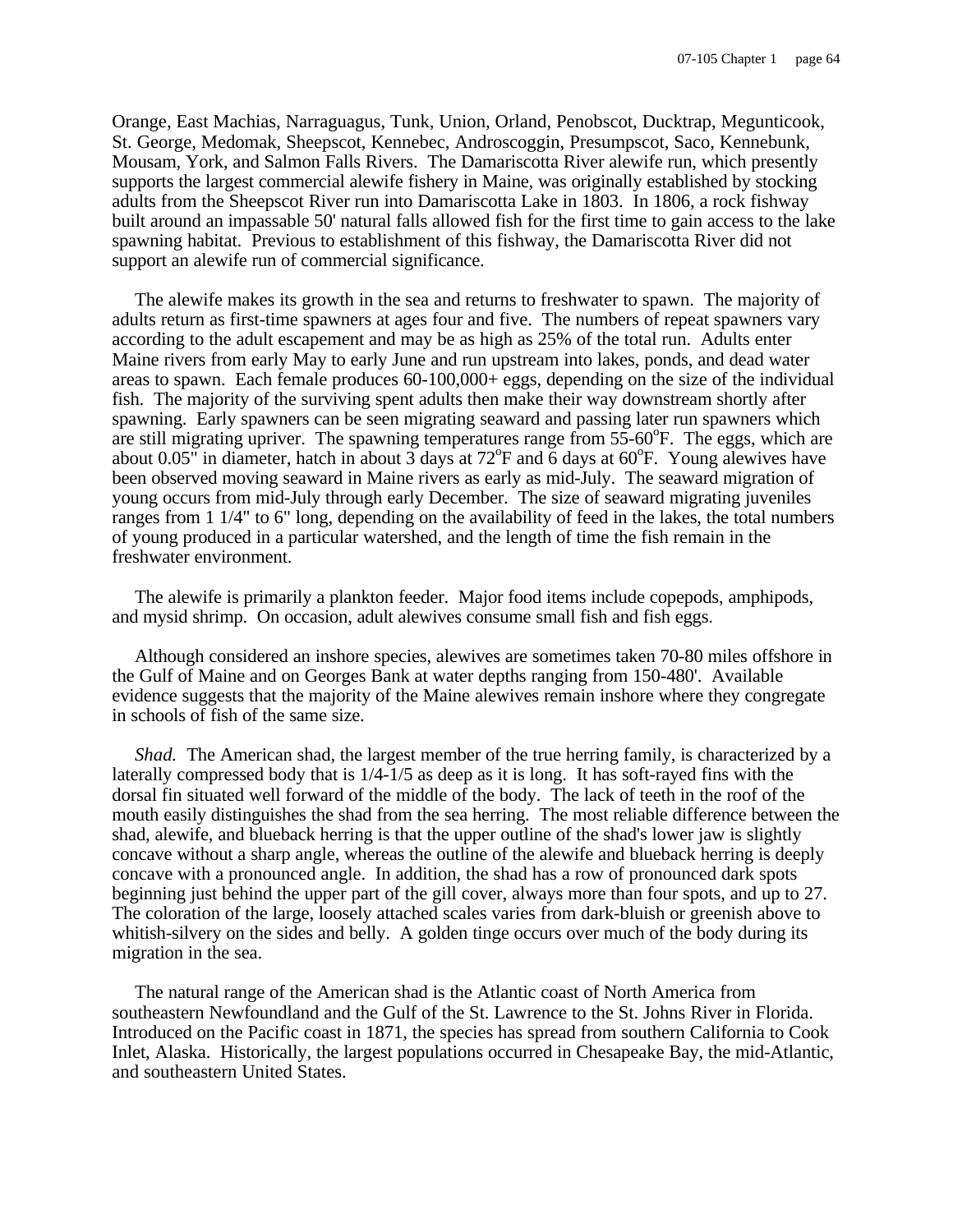The American shad is an anadromous fish species which makes its growth in the sea and returns to freshwater to spawn. Returning adults range from 2-5 years old, with males usually maturing one year earlier than females. The shad runs in the northeastern United States and Canadian Maritimes are dominated by four- and five-year old fish. Males average three pounds and females, four, in weight. Older fish may exceed 12 pounds and 30" in length.

As is the case with its close relatives, the alewife and blueback herring, the shad spawns in the spring. Depending on weather conditions, the adult fish normally enter Maine rivers from mid-May to the latter part of June. Female shad carry from 20-600,000 eggs, depending on the size, age, and river of origin of the fish. Populations that spawn north of Virginia are composed of a high proportion of repeat spawners. Southern populations have a higher number of eggs per pound of females, which is an apparent compensation for the higher postspawner mortality rate (100% in most cases) of these populations. Most Canadian shad produce from 20-150,000 eggs per female, which is probably representative of the fecundity of Maine shad.<sup>38</sup>

The eggs are spherical, about 1/8" in diameter, and slightly heavier than water. The adults spawn in river areas with current velocities of 1-3' per second and at water depths ranging from 3- 20'. Fertilized eggs may be carried by river current for several miles downstream from the spawning site. Viable eggs may be found on river bottom types ranging from fine sand to coarse rubble to ledge, but never on silty or muddy bottom areas. The eggs hatch in 12-15 days at  $52^{\circ}F$ and 6-8 days at  $63^{\circ}F.^{39}$  The larvae are 0.4" long at the time of the hatching and very slender. Some drift down into brackish water shortly after hatching, while others remain in the freshwater throughout the summer months. At 2-3" long, the young fish leave the rivers in late fall as water temperatures decline below  $54^{\circ}F$ .<sup>40</sup> Overwintering of juvenile fish from most Atlantic seaboard rivers is believed to occur in the middle Atlantic area. Young shad join with the adults on coastal migrations, moving into the Gulf of Maine and Canadian waters in summer and then southward to the Carolinas in fall and winter. As the young fish mature with the approach of the spawning period, they move into their parent streams to deposit their eggs and repeat the life cycle. The average life cycle is from 3-6 years, but some repeat spawners may live as long as 10 or 11 years.

The dominant food items of shad are planktonic organisms. In the freshwater environment, larval and juvenile shad eat copepods, related crustaceans, and insect larvae, primarily chironomids. While in the marine environment, shad of all sizes feed chiefly on copepods and mysids as well as small fishes, such as immature smelt and sand lance, which make up a very small part of their food. $41$ 

<sup>40</sup> Distribution of Early Life Stages of American Shad in the Hudson River Estuary. Stira & Smith, Proceedings of a Workshop on American Shad, Amherst, Massachusetts, 1976.

 $\overline{\phantom{0}}$ 

<sup>41</sup> Fishes of the Atlantic Coast of Canada. Leim, A.H. and W.B. Scott, Fisheries Research Board of Canada, Bulletin #155, 1966.

<sup>38</sup> Fishes of the Atlantic Coast of Canada. Leim, A.H. and W.B. Scott, Fisheries Research Board of Canada, Bulletin #155, 1966.

<sup>&</sup>lt;sup>39</sup> Fishes of the Gulf of Maine. Bigelow, H.B. and W.C. Schroeder, U.S. Fish and Wildlife Service Fishery Bulletin #74, Vol. 53, 577 pp., 1953.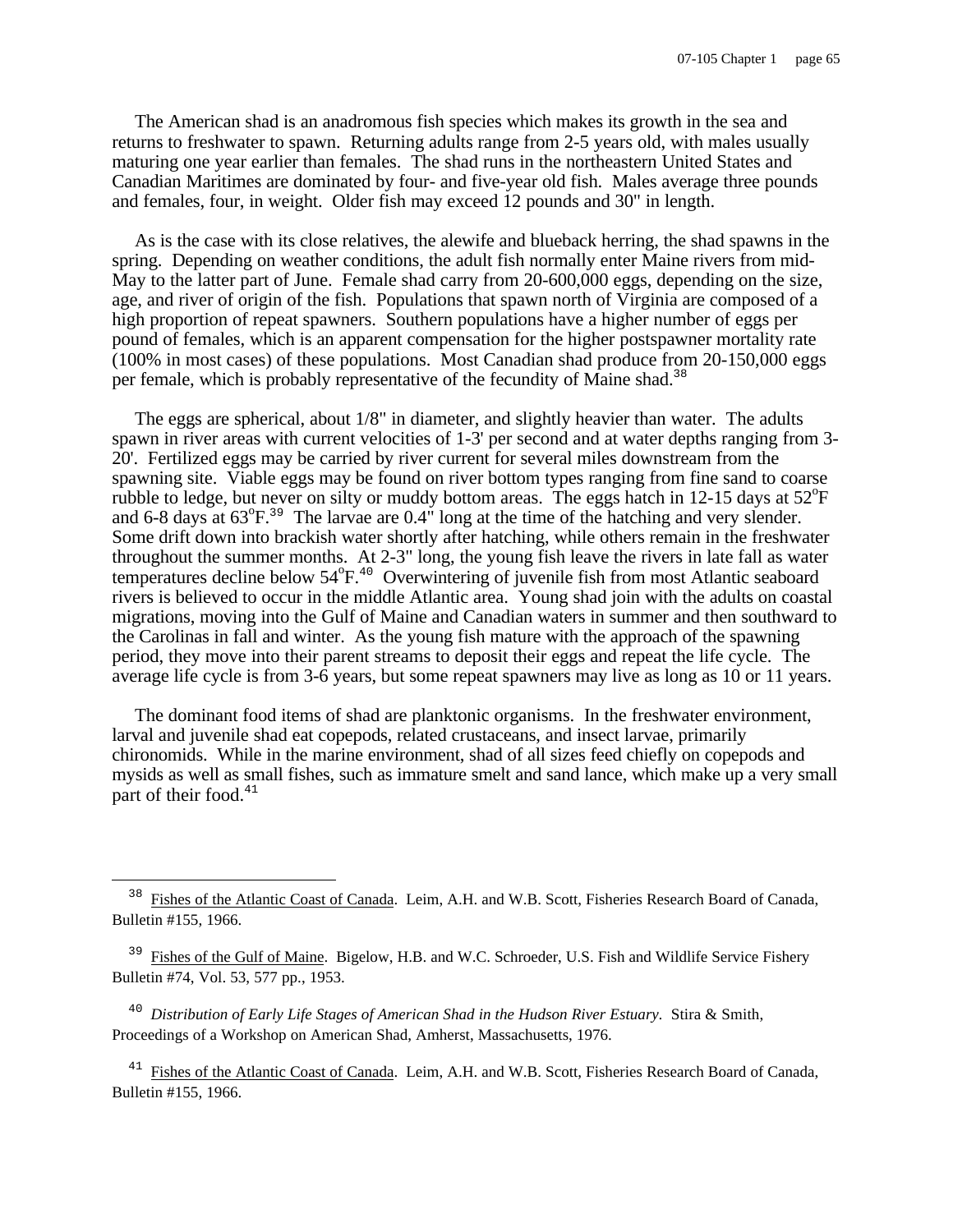*Smelt.* Smelt, like other anadromous species such as Atlantic salmon, alewives, and shad, attain most of their growth in the marine environment, but ascend coastal streams to spawn in freshwater. In the summer, smelts are found in the inshore areas of the coast and may be found in bays and estuaries if not forced out by high water temperatures. In early autumn, schools of smelt move into bays, estuaries, and the lower tidal reaches of rivers where they feed through the winter months. Smelt ascend to freshwater to spawn as the ice goes out and the water temperatures increase.

There is a wide range of variation in the timing of runs and types of spawning areas used. Some smelts spawn immediately after ice-out in the deeper waters of the main rivers, while others spawn in the tributary brooks and streams.<sup>42</sup> McKenzie<sup>43</sup> found that smelt in the Miramichi River (New Brunswick) arrived at head-of-tide in the main branches and larger tributaries as temperatures reached  $4-5^{\circ}$ C, whereas they did not enter the smaller streams and tributaries until temperatures reached 6-7<sup>o</sup>C. Flagg has observed spawning to occur in Maine streams from  $0.6^{\circ}$ C to 11<sup>o</sup>C, peaking between 4 and  $9^{\circ}$ C. It is very unlikely that the time of spawning is controlled by one factor such as temperature, but probably the cumulative effect of a number of both intrinsic and extrinsic factors.

Spawning occurs in a variety of habitats, ranging from swift water to dead water pools and on a variety of substrates, from silt to gravel and rock ledge.<sup>44</sup> Spawning takes place mostly at night, although limited spawning has been observed during daylight hours.<sup>45</sup> The eggs are adhesive and become attached to sticks, stones, gravel, or other submerged objects by means of "stickfast," a stalk formed by the outer coat of the egg. $46$ 

÷,

<sup>45</sup> Smelt Life History and Fishery in the Mirimichi River, New Brunswick. McKenzie, R.A., Fishery Research Board, Bulletin #144, ix +77pp., 1964.

<sup>46</sup> Fishes of the Gulf of Maine. Bigelow, H.B. and W.C. Schroeder, U.S. Fish & Wildlife Service Fishery Bulletin #74, Vol. 53, 577pp., 1953.

<sup>42</sup> *Striped Bass and Smelt Survey, Annual Report for 1971.* Flagg, L.N., AFS-4-3, 1972.

<sup>&</sup>lt;sup>43</sup> Smelt Life History and Fishery in the Mirimichi River, New Brunswick. McKenzie, R.A., Fishery Research Board, Bulletin #144, ix +77pp., 1964.

<sup>&</sup>lt;sup>44</sup> Fishes of the Gulf of Maine. Bigelow, H.B. and W.C. Schroeder, U.S. Fish & Wildlife Service Fishery Bulletin #74, Vol. 53, 577pp., 1953.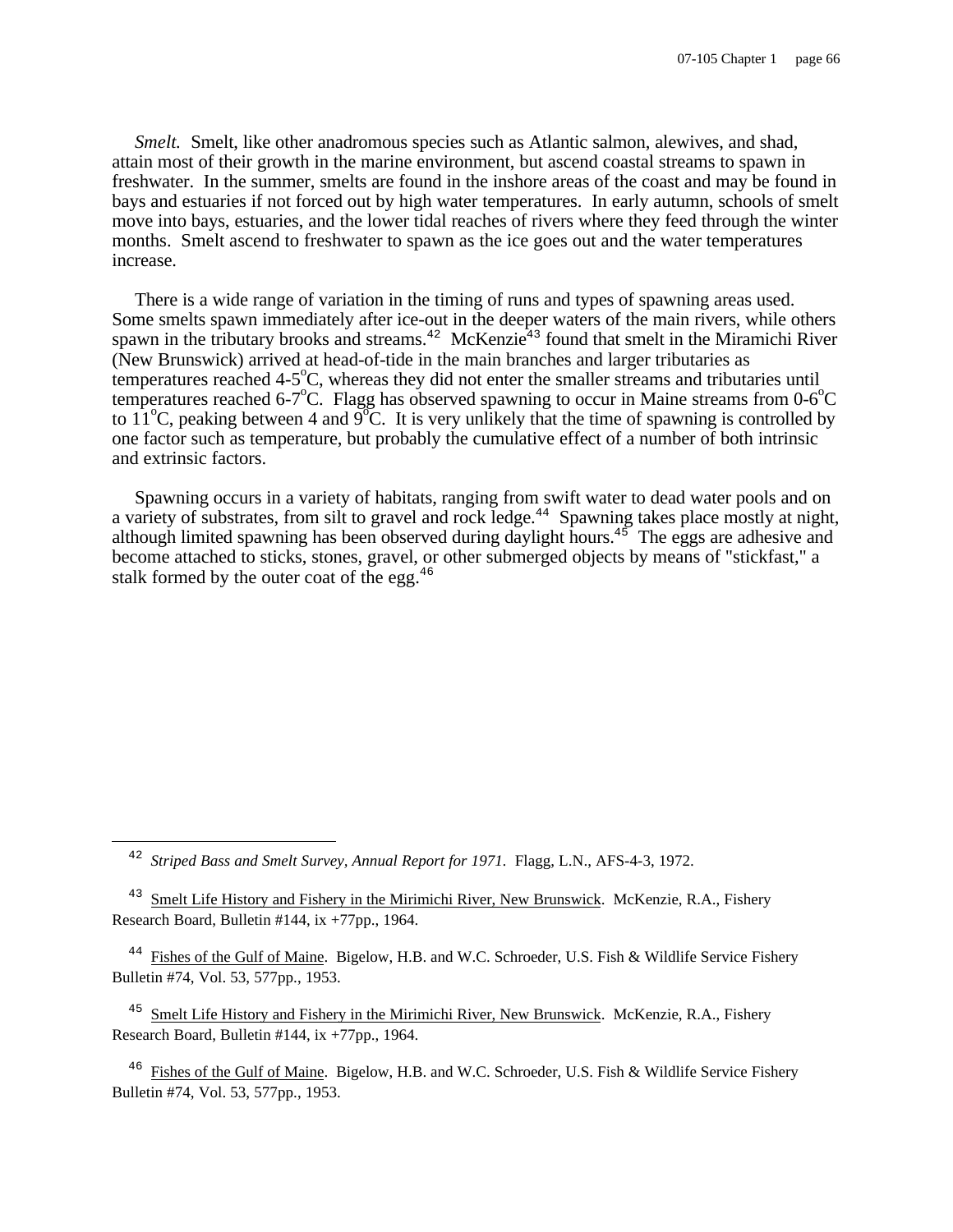Percentage hatch is probably dependent on a number of variables, such as substrate, temperature, stream flow, and density of egg depositions. McKenzie found with increasing egg densities that the percentage hatch decreased. At 487 eggs 1  $\text{ft}^2$ , he found a 3.6% hatch and at 180,200 eggs 1 ft<sup>2</sup>, a 0.03% hatch. The most larvae produced per square foot occurred at a density of 12,000 eggs 1 ft<sup>2</sup>. Concentrations as high as 180,200 eggs 1 ft<sup>2</sup> are commonly found below obstructions. Hulbert<sup>47</sup> found that eggs incubated on substrates with flat surfaces, such as sand, may experience more severe fungal infection than eggs on substrates with large interstitial spaces, such as gravel. Hatching usually occurs in 15-30 days, depending on water temperatures. McKenzie found that hatching in the Miramichi River took 29 days at  $6\text{-}7\text{°C}$ , 25 days at  $7\text{-}8\text{°C}$ , and 19 days at  $9-10^{\circ}$ C.

Smelts are not able to negotiate a vertical drop of more than  $6-8"$ .<sup>48</sup> Thus, much of the potential spawning habitat of coastal streams is inaccessible due to natural or artificial obstructions and some areas are only accessible at high tide. Age composition of smelts on the spawning run is predominantly two- and three-year olds.

The main diet of smelt in the marine environment consists mainly of planktonic and benthic crustaceans. The dominant food item of smelts sampled in Casco Bay consisted of euphausid shrimp. Other food items were caprellids, polychaetes, insects, fish remains, and plant debris. The dominant food item of smelt collected in the lower reaches of the Kennebec River was gammarids, particularly *Gammarus oceanicus*. 49

*Atlantic & Shortnose Sturgeon.* The Atlantic sturgeon (*Acipenser oxyrhynchus*) and the shortnose sturgeon (*Acipenser brevirostrum*) belong to the family *Acipenseridae*, one of the most primitive families of the bony fishes. Sturgeon originated over 300 million years ago and have remained relatively unchanged for over 40 million years. Although their ancestors had a bony skeleton, the present day sturgeon have a cartilaginous skeleton. Sturgeon have a protrusible, toothless mouth, with bulbous lips on the underside of the head with two pair of barbels preceding the mouth. They are armored with five rows of plates called "scutes," and have a heterocercal (sickle-shaped) tail.

The Atlantic sturgeon are an anadromous species which attain most of their growth in the marine environment but return to freshwater to spawn. Shortnose sturgeon are also considered an anadromous species. Although they are not known to leave the influences of the river systems in Maine, they are found in brackish water during part of their life cycle.

Both species of sturgeon are found mainly in the larger river systems of Maine. Shortnose sturgeon are known only to occur in the estuarial complex of the Kennebec and Sheepscot Rivers and in the Penobscot River. Atlantic sturgeon are known to occur in the Kennebec, Penobscot, and Piscataqua Rivers and may occur in the St. Croix River and other smaller drainages. The Atlantic sturgeon is distributed from Labrador to the northern coast of South America. The

<sup>&</sup>lt;sup>47</sup> Factors Affecting Spawning Site Selection and Hatching Success in Anadromous Rainbow Smelt (*Osmerus mordax*, Mitchell). Hulbert, P.J., M.S. Thesis, University of Maine, Orono, 44pp., 1974.

<sup>&</sup>lt;sup>48</sup> Smelt Life History and Fishery in the Mirimichi River, New Brunswick. McKenzie, R.A., Fishery Research Board, Bulletin #144, ix +77pp., 1964.

<sup>49</sup> *Striped Bass and Smelt Survey, Completion Report.* Flagg, L.N., AFS-4, 1974.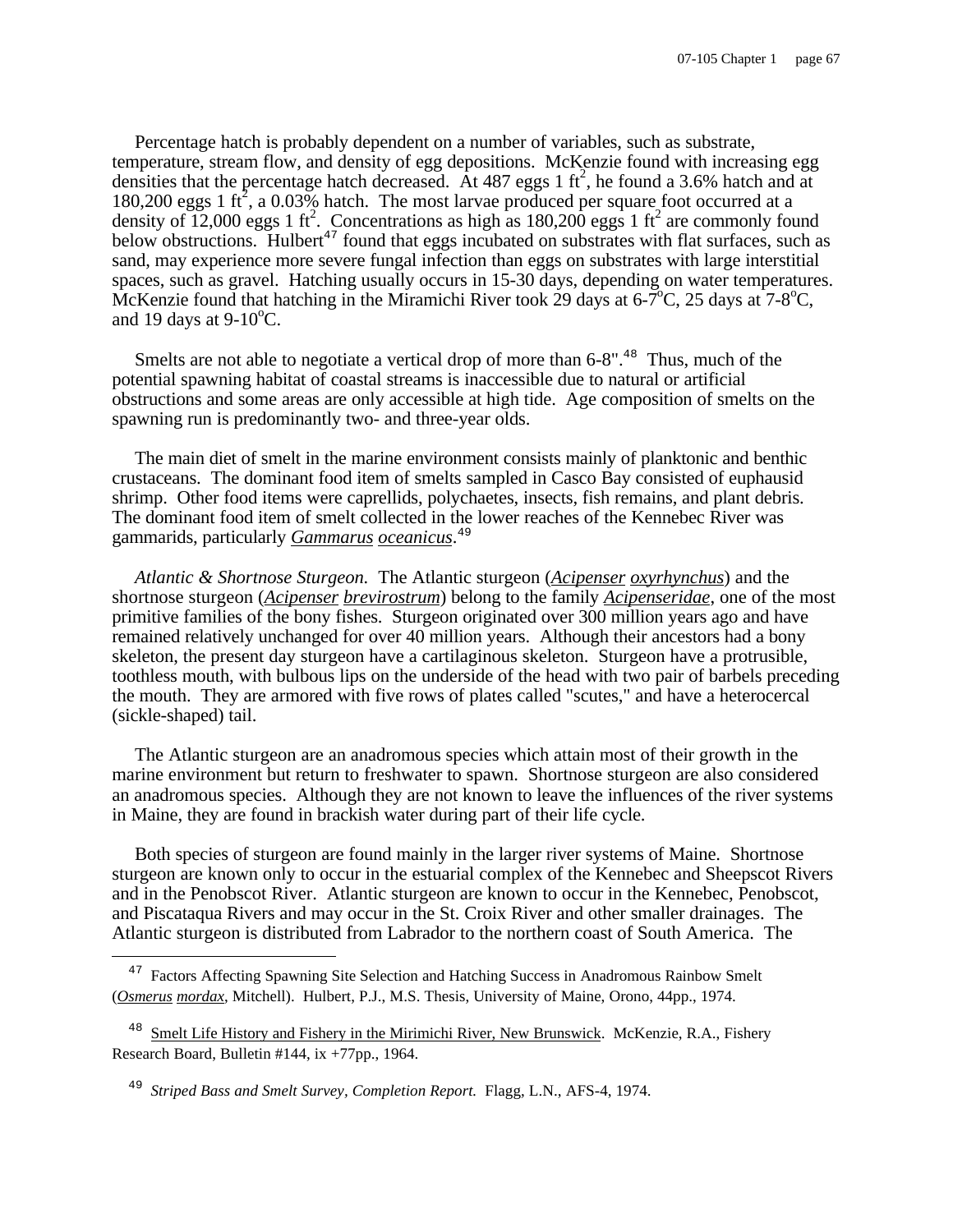shortnose sturgeon is distributed from the St. John River in New Brunswick, Canada, to the St. Johns River in Florida.

Atlantic sturgeon enter the river in the early summer at water temperatures from  $55\text{-}70^{\circ}$ F. Ripe Atlantic sturgeon have been found in the Kennebec River from mid-July through early August. Spawning habitat consists of small rubble, gravel, or hard bottom in running water or in pools below waterfalls. Historical records indicate that the major spawning area for Atlantic sturgeon in the Kennebec River was between Augusta and Waterville. The construction of the Augusta dam in the early 1800s was believed to have caused the commercial catch to decline over 50%. A female Atlantic sturgeon may spawn from 1-4,000,000 eggs depending on the size of the fish. The adhesive eggs vary in diameter from 2-2.9mm and attach to rocks, sticks, shells, etc. in strung clusters of ribbons. The eggs hatch in 3-7 days, depending on water temperature.

The larvae grow rapidly and are 4-5 1/2" long at a month old. At this size, the young sturgeon bear teeth and have sharp, closely spaced spine-tipped scutes. As growth continues, they lose their teeth, the scutes separate and loose their sharpness. The young spend up to six years in the Kennebec River system and reach a length of 3' before migrating to sea.

Atlantic sturgeon feed on molluscs, polychaeta worms, gastropods, shrimps, amphipods, isopods, and small fishes in the marine environment. The sturgeon "roots" in the sand or mud with its snout, like a pig, to dislodge worms and molluscs which it sucks into its protrusible mouth, along with considerable amounts of mud. The Atlantic sturgeon has a stomach with very thick, muscular walls that resemble the gizzard of a bird. This gizzard enables it to grind such food items as molluscs and gastropods.

The age at which the Atlantic sturgeon returns to the river system to spawn varies between sexes and increases with latitude. The youngest ripe male observed in the Kennebec River was 17 years old and the smallest was 57", fork length. The youngest ripe female was 25 years old and  $67$ ", fork length. Dovell<sup>50</sup> found that spawning male Atlantic sturgeon in the Hudson River were at least 12 years old and ranged in length from 3 1/2 to 6 1/2'. The youngest female was 19 years old and 6 1/2' in length.

The age of sturgeon is usually determined by counting growth rings (annuli) in a basal cross section of the first pectoral ray. Atlantic sturgeon have been found to attain an age of 60 years in the St. Lawrence River. The oldest sturgeon aged in the Kennebec River was 40 years old. The largest Atlantic sturgeon observed in the Kennebec River to date was 7'2" in length. The largest Atlantic sturgeon on record was a 14' female, 811 pounds, caught off the mouth of the St. John River, New Brunswick, Canada, in July 1924.<sup>51</sup>

The shortnose sturgeon is a much smaller fish and slower growing than the Atlantic sturgeon. A 3' long shortnose sturgeon from the Kennebec River would be approximately 28 years old, whereas a 3' long Atlantic sturgeon would be only six years old.

<sup>50</sup> *Biology and Management of Shortnose and Atlantic Sturgeons of the Hudson River, Annual Report.* Dovell, W.L., Federal Aid Project AFS-19-R-2, 130pp., 1977.

<sup>&</sup>lt;sup>51</sup> Fishes of the Atlantic Coast of Canada. Leim, A.H. and W.B. Scott, Fisheries Research Board of Canada, Bulletin #155, 1966.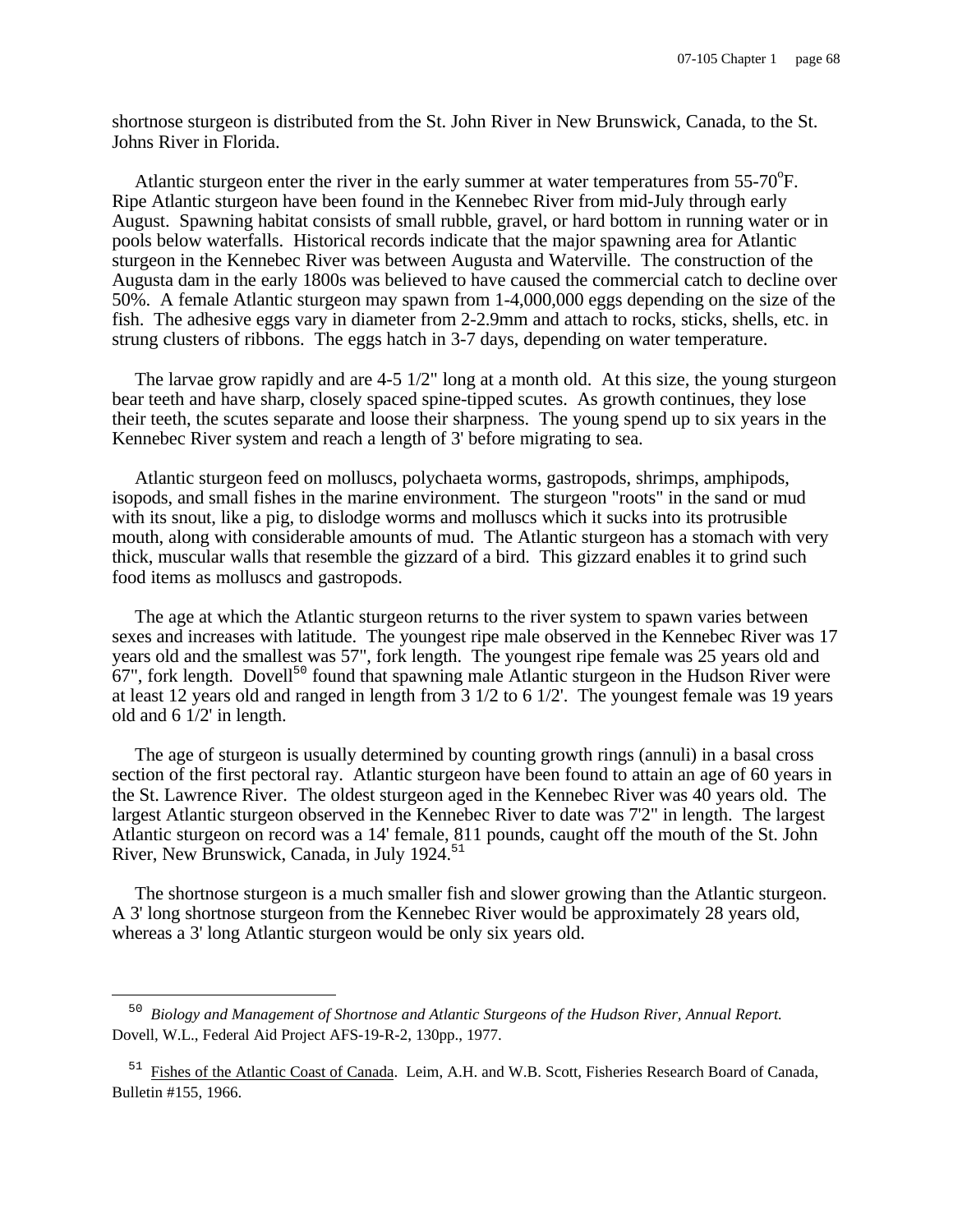To distinguish an adult shortnose sturgeon from a juvenile Atlantic sturgeon, one has to compare the ratios of the mouth width/interorbital width (bony width between the eyes). As a general rule, if the mouth width/interorbital width x 100 exceeds 60%, it is a shortnose sturgeon. In addition, all juvenile Atlantic sturgeon checked to date in the Kennebec River have had small, bony plates (supra-anal scutes) present between the anal fin and the lateral scutes. No supra-anal scutes have been found on any of the shortnose sturgeon checked from the Kennebec River.

The shortnose sturgeon also differs from the Atlantic sturgeon in its life cycle. The shortnose sturgeon spawns at lower temperatures, thus, earlier in the season than does the Atlantic sturgeon. In the Kennebec River, the shortnose spawns in late April and early May at temperatures of  $10{\text -}15^{\circ}\text{C}$ . The spawning sites on the Kennebec River (including the tidal portion of the Androscoggin River) are characterized by a substrate of gravel, rubble, and large boulders adjacent to deep, turbulent areas. The eggs of the shortnose sturgeon are slightly larger than those of the Atlantic sturgeon. The average diameter of fully matured eggs is 3.10mm. The number of eggs per female averaged  $5,250$  eggs/lb. for St. John River fish.<sup>52</sup>

Juvenile shortnose sturgeon remain in the upper freshwater portion of estuaries where they feed mainly in deep channels over sandy mud or gravel/mud bottoms. The adult shortnose sturgeon, at least in the northern part of their range, are confined to the river systems. The migratory movements of the adult shortnose sturgeon in the river system involves movements between the spawning, feeding, and wintering areas. The spawning areas in the Kennebec/Sheepscot River estuarial complex are located close to head-of-tide in the Kennebec River and in the Androscoggin River, and possibly in the tributaries of Merrymeeting Bay. Although the shortnose sturgeon feed throughout the estuarial complex, it appears that the greatest concentration is in the mid-estuary around Bath. It is believed that the majority of the shortnose sturgeon overwinter in the lower estuary, although occasionally one is caught in the upper estuary during the winter smelt hook and line fishery.

*Striped Bass.* The following account of the life history of striped bass was adopted from Flagg:<sup>53</sup> The striped bass, *Morone saxatilis*, is known by a variety of local names such as striper, rock, rockfish, linesides, or roller. These names refer to the general description or habits of the striped bass. "Rock" or "rockfish" is a name commonly used in the Chesapeake Bay and south Atlantic states. The name "linesides" refers to the longitudinal black or dusky colored strips along the sides of the striper. This feature readily distinguishes the striper from the closely related white perch.

The sea bass family, or *Percicthyidae*, is an extremely numerous tribe of fishes but is represented by only four species in the Gulf of Maine. These are the striped bass, white perch, sea bass, and wreckfish. The striper is easily differentiated from the others by seven or eight longitudinal black or dusky colored stripes along the sides. There are two well-developed dorsal fins (each of about equal length with the first being spiny and the second soft-rayed), and a moderately stout forked tail. Three spines form the front part of the anal fin and the base of the tail fin (caudal peduncle) is moderately stout. The striper has a projecting lower jaw, a head almost as long as the fish is deep, and a mouth which gapes back to the eye. The separation of

<sup>52</sup> *Biology and Population Characteristics of the Shortnose Sturgeon, Acipenser brevirostrum, LeSeur 1818 (Osteichthyes Acipenseridae) in the St. John River Estuary, New Brunswick, Canada.* Dadswell, M.J., Canada J. Zoology, 57:2186-2210, 1979.

<sup>53</sup> *Striped Bass and Smelt Survey, Completion Report.* Flagg, L.N., AFS-4, 1974.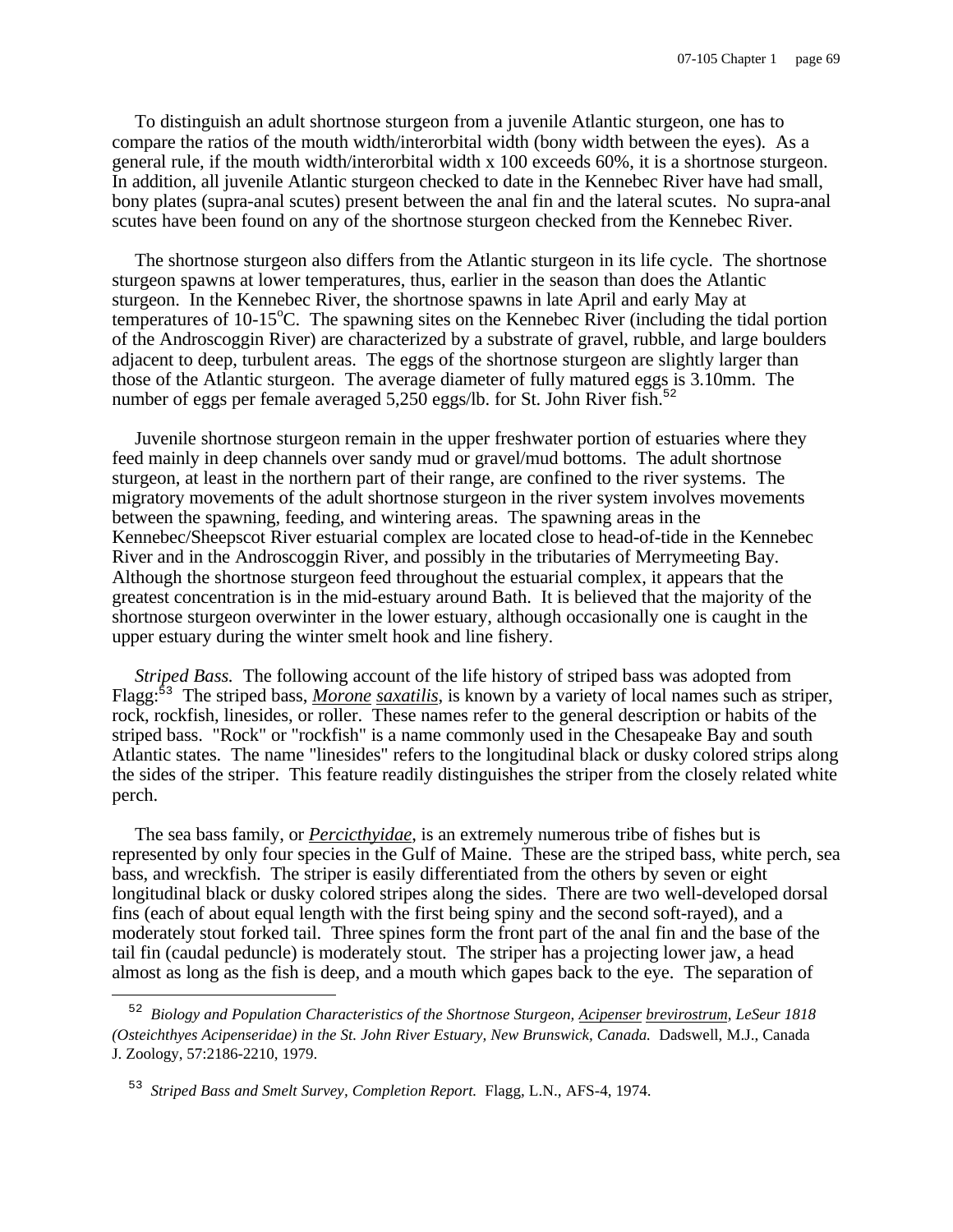the two dorsal fins definitely distinguishes it from the white perch in which the two dorsal fins are attached. The color is dark olive green to bluish on the back, with pale sides and a silvery ventral surface. The general form is elongated with the body 3 1/3 to 4 times as long as it is deep. There are other finer characteristics which distinguish the striper, but the above description suffices to distinguish it from other Gulf of Maine fishes.

With respect to growth, striped bass are generally 4-6" long at the end of the first summer, 10-12" at age 2, 14-15" at 3, 18-20" at 4, 21-23" at 5, 24-27" at 6, and 43-47" at 14. Striped bass angled in Maine are comparable in size and weight for a given age to those of Chesapeake Bay.

The spawning habits of striped bass have been well documented and observed, both on the east and west coasts. Spawning seasons are generally governed by water temperatures with spawning known to occur at temperatures ranging from  $50-75^{\circ}$ F. Shannon and Smith<sup>54</sup> have found that the optimum temperature for egg incubation and larval development is  $65^{\circ}$ F. Incubation time is dependent on water temperatures, with eggs hatching in  $30$  hours at  $72^{\circ}$ F and 74 hours at  $58^{\circ}$ F. Eggs subjected to temperatures exceeding  $75^{\circ}$ F result in such rapid development that a high proportion of malformed fry occurs.

The spawning areas range from head-of-tide in Chesapeake Bay to small tidal river systems 12 miles upstream to 80 miles above tidewater on the Roanoke River in North Carolina and 200 miles above tidewater on the St. John River in Canada. The location of spawning is probably an adaptation of certain stocks to the water temperatures at the time of spawning. Upriver spawners are probably early run fish while tidal river spawners would probably be late run spawners in order for egg incubation times to coincide with availability of freshwater flow. This would allow for adequate incubation time before the fry reach high salinity waters. Studies by Rathjen and Miller<sup>55</sup> demonstrated that live striped bass eggs in the Hudson River were not found in areas of salinity in excess of 1:1,000. Therefore, upriver and near head-of-tide stocks of striped bass have to be very temperature sensitive in order to accommodate egg incubation time with extent of freshwater flow. The high egg production per female also compensates for the very restrictive requirements for egg incubation and fry development.

<sup>&</sup>lt;sup>54</sup> Preliminary Observations of the Effect of Temperature on Striped Bass Eggs and Sac Fry. Proc. Shannon & Smith, 21st Annual Conference Southeastern Association of Game and Fish Comm.: pp. 257-260, 1967.

<sup>55</sup> Aspects of the Early Life History of the Striped Bass (*Roccus saxatilis*) in the Hudson River, New York. Rathjen & Miller, Fish & Game Journal 4(1): 43-60, 1955.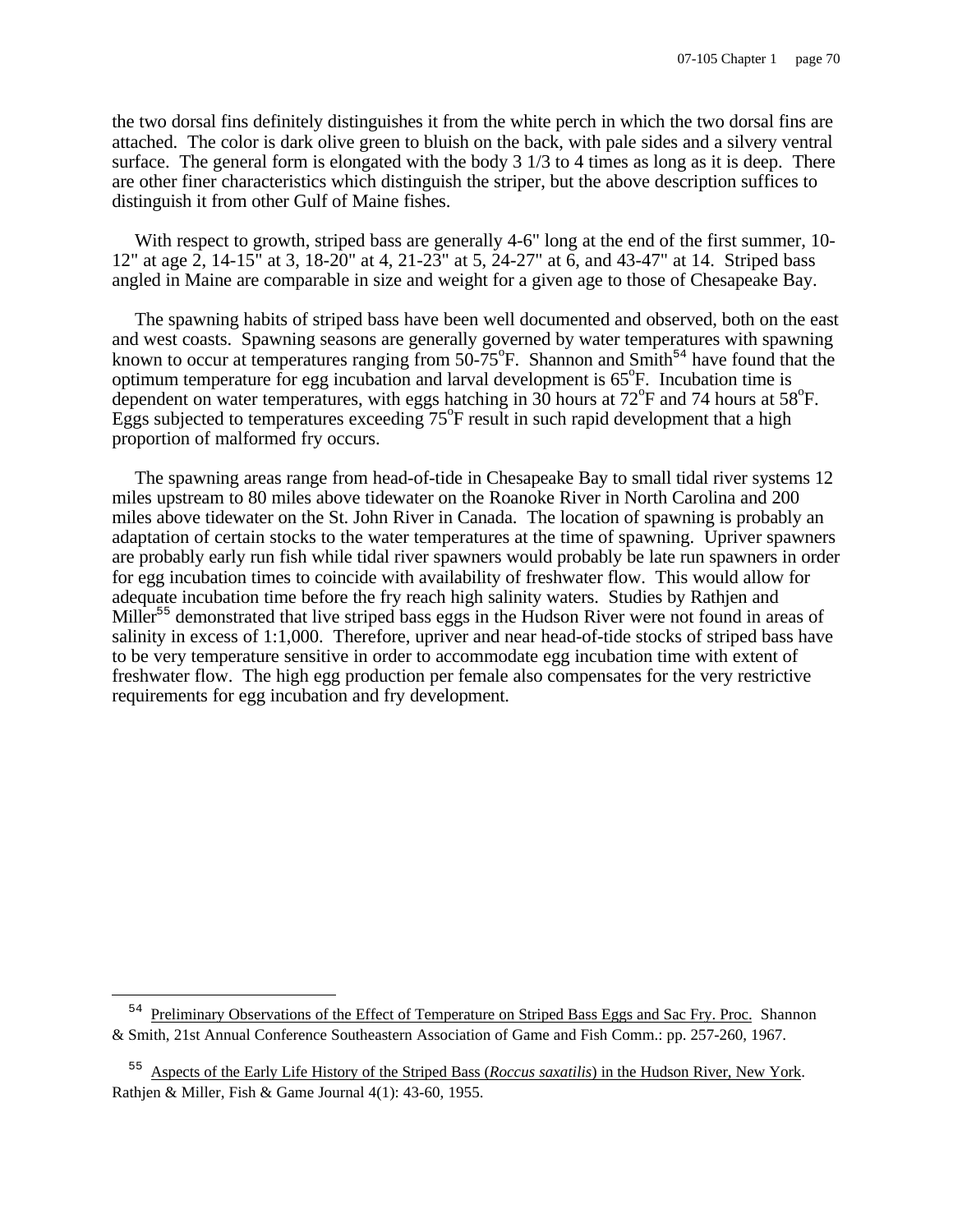During the spawning act, single females are surrounded by several to many males. Spawning usually occurs in slow to moderate currents and near the mid-channel of the river. Miller and McKechnie<sup>56</sup> provide an accurate observation of striped bass spawning in California's Sacramento River. Females roll on the surface and as eggs are extruded males fertilize them. The newly fertilized eggs expand to about 1/8" in diameter and become semi-buoyant, requiring a current or water turbulence to remain suspended in the water column. Because of these requirements of fresh flowing water and minimum incubation time of 24-30 hours, it would appear that the best spawning areas would be large coastal rivers of moderate gradient, slow to moderate current, and stable flow during the egg incubation and larval development period. The large expanse of low salinity water in Chesapeake Bay and Albemarle Sound of North Carolina lend themselves as ideal spawning habitats for striped bass. The low range in tidal fluctuations in the middle Atlantic states lessen the possibilities of high salinity intrusions which could cause high mortality of eggs and larvae. With respect to Maine, striped bass populations would appear to be more restricted in spawning habitat because of high salinity gradients in the tidal portions of most Maine rivers. The exception to this situation is Merrymeeting Bay, where the restricted access of tidal intrusion at "The Chops" (a constriction at the seaward end of Merrymeeting Bay) and large volumes of freshwater discharge from the Kennebec and Androscoggin Rivers creates an extensive freshwater estuary.

*Atlantic Salmon.* The Atlantic salmon is an anadromous species, which means it reproduces in fresh water where the young grow to five to seven inches (usually in one to three years) before migrating to salt water. In the ocean the young salmon grow to a mature size of two to three feet (one to three years of ocean residence) before returning to fresh water to reproduce.

Adult Atlantic salmon ascend rivers in New England throughout the spring, summer, and fall with spawning occurring in late October through November. During spawning, the female salmon chooses a gravel area and excavates a pit called a redd into which eggs are deposited. More than one male will usually participate with a single female in spawning.

The adult fish after spawning are called kelts and may return to the sea immediately or, more typically, during the following spring. A small portion of the kelts will successfully make the journey back to salt water and return again as repeat spawners.

The salmon eggs deposited in the redd normally hatch in late March and April, followed several weeks later by the emergence of fry from the gravel. The fry rapidly assume the coloring of the life stage referred to as parr.

In New England rivers salmon parr remain in fresh water for a period of one to three years undergoing morphological and physiological changes (a process called smoltification) during the spring that prepares the young fish (now called smolts) for migration and the transition from a fresh water to a salt water habitat.

 $\overline{\phantom{0}}$ 

<sup>56</sup> Miller & McKechnie, 1968.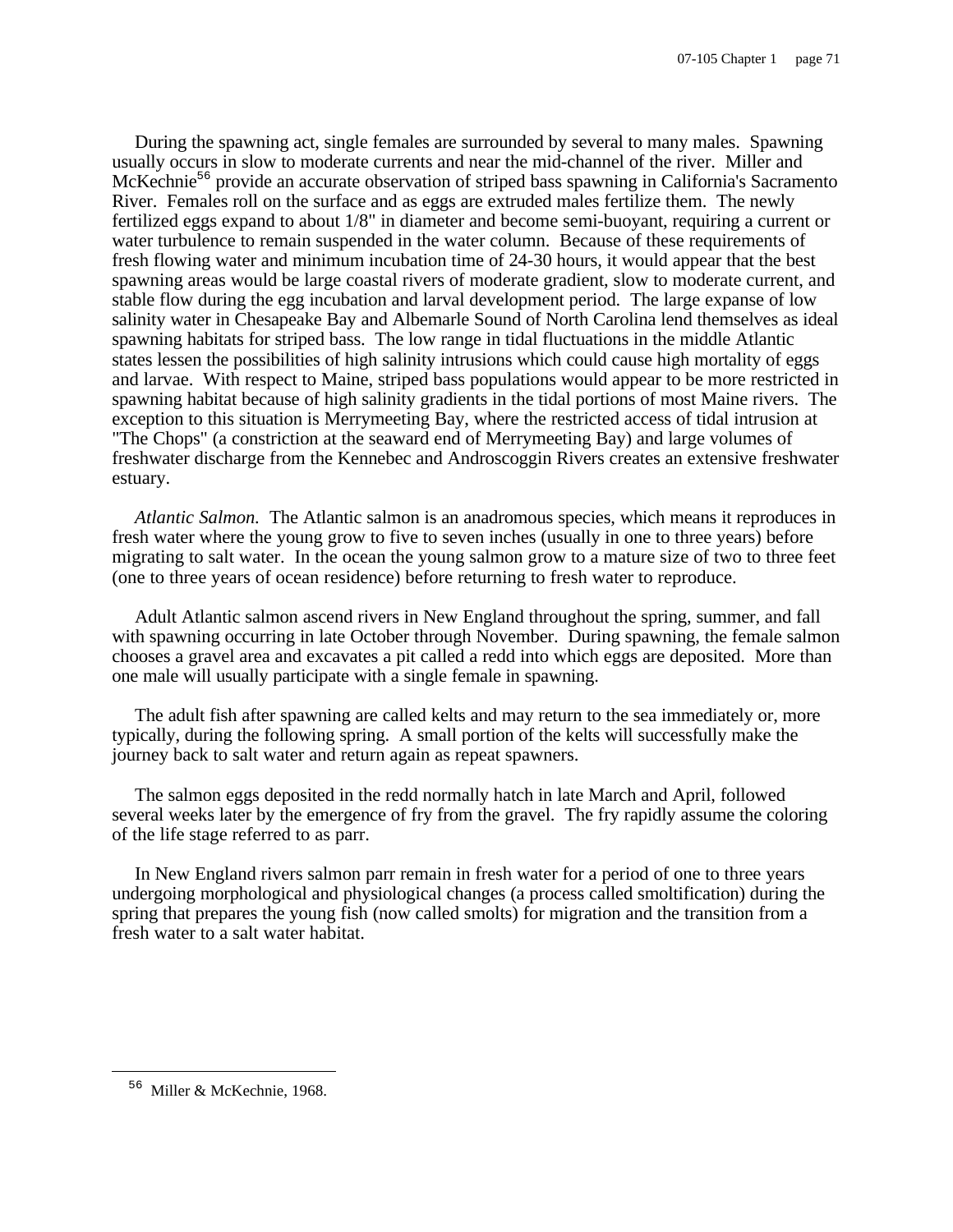Once the smolts enter the ocean they will migrate to distant feeding grounds, frequently north of the Arctic Circle. The salmon will spend one or more years at sea before returning to their natural stream.

Fish that return after one winter at sea are called "grilse". The majority of the salmon will spend two winters at sea and are referred to as "large salmon" or "multi-year" fish.

Potential size and distribution of Atlantic salmon populations in New England rivers are determined largely by the quality, quantity and accessibility of the spawning and nursery habitats. Adult resting and holding areas, and environmental features impacting in-river migration can also be of major importance.

Good spawning habitat will contain sufficient gravel areas with substrate material of a size 0.5 to 4 inches in diameter;<sup>57 58</sup> to permit movement of well-oxygenated water through the redd. Free movement of water through the substrate is critical since salmon eggs may be deposited as deep as  $12$  inches.<sup>59</sup>

Salmon nursery habitat is typically composed of shallow riffle areas interspersed with deeper riffle and pool reaches. Substrate material ranging from one-half inch to greater than nine inches in diameter affort adequate cover for the juvenile salmon. $60$ 

Juvenile salmon will exhibit little growth at water temperatures below  $45^{\circ}F^{61}$  and experience optimal growth in those streams having daily peaks of  $72$  to  $77^{\circ}F^{62}$  Water temperatures that exceed  $83^{\circ}$ F can be harmful to the young salmon.<sup>63</sup>

Resting areas used by adult salmon are composed of pools that provide temporary refuge from the swift currents during the upstream spawning migration. These pools usually lack cover and can have a higher temperature regime than stream portions used as holding areas.

<sup>58</sup> Natural Spawning Success of Landlocked Salmon, (*Salmo salar*), Trans. Am. Fish. Society, 92 (2): 161-164. Warner, K., 1963.

 $59$  ibid.

i

<sup>60</sup> Unpublished data, Mad River, NH FWS. Knight, A.E., Laconia, New Hampshire, 1981.

<sup>61</sup> Estimated Escapement of Atlantic Salmon (*Salmo salar*) for Maximum Smolt Production in Rivers of Different Productivity, Canada J. Fish. Research Board, 35:175-183. Symons, P.E.K., 1979.

<sup>62</sup> Atlantic Salmon Rivers, Smolt Production and Optimal Spawning: An Overview of Natural Production. IASF Special Publication 6, New England Atlantic Salmon Conference, pp.96-119. Elson, P.F., 1975.

<sup>63</sup> Temperature Relations of Salmonids, Proc. 10th Meeting Nat. Committee on Fish Cult., App. D.F.R.B. Fry, F.E.J., Canada, 1947.

<sup>57</sup> *Physical Characteristics of Atlantic Salmon Spawning Gravel in some New Brunswick Streams*, Fisheries and Marine Service Technical Report 785, 28 pp. Peterson, R.H., 1978.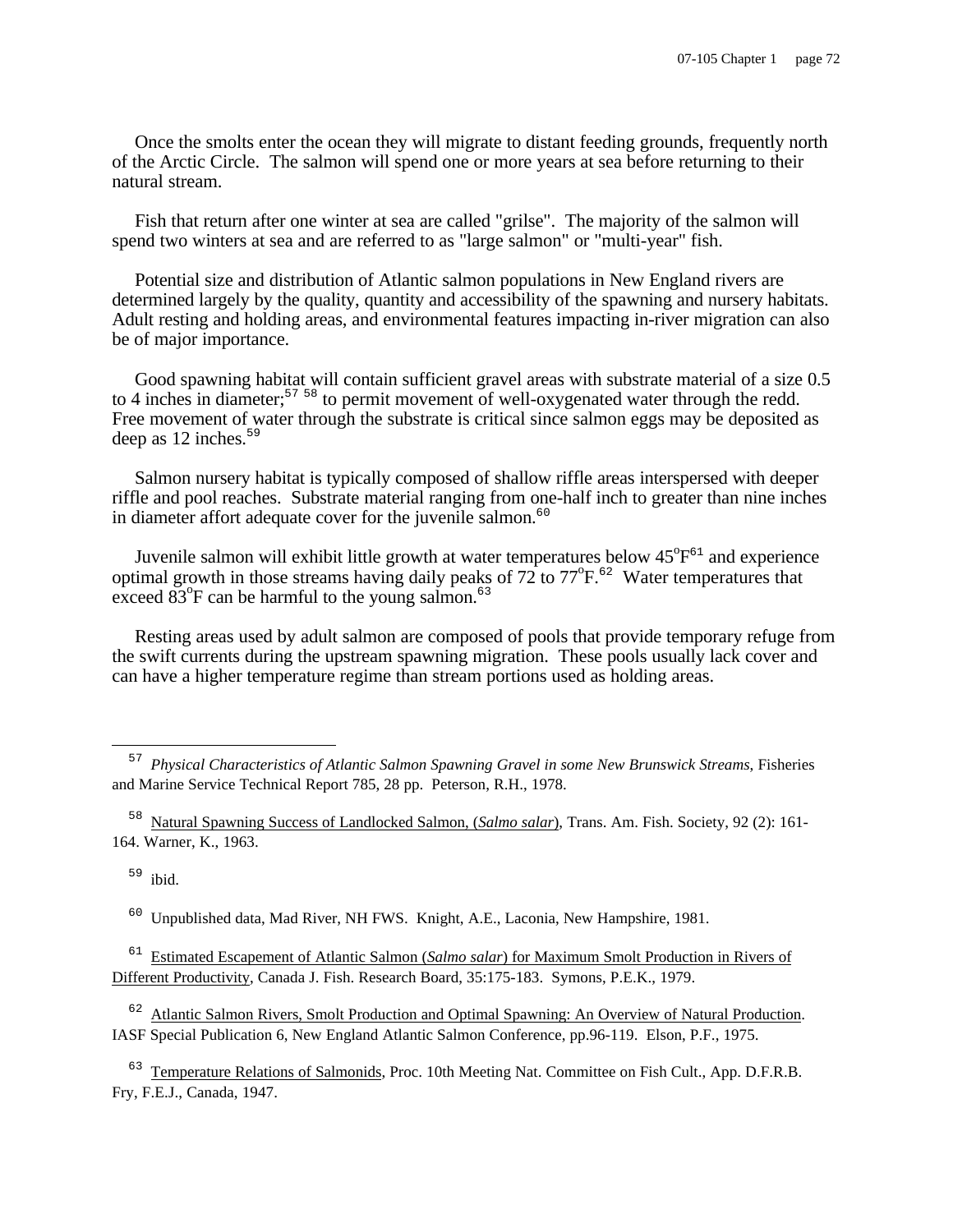Holding areas are normally located close to the spawning grounds and consist of pools having the cover, depth, temperature, and water velocities preferred by adult salmon. The pools have a gravel substrate with large boulders, logs, or ledge outcroppings providing cover. Water depths exceeding six feet and water velocities under  $1.6$  feet per second are preferred.<sup>64</sup> Optimum water temperatures in adult holding areas are 50 to 54 $\degree$ F, but temperatures of 60 $\degree$ F and daily fluctuations to  $77^{\circ}$ F are tolerated if the water cools to  $68^{\circ}$ F or less at night.<sup>65</sup>

Atlantic salmon streams in most of New England typically lack substantial buffering or acid neutralizing capacity. Consequently, these waters are sensitive to acid precipitation. Long distance atmospheric transport of air pollutants containing sulfur and nitrogen compounds is the primary cause of acid precipitation. The potential exists for such precipitation, either in the form of rain or melting snow, to lower the pH of a salmon stream to (or below) the critical level of 4.7 where successful reproduction is jeopardized.

The life stage of salmon most sensitive to low pH is the egg-to-fry stage. Values of less than pH 5.5 may result in egg mortality, while pathological changes have been noted during incubation at pH 5.0 or less.<sup>66</sup> Several Nova Scotia streams that contained viable salmon fisheries during the 1950's now have pH levels less than 4.7 and are too acid to support Atlantic salmon reproduction.<sup>67</sup> The potential for such problems in New England streams is greatest in smaller tributaries in central Maine and least in large mainstem areas and in basins with significant buffering capacity such as the Connecticut and Aroostook.

Various chemical and physical factors can have a significant impact on the migratory behavior of salmon. Salmon are sensitive to temperature, flows, pH, dissolved gas concentrations and concentrations of various pollutants such as dissolved heavy metals.

Salmon smolts receive migrational timing cues from photoperiod, temperature, and stream flow. Water temperatures greater than  $50^{\circ}$ F may retard downstream movement.<sup>68</sup>

The upstream movement of adult salmon can be stimulated by a rising water temperature accompanied by an increasing flow as occurs with a spring freshet. Water temperatures greater than  $73^{\circ}$ F and dissolved oxygen concentrations less than 5 (ppm) can, however, retard or entirely

÷,

<sup>65</sup> Atlantic Salmon Rivers, Smolt Production and Optimal Spawning: An Overview of Natural Production. IASF Special Publication 6, New England Atlantic Salmon Conference, pp.96-119. Elson, P.F., 1975.

66 Reproduction in Fish Experiencing Acid and Metal Stress in: *Acid Rain/Fisheries*, 177-196. Peterson, R.H., P.G. Days, G.L. Lacrois, and E.T. Garside, American Fishery Society, Bethesda, Maryland, 1982.

67 Evidence of Acidification of some Nova Scotian Rivers and its Impact on Atlantic Salmon (*Salmo salar*), Canada J. Fish and Aquatic Sciences, 40(4):462-473. Watt, W.D., C.D. Scott, and W.J. White, 1983.

68 *Water Quality Requirements for Atlantic Salmon*. DeCola, J.N., USDI Federal Water Quality Administration, N.E. Region, Massachusetts, 42 pp., 1970.

<sup>64</sup> *The Creation of Artificial Salmon Pools*. Frenette, M., C. Rae, and B. Tetreault, Department of Civil Engineering, Laval University, Quebec, pp.17-24, 1972.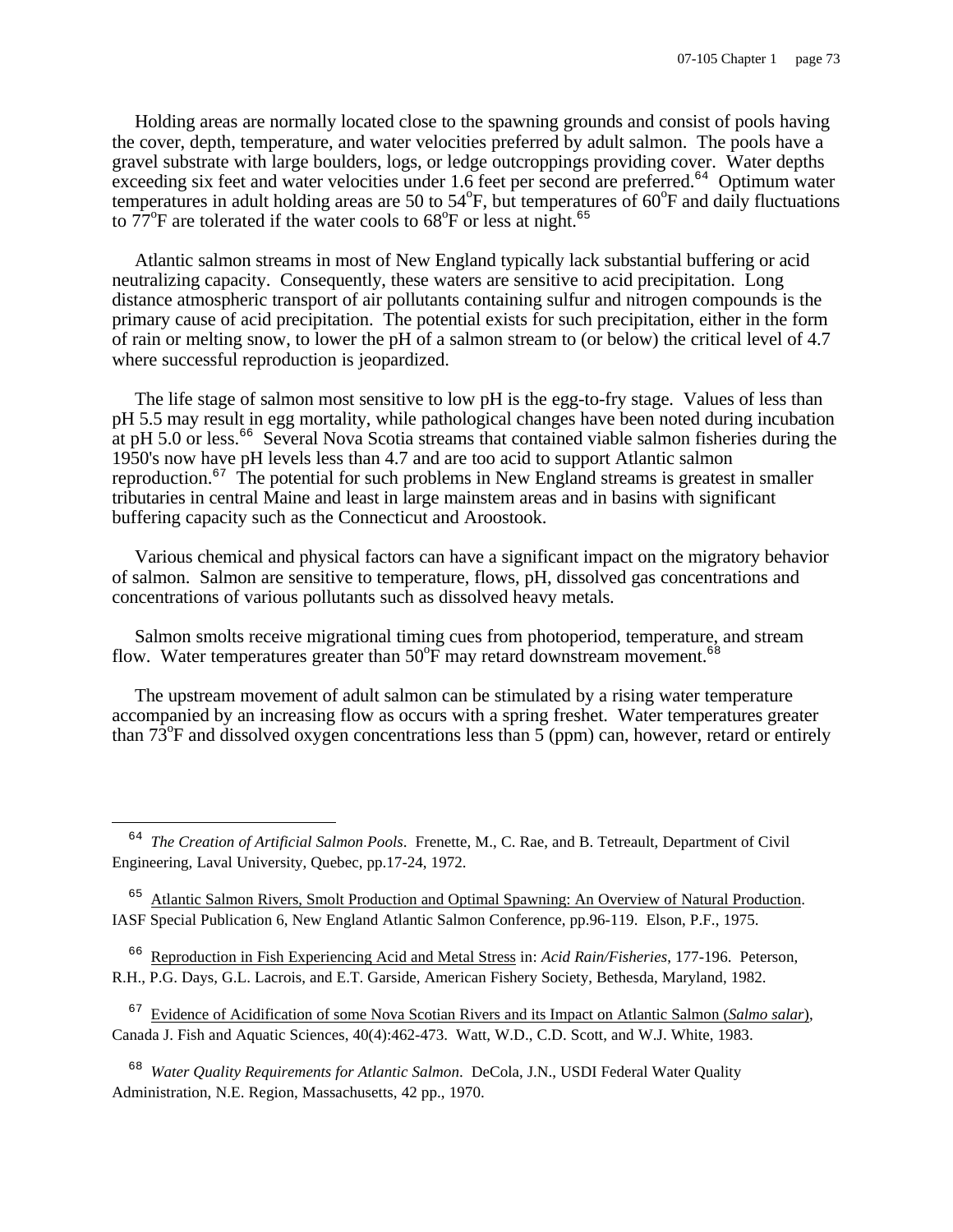halt migration.<sup>69</sup> Small amounts of zinc or copper in the water can impact the movement of adult salmon by initiating avoidance reactions.

#### *Historical Fisheries*

*Alewife.* Historically, alewives ascended the Kennebec River in immense numbers as far as Norridgewock Falls, 89 miles from the sea on the main stem.<sup>70</sup> They ascended the Sandy River as far as Farmington and bred in Temple Pond until a dam was built at New Sharon in 1804.<sup>71</sup>

Alewives ascended the Sebasticook River at least as far as Stetson Pond in Stetson on the East Branch and Great Moose Pond in Hartland on the West Branch.<sup>72</sup> It is probable that alewives ascended as far as Wassokeag Lake in Dexter on the East Branch, as Atkins<sup>73</sup> stated that, "nearly every mile" of the 48 square miles of lake surface was accessible to alewives.

Seven Mile Stream was considered one of the "principal breeding places" for alewives in the Kennebec River.<sup>74</sup> It is probable that alewives historically had access to at least Webber Pond and Three Mile Pond. Seven Mile Brook continued to support an alewife run until 1837, when the Augusta Dam finally cut them off.

The Cobbosseecontee Stream drainage was also a "principal breeding place" for alewives. Atkins<sup>75</sup> gave the following account: "The first of these (Cobbosseecontee Stream) afforded an extensive breeding ground in its 21 square miles of lakes and ponds, but it was early closed. In 1787 we find the Town of Wales (then including Monmouth) appointing a fish committee, which the next year was designated a `committee to see that the fishways are kept open according to law.' The dams at Gardiner, however, were impassable, fishways were not maintained, and very early in the present century this brook of alewives were extinguished."

Atkins<sup>76</sup> further stated, "Winthrop for several years appointed a committee to obtain the opening of a fishway through the dam at Gardiner. But they were unsuccessful; reporting on one

70 *Reports of the Commissioners of Fisheries of the State of Maine for the Years 1867 and 1868.* Atkins, C.G. and N.W. Foster, 1869.

 $71$  ibid.

 $\overline{\phantom{0}}$ 

 $72$  ibid.

<sup>73</sup> The River Fisheries of Maine - Quoted in: Goode, G.B., 1887. Atkins, C.G., The Fisheries and Fishing Industries of the United States, Section V, Vol. 1, 1887.

 $74$  ibid.

<sup>75</sup> The River Fisheries of Maine - Quoted in: Goode, G.B., 1887. Atkins, C.G., The Fisheries and Fishing Industries of the United States, Section V, Vol. 1, 1887.

76 *Reports of the Commissioners of Fisheries of the State of Maine for the Years 1867 and 1868*. Atkins, C.G. and N.W. Foster, 1869.

<sup>&</sup>lt;sup>69</sup> Water Quality Requirements for Atlantic Salmon. DeCola, J.N., USDI Federal Water Quality Administration, N.E. Region, Massachusetts, 42 pp., 1970.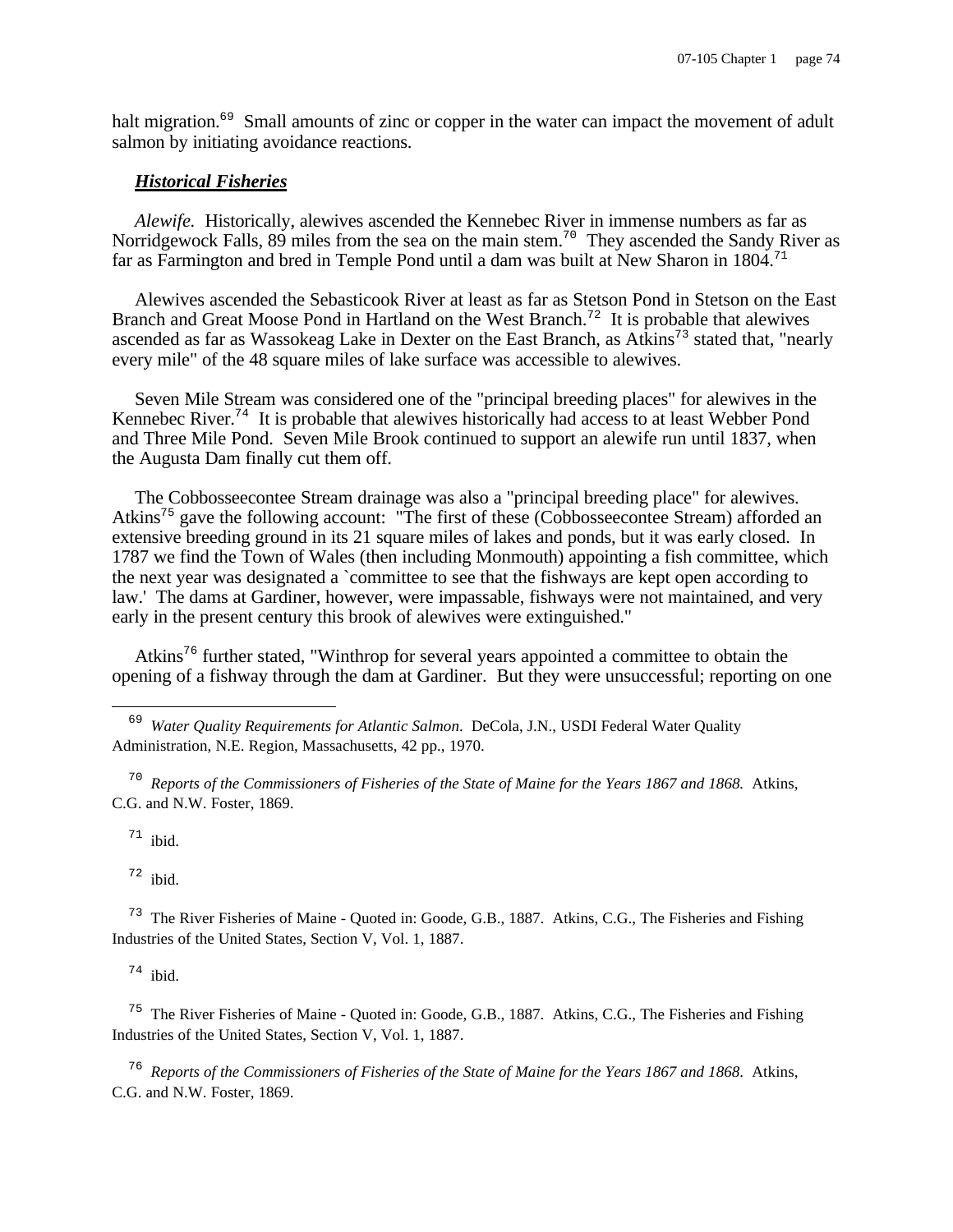occasion that Squire Gardiner refused to do anything about it. The stream is now obstructed by dams at Gardiner to such an extent as to render the opening of the upper waters to fish a considerable undertaking. There are eight dams within one mile of the Kennebec, and they are generally high. There are ten dams to the first lake, and most of the others are cut off by them."

Nehumkeag Stream and Worromontogus Stream, which enter the Kennebec River in Pittston below Augusta, were also rendered impassable at an early date.<sup>77</sup>

One can get some indication of the historical value and magnitude of the alewife runs on the Kennebec River system from the early Reports of the Commissioners of Fisheries of the State of Maine. The most important of the alewife fisheries occurred on the Sebasticook River and Atkins gave the following account:

"The most fish were taken in the Town of Clinton, now Benton, and the town was vested with the right to take the fish by their agents, a fish committee, subject to certain conditions. They were to distribute a certain number gratis to the poor, and then sell to the inhabitants at a set price, and finally could dispose of the residue as they saw fit. Great quantities were sold to strangers, the ordinary price being  $25¢$  a hundred. Newport also had full control over the fisheries in that town. There were free fisheries on all other parts of the river and its tributaries. Indeed, the fisheries were all free until a falling off in the supply warned the people that there must be some regulations. On this point we have the testimony of Mr. Beriah Brown of Benton, now 78 years old. Seventy years ago he followed the man who took the fish. Also of Maj. Japeth Winn, who has lived at Benton fifty-five years. The tributaries of the Sebasticook were very early obstructed by dams through which, in most cases, efficient fishways were left -- generally a mere gap, or a pile of stones; and the number of fish had been falling off for many years before the Town of Clinton assumed control of its fisheries. The dam at the upper falls at Clinton was built before the war of 1775, but a gap for fish was left in it. About 1809 a dam was built at the lower falls twelve feet high with no fishway. It stood five or six years, and in that time had so impoverished the fisheries that the selectmen cut it away, and allowed the fish to ascend to their breeding grounds. The town in 1814 obtained the act authorizing them to control the fisheries, and the first year after cutting away this dam the fishery was leased for two or three years to one James Ford, he agreeing to pay yearly 200 fish to each man, woman, and child in Clinton, and to sell as many more as should be wanted at a set price. From this time the fish increased again rapidly and the town began to sell the fishery yearly at auction. The price obtained varied from \$500 to \$1,200 or \$1,500; the purchaser being bound to distribute gratis to the poor, and sell to all townsmen at a fixed price. The year of the closing of the Augusta Dam the fishing sold for \$225. One or two years before for \$500.

Mr. John Holbrook, 65 years of age, has lived in Newport all his days. Within his memory alewives came here in great numbers, with a few shad and now and then a salmon. Forty-five years ago they were not so plenty as formerly. Thirty years ago they began to diminish rapidly, and in a few years were entirely gone.

The obstructions on the Sebasticook now existing are six dams, situated as follows:

From Kennebec, miles.

<sup>77</sup> The River Fisheries of Maine - Quoted in: Goode, G.B., 1887. Atkins, C.G., The Fisheries and Fishing Industries of the United States, Section V, Vol. 1, 1887.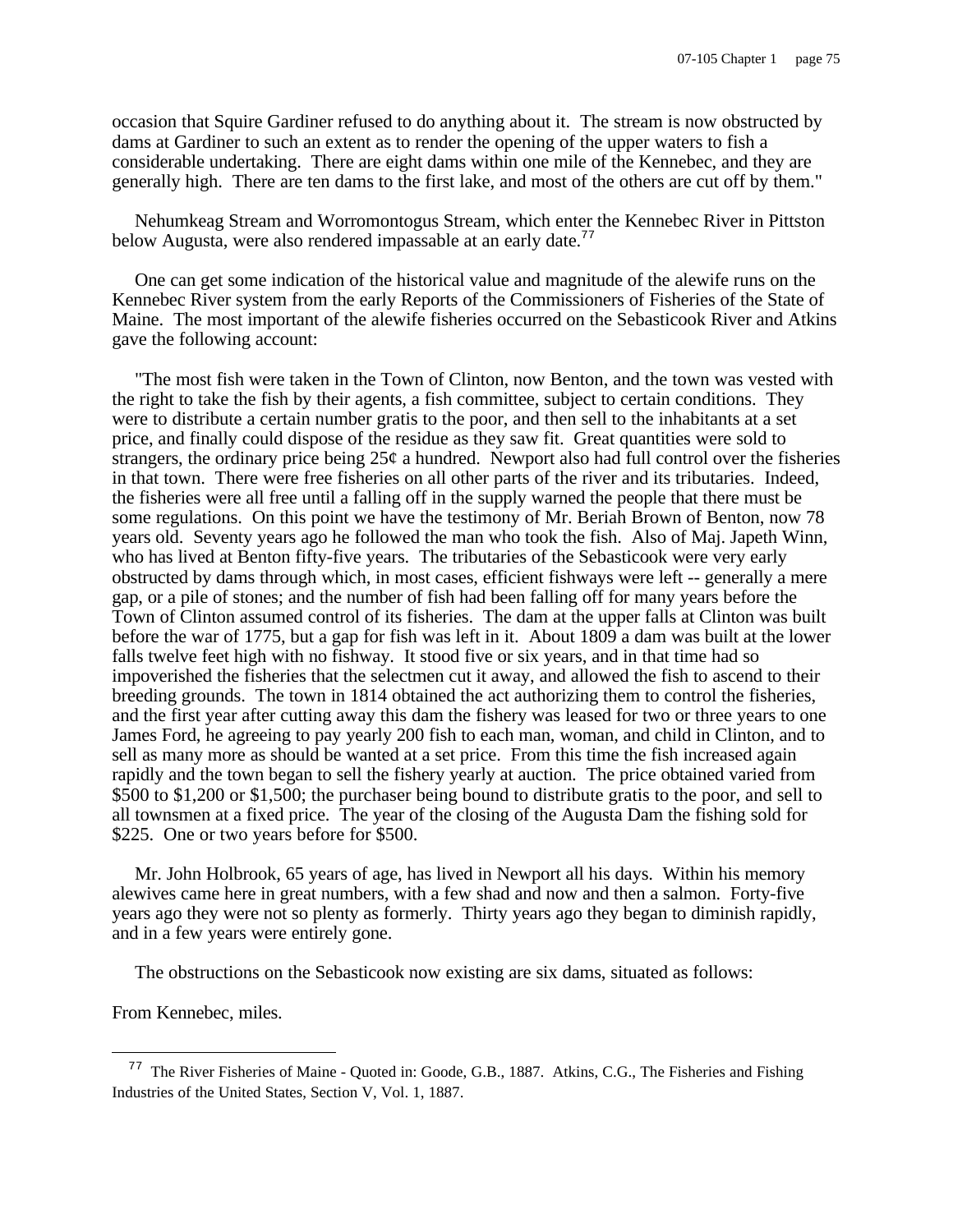- 34 Newport pond, outlet
- 34 Newport Mills, built before 1837
- 29 Detroit, 7 feet; built about forty years ago
- 10 Clinton, 5 feet
- 5 Benton upper falls, 8 feet; built before 1775
- 4 Benton lower falls, 5 feet; old dam 1809; new 1847

The dam at Benton lower falls has a sluiceway twenty feet wide and three feet deep, near its west end, which was not closed during the last season until the 20th of June. With a suitable arrangement of the plank this might answer for the passage of fish. Over the upper dam a way might easily be constructed at the east end by bolting down some timbers and blasting a short passage out of the ledge.

At Clinton and Detroit the task would be easy, but they must be guarded against ice. At Newport the mill-dam would require a fishway, but presents no difficulty. The dam at the outlet hardly hinders the passage of fish. The river was not examined above this point, although the alewives used to run as far as Stetson Pond.

Of the branches we examined, the Pittsfield branch as far as Moose Lake or Pond, the Twentyfive Mile Stream, - and have gathered some information about others. The west branch from Moose Lake has three dams, one at Pittsfield and two at Hartland, neither of which presents any difficulty in constructing fishways; all three would require them. At Hartland there has been a dam for 67 years, but as long as the alewives came there was a hole left for them to pass into Moose Lake. Into the latter runs Main Stream, crossed by several dams which were not examined.

The Twenty-five Mile Stream is the outlet of Unity Lake. Near its mouth, in the Town of Burnham, is a dam built 35 years ago, 12 feet high. Seven miles up the stream is another dam, and beyond that Unity Lake. Tributary to Twenty-five Mile Stream is Sandy Stream of rapid flow, obstructed by two dams.

The streams draining Lovejoy's and Pattee's Ponds are obstructed each by one dam. The latter has a dam which has stood without a fishway for 60 years. The stream draining Plymouth Pond has four dams. The Vassalboro Stream is much obstructed, but was not examined.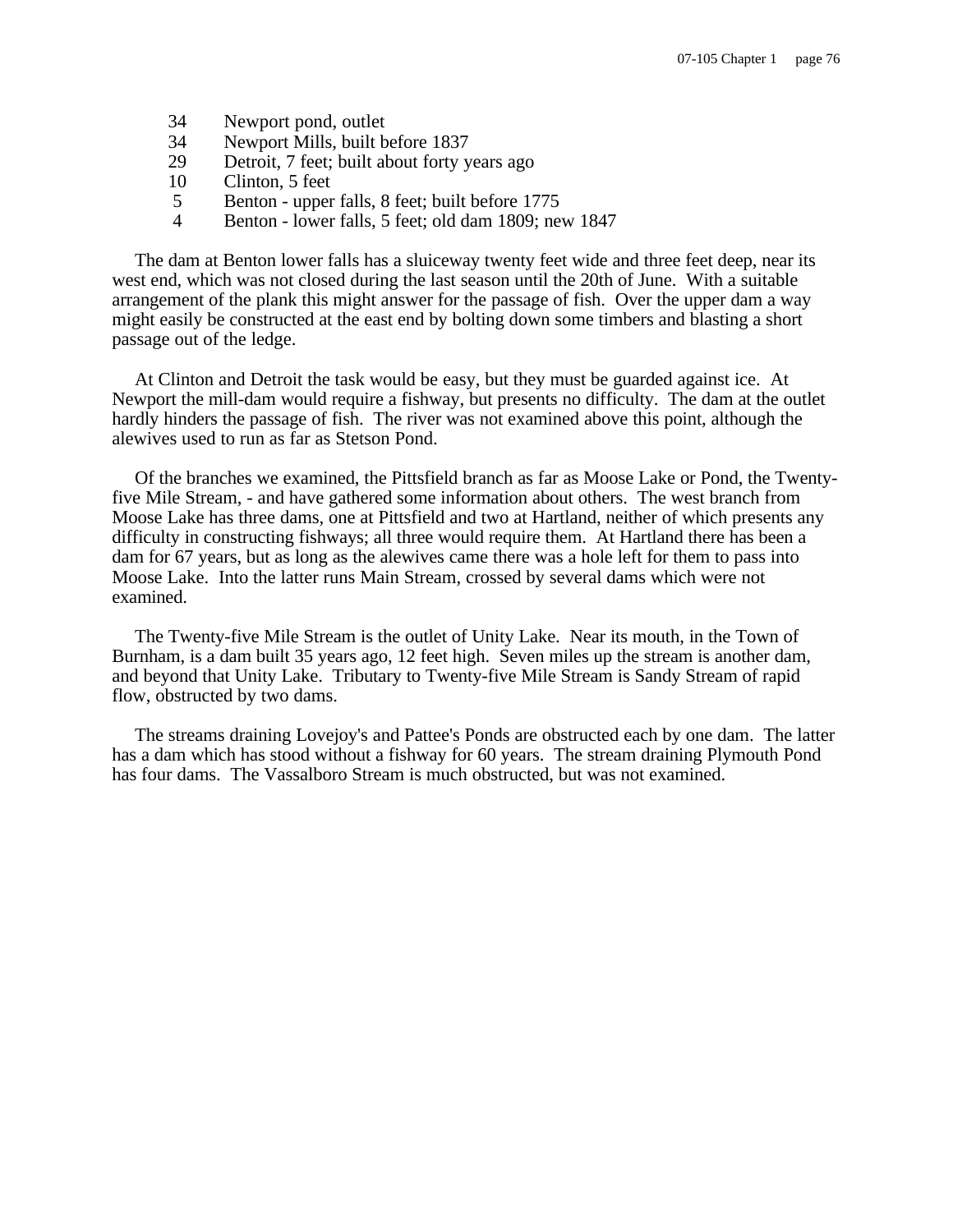All the lakes and ponds of Sebasticook River are admirably adapted to the breeding of alewives. The restoration of these fish would be a comparatively easy matter. Plenty of live fish or their spawn can be obtained at Augusta or below. The construction of ten fishways would give them access to the three largest lakes with a surface of 10,000 or 12,000 acres. If undertaken on the right scale and perseveringly carried forward great return might be expected in a few years. Abijah Crosby, of Benton, was an enthusiast on this subject who might have accomplished much had he been supported by the public opinion. He went so far as to introduce live alewives to Pattee's Pond, Unity and Newport Lakes; they bred there, the young fish were seen going down the stream, and some of them caught; fishways were built over several of the dams on the Sebasticook, and had that built at Augusta proved a success, the alewives would now have been again established in the Sebasticook River."

The Commissioners estimated the yearly catch of alewives in Clinton to be 3,000 barrels.<sup>78</sup> There were approximately 400 alewives in a barrel<sup>79</sup> which translates into an annual catch of 1,200,000 alewives at the Town of Clinton alone. Alewives produced in the Sebasticook River were subject to fisheries from the mouth of the Kennebec River to Winslow in addition to fisheries which occurred in the river itself.

Seven Mile Brook was also considered an important tributary for the production of alewives. The Commissioners of Fisheries in their First Report (1867) gave the following account:

"The Seven Mile Brook is a very important stream, although in size only third rate. It drains several ponds, and these formerly produced great quantities of alewives. The fishery has been regulated by six different acts. There are several dams on the stream which would require fishways should the alewives be restored."

There is mention of the alewife fishery in Seven Mile Stream as early as 1777 in the Town Records and by 1780 the town was auctioning the run to the highest bidder.<sup>80</sup> In 1818, the "Fish" Privilege" was at a premium and the following sums of money were paid to the town for the privilege: "Elisha Barrows paid \$291 for one privilege, John Homans paid \$56 for the one near Snells Mills and Samuel Folson paid \$52 for the one near Homans' Mills".<sup>81</sup> Based on the fact that the harvest at Clinton on the Sebasticook River was estimated to average 3,000 barrels annually and the privilege usually went for \$500 to \$1,500, it may be estimated that the fishery may have harvested 320,000 to 900,000 alewives annually on Seven Mile Stream.

The Sandy River was not considered a principal alewife tributary because of its lack of ponded habitat and dead water areas. Atkins and  $\overline{F}$  poster<sup>82</sup> gave the following account of anadromous

80 *The History of Vassalborough, Maine, 1771-1971.* Robbins, A.P., Maine State Library, 1971.

 $81$  ibid.

÷,

82 *Reports of the Commissioners of Fisheries of the State of Maine for the Years 1867 and 1868.* Atkins, C.G. and N.W. Foster, 1869.

<sup>78</sup> *Reports of the Commissioners of Fisheries of the State of Maine for the Years 1867 and 1868.* Atkins, C.G. and N.W. Foster, 1869.

<sup>79</sup> *Third Report of the Commissioners of Fisheries of the State of Maine for 1869.* Atkins, C.G., 1870.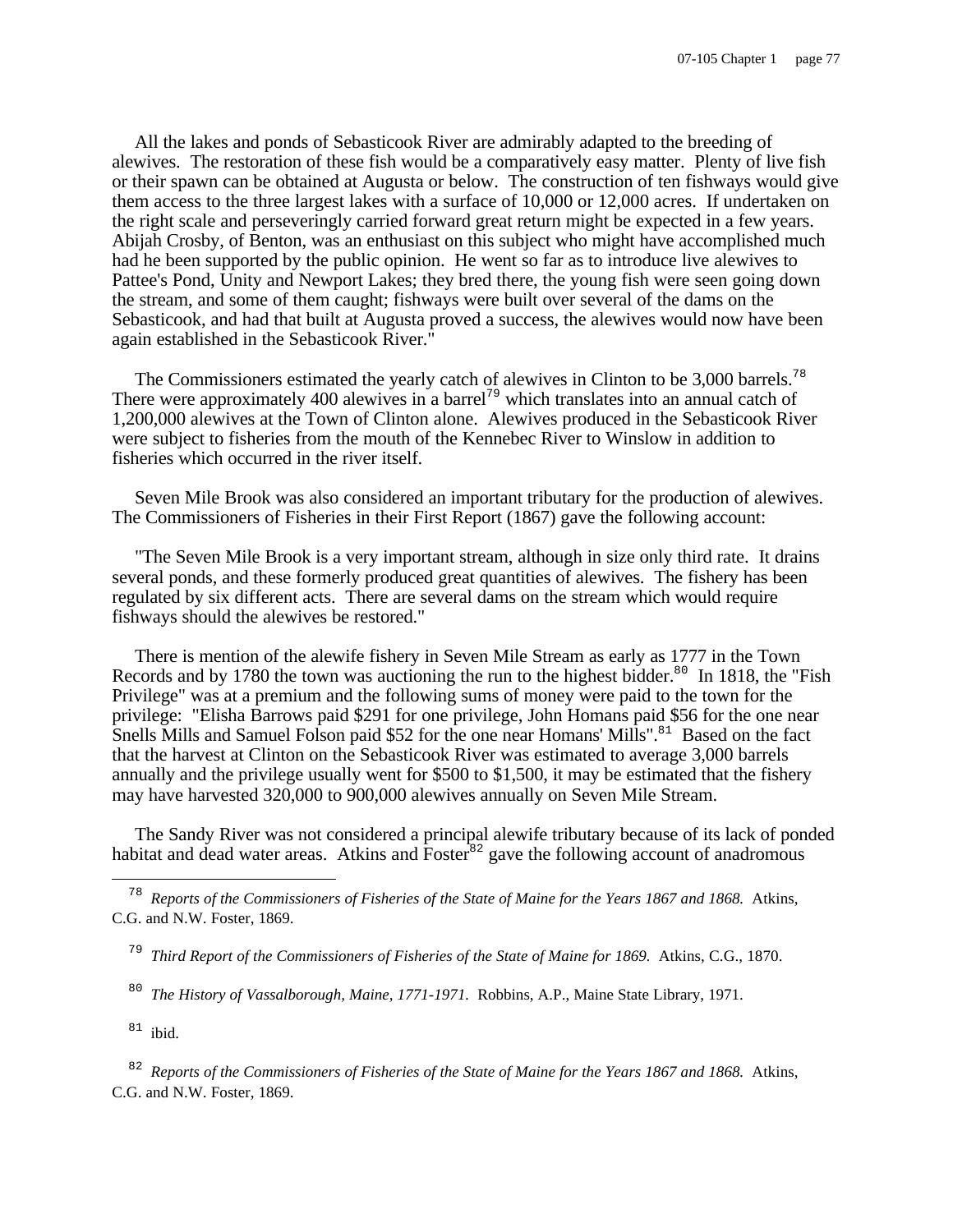fisheries of the Sandy River: "Although it has a great many miles of spawning ground for salmon, and but a limited extent suitable for shad or alewife. Both the latter, however, came into the river and ascended as far as Farmington. The lower part of the river maintained an excellent shad fishery.

But in 1804 the New Sharon Dam was built. This stopped shad and alewives but a fishway is said to have been maintained for a few years which permitted salmon to pass. A few years later another dam was thrown across the river nearer its mouth, and the fishways were no longer maintained."

*Shad.* The shad was a major species fished for in the Kennebec River, especially subsequent to the construction of the Augusta Dam in 1837. This dam prevented salmon from reaching the majority of its spawning habitat but, although the shad resource may have been reduced by 50%, there still remained over 20 miles of tidal freshwater from Merrymeeting Bay to Augusta.

Although the landings prior to 1887 are only estimates, Atkins reported that the average annual landings for shad in Bowdoinham, Dresden, and Woolwich were 120,000 fish for the years 1830-36. This same district was reported to have landed 180,000 shad in 1867 and the catch for the entire Kennebec River was estimated at  $225,000$  shad.<sup>83</sup>

In 1880, Atkins indicated that 108,000 shad were taken in the Merrymeeting Bay district.<sup>84</sup> In addition, 5,800 were taken above Richmond; 16,744 between Merrymeeting Bay and Bath; and 10,000 below Bath for a total catch of 140,000 shad in the Kennebec River system.

Although the landings do not reflect the loss of spawning and nursery habitat above Augusta due to the construction of the Augusta Dam, Atkins attributed this fact to the "use of a great number of far more efficient implements." A reduction of approximately 50% is indicated by the records of one weir in Merrymeeting Bay which averaged 5,961 shad yearly from 1826 through 1835, but caught only an average of 3,120 shad yearly from 1837-48 (no record for 1844).<sup>85</sup>

85 *Reports of the Commissioners of Fisheries of the State of Maine for the Years 1867 and 1868.* Atkins, C.G. and N.W. Foster, 1869.

<sup>83</sup> ibid.

<sup>&</sup>lt;sup>84</sup> The River Fisheries of Maine - Quoted in: Goode, G.B., 1887. Atkins, C.G., The Fisheries and Fishing Industries of the United States, Section V, Vol. 1, 1887.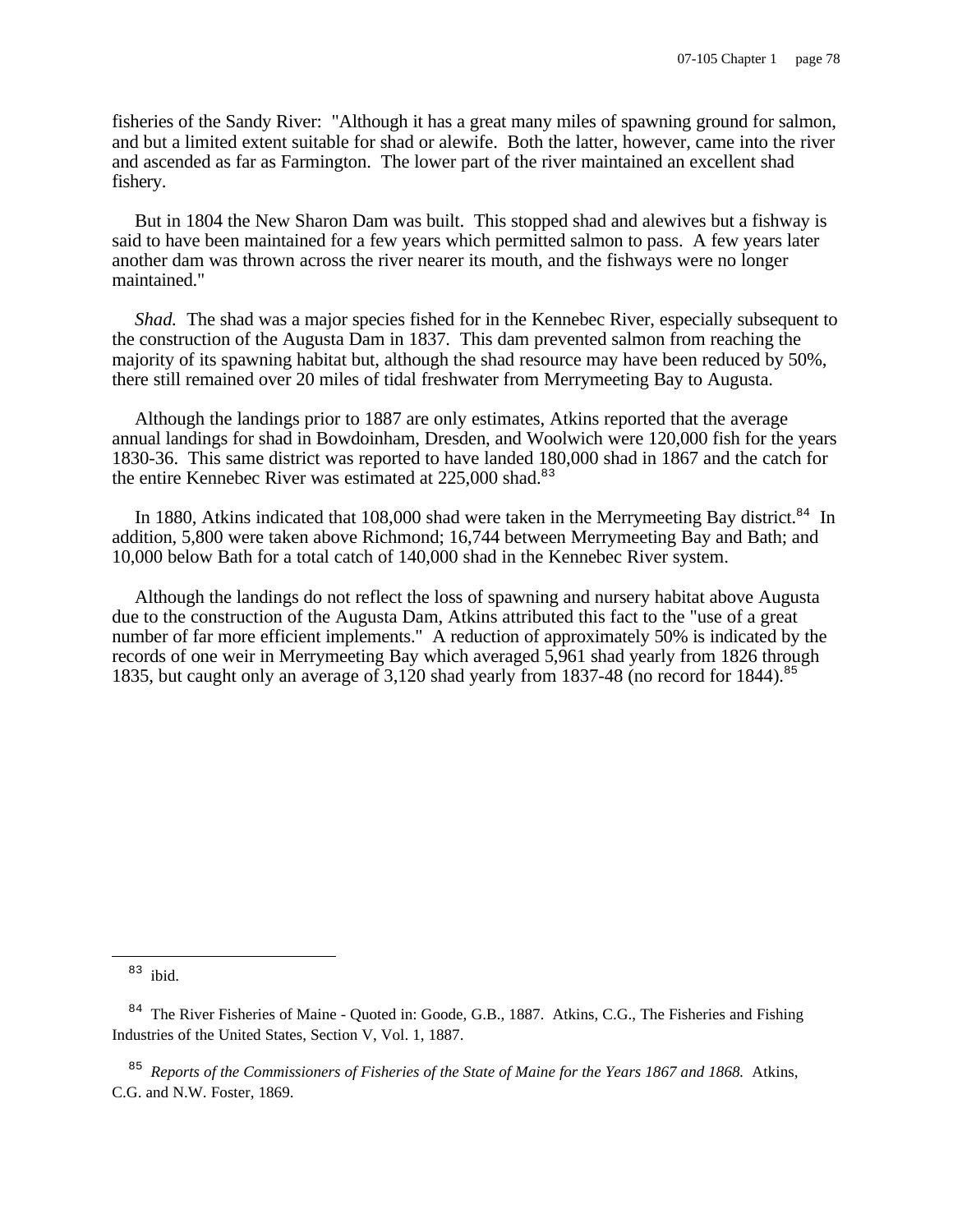Shad historically ascended the Kennebec River as far as Norridgewock Falls (89 miles from the sea), the Sandy River a few miles from its mouth, and the Sebasticook River in small numbers to Newport.<sup>86</sup> Atkins indicated that shad ascended the Sandy River as far as Farmington.<sup>87</sup> Atkins mentioned several upriver sites where shad fisheries were conducted.

Following is a description by Atkins of the shad fishery at Ticonic Falls (Waterville):

"At Ticonic Falls there is an island in mid-stream, where great facilities existed for catching shad with dip-nets. This island was private property. The proprietor, from 1804 down to the extinction of the fishery, has stated that in the early days of his fishing he used to take \$600 worth of shad yearly. As remarkable feats he mentioned that with the assistance of his three boys he had taken 1,000 shad and 20 salmon in an afternoon and that one day four men dipped out and boated ashore 6,400 large shad. There was a similar but less productive dip-net fishery on the falls at Skowhegan."

A shad fishery was also conducted on the lower Sandy River. Although shad are reported as originally migrating to Farmington, their path was obstructed at New Sharon.<sup>88</sup> A few years later a dam was constructed nearer the mouth. Thus, some habitat loss occurred prior to the construction of the Augusta Dam. Also a dam was built at Kendalls Mills in 1834 and one at Somerset Mills in 1836 on the main stem of the Kennebec River just above Waterville.<sup>89</sup> Although salmon could pass these dams at high water, there is no indication given whether alewives or shad did.

From 1896 through 1906, shad landings ranged from 322,800 to 1,028,600 pounds for an average annual yield of 802,514 pounds. If an average weight of 3 pounds per fish is assigned, it would indicate a catch of 267,500 shad. Subsequent to 1900, the landings declined and after 1919, the shad fishery suffered a complete collapse. Taylor attributed the collapse to industrial pollution.<sup>90</sup>

*Smelt.* The sea-run smelt, the smallest of the sea-run fish species, has played an important role in the river fisheries of the Kennebec River. It provided seasonal employment in the winter when jobs were scarce and today provides for a large recreational fishery.

The fishery for smelt was pursued on a small scale as early as 1814 on the Kennebec River by hook and line and small gill nets.<sup>91</sup> Before 1850, smelt were mostly consumed locally and sold

<sup>86</sup> The River Fisheries of Maine - Quoted in: Goode, G.B., 1887. Atkins, C.G., The Fisheries and Fishing Industries of the United States, Section V, Vol. 1, 1887.

87 *Reports of the Commissioners of Fisheries of the State of Maine for the Years 1867 and 1868.* Atkins, C.G. and N.W. Foster, 1869.

<sup>88</sup> ibid.

 $\overline{\phantom{0}}$ 

 $89$  ibid.

90 *A Survey of Former Shad Streams in Maine*. Taylor, C.E., USFWS Special Scientific Report, Fisheries No. 66, 1951.

<sup>91</sup> The River Fisheries of Maine - Quoted in: Goode, G.B., 1887. Atkins, C.G., The Fisheries and Fishing Industries of the United States, Section V, Vol. 1, 1887.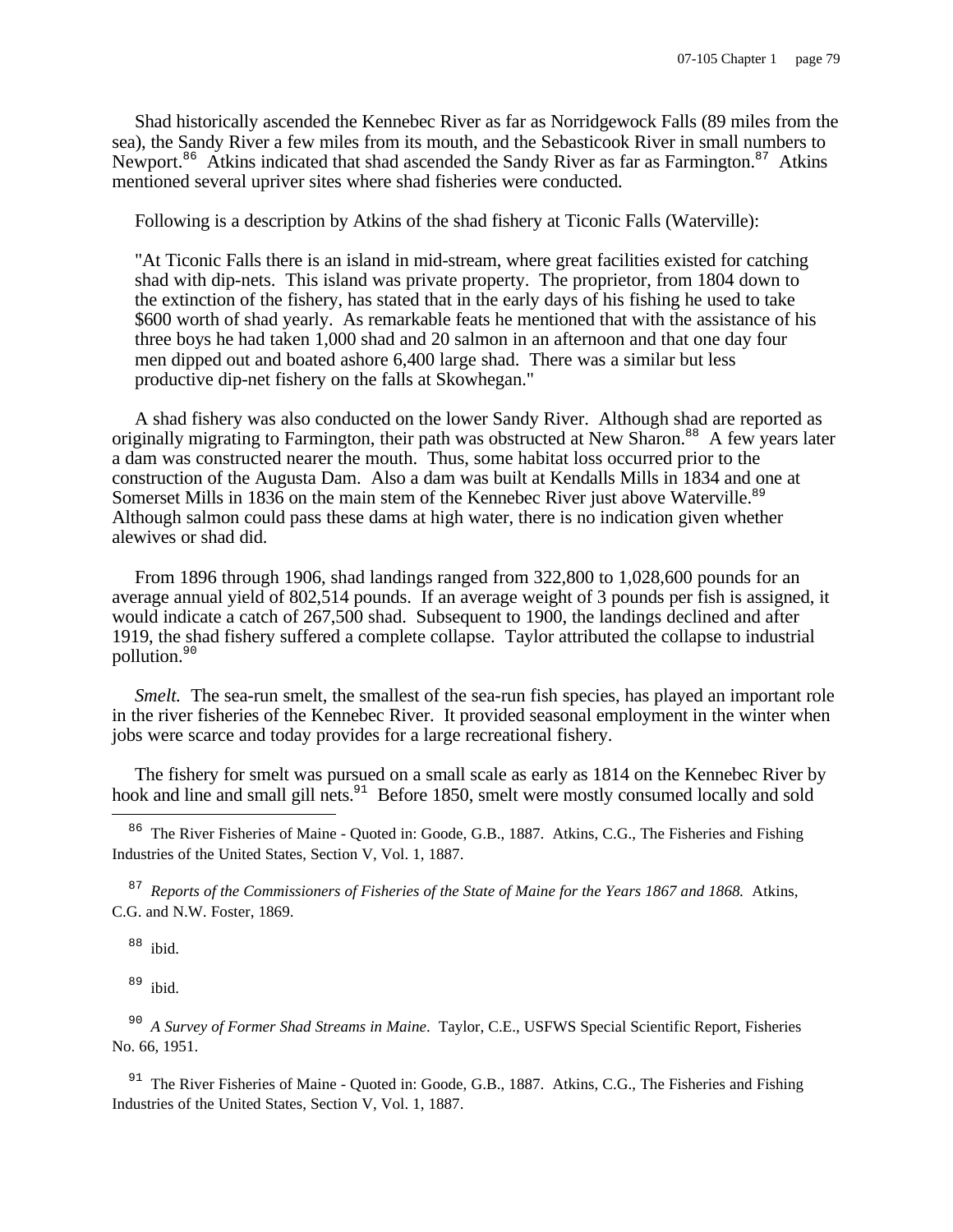through local markets. Bag nets were introduced in 1852 and allowed for greater efficiency in harvesting and allowed expanded markets. After 1850, a great quantity of smelt were marketed in Boston and New York City. Bag nets were fished mainly between Bath and Richmond, with 114 bag nets employed in the winter of 1879-80. Bag nets accounted for approximately 1/3 of the catch. Below Bath, half-tide weirs were utilized. There was also a large hook and line fishery which developed in the Sasanoa River around 1878. Hook and line fisheries were also pursued in the tributaries of Merrymeeting Bay, especially in the Eastern River. Two of the earliest hook and line fisheries were at Hallowell and Gardiner, which were stated to be very productive around 1850.<sup>92</sup> The hook and line fisheries in Hallowell and Gardiner had fallen off to quite an extent by 1880, which some attributed to the introduction of bag nets.

Smelt assumed a dominant role in our river fisheries in the late 1800s. The landed value of smelt in the late 1800s was two to three times the landed value of salmon, shad, or alewives. Smelt and shad were the two dominant sea-run fish species in the Kennebec River from the late 1800s through the early 1900s.

The smelt resource was less affected by dam construction or pollution than the other sea-run fish species, with possibly the exception of the shortnose sturgeon. Historically, it is probable that smelt ascended the Kennebec River only as far as Waterville to Ticonic Falls. While a significant but unknown amount of habitat was eliminated by the construction of the Augusta dam, a significant amount of habitat remained below the dam. This was also true for shad, but increasing pollution in the 1900s had a greater impact on shad than smelt as shad spawned later and were more dependent on the river for juvenile nursery habitat.

Smelt spawn generally during the spring high water run-off and the larvae quickly leave the upper tidal section shortly after hatching. Thus, they are not as subject to adverse conditions experienced in the river system during the summer months.

Although the smelt resource was not as adversely affected by dam construction and pollution as the other sea-run fish species, the landings decreased sharply in the late 1940s. The bag net fisheries ceased around the early 1930s.

The hook and line fisheries in Hallowell and Gardiner also disappeared.

The impact of the severe pollution experienced in the 1940s, '50s, '60s, and early '70s on the smelt resource itself is not known, but the severity of the pollution certainly impacted the use of the resource.

<sup>92</sup> ibid.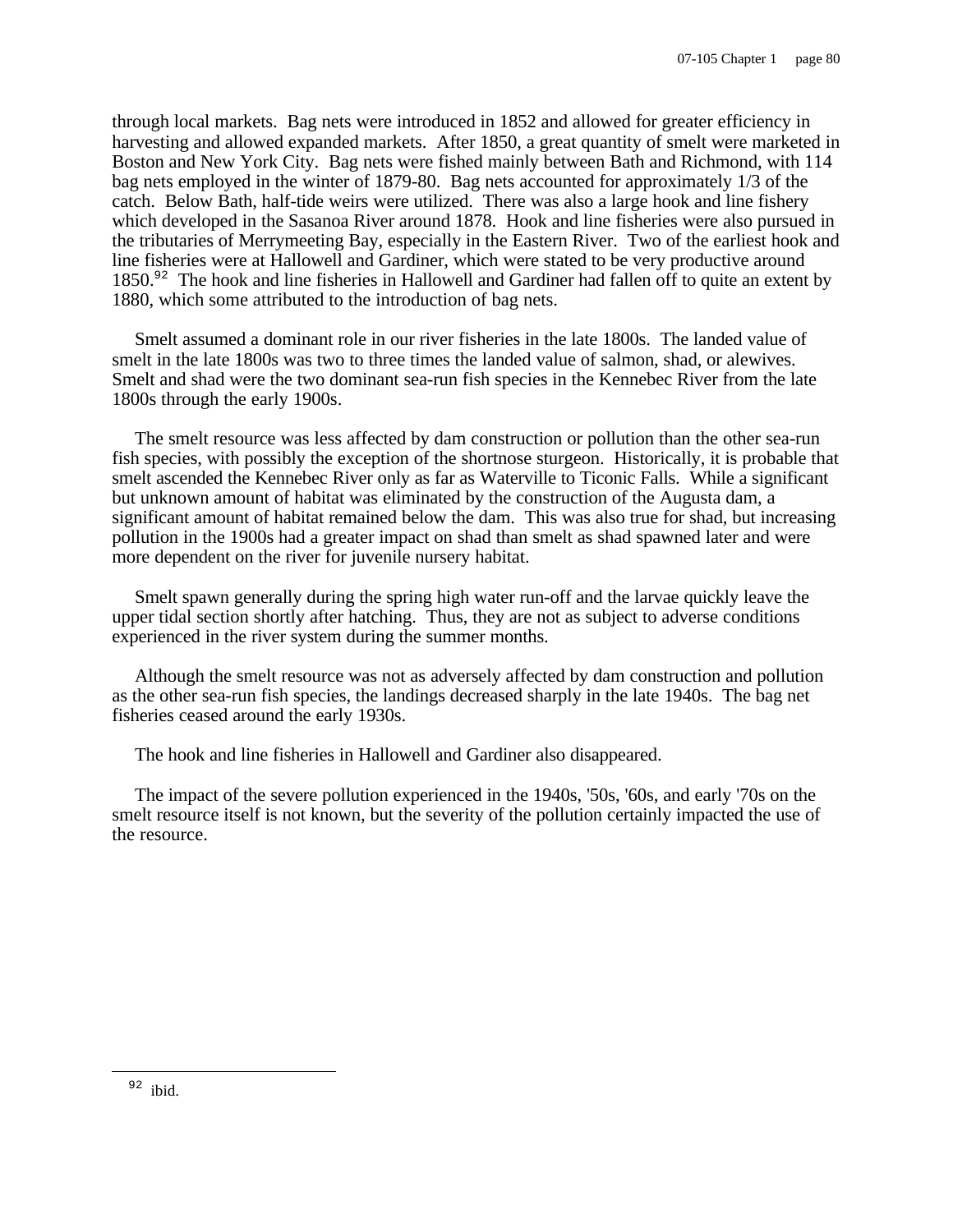*Sturgeon.* The first known fishery for sturgeon was at Pejepscot Falls in 1628. Thomas Purchase supposedly fished for salmon and sturgeon from time to time on quite a large scale until the commencement of King Philip's War in 1675. The only indication of the extent of the fishery was that Thomas Purchase caught about 90 kegs and 90 barrels of sturgeon in a three-week period.<sup>93</sup>

The fishery for sturgeon in the eighteenth and nineteenth centuries is described by Atkins as  $follows: <sup>94</sup>$ 

"In the early part of the eighteenth century there existed a flourishing sturgeon fishery in the Province of Maine, which employed some years over twenty vessels and was an esteemed and important branch of industry. It does not appear, however, to have been prosecuted continuously. Very early in the present century a company of men came to the Kennebec and locating themselves on a small island near the outlet of Merrymeeting Bay, since known as "Sturgeon Island," engaged in the catching of sturgeon, which they soused, packed in kegs, and shipped to the West Indies where they sold at \$1.00 a keg. This business was, however, suspended -- for what reason unknown -- and though sturgeon were very abundant in the Kennebec during the early part of the present century, at least until about 1840, no attempt was made to utilize them except occasionally for home use, until 1849.

In 1849, a Mr. N.K. Lombard, representing a Boston firm, came down to the Kennebec, established himself at "Burnt Jacket" in the Town of Woolwich (between Bath and Merrymeeting Bay) and undertook to put up the roe of sturgeon for caviar, and at the same time boil down the bodies for oil. A large number of fishermen engaged in the capture of sturgeon to sell to Lombard. The price paid was 25-50 cents apiece. The first year there were obtained 160 tons of sturgeon. They yielded oil of fine quality, superior to sperm oil for illuminating purposes in the opinion of the inhabitants of that vicinity who have been accustomed to use it when attainable. The attempt to utilize the roe was at first unsuccessful. It was put into hogsheads. Very lightly salted, and all spoiled. The next two years the roe was cured by salting heavier, drying, and laying it down with a little sturgeon oil, and was pronounced satisfactory. However, the business was discontinued after 1851. That year the sturgeon was quite scarce.

From this time there was a suspension of the sturgeon fishery until 1872, when some of the local fishermen of the Kennebec took it up again. In 1874 a crew of fishermen, headed by one John Mier of New York, went into the business catching and buying all they could and shipping them to New York where they supposed to smoke the flesh and utilize the roe for caviar and the sound for glue. They aimed to catch the sturgeon early in the season, while the roe was black and hard, and to keep the fish alive until the proper time for opening them. For the latter purpose, they constructed a great pen, in which they at one time had 700 live sturgeon. After five years, the sturgeon again became scarce and the business was relinquished to local fishermen who still continue to ship the flesh to New York but throw away all other parts. In 1880, the least successful season in recent times, 12 fishermen were engaged in the business on the Kennebec and

 $\overline{\phantom{0}}$ 

<sup>&</sup>lt;sup>93</sup> History of Brunswick, Topsham, and Harpswell, Maine. Wheeler, G.A. and H.W. Wheeler, Alfred Mudge & Son Printers, Boston, Massachusetts, 1878.

<sup>&</sup>lt;sup>94</sup> The River Fisheries of Maine - Quoted in: Goode, G.B., 1887. Atkins, C.G., The Fisheries and Fishing Industries of the United States, Section V, Vol. 1, 1887.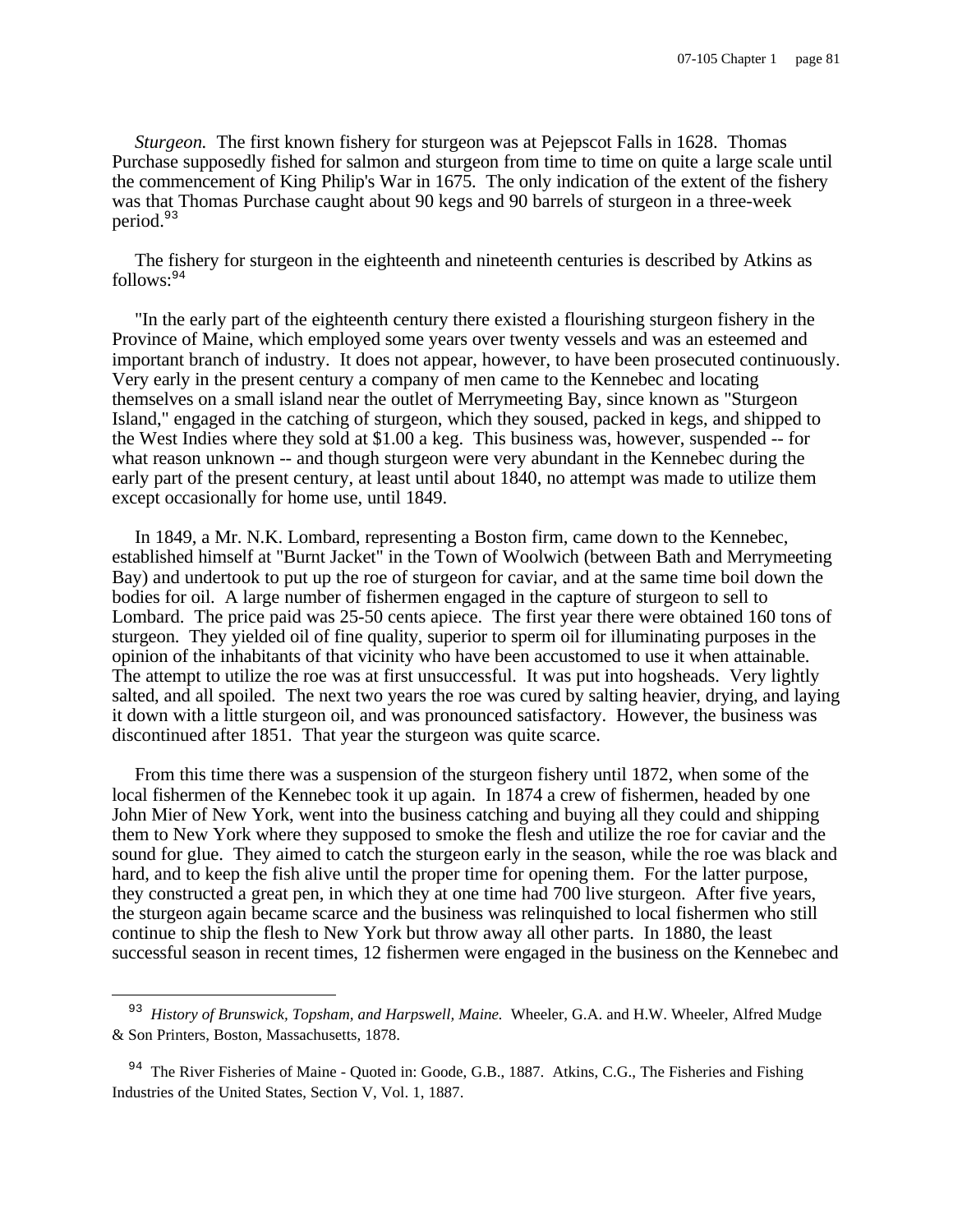the total catch was about 250 sturgeon, producing about 12,500 pounds of flesh which sold in New York at 7 cents per pound."

Since the 1880s, the sturgeon fishery has been almost nonexistent. Most of the recorded landings have been incidental catches. The most common gear in which they are caught incidentally are anchored gill nets and otter trawls.

*Striped Bass.* The striped bass played a vital role in the development of colonial America, and along with the codfish, were probably the first natural resources of America brought under conservation legislation. The General Court of Massachusetts Bay Colony in 1639 forbade the use of either fish as fertilizer for farm crops. The first public (free) school in the New World was partially supported from monies derived from the sale of striped bass. A portion of the monies was also expended in helping widows and orphans of men engaged in service to the Colony.

Atkins, Commissioner of Fisheries (1887), in referring to Maine's striped bass resource, recounted: Bass were undoubtedly quite plenty in early times in most of the rivers west of the Penobscot. In reference to the Penobscot, old fishermen speak of having "plenty" but the degree of abundance was by no means equal to that existing in the Kennebec, and at no time has this species been marketed in any considerable numbers from the Penobscot or any river further east. On the Kennebec at Abagadasset Point, as late as 1830, bass were so plentiful that the fishermen had trouble disposing of those taken in the weirs. A single weir has been known to take 1,000 pounds at one tide. There was no demand for them and sometimes hired men would take them in pay.

A local fisherman recalled that about the time of their first decline in population he obtained a contract with General Millary, the keeper of the Bowdoinham town poor, to furnish 1,600 pounds of bass at 3/4 of a cent per pound, but the fish were not plentiful that year and he caught only 800 pounds. The extent of the decline is illustrated by comparing the above statement with the statistics representing the present condition of the bass fishery. The total catch of 22 weirs on and about Abagadasset Point in 1880 was only 3,510 pounds; the Kennebec River yielded a total of 12,760 pounds; and the entire State, 26,760 pounds."

In view of Atkins' observation, it is readily apparent that the historical striped bass resource of Maine supported a viable fishery. Unfortunately, before the striped bass became of any great demand, the resource was already on a downward trend, never to return to its former abundance as a resident species. It is also apparent that the largest resident population occurred in the Kennebec River, although the Penobscot, Androscoggin, and St. Croix were also known to have supported limited populations. The beginning of the end of large resident populations occurred around 1830 when a dam was constructed on the Penobscot River at Old Town. Unlike salmon, alewives, or shad, striped bass would not utilize fishways and the construction of dams completely eliminated those fish from upriver spawning grounds which were essential to their existence. The greatest blow to the Maine striped bass resource was the construction of the dam on the Kennebec River at Augusta in 1837. Limited reproduction continued in Merrymeeting Bay and the lower Kennebec to sustain a limited fishery in the lower river during the late nineteenth century. The last commercial fishery probably supported by resident striped bass ceased to operate shortly after World War I. This was a winter fishery on the Sheepscot and Dyer Rivers by fixed gill net. This high salinity estuary was probably an overwintering area for some of the last resident stocks of Merrymeeting Bay. The striped bass of Merrymeeting Bay faded away with the shad fishery which disappeared in the late 1930s as a result of increased pollution from the Androscoggin and Kennebec rivers.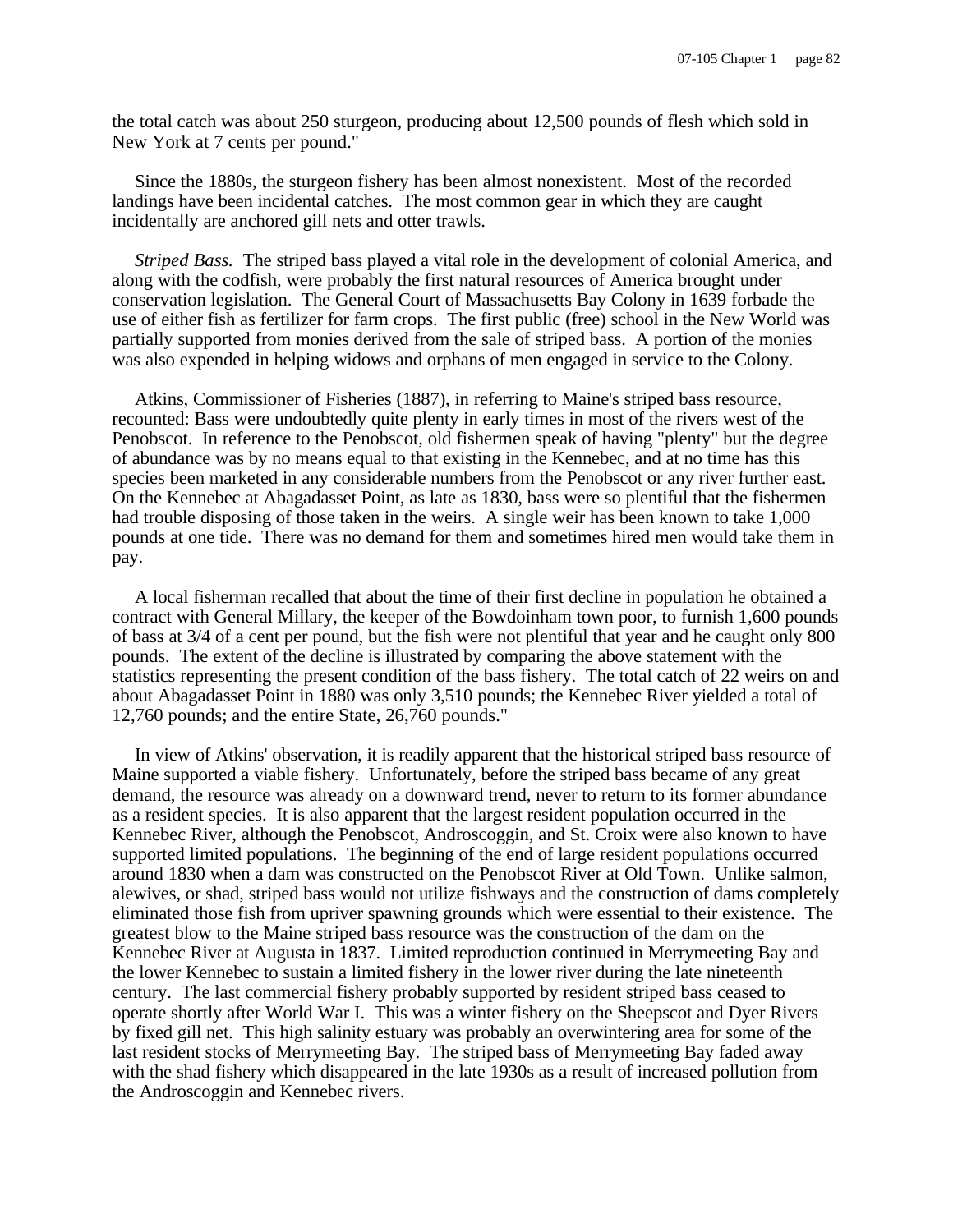Atkins<sup>95</sup> further describes the habits of and fisheries for the striped bass in Maine: "Bass are found in almost all brackish water of the State and ascend rivers a short distance at the various seasons of the year. On the Kennebec, it used to ascend the main river as far as Waterville; and the Sebasticook, a short distance above its mouth; but since the building of the dam at Augusta in 1837, its migration has been limited to that area. The principal run is in the month of June, at which time it feeds greedily, apparently ascending the rivers for that purpose. It continues to feed in weedy coves and bays until November. In the winter, great numbers of young, two or three inches long, are found in the rivers, and many of them fall into the bag nets and are captured along with smelts and tomcods. Larger individuals appear in many cases to retreat to quiet bays and coves of freshwater in the lower parts of the rivers, and pass the winter in a state of semihibernation."

Bass were taken by four methods: dip nets set under the ice, stop nets set in summer and autumn across the mouths of coves, gill nets, and by hook and line. Probably the stop net fishery was most efficient in catching large numbers of fish with one account telling of 11,000 pounds being taken close to Bath.

The abundance of striped bass is also mentioned in the early reports of the Commissioners of Fisheries of the State of Maine in 1867 and that the Kennebec River and particularly Merrymeeting Bay and the Eastern River were major concentration areas for bass.

#### *Present Fisheries*

i

*Alewife.* Since the early 1970s, water quality has improved dramatically and the tidal waters of the Kennebec River should support an alewife population similar to that found in the system after 1837. The tidal section of the Kennebec River is freshwater from the outlet of Merrymeeting Bay to Augusta, a distance of 20 miles, making it the only Maine river which will support significant shad and river herring runs below head-of-tide. This section of the river is excellent shad spawning and nursery habitat; it is marginal alewife habitat, but because of the large amount of accessible riverine area, the total production of alewives would easily approach two million fish, making it one of the largest runs in the State. While it is difficult to estimate the current population size, recent juvenile seine surveys show that the alewife is currently the most abundant of the three alosids (shad, alewife, and blueback herring).

<sup>&</sup>lt;sup>95</sup> The River Fisheries of Maine - Quoted in: Goode, G.B., 1887. Atkins, C.G., The Fisheries and Fishing Industries of the United States, Section V, Vol. 1, 1887.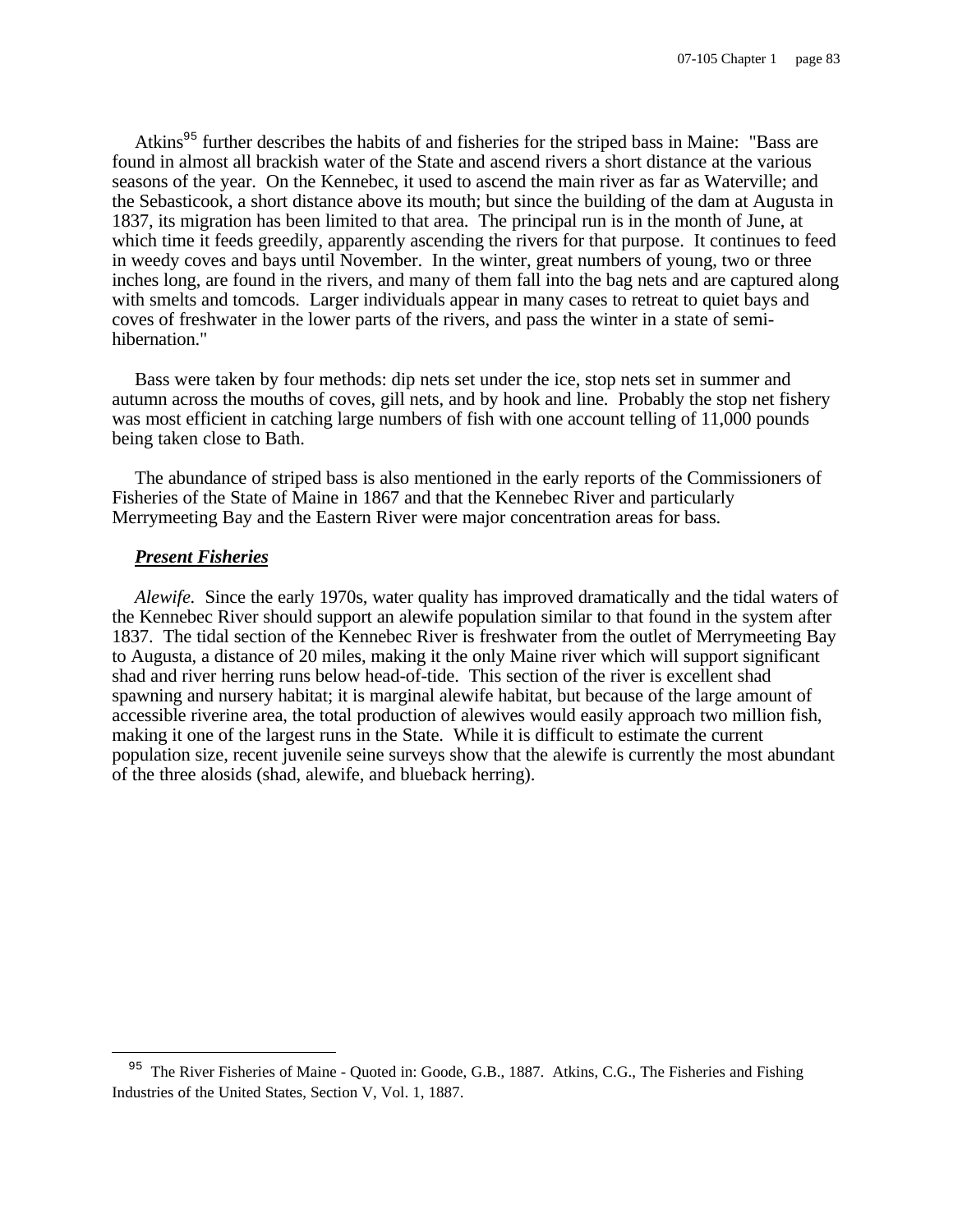*American Shad.* The water quality in the Kennebec River has improved dramatically since the era of gross pollution (the 1930s through the early 1970s). Since 1976, the Kennebec River has had adequate dissolved oxygen levels to support shad and other anadromous fish species in the lower river. DMR has been monitoring the shad resource in the Kennebec River. Experimental drift gill nets have been used to obtain an index of abundance for spawning adult shad and experimental seines are being used to obtain an index of abundance for juvenile shad. The present surveys indicate there is limited reproduction below the Augusta Dam and major areas of shad reproduction in the tributaries of Merrymeeting Bay, the Eastern, Cathance, and Abagadasset Rivers. Thus, the shad resource at the present time below Augusta is in a state of dynamic change. Because shad have a five-year life cycle and the stocks are reduced to extremely low levels, it is difficult to predict the rate of expansion. Based on experiences in other rivers, it is likely that significant recovery will occur within 2-4 life cycles. A very limited recreational fishery has developed below the Augusta Dam with approximately 30-50 adults being taken annually.

*Rainbow Smelt.* The lower Kennebec River provides the largest winter recreational smelt fishery in the State of Maine. Colonies of smelt camps have been reestablished in the Hallowell and Gardiner areas as a result of the dramatic improvement in water quality. In 1985 there were over 700 smelt camps on the tidal waters of the Kennebec River system, including the tributaries to Merrymeeting Bay.

DMR conducted intensive creel surveys of the Kennebec River winter smelt fishery from 1974- 1982. The estimated annual catches were variable, ranging from 20,000-96,000 pounds. Some of the fish harvested by hand line fishermen are sold through local markets. There are presently no other commercial fisheries for smelt on the Kennebec River.

This fishery provides for 14,000-29,000 man days of fishing per year. Approximately 12% of the fishermen are nonresidents. Based on an economic survey conducted in 1982, it is estimated that the fishery at 1985 costs would have a value of approximately \$500,000 based on direct expenditures.

*Sturgeon.* No current research or management activities are being conducted in the Kennebec River on these species. Shortnose sturgeon are on the Federal Endangered Species List and are thus afforded full protection. Based on research accomplished under AFC-19 and AFC-20, it was decided that the Atlantic sturgeon stock in the Kennebec River was at a critically low level and the river was closed to the taking of Atlantic sturgeon. In addition, a six-foot minimum length was implemented statewide. In May 1992, a statewide moratorium on the taking of both Atlantic Sturgeon and Shortnose Sturgeon was implemented.

*Striped Bass.* From the early 1930s through 1986, there was no evidence of striped bass spawning in the Kennebec River and those fish available to the sport fishery in later years were believed to be migrants from Chesapeake Bay and the Hudson River, with Chesapeake Bay being the major contributor.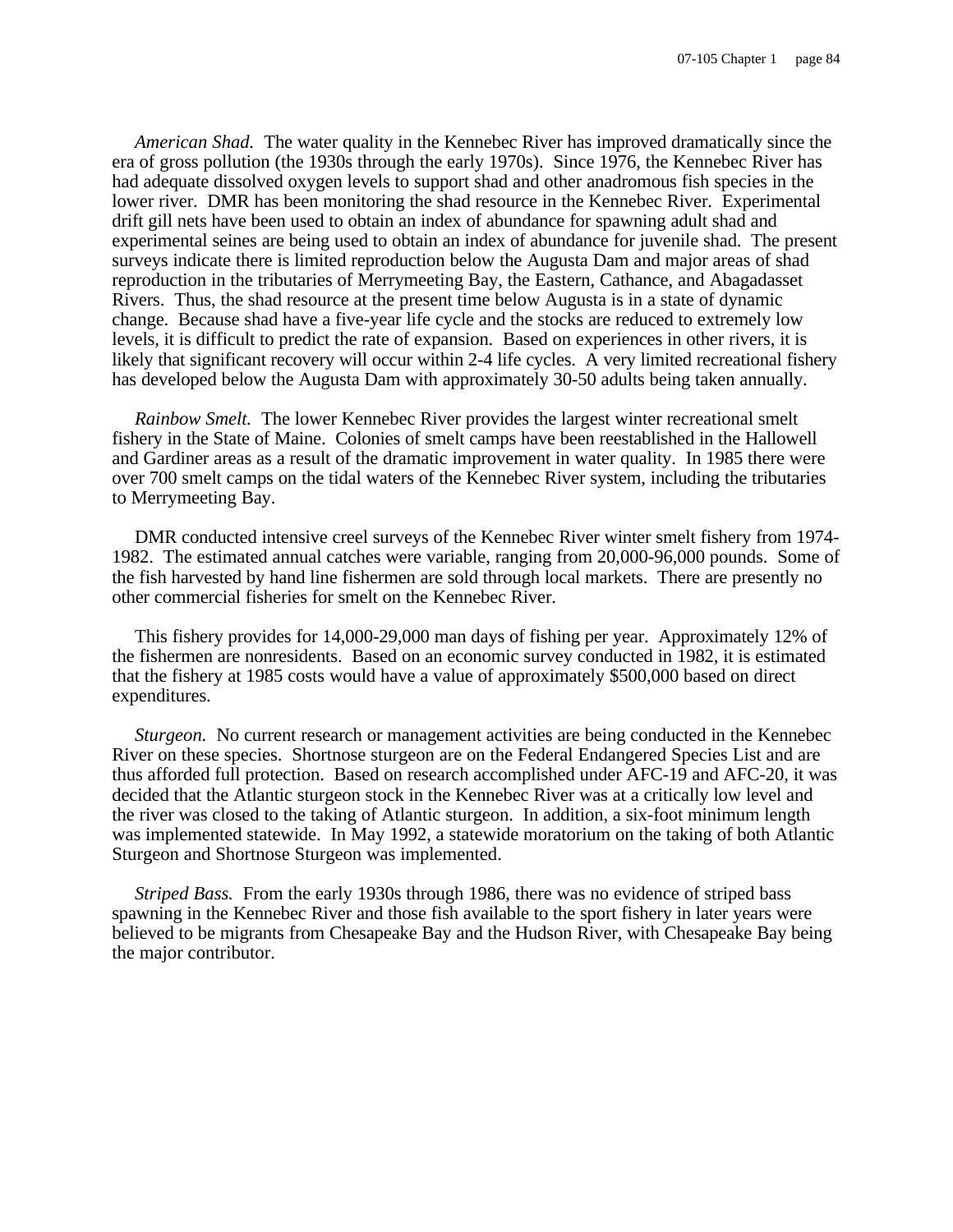Historically, this estuary supported the largest population of resident Maine striped bass, as evidenced by accounts of many small stripers taken in the winter smelt fishery and of the commercial winter fishery for large striped bass. Even after the construction of dams at head-oftide on the Kennebec and Androscoggin Rivers, which prevented migration of fish to upstream spawning areas, spawning populations of striped bass survived in the Merrymeeting Bay area and supported a limited commercial fishery until the post-World War I era. Industrial pollution from the Androscoggin and Kennebec Rivers completely eliminated the remaining population, probably about the same time as the shad disappeared from the Bay in the early 1930s. In recent years the water quality has improved to the point that it is believed possible that a resident population can be re-established in this area. In 1982, a juvenile striped bass stocking and tagging program was initiated to reestablish a self-sustaining native population of striped bass to the Kennebec/Androscoggin complex. In September of 1982, DMR captured 319 juvenile striped bass (fall fingerlings) in the Hudson River and transferred them to the Androscoggin River; in October 1983, a total of 572 fall fingerling striped bass were transported from the Hudson River to the Kennebec River estuary. In 1984, striped bass fry were obtained from Multi-Aquaculture System, Inc. of Amagansett, New York, and raised to fall fingerlings by the USFWS at its North Attleboro National Fish Hatchery. The fry were purchased with private funds by a non-profit organization known as the "Committee to Restore Resident Stripers to the Kennebec River in Maine," and in September, 2,306 fingerling striped bass were released into the Kennebec at Richmond. In 1985 and 1986, striped bass fry were obtained from Ecological Analysts' Verplanck Striped Bass Hatchery. These fry, of Hudson River origin, were raised to fall fingerling size by the USFWS at its North Attleboro National Fish Hatchery. In 1985, 46,769 striped bass fingerlings were stocked and in 1986, 30,246. No striped bass were available in 1987, but 1987 marks the first year in over 50 years that natural production occurred in the Kennebec River, as evidenced by the capture of 26 young-of-the-year striped bass. From 1988- 92, an additional 183,333 striped bass juveniles were stocked in the Kennebec/Androscoggin estuarial complex. Wild young-of-the-year striped bass have been caught annually since 1987 with numbers ranging from 1 to  $26.^{96}$ 

#### *Habitat Assessment & Population Projections*

÷,

*General.* No habitat assessments based on substrate types in the subtidal zone in the estuary of the Kennebec River have been completed. Habitat types for the intertidal zone were mapped at a minimum resolution of 3-5 acres by the USFWS. $\frac{97}{9}$  Although the intertidal zone acts as a nursery area for various fish species, such as juvenile shad and alewives, it was not considered in estimating potential population sizes. The total amount of area for the intertidal zone of Merrymeeting Bay was estimated by IF&W to be 17,680,520 yds<sup>2</sup>. The total estimated area for the intertidal zone for the entire Kennebec/Sheepscot Rivers estuarial complex was estimated to

<sup>&</sup>lt;sup>96</sup> Anadromous Fisheries in the Kennebec River Estuary. Squiers, T.S., Maine Department of Marine Resources, 1988.

<sup>97</sup> *An Ecological Characterization of Coastal Maine.* Fefer, S.I. and P.A. Schettig, FWS/OBS-80/29, Biological Services Program, U.S. Fish and Wildlife Service, 1980.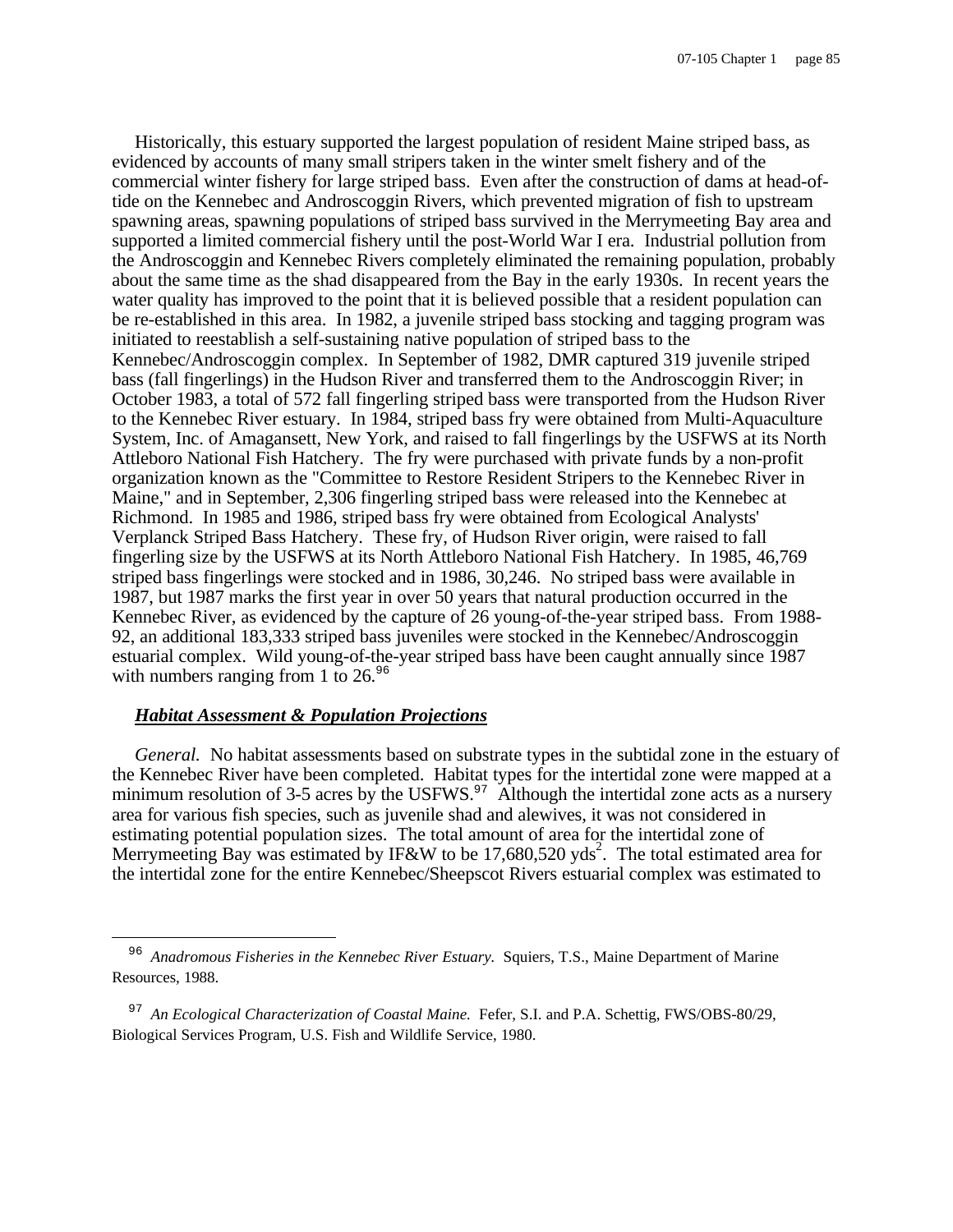be 71,186,720 yds<sup>2,98</sup> The total amount of area for the subtidal zone for the Kennebec/Sheepscot Rivers estuarial complex was estimated to be  $90,561,240$  yds<sup>2,99</sup>

Estimates of shad and alewife population sizes were based on the amount of subtidal freshwater habitat in the Kennebec River estuary. The surface area for the subtidal zone of Merrymeeting Bay and its tributaries was obtained from an aerial survey of Merrymeeting Bay by IF&W.<sup>100</sup> The total estimated surface area for this section of the river was estimated to be  $28,280,120$  yds<sup>2</sup>.<sup>101</sup> The surface area of the subtidal zone of the main stem of the Kennebec River from the Richmond Bridge to the Augusta Dam was determined by multiplying the length by the average width, as determined from a navigational chart. The total estimated surface area for the subtidal zone of the Kennebec River from the Richmond Bridge to the Augusta Dam was estimated to be 11,185,240 yds<sup>2</sup>. Thus, the total estimated surface area of the freshwater subtidal zone was estimated to be  $39,465,360$  yds<sup>2</sup> (Table 14). Fefer and Schettig estimated there were only 27,500,800 yds<sup>2</sup> of riverine subtidal area in the Kennebec/Sheepscot Rivers estuarial complex. A small section of Merrymeeting Bay was classified as estuarine subtidal by Fefer and Schettig, but would not account for the large discrepancy. It may be possible that the main stem of the Kennebec River, upriver of the Richmond Bridge, was not accounted for in the Fefer and Schettig survey.

*Salmon.* The Kennebec River currently has a small population of Atlantic salmon below the Augusta dam, composed of hatchery strays from other rivers, as well as wild fish originating from tributaries below Augusta. The salmon runs in the Kennebec below Augusta are of uncertain magnitude, but are believed to number less than 200 adults in most years. Those salmon present in the Kennebec support a significant fishery located below the Augusta dam. In 1990, the Kennebec River had the second largest rod catch of Atlantic salmon of any river in the State of Maine.

*Alewife.* Alewives mainly utilize lakes and ponds as spawning and nursery habitat, although deadwater areas of rivers are utilized as well as tidal freshwater habitat. The size of the alewife run as evidenced by the commercial yield is dependent on the amount of accessible habitat. An average yield per surface acre of ponded habitat for six (6) Maine watersheds ranged from 46-694 pounds/surface acre (Table 15). The yield/acre is influenced by many factors in addition to the quantitative amount of habitat available, such as the productivity of the lake system, the accessibility of the system to adults, the amount of nursery habitat in the estuarial system, factors associated with the mortality of downstream migrating juveniles, such as turbine mortalities, etc.

<sup>99</sup> ibid.

 $\overline{\phantom{0}}$ 

 $101$  ibid.

<sup>98</sup> *An Ecological Characterization of Coastal Maine.* Fefer, S.I. and P.A. Schettig, FWS/OBS-80/29, Biological Services Program, U.S. Fish and Wildlife Service, 1980.

<sup>&</sup>lt;sup>100</sup> Maine Department of Inland Fisheries & Wildlife, 1981. Aerial photos of Merrymeeting Bay, Wetland Estimates, Wildlife Division, (Mimeo).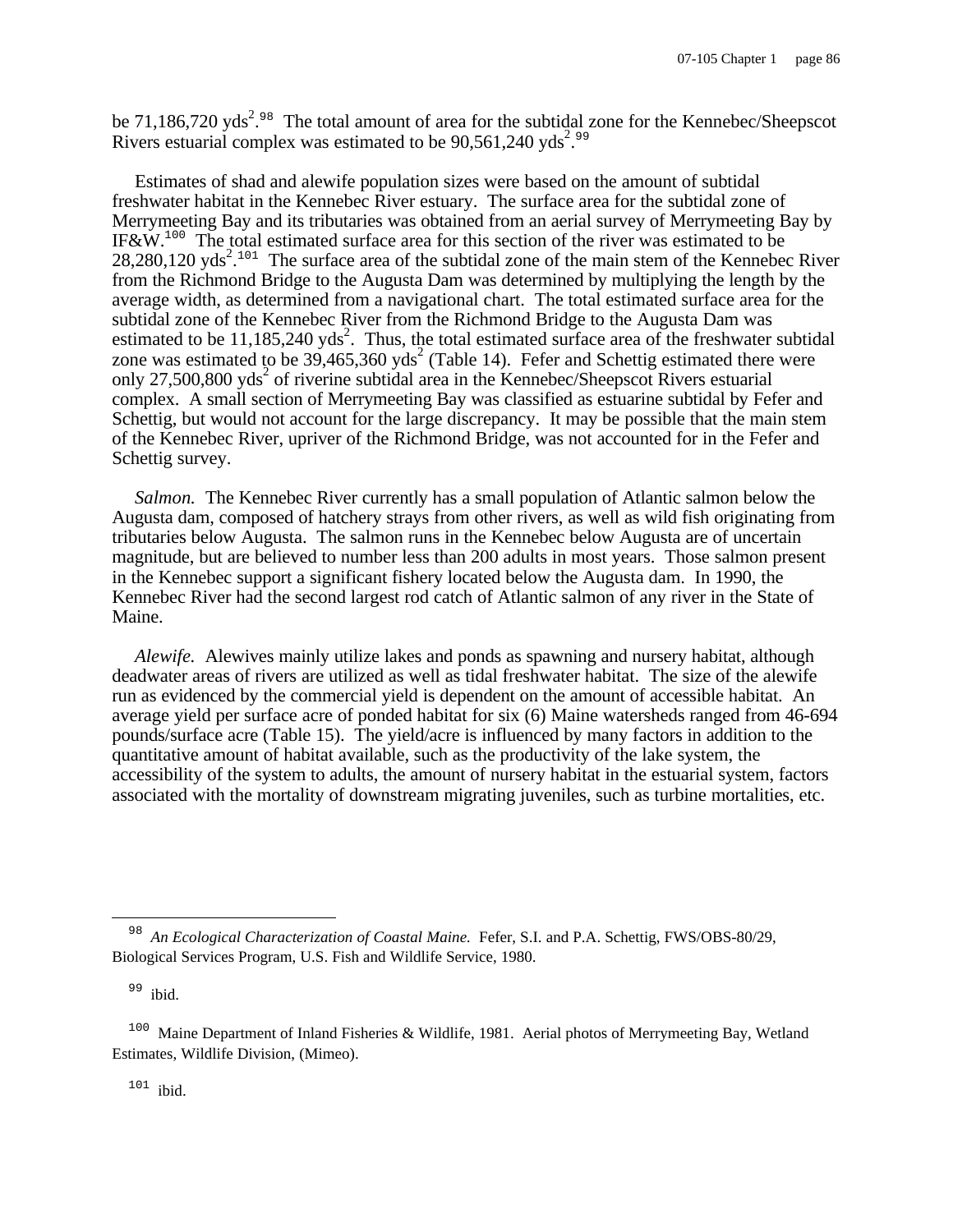To obtain rough estimates of the potential production of alewives in the Kennebec River system, a commercial yield of 100 pounds per surface acre of ponded habitat was assumed. This is well within the range of yields experienced in other watersheds. The 100 pounds/surface acre represents the commercial yield and not the total run. It is assumed that the commercial catch represents an 85% exploitation rate. The theoretical basis for this is that most alewife runs are subjected to six (6) days of fishing per week. Estimates for adult escapement on the Damariscotta River reveal an exploitation rate ranging from 85-97% for the years 1979-1982.<sup>102</sup> Assuming a weight of .5 pounds per adult, the assumed commercial yield would be 200 adults/surface acre and when combined with a 15% escapement rate, would result in a total production of 235 adults/acre. This factor was used to determine the alewife potential for the Kennebec River. The total estimated alewife potential in the Kennebec River above the Augusta Dam was 5,782,410 (Table 16). $103$ 

There is significant alewife habitat below the Augusta Dam currently accessible to alewives. This includes the tidal freshwater section of the Kennebec River, which has a potential to produce an estimated 1.9 million alewives, plus some small drainages with a potential of .56 million alewives (Table 17). There is also an additional potential of 2.7 million alewives in the Cobbosseecontee Stream drainage and .17 million in the Togus Stream. The total potential for alewife production below the Augusta Dam is estimated to be 5.4 million adults. This brings the total potential in the Kennebec River system, excluding the Androscoggin River, to over 10 million adults or 5 million pounds (Table 16 & Table 17).

*American Shad.* A significant fishery for American shad existed in the freshwater tidal section of the Kennebec River and its tributaries after access to inland waters was obstructed by impassable dams at head-of-tide. From 1896 through 1906 the average annual landings of American shad in the Kennebec River were 802,514 pounds. This would represent 267,500 adult shad if an average weight of 3 pounds per fish was assumed. This also represents a commercial yield of 0.6778 shad per 100 square yard unit (Table 14). If it was assumed that the exploitation rate varied between 25-50%, then the total shad run may have been in the range of 535,000- 1,070,000 shad in the freshwater tidal section of the Kennebec River (including Merrymeeting Bay and its tributaries). This represents a production of 1.4-2.7 adult shad per 100 square yard unit of freshwater tidal habitat.

It was stated by Atkins that the shad run decreased by 50% after the construction of the Augusta Dam in 1837. Thus, the shad run above the Augusta Dam may have been equivalent to that in the tidal section which would result in a run of one-half to one million adult shad above the dam. This would result in a total population estimate of 1-2 million adult shad for the Kennebec River system.

 $\overline{\phantom{0}}$ 

<sup>102</sup> *Population Biology and Management of the Alewife (Alosa pseudoharengus) in Maine.* Annual Report: Maine AFC-21-3, 1981-82, Walton, C.J., 37pp., 1982.

<sup>103</sup> *Kennebec River Anadromous Fish Restoration and Evaluation.* Annual Report, Maine AFC-26-2, Squiers, T.S., 1987.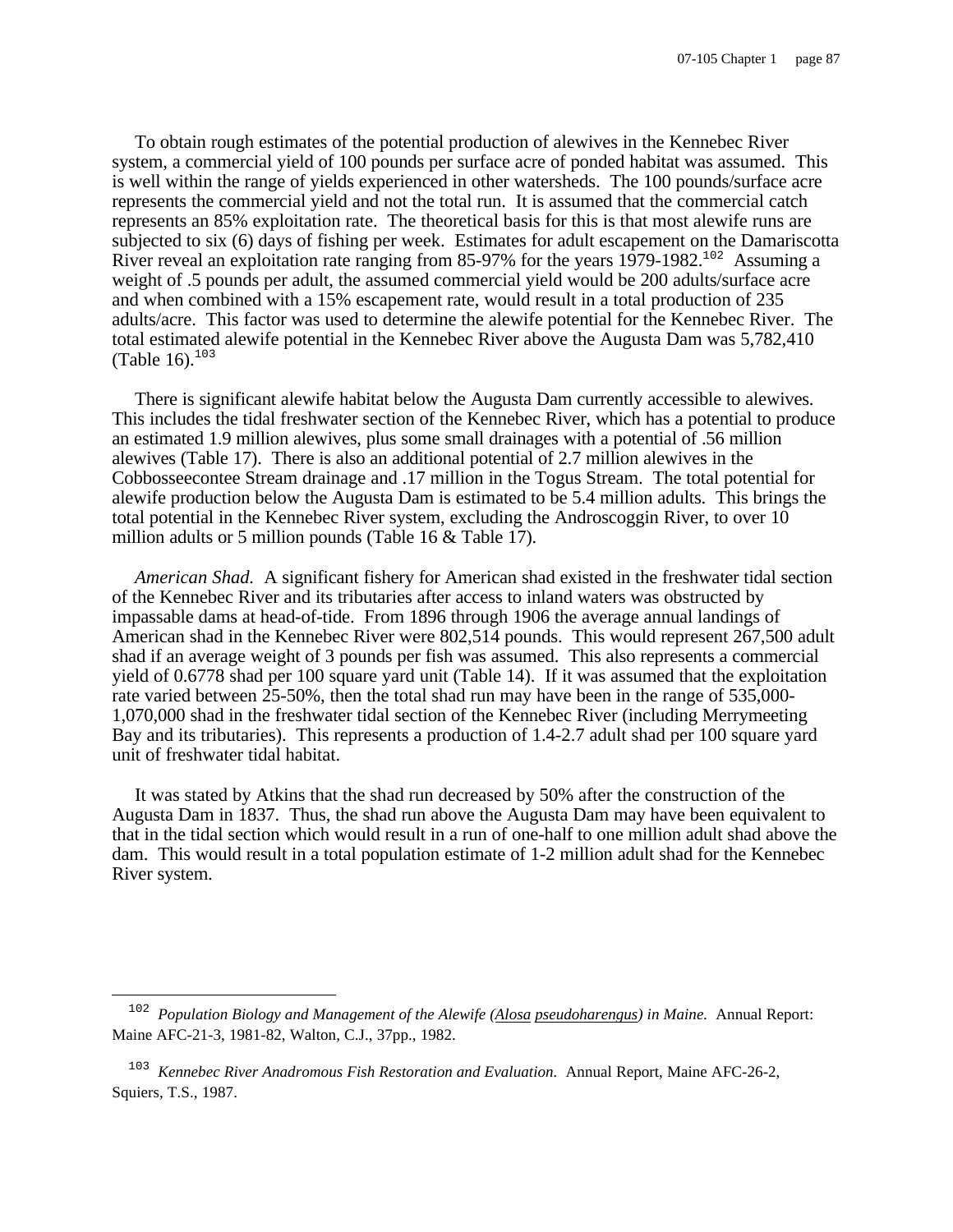## **Table 14**

# **Historical Shad Production per 100 yds<sup>2</sup> of Mean Low Water Surface Area in the Lower Kennebec River and its Tributaries**

|                                                                                                               | <b>Surface</b><br>Area<br>$(yds^2)$                                                                                                                                    | Average<br>Shad<br><b>Landings</b> | Yield<br>per<br>$100 \text{ yds}^2$ | <b>Total</b><br>Production<br>(50%<br>exploitation) | <b>Production</b><br>per<br>$100$ yds | <b>Total</b><br>Production<br>(25%<br>exploitation | <b>Production</b><br>per<br>$100 \text{ yds}^2$ |
|---------------------------------------------------------------------------------------------------------------|------------------------------------------------------------------------------------------------------------------------------------------------------------------------|------------------------------------|-------------------------------------|-----------------------------------------------------|---------------------------------------|----------------------------------------------------|-------------------------------------------------|
| Merrymeeting Bay<br>(including tidal waters of<br>the Eastern, Abbaga-<br>dasset, and Androscoggin<br>Rivers) | $28,280,120$ <sup>1</sup>                                                                                                                                              |                                    |                                     |                                                     |                                       |                                                    |                                                 |
| Kennebec River<br>(Richmond Bridge to the<br>Augusta Dam)                                                     | $11,185,240^2$                                                                                                                                                         |                                    |                                     |                                                     |                                       |                                                    |                                                 |
| <b>TOTAL</b>                                                                                                  | 39,465,360                                                                                                                                                             | 267,500 <sup>3</sup>               | .6778                               | 535,000                                             | 1.3556                                | 1,070,000                                          | 27112                                           |
| Source: $\frac{1}{1}$ From IF&W (1981)<br>shad                                                                | Based on length of 15.25 miles and average width of 1,250'<br>Based on 8 years' data from 1896-1906, when average annual yield was 802,514 lbs; 3 lbs/fish = $267,500$ |                                    |                                     |                                                     |                                       |                                                    |                                                 |

## **Table 15**

#### **Commercial Yield of Alewives per acre of Spawning Habitat for Selected Maine Watersheds based on Landings from 1971-1983**

|                                 |                                     | Range                      |             |     |
|---------------------------------|-------------------------------------|----------------------------|-------------|-----|
| Watershed                       | <b>Average Annual</b><br>Yield(lbs) | Average<br>Yield(lbs)/Acre | <b>High</b> | Low |
| Damariscotta River <sup>1</sup> | 641,210                             | 144                        | 233         | 42  |
| St. George River                | 471,588                             | 311                        | 474         | 33  |
| <b>Orland River</b>             | 403,153                             | 97                         | 140         | 47  |
| Nequasset Lake <sup>1</sup>     | 158,621                             | 369                        | 488         | 242 |
| Winnegance Lake                 | 93,697                              | 684                        | 1,178       | 337 |
| Narraguagus River               | 56,284                              | 46                         | 89          | 14  |

*1 Exclusive of 1983*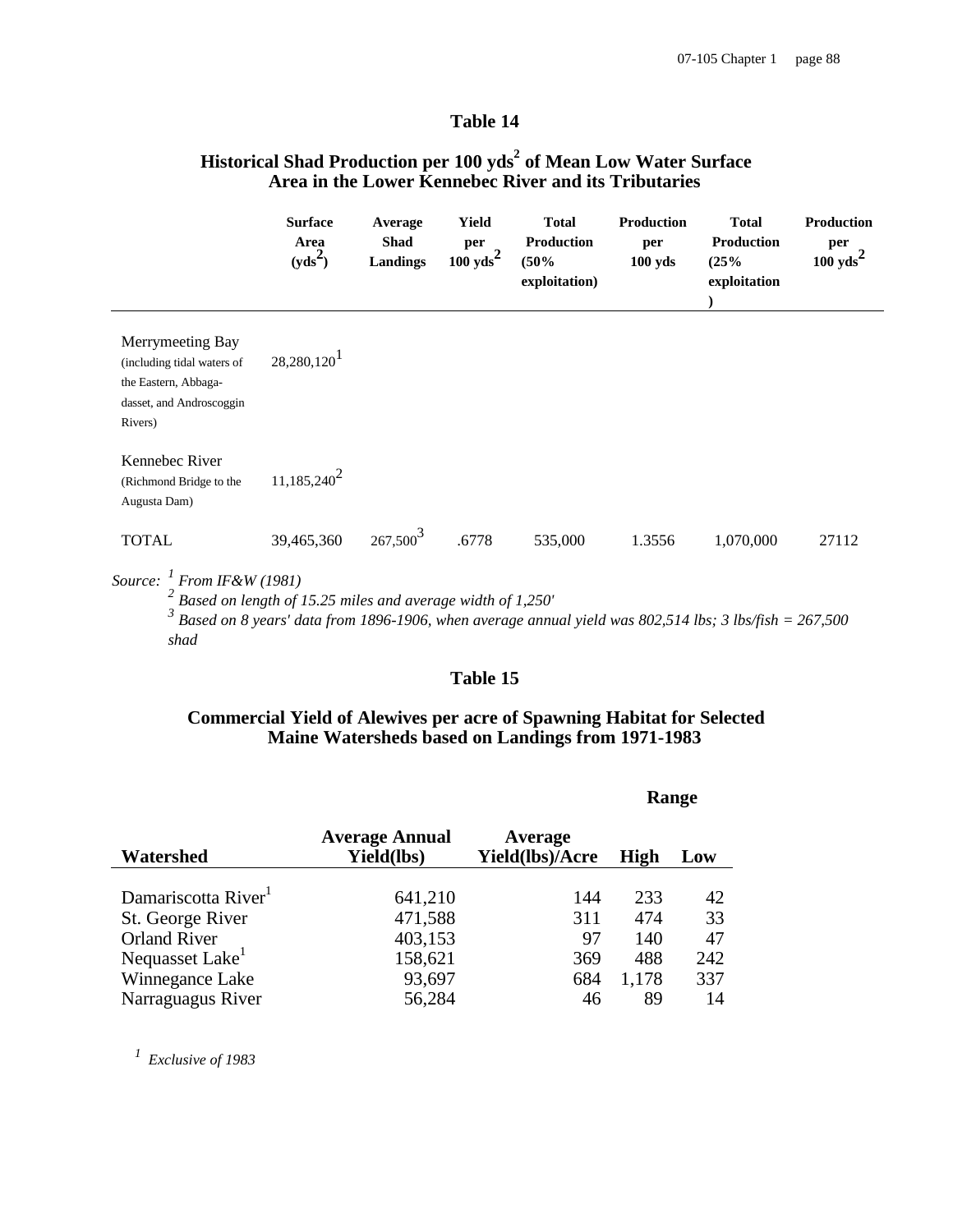|                                | <b>Surface</b> | Total fish <sup>1</sup><br>production | Allowable <sup>2</sup><br>harvest | Spawning <sup>3</sup><br>escapement |
|--------------------------------|----------------|---------------------------------------|-----------------------------------|-------------------------------------|
| <b>Ponded Area</b>             | acreage        | (235/acre)                            | (200/acre)                        | (35/acre)                           |
| <b>Seven Mile Stream</b>       |                |                                       |                                   |                                     |
| <b>Webber Pond</b>             | 1252           | 294,220                               | 250,400                           | 43,820                              |
| <b>Spectacle Pond</b>          | 139            | 32,665                                | 27,800                            | 4,865                               |
| Three Mile Pond                | 1077           | 253,095                               | 215,400                           | 37,695                              |
| <b>Three Cornered Pond</b>     | <u>195</u>     | 45,825                                | 39,000                            | 6,825                               |
| <b>TOTAL</b>                   | 2,663          | 625,805                               | 532,600                           |                                     |
|                                |                |                                       |                                   | 93,205                              |
| <b>Sebasticook River</b>       |                |                                       |                                   |                                     |
| Douglas Pond                   | 525            | 123,375                               | 105,000                           | 18,375                              |
| China Lake                     | 3922           | 921,670                               | 784,400                           | 137,270                             |
| Pattee Pond                    | 712            | 167,320                               | 142,400                           | 24,920                              |
| Lovejoy Pond                   | 324            | 76,140                                | 64,800                            | 11,340                              |
| <b>Unity Pond</b>              | 2528           | 594,080                               | 505,600                           | 88,480                              |
| <b>Great Moose Lake</b>        | 3584           | 842,240                               | 716,800                           | 125,440                             |
| Big Indian Pond                | 990            | 232,650                               | 198,000                           | 34,650                              |
| Little Indian Pond             | 143            | 33,605                                | 28,600                            | 5,005                               |
| Sebasticook Lake               | 4288           | 1,007,680                             | 857,600                           | 150,080                             |
| Wassookeag Lake                | 1062           | 249,570                               | 212,400                           | 37,170                              |
| <b>Plymouth Pond</b>           | 480            | 112,800                               | 96,000                            | 16,800                              |
| <b>TOTAL</b>                   | 19,326         | 4,541,610                             | 3,865,200                         | 676,410                             |
|                                |                |                                       |                                   |                                     |
| <b>Wesserunsett Stream</b>     | 1446           |                                       |                                   |                                     |
| Hayden Lake                    |                | 339,810                               | 289,200                           | 50,610                              |
| <b>Sandy River</b>             |                |                                       |                                   |                                     |
| Norcross Pond                  | 122            | 28,670                                | 24,400                            | 4,270                               |
| <b>Clearwater Pond</b>         | 751            | 176,485                               | 150,200                           | 26,285                              |
| North Pond                     | 170            | 39,950                                | 34,000                            | 5,950                               |
| Parker Pond                    | 128            | 30,080                                | 25,600                            | 4,480                               |
| <b>TOTAL</b>                   | 1,171          | 275,185                               | 234,200                           | 40,985                              |
|                                |                |                                       |                                   |                                     |
| <b>GRAND TOTAL<sup>4</sup></b> | 24,606         | 5,782,410                             | 4,921,200                         | 861,210                             |

## **Table 16 Potential Alewife Production in the Kennebec River above Augusta**

<sup>1</sup> Based on an annual commercial yield of 100 lbs per surface acre and an escapement rate of 15%. Average weight of .5 lbs/fish.

 $2$  Assumes 100% fish passage efficiency (upstream and downstream)

<sup>3</sup> The escapement rate of 35 adult alewives per acre refers to the escapement needed into the pond or lake. Higher rates would be needed downriver depending on the number of dams and fish passage efficiency.

<sup>4</sup> Assumes there will be 100% survival of downstream migrating juvenile alewives. A 10% mortality at each

hydroelectric facility (with downstream passage) would reduce the potential total production from 5,782,410 alewives to 4,047,800.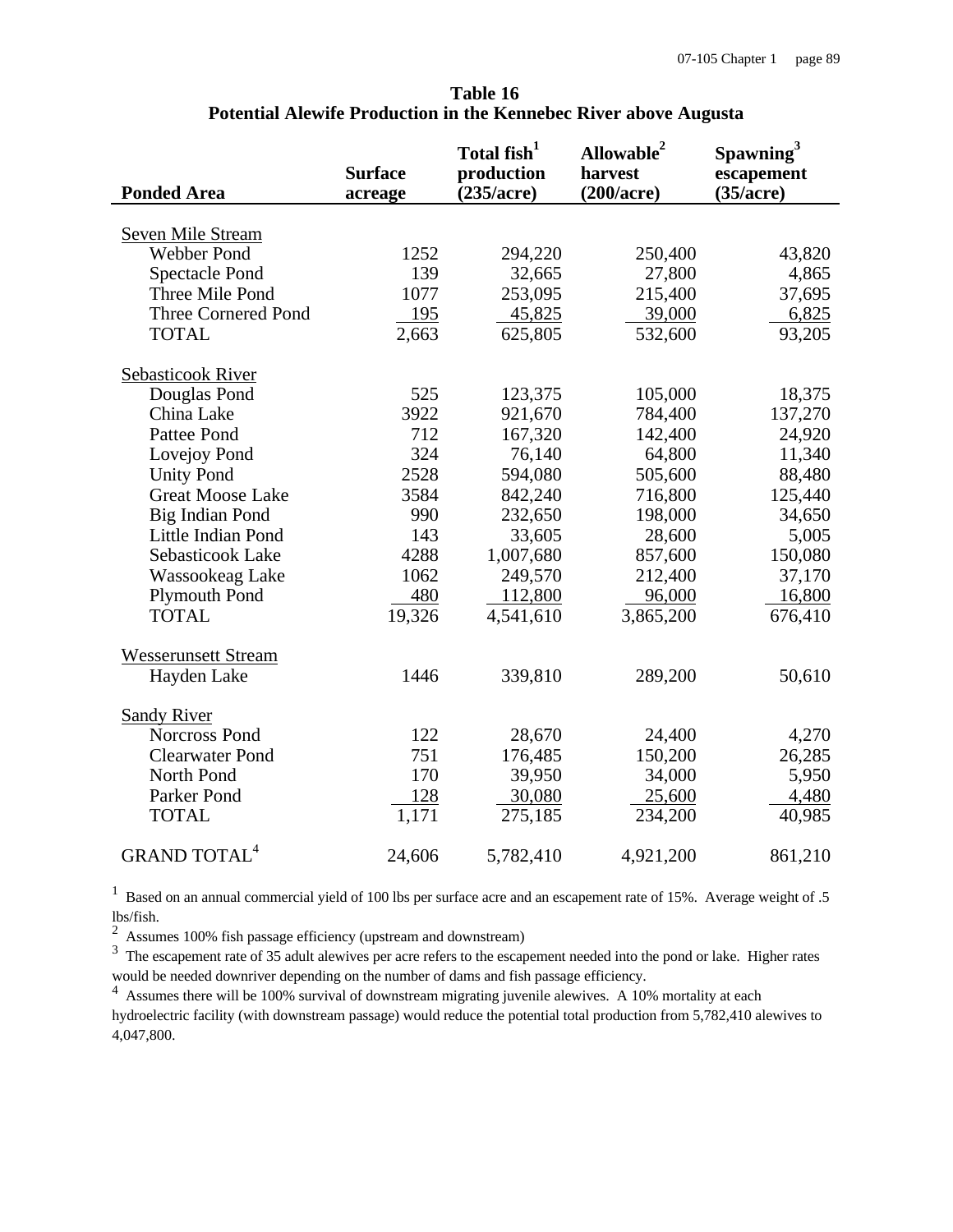# **Table 17**

|                                             | <b>Surface</b><br>acreage | <b>Total fish</b><br>production<br>(235/acre) |
|---------------------------------------------|---------------------------|-----------------------------------------------|
| Cobbosseecontee Stream                      |                           |                                               |
| <b>Pleasant Pond</b>                        | 746                       | 175,310                                       |
| Cobbosseecontee Lake                        | 5,543                     | 1,302,605                                     |
| Annabessacook Lake                          | 1,420                     | 333,700                                       |
| Maranacook Lake                             | 1,673                     | 393,155                                       |
| <b>Narrows Pond</b>                         | 537                       | 126,195                                       |
| <b>Torsey Lake</b>                          | 770                       | 180,950                                       |
| <b>Wilson Pond</b>                          | 574                       | 134,890                                       |
| <b>Berry Pond</b>                           | 170                       | 39,950                                        |
| Dexter Pond                                 | 120                       | 28,200                                        |
| <b>TOTAL</b>                                | 11,553                    | 2,714,955                                     |
| <b>Togus Stream</b>                         |                           |                                               |
| <b>Togus Pond</b>                           | 648                       | 152,280                                       |
| Little Togus Pond                           | 93                        | 21,855                                        |
| <b>TOTAL</b>                                | 741                       | 174,135                                       |
| <b>Small Drainages Presently Accessible</b> |                           |                                               |
| <b>Sewall Pond</b>                          | 43                        | 10,105                                        |
| Winnegance Lake                             | 137                       | 187,394                                       |
| Nequasset Lake <sup>1</sup>                 | 430                       | 317,242                                       |
| Nehumkeag Pond                              | 173                       | 40,655                                        |
| <b>TOTAL</b>                                | 783                       | 555,396                                       |
| Kennebec River Freshwater                   |                           |                                               |
| <b>Tidal Section</b>                        | 8,154                     | 1,916,190                                     |
| <b>GRAND TOTAL</b>                          |                           | 5,360,676                                     |

# **Potential Alewife Production in the Kennebec River and its Tributaries below the Augusta Dam**

*1 Winnegance Lake and Nequasset Lake are the average annual landings for 1971-83. The actual size of the run would be approximately 15% larger.*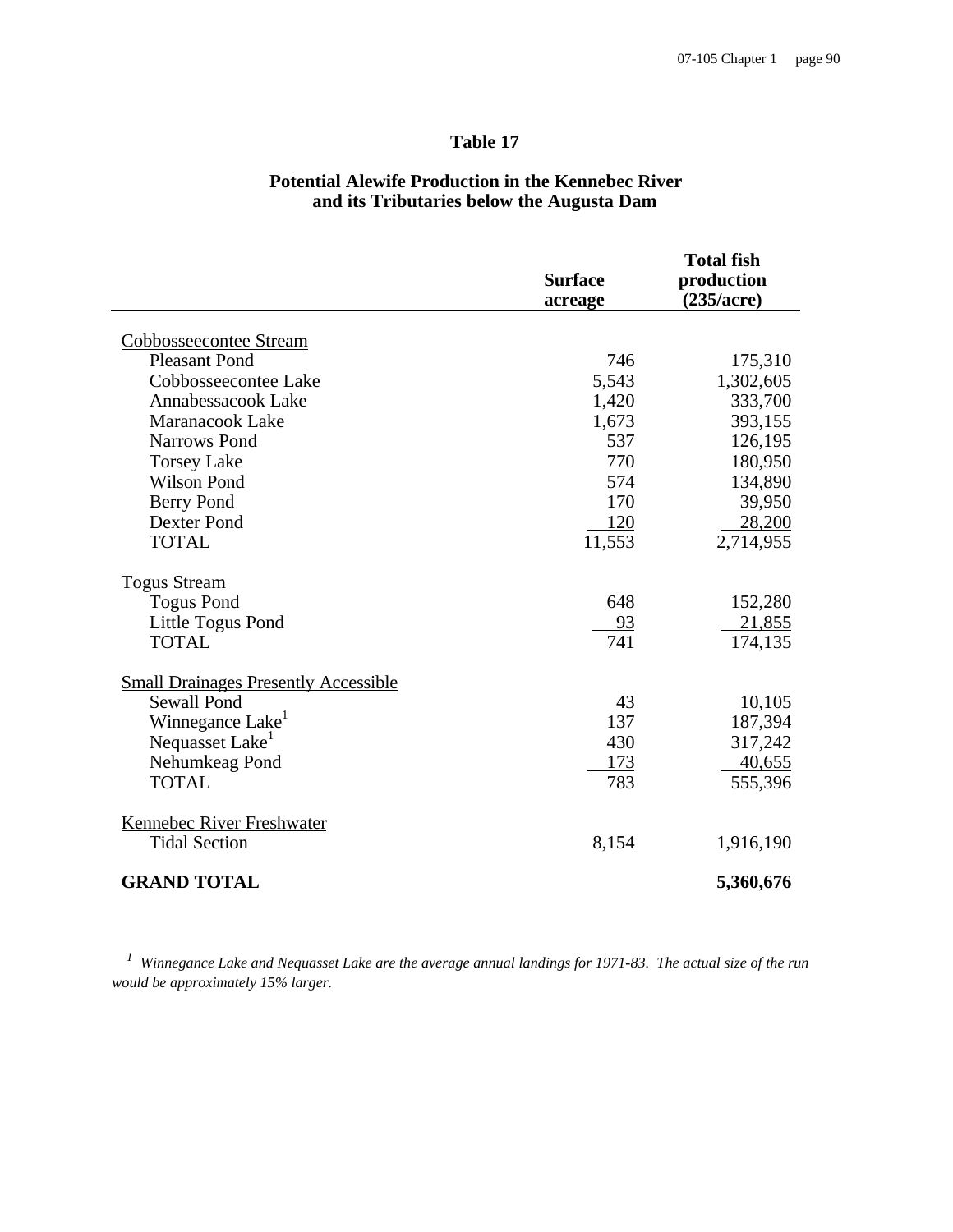For the "Lower Kennebec River Anadromous Fish Restoration Plan," the estimate for adult shad production above the Augusta Dam was made by multiplying the surface area as determined by field surveys or from topographic maps by a factor of 2.3 adult shad per 100 square yards.<sup>104</sup> Based on the number of shad produced or passed into the Holyoke headpond on the Connecticut River, it was determined that on the average 2.3 adult shad were produced per 100 square yards.<sup>105</sup> This method was used to determine the potential shad production for the Merrimack River Anadromous Fish Restoration Program. The amount of surface water on the Kennebec River system was determined by multiplying the average width times length as measured on U.S. Geological Survey Topographical Maps or from actual field surveys. The total number of 100 square yard units was determined to be 315,186. This resulted in an estimate of 725,000 adult shad (approximately).<sup>106</sup> Since the completion of the "Lower Kennebec River Anadromous Fish Restoration Plan," field surveys on the main stem of the Kennebec River from Augusta to Waterville and on the Sebasticook River have been completed. The total estimated area has been revised to 299,900 units and the total estimate for adult shad potential above the Augusta Dam to 689,773. This estimate is within the range of the estimate of one-half to one million adult shad which was based on historical landings and surface area estimates.

*Smelt.* The sea-run smelt would be one of the major beneficiaries if the Edwards Dam was removed. Normally, smelt spawn just above head-of-tide, although in the Kennebec River some spawning occurs below head-of-tide. In the Miramichi River, New Brunswick, all spawning takes place above head-of-tide.<sup>107</sup> It is likely that the prime spawning habitat in the Kennebec River was historically located above the Edwards Dam. Removal of the Edwards Dam would result in a free flowing river and allow smelt access to the prime spawning habitat now inundated by this dam.

To develop an estimate of the numbers of smelt that would result from restoring their spawning habitat above the dam by dam removal, it is necessary to first delineate how much habitat would be available. The Department of Marine Resources surveyed the Kennebec River from Augusta to Waterville in 1984 to obtain widths, depths, and substrate types. The total amount of wetted area was estimated to be  $57,663,018$  feet<sup>2</sup>.

<sup>105</sup> Knight, personal communication.

 $\overline{\phantom{0}}$ 

106 *Kennebec River Anadromous Fish Restoration and Evaluation.* Annual Report, Maine AFC-26-2, Squiers, T.S., 1987.

<sup>107</sup> Smelt Life History and Fishery in the Mirimichi River, New Brunswick. McKenzie, R.A., Fishery Research Board, Bulletin #144, ix +77pp., 1964.

<sup>104</sup> *Kennebec River Anadromous Fish Restoration and Evaluation.* Annual Report, Maine AFC-26-2, Squiers, T.S., 1987.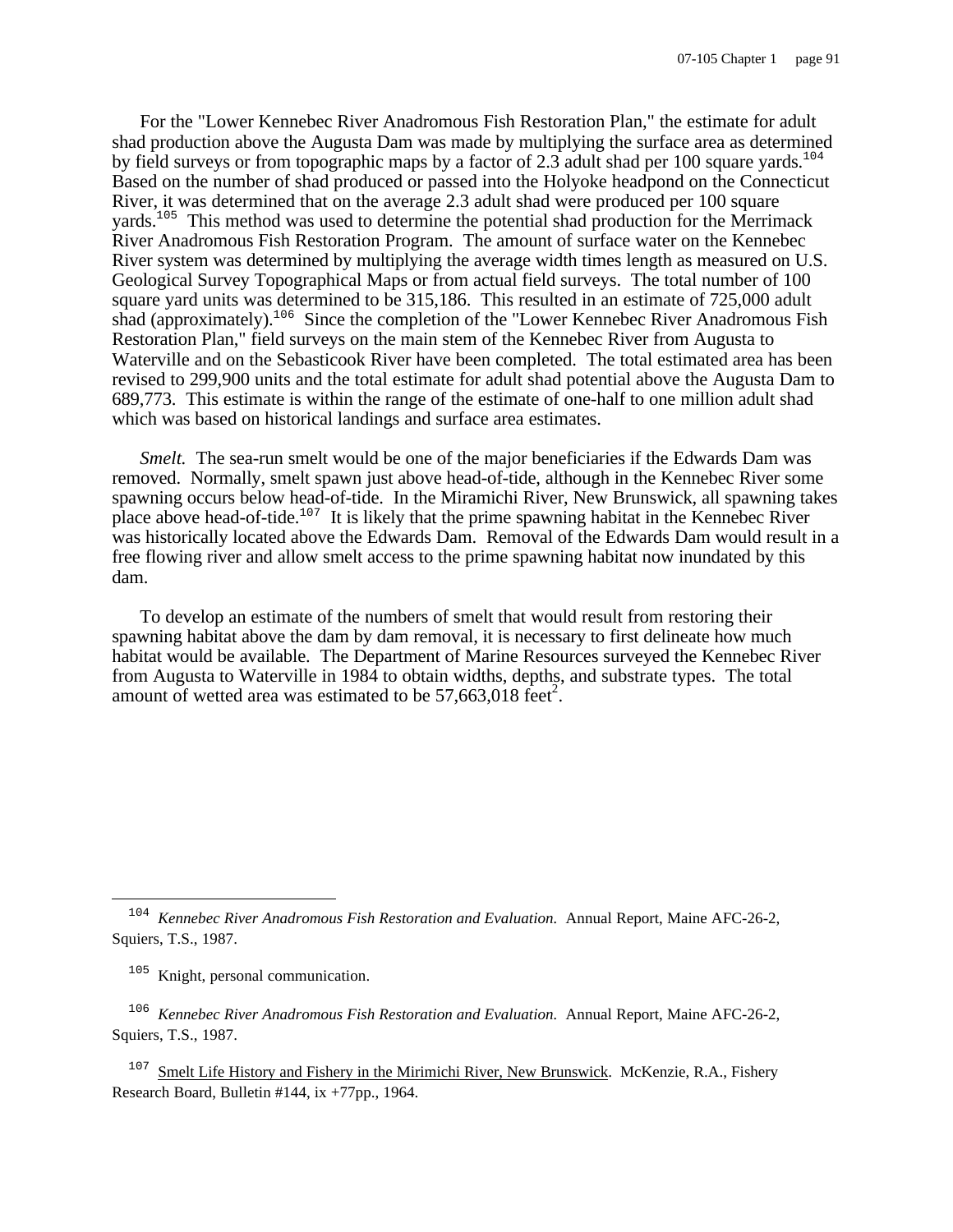## **Table 18**

| <b>River Segment</b>                                                   | Area $(\text{ft}^2)$ |
|------------------------------------------------------------------------|----------------------|
| Edwards Dam Impoundment<br>$(Transect 1-135)$                          | 47,775,006           |
| End of Impoundment to mouth of Sebasticook River<br>(Transect 135-150) | 6,648,012            |
| Mouth of Sebasticook River to Ticonic Falls                            | 3,240,000            |
| TOTAL.                                                                 | 57,663,018           |

# **Surface Area (ft<sup>2</sup> ) between the Edwards Dam and Ticonic Falls**

This is an approximate estimate because the area would fluctuate depending on flows and headpond management at the Edwards Dam. Removal of the Edwards Dam would reduce the amount of wetted habitat, but it is difficult to predict exactly what the amount of habitat would be without an extensive hydraulic analysis. The DMR did obtain a copy of a survey of the Kennebec River between Augusta and Waterville done by the U.S. Engineer Department during the summer of 1826 (Abert, 1828). This document did provide information on the location, vertical drop, and length of rapids but we were not able to obtain the survey maps which might provide information on widths. A description of this section of river based on this survey was prepared by Squiers and King (1990). It was decided to classify two general types of habitat between Augusta and Waterville for the purposes of estimating smelt production. The areas identified as rapids in the 1826 survey was assumed to be prime smelt spawning habitat. Because no widths were available, an average width of 500 ft. was used to determine area at all rapids.

This is a conservative estimate because flows during the smelt spawning season (spring) would be higher than the average flow. The estimated areas of the rapids are listed in Table 19.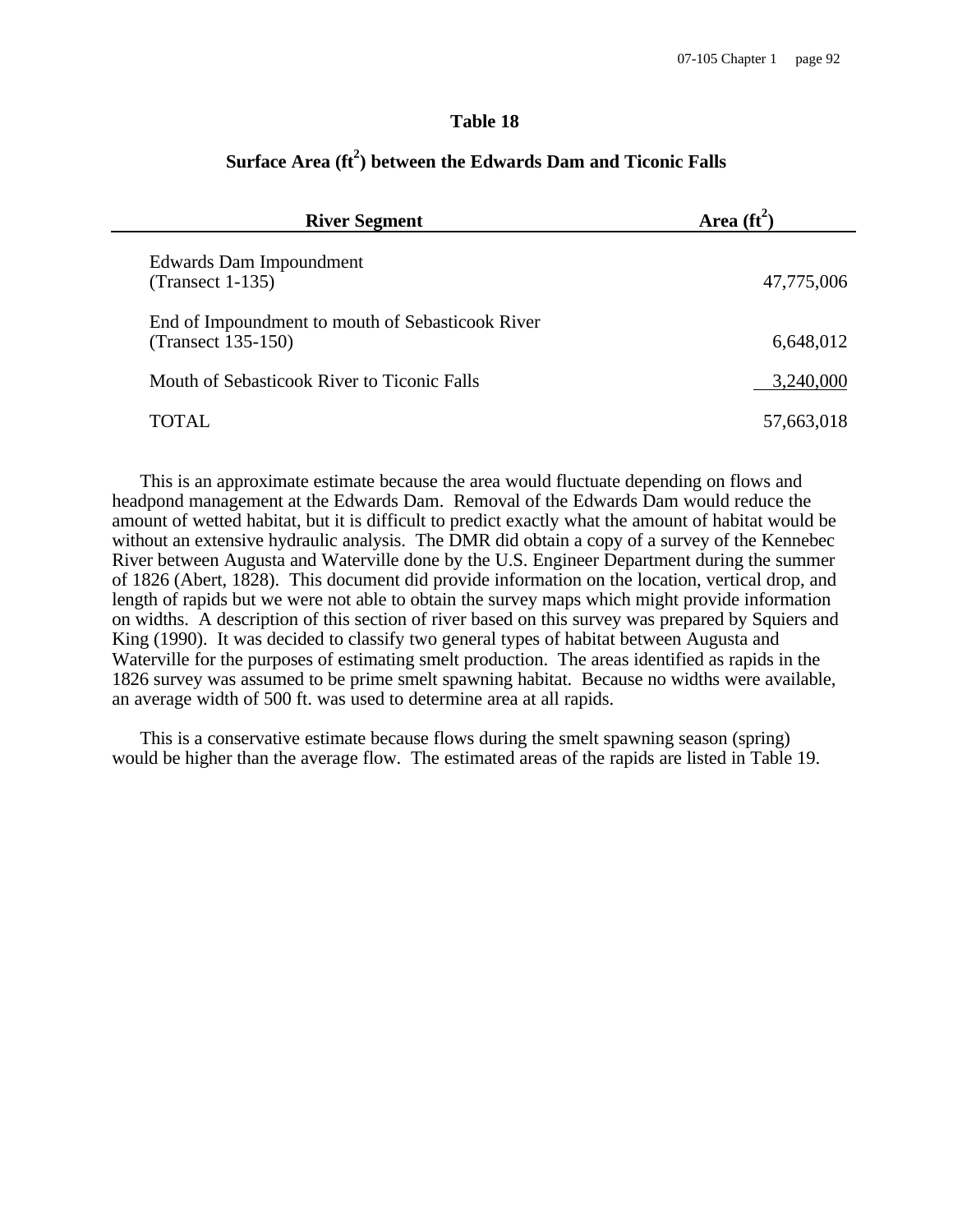| <b>Name</b>          | <b>Linear feet</b><br>in rapid | <b>Distance upriver</b><br>(miles) from<br><b>Edwards Dam to</b><br>head of rapids | <b>Estimated area in</b><br>square feet<br>$(500$ ft. width) |
|----------------------|--------------------------------|------------------------------------------------------------------------------------|--------------------------------------------------------------|
|                      |                                |                                                                                    |                                                              |
| Coons Rapids         | 1,655                          | $\cdot$ 3                                                                          | 827,500                                                      |
| <b>Bacons Rapids</b> | 1,460                          | 4.8                                                                                | 730,000                                                      |
| Two Mile Rapids      | 10,560                         | 11                                                                                 | 5,280,000                                                    |
| Six Mile Rapids      | 3,300                          | 11.7                                                                               | 1,650,000                                                    |
| <b>Carter Rips</b>   | 1,400                          | 14.8                                                                               | 700,000                                                      |
| Petty Rips           | 1,850                          | 16.2                                                                               | 925,000                                                      |
|                      | 20,225                         |                                                                                    | 10,112,500                                                   |

## **Table 19 Estimated Total Area of Current and Former Rapids above Edwards Dam**

The area for the remainder of the riverine habitat was derived from the 1984 DMR survey.<sup>108</sup> Based on observations made while the Edwards Dam was breached in 1974 and based on the fact that the banks are fairly steep sided, a reasonable estimate would be that areas influenced by the present impoundment should be reduced by 30%. The resulting estimates are given in Table 20.

## **Table 20 Impact of Edwards Dam on Rapids**

|                                | Impoundment | Riverine*   | Linear length<br>of rapids |
|--------------------------------|-------------|-------------|----------------------------|
| With Edwards Dam               | 79,200 feet | 16,896 feet | 1,850 feet                 |
| Without Edwards Dam<br>Removal | None        | 96,096 feet | 20,225 feet                |

*\* Free Flowing*

<sup>108</sup> *Kennebec River - Anadromous Stock Evaluation, Completion Report*. Squiers, T.S., AFC-23, 1985, Augusta, Maine.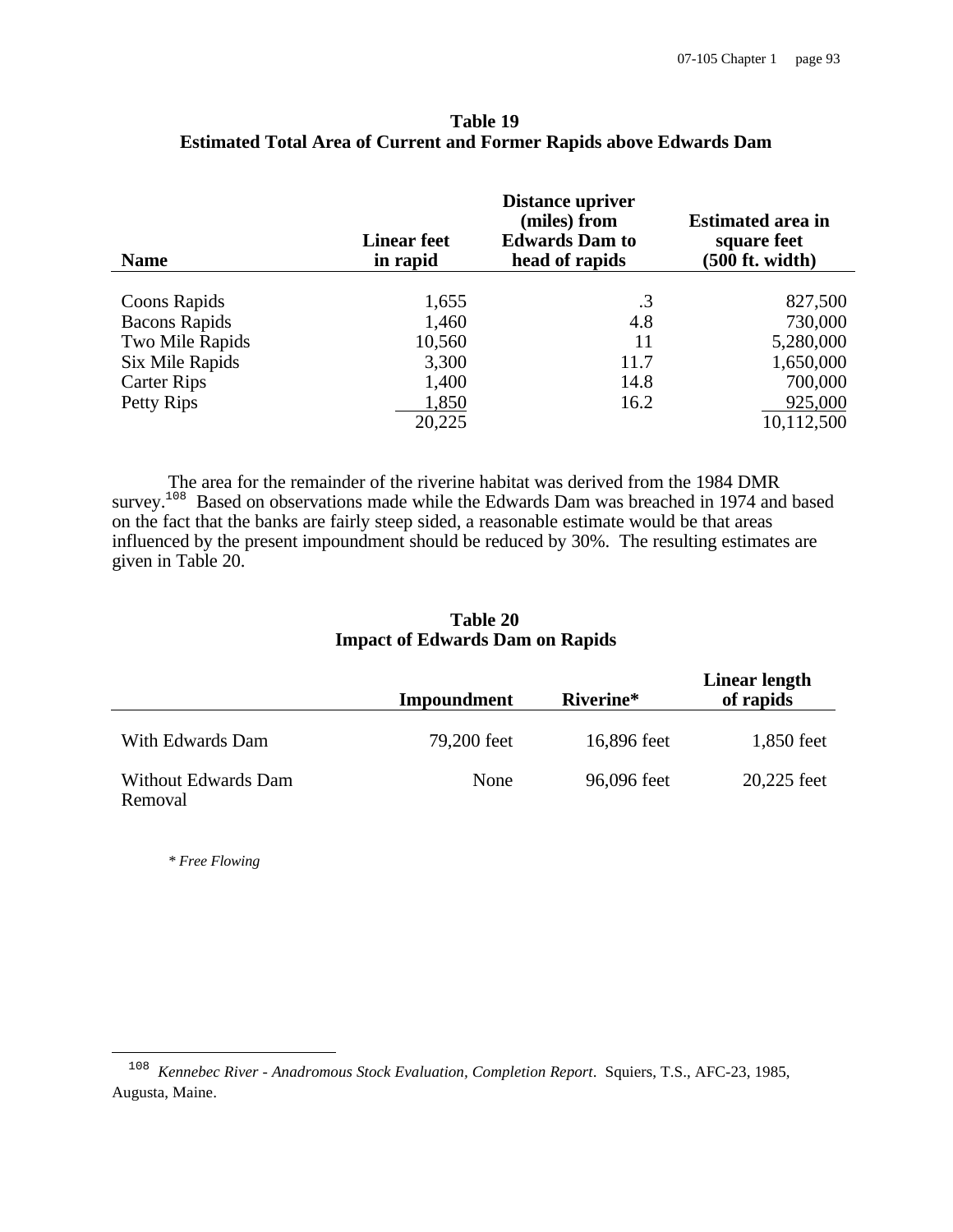To then determine the number of smelt that would be produced above the dam, it was necessary to predict how many smelt would be produced per unit of habitat. Two general types of habitat were considered -- rapids and riverine. Data from the Miramichi River in New Brunswick was utilized to estimate the numbers of adult smelt that would be produced at the rapids. McKenzie found the optimum egg deposition density to be 10,000 to 12,000 eggs per square foot which resulted in a hatching success of 0.7 to 0.8% with a resultant production of approximately 120 larvae per square foot.<sup>109</sup> There is no published data on survival of the larval stage to the adult, but conservatively it is probably in the order of 1 to 2% or 1.2 to 2.4 returning adults per square foot of rapids. To predict the number of smelts that would be produced in the riverine habitat excluding the rapids,data from the tidal section of the Kennebec River was used. Creel surveys and tagging studies were performed in the lower Kennebec River and tidal tributaries from 1979 through 1982. Catch of smelt varied from approximately 200,000 to 900,000 per year.<sup>110</sup> Based on tagging/recapture studies, the average recapture rate was 2.32% and ranged from 0.56% to 4.0%.<sup>111</sup> A tag loss study showed that for the period of the study tag loss and tagging-induced mortality was an insignificant factor (7-8%).<sup>112</sup> These tagging/recapture ratios combined with the catch data resulted in estimated total population sizes of 6 to 90 million smelt below Edwards Dam. The estimated number of smelt, per square foot of tidal freshwater habitat below the Edwards Dam, returning to the Kennebec River estuarial complex annually from 1979 through 1982, was 0.02 to 0.25. This range of production was used to estimate the potential production of smelt above the dam in riverine habitat (excluding the rapids).

Three scenarios of smelt production with removal of the Edwards Dam were considered. There are no historical records indicating exactly how far upriver smelt migrated in the Kennebec River. There were no major obstructions until Waterville, so potentially smelt spawned all the way to Waterville. Scenario 1 assumed smelt only migrated 4.8 miles above the location of the present dam. This was probably below the historic head-of-tide. Scenario 2 assumed smelt migrated 11.7 miles above the location of the present dam. This was probably several miles above the historic head-of-tide. Scenario 3 assumed smelt migrated to Ticonic Falls in Waterville (18.2 miles above Edwards Dam). The total smelt production for Scenario 1 was estimated to be 2 million to 5.8 million smelt (Table 21). The total smelt production for Scenario 2 was estimated to be from 9.4 million to 19.7 million smelt (Table 21). The total smelt production for Scenario 3 was estimated to be from 12.8 million to 32.6 million smelt (Table 21).

 $111$  ibid.

 $\overline{\phantom{0}}$ 

112 *Tag Loss and Mortality of Rainbow Smelt Tagged with Floy Anchor Tags.* Squiers, T.S., M. Smith, and L.N. Flagg. In: *Evaluation of Anadromous Fish Resources,* Final Report, AFS-21-R. Flagg, L.N., 1984.

<sup>&</sup>lt;sup>109</sup> Smelt Life History and Fishery in the Mirimichi River, New Brunswick. McKenzie, R.A., Fishery Research Board, Bulleting #144, ix +77pp., 1964.

<sup>&</sup>lt;sup>110</sup> American Shad Restoration and Rainbow Smelt Population Dynamics, Final Report. Flagg, L.N., AFS-21-R, 1978.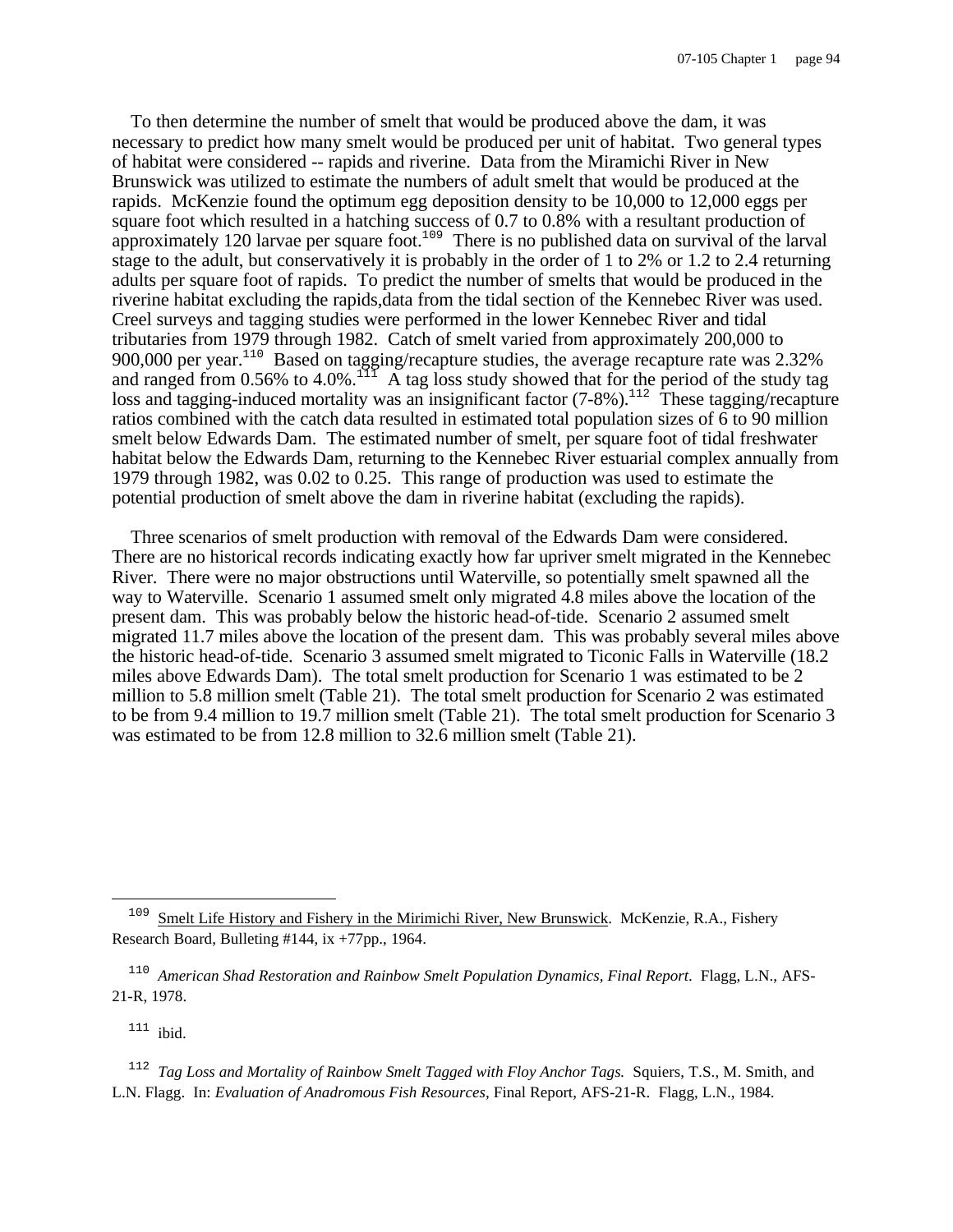Table 21

| Error! Reference source not found. PROJECTED SMELT<br>PRODUCTION ABOVE THE EDWARDS DAM WITH DAM REMOVED |                                                                        |                    |                |  |  |  |
|---------------------------------------------------------------------------------------------------------|------------------------------------------------------------------------|--------------------|----------------|--|--|--|
|                                                                                                         | <b>SCENARIO 1 - SMELT SPAWNING TO HEAD OF BACON RAPIDS - 4.8 MILES</b> |                    |                |  |  |  |
|                                                                                                         | AREA (FT2)                                                             | <b>PRODUCTION#</b> |                |  |  |  |
|                                                                                                         |                                                                        | <b>MINIMUM</b>     | <b>MAXIMUM</b> |  |  |  |
| <b>RAPIDS</b>                                                                                           | 1557500                                                                | 1869000            | 3738000        |  |  |  |
| <b>RIVERINE</b>                                                                                         | 8259790                                                                | 165196             | 2064948        |  |  |  |
| <b>TOTAL AREA</b>                                                                                       | 9817290                                                                |                    |                |  |  |  |
| <b>TOTAL PRODUCTION</b>                                                                                 |                                                                        | 2034196            | 5802948        |  |  |  |
| SCENARIO 2 - SMELT SPAWNING TO HEAD OF SIX MILE FALLS - 11.7 MILES                                      |                                                                        |                    |                |  |  |  |
| <b>RAPIDS</b>                                                                                           | 7758230                                                                | 9309876            | 18619752       |  |  |  |
| <b>RIVERINE</b>                                                                                         | 4138060                                                                | 82761              | 1034515        |  |  |  |
| <b>TOTAL AREA</b>                                                                                       | 11896290                                                               |                    |                |  |  |  |
| <b>TOTAL PRODUCTION</b>                                                                                 |                                                                        | 9392637            | 19654267       |  |  |  |
| <b>SCENARIO 3 - SMELT SPAWNING TO TICONIC FALLS - 18.2 MILES</b>                                        |                                                                        |                    |                |  |  |  |
| <b>RAPIDS</b>                                                                                           | 10112500                                                               | 12135000           | 24270000       |  |  |  |
| <b>RIVERINE</b>                                                                                         | 33218016                                                               | 664360             | 8304504        |  |  |  |
| <b>TOTAL AREA</b>                                                                                       | 43330516                                                               |                    |                |  |  |  |
| <b>TOTAL PRODUCTION</b>                                                                                 |                                                                        | 12799360           | 32574504       |  |  |  |
|                                                                                                         |                                                                        |                    |                |  |  |  |
| NOTE: TOTAL PRODUCTION BASED ON A RANGE OF 1.2 TO 2.4 RETURNING                                         |                                                                        |                    |                |  |  |  |
| ADULTS PER SQUARE FOOD FOR RAPIDS AND .02 TO .25 FOR RIVERINE.                                          |                                                                        |                    |                |  |  |  |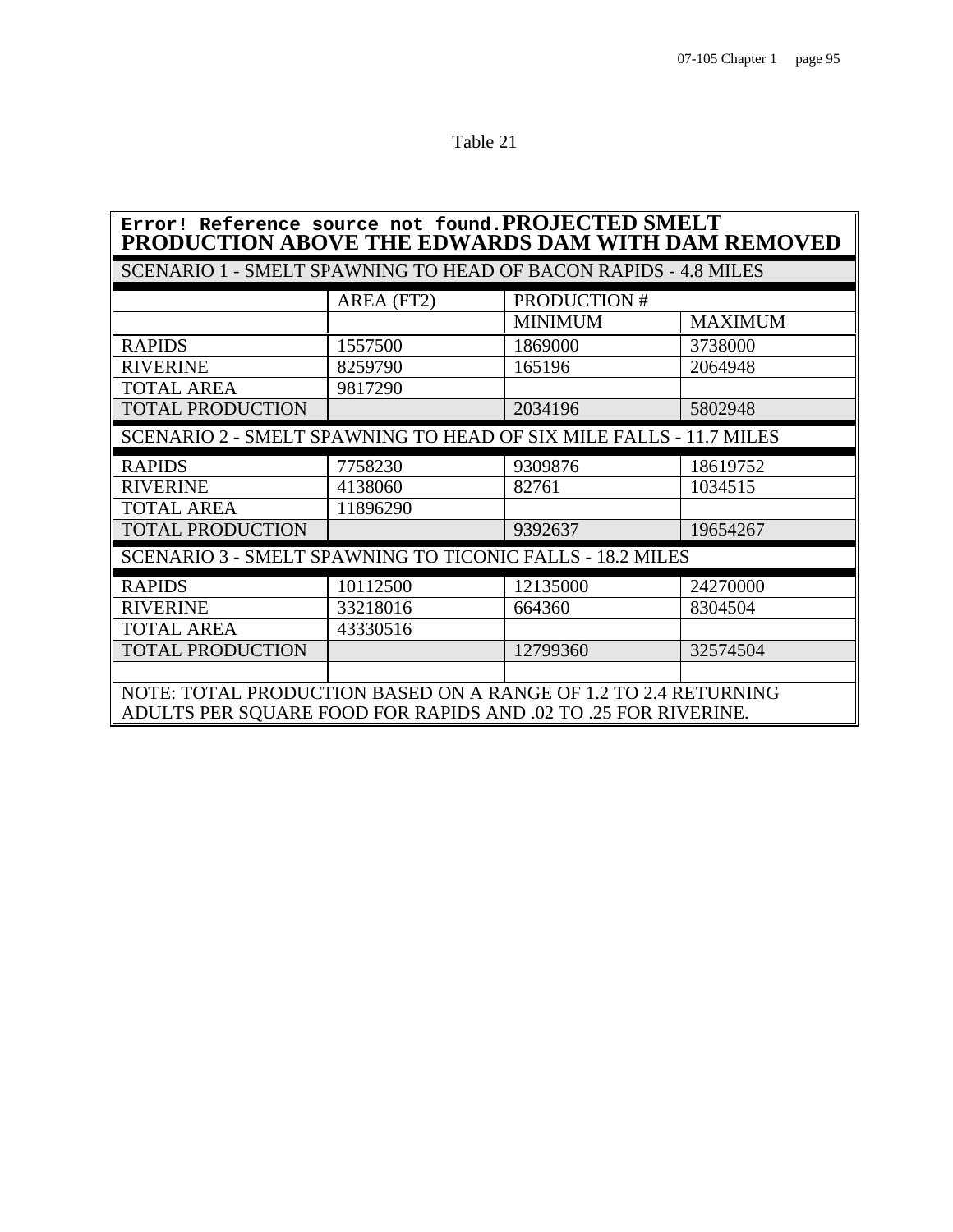McKenzie estimated the smelt population in the Mirimachi River, which has approximately the same drainage area as the Kennebec River, to be  $365$  million.<sup>113</sup> It should be noted that there were no dams on the Mirimachi River and all spawning was reported to take place above head-oftide. Under Scenario 2 the Kennebec would only be producing up to 30% of what the Mirimachi was estimated to produce (including a production of 90 million below the dam). Under Scenario 3 the Kennebec River would still only produce approximately 35% of what the Mirimachi was estimated to produce. It is estimated that the removal of the Edwards Dam would result in an increase in smelt production in the Kennebec River of 10 to 30 million annually.

An additional value of the expanded smelt population would be the increased forage available for estuarine and marine finfish, especially for the striped bass population which the Department of Marine Resources is in the process of restoring.

*Shortnose sturgeon.* Shortnose sturgeon have been intensively studied in the Kennebec/Sheepscot Rivers estuary.<sup>114 115 116</sup> 1<sup>17</sup> Shortnose sturgeon utilize the entire Kennebec/Sheepscot Rivers estuarial complex.<sup>118 119</sup> They are usually associated with large river systems where there is a lot of tidal riverine habitat available. The Kennebec/Sheepscot Rivers estuarial complex contains 84% of the total tidal riverine habitat found in the State of Maine north of Cape Elizabeth.

Removal of Edwards Dam would result in an estimated 91% increase in shortnose sturgeon production habitat and an 11.1% increase in fish production.

These estimates are based on data collected by DMR from 1977-1981, when extensive tag and recapture studies were carried out on the Kennebec/Androscoggin River estuary. Estimates of the adult population size in the Kennebec/Androscoggin estuary was 10,000 fish, ranging from 7,000-15,000 adults. Shortnose sturgeon production is proportional to the amount of freshwater (tidal and nontidal) habitat available. There are 8,154 acres of freshwater subtidal habitat in the Kennebec/Androscoggin River system. This results in a production of 1.23 adults per acre. If the

 $\overline{\phantom{0}}$ 

114 *Occurrence of the Shortnose Sturgeon (Acipenser brevirostrum), an Endangered Species, Montsweag Bay, Maine.* Fried, S.M. and J.D. McCleave, Canada J. Fish Research Board, 30:563-564, 1973.

115 *Distribution and Abundance of Shortnose and Atlantic Sturgeon in the Kennebec River Estuary*. Completion Report AFC-19, 1976-79, Squiers, T.S. and M.E. Smith, 51pp., 1979.

116 *American Shad Enhancement and Status of Sturgeon Stocks in Selected Maine Waters*. Completion Report: Maine AFC-20, 1979-82, Squiers, et al, 72pp., 1982.

117 *Evaluation of the Spawning Run of Shortnose Sturgeon (Acipenser brevirostrum) in the Androscoggin River, Maine.* Squiers, T.S., Maine Department of Marine Resources, 1983.

118 *Occurrence of the Shortnose Sturgeon (Acipenser brevirostrum), an Endangered Species, Montsweag Bay, Maine.* Fried, S.M. and J.D. McCleave, Canada J. Fish Research Board, 30:563-564, 1973.

119 *American Shad Enhancement and Status of Sturgeon Stocks in Selected Maine Waters*. Completion Report: Maine AFC-20, 1979-82, Squiers et al, 72pp., 1982.

<sup>&</sup>lt;sup>113</sup> Smelt Life History and Fishery in the Mirimichi River, New Brunswick. McKenzie, R.A., Fishery Research Board, Bulletin #144, ix +77 pp., 1964.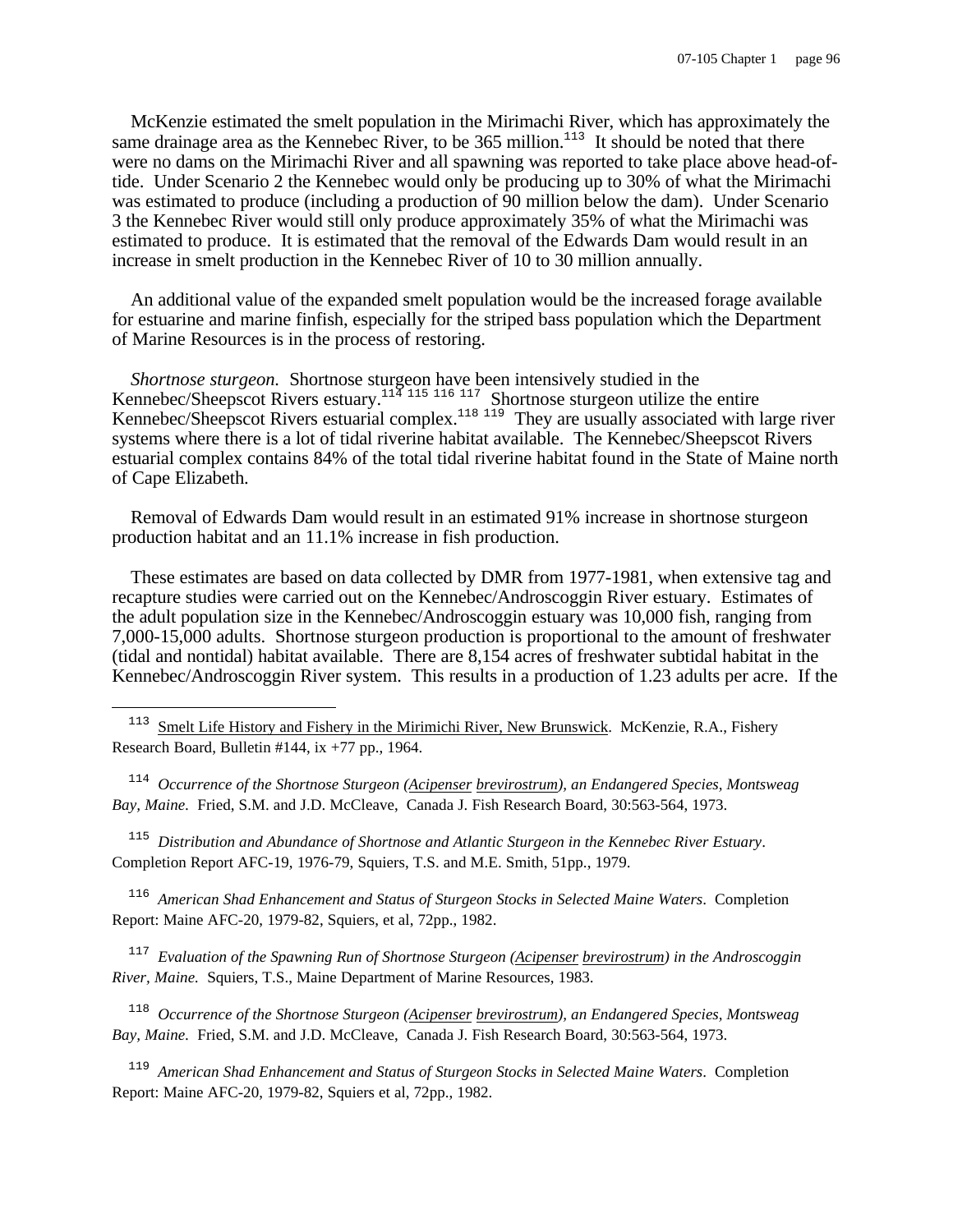Augusta Dam was removed, the additional 906 acres of habitat made accessible to shortnose sturgeon would result in an additional 1,115 adults or an 11.1% increase in the existing population.

*Atlantic sturgeon.* Unlike shortnose sturgeon, adult Atlantic sturgeon do not utilize the riverine or estuarine environment for feeding and wintering habitat to any great extent. Atlantic sturgeon use the Kennebec River as a spawning and nursery area. It appears that the size of an Atlantic sturgeon population is related to the amount of freshwater (tidal and nontidal) habitat available. Historically, the largest Atlantic sturgeon populations were found in the larger river systems, such as the Kennebec, Hudson, and Delaware Rivers. Historical records indicate that a major spawning area for Atlantic sturgeon in the Kennebec River was above head-of-tide, between Augusta and Waterville. The construction of the Augusta Dam in the early 1800's was believed to have caused the commercial catch to decline over 50%.

Recent surveys in the Kennebec River indicate that only a remnant population of Atlantic sturgeon now exists.  $120121$  The low number of Atlantic sturgeon in the Kennebec River is believed to be caused by the severe pollution present from the 1930's through the early 1970's.

Removal of Edwards Dam would result in an estimated 91% increase in Atlantic sturgeon production habitat and a 100% increase in fish production.

This estimate is based on the 1849 commercial fishery landings in the Merrymeeting Bay district. Most adult Atlantic sturgeon enter the river fishery at 16-20 years of age. Therefore, the 1849 fishery included sturgeon production which occurred above the Augusta Dam before the dam was built in 1837. The 1849 harvest was 320,000 pounds. It is assumed that 50% of the fish in the river were harvested because although the effort was believed to be high, fishing gear was rather primitive at the time (i.e. gillnets made of synthetic materials were unavailable). Thus, the river population was estimated to be 640,000 pounds of biomass. It is also assumed that 50% of the population was still at sea as alternate year adult spawners. Therefore, the total population biomass was estimated to be 1.28 million pounds of which it is estimated 50% were produced above Augusta (640,000 pounds). The average size of adults (male and female combined) is estimated at 125 pounds; this average size applied to the total biomass produced above Augusta yields a total of 5,120 fish. Since Atlantic sturgeon are a very slow growing species and the 1849 landings severely curtailed landings in subsequent years, it is estimated that a sustainable river fishery could be achieved with a 10% annual harvest rate. This sustainable harvest would be 64,000 pounds annually, of which 50% would be produced above the Edwards Dam (32,000 pounds).

<sup>120</sup> *Distribution and Abundance of Shortnose and Atlantic Sturgeon in the Kennebec River Estuary*. Completion Report AFC-19 1976-79, Squiers, T.S. and M.E. Smith, 51pp., 1979.

<sup>121</sup> *American Shad Enhancement and Status of Sturgeon Stocks in Selected Maine Waters*. Completion Report: Maine AFC-20, 1979-82, Squiers et al, 72pp., 1982.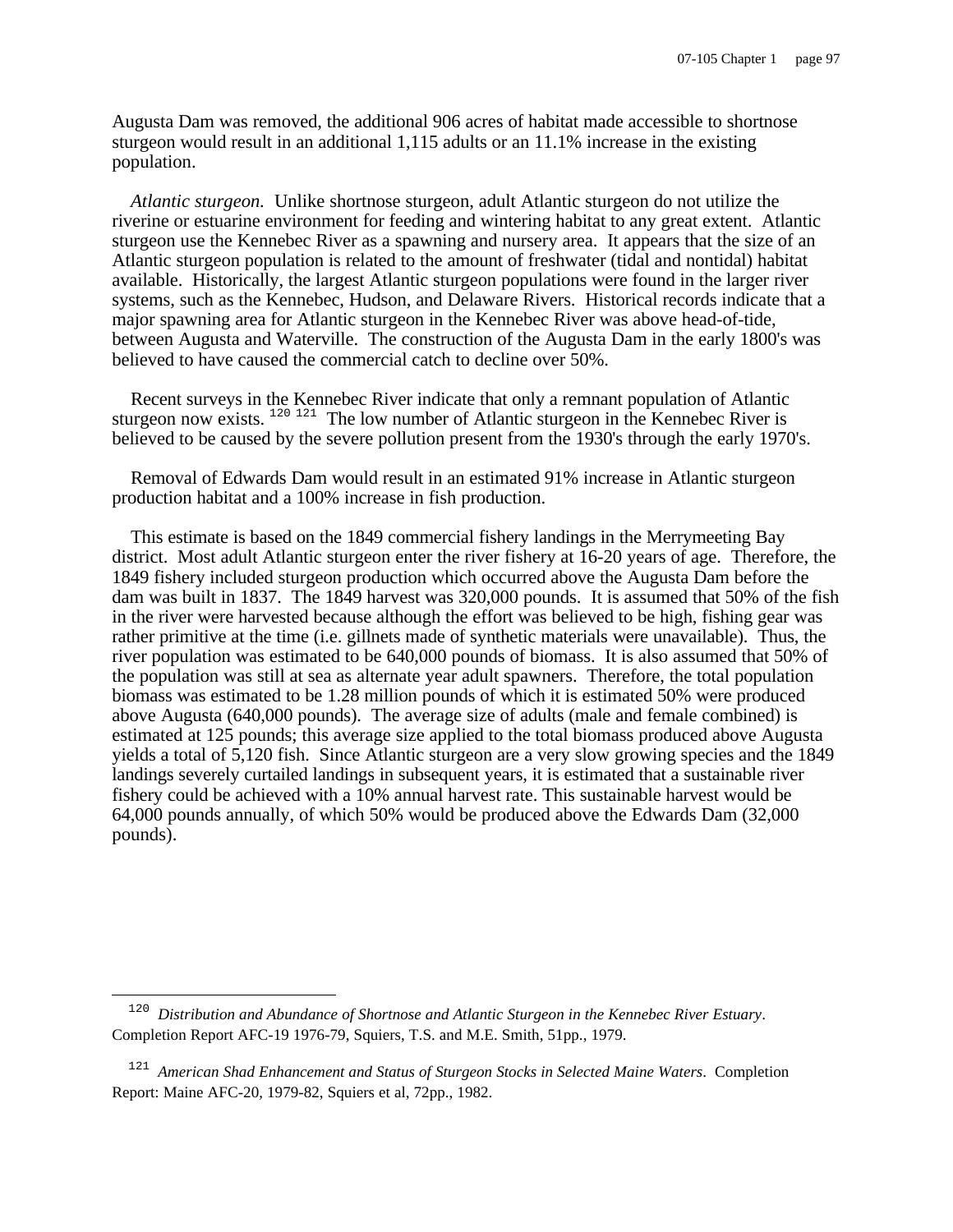*Striped bass.* Flagg evaluated the potential of Maine river systems to support striped bass and concluded that the Kennebec River system was the only system to have viable spawning habitat.<sup>122</sup> The only limiting factor at the time of the evaluation was water quality. The criteria established by Flagg were: 1) a minimum of 12-15 miles of unobstructed river flow of fresh or very low salinity water; 2) an average minimum depth of 15'; and 3) dissolved oxygen concentrations of not less than 5ppm at any time of year. The Kennebec River presently meets all these conditions: there are over 20 miles of unobstructed freshwater riverine habitat between the outlet of Merrymeeting Bay and head-of-tide at Augusta; the average minimum depth at mean low water exceeds 15' and dissolved oxygen levels usually exceed 7ppm.

There are 26,526 acres of spawning and nursery habitat (1/2 subtidal and 1/2 intertidal area) for striped bass below the Edwards Dam. Biomass yield of striped bass from Chesapeake Bay ranges from 2-6 lbs.<sup>123</sup> per acre per year for the Bay fishery alone. Over 60% of the striped bass produced in Chesapeake Bay migrate to the coast and are harvested in coastal fisheries. Therefore, total striped bass production in the Chesapeake would be equivalent to 5-15 lbs. per acre based on commercial landings for the Chesapeake Bay vs Atlantic coast. The recreational fishery in Chesapeake Bay is equal to the commercial fishery. Therefore, the total striped bass yield would be 10-30 lbs. per acre of spawning/nursery area. Using these figures, the striped bass production in the Kennebec below Edwards Dam would be 26,526 acres x  $10 = 265,260$  lbs. to 26,526 x 30 = 795,780 lbs. There are two considerations regarding removal of the Edwards Dam and impacts on striped bass. First, the increase in nursery area: the area above the dam is currently 1,295 acres; if the dam were removed, this acreage would be reduced by 30% to 906 acres. Striped bass production above Augusta would equal 906 x 10, or 9,060 lbs. to 906 x 30, or 27,180. The second factor to consider is the increased spawning area for striped bass and increased probability of successful recruitment to the nursery habitat below the Augusta Dam. By doubling the length of the spawning reach, we conservatively estimate that probability of full utilization of downstream habitat is doubled. Therefore, we attribute 1/2 of downstream production to the removal of Edwards Dam. The striped bass production from dam removal is 132,630 plus  $9,060 = 141,690$  lbs. to 397,890 plus  $27,180 = 425,070$  lbs. Assuming the average fish weighs 5 lbs, the yield created from removal of the Augusta Dam would be 28,338 to 85,014 fish.

*Atlantic salmon.* Analysis of the Kennebec's Atlantic salmon stocks is not sufficiently complete to allow an estimate of potential production in the basin. Most of the spawning and nursery habitat for Atlantic salmon is in the upper reaches of the basin. Salmon stocks are therefore affected by a series of dams. Installation of adequate fish passage in these dams would allow for partial restoration of Atlantic salmon in the Kennebec. Removal of the Edwards Dam would improve restoration efforts by eliminating the estimated 10% loss experienced by fish stocks required to use fish passage facilities. More significantly, removal of the dam would increase the opportunity for riverine fishing for Atlantic salmon by ten fold.

<sup>122</sup> *Striped Bass and Smelt Survey, Completion Report.* Flagg, L.N., AFS-4, 1974.

<sup>&</sup>lt;sup>123</sup> The Feasibility of Augmenting Maryland Striped Bass Populations through Hatchery Stockings. Boone, J.G. and B.M. Florence, Maryland Department of Natural Resources; Mimeo, 1978.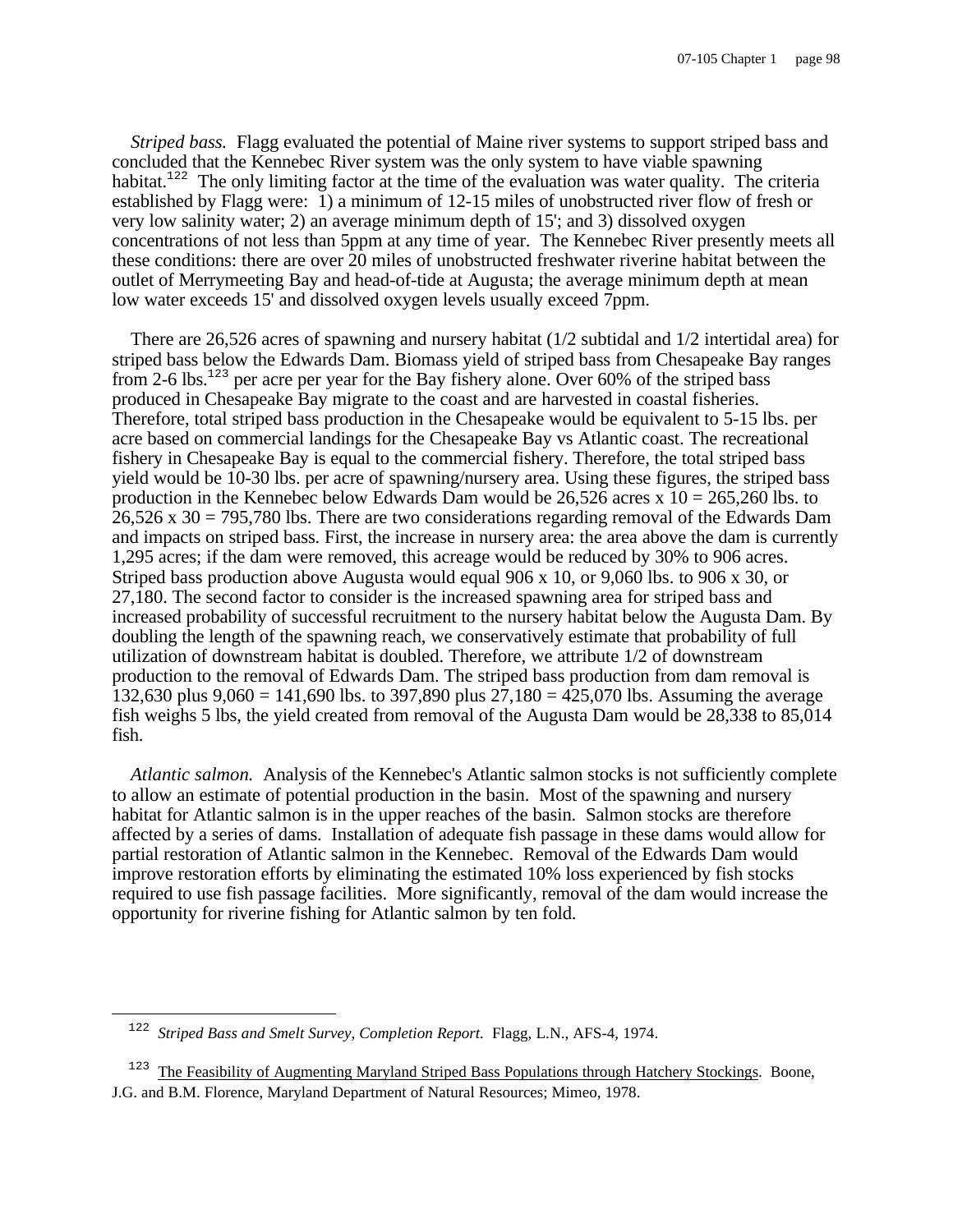## *Impacts of the Edwards Dam on Selected Fish Species which use Fishways and on Riverine Fishing Opportunity*

Hydroelectric dams have unavoidable impacts on fish habitat as well as upstream and downstream passage of fish. Dams alter free flowing rivers by creating impoundments which are less desirable or unsuitable habitat for spawning of Atlantic salmon, American shad, blue-back herring, brook trout and sea lampreys. Only alewives prefer impoundment habitat for spawning, so dams generally enhance habitat for this species. Removal of the Edwards Dam would create additional or improved spawning habitat for Atlantic salmon, American shad, blueback herring, brook trout and sea lampreys. The spawning habitat quality above Augusta will improve substantially with removal of the Edwards Dam. This improved habitat quality should more than offset any production loss from the expected 30% loss of surface water area when the dam is removed.

Hydroelectric dams cause unavoidable fish losses during upstream and downstream fish passage. Although American shad, alewives, blueback herring, Atlantic salmon, brook trout and sea lampreys will use fishways, not all the fish will find the fishways and pass upstream. Downstream passage of spent adults and juveniles past hydroelectric dams results in some unavoidable turbine losses due to downstream passage inefficiencies. We estimate at least 10% of upstream migrants and up to 20% of downstream migrants could be lost in making their way to and from the spawning grounds. Unavoidable losses of Alewives and shad caused by the Edwards Dam are as follows:

#### **Table 22**

# **Species Annual Adult Losses\*** Alewife 449,756 fish

American shad 57,751 fish

## **Impact of Edwards Dam on Downstream Fish Passage**

\* Based on production data contained in the *Lower Kennebec River Anadromous Fish Restoration Plan* and assuming an overall 10% loss of the populations due to the Edwards Dam. This represents optimum fish passage efficiency of 90%.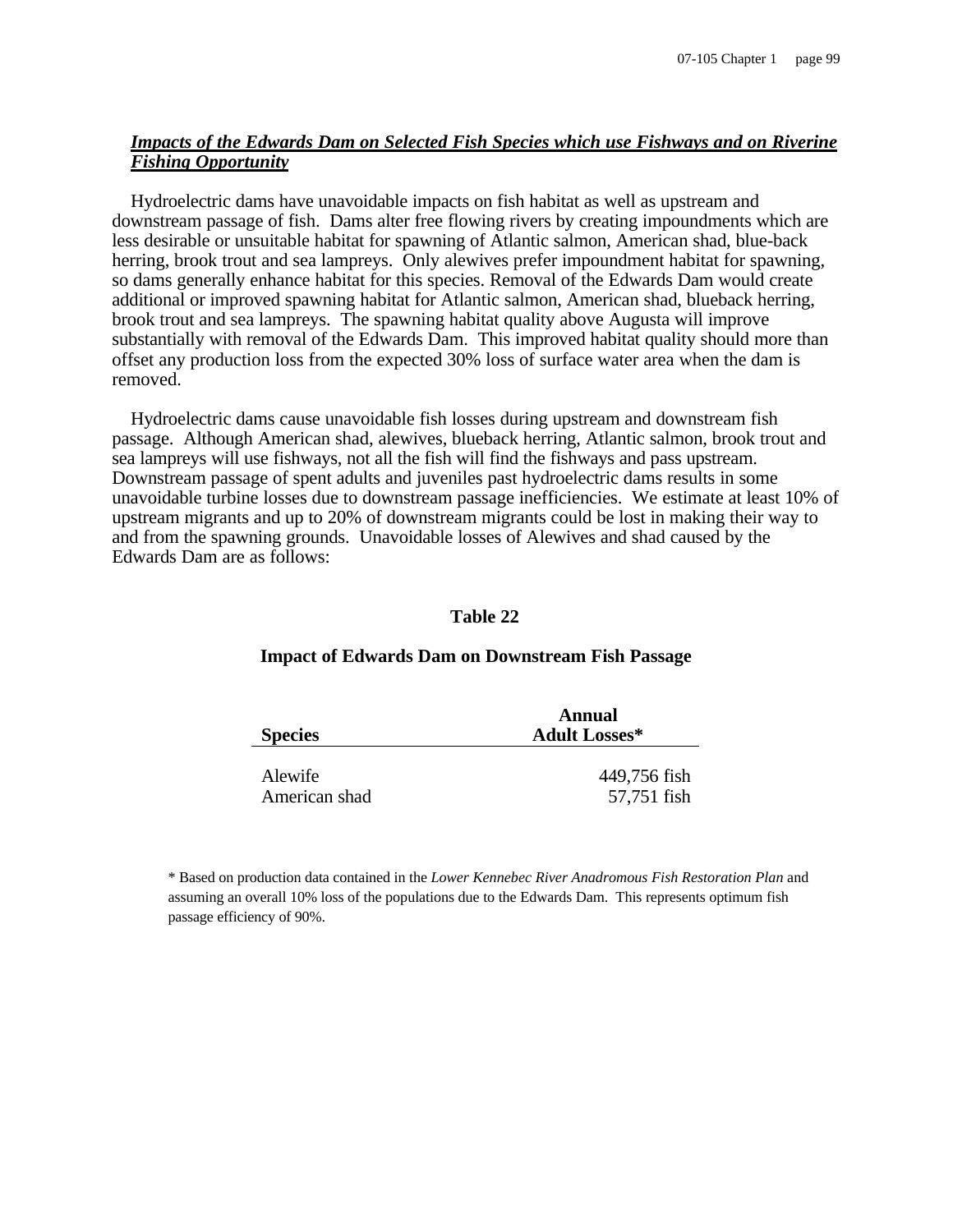The commercial value of the losses of shad and alewives associated with the Edwards Dam are determined as follows: the average alewife weighs about 0.6 pounds and the average American shad is estimated to weigh 3.0 pounds. Applying the number of fish lost to average weight of each species in the spawning run results in 269,854 pounds of alewives and 173,253 pounds of American shad lost annually at the Edwards Dam.

*Riverine Fishing Opportunity.* The Augusta Dam impounds 15.0 miles of riverine habitat in the lower Kennebec River. Only Petty's Rips (1,850-foot long rapids) in Waterville is unaffected by the Augusta Dam impoundment. Over 18,375 linear feet of rapids is currently impounded by the Augusta Dam. These rapids are fairly evenly distributed at five locations throughout the length of the impoundment. These five rapids range in length from 1,400 feet up to 10,560 feet. Removal of the Augusta dam would result in a 1000% increase in rapids areas between Augusta and Waterville and create a 10 fold increase in riverine fishing opportunity in this river segment (Table 20).

*Downstream Impacts of Dam Removal.* The restoration of several anadromous fisheries that is expected to follow dam removal will restore large populations of fish to that portion of the Kennebec River downstream from the site of the Edwards Dam. In addition to supporting a potentially significant sport fishery in the tidal reach of the Kennebec, these populations will contribute to restoring the Kennebec's estuarine/tidal ecosystem to a more naturally functioning state.

#### *Summary of Impacts of Dam Removal on Anadromous Fisheries*

Removal of the Augusta Dam would have significant positive impacts on anadromous fish restoration in the Kennebec River. Estimates of these impacts are summarized in Table 23. These estimates have been derived from historical data and best available information. Specific dam removal studies should be undertaken by the Edwards Dam Licensee to allow for further refinement and updating of the estimates of habitat and population numbers. Figure 3 demonstrates the impact on anadromous fish populations of three different scenarios regarding the Edwards dam: dam removal, installation of state-of-the-art fish passage and continued use of the existing dam. Dam removal would have the most significant effect on anadromous fish in the Kennebec river. All species would benefit significantly from removal of this most seaward obstacle on the Kennebec mainstem. Alewives and shad would benefit somewhat less significantly from installation of fish passage facilities; however, smelt, sturgeon and striped bass would receive no benefit as they do not utilize fish passage facilities. Installation of fish passage would allow expansion of the dam resulting in a 3% increase in generating capacity. Figure 3 also demonstrates that the Edwards dam has a much greater impact on the potential production of anadromous fish in the Kennebec River than it does on the river's potential generating capacity. The dam today captures 2% of the river's potential generating capacity but constrains as much as 50% of the production of several anadromous species. With fish passage facilities and expanded generating capacity installed, the dam captures only another 0.5% of the river's generating capacity but still constrains anadromous fish production significantly.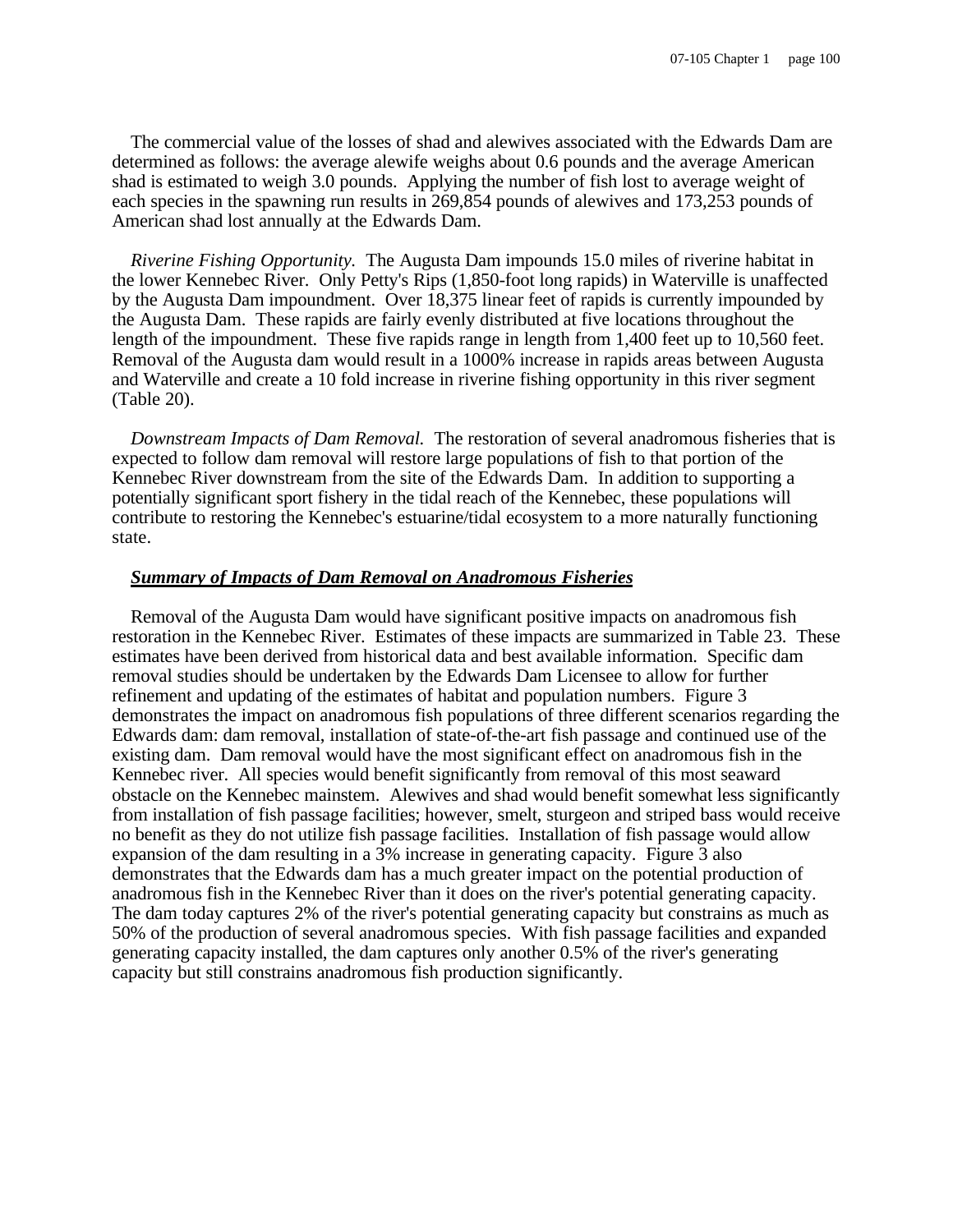**Table 23 Fisheries Productivity and Hydropower Potential in the Kennebec Basin in Relation to the Status of Edwards Dam**

|                                                         |                                     | <b>Estimated</b>                       |                                       | <b>Potential</b><br><b>Production</b>    | % Change       | % Increase           | % of Potential<br><b>Production</b> | % of Potential % of                             | Potentia        |
|---------------------------------------------------------|-------------------------------------|----------------------------------------|---------------------------------------|------------------------------------------|----------------|----------------------|-------------------------------------|-------------------------------------------------|-----------------|
| <b>Species</b>                                          | <b>Current</b><br><b>Production</b> | <b>Historical</b><br><b>Production</b> | <b>Potential</b><br><b>Production</b> | w/ fish passage due to Dam<br>at Edwards | <b>Removal</b> | with Fish<br>Passage | w/ current dam<br>in place          | <b>ProductionProduction</b><br>without Dam Fish | with<br>Passage |
|                                                         |                                     |                                        | in numbers of fish                    |                                          |                |                      |                                     |                                                 |                 |
| Alewife                                                 | 5,400,000                           | 11,100,000                             | 9,900,000                             | 9,400,000                                | $+83$          | 74                   | 49                                  | 89                                              | 85              |
| Shad                                                    | 690,000                             | 1,380,000                              | 1,230,000                             | 1,173,000                                | $+78$          | 70                   | 50                                  | 89                                              | 85              |
| Smelt <sup>3</sup>                                      | 122,600,000                         | 152,200,000                            | 152,200,000                           | 122,600,000                              | $+24$          | 0. <sup>2</sup>      | 81                                  | 100                                             | 81              |
| Atlantic Sturgeon                                       | 5,120                               | 10,240                                 | 10,240                                | 5,120                                    | $+100$         | 0. <sup>2</sup>      | 50                                  | 100                                             | 50              |
| Shortnosed Sturgeon                                     | 10,000                              | 11,115                                 | 11,115                                | 10,000                                   | $+11$          | 0. <sup>2</sup>      | 90                                  | 100                                             | 90              |
| <b>Striped Bass</b>                                     | 28,000                              | 56,000                                 | 56,000                                | 28,000                                   | $+100$         | 0. <sup>2</sup>      | 50                                  | 100                                             | 50              |
| <b>Hydropower Potential</b><br>(available head in feet) | 532.5                               | 102.9                                  | 513.5                                 | $538.5^1$                                | $-3.6$         | 1 <sup>1</sup>       | 51.7                                | 49.9                                            | $52.3^1$        |

*1 -- assumes to foot increase in height of dam*

 *2 -- these species do not use fishways*

 *3 -- includes production from Androscoggin River and Merrymeeting Bay*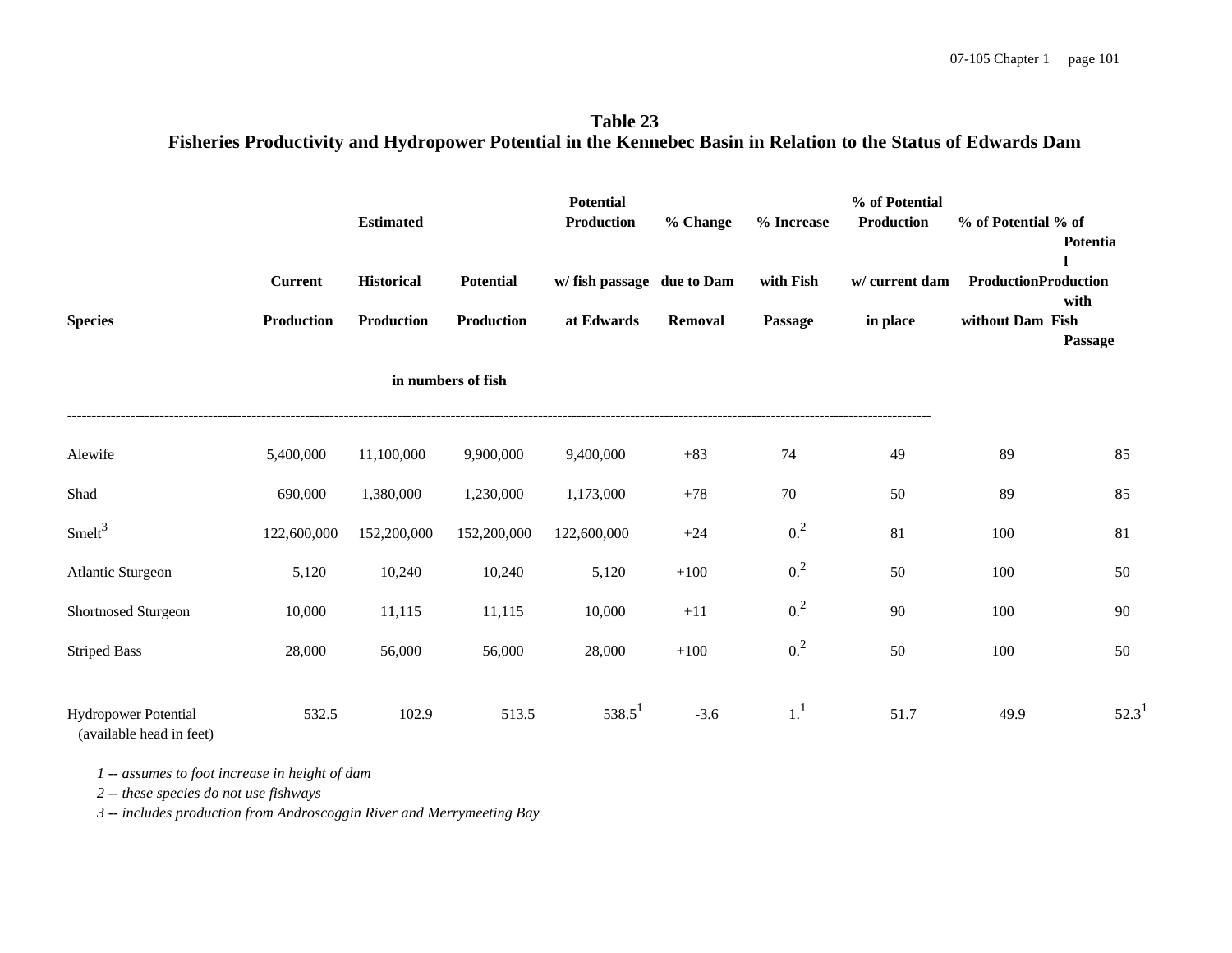



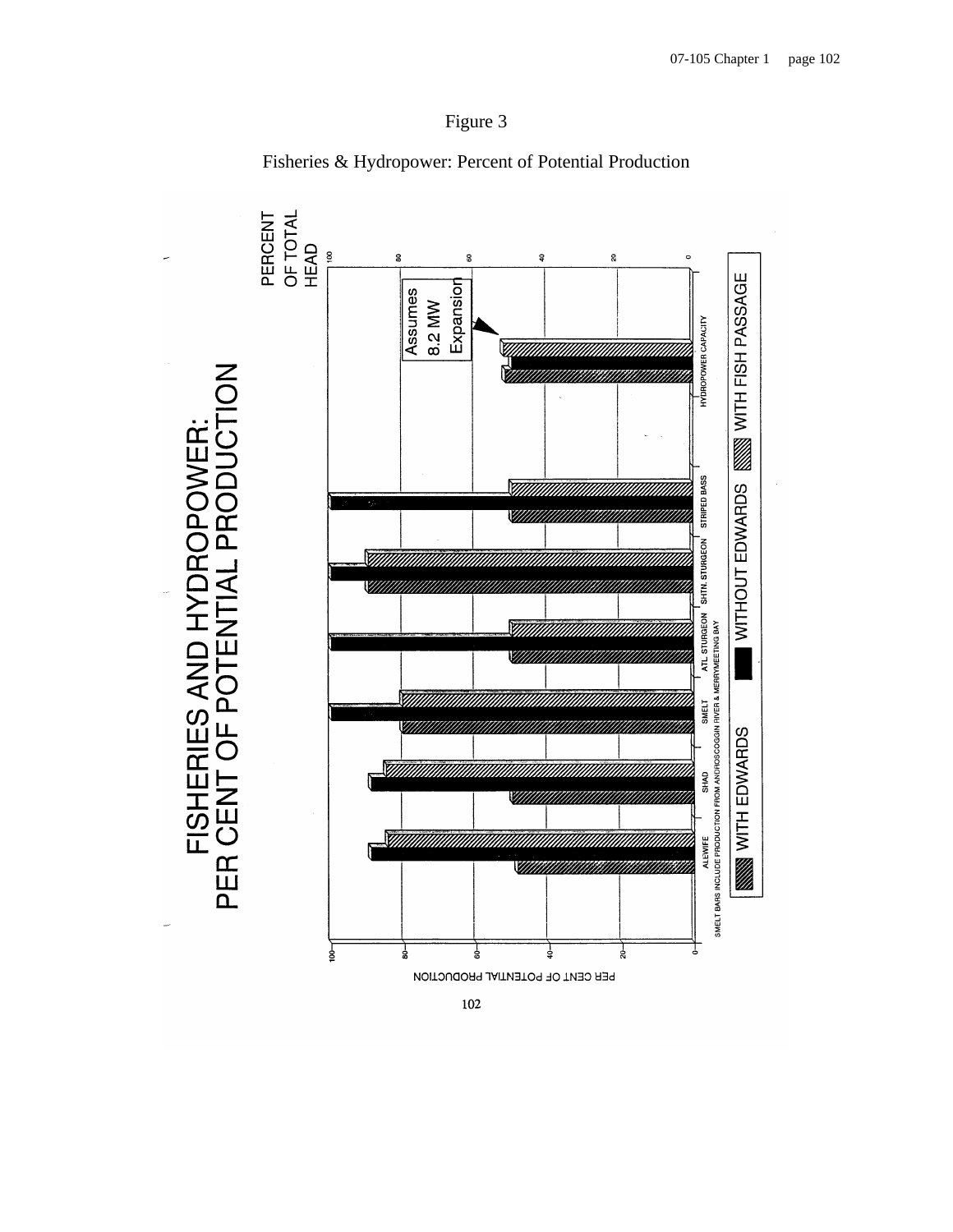## *Fish passage, minimum flows and mitigation policies*

*Fish Passage.* Dams are a major cause of the significant decline in anadromous fish runs in the State of Maine. In order to assure restoration and protection of these resources, upstream and downstream fish passages are essential for rivers which have been identified and programmed for anadromous fish restoration. DMR is empowered to require a fishway in any dam within coastal waters (12 MRSA, §§6121-6122). In addition, both Federal and State hydropower regulatory processes contain provisions for fish passage consideration. Existing DMR policy for fish passage requirements is provided in 12 MRSA §§6121-6122 and is summarized as follows:

In order to conserve, develop, or restore anadromous fish resources, the Commissioner may require a fishway to be erected, maintained, repaired, or altered in any dam within coastal waters frequented by alewives, shad, salmon, sturgeon, or other anadromous fish species when a dam blocks:

1. upstream passage to suitable and sufficient spawning and nursery habitat that is capable of producing one or more species of anadromous or migratory fish in such numbers that they will support a substantial commercial or recreational fishery;

2. upstream passage to habitat necessary to protect or enhance rare, threatened, or endangered fish species;

3. adequate downstream passage necessary to maintain a substantial recreational or commercial fishery or to protect rare, threatened, or endangered fish species.

It is a widely accepted fact that even the most efficient state-of-the-art upstream and downstream fish passages do not pass all the fish reaching a dam. When fishways in several dams must be ascended and descended, a run of fish can be significantly depleted. Cumulative effects of fish passage at multiple dams must be addressed where applicable.

Fish passage facilities require a flow of water during the entire fish migration season and this water requirement may not be compatible with maximum hydropower generation. However, depending on their location, flows allocated to passage facilities could serve to satisfy wholly, or in part, the instantaneous minimum stream flow requirements at the project.<sup>124</sup>

As provided in Maine's Fishways and Dams Law, 12 MRSA §§7701A-7702B, and summarized here, fish passage will be required by IF&W for Atlantic sea-run salmon, landlocked salmon, brook trout, brown trout, rainbow trout, alewives, shad, and other species as necessary when a dam blocks:

 $\overline{\phantom{0}}$ 

<sup>&</sup>lt;sup>124</sup> Policy Concerning Hydropower Projects. Department of Marine Resources, August 1988.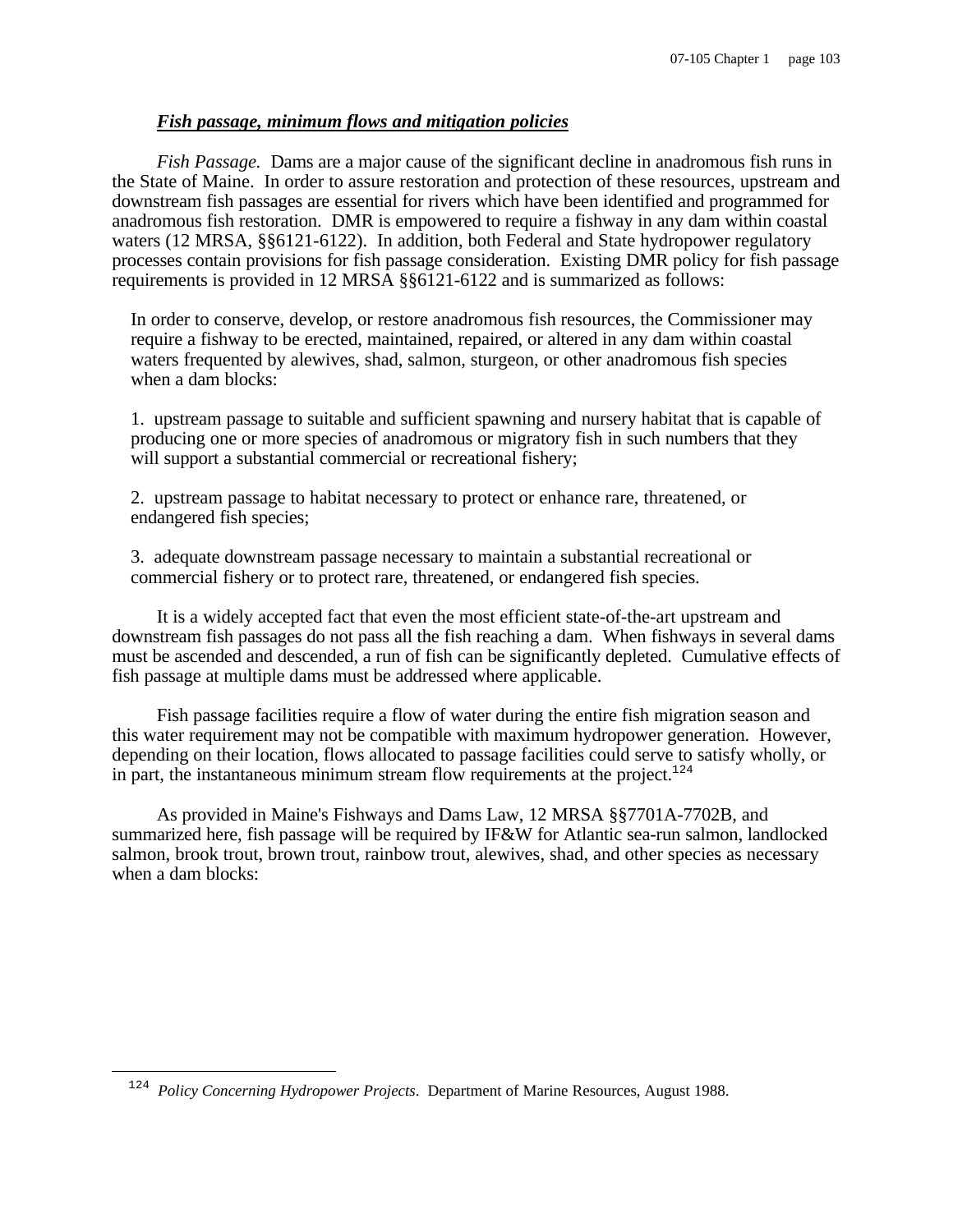1. Upstream passage to usable spawning, nursery, or adult area capable of supporting a substantial recreational fishery;

2. Upstream passage from usable spawning, nursery or adult area to lake habitat capable of supporting a substantial recreational fishery;

3. Upstream passage to spawning and nursery habitat important to the maintenance of a substantial commercial fishery;

4. Adequate downstream passage needed to maintain a substantial recreational or commercial fishery.

*Mitigation.* Diadromous, estuarine, and marine fish populations support diverse recreational and commercial fisheries of significant economic value to the State of Maine. The Atlantic salmon populations of the State of Maine are resources of national significance, and priority is given to avoiding adverse impacts to salmon populations and historical or accessible salmon habitats and angling sites. In evaluating hydropower project proposals, the DMR will recommend measures that avoid or minimize adverse impacts to the fishery resources and habitat in the project area. Whenever a hydropower project is approved and unavoidable impacts occur, the DMR will recommend that appropriate mitigation be provided to offset population losses and losses of other fishery values associated with the hydropower project. Such mitigation may include improving biological productivity of remaining habitat or providing access to new and historically inaccessible habitat. Mitigation efforts should be applied within the same watershed where losses occur. However, the DMR may consider on a case-by-case basis, out-of-basin enhancement proposals to offset unavoidable losses.

In general, the Atlantic Sea-Run Salmon Commission (ASRSC) follows the USFWS Mitigation Policy for critical Atlantic salmon habitats, which require no net loss of in-kind habitat value. "In-kind" is interpreted to mean of a similar type (i.e. spawning habitat, parr nursery area) within the same watershed. The ASRSC does not consider the stocking of hatchery reared Atlantic salmon to be an acceptable substitute for losses of Atlantic salmon spawning and nursery habitat resulting from the construction of a new dam or major modification to an existing dam. The ASRSC recognizes that there may be extraordinary circumstances under which exceptions to this mitigation policy may be warranted. For less critical habitat types, the ASRSC may consider alternative mitigation proposals on a case specific basis and weigh the balance between resource values lost and benefits gained to the Atlantic salmon resource and fishery use opportunity.

Mitigation for losses of substantial amounts of significant fisheries or wildlife habitat or public resource use opportunity will be recommended by IF&W. The type and amount of mitigation may require use of formal studies such as the Habitat Evaluation Procedure as developed by USFWS, to evaluate the overall habitat value lost and to provide a comparative basis for proposed replacement.

*Minimum flows.* According to the MWDCA, "no person may initiate construction or reconstruction of a hydropower project, or structurally alter a hydropower project in ways which change water levels or flows above or below the dam, without first obtaining a permit" (38 MRSA §633(1)) (emphasis added). Permits may be conditioned to provide for "establishment of instantaneous minimum flows for the body of water affected by the a hydropower project" (38 MRSA §635(1)(B)).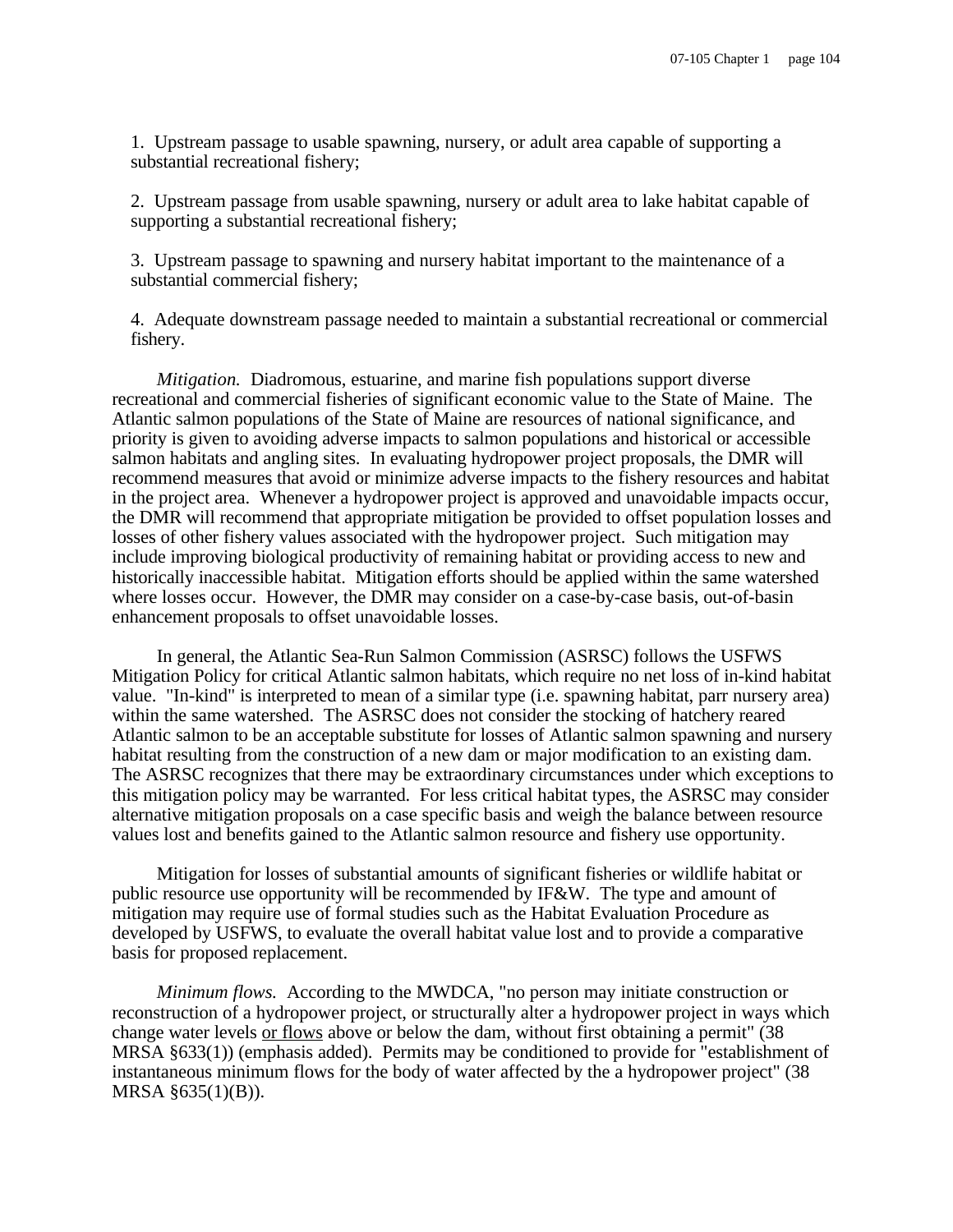State law regarding alteration of rivers, streams and brooks requires that dredging, filling and construction not "unreasonably interfere with the natural flow of any waters".

Stream flow has both biological and aesthetic considerations. Instantaneous minimum stream flows are essential to the maintenance of healthy aquatic communities. Water use associated with hydropower projects is often deleterious to fishery resources and other aquatic communities. Hydropower projects are often developed and operated to provide for energy production as system demand requires and are programmed in terms of average discharge from a dam, which may involve wide fluctuations of flow over a period of time. As far as fish and other aquatic organisms are concerned, even short periods of flow below a habitat-sustaining minimum quantity can be harmful. Therefore, instantaneous flow, the flow at any given time, should not be less than a determined suitable minimum. Atlantic salmon require an instantaneous minimum flow in order to maintain habitat productivity. Likewise, periodic flushes of high flows, followed by quick reduction to low flows, may disrupt normal aquatic organisms, reduce habitat productivity and affect fish behavior.

Fish and other aquatic organisms have adapted to natural seasonal changes in streamflows. Low flows which occur during summer, combined with warm water temperatures, are generally considered to cause periods of greatest stress on aquatic organisms in Maine waters. Requirements for maintenance of an instantaneous minimum flow which does not degrade aquatic habitat below natural summer low flow conditions will be recommended to sustain these organisms. Higher flows may be desired for certain periods for protection of certain life stages such as during spawning, egg incubation, or migration or to provide angling opportunity.

IF&W, DMR and the ASRSC endorse and will evaluate minimum flows based upon the Interim Regional Policy for New England Stream Flow Recommendations, developed by the USFWS. Basically, it recommends maintenance of at least an aquatic base flow which is the August median flow, unless a lower flow can be demonstrated to be biologically adequate to maintain aquatic organisms. An approximation of the median flow will be recommended on streams where inadequate gaging records exist for specific determination of the August median flow. This approximation has been calculated using historical flow records for appropriate regional unregulated streams and is 0.5 cubic feet per second per square mile of drainage area (cfsm) at the project. Higher flows may be recommended during spawning and incubation periods, for migration, or for optimizing angling opportunity. Whenever instantaneous inflow immediately upstream of the project is less than the aquatic base flow, outflow shall equal inflow.

Flows will generally be recommended in bypass channels if they contain significant productive Atlantic salmon or other fisheries habitat, angling opportunity or upstream and downstream fish passage. Gradual or phased changes (ramping) from generating to nongenerating flows may be required to prevent stranding of fish as water levels drop below a project. Phased change from non-generating to generating flows (upramping) is also sometimes desirable during certain seasons (for upstream/downstream migration of diadromous fish). Both of these issues may require specific studies to develop recommendations.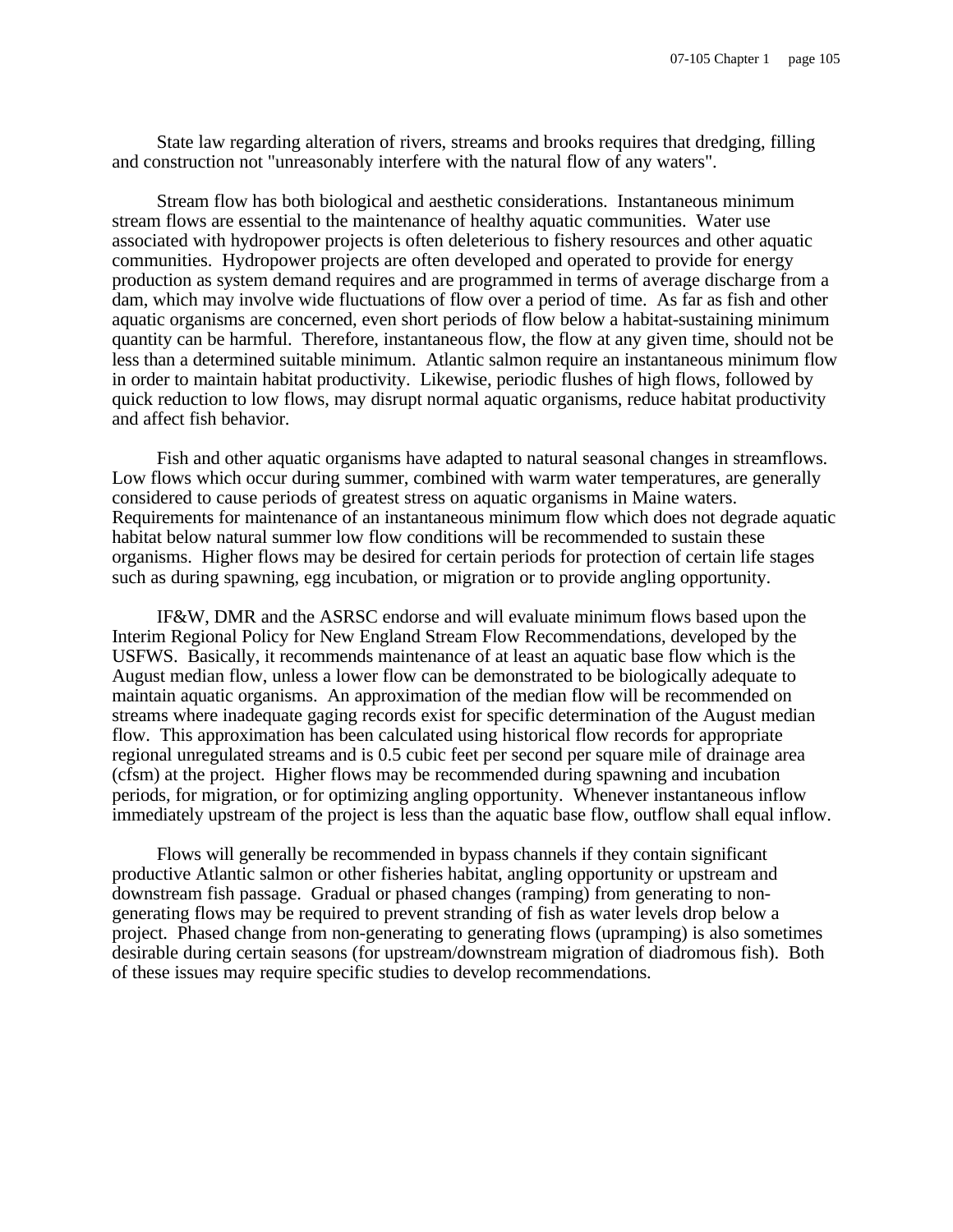IF&W, DMR and the ASRSC may request studies to develop site-specific flow recommendations. If desired, site specific studies may be performed by the project developer to demonstrate that fish and other aquatic organisms will be adequately protected by some other flow regime. Several techniques for field surveys and modelling of flow requirements have been developed. These are grouped under the title "Instream Flow Incremental Methodology" as developed by the USFWS and others.<sup>125</sup>

## *KHDG Agreement*

In anticipation of the expiration, during this decade, of many licenses for hydropower projects located on the Kennebec River, an agreement to address fish passage was reached in January, 1987 between a group of most of the relevant dam owners (CMP, Scott Paper Company, Pittsfield Hydro Company, Inc., and Benton Falls Associates) known as the KHDG, and the State. Under the so-called "KHDG Agreement," the KHDG agreed to provide a total of not more than \$1.86 million in aggregate funding to facilitate the stocking and restoration of shad, alewives and Atlantic Salmon populations on the Kennebec River system in accordance with the Lower Kennebec River Anadromous Fish Restoration Plan and Inland Fisheries Management Overview. The KHDG Agreement established a twelve-year trap and truck program to initiate restoration efforts until fish passage facilities are built at dam sites. Edwards Manufacturing declined to participate making it more difficult to effectuate the State's goals for anadromous fish restoration in the Kennebec.

A portion of the funds provided by the agreement was earmarked for State-run, interim trap-and-truck operations. Another portion was designated for studies to determine upstream and downstream passage and habitat needs and efficiencies. As part of the agreement, the KHDG will provide immediate and interim downstream fish passage by passive means (controlled spills during migration periods, etc.) necessary to allow downstream migration until permanent downstream fish passage facilities can be installed. In addition, the agreement specified the dates when upstream fish passage would be required at specific dam sites. Specific aspects of the KHDG Agreement are as follows:

#### *Interim Trap and Truck Operations.*

 $\overline{\phantom{0}}$ 

a) Trapping of adult shad in the lower Kennebec or other suitable sites and transport to waters in the Kennebec system above the Augusta Dam;

b) Procurement of adult shad brood stock from the Merrimack or other suitable rivers and transport to waters in the Kennebec system above the Augusta Dam;

<sup>125</sup> *Administrative Policy regarding hydropower projects*. Department of Inland Fish and Wildlife, Department of Marine Resources and Atlantic Sea Run Salmon Commission (summarized).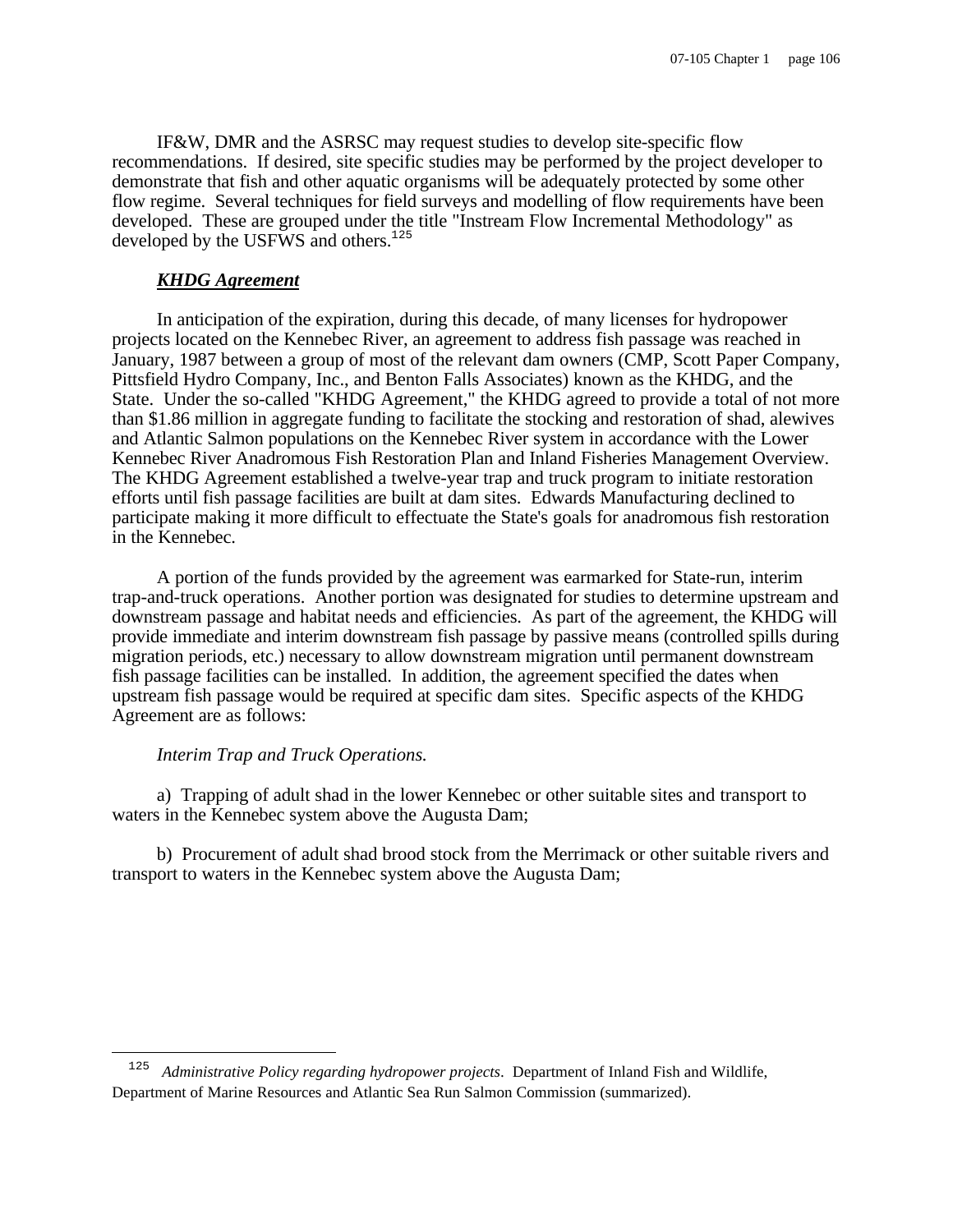c) Trapping of alewives from the Royal River (or from other suitable locations chosen by the State) and transport to waters in the Kennebec system, above the Augusta Dam, which are described in Phase I of the State's modified plan;

d) Trapping of Atlantic salmon from Bond Brook in Augusta or from other suitable sites and transport to spawning areas in the Kennebec system above the Augusta Dam;

e) If the trap and truck operations described above become no longer practicable and effective, the program may be altered in order to provide trap and truck operations at other sites or to otherwise provide the most effective anadromous fisheries restoration effort for the waters described in Phase I of the State's modified plan;

f) It is the intent of the State and the KHDG that following the commencement of operations of a fish trapping or passage facility at Augusta, the shad, alewives and salmon acquired with the monies received under this Agreement shall be dedicated to stocking upstream of such facility, and additional fish shall be secured and transported with such moneys from other locations only as a second priority.

*Studies.* The KHDG Agreement also provided funds for studies to determine upstream and downstream fish passage and habitat needs and efficiencies, as follows:

a) Studies necessary for the determination of appropriate downstream fish passage facilities at dams on the Kennebec system owned by KHDG members;

b) Studies which will be undertaken by the State in the context of the State's modified plan, as follows:

- The number and species of fish trapped at the Augusta Dam will be monitored by the State to determine population sizes and trends throughout the period of trapping and trucking operations at that site;
- The State will sample stocking areas above Augusta to determine the growth rates of juveniles produced from the adult stocking program;
- The State will make such other studies, including those related to upstream fish passage needs, as it deems necessary to the restoration of anadromous fisheries in the Kennebec system.

*Downstream Passage.* KHDG agrees to provide interim downstream fish passage (e.g., controlled spills during downstream migration periods, the installation of temporary downstream fish passage facilities or other feasible measures) necessary to allow downstream fish passage at each of its dams above which anadromous fish have been stocked in accordance with Phase I of the State's modified plan. Such efforts shall continue until permanent downstream fish passage facilities are installed and operational.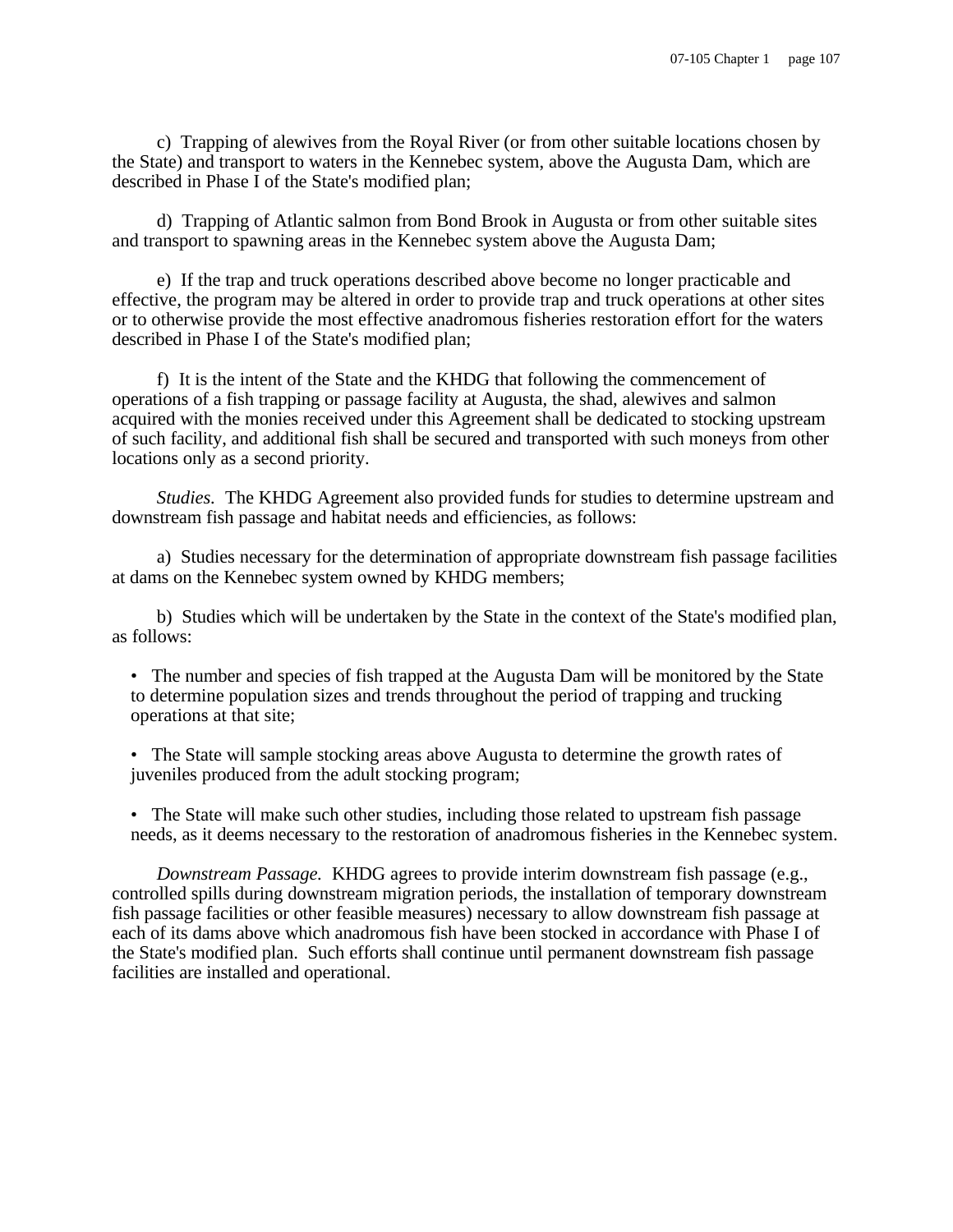*Stocking.* No shad or alewives will be stocked above the Lockwood Dam in Waterville before 1993. Notwithstanding the preceding sentence, the State in its discretion may undertake experimental stocking above Lockwood but such stocking shall not effectuate the obligation to install downstream passage pursuant to the terms of this Agreement. If shad or alewives are stocked above Lockwood after 1993 but before the installation of permanent fish passage facilities then temporary downstream passage facilities shall be provided in accordance with the previous section.

*Sebasticook River.* By December 31, 1991, permanent downstream fish passage facilities, approved by State and federal fisheries agencies, shall be installed and operational at all KHDGowned dams downstream of locations on the Sebasticook drainage where anadromous fish have been stocked in accordance with Phase I of the State's modified plan.

*Permanent Fish Passage.* Except as provided in the previous section, permanent upstream and downstream fish passage facilities, approved by State and federal fisheries agencies, shall be installed and operational at the following dams in accordance with the schedule and conditions identified in Table 24.

| <b>Project</b>                                                                                     | FERC#                                        | Date                                                                                                                                                                          |  |  |
|----------------------------------------------------------------------------------------------------|----------------------------------------------|-------------------------------------------------------------------------------------------------------------------------------------------------------------------------------|--|--|
| Lockwood<br>Hydro-Kennebec<br>Shawmut<br>Weston<br>Halifax<br><b>Benton Falls</b><br>Burnham Hydro | 2574<br>2611<br>2322<br>2325<br>2552<br>5073 | May 1, 1999<br>May 1, 1999<br>May 1, 2000<br>May 1, 2001<br>May 1, 1999<br>-- upstream passage*<br>May 1, 1999<br>-- upstream passage*<br>-- upstream passage*<br>May 1, 2000 |  |  |

## **Table 24 Schedule for Completion of Fish Passage Facilities**

*\* Permanent downstream passage requirements are provided under the previous section*

Implementation of the KHDG agreement, through amendment of the licenses in question by FERC, was slowed by appeals from groups that alleged a lack of a biological basis for the schedules described in the agreement and the procedures used by FERC in amending licenses. These groups further contended that the State acted inappropriately in attempting to make decisions regarding passage outside the context of imminent relicensing. In 1990, FERC granted intervention and stayed amendment of the relevant licenses to include the provisions of the KHDG agreement. On October 22, 1992, FERC denied a request for rehearing and let stand staff orders amending project licenses to incorporate the KHDG agreement. However, during the delay, restoration of fisheries on the Kennebec has proceeded. To date, DMR has completed the fifth of a twelve-year interim trap-and-truck program for shad and alewives on the upper Kennebec River.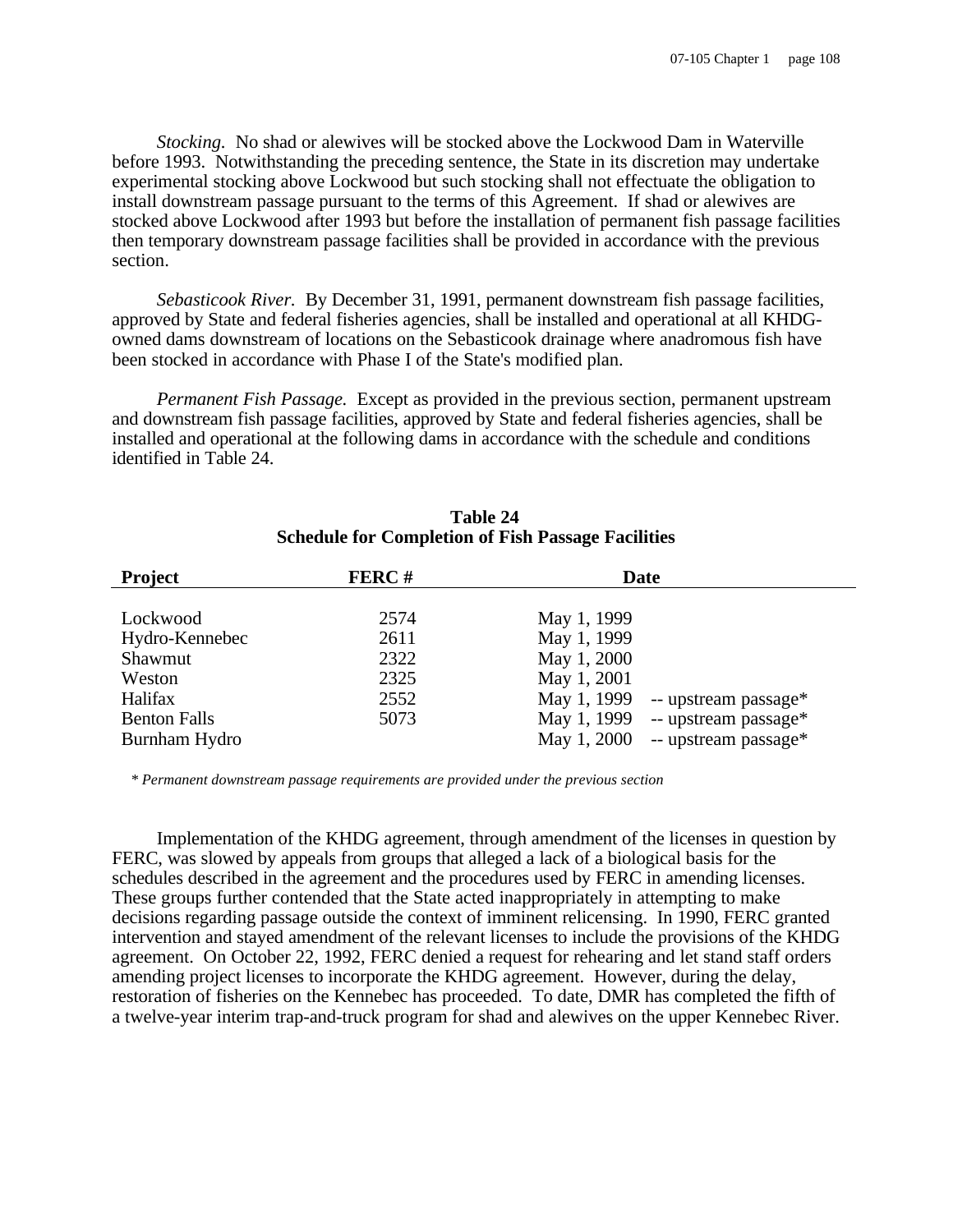## *Restoration under KHDG to date.*

*Alewives.* The introduction of alewives to the Kennebec basin during the first five years of the KHDG program is summarized in Table 25.

## **Table 25 Summary of Adult Alewives Stocked above Augusta**

| Pond                 | # of Alewives stocked |        |        |        |        |  |
|----------------------|-----------------------|--------|--------|--------|--------|--|
|                      | 1987                  | 1988   | 1989   | 1990   | 1991   |  |
|                      |                       |        |        |        |        |  |
| Douglas Pond         | 2,286                 | 3,099  | 3,257  | 2,959  | 3,150  |  |
| Lovejoy Pond         | 1,949                 | 2,055  | 1,741  | 2,077  | 1,976  |  |
| Pattee Pond          | 4,031                 | 3,393  | 4,363  | 3.919  | 4,327  |  |
| <b>Pleasant Pond</b> | 2,688                 | 2,648  | 4,614  | 3,475  | 4,689  |  |
| <b>Plymouth Pond</b> | 2,797                 | 3,027  | 2,925  | 2,530  | 2,921  |  |
| Sebasticook Lake     | 12,099                | 14,850 | 24,966 | 11,166 | 21,030 |  |
| <b>Unity Pond</b>    |                       |        | 3,301  | 559    | 4,632  |  |
| Lake George          |                       |        |        |        | 2,030  |  |
| <b>TOTAL</b>         | 25,850                | 29,072 | 45,167 | 26,685 | 44,755 |  |

Juvenile alewives were sampled or sighted in each stocked pond in 1987, 1988, and 1990. In 1989, juveniles were sighted in all ponds except Lovejoy Pond which suffered severe algal blooms, hampering sampling efforts. The migration of these juveniles was monitored at several hydropower facilities. The data indicate that successful reproduction is occurring as a result of brood stock introductions.

*Shad.* The introduction of shad to the Kennebec basin during the first five years of the KHDG program is summarized in Table 26.

# **Table 26 Summary of Adult Shad Stocked above Augusta**

| No. of shad stocked | Year |  |  |
|---------------------|------|--|--|
|                     |      |  |  |
| 199                 | 1987 |  |  |
| 616                 | 1988 |  |  |
| 619                 | 1989 |  |  |
| 604                 | 1990 |  |  |
| 639                 | 1991 |  |  |

No shad have been recovered in sampling of the impoundment above the Edwards Dam. One juvenile shad was recovered in the impoundment in 1988 and one in 1989. However, the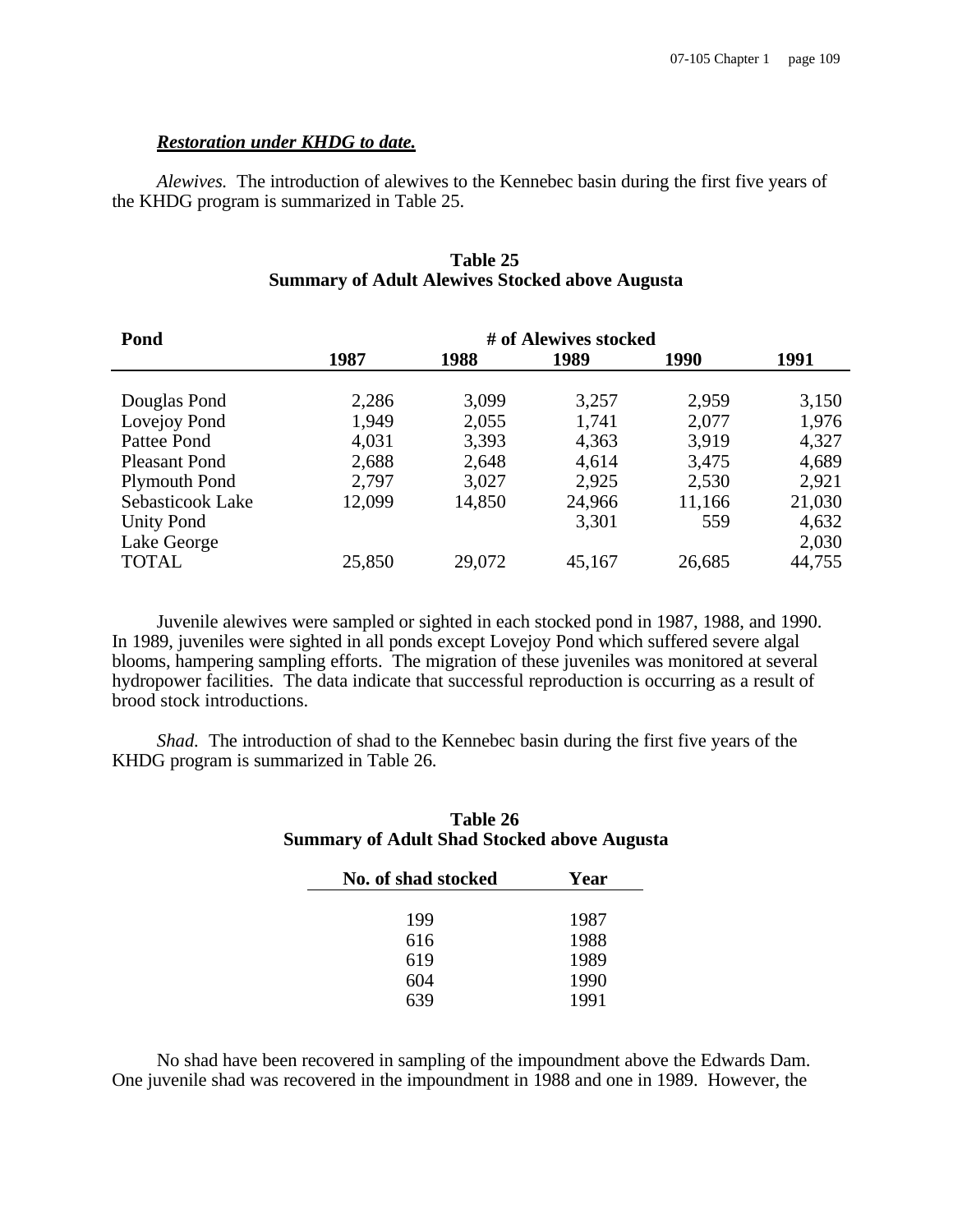numbers of juvenile shad captured in the headpond may not be indicative of the success of reproduction of transferred adults.

*Atlantic Salmon.* The transportation of Atlantic salmon above the Edwards Dam during the first four years of the KHDG program is summarized in Table 27.

#### **Table 27**

## **Adult Salmon Passed above the Augusta Dam**

| <b>No. of Atlantic</b><br>salmon stocked | Year |  |  |
|------------------------------------------|------|--|--|
| 1                                        | 1987 |  |  |
| 17                                       | 1988 |  |  |
| 14                                       | 1989 |  |  |
| $\mathbf{\Omega}$                        | 1990 |  |  |
|                                          | 1991 |  |  |

The Kennebec River currently has a small population of Atlantic salmon below the Augusta dam, composed of hatchery strays from other rivers, as well as wild fish originating from tributaries below Augusta. The salmon runs in the Kennebec below Augusta are of uncertain magnitude, but are believed to number less than 200 adults in most years. Those salmon present in the Kennebec support a significant fishery located below the Augusta dam. In 1990, the Kennebec River had the second largest rod catch of Atlantic salmon of any river in the State of Maine. In 1990, dozens of salmon were visible swimming in the vicinity of the Edwards Dam, however, none were captured by the fish pump. It had also been planned to capture Atlantic salmon at the mouth of Bond Brook and stock them above Edwards Dam. However, this plan was aborted at the advice of the ASRSC which felt that the intensive handling necessary when beach seining these fish would result in delayed, if not immediate mortality. In 1990, as many as 60 salmon were sighted by DMR personnel at the mouth of Bond Brook. Poaching and molestation did not appear to be as large a problem as in the past; the salmon were left undisturbed and moved in and out of the mouth of the brook with the changing tides.<sup>126 127</sup>

 $\overline{\phantom{0}}$ 

<sup>126</sup> *Atlantic Salmon Management in the Kennebec River: A Status Report and Interim Management Plan.* Atlantic Sea-Run Salmon Commission.

<sup>127</sup> *Kennebec River Anadromous Fish Restoration, Annual Progress Report - 1990.* Maine Department of Marine Resources, 12/90, revised 2/91.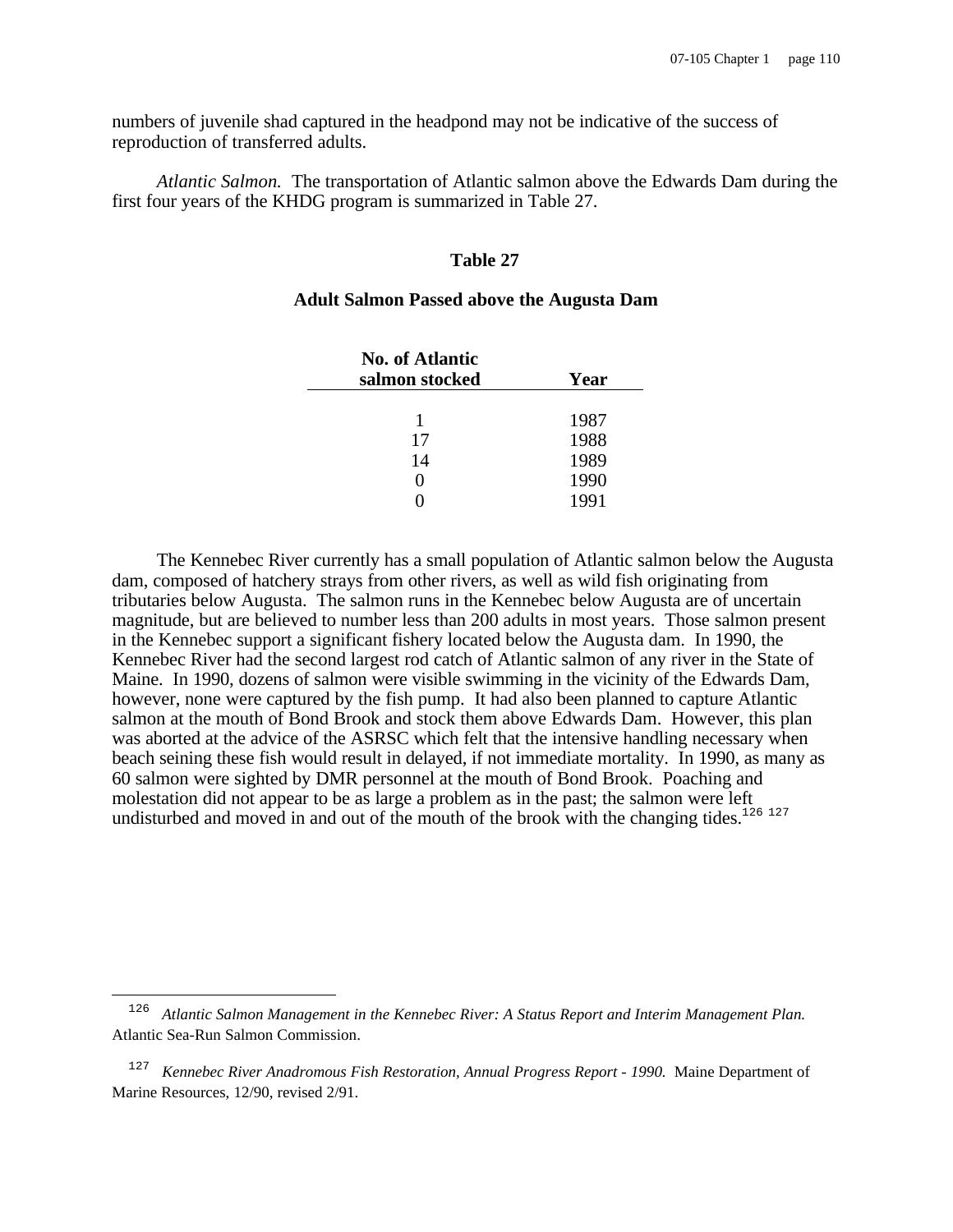## **Inland Fisheries.**

The goals for the management of inland fisheries are as follows:

- -- maintain optimum population levels of freshwater fishes and associated aquatic species;
- -- maintain optimum quality, quantity and diversity of habitat; and

 -- provide for optimum and diverse uses of freshwater fishes for sport fishing, esthetic, economic, ecologic, scientific and educational purposes.

During the mid 1960's, studies were undertaken by biologists of the Maine Department of Inland Fisheries and Game (now IF&W) to provide the Department with information on the river's inland and anadromous fishery resources. These studies led to the publication of *Fish Management in the Kennebec River*. This publication addressed potentials within the drainage for a variety of sport and commercial species, taking into account problems facing the Department in developing and realizing the full potential for fish management in the drainage.

Fortunately, water quality in the main stem of the river and many of its tributaries has noticeably improved through the efforts of DEP with cooperation from industries and municipalities. Water degradation from wood bark deposits associated with log driving has also been greatly reduced with the termination of log driving in the Kennebec. Water quality in the Kennebec River above the Edwards Dam in Augusta is presently suitable for the management of several species of inland and anadromous fish. Dissolved oxygen levels in the main stem and its principal tributaries are now adequate to support fish life. Oxygen levels of 5 p.p.m. or higher now occur during periods of warm weather and low flow, a noticeable improvement since the 1960's.

#### *Mainstem Waters*

*East Outlet.* Although brook trout and lake trout are caught in the East Outlet in certain places, and at certain times, the river provides the best season-long (May-September) fishing opportunities for salmon. All brook trout and lake trout are wild fish. Although some of the salmon are wild fish, stocking in Moosehead Lake and Indian Pond contribute significantly to the fishery.

A submerged orifice fishway located in the center of the East Outlet Dam allows fish passage upstream from the outlet into Moosehead Lake. Salmon, brook trout, lake trout, and at least six other species use this fishway.

Most fishing in the East Outlet is done from shore, or by wading. In recent years, however, some fishing from drift boats has occurred, and due to the river's characteristics this activity will likely increase in popularity in the future.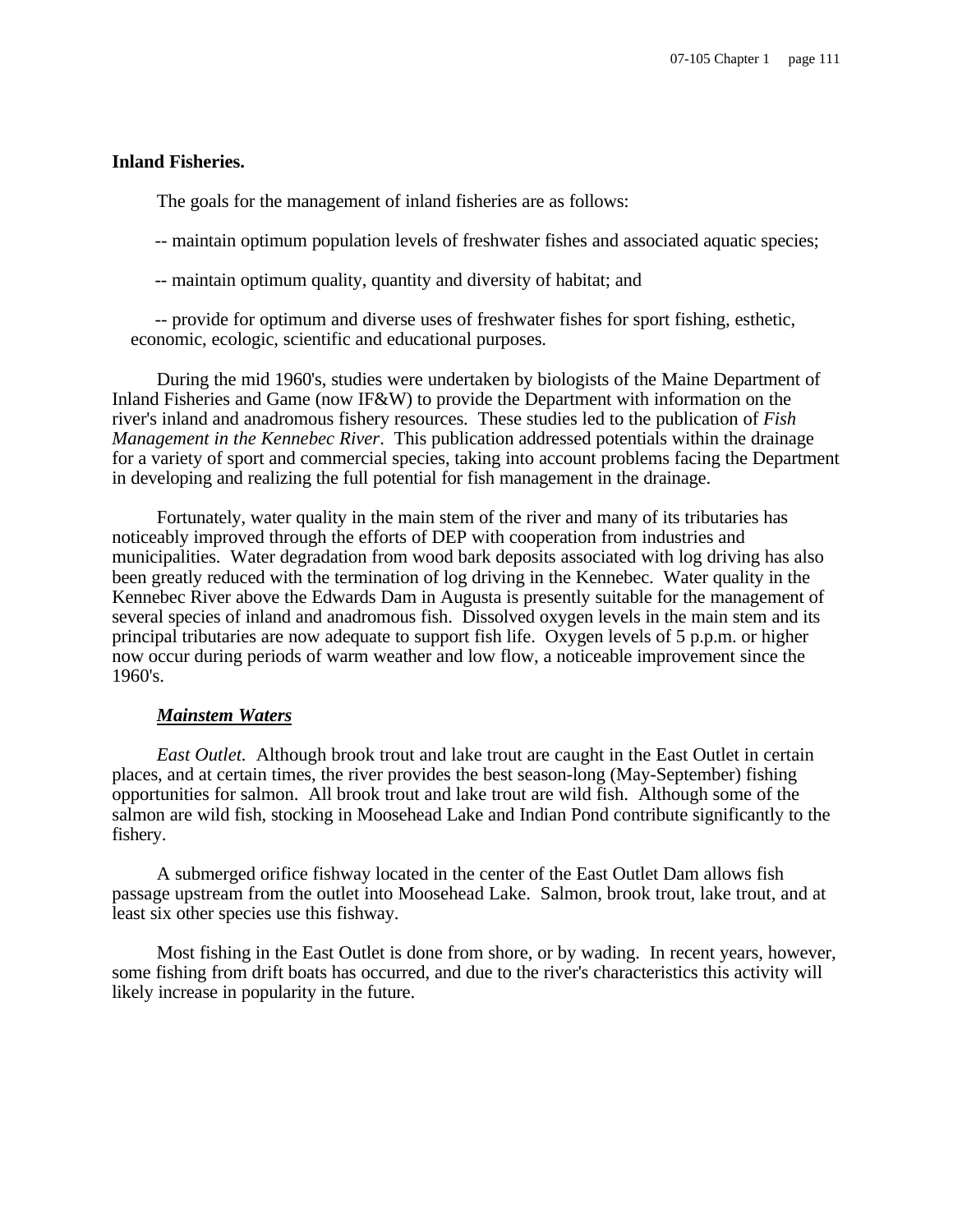In 1990, recreational studies conducted by Land and Water Associates (for relicensing of Moosehead Project) determined that fishermen spent about 4,700 days on the East outlet, of which about 3,000 occurred on the one half mile of river immediately below the dam. Fishing comprised 64% of the total use recorded on the Outlet in the summer of 1990.

Specific fishery management goals for the East Outlet include maintaining or improving water quality and the quality of the habitat, increasing the production of wild salmon, maintaining or improving fishing quality, and maintaining traditional access opportunities.

*West Outlet.* The West Outlet provides traditional fisheries for wild brook trout and salmon, as well as for some stocked salmon that move into the river either from Moosehead upstream, or Indian Pond downstream. As a result of the illegal introduction of small mouth bass in the Moosehead Drainage in 1974, reportedly in the West Outlet area, bass are now wellestablished in West Outlet waters and are providing a significant fishery.

There is no fishway in the West Outlet Dam to allow fish passage upstream from the outlet into Moosehead Lake. Due to the limited amount of nursery habitat to produce salmonids in the West Outlet for Moosehead Lake, a fishway is not necessary there.

In May, there is often a concentration of adult salmon and some trout in the pool immediately below the West Outlet Dam. These fish sustain a fishery for only a short period. Total use by fishermen on the West Outlet is unknown, but estimated to be in the hundreds, rather than in the thousands.<sup>128</sup> Use is increasing, however, largely due to the presence of smallmouth bass which are providing a season-long fishery, as opposed to the very seasonal nature of the salmon and trout fisheries.

Specific fishery management goals for the West Outlet include maintaining water quality and the quality of the habitat, maintaining wild fish production and the quality of the fishery, and maintaining traditional access opportunities.

The lower Kennebec River has long served as a depository for domestic and industrial waste with serious consequences for water quality. Concomitantly, the river's gamefish populations, particularly the salmonids, have suffered greatly. Conditions became so bad in parts of the Kennebec that even the common carp (*Cyprinus carpio*), a species considered to be fairly tolerant of poor water quality, was frequently involved in major fish kills.

Poor water quality also affected the recreational value of this resource in ways less dramatic than the massive fish kills that drew immediate press coverage and public attention. Anglers dropped in number to those few who fished in the early spring or late fall or those who directed their efforts to the mouths of tributaries, or just below dams. In short, while large water bodies are frequently the center of recreational attention for the human communities on their shores, the Kennebec, because of poor water quality, fell out of favor and the people of the valley satisfied their desire for water-based recreation elsewhere.

i

<sup>&</sup>lt;sup>128</sup> Land and Water Associates, 1990.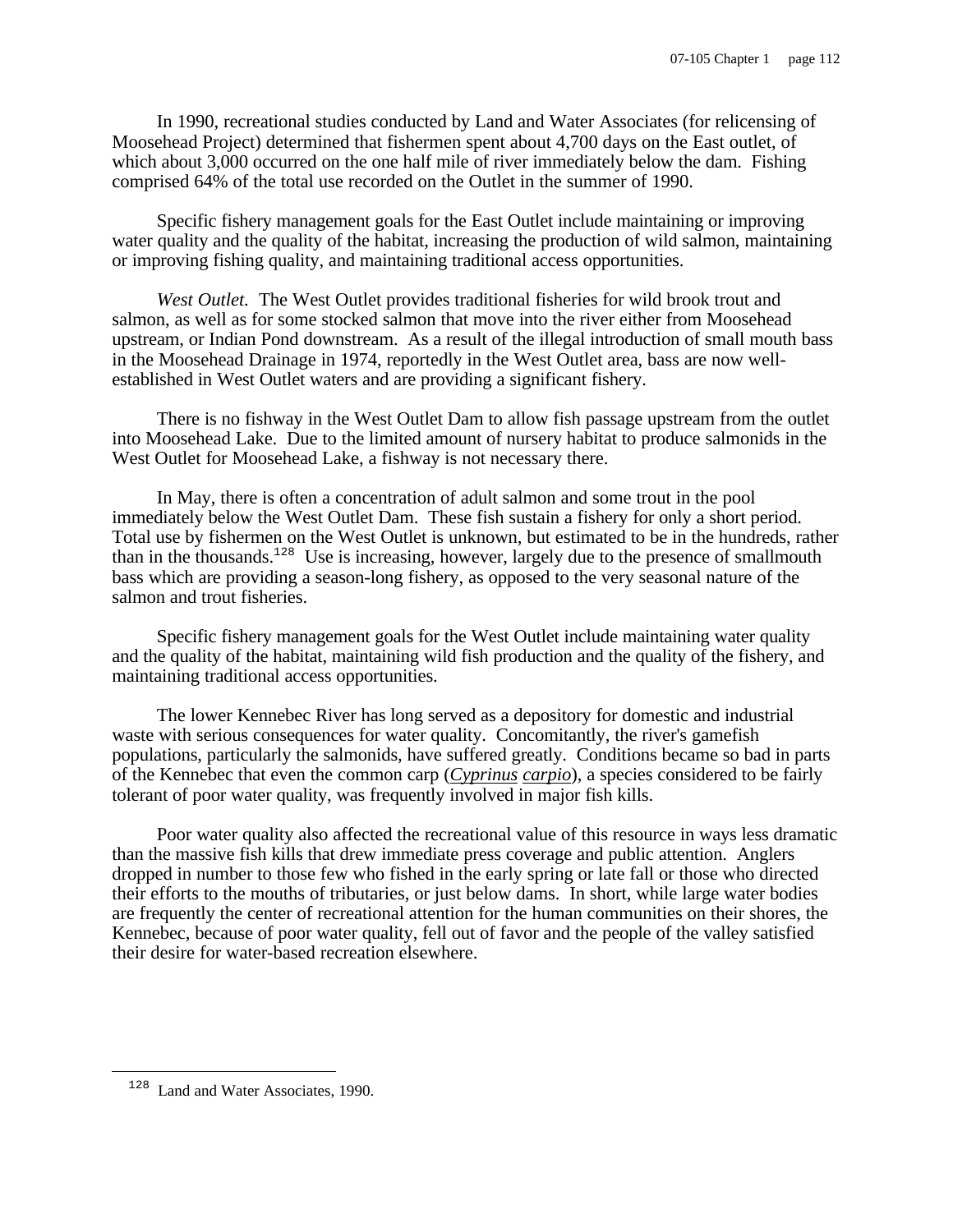Yearly minimum dissolved oxygen values hovered near zero from 1959 through 1975 but increased rapidly thereafter. Upgraded water quality standards and improved waste treatment led to dramatically improved water quality in the Kennebec. Public interest in the river began to grow, albeit slowly. The lowest dissolved oxygen value recorded at the Augusta dam in August of 1987 was 7.8 ppm. This dramatic increase in dissolved oxygen levels is particularly important because maximum summer water temperatures in the lower Kennebec sometimes near upper tolerable limits for brown trout and browns are better able to withstand warm water temperatures if dissolved oxygen values are high. $129$ 

Fish species occurring in this portion of the Kennebec are listed in Table 28.

| <b>Common Name</b>         | <b>Scientific Name</b> |
|----------------------------|------------------------|
|                            |                        |
| Landlocked Atlantic salmon | Salmo salar            |
| Brown trout                | Salmo trutta           |
| <b>Brook trout</b>         | Salvelinus fontinalis  |
| Chain pickerel             | <b>Esox</b> niger      |
| Smallmouth bass            | Micropterus dolomieui  |
| Largemouth bass            | Micropterus salmoides  |
| White perch                | Roccus americanus      |
| Black crappie              | Pomoxis nigromaculatus |
| Yellow perch               | Perca flavescens       |
|                            |                        |

## **Table 28 Major Gamefish Species of the Lower Kennebec River**

*Weston Dam to Edwards Dam.* A brown trout management plan was instituted on an experimental basis in 1983. Evaluation of the program in 1987<sup>130</sup> led to the adoption of a revised management plan (Table 29). Angler participation in the brown trout fishery has grown steadily since the inception of the program. Most of the fishing effort is expended in the free flowing portions of the river in Skowhegan, Fairfield, and Waterville/Winslow. Recent data indicate that the plan's target values for catch rate and fish size have been met or surpassed (Table 30).

i

<sup>129</sup> *Habitat Suitability Index Models and Instream Flow Suitability Curves: Brown Trout.* Raleigh, R.F., L.D. Zuckerman, and P.C. Nelson, U.S. Department of the Interior, Biological Report 82[10.124], 1986.

<sup>130</sup> *Kennebec River Brown Trout Management.* MacNeish, J. Dennis, Maine Department of Inland Fisheries & Wildlife, Progress Report No. 1 (1983-1987), 36pp., 1987.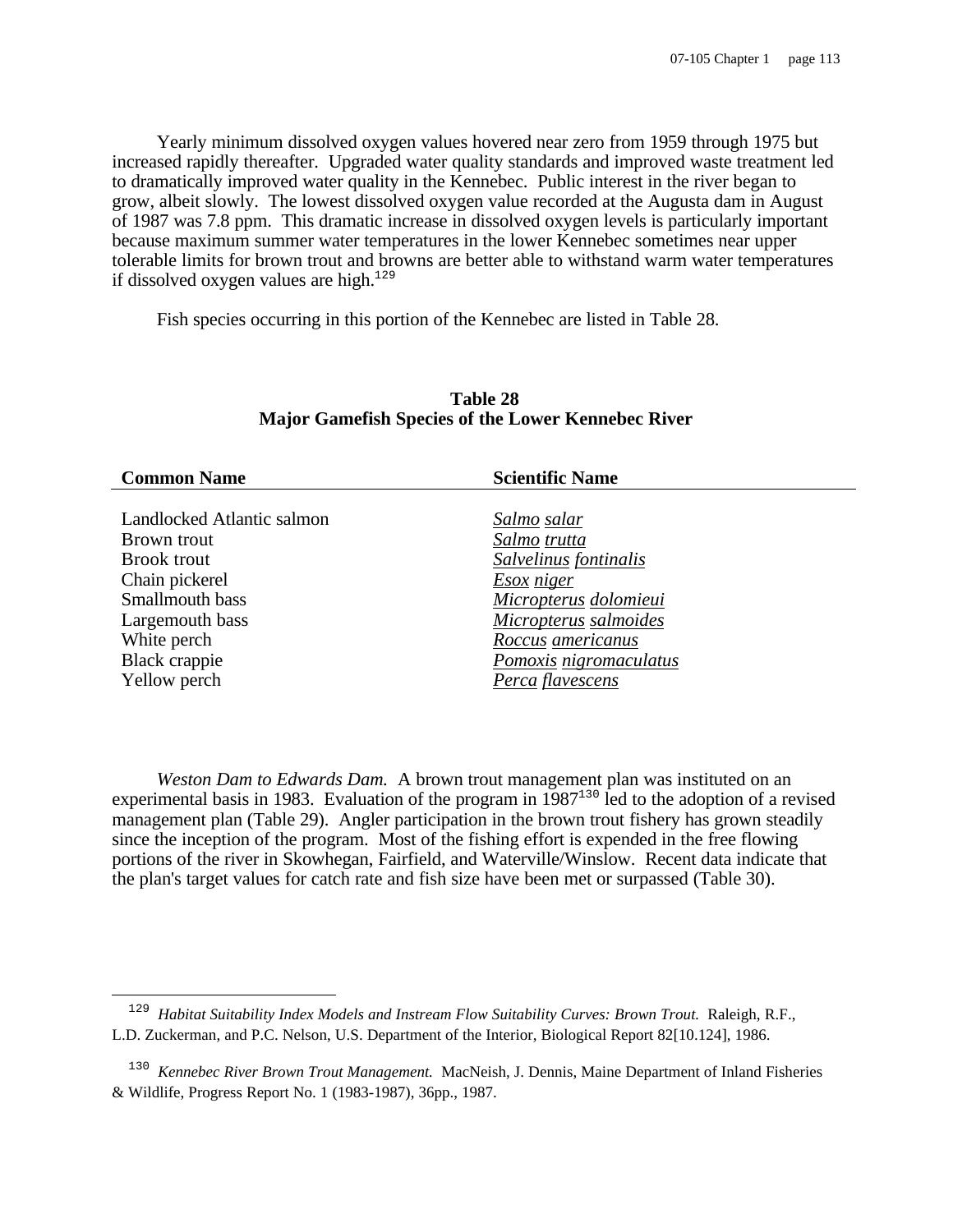Data collected incidental to the evaluation of the brown trout management plan indicates substantial angler interest in a variety of warmwater gamefish species, particularly smallmouth bass. There is considerable potential for a high quality smallmouth bass fishery in the lower Kennebec and a smallmouth bass management plan specific to the Skowhegan to Augusta reach of the river is being developed at this time.

A petition by anglers in 1989 led to the establishment of a special management section in the portion of the river lying between Shawmut Dam and the Route 95 bridge in Fairfield. The primary management goal of the section is to increase fishing opportunity for "quality size" brown trout in a riverine section (Table 31). Although formal evaluation of the management plan will not begin until 1993, the program has been enthusiastically received by area anglers.

## **Table 29**

# **Kennebec River Brown Trout Management Plan Mainstem: Weston Dam to Edwards Dam in Augusta**

**------------------------------------------------------------------------------------------------------------------**

**----**

Goal: to establish an open water sport fishery for brown trout in a riverine setting.

Objectives:

- I. to increase riverine fishing opportunity in Fishery Region B
- II. to provide a catch rate of 0.20 legal brown trout per angler day of fishing
- III. to provide a mean size of 15.0 inches and 1.5 pounds per legal size fish caught

Management Strategies:

- I. Updated, complete habitat inventory
- II. Annual stockings of 10,500 spring yearlings
- III. Regulations
	- A. season
		- 1. open to open water fishing year round
		- 2. closed to ice fishing
	- B. daily bag limit of 2 fish of the salmon, trout, and lake trout species
	- C. minimum length limit of twelve inches
	- D. terminal tackle restrictions, general law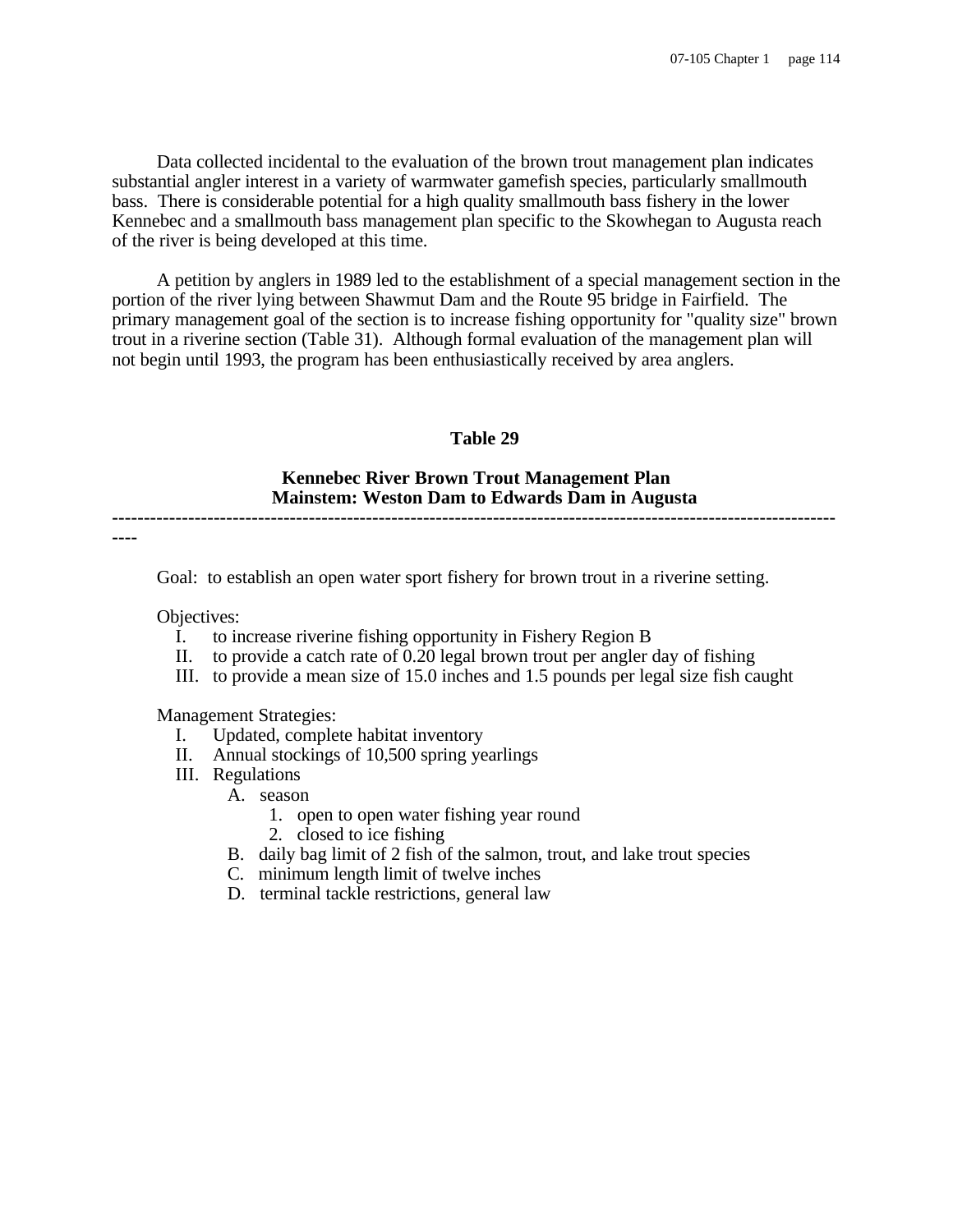# **Table 30**

# **Summary of Sport Fishery Statistics Obtained from Angler Diaries and Creel Survey Boxes, Lower Kennebec River, 1990**

| Variable                                        | <b>Observation</b> |  |  |  |
|-------------------------------------------------|--------------------|--|--|--|
|                                                 |                    |  |  |  |
| Number of angler-days                           | 866                |  |  |  |
| Number of trips                                 | 528                |  |  |  |
| Number of anglers/trips                         | 1.64               |  |  |  |
| Average trip length (angler-hours)              | 4.58               |  |  |  |
| Number of brown trout caught                    | 314                |  |  |  |
| Brown trout caught/angler-day                   | 0.36               |  |  |  |
| Percent of browns kept                          | 27.4%              |  |  |  |
| Number of browns kept                           | 86                 |  |  |  |
| Brown trout kept/angler-day                     | 0.10               |  |  |  |
| Percent of brown trout of legal size            | 45.9%              |  |  |  |
| Number of legal-size brown trout/angler day     | 0.17               |  |  |  |
| Average length of legal-size brown trout caught | 16.7 inches        |  |  |  |
| Number of bass* caught                          | 544                |  |  |  |
| Number of bass caught/angler day                | 0.64               |  |  |  |
| Percent of bass kept                            | 0.7%               |  |  |  |
| Number of bass kept                             | $\overline{4}$     |  |  |  |
| Number of bass kept/angler day                  | $\overline{0}$     |  |  |  |
| Percent of bass of legal size                   | 34.7%              |  |  |  |
| Number of bass of legal size                    | 189                |  |  |  |
| Number of legal-size bass/angler-day            | 0.22               |  |  |  |
| Average length of legal-size bass caught        | 13.8 inches        |  |  |  |

\*Anglers often did not distinguish between largemouth and smallmouth bass; consequently, both species are reported as "bass." It should be noted, however, that bass caught in the lower Kennebec River are most frequently identified as smallmouths.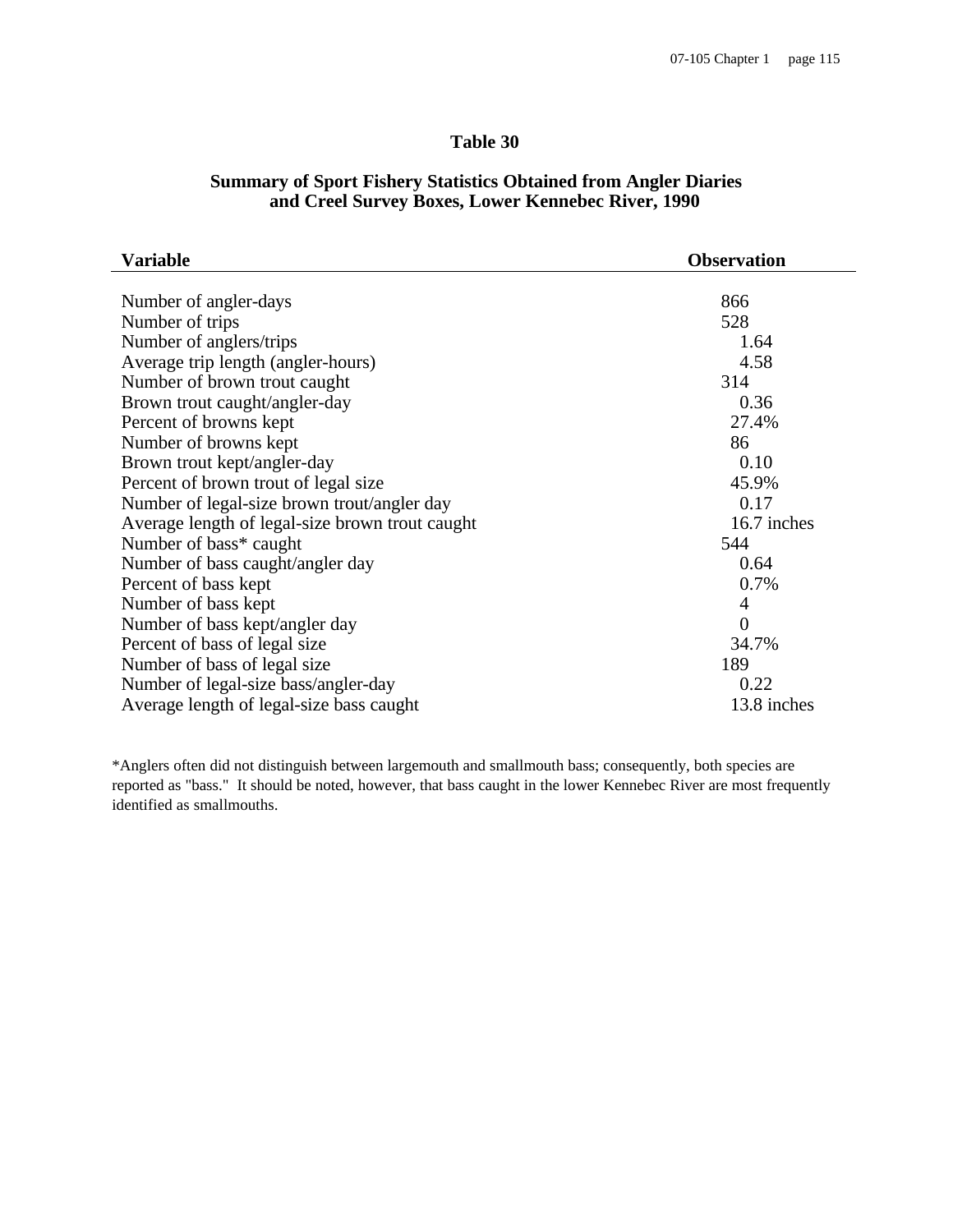## **Table 31**

#### **Kennebec River Brown Trout Management Plan Special Management Section: Shawmut Dam in Fairfield to the Route 95 Bridge in Fairfield ------------------------------------------------------------------------------------------------------------------**

Goal: to establish an open water sport fishery for "trophy" brown trout in a riverine setting.

Objectives:

**--**

i

- I. to increase fishing opportunity for "trophy" brown trout in this reach of the river
- II. to provide a catch rate of 0.10 legal brown trout per angler-day of fishing
- III. to provide for a mean size of 17.0 inches and 2.0 pounds per legal-size fish caught

Management Strategies:

- I. Updated, complete habitat inventory
- II. Annual stockings of 2,000 spring yearlings to be marked with standard finclips
- III. Regulations
	- A. season
		- 1. open to open water fishing year round
		- 2. closed to ice fishing
	- B. daily bag limit of one fish of the salmon, trout, and lake trout species
	- C. minimum length limit of 16 inches
	- D. terminal tackle restricted to artificial lures only

## **Error! Reference source not found.**

The removal of the Edwards Dam would result in the extension of the range of carp in the mainstem of the Kennebec as far upriver as the next impassable barrier in Waterville. Carp prefer sluggish, warm, soft-bottomed, vegetated waters. With the dam removed the habitat in the area of the current impoundment would revert to an open river with relatively rapidly moving water in a series of riffles, pools, and runs; carp would not be expected to do well in this type of habitat. Therefore, it is unlikely that the upriver migration of carp as a result of removal of the dam would produce any serious consequences in the fish populations of the mainstem of the river. Of the important tributaries of the Kennebec below Waterville, only Seven Mile Stream does not have a barrier to upriver migration of carp. In the event of dam removal, Seven Mile Stream will require construction of a barrier to carp migration in order to protect this tributary from damage due to carp.<sup>131</sup>

<sup>131</sup> *Kennebec River Brown Trout Management.* MacNeish, J. Dennis, Maine Department of Inland Fisheries & Wildlife, Progress Report No. 1 (1983-1987), 36pp., 1987.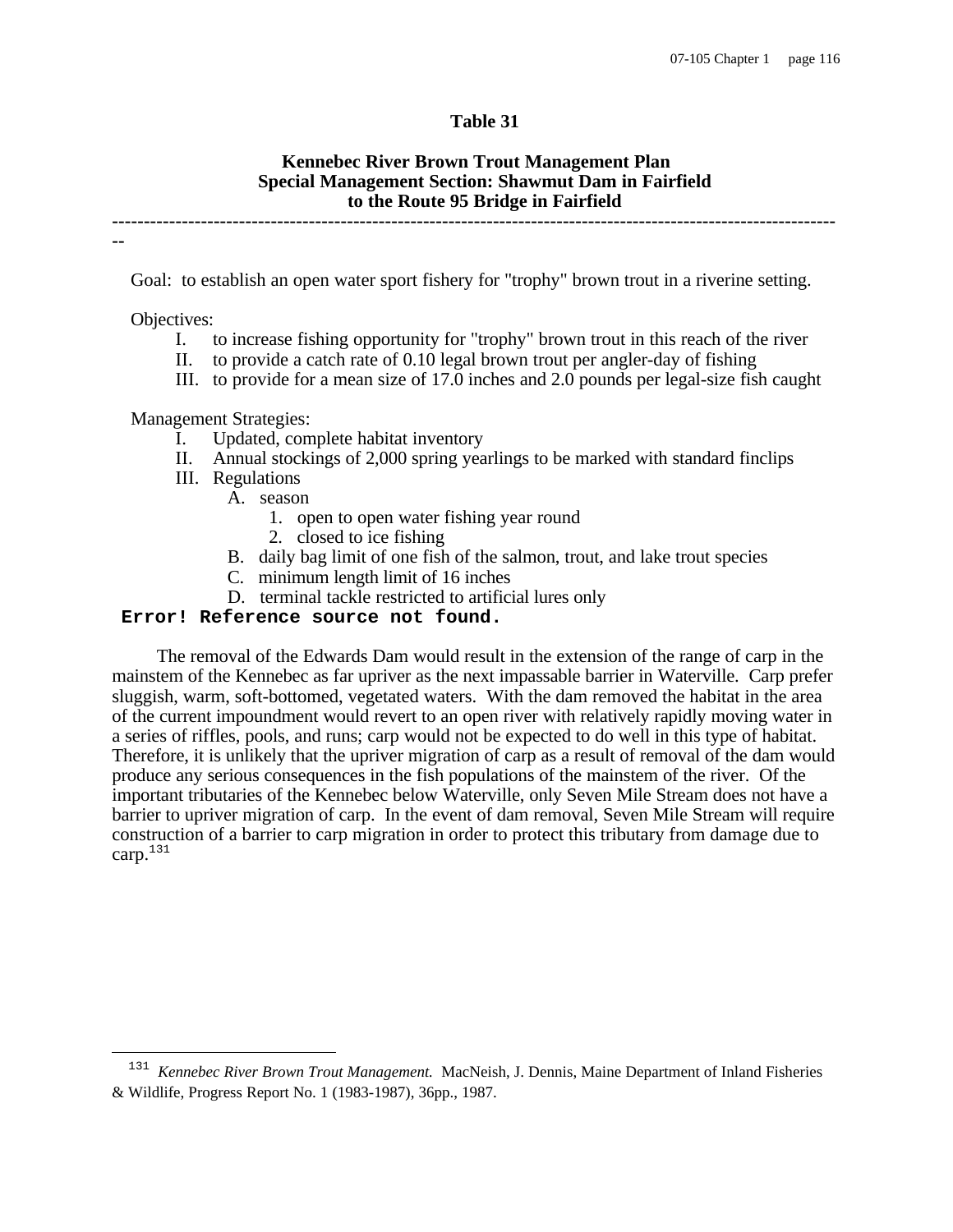#### *Roach River*

The upper one-half to three-quarters of a mile of the Roach River below First Roach Pond is the most heavily fished section. The main access road from Greenville bridges the river approximately 100 feet below the dam on the outlet of the pond. There is no fishway in the dam, therefore fishing is permitted from the dam and along both shores of the large pool below the dam. It is rare to drive past the area without seeing at least one angler trying his luck from the dam, the bridge, or at pool-side. The increase in fishing pressure at this site has reflected the overall increase in fishing pressure observed throughout the general area.

The upper section provides a summer-long fishery. The dam and the so-called "dump pool" and "stripping pool" are some of the deepest water in the river and provide excellent holding areas for adult salmon and trout. The more accomplished fly fisherman can, with some patience, bring a salmon to his net even under the harshest conditions of late July and August. We have observed very little fishing pressure in the remainder of the river until late in the season.

Cooling water temperatures and increases in flow associated with fall rains and lake drawdowns cause a dramatic change in the Roach River fishery. Mature brook trout and salmon begin their annual spawning migration into the river from Moosehead Lake. We believe that some salmon and trout within First Roach Pond are also attracted by the increased flow through the dam and pass downstream into the river. The timing of these movements is quite variable, beginning from as early as mid-August to mid-September. The September fishery has become increasingly popular in recent years. Fishermen have located several down-river sites where suitable adult holding areas provide fishing opportunity. Access to these sites is by foot trails maintained by the anglers using old skidder roads and game (moose) trails.

Because of the pattern of fishing (early morning-late afternoon) and the hardships involved with access, it has been impossible to design an efficient ground survey of the Roach River anglers given current manpower and financial limitations. For some of the same reasons, it has not been possible to conduct an aerial survey to determine total angler use on the Roach River. In the summer of 1984, creel survey boxes were placed at various sites along the river in an attempt to collect angler-catch and fish-size statistics. In June, two boxes were placed (one on each side of the river) at the access trails to the upper river pools in Kokadjo. A supply of survey cards requesting specific information was maintained at each site. The boxes were tended at least weekly and completed cards were removed. We observed much more angler use than the card returns would indicate. We feel that the early season card returns from these two sites may be highly biased by the more successful anglers. In September, two additional boxes were placed at downstream access points, one at each of two sites. Based on our observations of use at these sites, we believe that we may have received completed cards from a greater proportion of the downriver fishermen. These data may also be biased by the more successful fishermen. A summary of the survey results is given in Table 32.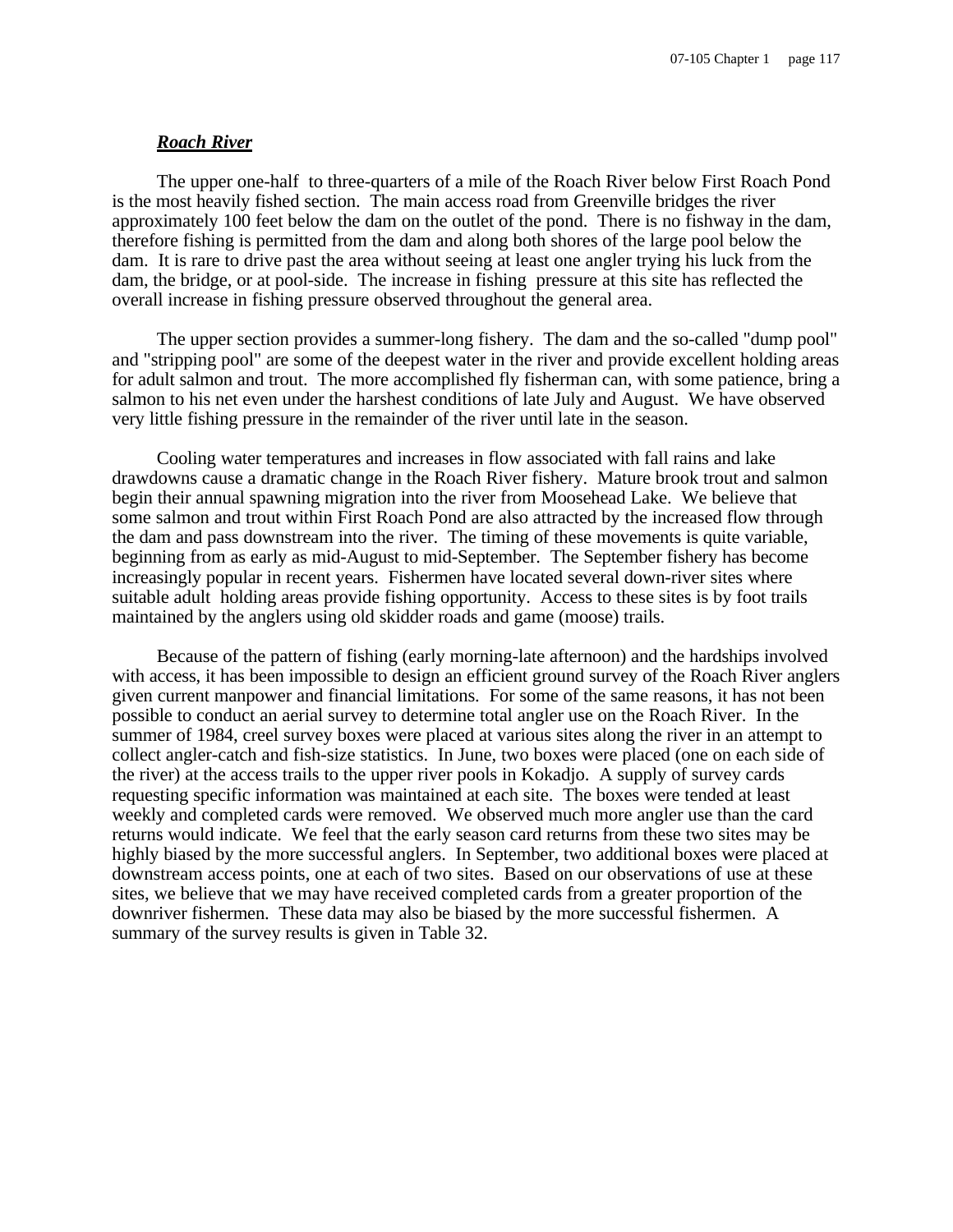# **Table 32**

## **Summary of Angler Catch and Effort Statistics from Voluntary Angler Reports Summer of 1984**

|                                                           | June, July<br>and August<br>sample |       | September<br>sample |         | <b>Total</b><br>season<br>sample |         |
|-----------------------------------------------------------|------------------------------------|-------|---------------------|---------|----------------------------------|---------|
| No. anglers surveyed                                      | 70                                 |       | 259                 |         | 329                              |         |
| Angler hours                                              | 171                                |       | 1,179               |         | 1,350                            |         |
| Number (and percent successful) in<br>catching a legal:   |                                    |       |                     |         |                                  |         |
| <b>Brook</b> trout                                        | 19                                 | (27%) | 107                 | (41%)   | 126                              | (38%)   |
| Salmon                                                    | 26                                 | (37%) | 112                 | (43%)   | 138                              | (42%)   |
| Lake trout                                                | $\overline{0}$                     |       | 3                   | $(1\%)$ | 3                                | $(1\%)$ |
| Number of legals kept:                                    |                                    |       |                     |         |                                  |         |
| <b>Brook</b> trout                                        | $\overline{7}$                     |       | 49                  |         | 56                               |         |
| Salmon                                                    | 11                                 |       | 47                  |         | 58                               |         |
| Lake trout                                                | $\overline{0}$                     |       | $\boldsymbol{0}$    |         | $\mathbf{0}$                     |         |
| Number of legals released:                                |                                    |       |                     |         |                                  |         |
| <b>Brook</b> trout                                        | 21                                 |       | 94                  |         | 115                              |         |
| Salmon                                                    | 25                                 |       | 115                 |         | 140                              |         |
| Lake trout                                                | $\boldsymbol{0}$                   |       | 3                   |         | 3                                |         |
| Number (and percent) of sublegal fish:                    |                                    |       |                     |         |                                  |         |
| <b>Brook</b> trout                                        | 24                                 | (46%) | 35                  | (20%)   | 59                               | (26%)   |
| Salmon                                                    | 26                                 | (42%) | 75                  | (32%)   | 101                              | (34%)   |
| Lake trout                                                | ---                                |       | $---$               |         | $---$                            |         |
| Legals kept per angler:                                   |                                    |       |                     |         |                                  |         |
| <b>Brook</b> trout                                        | .100                               |       | .189                |         | .170                             |         |
| Salmon                                                    | .157                               |       | .181                |         | .176                             |         |
| Mean length (mm) of legals kept (and<br>number reported): |                                    |       |                     |         |                                  |         |
| <b>Brook</b> trout                                        | 300                                | (3)   | 423                 | (43)    | 415                              | (46)    |
| Salmon                                                    | 476                                | (10)  | 476                 | (46)    | 476                              | (56)    |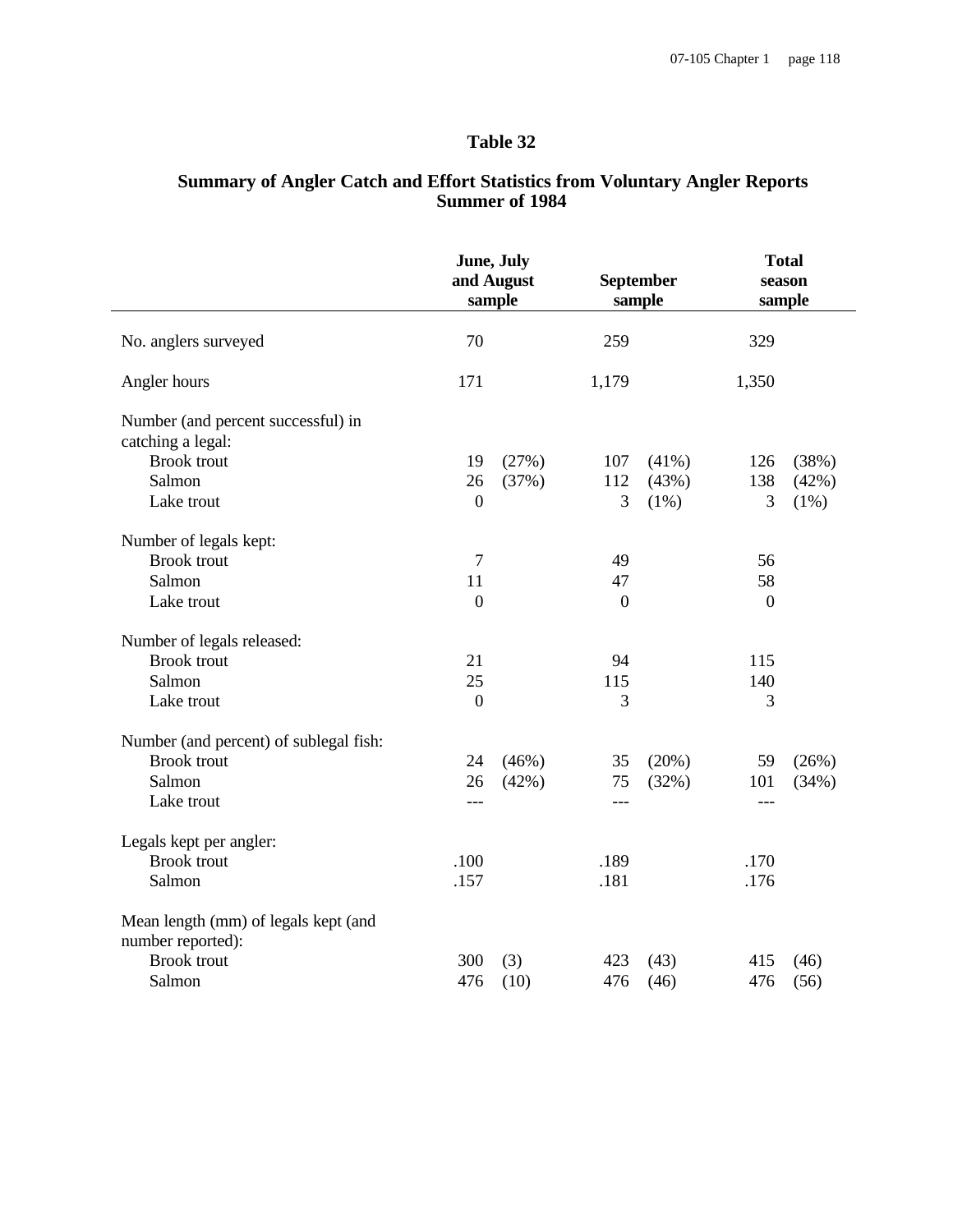Based on the card survey, the percent of successful anglers is very high for the entire season (about 40%). Survey data collected from voluntary record books for 1981, 1982, and 1983 indicates a success rate somewhere between 20 and 30%. Very limited clerk survey data from 1979 and 1981 indicate an even lower, more realistic success rate in the 15 to 20% range.

The proportion of sub-legal salmon in the catch is quite constant at about 30 to 35%. The majority of the sub-legal salmon are reported as parr-size fish. The proportion of sub-legal brook trout in the 1984 card survey is unusually high. The legal length limit for brook trout is 6 inches. Lengths were not reported for all "short" brook trout, and it is likely that many small legal trout were released and reported as "shorts".

The Roach River between First Roach Pond and Moosehead Lake is being managed to maximize its parr production to Moosehead Lake. In order to minimize losses due to hooking mortality, the fishing method has been restricted to fly fishing only. The successful release of legal-size fish is also aided by the restriction. The daily bag limit on the Roach River has varied over the past, but in 1984 was reduced to one fish per day. This new limit applies to the entire season. Prior to 1984, the daily bag limit from May 1 to September 15 allowed an angler to possess 2 brook trout, 2 lake trout (very few are caught) and 1 salmon, for a total of 5 in the aggregate. Recent improvements in the growth and numbers of salmon and trout at Moosehead Lake have produced corresponding improvements in the quality and quantity of those species in the Roach River spawning runs. When conditions (temperature, flow, etc.) attracted salmon and trout into the river before the 15th of September, there was a potential for too great a harvest of the large, mature fish. With the dramatic increase in the number of anglers fishing the river, we felt it was necessary to restrict the catch over the entire season. These regulations allow for the catching of salmon and trout and the harvest of a limited number of each helps to assure sufficient escapement for spawning under the present conditions.

There is only a little information available concerning the fishery in the section of river between Second Roach Pond and First Roach Pond, and the section above Second Roach Pond. Neither section has been surveyed to determine the quality of its fishery. Various comments within the correspondence on file concerning the old dam at the outlet of Second Roach Pond indicate that a limited seasonal fishery for brook trout and salmon existed in the large outlet pool, at least through the early 1960's. There is no evidence that a significant summer fishery ever developed in the river between Second Roach Pond and First Roach Pond. One of the previous owners of the sporting camp at the outlet of Second Roach Pond stated that he was able to locate and catch a few adult salmon within this section in early September during some years. In recent years these fish were probably mature salmon moving upstream from First Roach Pond. Both sections of the Roach River above First Roach Pond are closed to fishing after the 15th of September, therefore, late season spawning run fisheries were never permitted. These upper sectionsare relatively small and offer little suitable adult salmon holding areas. Likewise, the number of suitable fishing sites (for salmon) would accommodate only a few anglers. Both upper sections of the Roach River do offer an early season fishery for brook trout.

The lower reaches of all three river sections provide an abundance of excellent smelt spawning habitat. Smelts provide an essential forage in waters where salmon occur. The smelt is also actively pursued by legions of spring "dippers" who are permitted to dipnet (2 quart limit) spawning adults in streams. The section of the Roach River that enters into Moosehead Lake has a tremendous potential to produce smelts to the lake. Since salmon are being intensively managed at Moosehead Lake, all smelt spawning runs have been closed to fishing in order to protect this important source of forage. We have not yet been able to document a smelt spawning run in the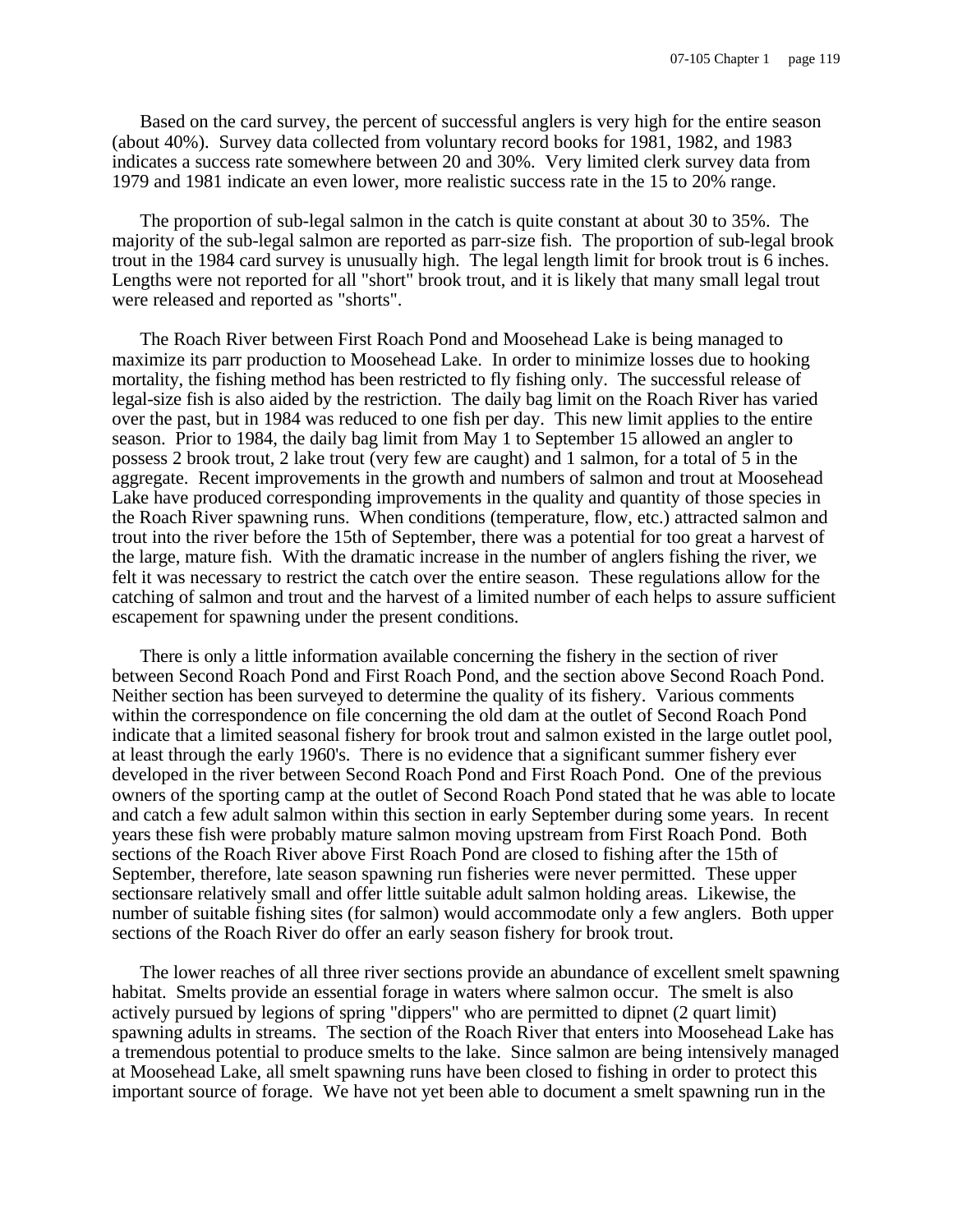river between Second Roach Pond and First Roach Pond; however, the early season concentration of salmonids at the mouth of North Inlet (Roach River) is consistent with our observations of known smelt spawning runs. Because of its relative inaccessibility, this run has not been closed to the taking of smelts. The Roach River, tributary to Second Roach Pond, supports a large smelt run which is open to the dipping. Our management of Second Roach Pond is aimed toward providing a brook trout fishery. Because brook trout are not dependent upon smelts for growth, we feel that allowing the taking of smelts from this section of river will have no adverse effects on the pond management. $132$ 

#### *Moose River*

i

The Maine Rivers Study identified the Moose River as having a highly significant recreational fishery.

*No. 1 Brook to Holeb Stream:* A principal fishery for wild brook trout, with a secondary fishery for wild salmon (although salmon stocked in Holeb and Attean Ponds can move upstream into this section). Fishing from shore or by wading are the most practical means to fish this section. Present use by fishermen is unknown.

Holeb Pond is a large, shallow, productive pond whose principal fishery is brook trout and salmon. However, large populations of yellow perch, suckers, and minnows severely limit the coldwater fishery. Periodically, IF&W stocks the Pond with salmon. Lake trout were stocked on an experimental basis in 1986. The small area of deep water does not have enough dissolved oxygen below 25 feet for optimum conditions. Other species present include smelt, burbot (cusk), sticklebacks, sunfish, and sculpins. Holeb Pond is open to ice fishing.

The section of the Moose River within the Holeb Management Unit contains diverse habitat which is not only important to the seasonal river fishery, but also to the fisheries of the surrounding ponds. A large portion of the native populations of salmon and brook trout in Holeb and Attean Ponds are sustained by natural reproduction in the Moose River. Some sections of the River are fast moving with a mixture of riffles, boulders, and pools. These sections provide suitable spawning, development, and parr habitat for native salmon. Other sections of the River are slow and meandering with sandy substrate and pools as deep as fifteen feet. These areas can provide cover and cooler water for adult fish in the River.<sup>133</sup>

<sup>132</sup> *Roach River Strategic Plan for Fisheries Management*. Roy, S., Maine Department of Inland Fisheries and Wildlife for the Land and Water Resources Council, November 1985.

<sup>&</sup>lt;sup>133</sup> Holeb Unit Management Plan. Maine Department of Conservation, Bureau of Public Lands, December 1989.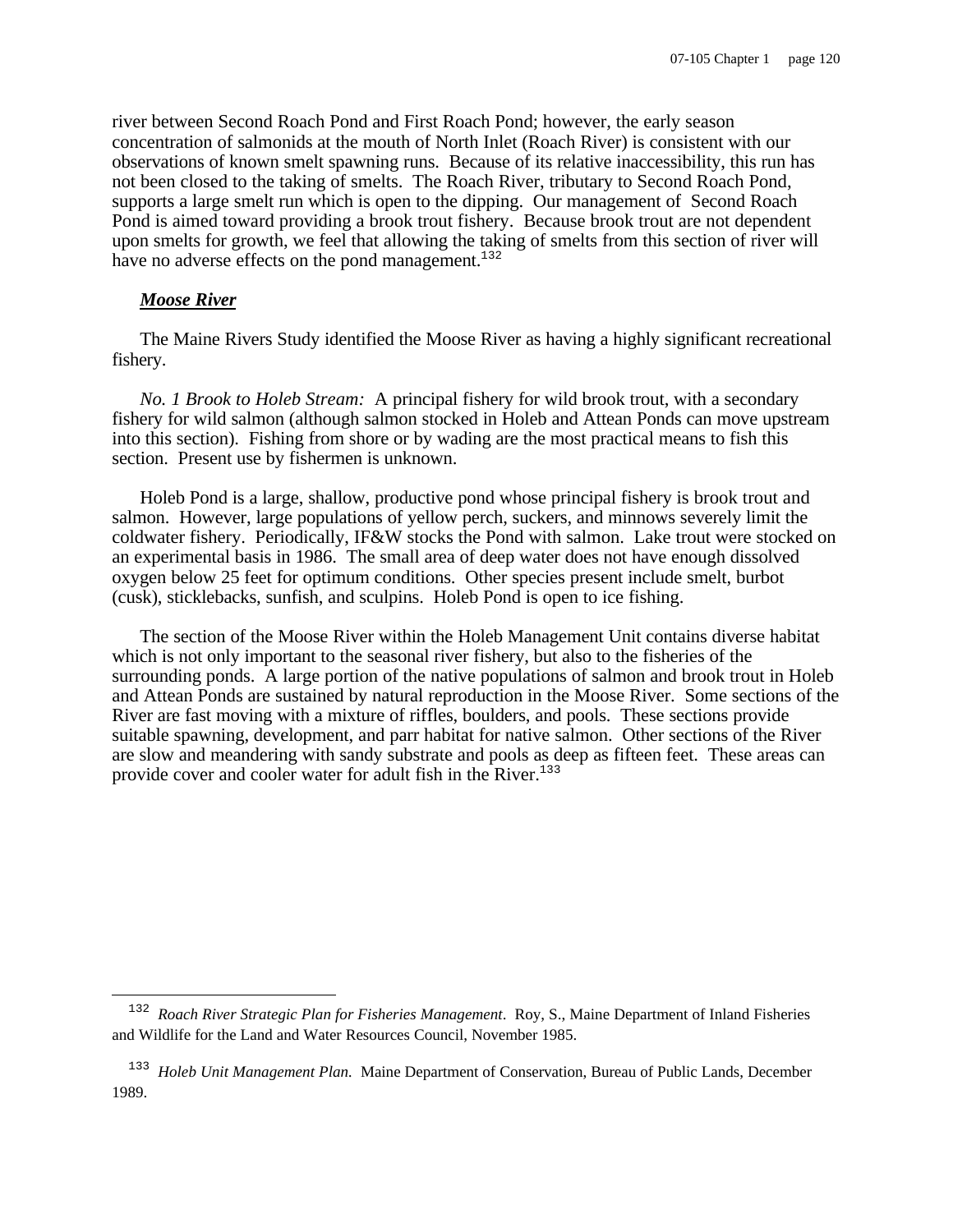*Holeb Stream to Attean Pond:* A principal fishery for wild brook trout, with a secondary fishery for both wild salmon and salmon stocked in Holeb and/or Attean Ponds. Most of the fishing in this section is done from canoes. Shore fishing opportunities are limited to the sections with quick water: mainly around Holeb Falls, Spencer Rips, and Attean Falls. In 1989, a survey by Land Vest and the Bureau of Public Lands indicated that total use on the Bow Trip was about 3,100 days. Fishing probably comprised at least 50% of that total use.

Attean Pond contains native populations of brook trout and salmon. Periodically, hatcheryreared salmon are stocked by IF&W to supplement the existing population. However, large areas of shallow water provide marginal habitat for these coldwater gamefish during the summer months. Only about 600 acres of the Pond have water deeper than twenty feet. Large populations of yellow perch, suckers, and minnows compete with coldwater species. Lake trout are occasionally found in Attean Pond. These fish have moved upstream from Big Wood Pond where they have been stocked by IF&W. Other species in Attean Pond include smelts and burbot (cusk). Attean Pond is closed to ice fishing.

*Attean Pond to Big Wood Pond:* As the Moose River provides a thoroughfare between these two waters, the fishery in this section is influenced by the fisheries in both. Principal species are wild brook trout, wild and hatchery salmon (stocked in both Big Wood and Attean), and splake stocked in Big Wood. Nearly all of the fishing is done from boats, as shore fishing opportunities are very limited. Most fishermen who use this section also do some fishing in either Big Wood or Attean as well. Total use at the present time is unknown.

*Big Wood Pond to Long Pond:* A principal fishery for salmon (mostly fish stocked in Big Woods), wild brook trout, and splake that drop down from Big Wood. Except for some shore fishing opportunity immediately downstream from Big Wood, fishing in this section must be done from boats or canoes. Total use by fishermen is unknown.

*Long Pond to Brassua Lake:* A principal fishery for wild salmon (though some stocked fish may move down from Big Wood or up from Brassua) and wild brook trout. Most of the fishing opportunity is from shore or by wading, except in upper sections where some fishing from a canoes occurs. Total use by fishermen is unknown.

Fishery management goals for the above five sections of the Moose River include maintaining water quality and the quality of the habitat, maintaining the production of all wild fish populations and contributions from hatchery fish, and maintaining both fishing quality and traditional fishing opportunities.

*Brassua Lake to Moosehead Lake:* This section of the Moose River provides an attractive and very popular fishery for both salmon and brook trout. Lake trout are also caught occasionally. All brook trout and lake trout are wild fish. The salmon fishery is comprised of wild fish, as well as hatchery fish stocked in both Moosehead Lake and Brassua Lakes.

As both white perch and smallmouth bass are established in the drainage downstream from Brassua Dam, and neither species is desireable upstream, there are no provisions for fish passage upstream through Brassua Dam.

Most (85%) of the fishing in the upper mile of this section is either from shore or by wading; the remainder from canoes. Nearly all of the fishing in the lower two miles is from either boats or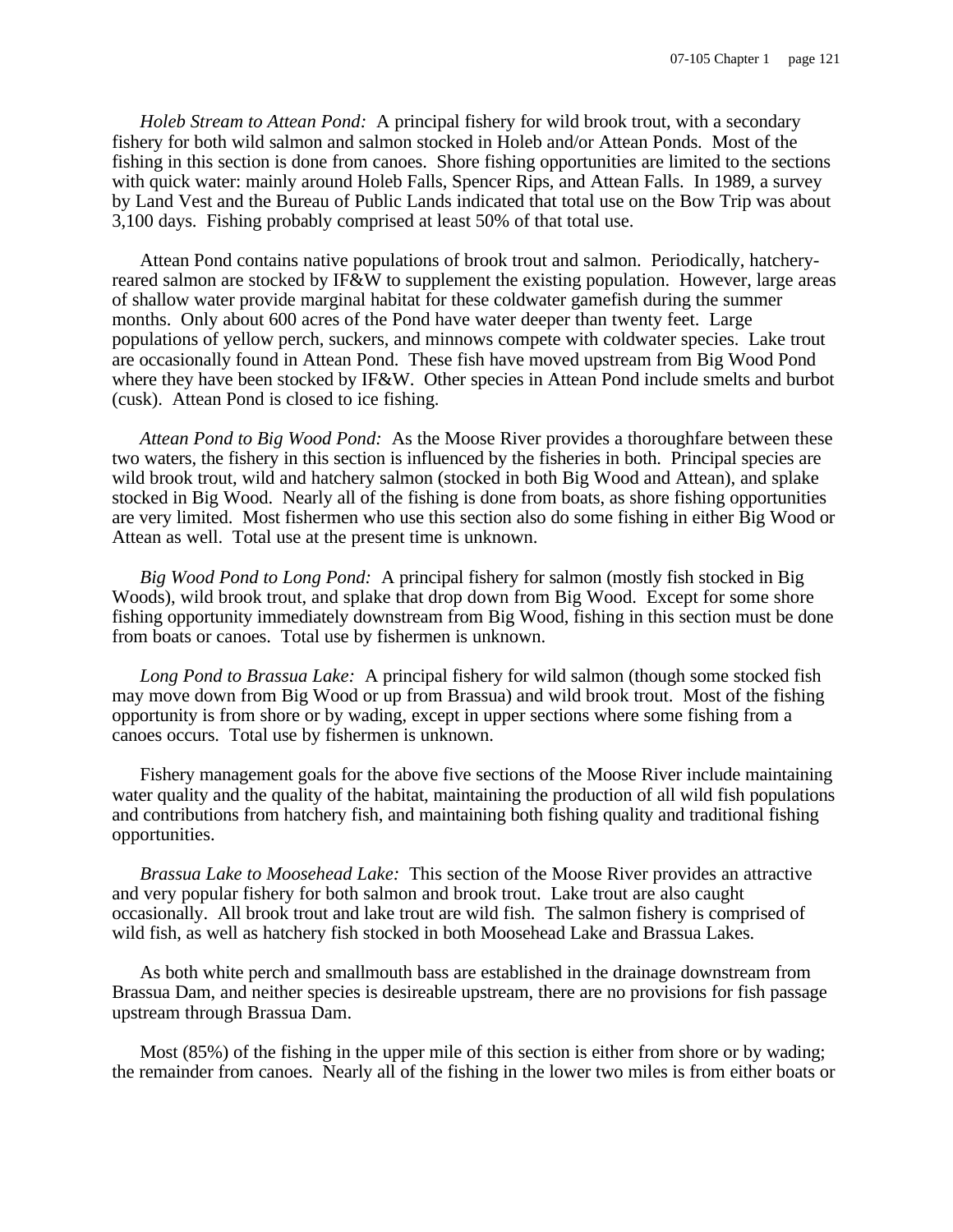canoes. From 1988-91, total estimated use on the upper mile of river has ranged between 2,000 and 2,500 days of fishing.

Specific fishery management goals for this section of the Moose River include maintaining or improving water quality and the quality of the habitat, maintaining or increasing the production of wild salmonids, maintaining or improving fishing quality, and maintaining traditional fishing access opportunities.

#### *Management plans for the Roach River and Messalonskee Stream*

Specific management plans have been developed for the Roach River and Messalonskee Stream.

*Roach River.* The management goals for the Roach River between First Roach Pond and Moosehead Lake are to maintain or improve the quality of habitat, maximize the number of young landlocked salmon and brook trout produced naturally, and maintain the quality of the fishery for salmon and brook trout, especially late season runs of adults. The management goals for the river sections above both First Roach Pond and Second Roach Pond are to maintain or improve the quality of the habitat, the number of young salmon and brook trout produced there, and the present quality of the fisheries for salmon and brook trout.

## *Management Objectives --*

The management objectives for the Roach River between First Roach Pond and Moosehead Lake are:

- to maintain the integrity of the river bottom, its banks, and its water quality;
- to maintain production of young landlocked salmon and brook trout at or above present levels;
- to maintain or improve fishing opportunity; and

• to provide for angler success which allows both catch and harvest commensurate with the ability of the runs of salmon and trout to support this use with adequate escapement for spawning.

The management objectives for the two river sections above First Roach Pond are the same as stated above.

#### *Management Problems --*

1. Limitations on funds and personnel have prevented detailed study of the fishery for the determination of: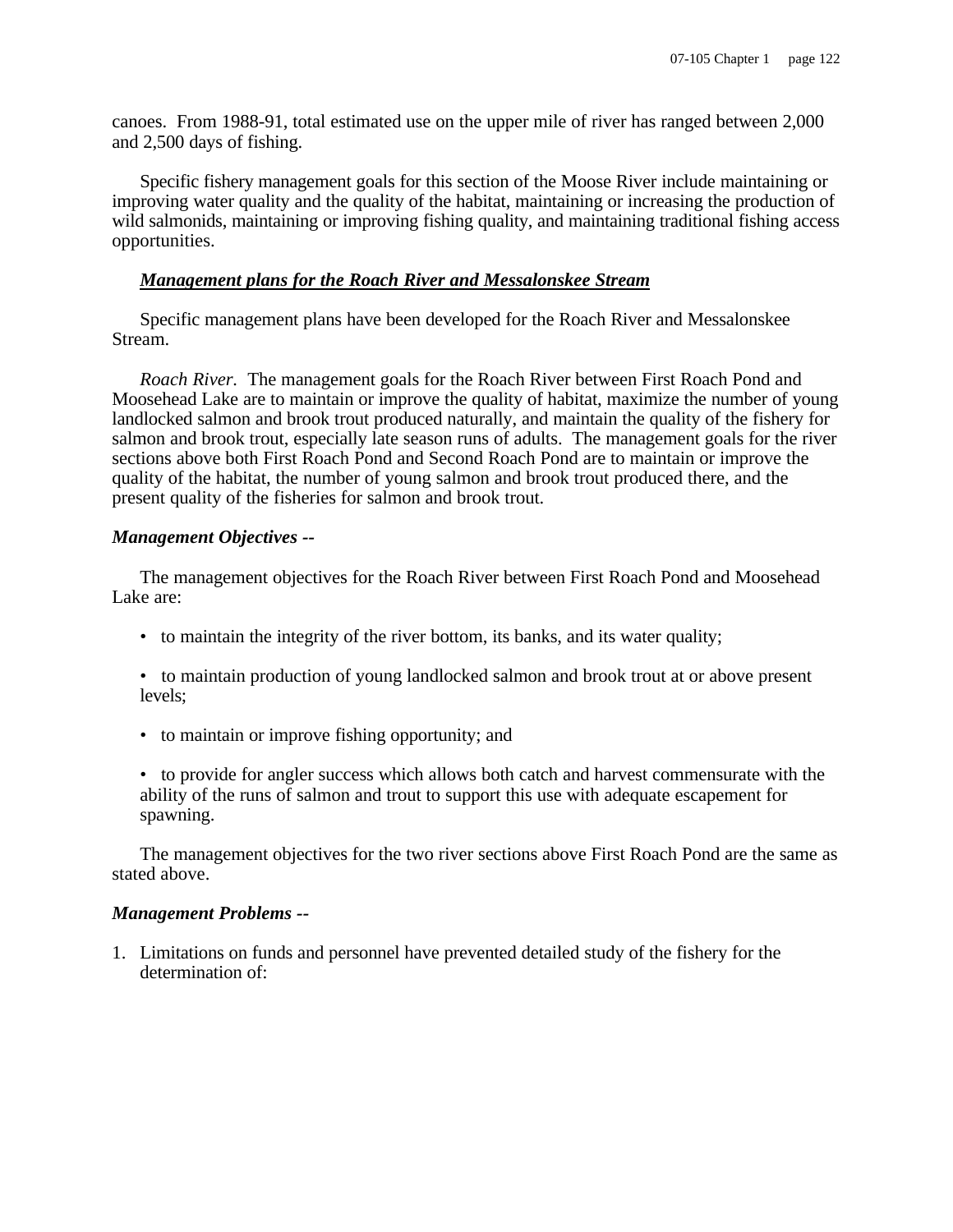- size of adult spawning runs
- annual production of young
- maximum sustainable yield
- current total angler use and harvest
- optimum allowable harvest
- 2. Lack of adequate funds and personnel has also precluded needed stream improvement.
- 3. The apparent rapid increase in angler exploitation of the salmon and trout population may in the future exceed the capacity of the river to sustain the current high quality fishery and allow adequate spawning escapement to Moosehead Lake.
- 4. The presence of yellow perch, and the potential establishment of smallmouth bass and white perch threatens the brook trout fishery of Moosehead, and thus of the Roach River, and precludes the use of a fishway in the First Roach Pond dam.
- 5. Because of the limited number of pools, angler use is concentrated in a few areas of the river, causing congestion and undesirable interaction among anglers.
- 6. The remnants of old dams above First Roach Pond are partial barriers to migration.

# *Management Strategies --*

- 1. Maintain a minimum flow agreement of 75 cfs in the river between First Roach Pond and Moosehead Lake.
- 2. Obtain free, unobstructed fish passage in the two river sections above First Roach Pond by requesting complete removal of the remnants of the two old dams.
- 3. Assure the continued integrity of the river's bottom, its banks and its water quality through strict adherence to LURC and DEP standards, and support the re-zoning of all sections of the river by LURC to P-RR.
- 4. Maintain a barrier at the First Roach Pond dam to prevent the upstream migration of yellow perch, smallmouth bass, and white perch.
- 5. Maintain as first priority the management of all sections of the river for salmon and brook trout spawning and nursery.
- 6. Initiate a periodic sampling schedule (trap-netting) to determine the number, fish size and timing of the salmon and brook trout spawning runs.
- 7. Continue population estimates (electrofishing) of salmon parr and expand the number of sampling sites to represent a greater proportion of the river.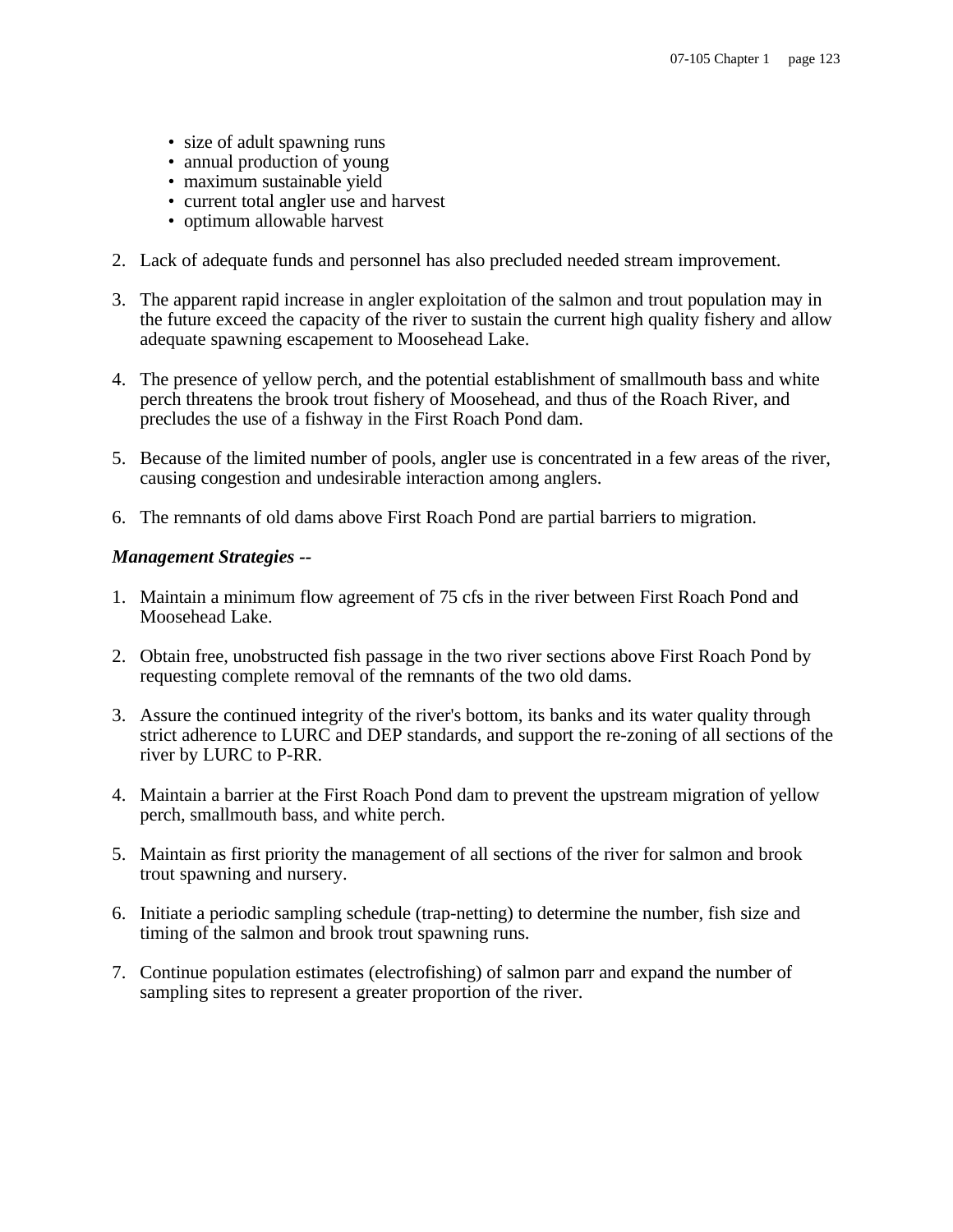- 8. Discontinue the special extended fall season (September 16-30) if excessive removal of adult salmon and brook trout has an adverse effect on natural reproduction.
- 9. Investigate the possibilities of managing the extended season fishery by manipulating the timing and composition of fall runs of adults through water level management.
- 10. Maintain the integrity of the wild salmon and brook trout populations of the river by continuing the policy of not stocking in or near the river.
- 11. Investigate the feasibility of constructing and operating a "blind" fishway at the First Roach Pond dam.
- 12. Negotiate and maintain an agreement (currently informal) with KWPC regarding drawdown dates for First Roach Pond (October 15) and a date (November 1) when normal flow (75 cfs or inflow) would be resumed.
- 13. Maintain a low bag limit (1 fish per angler per day).

i

- 14. Maintain terminal gear and fishing method restrictions of fly fishing only.
- 15. Adjust length limits to conform to any length limit changes on Moosehead Lake.
- 16. Improve fishing opportunity through stream improvements to provide adult salmon and brook trout holding pools where physical alternations would not adversely affect nursery habitat.
- 17. Initiate a survey to determine total angler use and harvest with particular emphasis on the September fishery.

The order in which the above strategies are listed is in no way intended to imply priority of one strategy over another.<sup>134</sup>

*Messalonskee Stream.* Messalonskee Stream has excellent production of black bass, the perches, pickerel, and hornpout. Natural events and flowage drawdowns temporarily displace the warmwater fishery until it is replaced either naturally or through stocking. Migration from above may be the most significant contribution to both the salmonid and warmwater fisheries in the upper four reaches between dams. The lowermost reach is probably supported by both dropdowns from above and migration upstream from the Kennebec River.

<sup>&</sup>lt;sup>134</sup> Roach River Strategic Plan for Fisheries. Maine Department of Inland Fisheries and Wildlife, November 1985.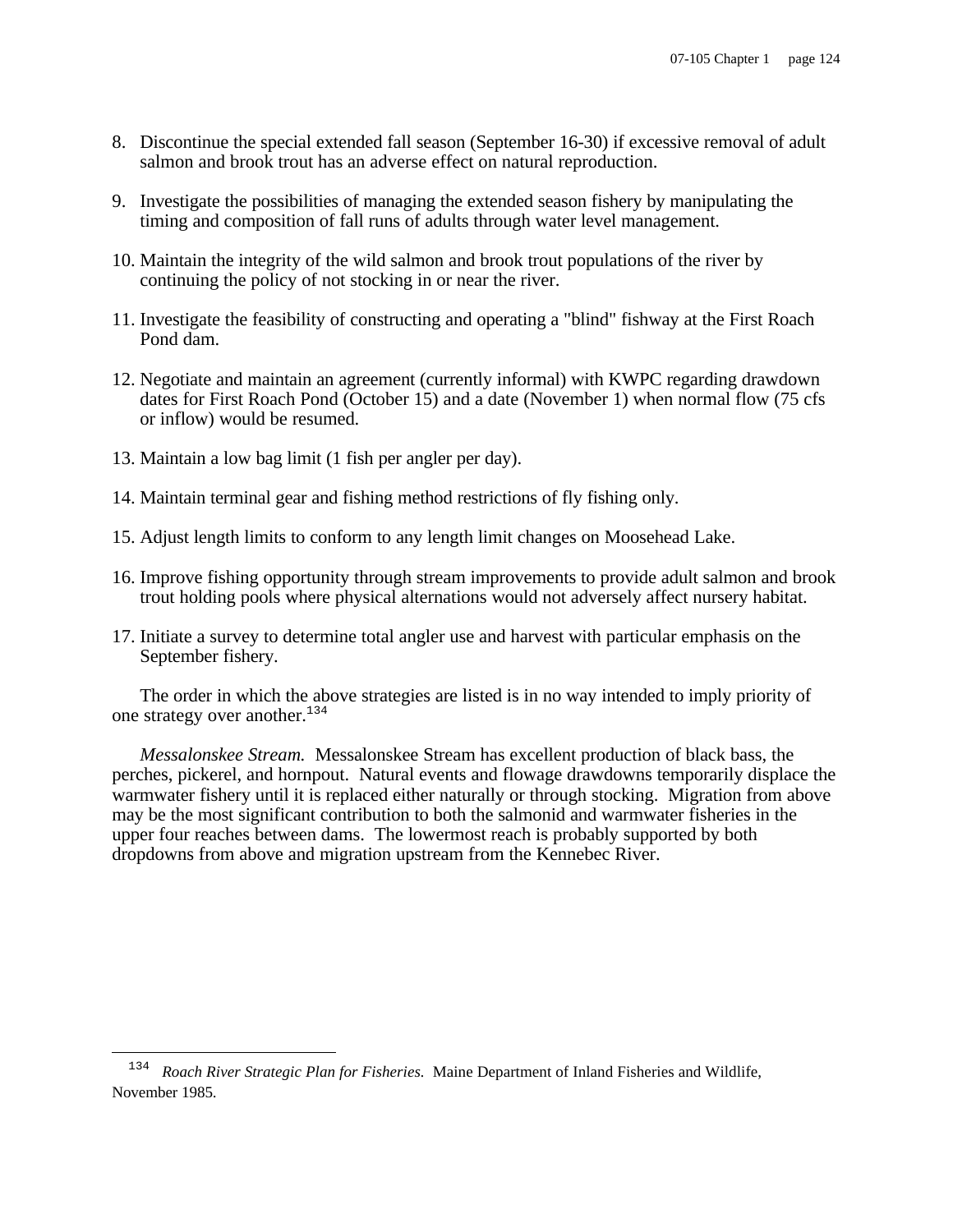Stocking of brown trout at Messalonskee Stream appears to provide a moderate fishery. Other fish species contributing to the fishery of the area are the baitfishes, golden shiners, and silvery minnows. Production of these fishes is substantial and bait dealers take advantage of this resource.<sup>135</sup>

Recommendations for Messalonskee Stream include: 1) maintaining an annual stocking of brown trout at a rate of 150 fall yearlings in the Rice Rips Pond and 100 fall yearlings in flowage above the Automatic and Union Gas dams, and 2) maintaining flowage water levels at full bank to assure warmwater fish populations (allowing for temporary disturbances during dam inspections).

Certain of the lakes and ponds of the Kennebec River that lie within the area proposed for restoration of alewives support a wide variety of gamefish species including landlocked salmon, brook trout, brown trout, and lake trout, among others. The interaction of anadromous alewives with salmonids, smelts, and other inland fish is being assessed through a cooperative research project sponsored by DMR and IF&W. Based upon the results of these studies a cooperative decision will be made regarding future alewife introductions into certain waters.

The introduction of alewives may also benefit freshwater gamefish. For example, in riverine situations, where smelts usually are not a significant part of the diet of coldwater gamefish, young alewives might provide forage for river dwelling salmonids. IF&W has recently initiated an experimental brown trout program in the lower reaches of the Kennebec River between Augusta and Skowhegan. The initial phase of the project, which began with the first stocking of browns in the spring of 1983, is designed to determine if browns can survive in the river and provide fishing for a minimum of two angling seasons. Since the long term goal of this project is to provide a brown trout sport fishery with a catch rate of 0.20 trout per angler day and an average size of 1.5 pounds per fish, it is obvious that a good growth rate is essential to the program's success. Young alewives, migrating from upriver lake systems, will be available as forage for browns that occupy the river. In fact, juvenile alewives might be the most abundant forage in the lower Kennebec from late July into October and it is hoped that they will enhance brown trout growth.

IF&W's primary management goal for the lower Kennebec River is to provide an open water fishery for brown trout. Increased fishery management activity in the Kennebec is a result of the overall goal for management of brown trout. This goal calls for increased abundance and fishing opportunity for brown trout in IF&W's administrative management regions A and B. The lower Kennebec is located in region B. This region has the second highest human population of the IF&W's seven administrative regions but just 4% of the supply of brown trout riverine fishing opportunity. IF&W's management goal for sea run brown trout is also to increase abundance and fishing opportunity.<sup>136</sup>

i

<sup>135</sup> *Messalonskee Stream Fishery Management Plan.* Woodward, William, Maine Department of Inland Fisheries and Wildlife, 6pp., 1989.

<sup>136</sup> *Second Stage State Agency Comments on the Augusta Hydroelectric Project.* Maine State Planning Office, September 1991.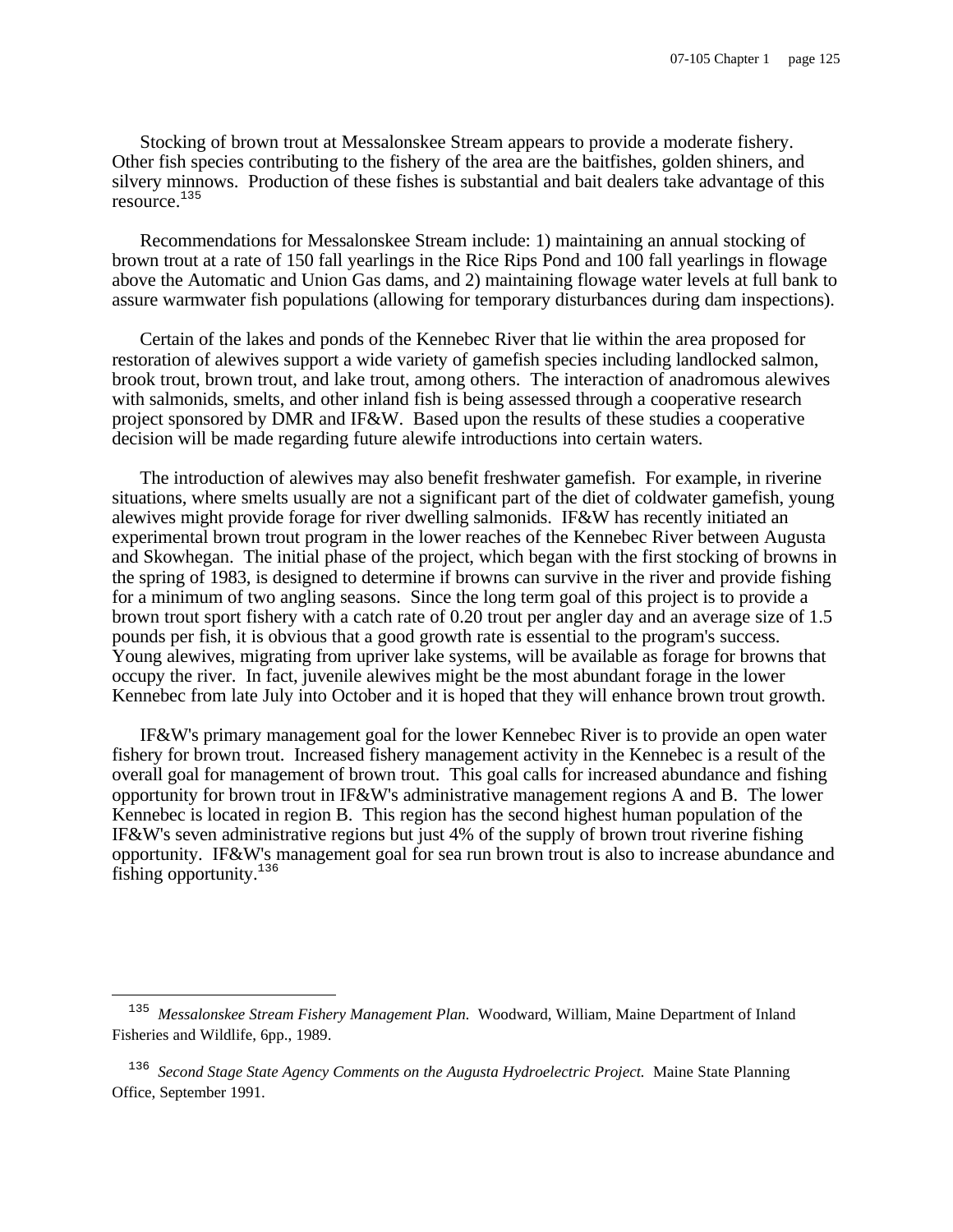The restoration of anadromous fishes to the Kennebec River should play an important role in maximizing the river's sport fishery potential. $137$ 

#### **Recommendations.**

i

The State should contine to work with dam owners and landowners in the Kennebec basin to maintain access for fishing in all waters and to provide flows that maintain or enhance fishing opportunities.

The Edwards Dam is the first obstruction encountered by sea-run fish making their way up the Kennebec River to spawn. As such, it is the greatest obstacle to restoration of the Kennebec's fisheries resources and must be removed. It should be noted that one of the major reasons for designating the lower Kennebec and Merrymeeting Bay as an outstanding river segment (see page 9) is because of the diversity and uniqueness of anadromous fish resouces in the lower river. These anadromous fish resources are significantly dependent upon spawning habitat above the Augusta dam. As a head-of-tide dam on a major river, Edwards Dam is a serious obstacle to anadromous species which spawn above head-of-tide. These species, which include shad, alewives, Atlantic salmon, striped bass, rainbow smelt, and Atlantic and shortnose sturgeon, historically have spawned in the river stretch between Augusta and Waterville. While fish passage facilities would allow some alewives, shad, and Atlantic salmon to get above head-of-tide, unavoidable fish loss would still occur. To restore to their historical ranges those species which do not use fish passage facilities, including striped bass, rainbow smelt, Atlantic and shortnose sturgeon, the dam will have to be removed.

Riverine angling opportunity is scarce in central Maine in comparison to lake fishing. Few other areas are available for increasing angling opportunities for salmon and striped bass. Potential riverine fishing opportunities are outlined in "Description of the Kennebec River between Augusta and Waterville Prior to Construction of the Augusta Dam."<sup>138</sup> Removal of the Edwards Dam will result in a substantially improved recreational fishery, the economic value of which will more than offset economic benefits lost due to dam removal. The economic value of a Kennebec River fishery is generated from two sources, both of which are directly related to the use of the river for fishing purposes:

1. Users of the river for fishing purposes expend dollars for goods and services to support their fishing activities, dollars which flow into the local economy and create income for their recipients.

<sup>137</sup> *Lower Kennebec River Inland Fisheries Management Overview.* Maine Department of Inland Fisheries and Wildlife, 1986.

<sup>138</sup> *Description of the Kennebec River between Augusta and Waterville Prior to Construction of the Augusta Dam.* Squiers, T.S., and King, Maine Department of Marine Resources, 1990.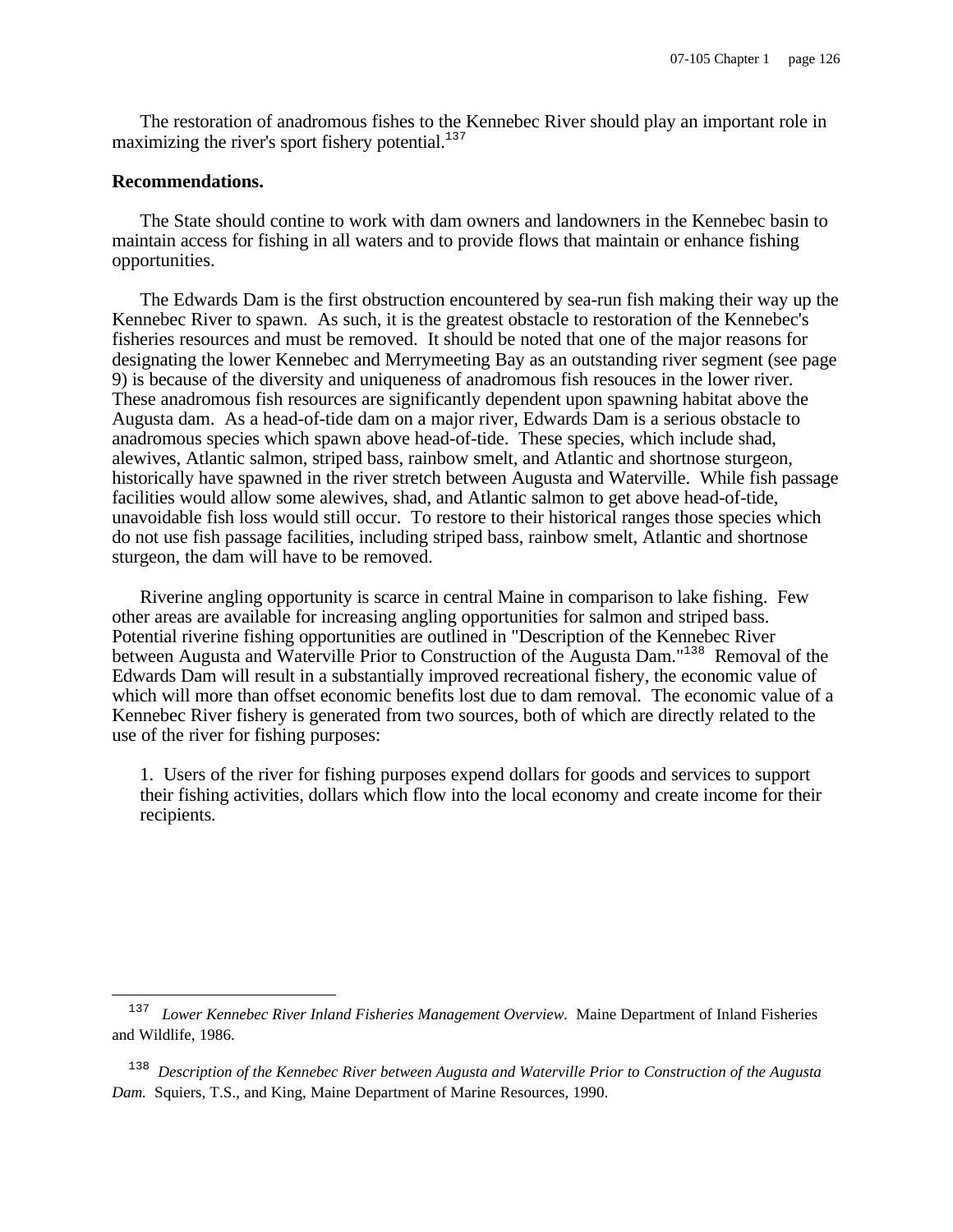2. Fishing, itself, is an activity which is valuable to those who participate. First, the catch has economic value both to recreational and commercial fishermen and may represent a source of income. Second, the sport is enjoyable and hence of value to those who participate.

Thus, the sources of economic value associated with breaching the Edwards Dam and developing a world class fishery on the Kennebec River are: the value of the expenditures of those who partake of this fishery, the value of the catch from the fishery; and the value of the fishing experience to those who participate. It is methodologically incorrect simply to add these three sources of economic value to arrive at the total economic value of the Kennebec River without the Edwards Dam, since each of these indicators measures something slightly different. Each must be treated separately.

There is no available data related specifically to the Edwards Dam which measures the total expenditures of anglers while fishing on the Kennebec River in or around Augusta. The best data available is reported in Boyle's 1988 study "Economic Values for and Uses of Maine's Inland Fish and Wildlife." Boyle's findings indicate that the average expenditure per day for freshwater anglers is \$4 for residents and \$25 for nonresidents, and the total fishing related expenditures in Maine in 1980 were \$93 million, which, when inflated by the Consumer Price Index, translates into approximately \$146 million today. Based upon this total statewide expenditure, it seems reasonable and probably conservative to estimate that an established high-quality fishery on the Kennebec River would increase this total by 1.5% or by approximately \$2.2 million. This, in turn, would generate a total increase of \$3.5 million, based upon a multiplier of 1.6, much of which would remain in the Augusta area. (Of course, this number can be increased by actions taken by the State and by the City of Augusta to maximize utilization of the river and capitalize on this utilization. In this regard, this is similar to a highway. In order to receive the full economic potential of the highway, a municipality must develop a strategy to take full maximum advantage of the economic activity the new highway will generate.)

The potential value of the fish taken from the Kennebec River is similarly difficult to estimate since it will depend on the numbers of fish of various species supported by the Kennebec without the Edwards Dam, the harvest rate of fishermen, and the price of the various species harvested. Firm numbers are not available at this time for the Kennebec River, although historical accounts suggest that the river can support very large runs of alewives, shad, salmon, striped bass, and sturgeon. In 1984, DMR estimated that a commercial fishery for shad alone could generate in excess of \$250,000 a year in 1984. This number should be compared with the results of a very extensive study of shad restoration on the Susquehanna River which found that a restored population of 3 million shad would result in economic benefit to the area of \$64 to \$263 million over a 50 year period.

The value of the Kennebec River to those who use it for fishing is the most difficult of the three sources of value to estimate. Conceptually, this value is best thought of as the amount these fishermen would be willing to pay to create the fishing experience on the Kennebec River. This value goes by a number of different names including "consumer surplus" and the "value of a unit day," and this value can be significant. In 1985 the U.S. Forest Service estimated the value of a variety of recreational activities. Anadromous fishing in the northeast was valued at \$38/day (as compared to \$35/day for downhill skiing). When this value is multiplied by an estimate of the number of user days on the Kennebec River, the result is an estimated value of \$6.7 million per year.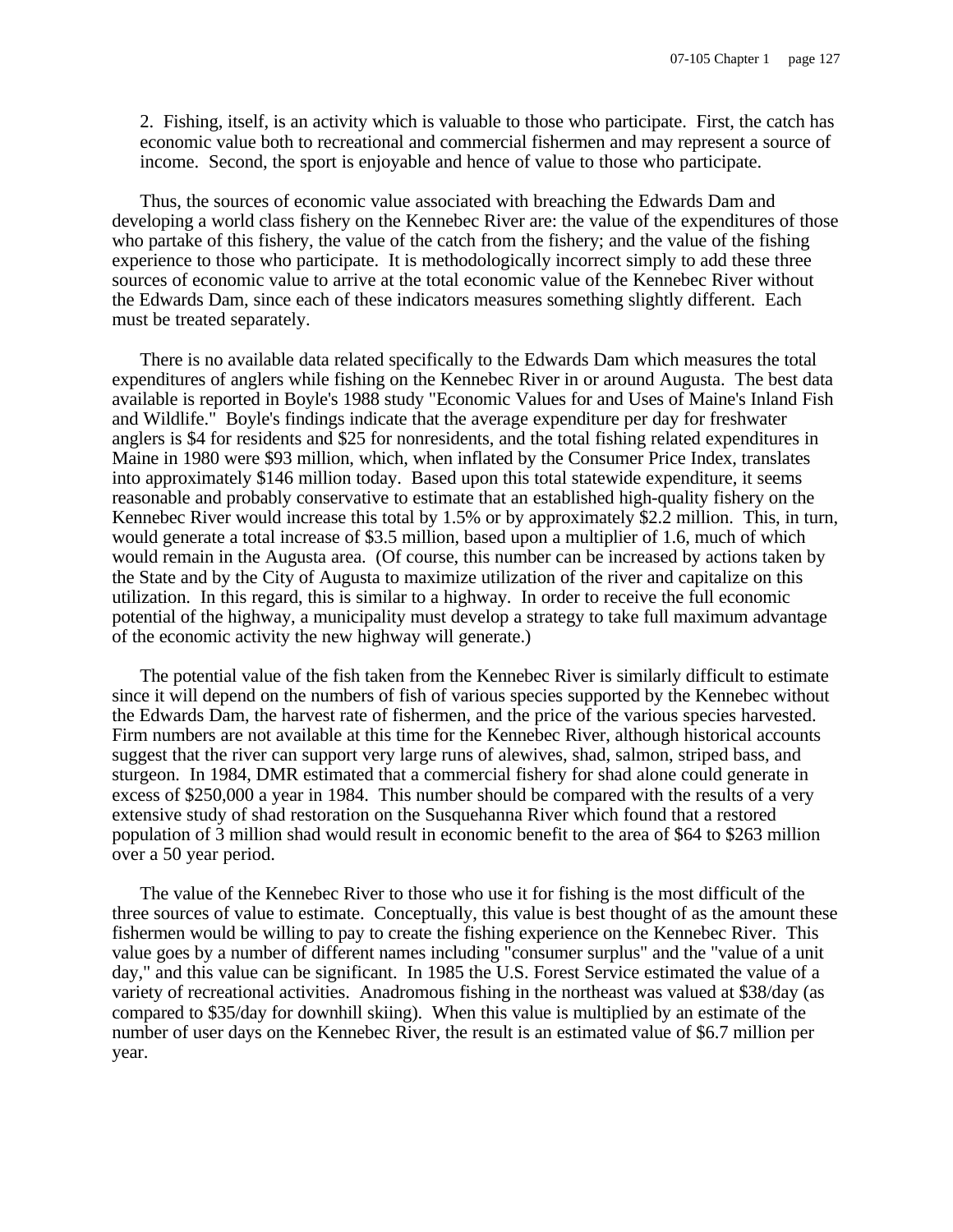A recent draft report, "Economic benefits Accruing to Sport Fisheries on the Lower Kennebec River from the Provision of Fish Passage at Edwards Dam or from the Removal of Edwards Dam" by Kevin Boyle et al, 1991, concluded that anglers do not value improved fisheries resulting from the removal of the Edwards Dam. This report has a fatal shortcoming which limits its relevancy to a decision regarding Edwards Dam. Dam removal will create an entirely new fishery environment, one not effectively evaluated by surveying current anglers. Contingent valuation analysis has been thoroughly studied in situations where an amenity is to be removed or lost, as for example in a situation where a dam will eliminate opportunities for rafting or where fiscal pressures may necessitate the closing of a public park. However, there is no literature -- and the author fails to cite any examples -- which discusses the use of this technique in instances where a new amenity will be created. The problem is that individuals have little or no basis for determining the economic value of something which does not exist -- whether that something is a new fishery, highway, park or radio frequency. And without such an ability to evaluate the nonexistent, contingent valuation analysis will always underestimate the economic value of potential future amenities.

This is especially true for natural resource amenities. Today, we praise the foresight of our forefathers who set aside acreage in our metropolitan cities -- the Public Gardens and Boston Commons, Central Park, and Grant Park -- and who reserved vast tracts of wilderness areas -- Teddy Roosevelt and Governor Baxter, for example. Yet, had we applied contingent valuation analysis prior to taking those steps, total economic values would have been much lower than they are today and may have argued against going forward, simply because those surveyed would have had very little understanding of what resource would be created, how they might use that resource, and how they might benefit from its existence.

As a result of balancing the gain in anadromous fisheries, recreational activity and the resulting economic benefit to the Augusta area, against the loss of 3.5 MW of renewable energy (the loss of which will actually lower electricity costs and rates in Maine through 1998) and other potential negative impacts of dam removal such as the introduction of carp above Augusta, changes in the shoreline and wetlands in the area of the impoundment, loss of water fowl habitat, and loss of a flatwater recreational resource, it is concluded that the proposed relicensing of the Edwards Dam should only proceed within the context of the assured and eventual removal of the dam.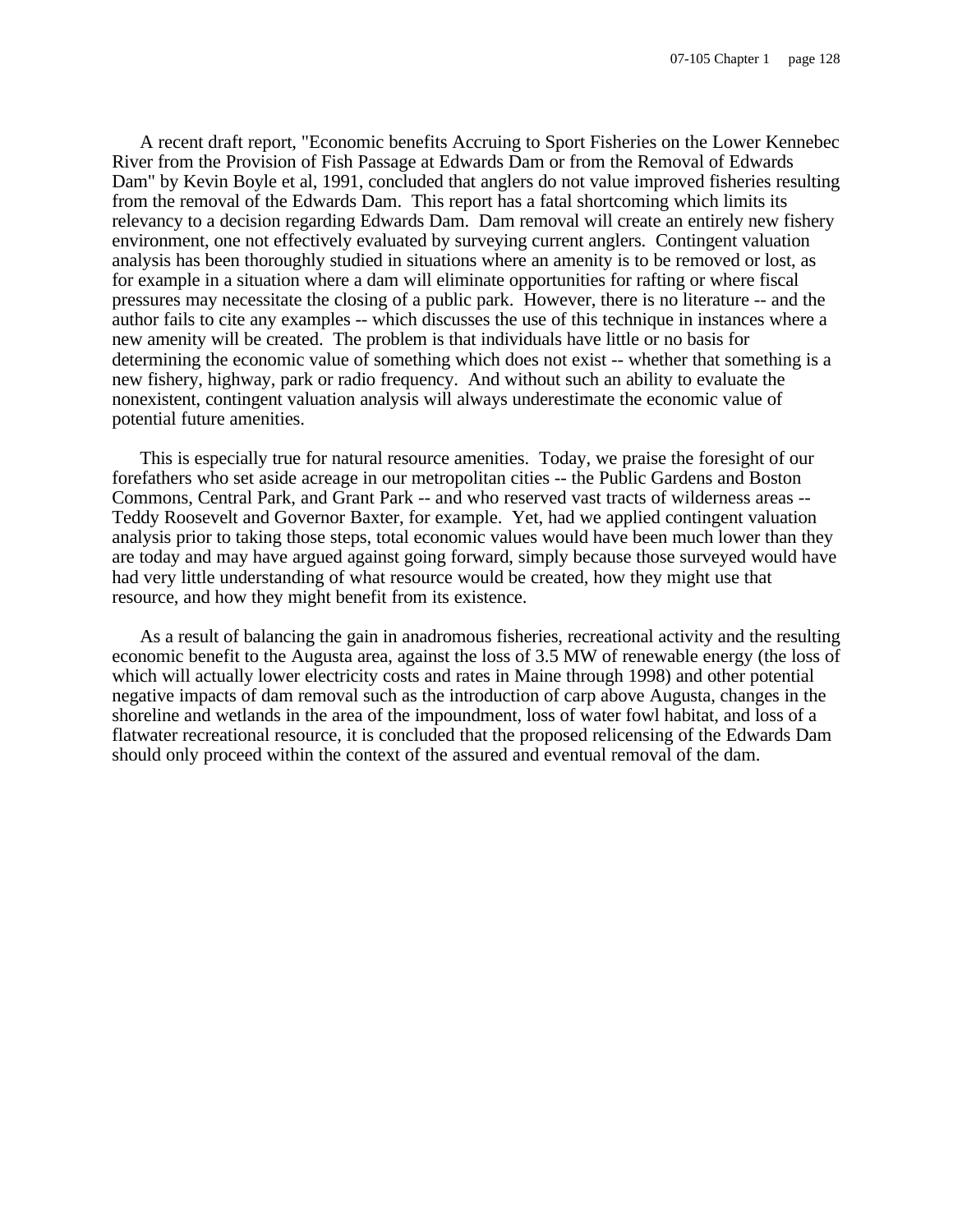## **RECREATIONAL AND SCENIC RESOURCES**

## **Recreation and Access Opportunities.**

#### *Upper Kennebec Basin to The Forks*

The Maine Rivers Study identifies the upper Kennebec, Dead River, Carrabasset River and the Moose River as outstanding recreational resources (the State's most significant), the first three for white water boating, the latter for canoe touring. $139$ 

According to the Maine Rivers Study, the following segments of the Kennebec basin have unique and/or significant scenic value: the Dead River, the mainstem from Augusta to the Harris Dam, the Sandy River, and Moxie Stream.<sup>140</sup>

In addition to its own inherent qualities, the Moose River's recreational significance lies in its contribution to the Bow Trip. That trip can be characterized by a unique blend of lake paddling/fishing/camping on scenic Attean and Holeb Ponds and flatwater paddling on the river below Holeb, spiced with the grandeur of Holeb Falls, an abundance of wildlife, and long range views of mountain scenery.<sup>141</sup>

Goals for management of the Bow Trip will be to: 1) protect the associated resource values; 2) provide adequate signs, campsites, trails, and informational materials to meet the backcountry recreational needs; and 3) ensure that recreational use is done within the management framework of the private landowners.

Lowell and Company own most of the Attean Pond shoreline -- including a number of popular campsites, and most of the portage trail between the Ponds. The Forest Society is responsible for ensuring that certain conservation deed restrictions are complied with on Lowell and Company's land. The company that manages these lands -- Land Vest -- will be a particularly important member of the management agreement development team. During the summers of 1988 and 1989, Land Vest, Lowell and Company, Attean Resort, and BPL cooperated in a Bow Trip management experiment. An attendant was employed and stationed at Attean Landing. Responsibilities included managing vehicle parking and boat launching, surveying users, distributing information, and maintaining campsites on Attean Pond and at Attean Falls. Lowell and Company's current policies are responsible and should be maintained by any future owners of their land.

Seasonal recreation staff hired by BPL in 1988 maintained campsites and monitored use on Holeb Pond and the stretch of Moose River located on the western Unit section. These projects were conducted by a SERVE Maine volunteer during the 1989 season. BPL is generally satisfied with the results of these projects and will propose to expand and improve on them with the management agreement team. Results of the Attean Landing survey and of the Holeb

 $140$  ibid.

 $141$  ibid.

<sup>&</sup>lt;sup>139</sup> Maine Rivers Access and Easement Plan. Maine Department of Conservation, Bureau of Parks and Recreation, January 1985.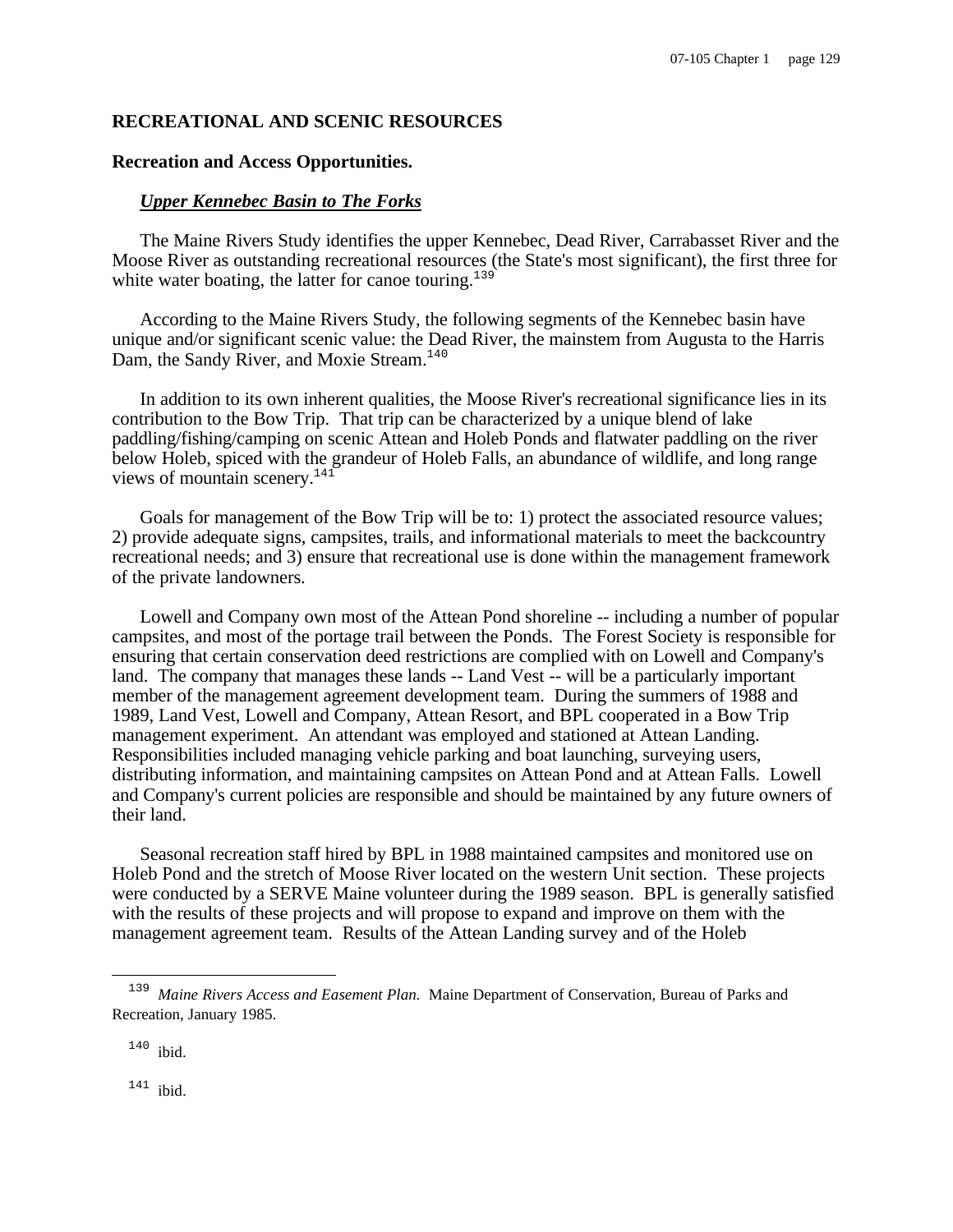Pond/Moose River monitoring will be further sources of information for Bow Trip management purposes.<sup>142</sup>

There are a variety of non-commercial whitewater recreational opportunities along the upper river. At the East Outlet of Moosehead Lake there are 3 1/2 miles of Class II-III below 2000 cfs, and III-IV above. East Outlet enjoys approximately 1500 user days a year according to the KWPC's study.<sup>143</sup> From Harris Station to Carry Brook there are 3 3/4 miles of Class IV-V. This section is primarily a commercial rafting area, but it does receive heavy use by kayakers and bolder canoeists. From April 15 - October 19 in 1991 there were 2541 private canoeists and kayakers at Harris Station, as well as 3298 private rafters. These numbers may be a low estimate of use because the full season extends from March through November.<sup>144</sup>

There are also recreational opportunities on the tributaries in this area. From Carry Brook to The Forks there are 8 1/2 miles of Class I-IV rapids. On the Moose River between Long Pond and Brassua Lake there are approximately 2 miles of Class II and III rapids beginning below the logging road bridge. On the Roach River from Kokadjo to Moosehead Lake there are 6 1/2 miles of class II rapids. On the Dead River from Spencer Stream to The Forks there are 16 miles of good opportunities for Class II-III whitewater at levels around 1300 cfs, with Class IV rapids at 3500 cfs and up. This is one of the most popular runs in New England due to summertime releases. On the Dead River there were approximately 1753 private canoeists, kayakers, and rafters in  $1991.<sup>145</sup>$ 

The fluctuating water levels from Harris Dam curtail fishing opportunities because of the danger to boaters from the swiftly moving water. Also limited road access restricts use by fishermen.<sup>146</sup>

CMP and affiliates have a plan for recreational facilities around their dams.<sup>147</sup> Along the Moosehead Dam, CMP plans to develop a hard surface boat launch on the west shore and a carry-in boat launch below East Outlet Dam. They will also investigate the opportunity to provide campsites along west outlet. At the Moxie Pond Dam, CMP and other owners will investigate the potential for campsites at Joe's Hole. In addition, they will maintain and improve the existing trailored boat launch, parking and picnic facilities adjacent to the dam. Along the Dead River (Flagstaff to Forks), CMP will improve the campground at Spencer Stream, investigate the potential for campsites at Enchanted Stream, and develop a new take-out site at West Forks.

- <sup>144</sup> Brad Newell, Central Maine Power Company, personal communication.
- <sup>145</sup> John Cureton, International Paper, personal communication.

i

<sup>146</sup> Maine Rivers Access and Easement Plan. Maine Department of Conservation, Bureau of Parks and Recreation, January 1985.

<sup>147</sup> CMP Recreational Facilities Plan. Land and Water Associates, 1989.

<sup>&</sup>lt;sup>142</sup> Holeb Unit Management Plan. Maine Department of Conservation, Bureau of Public Lands, December 1989.

<sup>&</sup>lt;sup>143</sup> Recreational Study for the Outlets of Moosehead Lake. Land and Water Associates, 1991.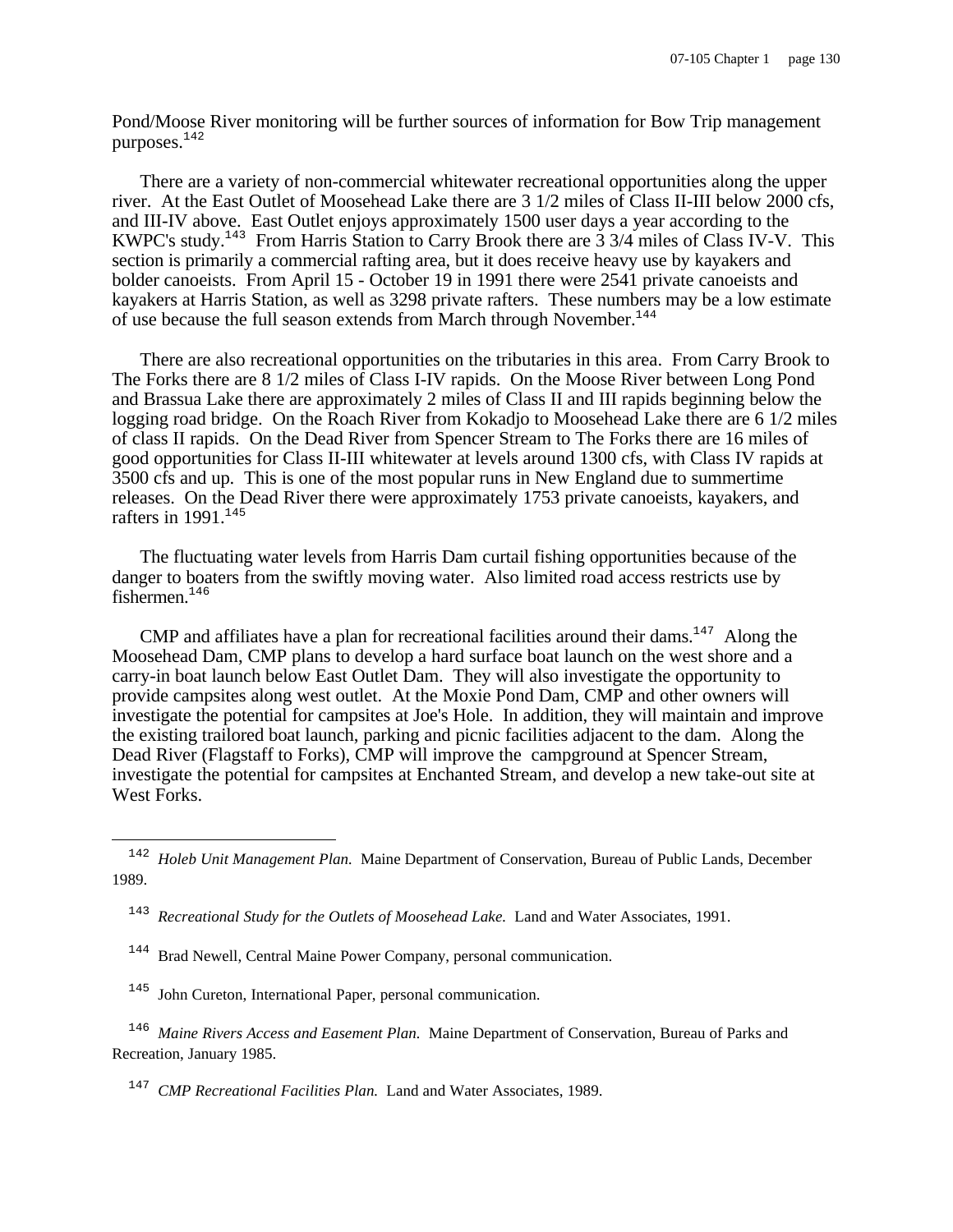Flagstaff Lake forms the northern boundary of the State-owned Bigelow Preserve. The fluctuating water levels limit the lake's desirability for water-oriented recreational use.

## *The Forks to Caratunk*

The beauty of this segment, along with its clean water, fast flow, and steep banks, establishes a high value for canoeing, fishing, hiking, and hunting. This area follows seven miles of freeflowing river, with an average gradient of 14 feet per mile. According to the Kennebec River Corridor Plan, this portion of the river resembles the flow of the unregulated Kennebec, even though it is regulated to some degree by upstream dams.<sup>148</sup>

There are no official public access points in this segment although The Forks and Martin and Pooler Pond areas are used.<sup>149</sup>

#### *Caratunk*

This is an eight mile segment covering the upriver portion of Wyman Lake. This segment is characterized by steep banks except for the flood plain at the confluence of Pleasant Pond Stream and Kennebec, where Caratunk is located. Carrying Place Stream is a point of historic significance as the jumping off point for Benedict Arnold's march to Quebec in 1775. There is little development in this segment due to shallow bedrock and steep slopes. The river along this segment is calm and only suitable to low impact recreation.<sup>150</sup>

Access to the west bank is limited to jeep trails and logging roads. There is a rest area and boat launching site near MacDougal Pond off Route 201 in the southern part of this segment. The Appalachian Trail crosses the Kennebec River corridor at Caratunk village.<sup>151</sup>

#### *Wyman Lake*

This segment is the wide lower seven miles of Wyman Lake, which is the largest impoundment on the river. The valley walls rise abruptly from the lake on both banks. The impoundment is considered a Great Pond and has a water classification of Class A. It is used for fishing and hiking.<sup>152</sup>

 $150$  ibid.

 $151$  ibid.

<sup>&</sup>lt;sup>148</sup> Kennebec River Corridor Plan. North Kennebec Regional Planning Commission, September 1974.

 $149$  ibid.

<sup>152</sup> *Kennebec River Corridor Plan.* North Kennebec Regional Planning Commission, September 1974.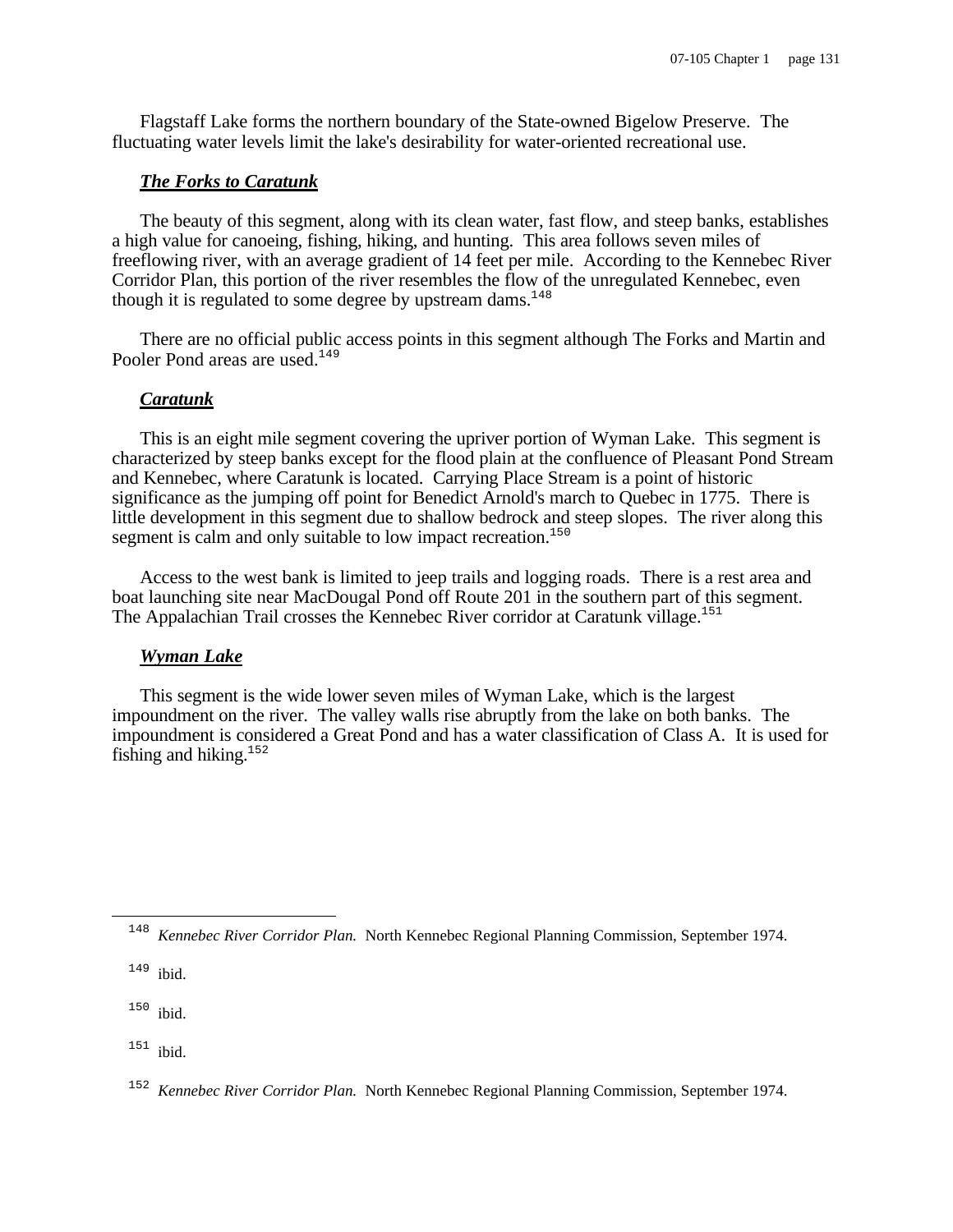There are two organized public access points on Wyman lake. On the east bank immediately south of Decker Brook, the town of Moscow operates a public boat launch. The Moscow/Bingham Chamber of Commerce with Concord and Pleasant Ridge maintains a public swimming area on the west bank in a small cove where the Pleasant Ridge Road turns away from the river about one mile above the dam. $153$ 

CMP has proposed to clean up abandoned ice fishing shacks, add a fire permit site on the island at the north end, develop a canoe portage trail (proposed for 1993-94), create a hard surface ramp at the Moscow facility, and to move gates out to the end of the town road to the powerhouse (proposed for 1993). CMP has added parking for ice fishing, facilitated a stat launch facility in the Pleasant Ridge area and installed sanitary facilities at the Caratunk boat ramp.<sup>154</sup> In addition, they plan to construct loon rafts at Caratunk and to assist with paying the operating costs for the Pleasant Ridge Municipal Recreation Area. The hard surface boat ramp in Moscow has been completed, as well as the day-use picnic area, an outhouse, and two primitive campsites at Caratunk.

## *Bingham-Concord*

This is the first major developed area in the corridor. It is enclosed by steep valley walls but contains areas of broad floodplain on both banks. There are numerous islands in the river below Bingham village, most of which flood.<sup>155</sup>

There is some fishing and hunting along this section of the river. It is curtailed to some degree by the fluctuations in water levels. There is public access above and below Wyman Dam.<sup>156</sup> This area is also used by kayakers and canoers. Following Austin Stream to Bingham there are approximately seven miles of natural flow Class II-IV rapids. On the south branch of the Dead River from Dallas School to Langtown Mill there is a 6 mile natural flow run of Class II-IV rapids. On the Carrabassett River there are 6 miles above Carrabassett with up to Class V in difficulty, and 10 miles of Class I-III between Carrabassett and Kingfield. All of these areas are listed in the Appalachian Mountain Club's Maine River Guide.

At the Williams Dam, CMP has improved the access road, parking, and the canoe portage which was rough on the lower end, and developed a boat launch above dam. They will investigate multiple management potential for a new park in Bingham and carry in access to the upper limits of the impoundment.<sup>157</sup>

 $153$  ibid.

<sup>154</sup> *CMP Recreational Facilities Plan.* Land and Water Associates, 1989.

<sup>155</sup> *Kennebec River Corridor Plan.* North Kennebec Regional Planning Commission, September 1974.

<sup>156</sup> ibid.

<sup>157</sup> *CMP Recreational Facilities Plan.* Land and Water Associates, 1989.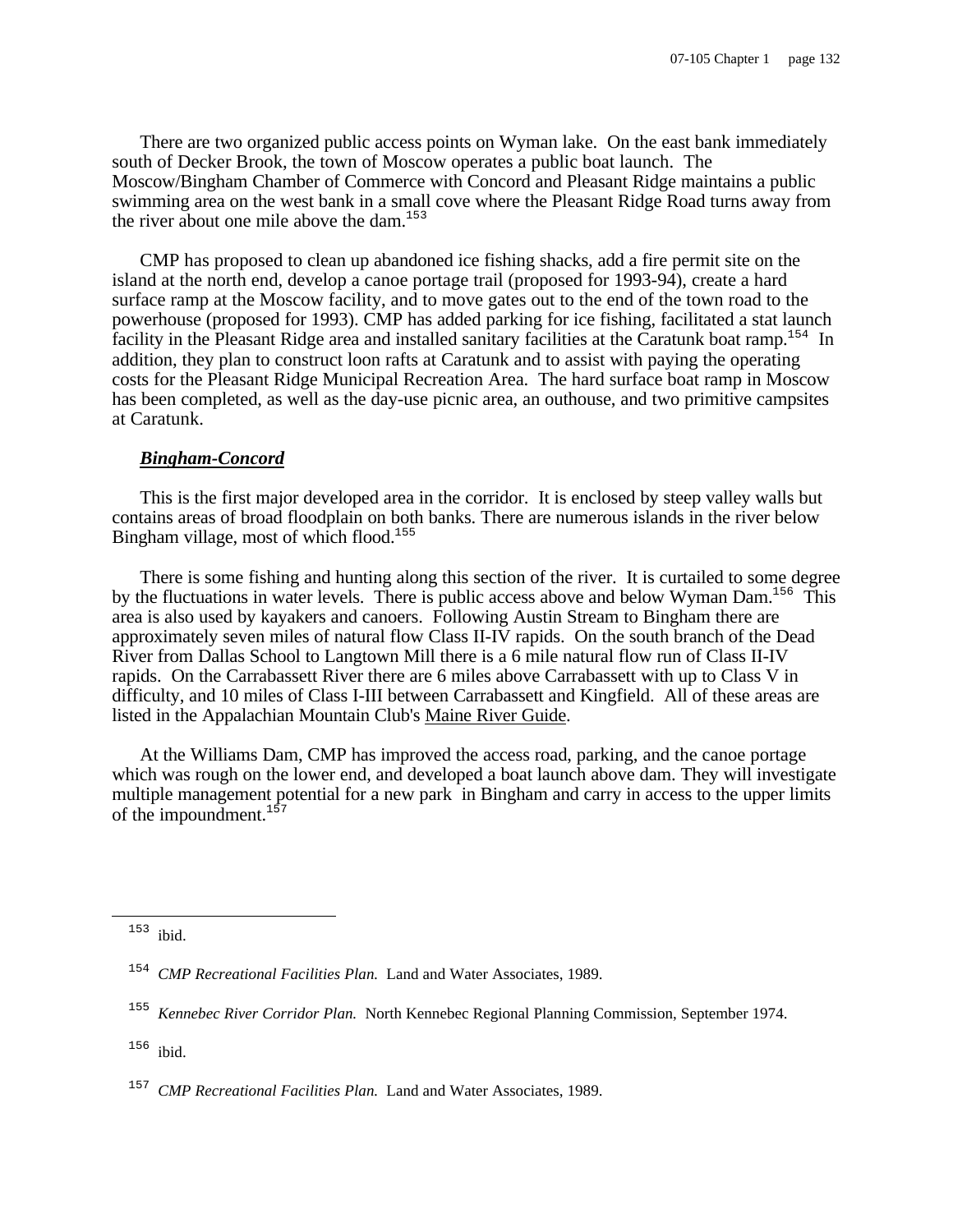## *Solon-Embden*

The northern part of this segment above Solon consists of flat waters behind the Williams Dam at Caratunk Falls. The valley is steep walled with virtually no floodplain. Below Caratunk Falls, the river widens and has a number of islands and a broad floodplain. Between the dam and the Solon/Embden bridge, the river has been channelized. Below the bridge area, the river flows slowly and freely. It was also the site of a major campground for Benedict Arnold's army. Between Caratunk Falls and the confluence of the Carrabassett River at North Anson, there are exceptional opportunities for low impact recreation, especially for canoeing, hunting, fishing, and hiking. $158$ 

The Carrabassett is probably best known for its whitewater canoeing/kayaking, but it is equally important for a variety of other natural features and recreational uses, including sightseeing. With low water during the summer months, developmental pressure increasing, and only a low-medium level of protection, the river is particularly vulnerable to exploitation and conflicts associated with competing uses.

The Nature Conservancy owns two islands near Solon. Below the bridge on the Solon bank, there is a major private camperound and recreational area.<sup>159</sup>

## *Madison-Anson*

The section is moderately developed all the way along. It is characterized by a broad, shallow valley with expansive floodplain. The Kennebec is a slow moving impoundment of two dams below the Madison urban complex. There is a fair amount of dairy farming on the east bank north of Madison. This area is well suited for low impact recreational uses.<sup>160</sup>

The town of Madison leases access to the river from the Madison Paper Industries, Inc. on Nathan Street. The area is 1.5 acres with 50 feet of access and a graveled parking area. At the time of the writing of the plan there was adequate parking at the site. There are also two picnic areas owned by Madison Paper Industries, Inc. which are on the riverfront.<sup>161</sup>

158 *Kennebec River Corridor Plan.* North Kennebec Regional Planning Commission, September 1974.

<sup>159</sup> ibid.

i

<sup>160</sup> ibid.

Madison Comprehensive Plan, 1989.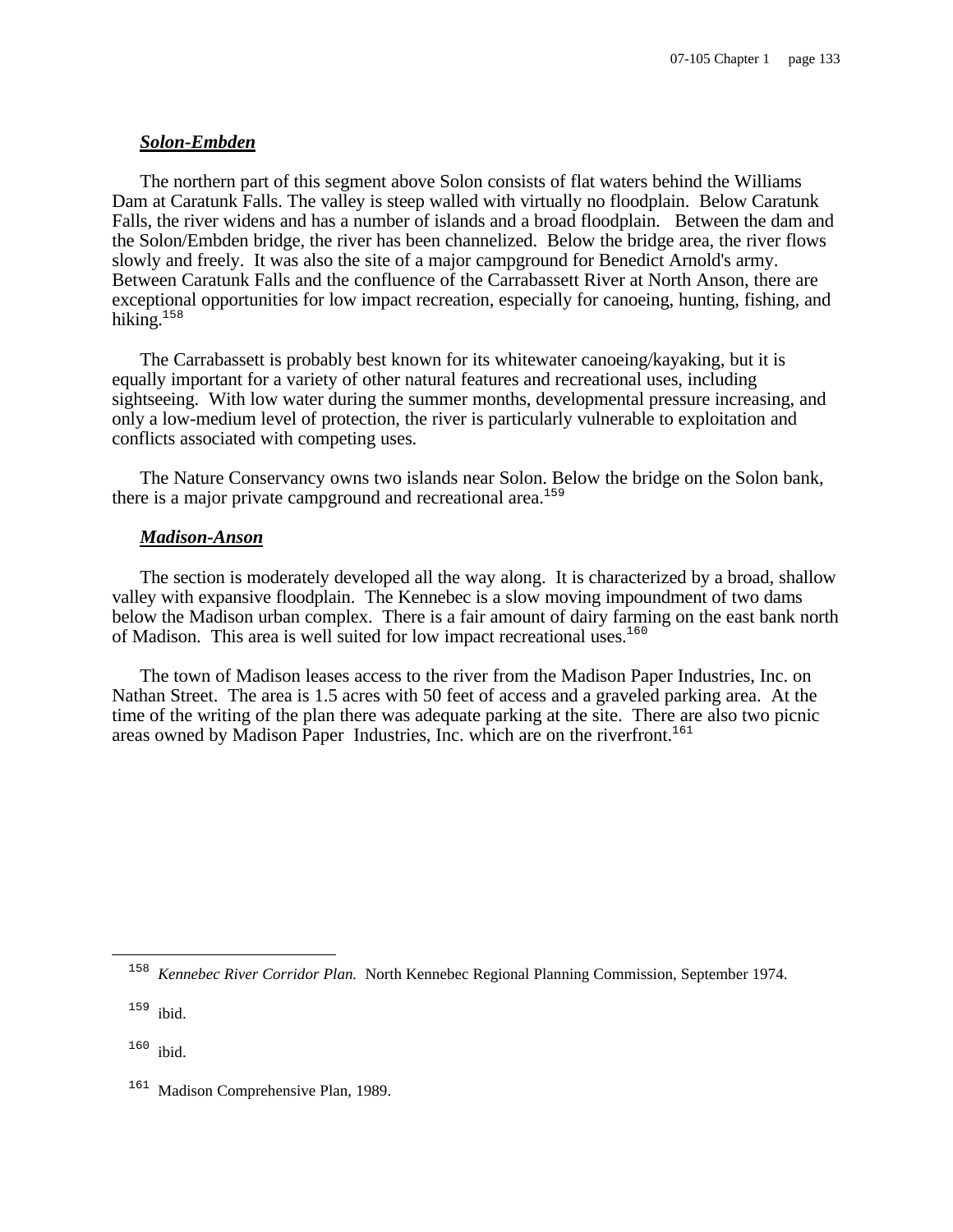#### *Norridgewock*

This segment is where the Kennebec changes its southerly flow, turns and flows northeasterly to Skowhegan, where it turns again and continues its southward flow. From the Madison-Anson urban complex, past the confluence of the Sandy River, and through the Bombazee Rips, the shoreland contains extensive floodplains which are frequently backed by steep slopes. From here to the Norridgewock Village the southwest bank consists of a high bluff with steep slopes dropping to the river while the opposite bank is moderately sloped with some minor floodplain directly abutting the river. Between Norridgewock Village and Skowhegan, both banks consist of moderately sized floodplain backed by numerous steep slopes. Throughout most of this segment, the river consists of slow moving water. North of Norridgewock Village, the corridor is primarily forested with some large farms. East of the village the banks are primarily developed. The Old Point peninsula, across from the confluence of the Sandy river just below the Madison town line, is an important historic site. One of the earliest Abenaki Indian villages on the river was located there and a French mission was established there in 1646. In 1775, Benedict Arnold used the point as one of his primary campgrounds in the march to Quebec.

There is a privately operated park here. This area has high value for low impact recreation. The combination of fast and slow water create a great canoe trip.<sup>162</sup> Oosoola Park is a townowned picnic area, play ground, and boat ramp on the Kennebec River. The park is approximately three acres.<sup>163</sup> On the Sandy River there are three opportunities for whitewater kayaking and canoeing listed in the Appalachian Mountain Club's Maine River Guide. From Smalls Falls to Phillips there are 11 miles of Class II-IV rapids and 6 miles of Class I-III rapids between Farmington Falls and New Sharon. There are 8 miles of natural flow Class I-III rapids between Drury Pond and the Sandy River.

#### *Skowhegan*

i

This is the most diverse segment of the river. It flows northeast over two dams, through a deep gorge that divides the Skowhegan urban center, and along a picturesque forest shore; the Kennebec swings ninety degrees at the bend to flow generally southward again. The mile long downtown gorge that begins at the base of the dams has steeply incised walls that constrict the Kennebec into a turbulent, whitewater river. Below the gorge, the river flattens out and flows gently through the rest of the segment. The northern half through Oak Islands is lined with fairly steep banks and the southern half contains moderately sloping banks with broad floodplain. The west bank is dotted with active and inactive farms, while the east bank is predominantly forested. There is a variety of open space along the shores. There is public and private access to the river.<sup>164</sup>

CMP plans to landscape the powerhouse, investigate expanding parking at Oosoola Park in Norridgewock, and create a portage trail in Skowhegan in 1992-1993.<sup>165</sup> In addition, CMP improved the landscaped area at the powerhouse, providing signage regarding Arnold Trail and expanding the existing parking area at Oosoola Park.

<sup>162</sup> *Kennebec River Corridor Plan.* North Kennebec Regional Planning Commission, September 1974.

<sup>163</sup> Norridgewock Comprehensive Plan, 1987.

<sup>&</sup>lt;sup>164</sup> Kennebec River Corridor Plan. North Kennebec Regional Planning Commission, September 1974.

<sup>&</sup>lt;sup>165</sup> CMP Recreational Facilities Plan. Land and Water Associates, 1989.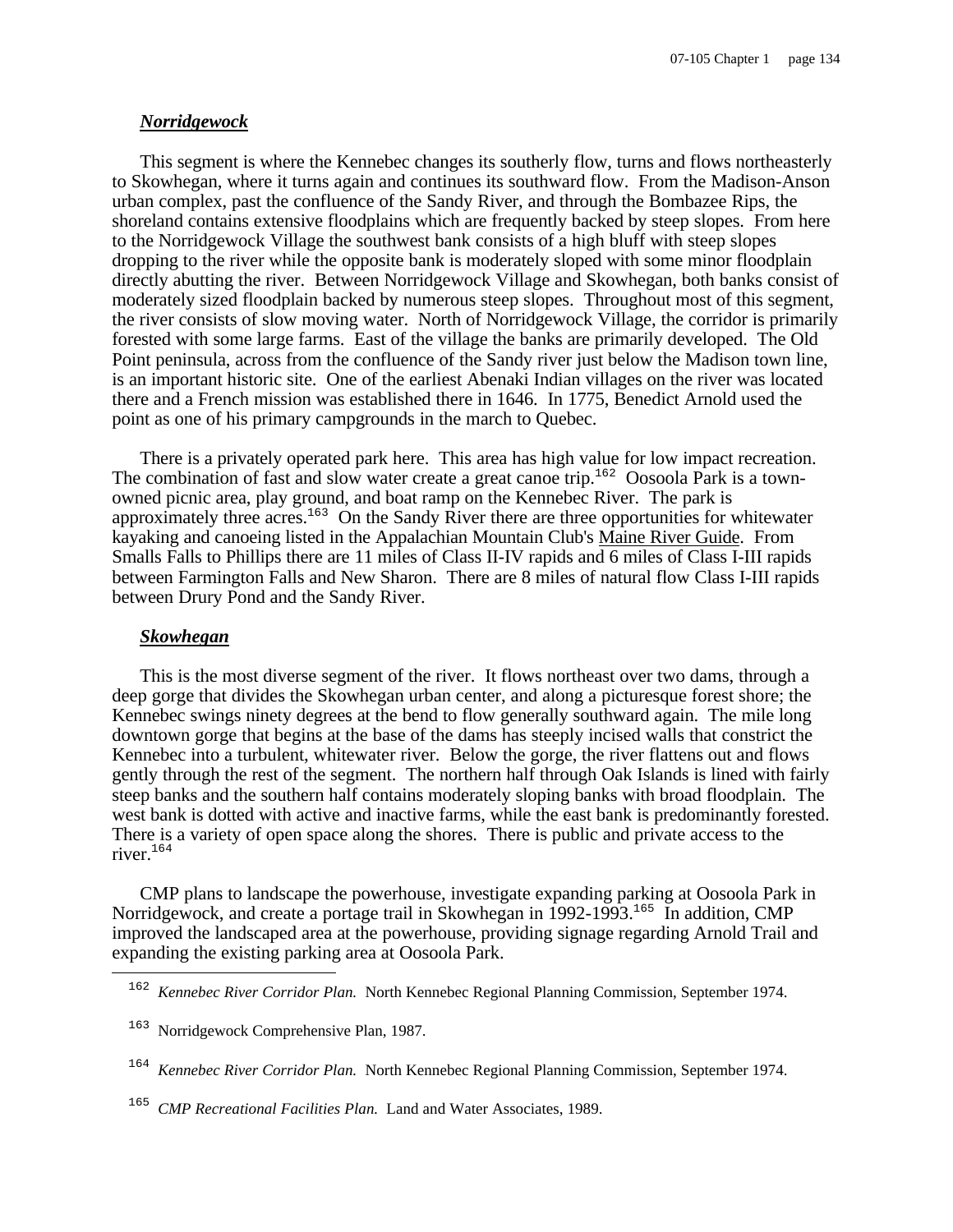## *Hinckley*

This is a pastoral section of the river. It flows gently through the first half of the segment and then the river narrows below the Hinckley-Pishon Ferry village area. The valley is relatively flat throughout this segment with a broad floodplain on the west bank and moderately steep slopes on the east bank. Near the two villages of Hinckley, which is in Fairfield, and Pishon Ferry, which is in Clinton, there is considerable development. Below Pishon Ferry on the east bank, the land is primarily fields and forest with numerous large dairy farms.<sup>166</sup>

Shawmut Pond, created by the Shawmut Dam, has potential for all types of water sports.<sup>167</sup> Clinton will prepare a plan for public access to both rivers by March  $1992$ <sup>168</sup>

CMP will: landscape the powerhouse site, upgrade the fishing access site (east side) with added parking, a picnic area, and a trail, develop a new boat launch proposed for 1992 (hard surface on Clinton side), and investigate a site for a new carry in boat ramp below dam (Clinton side) at the Shawmut Dam.<sup>169</sup>

#### *Greater Waterville*

The valley is moderately flat, but with little floodplain due to the escarpment which keeps the river within its channel for the most part. The section of the river is highly developed with only three sizable open space areas. Two major tributary watersheds, the Sebasticook River and Messalonskee Stream, join the Kennebec River just below the Waterville-Winslow urban center. Three dams, three auto bridges, two railroad bridges, and an abandoned footbridge spans the river in this segment. $170$ 

The recreational uses of this area are limited due to the heavy development. There are some places for foot paths and riverfront parks. $171$ 

i

<sup>&</sup>lt;sup>166</sup> Kennebec River Corridor Plan. North Kennebec Regional Planning Commission, September 1974.

 $167$  ibid.

<sup>&</sup>lt;sup>168</sup> Clinton Comprehensive Plan, 1991.

<sup>&</sup>lt;sup>169</sup> CMP Recreational Facilities Plan. Land and Water Associates, 1989.

<sup>&</sup>lt;sup>170</sup> Kennebec River Corridor Plan. North Kennebec Regional Planning Commission, September 1974.

 $171$  ibid.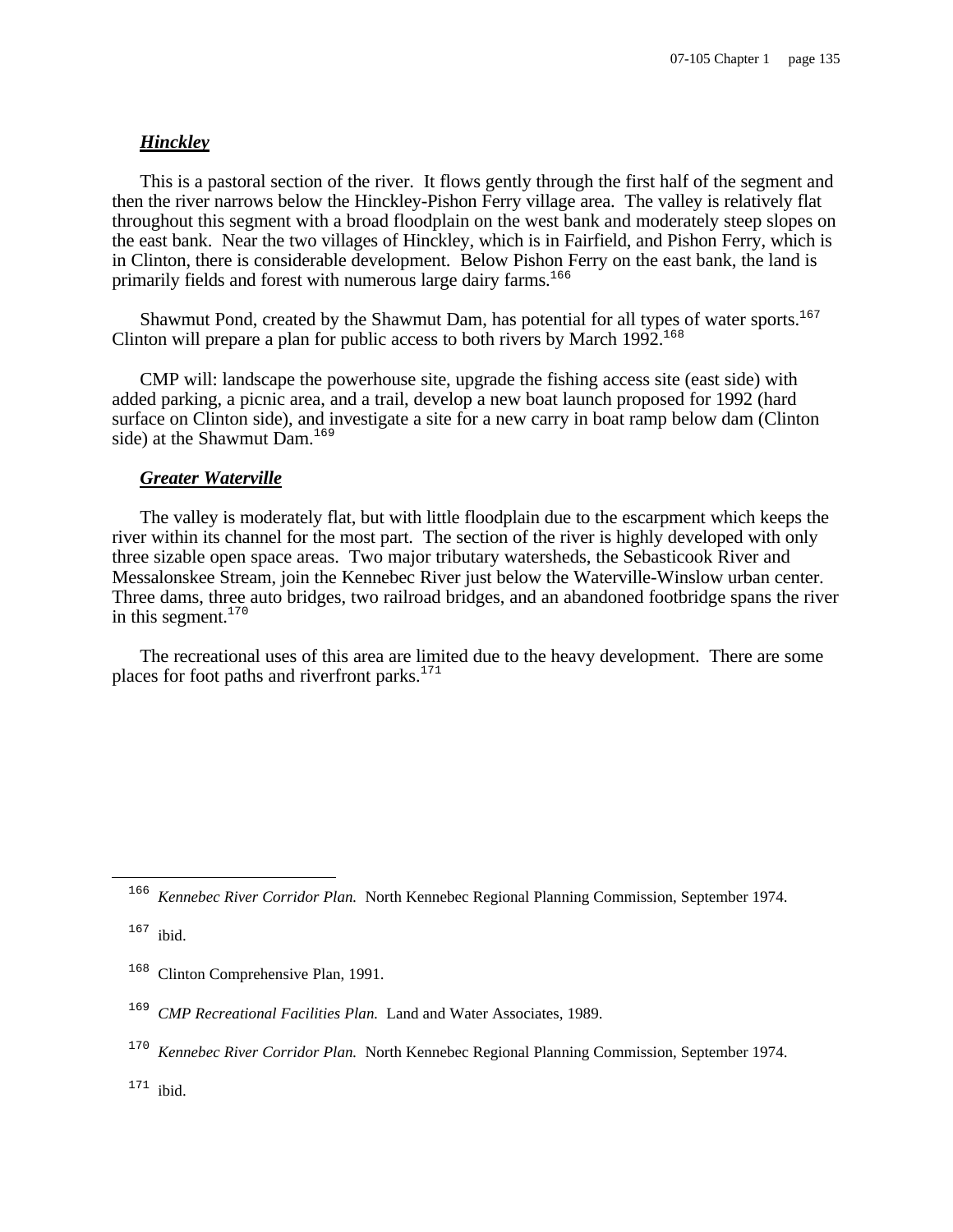CMP will investigate potential for a nature study and a demonstration forest area (cooperative with adjacent landowner) at the Union Dam. At the Automatic Dam they will investigate the potential for a carry-in boat access to the headpond. At Rice Rips, CMP will investigate the potential for a carry-in boat access to the headpond, public use areas along shoreline, and a multiple-use management status of open space, as well as exploring the feasibility of conserving the area as public open space. At the Oakland Dam they will improve the boat launch.<sup>172</sup> In addition, CMP plans to add an improved day use area at Messalonskee Lake Dam, a managed green belt along the east side of Messalonskee Stream from the Oakland Dam to the Rice Rips Dam, improved parking for fishing at Rice Rips and access below the Union Gas Dam. At the Fort Halifax Dam, CMP will improve the headpond access road and parking and trail for fishing below the dam, provide a new boat launching facility, and investigate opportunities for cooperative recreational facilities on the Winslow property. In the Fort Halifax's FERC application they add to this plan a trailored boat launching facility. CMP has completed a portage which can be used as part of the bypass around Waterville dams. At the Lockwood Dam, they have created a foot access trail and parking for fishing below dam. CMP is investigating a downstream boat launch or carry-in site and providing a boat ramp and picnicking area at the Lockwood dam. They will also provide mitigation access for Union Gas, Lockwood and Fort Halifax Dams.<sup>173</sup>

#### *Vassalboro-Sidney*

This deeply incised, 15 mile long corridor segment is located between the two major population centers in the Kennebec Valley, Augusta and Waterville/Winslow. The river is normally a very slow moving pool impounded by the Edwards Dam. The seventeen foot high Edwards Dam backs the river up to the confluence with the Messalonskee Stream. There is waterfowl and upland game habitat along this segment. Most development is on top of the ridges and cannot be seen from the river. The west bank is almost entirely of ice contact gravel deposits that are mined for sand and gravel. $174$ 

According to the North Kennebec River Planning Commission's (NKRPC) River Corridor Study, recreation would be enhanced in this segment by the removal of the Edwards Dam. With or without the dam this section is well suited for low impact recreational uses.<sup>175</sup> The Sidney boat launch is approximately 1 acre owned by the town off River Road. It includes a boat launch and parking; the ramp is paved. According to the report, the dams in Augusta and Waterville curtail river usage in this section. Future needs for this facility, according to the Sidney's Comprehensive Plan, depends on whether the Edwards Dam in Augusta is eventually removed thereby permitting access to the southern portion of the Kennebec River.<sup>176</sup>

<sup>&</sup>lt;sup>172</sup> CMP Recreational Facilities Plan. Land and Water Associates, 1989.

 $173$  ibid.

<sup>174</sup> *Kennebec River Corridor Plan.* North Kennebec Regional Planning Commission, September 1974.

 $175$  ibid.

Sidney Comprehensive Plan, 1991.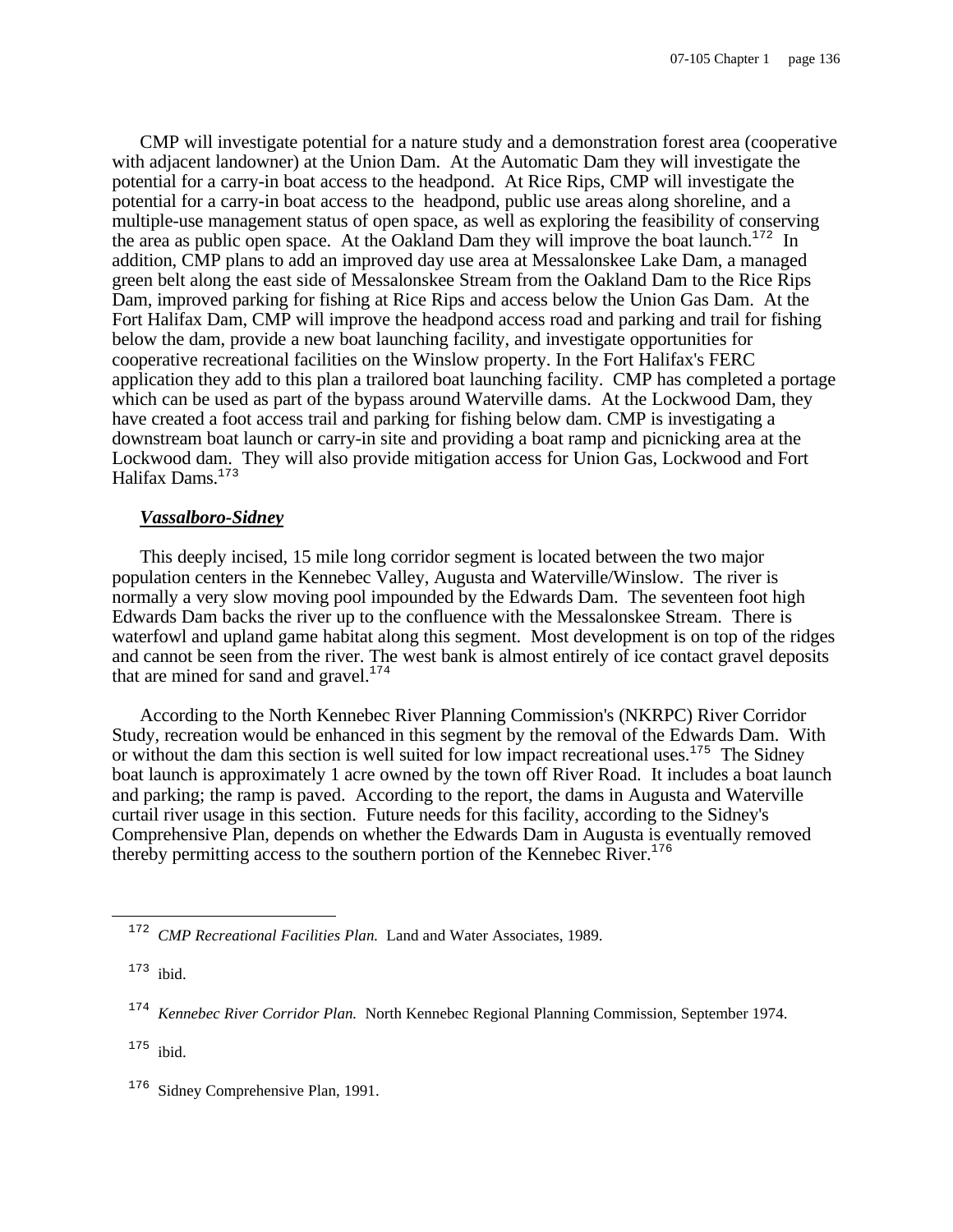If the Edwards Dam is removed, the project area impoundment would revert to a free-flowing 16 mile stretch of river. The section would contain a mixture of shoal and deeper stretches, with at least six rapids classed as easy to low/moderate difficulty for average canoeists. The probable depth in summer months would limit watercraft to canoes, kayaks and shallow draft boats, a detriment to those who currently utilize the deeper, flat water impoundment in larger boats. This variable watercourse would be more attractive to canoeists and small craft, particularly in a region with ample natural or impounded lakes. This unimpounded resource would have greater value as a scenic, critical/ecological, and historic resource, and as an inland fishery and for canoe touring than the current impoundment. A free flowing river would provide additional passive and active recreational opportunities due to reduced water levels. The impact on existing watercraft access points would be minimal, requiring minor site improvements while possibly making additional sites feasible for trailered, carry-in or pedestrian access that are inundated by the present impoundment. The existing dam represents an impediment to a more diversified recreational resource for the Kennebec region and lost potential for improved statewide resources that could have interstate as well as regional importance.

#### *Augusta*

This segment continues with steep banks and well developed upper banks. It includes Augusta, Hallowell, Farmingdale, and Gardiner. Fort Western, located on an east bank terrace, is a national historic site. This area is a park and is part of the open space system of the city of Augusta.<sup>177</sup>

From the river, this section is scenic due to the steep, undeveloped banks and quite suitable for low level recreation. Augusta, Hallowell, and Gardiner all have municipal boat landings. $178$ 

#### *Lower Kennebec*

According to the Maine Rivers Access and Easement plan, this section of the river is the largest freshwater/tidal bay north of the Chesapeake, with an outstanding diversity of wildlife, scenic features, and historic sites. Fishing, hunting, historical exploration, picnicking, and sightseeing are among the many recreational activities which take place along the lower portions of the Kennebec.<sup>179</sup>

Access to the river between Augusta and Bath is good, although public access is still lacking in Pittston and Woolwich and below Bath in Arrowsic and Georgetown. The recommendations of the plan for access are: to continue efforts to establish public boat landings at Arrowsic or Georgetown and Woolwich or Pittston; to encourage the establishment of a river corridor commission with regulatory authority to oversee recreational/commercial user and resource protection between Waterville and Bay Point; and to identify and evaluate potential access sites and campsites at Pittston on Sand Island and near the old icehouses and above Lovejoy Narrows in Dresden. Overall access to the river, with the growing demand, is considered to be inadequate.

<sup>&</sup>lt;sup>177</sup> Kennebec River Corridor Plan. North Kennebec Regional Planning Commission, September 1974.

<sup>&</sup>lt;sup>178</sup> Maine Rivers Access and Easement Plan. Maine Department of Conservation, Bureau of Parks and Recreation, January 1985.

<sup>179</sup> ibid.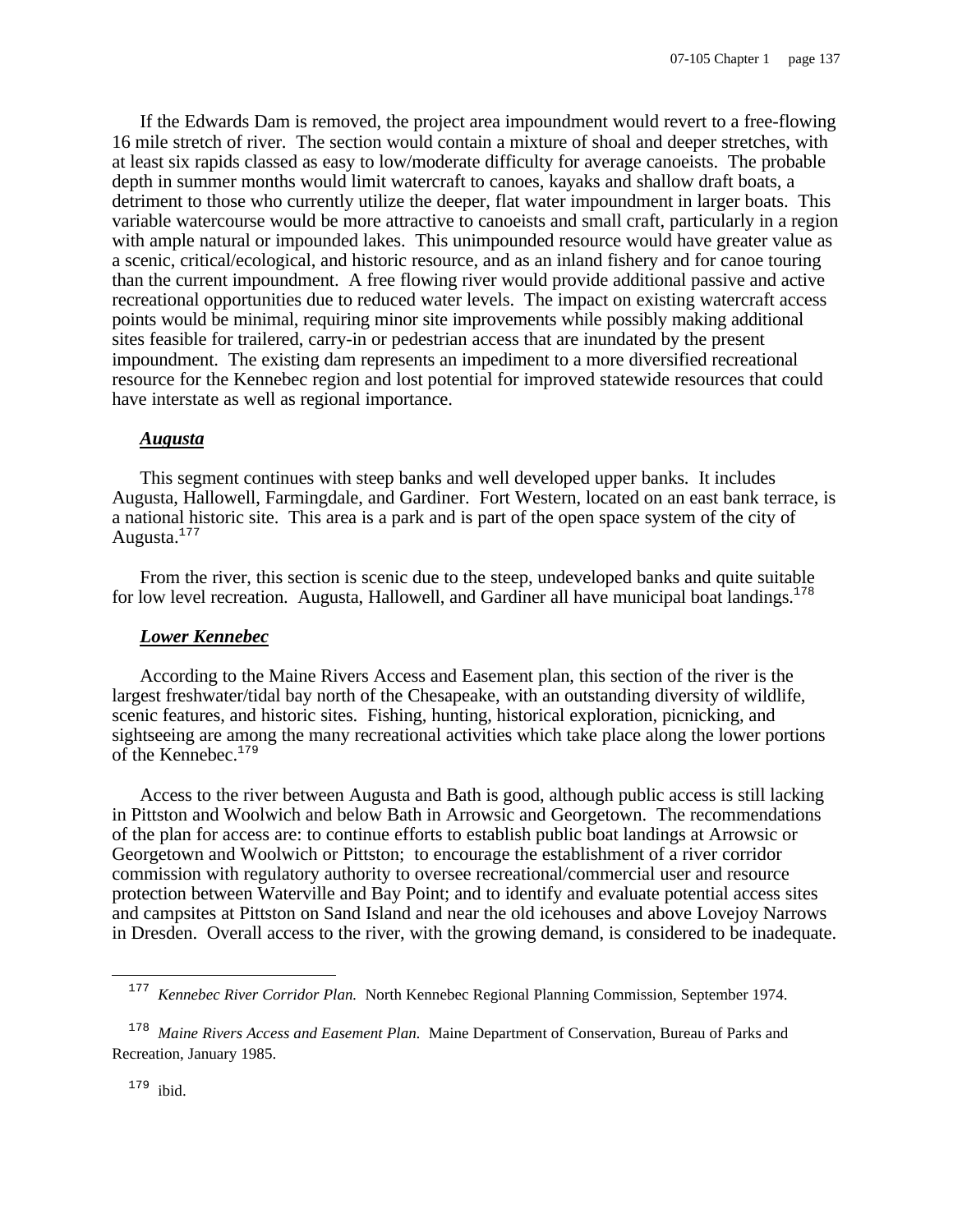There are public boat landings in Augusta, Hallowell, Gardiner, Chelsea, Richmond, Dresden (Eastern R.), Bowdoinham (Cathance R.), Center Point Road, Bath, and Phippsburg.<sup>180</sup>

#### **Commercial Rafting.**

Recreational use of the upper Kennebec is dominated by commercial rafting on a scale that would have been unimaginable only a few years ago. Rafting is suited to the area, given the limitations on other uses imposed by the river corridor's own geography, the water release system at Harris Dam, and its minimal impact on the river itself.<sup>181</sup>

Use limits for commercial rafting were set legislatively for the Kennebec River based on a number of factors including days and durations of release and launch characteristics. These limits are currently as follows:

Kennebec River:

- Sunday (average 3 hr. release) -- 800 passengers/day
- Weekdays (average 4 hr. release) -- 1,000 passengers/day
- Saturdays (average 2 hr. release) -- 800 passengers/day
- Memorial Day, July 4th, Labor Day -- 800 passengers/day

Commercial use on all days is monitored by reviewing monthly reports filed by outfitters. On the Kennebec there are daily total passenger limits and use on days of expected heavy use is regulated by the allocation system. These days currently include Saturdays between mid-May and mid-September on the Kennebec. Outfitters are restricted to carrying a specified number of passengers on these days, the total of which does not exceed the use limit.

The allocation system is used to assure that river use limits are not exceeded on heavy rafting use days. The following are the statutory goals of the allocation system:

- To encourage a wide diversity of whitewater trip experiences and services;
- To provide a fair distribution of river use among existing and future users;
- To maximize competition within the recreational use limits;

i

<sup>&</sup>lt;sup>180</sup> Maine Rivers Access and Easement Plan. Maine Department of Conservation, Bureau of Parks and Recreation, January 1985.

<sup>&</sup>lt;sup>181</sup> ibid.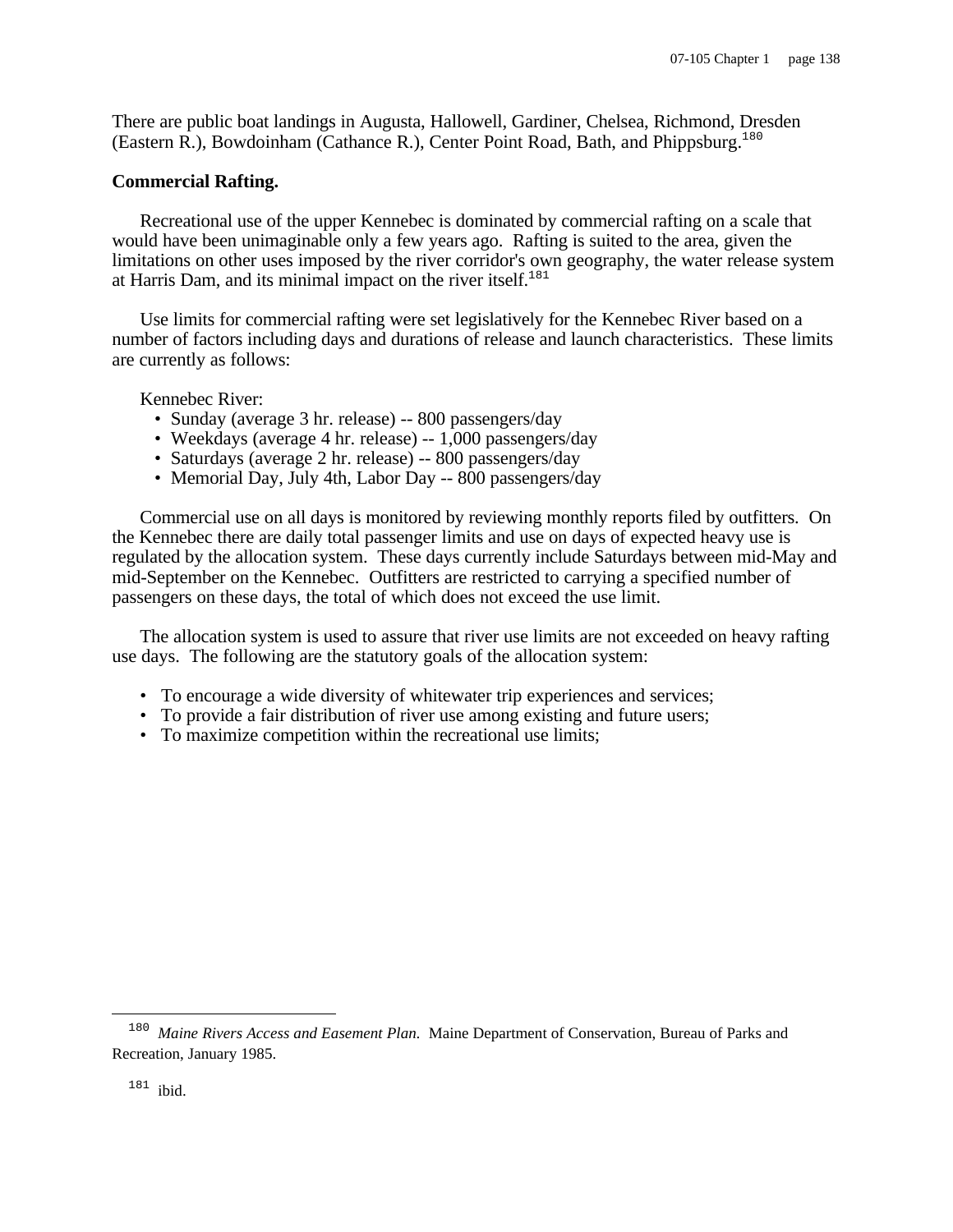• To allow for reasonable business stability for outfitters by allowing stable, well-qualified outfitters who are providing excellent service and meeting the conditions of their allocations to continue to do so, subject to periodic review when allocations are reviewed;

- To encourage efficient use of the allocation system;
- To be flexible enough to adapt to changes in river use or river conditions;
- To prevent evasion of the system; and
- To provide opportunity for public access.

The law requires that allocations be distributed among outfitters according to the following specific criteria: the experience of the outfitter (40 points); outfitter safety records (25 points); the level of financial investment in whitewater rafting (15 points); the level and quality of services provided to customers (15 points); performance in meeting past allocations (30 points); and other factors (5 points). The decision on the weight to be assigned to the various criteria is delegated to IF&W rulemaking and for 1989 was as indicated in the parentheses in the preceding sentence. The frequency of reassigning allocations is left to departmental rulemaking. Allocations have most recently been assigned for 3 years with the current period due to end in 1990. This past year the assignment period was extended to 5 years.

In addition to the assignment of allocations, outfitters are also assigned to a launch time. This assignment is based on operator preference, with conflicts being decided in favor of the operator with the longer record of continuous operation.

There is an 80 passenger per day limit for any outfitter on any rapidly flowing river. (This number was adopted as a maximum largely because of traditional passenger loads on larger trips by established outfitters prior to regulation.) Thus, the maximum allocation an outfitter can receive is 80. The law also sets a minimum allocation of 20 on the Kennebec.

There is currently no restriction on the extent of non-commercial rafting, but registration is required for such trips. There is a provision in the law for setting aside for non-commercial rafting up to 10% of the use limit, should this be required. To date, IF&W has deemed this not to be necessary.

If one applies the formula developed in *A Determination of the Economic Activity Generated by Commercial Rafting*, Social Research Institute, University of Maine, March 1983, to the current passenger figures, it is determined that in 1989 the total economic activity due to rafting in Maine was approximately \$35,000,000, with the Kennebec accounting for \$20 million, the Penobscot \$12 million, and the Dead \$3 million.<sup>182</sup>

For the whitewater enthusiast, competent in Class II-III water, the Dead River is the premier whitewater river in New England. With 15 miles of nearly continuous Class II-III whitewater, an undeveloped river corridor with superb mountain views, excellent highway access to Southern Maine, a convenient boat shuttle, and a 5 month season (dam regulated flow from Flagstaff Lake), the Dead is in a class by itself. Recreational and possibly commercial whitewater use may be expected to climb, and that expectation ought to be the outstanding consideration in recreational planning for the river below Grand Falls.

i

<sup>182</sup> *Annual Report of the Whitewater Advisory Committee.* Office of Policy and Legal Analysis, 1990.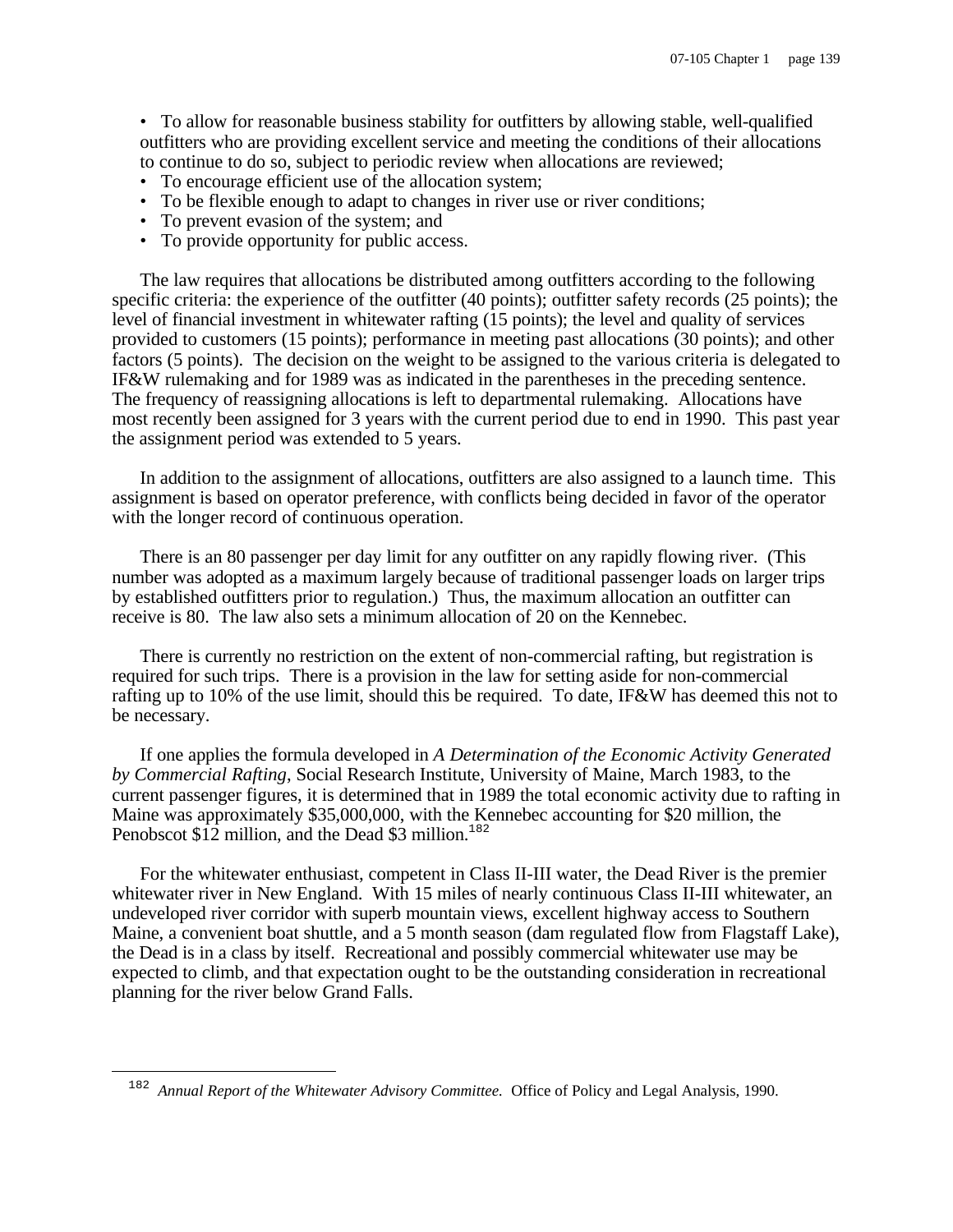| Year | <b>Number</b> | Percent change vs.<br>previous year | No. change vs.<br>previous year |
|------|---------------|-------------------------------------|---------------------------------|
|      |               |                                     |                                 |
| 1981 | 7341          | $+37$                               | $+2001$                         |
| 1982 | 13326         | $+82$                               | $+5985$                         |
| 1983 | 17517         | $+31$                               | $+4191$                         |
| 1984 | 22369         | $+28$                               | $+4852$                         |
| 1985 | 23677         | $+6$                                | $+1308$                         |
| 1986 | 27546         | $+16$                               | $+3869$                         |
| 1987 | 30229         | $+10$                               | $+2683$                         |
| 1988 | 29711         | $-2$                                | $-518$                          |
| 1989 | 29841         | $+0$                                | $+130$                          |
| 1990 | 31768         | $+6$                                | $+1927$                         |
| 1991 | 30486         | - 4                                 | $-1282$                         |

**Table 33 Numbers of Commercial Whitewater Rafting Passengers by Year, Kennebec River**

Since the Dead River has Class IV rapids, most outfitters and IF&W looked on it as a rapidly flowing river, and thus subject to certain regulations. However, prior to 1989 it was never designated as a rapidly flowing river by IF&W as required by statute, and a small number of outfitters were not considering it as such and not paying the required head fee. By rule, effective August 14, 1989, IF&W designated the Dead River as a rapidly flowing river, thus requiring reports of all outfitters.

With a reservoir capacity of 12,000 cfs, compared to 35,000 for the Kennebec and 57,000 for the Penobscot, and without the role of power provider of the other two rivers, the Dead River has a very different schedule for rafting. Recently, KWPC, the company responsible for the flow on the Dead, has released 5500 cfs at the Long Falls Dam on selected and published dates in the spring for the benefit of rafting activities.

In 1988, at outfitter request, the release pattern was changed to one Sunday and two Saturdays in May with releases of 5,500 and 7,500 cfs. Since 1989, releases of 5,500 in June, 3,500 in September, and 5,500 in October were added.<sup>183</sup>

i

<sup>183</sup> *Annual Report of the Whitewater Advisory Committee.* Office of Policy and Legal Analysis, 1990.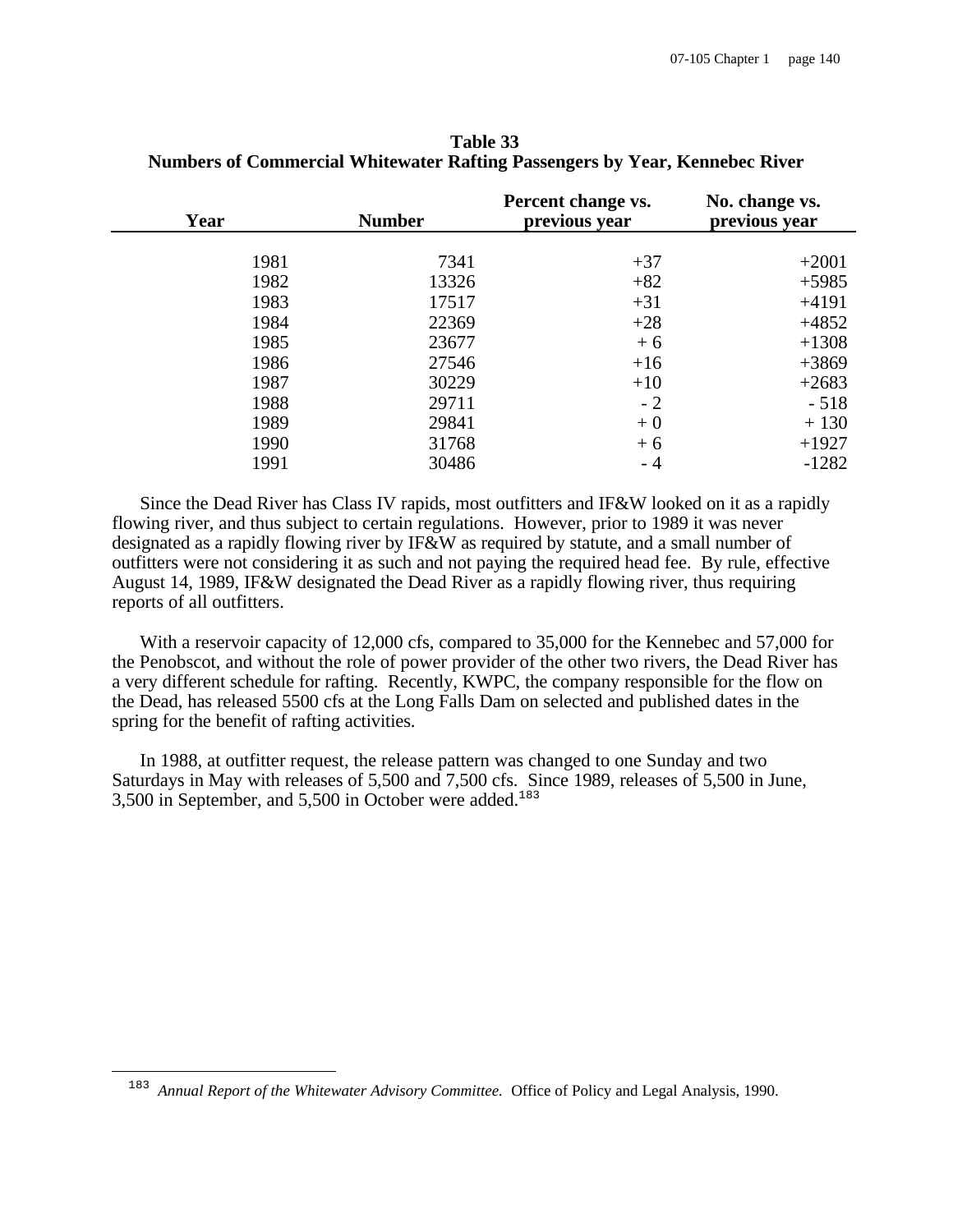#### **Table 34**

| Year | <b>Number</b> | Percent change vs.<br>previous year | No. change vs.<br>previous year |
|------|---------------|-------------------------------------|---------------------------------|
|      |               |                                     |                                 |
| 1984 | 1946          | n/a                                 | n/a                             |
| 1985 | 1951          | $+0$                                | $+$                             |
| 1986 | 2914          | $+42$                               | $+963$                          |
| 1987 | 3144          | $+8$                                | $+230$                          |
| 1988 | 2954          | - 6                                 | $-190$                          |
| 1989 | 3747          | $+27$                               | $+797$                          |
| 1990 | 5372          | $+43$                               | $+1625$                         |
| 1991 | 3957          | $-26$                               | $-1415$                         |

# Passenger Trend on the Dead River by Year<sup>184</sup>

#### **Recommendations.**

i

The State should continue to work with hydropower generators in the basin to provide for safe portages around dams. The Kennebec Valley Tourism Council is promoting creation of a canoe trail from Jackman to Popham Beach. The trail would cover 218 miles of the River and be expected to take 21 days to traverse. The Council would provide a guide to the trail, including portages, campsites, etc. Portages at several dams will be required to support a canoe trail. In addition, the need for speed limits on the flatwater portions of the river, due to the incompatability of fastmoving power boats with canoes and kayaks, should be addressed.

Recreational use of the Kennebec River and its tributaries has grown tremendously since the elimination of the log drives and improvements in water quality, especially in whitewater areas and where fishing opportunities are available. More growth can be expected, particularly in the underutilized flatwater portions of the river between the Forks and Augusta. The need for increased access should be assessed to ensure that the resource values being promoted are not degraded. The issue of fees is an area of increasing concern for many river users; this impediment to access should be assessed.

The whitewater rafting industry provides an important recreational benefit and is a significant contributor, along with private boating, to the economy of the rural northern Kennebec River basin. Although the current schedule of releases may result in the loss of some generating capacity, such losses are offset by the recreational and economic benefits provided by the private boating and the rafting industry.

The cooperation of the dam operators and private land holders in providing access and high flows is vital to the rafting industry as well as to private whitewater recreation.

Removal of Edwards Dam would provide a recreational benefit to the State by replacing a flatwater impoundment with a free-flowing 16 mile stretch of river accessible by canoe, kayak or shallow draft boat. The existing dam represents an impediment to a more diversified recreational

<sup>184</sup> *Annual Report of the Whitewater Advisory Committee.* Office of Policy and Legal Analysis, 1990.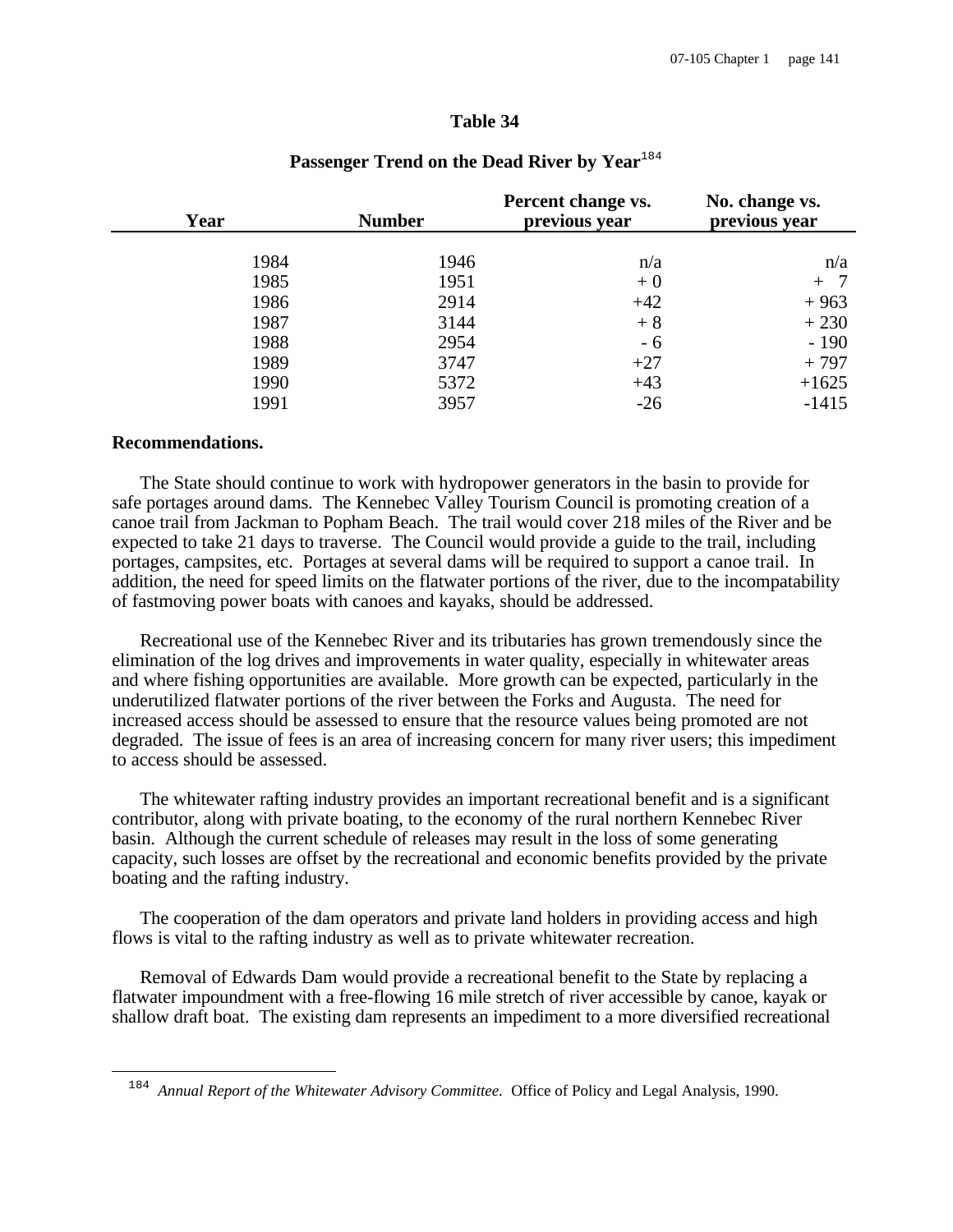resource for the Kennebec region and lost potential for improved statewide resource that could have interstate as well as regional importance.

# **ARCHAEOLOGY**

#### **Archaeological and Historic Resources.**

Since a small Indian campground was excavated at Popham in 1890, over 500 Native American archaeological sites have been identified in the Kennebec Watershed. It is possible that as many more remain undiscovered in unsurveyed areas. Judging from a modest sample investigated to date, roughly 1/3 of those discovered contain scientifically "significant" archaeological deposits, and are ultimately eligible for listing on the National Register of Historic Places.

The first Native Americans to live in Maine, called paleo indians, moved in from the south or west about 11,000 years ago as the land recovered from recent glaciation, and as tundra and open spruce woodland vegetation cover grew enough to support the large and small game they hunted (including mastodon and caribou). Because of poorly developed late glacial drainage, and perhaps because of major seasonal runoff and occasional catastrophic drainage of huge interior lake basins dammed by ice or glacial till, these people tended to camp on very well drained (sandy) soils outside of river valleys.

Between 10,500 and 9500 years ago, trees (pine, poplar, birch, oak, with other hardwoods later) colonized the Maine landscape, forcing inhabitants to live and travel along lakes and waterways and otherwise accommodate to a dense forest. An indication of such accommodation was the proliferation of stone axes and gouges during the Archaic period (between 10,000 and 3000 years ago), indicating exquisite skill in woodworking; examples of the latter unfortunately have not survived Maine's acid soil. Until 4000 years ago, we have reason to believe that people traveled in dugout canoes, on the ocean, the rivers and major lakes. Dependence on heavy dugout canoes to some degree limited mobility. Sometime between 4000 and 3500 years ago, the birchbark canoe was developed. Use of such light, back-portable watercraft allowed travel up and down small streams and beaver-flowages, and cross-drainage portaging. The birch-bark canoe opened up the Maine interior away from major lakes and rivers.

The Ceramic Period in Maine (3000 years ago to 1500 A.D.) is so-named because Maine's Native Americans adopted the use of pottery. The use of pottery with exterior designs resulted in the increased number and stylistic detail of artifacts now used to understand the archaeological record. After the first European explorers arrived off the Maine coast in the early 1500's, and began trading (the so-called Contact Period), many changes in Native American life occurred and European written records began.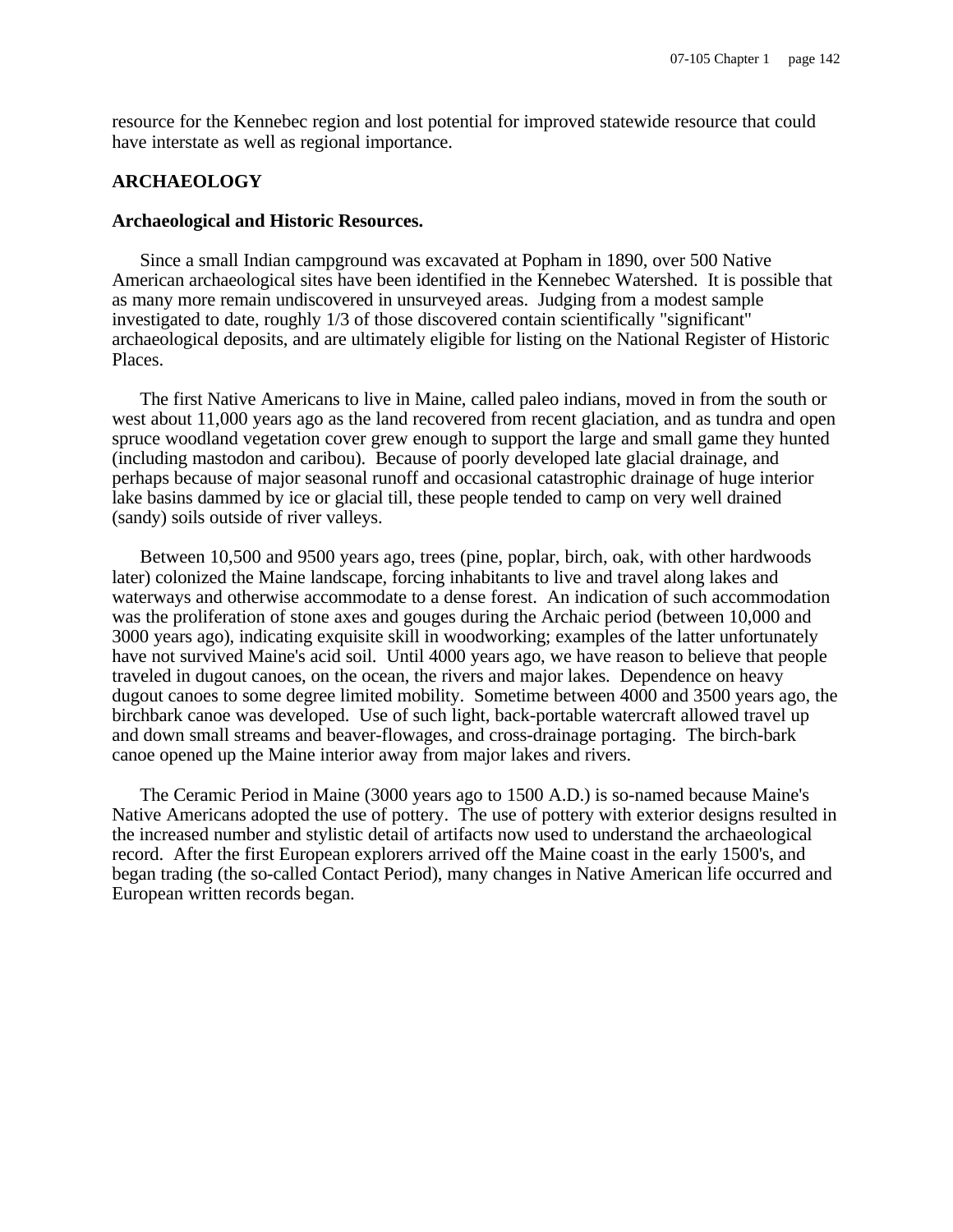For most of prehistory, Maine's Native American population supported itself by hunting, fishing and gathering, in band organized societies without complex political organization or monumental construction. In southwestern Maine corn, bean and squash horticulture was added to a pre-existing hunting and gathering economic base after roughly 1000 A.D., without drastic change in socio-political organization and with only subtle changes in the use of the landscape. Maine's early Native Americans were relatively mobile in lifestyle and lived in relatively small groups. The largest and most prominent occupations were multi-seasonal villages of several hundred individuals, from which most of the population would depart and disperse over the landscape at certain seasons. Economic activities (such as food processing, tool maintenance, production of objects such as canoes, snowshoes, clothing, and, for the last 3,000 years, pottery), may have been controlled to some degree by seasonal availability of raw material, but the manufacturing activities occurred at a wide range of locations. Thus, in the absence of monumental architecture, permanent villages and towns, we recognize four types of archaeological sites: (1) habitation/workshop sites, (2) lithic quarries, (3) cemeteries, and (4) rock art (petroglyphs and pictographs).

Lithic quarry sites are highly localized mines for primary lithic material at bedrock outcrops, or for cobble material along exposed and stony streams and river bottoms. Bedrock outcrop quarries occur at localized quartz, rhyolite, and chert sources which are predictable on bedrock geology maps of the State of Maine. Cemetery sites are locations for multiple interments of the dead, spatially separated from habitation sites. Cemeteries were produced only during specific portions of Maine prehistory, notably the Laurentian and Moorehead Late Archaic, the Susquehanna Tradition, and the Early Woodland period. They are always located on well-drained sandy or gravelly sand soils within 100 yards of a large or small river or lake shore, or within 100 yards of a major habitation site in the case of the Susquehanna Tradition. The Moorehead Phase or "Red Paint" cemetery does not occur west of the Kennebec Valley. Rock art sites include petroglyphs and pictographs. There are now approximately 10 petroglyph locations known in Maine, and one pictograph or rock painting site. All contain Shaman's mnemonic representations of spirit journeys or related designs which are clearly Algonquin in origin and probably date from the last 2,000 years or less. All are located immediately adjacent to canoe-navigable water on particular kinds of bedrock outcrops.

The vast majority of prehistoric sites in Maine are habitation/workshop sites, which combine a range of activities from food procurement and processing through tool maintenance and material culture manufacture. These sites comprise the majority, certainly more than 95%, of the known archaeological record. They exist in a continuum of size and density which is currently impossible to subdivide in any meaningful fashion.

Ninety-eight percent or more of prehistoric habitation/workshop sites in Maine are 10 yards or less away from canoe-navigable water. (This high percentage is thought not to be an artifact of nonrandom searching.) Of the remainder, roughly 1% are found on highly specialized locations such as aeolean sands in the case of Paleoindian sites, or alluvial tillable soils in the case of Late Woodland and Early Contact period sites. Well drained sandy soil of low slope seems to be a predictive factor for some proportion of the remaining 1%.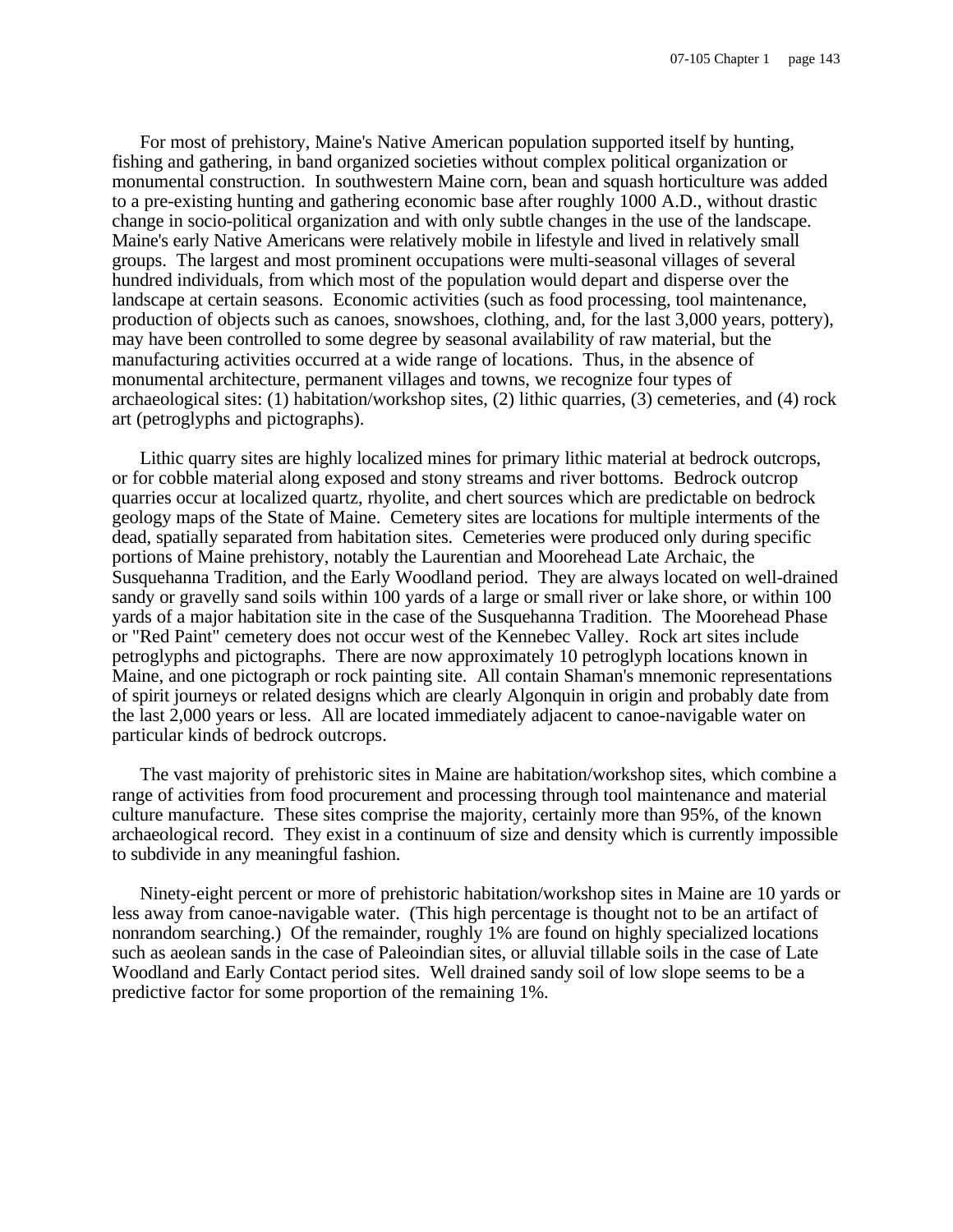Habitation/workshop sites are found in two categories of depth in Maine: shallowly buried, and deeply buried. The majority are shallowly buried on soils derived from glacial till, reworked till, sand, gravel, and silt emplaced by geological processes before 12,000 years ago. In these situations there has been no net accretion of the land surface except by human agency, and archaeological material is found within the top 30 or 40 cm of active soil turnover (by frost and plant growth) on these types of soils. In this type of environment, which is representative of more than 95% of the land surface of the State of Maine, archaeological material is shallowly buried and can be discovered or destroyed by any process that disturbs the top 30 cm or so of the soil column. Deeply buried sites occur only in alluvial settings along rivers and streams, where periodic flooding has deposited silt or sand which separates sequential occupations. Such sites can be up to 3 meters deep.

# *Survey and Evaluation, Threats and Protection*

The Maine Historic Preservation Commission recognizes two different levels of archaeological survey: Reconnaissance and Intensive survey. Reconnaissance surveys are designed to determine site presence or "prove" site absence with some level of reliability (often by shovel-testpit excavation with certain depths and intensity).

Intensive level archaeological survey is used to determine the vertical and lateral extent of an archaeological site, its contents, and often its "significance." Intensive survey is focussed on known sites and involves often extensive excavation.

Removal of a threatened archaeological site by careful excavation is called data recovery. Protection of a site from a threat (often involving a combination of data recovery, legal and physical protection) is called mitigation. Conservation of some sample of archaeological sites for future excavation is the primary principle of managing archaeological sites, because we assume that archaeological digging techniques, archaeological laboratory techniques (especially) and the questions archaeologists ask of their data will all improve in the future. Having the appropriate site to "dig" is often the only way to answer a question about the past.

A key concept in managing archaeological sites is determining which sites require attention and which would be a waste of resources. The legal term used to designate sites worthy of protection or excavation with public funds is "significant." A "significant" site is eligible for listing in the National Register of Historic Places, and vice versa. Criteria of eligibility depend upon site age, content, and condition. They are spelled out in detail in a series of archaeological "contexts", each addressing the state of knowledge of a particular portion of prehistory, written by MHPC staff.

Threats to archaeological sites, ie. those actions that can destroy a site's significance, include primarily erosion, vandalism, and development. Because most prehistoric sites in Maine are/were located along the shore of a body of water, erosion is perhaps the greatest threat. Erosion can be entirely natural, or it can be caused by human actions that raise water levels and allow waves and ice to chew away at archaeological deposits that were formerly dry land. A case in point is Moosehead Lake, where the water levels have been raised for at least a century, first by timberindustry dams and then by water storage dams for hydropower generation (downstream). Approximately 270 archaeological sites were found by a recent reconnaissance survey around the lake shore (above and just below full pool level). Intensive survey is not yet complete, but it is estimated that no more than 20% of those sites survive as "significant" archaeological sites.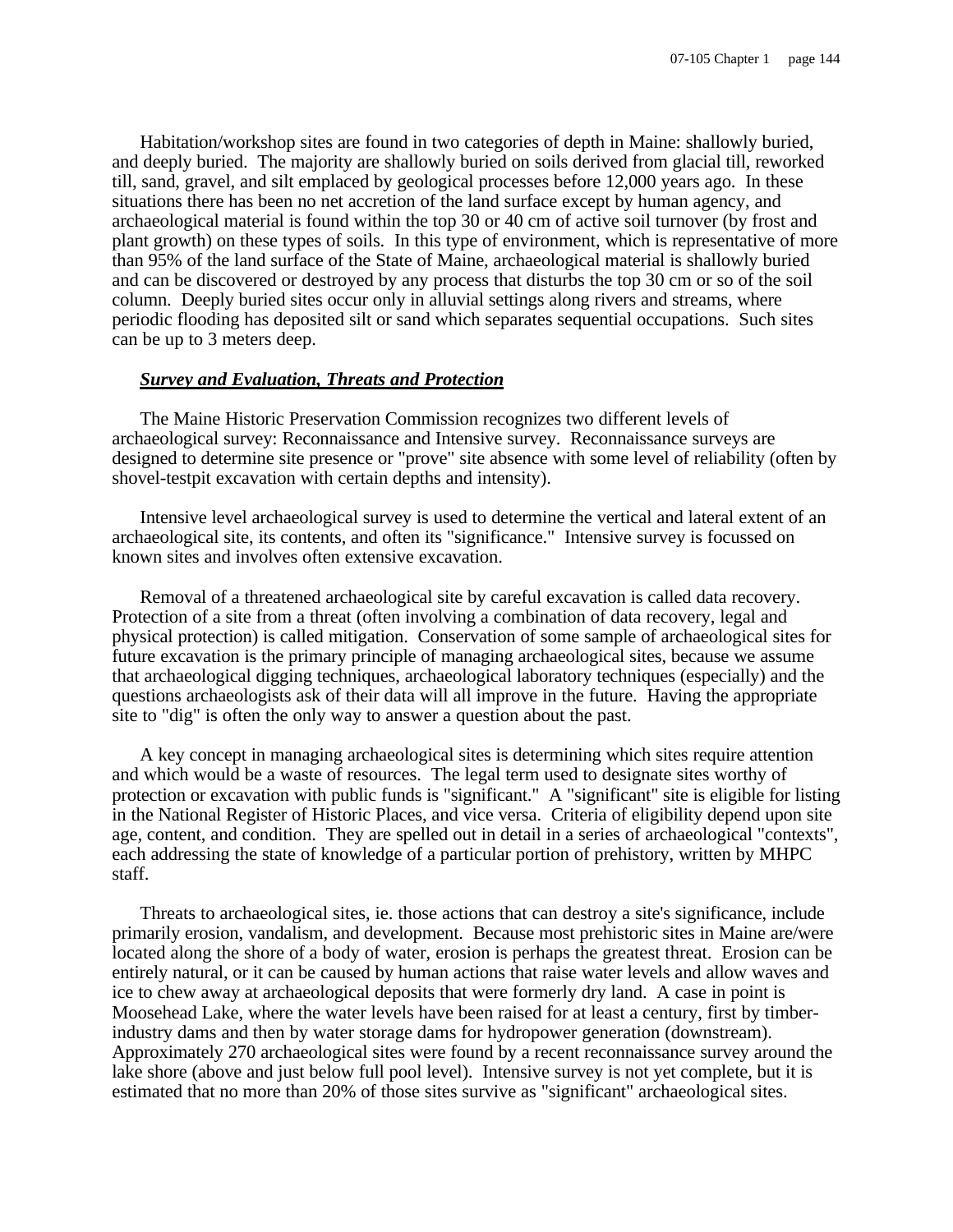Protection of archaeological sites for the future is a complex problem. Protection from purposeful vandalism (non-systematic digging for artifacts) relies upon anonymity, or a combination of physical (fencing) and legal protection (conservation easements) plus periodic monitoring. (Archaeological site location information is legally protected primarily to help deter vandalism.) Protection of archaeological sites from erosion can be accomplished at great expense with the construction of erosion-control walls or other devices. Often, it is more cost effective to recover a sample of the archaeological data within the area that will be lost to erosion within a certain period of time (e.g., within the license period for a hydroelectric project). Protection from development relies upon a combination of statute (e.g., shoreland zoning, site location of development), active review of proposals related to these laws, and conservation easements.

### *Existing Data Base and Survey Coverage*

*Lower Kennebec: The Chops to Popham.* This portion of the Kennebec is a narrow tidal channel dominated by current. There have not been extensive systematic professional archaeological surveys in this portion of the river. Fifteen prehistoric sites are known, none are listed on the National Register. A "Red Paint" burial (stone tools, red ochre, no skeleton) was recovered by the State Museum from Popham, and the artifacts and fieldnotes are on display in the new Maine State Museum exhibit.

Archaeological survey of the shoreland zone in this section is badly needed.

*Lower Kennebec Tributaries.* The Sasanoa, Back River, and Nequasset Brook are mostlytidal extensions of the lower Kennebec. There have not been extensive systematic professional archaeological surveys in this portion of the river. Seven prehistoric sites are known. None are listed on the National Register. Sites around Nequasset Brook contain some stone tools of Early and Middle Archaic age (circa 9000-7000 years old). The Sasanoa River was clearly the location of a major Contact Period Indian village, visited and described by Biard about 1611. The site has not yet been found.

Archaeological survey of the shoreland zone in this section is badly needed, as well as intensive level survey on some sites away from the shoreland zone. Locating the Biard-described village should be a priority for studying the Contact Period.

*Tidal Kennebec: Merrymeeting Bay to Augusta.* We exclude the western portion of Merrymeeting Bay here, which is part of the Androscoggin. The Chops, at the outlet of Merrymeeting Bay is a drowned waterfall. Our best guess, based on rate of coastal submergence, is that it was drowned about 5000 years ago. Before that time, The Chops would have been a massive waterfall, capable of impeding the entrance of anadromous fish into the Kennebec and Androscoggin. The increase in available anadromous fish resouces over time may in part be responsible for an increase in numbers and size of archaeological occupations over time in the drainage (i.e., many more Late Archaic sites than Early Archaic).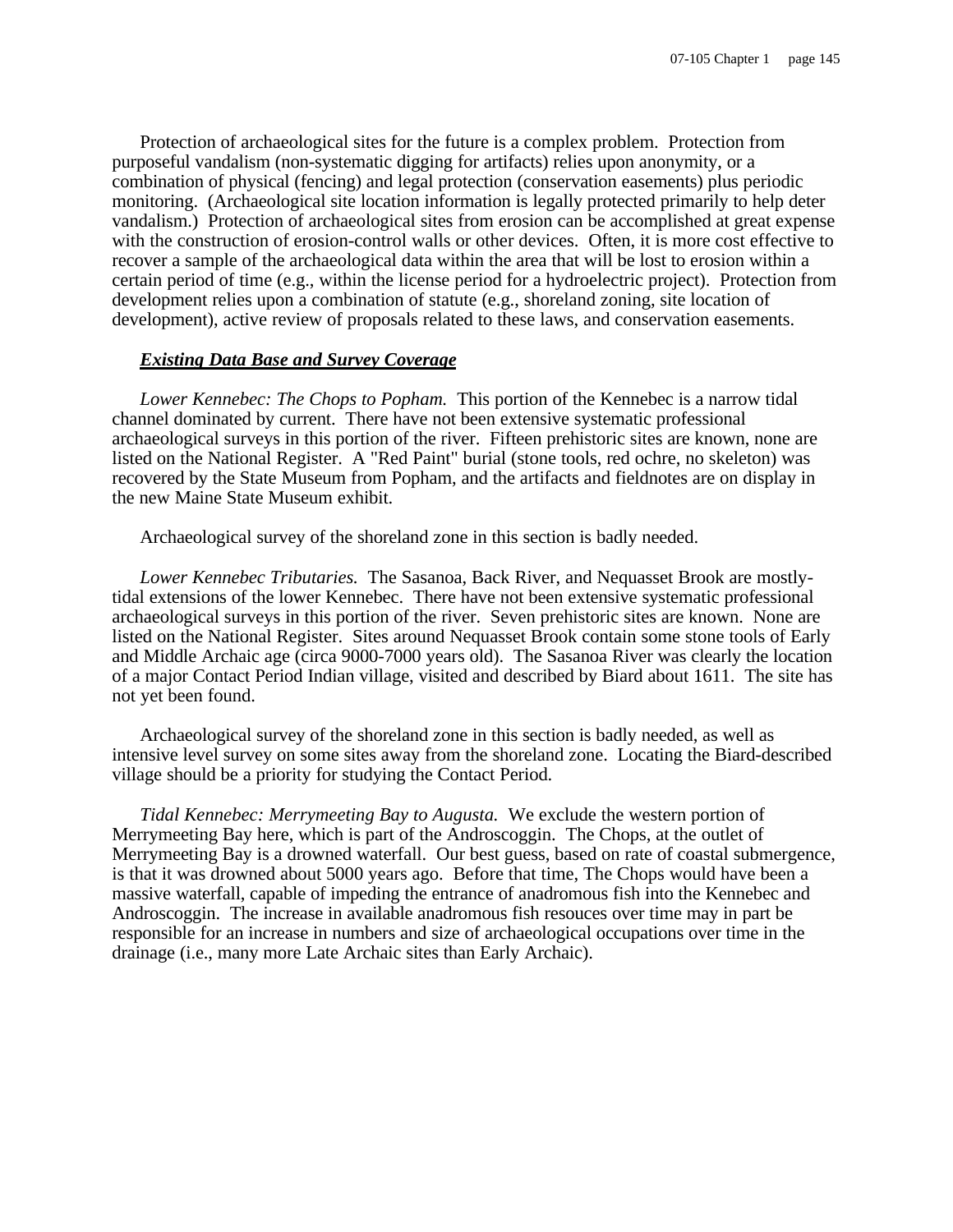Systematic extensive professional archaeological survey has not been accomplished in this section. Eleven archaeological sites are known. None are listed on the National Register. Evidence from the Swan Island area of Richmond, in the form of an elevated beach with a circa 7000-5000 site, indicates that the Kennebec River had been downcutting into its bed, and therefore lowering the elevation of its shorelines, for thousands of years. Therefore, archaeological sites might be located on former shorelines well back from the modern shoreline along this stretch of river. Archaeological survey of the shoreland zone, and certain landforms back from the shoreland zone, in this section is badly needed.

*The Cobbosseecontee Drainage.* This drainage includes Cobbosseecontee Stream and Lake, and lakes further upstream in the Winthrop drainage. Systematic professional survey has been accomplished on much of the length of Cobbosseecontee Stream, and portions of the outlet area of the lake. Forty-one archaeological sites are known in this section. Several are known along the length of Cobbosseecontee Stream. There is a concentration of eroded (not significant) sites near the outlet of Jug Stream into Cobbosseecontee Lake, although many of them have yielded 5000-7000 year old stone tools. Three sites near the outlet of Cobbosseecontee Lake have yielded stone tools dating between 8000 and 1000 years to extensive professional excavations. Two of these sites are listed on the National Register.

*Augusta to Waterville.* This section of the river is defined to extend from the Edwards Dam upstream to the dam in Waterville. Sixty archaeological sites are known in this section. Eroding portions of the Edwards Dam impoundment margin have received professional reconnaissance survey. Removal of Edwards Dam would allow access to additional sites. Several sites around the Edwards impoundment may be eligible for listing in the National Register. This survey did not examine higher river terraces along the sides of the valley that may contain many more, early sites. Two other professional archaeological surveys have concentrated on the upper portion of this section of river. Survey of a right-of-way for a new bridge has located a group of 5 sites on the east bank of the river, one of which is eligible for the National Register. One is deeply buried in alluvium, several others are associated with an abandoned river channel perched at 20 feet elevation above the modern river. Other intensive level archaeological survey work has concentrated at the location of Fort Halifax in Winslow. Much work has been done on the circa 1760 vintage British Fort, but the entire area is underlain by stratified prehistoric deposits. The oldest so far dated under Fort Halifax is 3100 years old, containing burned bone remains of salmon and sturgeon. This site is listed on the National Register.

*The Sebasticook River.* The Sebasticook is an east bank tributary of the Kennebec at Winslow, and was a major canoe route connection to the Piscataquis River. It should, therefore, contain many archaeological sites. Sixty-five archaeological sites are known along the Sebasticook River below Sebasticook Lake. Reconnaissance archeological survey has been accomplished for the Fort Halifax dam and Benton Falls dam impoundments. Several huge archeological sites (and many small ones) are known around the Fort Halifax impoundment, all or most of them eroding. Intensive level archaeological survey fieldwork is completed but not yet reported. The Benton Falls impoundment yielded 8 archaeological sites to reconnaissance survey, of which one was significant, and subjected to data recovery excavation. Systematic extensive professional archaeological survey has not been accomplished on the river or lake above the Benton Falls impoundment. A few sites are known around Sebasticook Lake, but they seem to be totally eroded.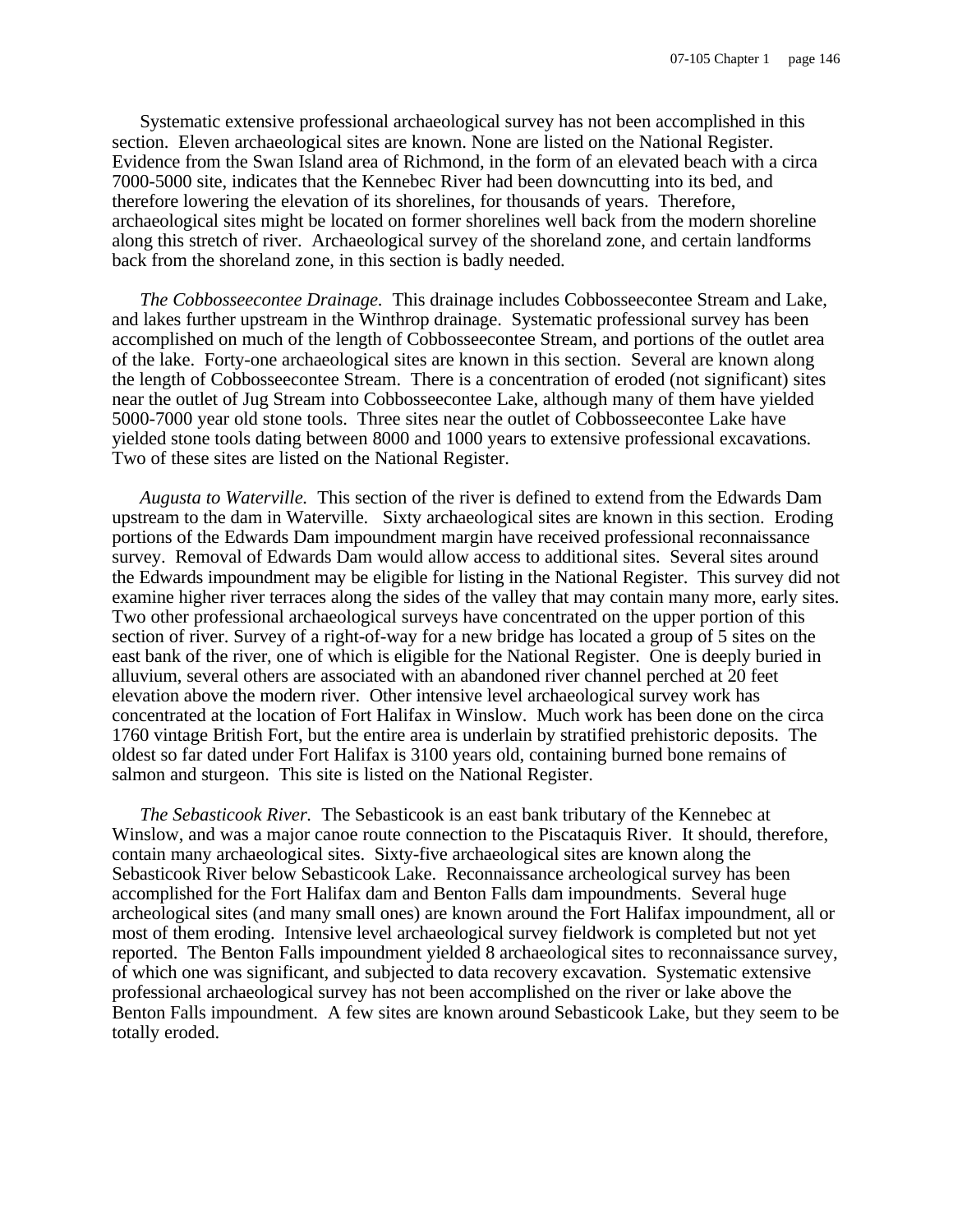Systematic extensive professional archaeological survey has not been accomplished around China Lake. However, the Cates Farm site at the outlet of China Lake has received intensive testing and the site is eligible for listing on the National Register.

*The Messalonskee Drainage.* The Messalonskee drainage is a small tributary of the west side of the Kennebec at Waterville, with small headwaters lakes maintained by a dam. Reconnaissance level professional survey has been accomplished along the entire drainage due to hydroelectric relicensing studies and bypass route survey near Waterville. Thirty-three archaeological sites are known along the entire drainage. Intensive level archaeological survey has been accomplished around the hydroelectric impoundments, but the results are not yet available. Preliminary results indicate several sites with deposits in the 7000 year old range, and several which are National Register eligible. Site 53.38 near the Union Gas dam is a small, Susquehanna Tradition (circa 3500 year old) encampment. It is currently undergoing total data recovery, because it is located on the centerline for the new road/bridge between Waterville and Winslow.

*Waterville to Skowhegan.* In this section we include the main channel of the Kennebec upstream to the Weston Dam, and the Wesserunsett Drainage. Landforms along this portion of the river are complex, with many low, alluvial deposits now used as agricultural fields and several possible fossil river meanders. Systematic extensive professional archaeological survey has not been accomplished in this section. Only 10 archaeological sites are known in this section, reflecting the paucity of professional survey. Archaeological survey of the shoreland zone in this section is badly needed, with additional attention to fossil shorelines and deeply buried alluvial context. Judging by results upstream and downstream, this section of the river probably contains dozens of National Register eligible sites.

*Skowhegan to Madison, and Sandy River.* This section of the river extends from the Weston dam at Skowhegan upstream to the dam at Madison, most of which is impounded by the Weston dam. It contains extensive deposits of stratified alluvium, and some abandoned high river banks and meanders.

Forty-nine archaeological sites are known in this section. The Weston impoundment has received extensive reconnaissance archaeological survey and intensive survey of many of the sites. Only the reconnaissance survey has been reported, but preliminary results indicate that a dozen or more sites may be eligible for listing in the National Register. Many are deeply stratified in river alluvium. Occupation of this portion of the valley began at least 8000 years ago. The location of "Norridgewock" is particularly significant. One site is the location of Father Rasle's mission and associated village of 1690-1725, which was burned by Massachusetts militia. Much of this site has been looted, but some remains intact. A nearby site contains extensive deposits from the late Ceramic period and Contact period: apparently the village location before people were induced to move to Rasle's mission. Postmolds ("fossil" postholes), hearths and pits from an 80 meter long longhouse have been uncovered from a late Ceramic component, along with burned corn, beans and squash. This was probably the village of Abenaki first referred to by Champlain circa 1630.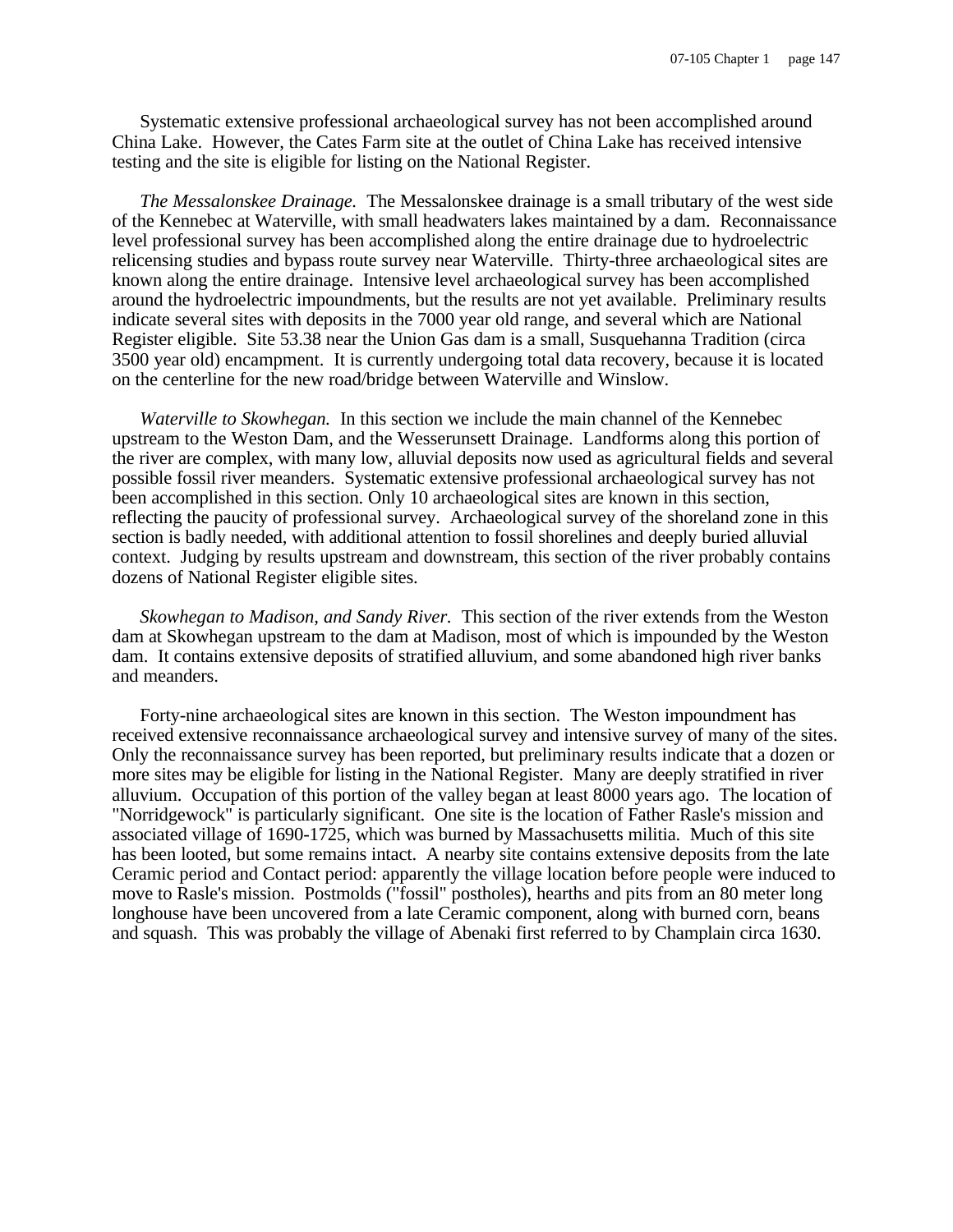Systematic extensive professional archaeological survey has not been accomplished in the section of the Sandy River above the Madison Electric Works dam.

*Madison to Gray Island, south of Solon.* This portion of the river contains similar landforms to the Skowhegan-Madison stretch. A reconnaissance archaeological survey of the Madison impoundment was accomplished, but it may not have included enough pit digging to detect deeply buried sites. Otherwise, systematic extensive professional archaeological survey has not been accomplished in this section. Only two archaeological sites are known in this section. Archaeological survey of the shoreland zone in this section is badly needed, along with survey of fossil river shore landforms.

*Carrabassett River.* Systematic extensive professional archaeological survey has not been accomplished in this river valley, with the exception of one test in Kingfield for a municipal well. One archaeological site is known in this section. Archaeological survey of the shoreland zone in this section is badly needed.

*Solon Area.* This is a short section of the Kennebec River, from Gray Island upstream about 1.5 miles to Williams Dam. Four archaeological sites are known, two on each side of the river. All four have been subjected to intensive archaeological survey. Three are listed in the National Register, and the fourth is eligible. Two sites contain deep, stratified sequences in river sites, beginning at least 5000 years ago. Two are shallow sites. One of the shallow sites contains a circa 1700 A.D. occupation which must be related to Rasle's mission at Norridgewock. Associated is a ledge which sticks into the river, covered with petroglyphs that date to the last one or two thousand years. This latter site, the Hodgdon site, is protected by a conservation easement.

*Solon to The Forks.* In this section of river, the height of hills bordering the Kennebec Valley increases, and the amount of alluvial floodplain in the valley bottom decreases. Twenty-two archaeological sites are known in this section.

The Williams project impoundment shoreline has been surveyed at the reconnaissance level and intensive level. Eleven archaeological sites were located. Two, the Smith site and Smith's landing site, were judged eligible and threatened, and subjected to major data recovery excavation. The Smith site contains a stratified series of occupations dating between 3800 and 2900 years ago, which is valuable for understanding that period of time.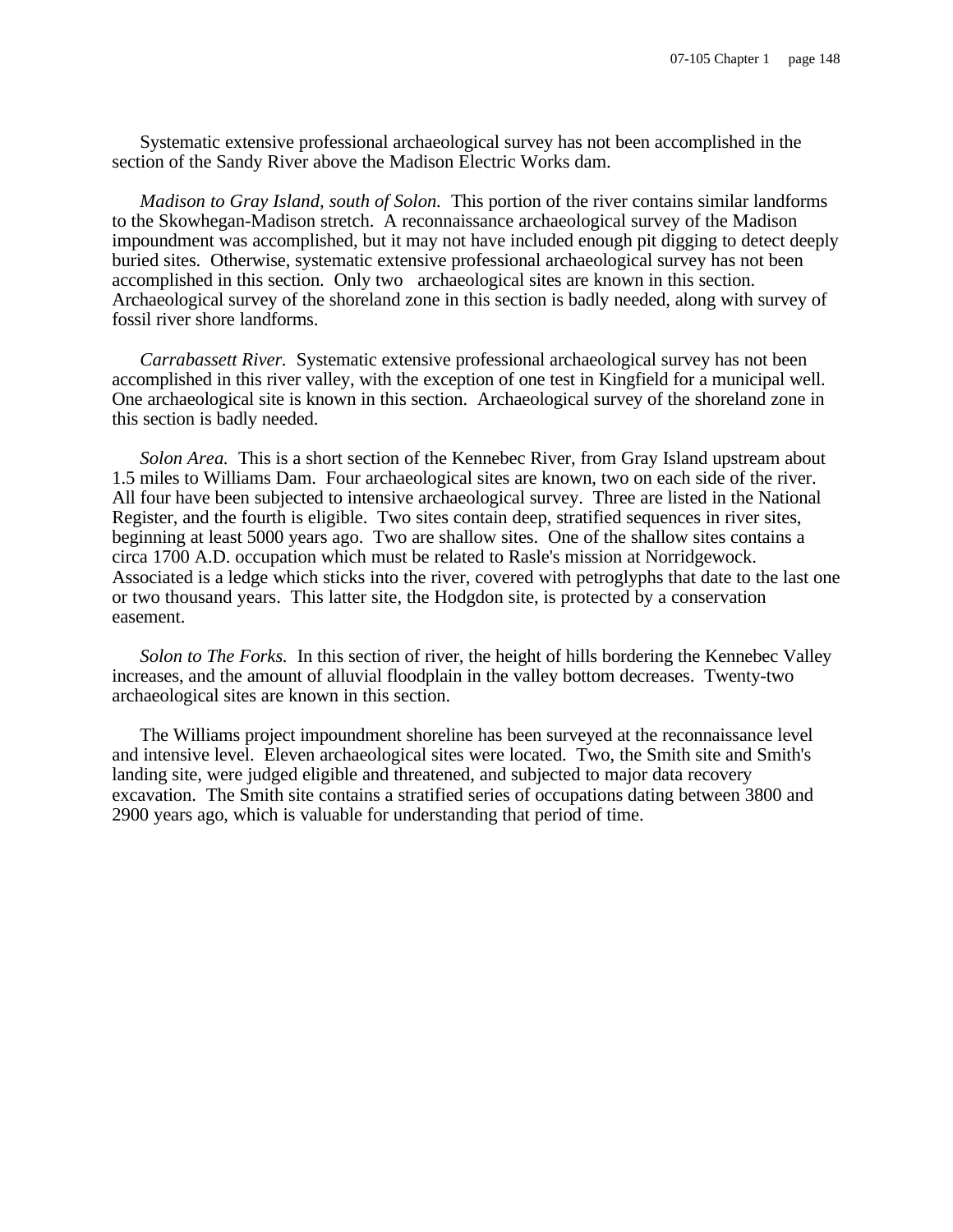The Wyman project impoundment has also been subjected to reconnaissance and intensive level survey. Eight archaeological sites are known in this section. Five are eligible for listing in the National Register and are ultimately scheduled for data recovery excavation. The oldest is apparently of Paleoindian age.

There are three archaeological sites around The Forks, although none have been subject to intensive archaeological testing.

*The Dead River and Flagstaff Lake.* Flagstaff Lake comprises a flooded portion of Dead River, although fossil shorelines at higher elevations indicate that the basin did contain a major lake at some time in the past. Systematic extensive professional archaeological survey has not been accomplished in the Dead River or around Flagstaff Lake, with the exception of the Eustis Dam impoundment.

Even so, 40 archaeological sites are known in this section below the Eustis dam, most of them eroded and covered with the waters of Flagstaff Lake. All of these sites are known from amateur reports, and they contain deposits as old as Paleoindian.

Reconnaissance and intensive archaeological survey of the Eustis dam impoundment has been accomplished, resulting in the discovery of two archaeological sites, and determination that one is eligible for listing in the National Register.

*Indian Pond to Moosehead Outlet.* Systematic extensive professional archaeological survey has not been accomplished in this section. Three archaeological sites are known in this section. Archaeological survey of the shoreland zone in this section is badly needed.

*Moosehead Lake.* Moosehead Lake is a huge natural lake which has been enlarged slightly by a pair of low dams that block two outlets. Reconnaissance level archaeological survey of the impoundment shore and area around each outlet has been accomplished. Approximately 270 archaeological sites are known around the impoundment. The sites contain occupations as old as Paleoindian and as young as the Contact period. Intensive level archaeological survey has begun but is not complete. Preliminary results indicate that a low proportion (10-30%) of these sites have survived the raised water levels and may be eligible for listing in the National Register.

In the fall of 1646 a French missionary accompanied a large number of Indian families from the Augusta-Waterville region of the Kennebec on an upriver trip to Moosehead. The families dispersed to small hunting camps around the lake for the winter, and reassembled for the downriver trip in April. There may not be enough archaeological evidence to test whether or not this seasonal use of the lake was a regular practice.

*Brassua Lake.* Brassua Lake consists of a smaller natural lake enlarged drastically by raised water levels behind a dam. Several years ago, the Brassua impoundment was drained for repairs, and all archaeological sites exposed around the former lakeshore and stream banks were located through a combination of professional and amateur reconnaissance survey. Approximately 109 archaeological sites were located. Virtually none of them retain enough of their original content to be determined significant. Brassua Lake is a good example of the damage done to Maine's archaeological sites by raised water levels.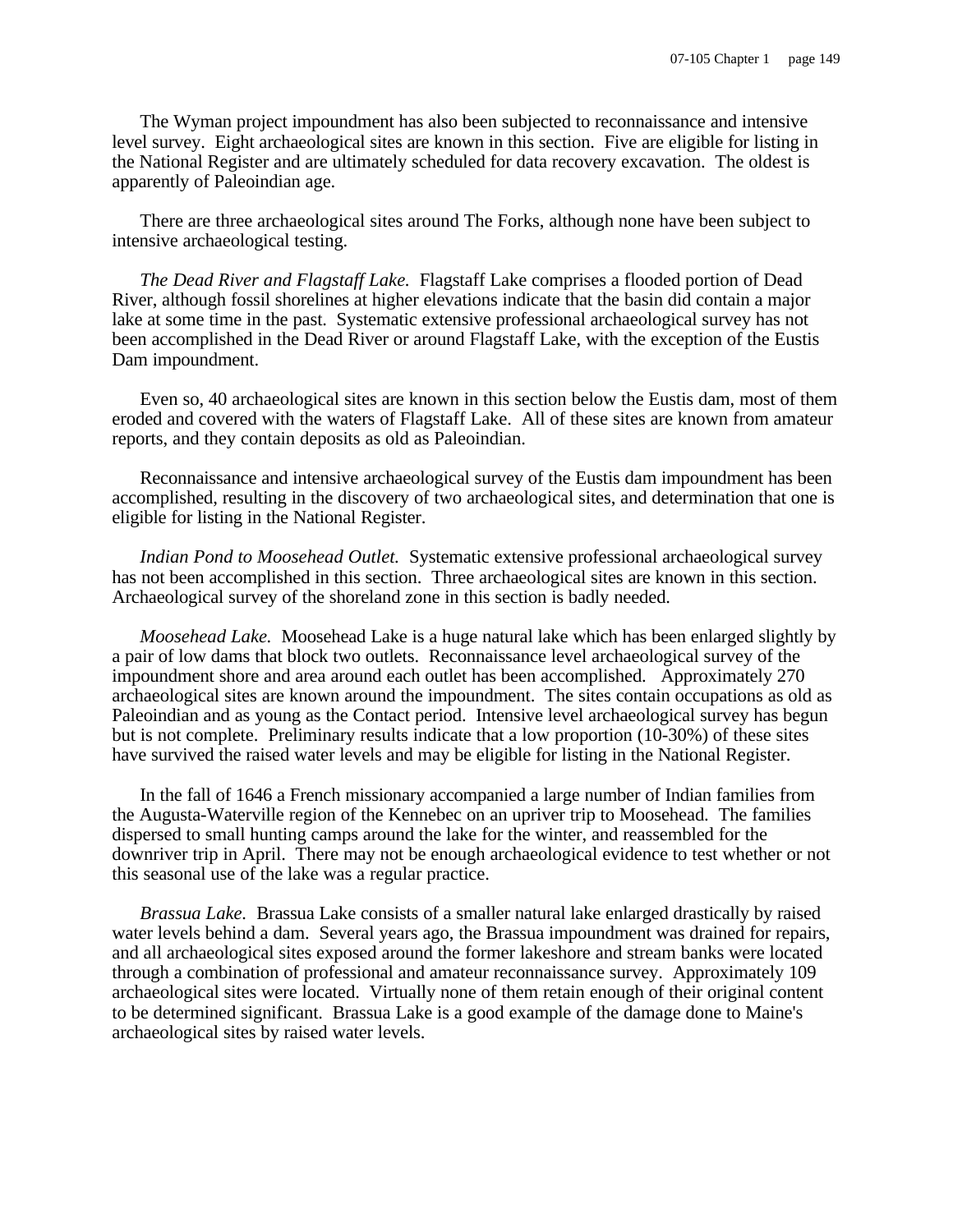#### **Archaeological Impacts and Mitigation.**

Section 106 of the National Historic Preservation Act and relevant sections of the Electric Consumer's Protection Act require consideration of potential adverse effect on significant archaeological sites as part of the process of licensing or relicensing hydroelectric projects. The following constitutes Maine Historic Preservation Commission/State Historic Preservation Office policy concerning mitigation of potential adverse impact.

*License Responsibilities - Site Location and Significance.* For a new license, new construction, or an increase in pool elevation or other substantive change in water management practices, the licensee is responsible for finding and assessing the significance of all archaeological sites within the area of direct impact. The direct impact area includes any construction area, flooded land, and area of erosion around the pool margins during the term of the license. For the relicensing of an existing project with no change in water management practices, the licensee is responsible for finding and assessing the significance of archaeological sites around the pool of the project or immediately downstream from the project (by the tailrace) which may experience adverse effect through erosion during the term of the license.

When an existing pool is involved, the license is responsible for determining site presence and significance for all archaeological sites located at an elevation above the normal annual low water mark of an impoundment. Licensee will not be responsible for the location of sites below the normal annual low water mark of the project except in cases when the impoundment is drained for major reconstruction of the dam.

Applicant is also responsible for finding and assessing the significance of archaeological sites for ancillary activities within the project area including recreational facilities, lease of project lands, timber harvesting, and other activities. In the case of a relicensing, it is the applicant's choice whether to proceed with complete Phase I and Phase II archaeological survey before relicensing, or to deal with recreational facilities and other ancillary activity areas, etc., on a caseby-case basis as they are proposed for construction or other action.

*License Responsibilities - Mitigation.* The licensee is responsible for mitigation of adverse impact to any significant archaeological sites. The National Register eligibility of archaeological sites discovered within project boundaries will ordinarily be judged by criterion D of the National Register of Historic Places (yielding "information important in prehistory or history"). Eligibility decisions will also be guided by additional detail set forth in the Maine State Plan for Prehistoric Archaeology, and any relevant thematic or individual National Register nomination forms applicable to the area of the hydroelectric project. Mitigation will usually take the form of data recovery from some portion of the site to be determined on a case-by-case basis.

For relicensing of an existing project, the licensee is responsible for mitigation of adverse impact for those portions of the site or sites that will be effected by erosion (including wave wash and ice scour, mass wasting, bank slumpage, and tree toppling) during the term of the license. Given that water management practices at the site will not change, the rate of erosion can be estimated by individuals with appropriate geological expertise, or by historical data including trees falling into the impoundment, or measurements of erosion from photographs or other data sources.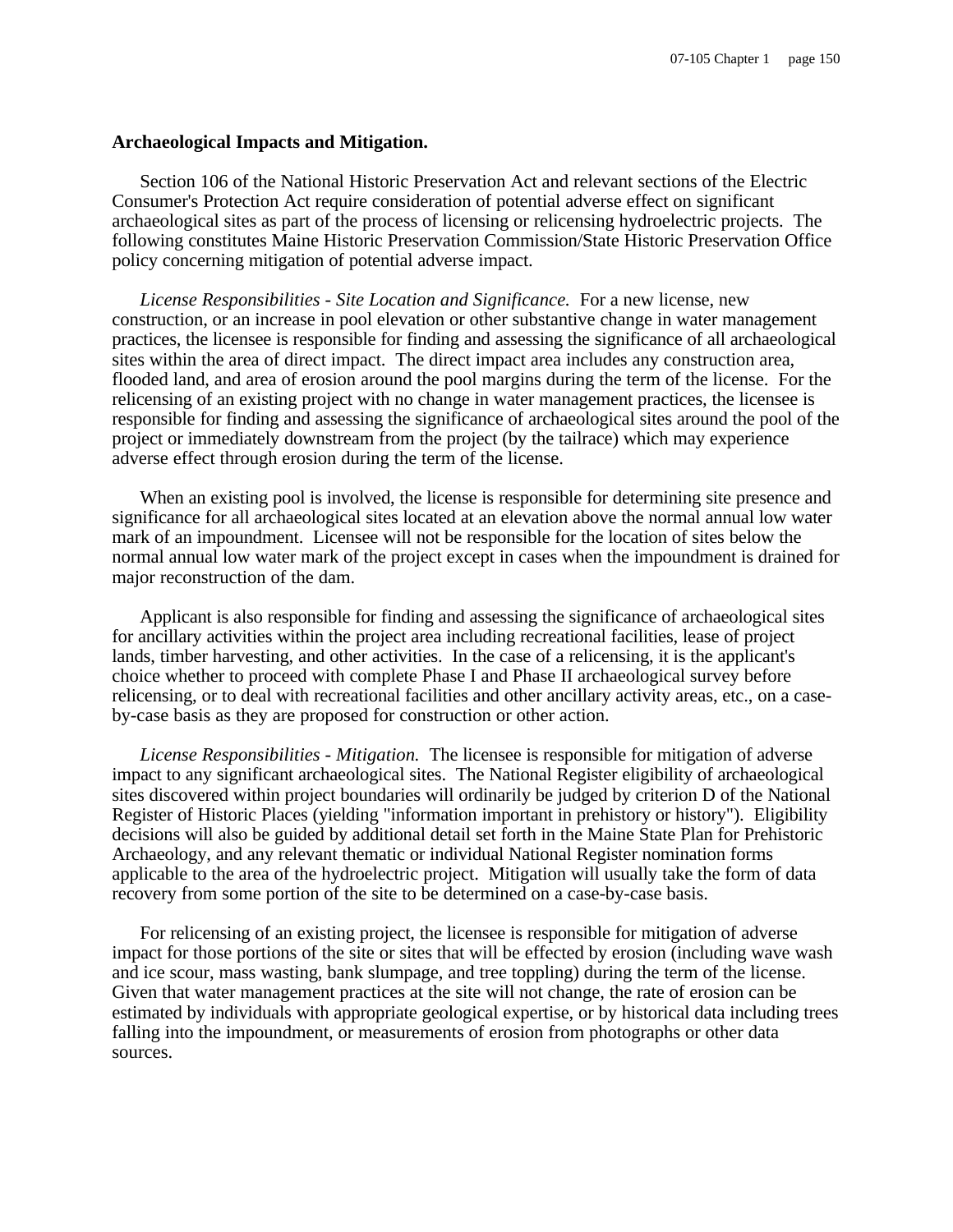Determination of the proportion of the impact area to be mitigated by data recovery (archaeological excavation) will be done on a site-by-site basis, in response to Research Significance Themes outlined in the Maine State Plan for Prehistoric Archaeology, and as described in a detailed data recovery (research) plan developed by a Maine Historic Preservation Commission approved archaeologist.

*Mitigation Plan.* Upon completion of Phase I and Phase II archaeological studies, and at the time of application for license or relicensing, the licensee shall prepare an Archaeological Mitigation Plan, which shall consist of the following items:

\* The detailed archaeological data recovery plan for each site for which data recovery has been deemed necessary by the State Historic Preservation Officer;

\* Relevant draft text for National Register of Historic Places nomination(s) and applicable visual (photographic, graphic) documentation;

\* A timetable for development of relevant conservation easements or good faith efforts to contact private landowners to obtain conservation easements on significant archaeological sites; and

\* A plan for monitoring archaeological site integrity for the term of the license, if any significant archaeological deposits will remain after construction and/or data recovery. The archaeological site monitoring plan shall include an agreement between the licensee and the Maine Historic Preservation Commission for periodic monitoring of the site, and reporting site conditions to the Maine Historic Preservation Commission. It may include a contract which has been approved by the Maine Historic Preservation Commission between the licensee and a third party for that monitoring.<sup>185</sup>

# **Recommendations.**

i

Archaeological surveys of the shoreland zone should be conducted in the following regions of the Kennebec basin: the lower Kennebec (below the Chops) and its tributaries, Merrymeeting Bay to Augusta, Waterville to Skowhegan, Madison to Gray Island, the Carrabassett River and Indian Pond to Moosehead outlet.

Hydropower Policy: Maine Historic Preservation Commission.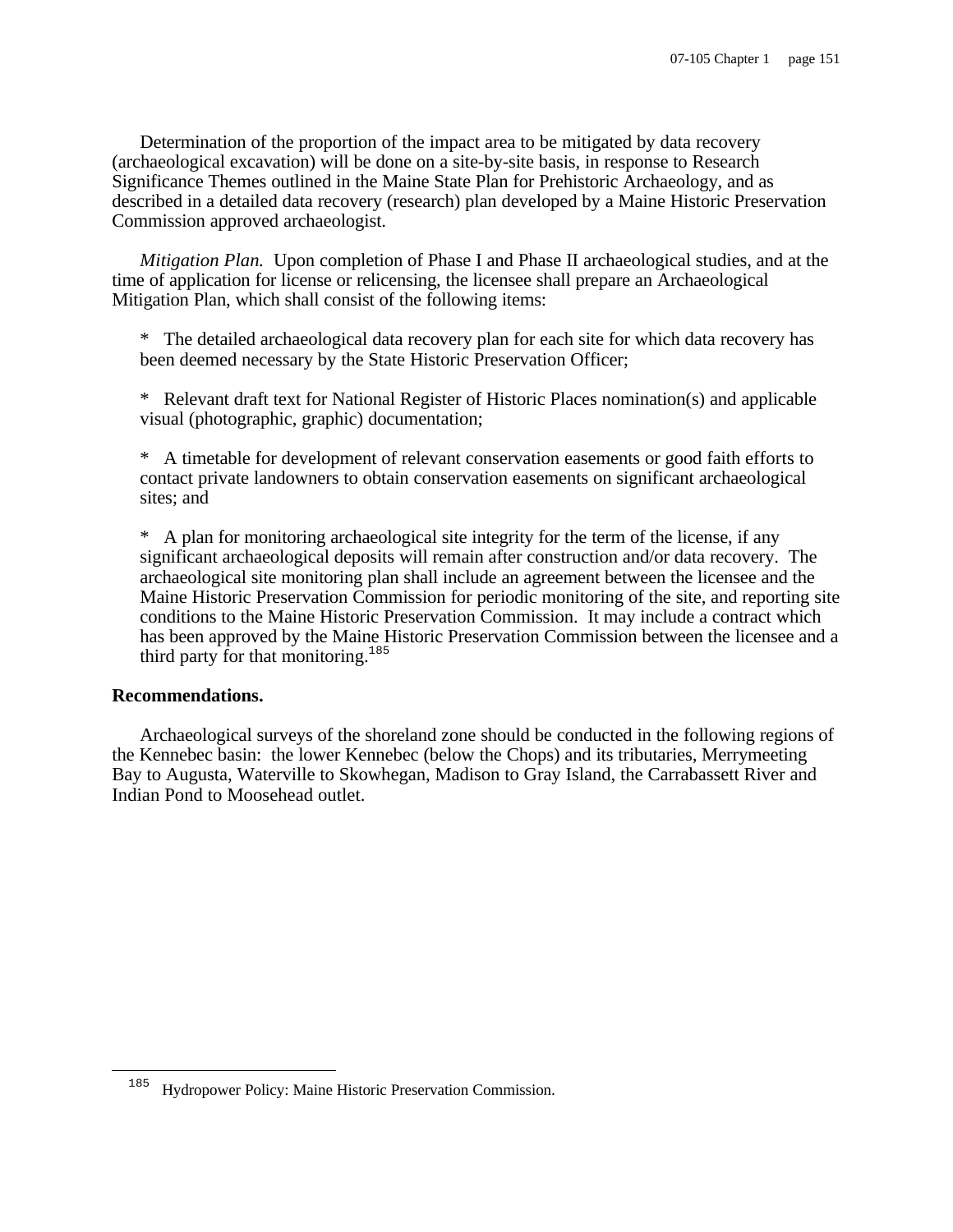# **MUNICIPAL PLANNING**

# **SHORELAND ZONING**

The Mandatory Shoreland Zoning Act, 38 MRSA §435-449 requires all municipalities to adopt, administer, and enforce ordinances which regulate land use activities within 250 feet of great ponds, rivers, freshwater and coastal wetlands, and tidal waters; and within 75 feet of streams as defined. These ordinances are intended to protect environmental quality, wildlife habitat, archeological resources, commercial fishing and maritime industries, public access to waters, visual resources and open space. Significant and permanent changes in the water level of impoundments in the Kennebec basin may alter the shoreland zone as designated by municipalities. The effect of such changes would have to be evaluated on a case-by-case basis.

# **MUNICIPAL PLANNING FROM HARRIS DAM TO AUGUSTA**

There is not much development along the segment from the Harris Dam to Caratunk. The greatest concentration is along Route 201 at the Forks village and some seasonal development on the east bank of the Kennebec across from the Forks. This section is under the planning jurisdiction of  $LURC$ <sup>186</sup>

There is some development at Caratunk, where there is considerable land for further development available in the southern section of the village. This entire segment is under the planning control of LURC.<sup>187</sup>

Moscow is the first incorporated town along the river. They have shoreland zoning ordinances and use the statutory criteria for reviewing subdivision proposals. There are a series of seasonal dwellings on the east bank just below the confluence of Dexter Brook and the Kennebec. Another settlement has developed across the river on the west bank. Pleasant Ridge Plantation is also an area with suitable land for development. Moscow is part of the NKRPC. The rest of this area is under the control of LURC.<sup>188</sup>

From Bingham to Concord is the first developed area in the corridor. It is on the east bank above and below Wyman Dam. The town of Bingham is in the historic floodplain but the risk of flooding has been mitigated by the dam.<sup>189</sup>

 $\overline{\phantom{0}}$ 

<sup>189</sup> ibid.

<sup>186</sup> *Kennebec River Corridor Plan.* North Kennebec Regional Planning Commission, September 1974.

<sup>187</sup> ibid.

<sup>188</sup> ibid.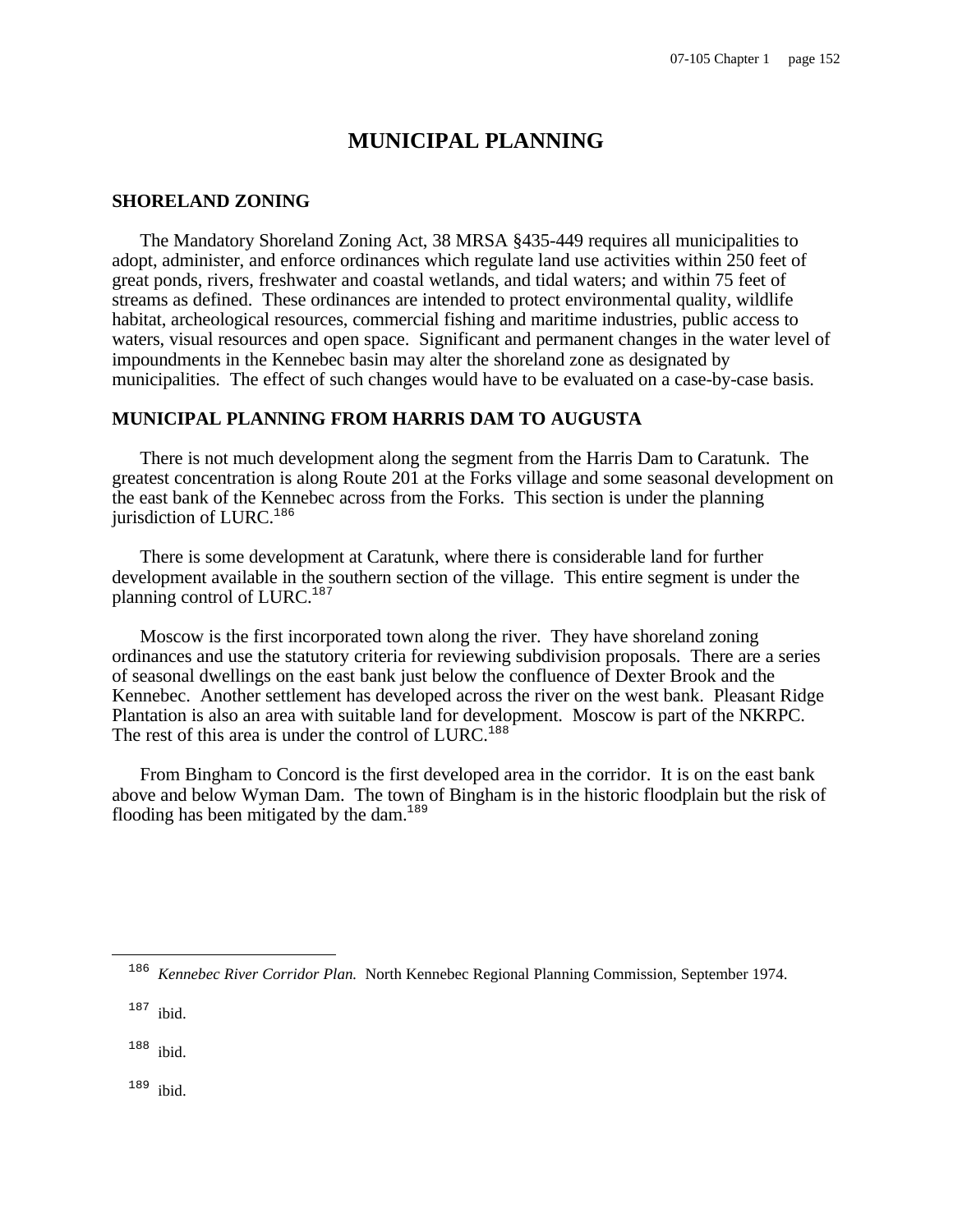Most development in Solon and Bingham is restricted to the river because of the steep backcountry in this region. Use of the land adjacent to the river is restricted along the entire pool behind Williams Dam in Solon by CMP's ownership of flowage rights. Theoretically, the utility can raise the pool elevation behind the dam an additional 12 feet. Bingham is a Tier 3 town and part of the NKRPC. Bingham has a comprehensive plan and is part of the Federal Flood Disaster program. The rest of this area is under LURC's control.<sup>190</sup>

Solon and Embden have exceptional protection of riverfront land through local zoning. Embden has restricted virtually all structure development along the river frontage. There are scattered exceptions where development already exists. Solon has zoned all of the land below the recreational area at the bridge as resource protection.<sup>191</sup> Solon is a Tier 2 town and Embden is Tier 3, both are part of the NKRPC.<sup>192</sup>

Madison and Anson have adopted municipal shoreland zoning ordinances based on the minimum State guidelines. There has been poor development control due to Route 201's proximity to the river and shoreland zoning has been ineffective. The floodplain extends as far as half a mile back from the river. Anson has a resource protection zone along its floodplain.<sup>193</sup> Both Madison and Anson are Tier 3 towns and part of the NKRPC.<sup>194</sup>

During development of its comprehensive plan, citizens in Madison were asked about the need for improved access to surface water: 38% strongly agreed and 22% somewhat agreed. Overall the response was statistically somewhat positive. When asked specifically about additional access to the Kennebec 30% felt it was very important, and 21% felt it was somewhat important. Overall the response was statistically somewhat positive. Madison plans to work with other communities to establish a Kennebec River Corridor Commission by 1994. The recreation goals include a plan to maintain and improve access to the river.<sup>195</sup>

Norridgewock has adopted shoreland and flood protection zoning.<sup>196</sup> Norridgewock is a Tier 3 town and part of the NKRPC.<sup>197</sup>

Skowhegan has adopted shoreland zoning, which is effective in this area due to the steep banks and small floodplain. There are pockets of developable land within the floodplain.<sup>198</sup> Skowhegan is a Tier  $\overline{3}$  town within the NKRPC.<sup>199</sup>

 $\overline{\phantom{0}}$ 

<sup>192</sup> Office of Comprehensive Planning.

- 193 *Kennebec River Corridor Plan.* North Kennebec Regional Planning Commission, September 1974.
- <sup>194</sup> Office of Comprehensive Planning.
- Madison Comprehensive Plan, 1989.
- <sup>196</sup> Norridgewock Town Plan.
- <sup>197</sup> Office of Comprehensive Planning.

<sup>190</sup> *Kennebec River Corridor Plan.* North Kennebec Regional Planning Commission, September 1974.

 $191$  ibid.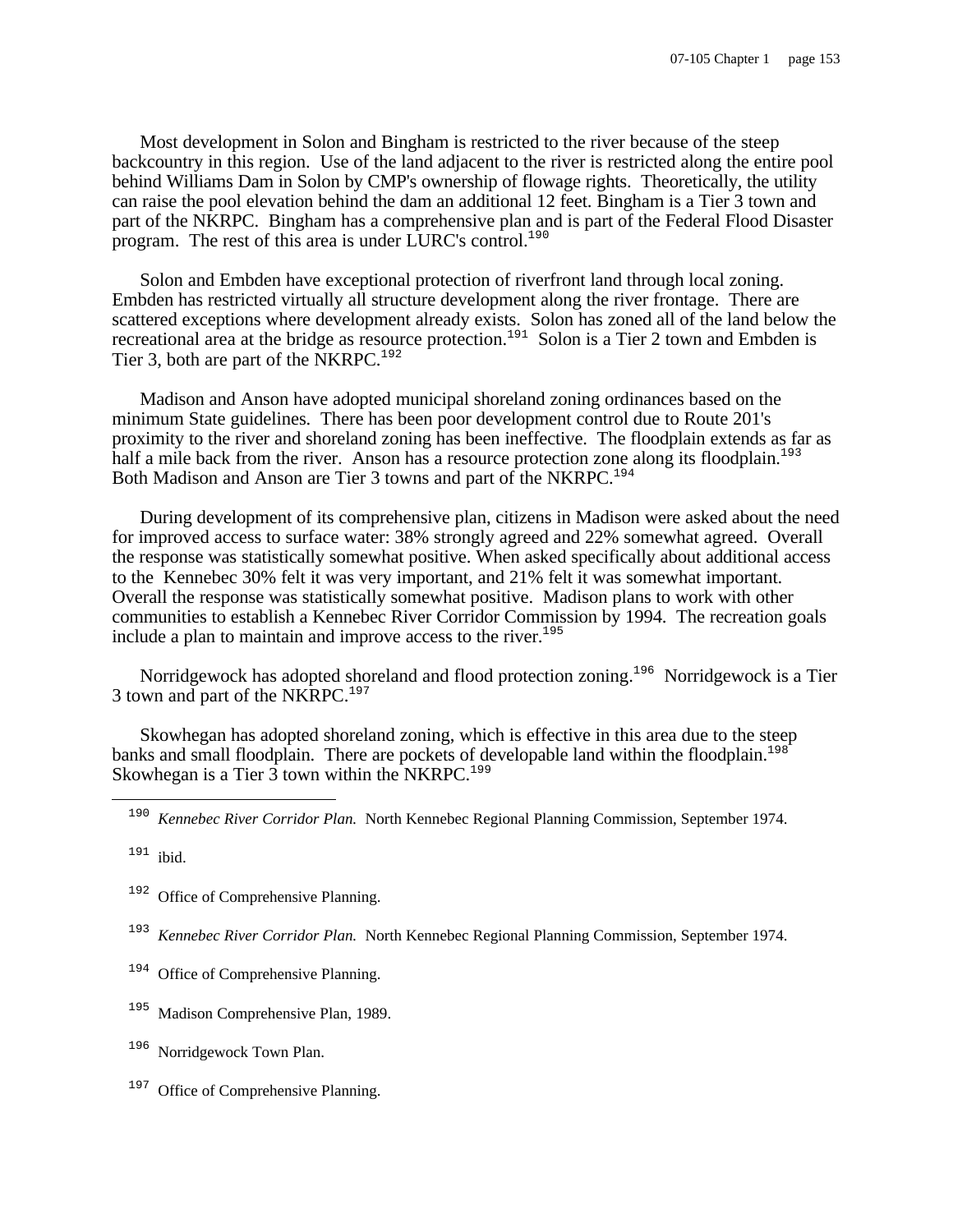Fairfield has townwide zoning that places all of the land along river in a rural zone, which has virtually no restrictions on use. They have adopted shoreland zoning and the islands are zoned for protection.<sup>200</sup> The plan also describes dangerous sections of the river from the I95 crossing south to the village where several drownings have occurred. Clinton has adopted shoreland zoning as well as a 75 foot setback on all streams in town.<sup>201</sup>

Winslow has local ordinances for zoning including shoreland zoning and subdivision review. Much of the corridor land in the southern part of Winslow has been placed in resource protection. Winslow has an active conservation commission and recreation commission. Waterville has municipal zoning and special shoreland protection mechanisms. Waterville has zoned the area within fifty feet of numerous streams as resource protection to preserve natural drainage patterns. They have a conservation commission that is active in protecting the city's natural resources.<sup>202</sup> Benton is a Tier 1 town, while the other three are Tier  $\overline{3}$ , and all are part of the NKRPC.<sup>203</sup>

In Sidney shoreland zoning provides the highest protection of natural resources within the town. During comprehensive planning, citizens surveyed about whether the town should acquire shorefront property for recreation responded was as follows: 47% swimming, 42% park/picnic, 44% multipurpose area, 31% boat launch, and 20% no. This question did not differentiate between lakefront and riverfront acquisition. The town plan concentrates most of its surface water concerns on Messalonskee Lake, although the Kennebec is mentioned in terms of increasing boat launching area. When asked to list negative and positive changes in Sidney, survey respondents made no mention of the river. In the natural resources section of the plan, a concern was noted regarding the gravel pits on the river. The regional coordination efforts for natural resources outlined in the plan do not mention the river.<sup>204</sup>

Edwards Dam removal was specifically addressed in the Vassalboro Comprehensive Plan. According to the plan, dam removal would give boaters access to the ocean and fishing would improve due to the return of anadromous fish. This could provide significant economic benefits to Vassalboro. If the dam is removed, there would be some draining of submerged land but this may be a benefit as waterfowl habitat. In the 1974 River Corridor Study this segment of the river was considered excellent for a variety of recreational purposes: hiking on the railroad bed, fishing, and canoeing. The Study considered this area to hold a high potential for semi-wilderness experience between two larger population centers.<sup>205</sup> The plan recommends that development

<sup>200</sup> Fairfield Town Plan, 1987.

i

- <sup>201</sup> Clinton Comprehensive Plan, 1991.
- 202 *Kennebec River Corridor Plan.* North Kennebec Regional Planning Commission, September 1974.
- <sup>203</sup> Office of Comprehensive Planning.
- <sup>204</sup> Sidney Comprehensive Plan, 1991.
- <sup>205</sup> Vassalboro Comp Plan, 1991.

<sup>198</sup> *Kennebec River Corridor Plan.* North Kennebec Regional Planning Commission, September 1974.

<sup>&</sup>lt;sup>199</sup> Office of Comprehensive Planning.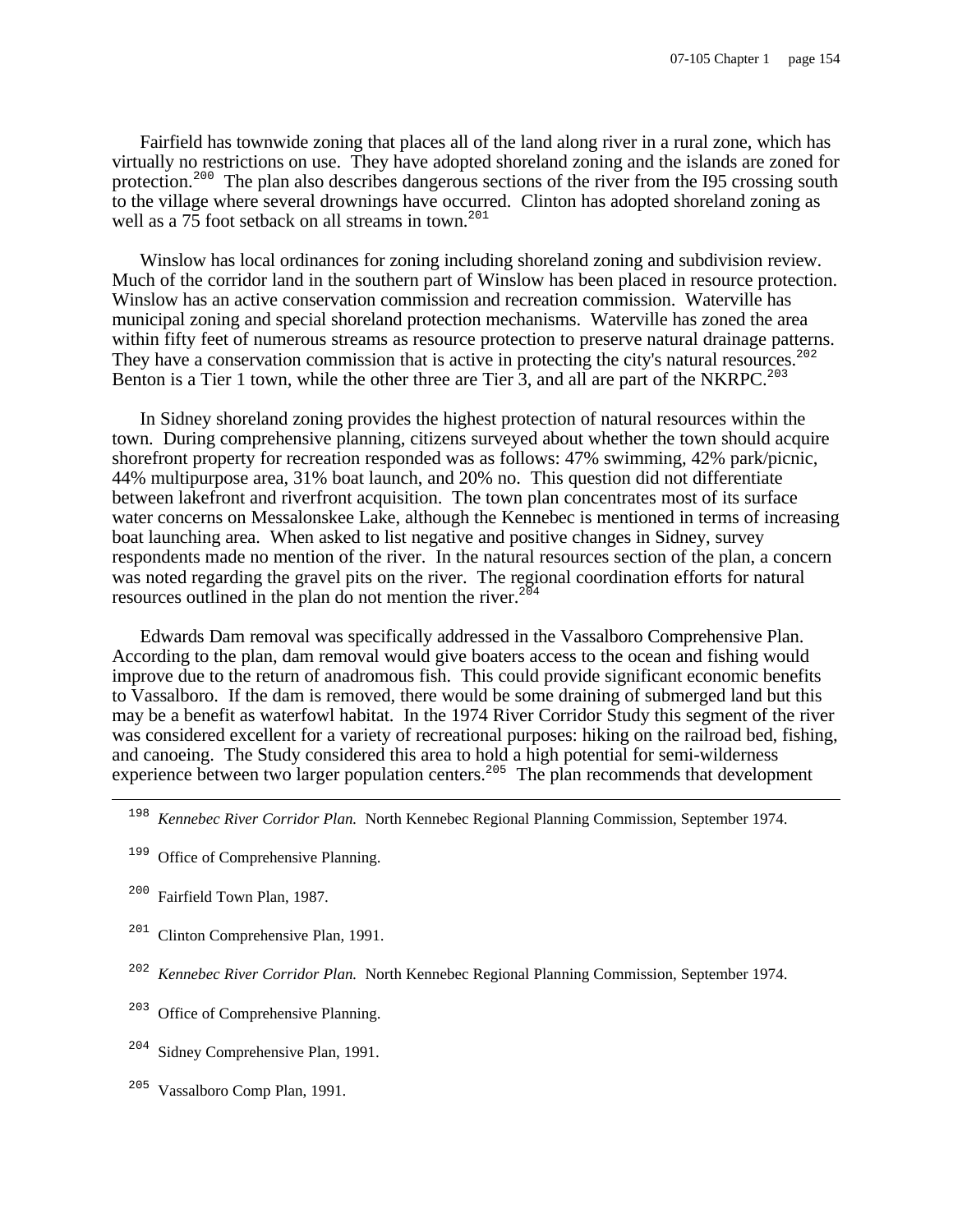should be kept off steep slopes and back from the immediate riverfront. Development on the ridges should be screened to lessen visual impacts from the river. According to the plan, this should be coordinated with Sidney. In the town survey, 34.4% of people wanted to develop or improve access points on river. This was the second highest priority among the town residents. The plan includes a goal to improve access to the river by 1992.<sup>206</sup>

The city of Augusta has adopted a Kennebec River Greenway Plan as part of their Growth Management Plan. This greenway consists of the creation of a series of parks for different uses along the river, including picnic areas, walking trails and natural areas. The city of Augusta has a detailed comprehensive plan which was developed in 1988. The city has a detailed protection plan for the watershed with buffers around each stream, a prohibition on the filling of wetlands except for water dependant uses, and buffers around areas of high erosion, steep slopes, floodways, and areas designated critical for wildlife.<sup>207</sup>

i

<sup>206</sup> ibid.

<sup>&</sup>lt;sup>207</sup> 1988 Growth Management Plan, Augusta.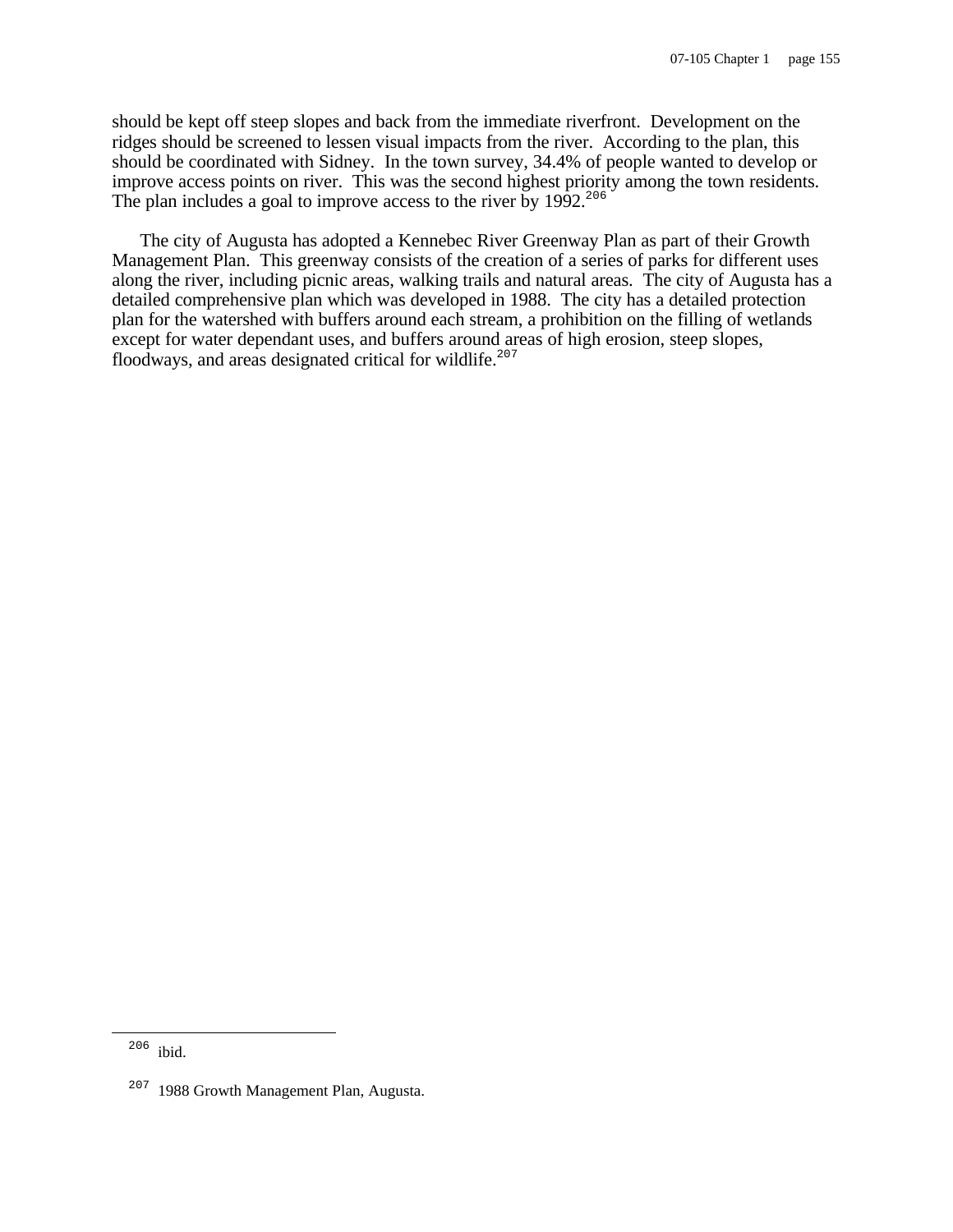# **CRITERIA FOR STATE AGENCY DECISION-MAKING**

The MWDCA (38 MRSA, Sec. 630-637), which applies to the construction, reconstruction or structural alteration of a hydropower project, states that the Board of Environmental Protection or LURC shall approve a project when it finds that the applicant has demonstrated that the following criteria have been met:

 *1. Financial capability.* The applicant has the financial capability and technical ability to undertake the project. In the event that the applicant is unable to demonstrate financial capability, the board may grant the permit contingent upon the applicant's demonstration of financial capability prior to commencement of the activities permitted.

*2. Safety.* The applicant has made adequate provisions for protection of public safety.

 *3. Public benefits.* The project will result in significant economic benefits to the public, including, but not limited to, creation of employment opportunities for workers of the State.

 *4. Traffic movement.* The applicant has made adequate provisions for traffic movement of all types out of or into the development area.

 *5. LURC Zoning.* Within the jurisdiction of the LURC, the project is consistent with zoning adopted by the commission.

 *6. Environmental mitigation.* The applicant has made reasonable provisions to realize the environmental benefits of the project, if any, and to mitigate its adverse environmental impacts.

 *7. Environmental and energy considerations.* The advantages of the project are greater than the direct cumulative adverse impacts over the life of the project based upon the following considerations:

a. Whether the project will result in significant benefit or harm to soil stability, coastal and inland wetlands or the natural environment of any surface waters and their shorelands;

b. Whether the project will result in significant benefit or harm to fish and wildlife resources. In making its determination, the board shall consider other existing uses of the watershed and fisheries management plans adopted by IF&W, DMR, and the ASRSC;

c. Whether the project will result in significant benefit or harm to historic and archeological resources;

d. Whether the project will result in significant benefit or harm to the public rights of access to and use of the surface waters of the State for navigation, fishing, fowling, recreation and other lawful public uses;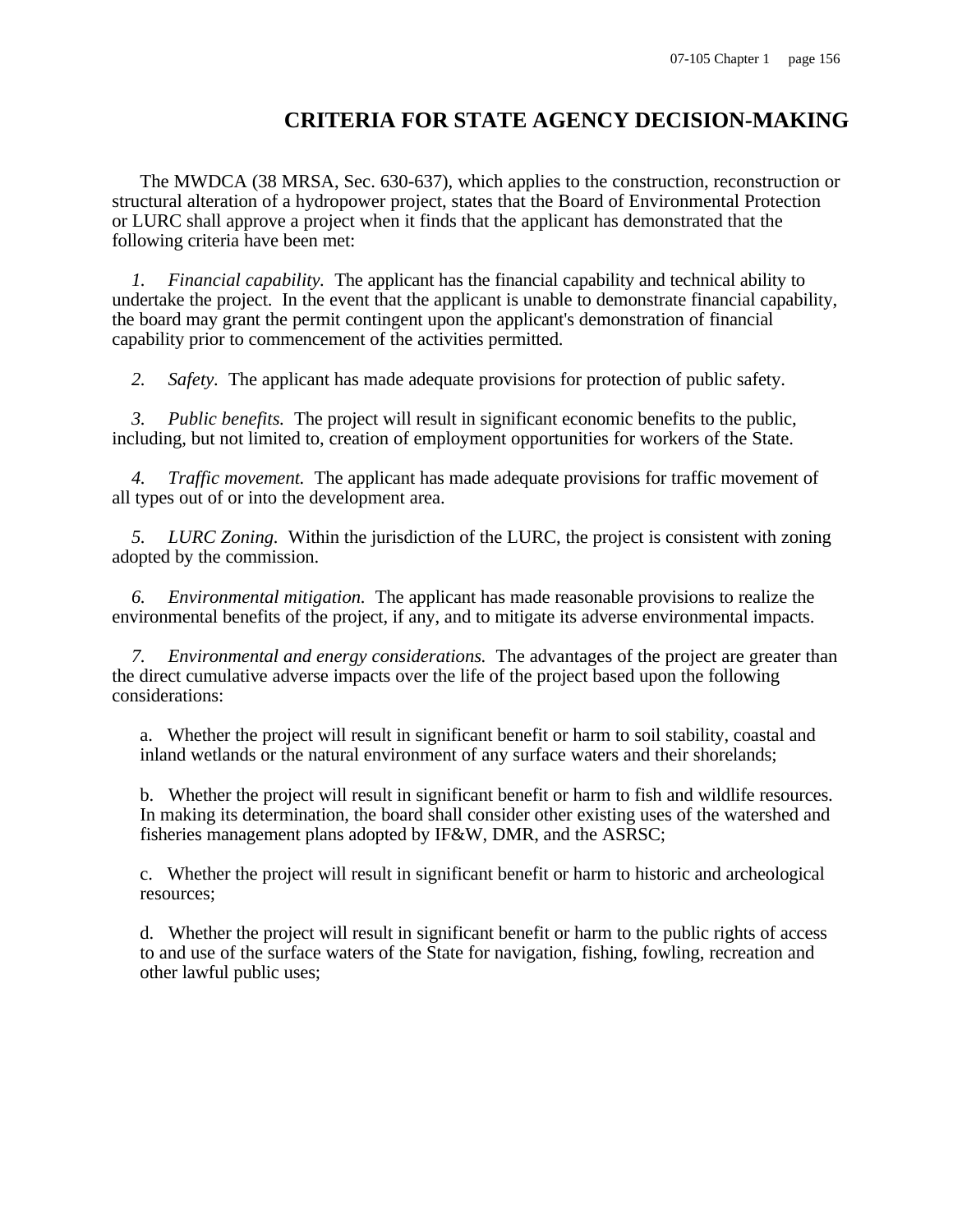e. Whether the project will result in significant flood control benefits or flood hazards;

f. Whether the project will result in significant hydroelectric energy benefits, including the increase in generating capacity and annual energy output resulting from the project, and the amount of nonrenewable fuels it would replace; and

The Board shall make a written finding of fact with respect to the nature and magnitude of the impact of the project on each of the considerations under this subsection, and a written explanation of their use of these findings in reaching their decision.

 *8. Water Quality.* There is a reasonable assurance that the project will not violate applicable state water quality standards, including the provisions of section 464, subsection 4, paragraph F, as required for water quality certification under the United States Water Pollution Control Act (Clean Water Act), Section 401. This finding is required for both the proposed impoundment and any affected classified water bodies downstream of the proposed impoundment.

Section 401 of the Clean Water Act is also relevant to relicensing of hydroelectric facilities because it requires any applicant for a federal license or permit for an activity which may result in a discharge to navigable waters must obtain State certification that the activity will not violate water quality standards.

Maine's Supreme Judicial Court has recognized that Maine's water quality standards contain three parts: a list of designated uses, a set of numerical criteria for water chemistry (dissolved oxygen and bacteria counts), and a set of narrative criteria on the permissable level of pollutant discharges. The court has also held that designated uses provide goals for the State's management of its classified waters and that the Board of Environmental Protection must consider those water quality goals when it renews applications for water quality certifications for hydropower facilities.<sup>208</sup>

# **MAINE RIVERS POLICY: SPECIAL PROTECTION FOR OUTSTANDING RIVER SEGMENTS**

The Maine Rivers Policy, as laid out in Executive Order 1 FY 82/83 and dated July 6, 1982, established that the Dead River from The Kennebec to Flagstaff Lake and the Kennebec from Bay Point to the Edwards Dam and from The Forks to the Harris Dam be protected. Specifically, the Policy prohibited construction of new dams on these sections and required that additional development or redevelopment of dams be designed and executed in such a manner that either enhances the significant resource values of these river stretches, or does not diminish them.

i

<sup>208</sup> Bangor Hydro-Electric Company v. Board of Environmental Protection, 595 A.2d (Mc. 1991).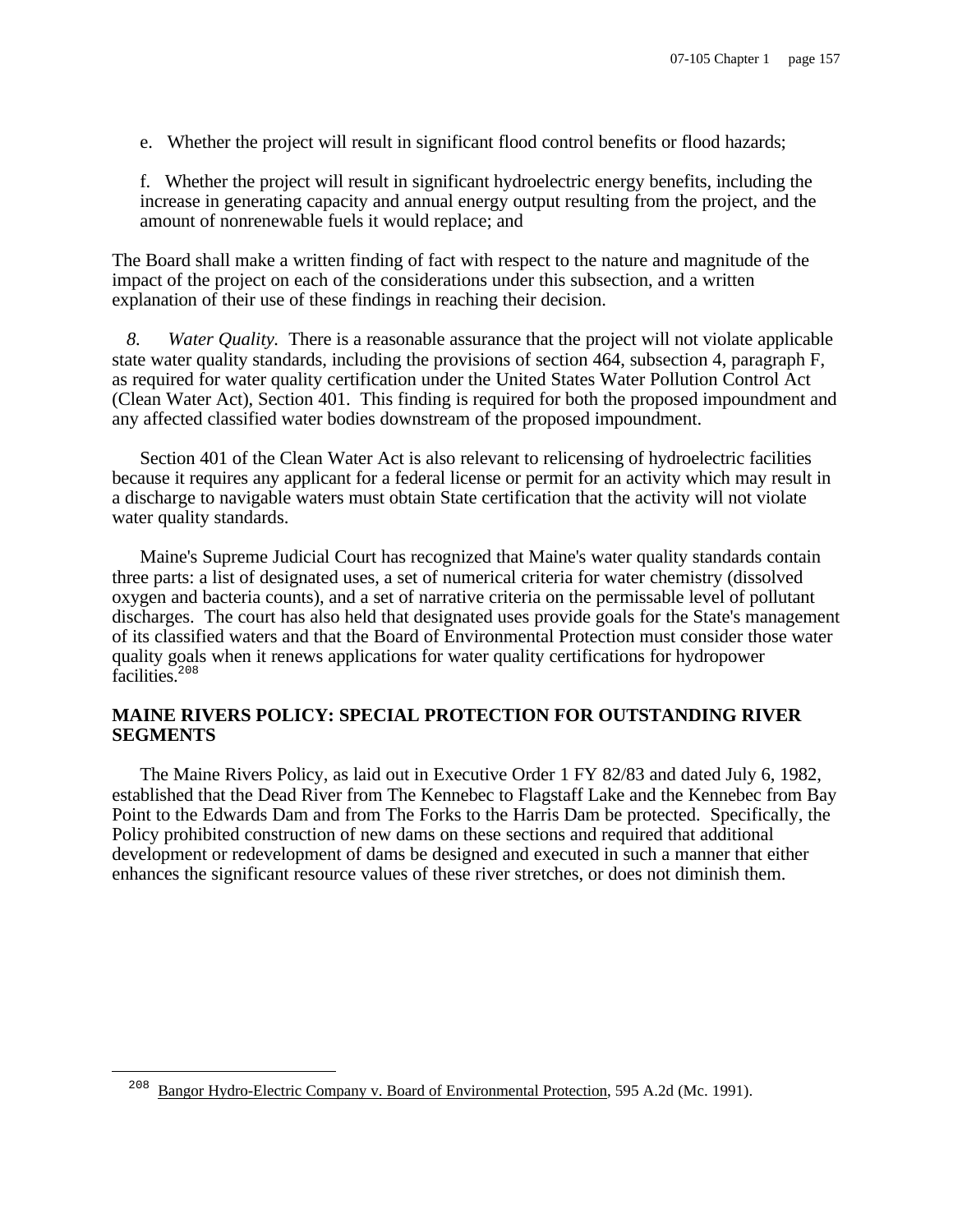# **SUMMARY OF RECOMMENDATIONS**

# **HYDROPOWER**

One of the most important uses of the Kennebec River is the generation of electricity through hydropower facilities. We are now utilizing an estimated 52% of the total hydropower potential of the Kennebec, beyond the utilization rate for any other use. As a general premise, it is assumed that the dams in the Kennebec River basin will continue to play a significant role in supplying a predictable quantity of energy at a predictable price to the State's energy consumers; however, each license to be renewed must be assessed on a case-by-case basis.

After careful analysis of balances of uses and resources, the State finds that appropriate actions have been taken or have been proposed to be taken by the hydro-developers to achieve an appropriate balance at eight of the ten Kennebec basin dams whose licenses expire in 1993.

At Fort Halifax, State and federal agencies recommend operation of the project in run of river mode during upstream anadromous migration (May 1-June 30) and minimum flows of 350-400 cfs during the rest of the year.

Analysis of Edwards Dam has resulted in a recommendation by the State that dam removal conditions be established during relicensing. Due to its location at head-of-tide, Edwards Dam is unique among the Kennebec Basin's hydro facilities in terms of the scale of its impact on anadromous fisheries. In addition, removal of Edwards would actually allow electric rates to decline because power is currently purchased from the owners of Edwards at at least 3 times the cost of replacement power. The benefits of dam removal in the form of improved water quality, restored anadromous fisheries and increased recreational opportunities, and economic benefits derived from these beneficial uses outweigh the loss of 0.13% of the State's generating capacity (0.4% if the proposed expansion is considered) and other potential negative impacts of dam removal such as the introduction of carp above Augusta, changes in the shoreline and wetlands of the area of the impoundment, loss of waterfowl habitat and loss of a flatwater recreational resource.

The recommendation for removal of the Edwards Dam does not represent either a sudden or a dramatic shift in State policy and should certainly not be interpreted as a precedent for management of other state water resources. As explained throughout this Management Plan, the Kennebec River is an unusual resource. Improving, developing, and conserving that resource calls for unusual management tools. Readers should not interpret this recommendation as an invitation to seek wholesale removal of the State's hydroelectric dams.

## **FLOWS**

Flow management, reservoir levels, ramping and flood control are managed by the private sector according to FERC regulations which govern generating facilities and storage dams. FERC relicensing regulations require an extensive consultation process with appropriate State and Federal resource agencies. State agencies, including SPO, the Department of Economic and Community Development (DECD), and the Maine Emergency Management Agency (MEMA) in particular, should identify which issues, procedures and standards relating to flow management should be addressed in the consultation process. Augmentation of the existing system of stream gages should be a top priority.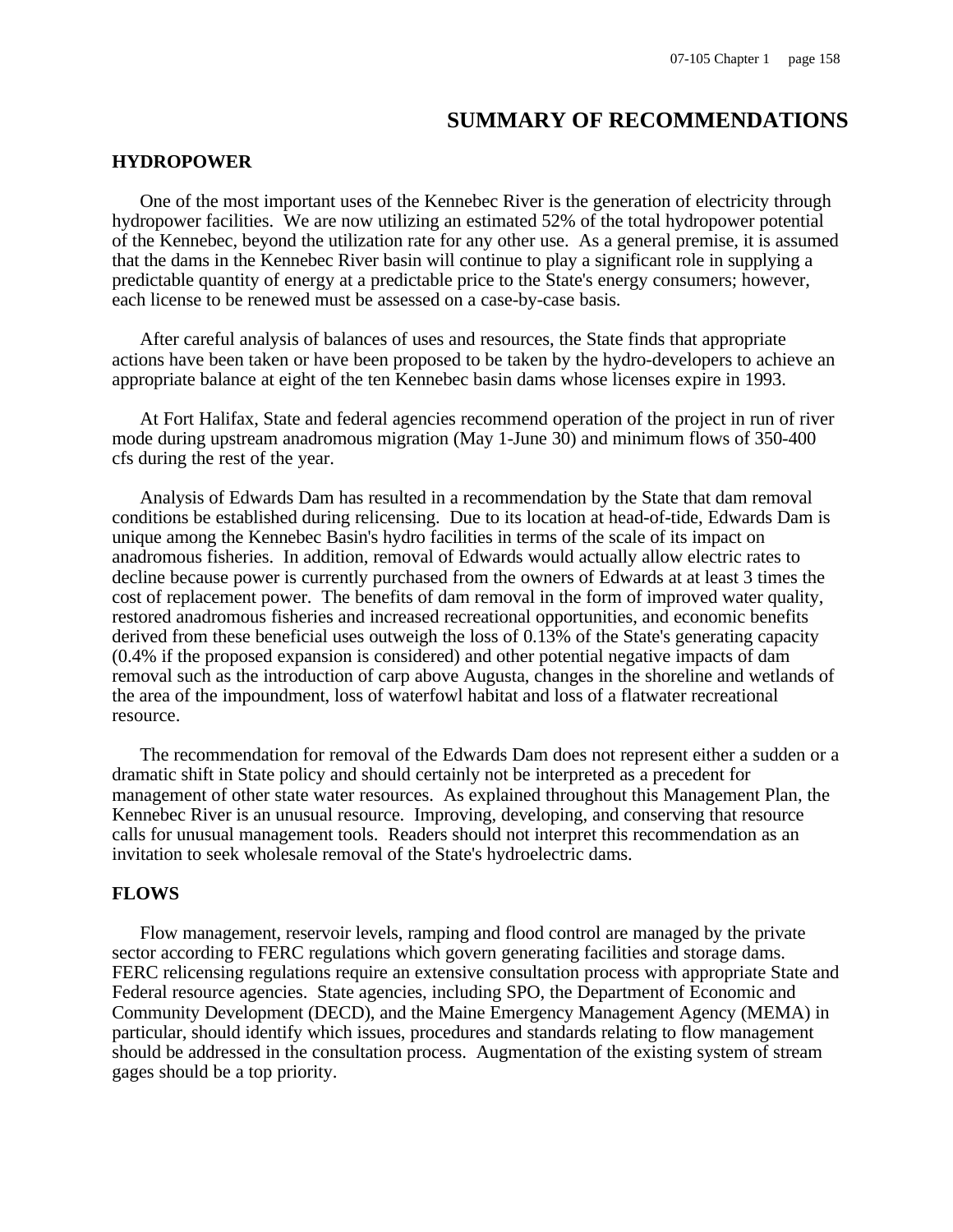#### **WATER QUALITY**

On Messalonskee Stream, the water quality effects from a municipal treatment facility in Oakland and a combined sewer overflow in Waterville are elevated due to the impoundments downstream of the discharges. Changes in the amount of treatment provided, location of discharge points and flow management will be required to bring this stream into compliance with the standards for Class C.

The Sebasticook River is eutrophic primarily from nonpoint source nutrient contamination but also from several municipal treatment facilities which discharge in the watershed. Increased residence time of the watershed allows for increased algae growth leading to low dissolved oxygen in the impoundments. Several projects are presently ongoing in the watershed to reduce nutrient loading. Changes may also be required in flow management of the impoundments to dissipate algae growth.

The DEP may assess the need to seek modifications of the operation of the Wyman project to bring aquatic life conditions below that dam into compliance with water quality standards. In addition, DEP may assess the need to seek modifications of licensed discharges in Fairfield and downstream and/or modification of the operation of Edwards Dam to bring this segment into compliance with water quality standards.

## **FISHERIES**

The State should continue to work with dam owners and landowners in the Kennebec basin to maintain access for fishing in all waters and to provide flows that maintain or enhance fishing opportunities.

The Edwards Dam is the first obstruction encountered by sea-run fish making their way up the Kennebec River to spawn. As such, it is the greatest obstacle to restoration of the Kennebec's fisheries resources and must be removed. It should be noted that one of the major reasons for designating the lower Kennebec and Merrymeeting Bay as an outstanding river segment (see page 9) is because of the diversity and uniqueness of anadromous fish resouces in the lower river. These anadromous fish resources are significantly dependent upon spawning habitat above the Augusta dam. As a head-of-tide dam on a major river, Edwards Dam is a serious obstacle to anadromous species which spawn above head-of-tide. These species, which include shad, alewives, Atlantic salmon, striped bass, rainbow smelt, and Atlantic and shortnose sturgeon, historically have spawned in the river stretch between Augusta and Waterville. While fish passage facilities would allow some alewives, shad, and Atlantic salmon to get above head-of-tide, unavoidable fish loss would still occur. For those species which do not use fish passage facilities, including striped bass, rainbow smelt, Atlantic and shortnose sturgeon, to be restored to their historical ranges, the dam will have to be removed.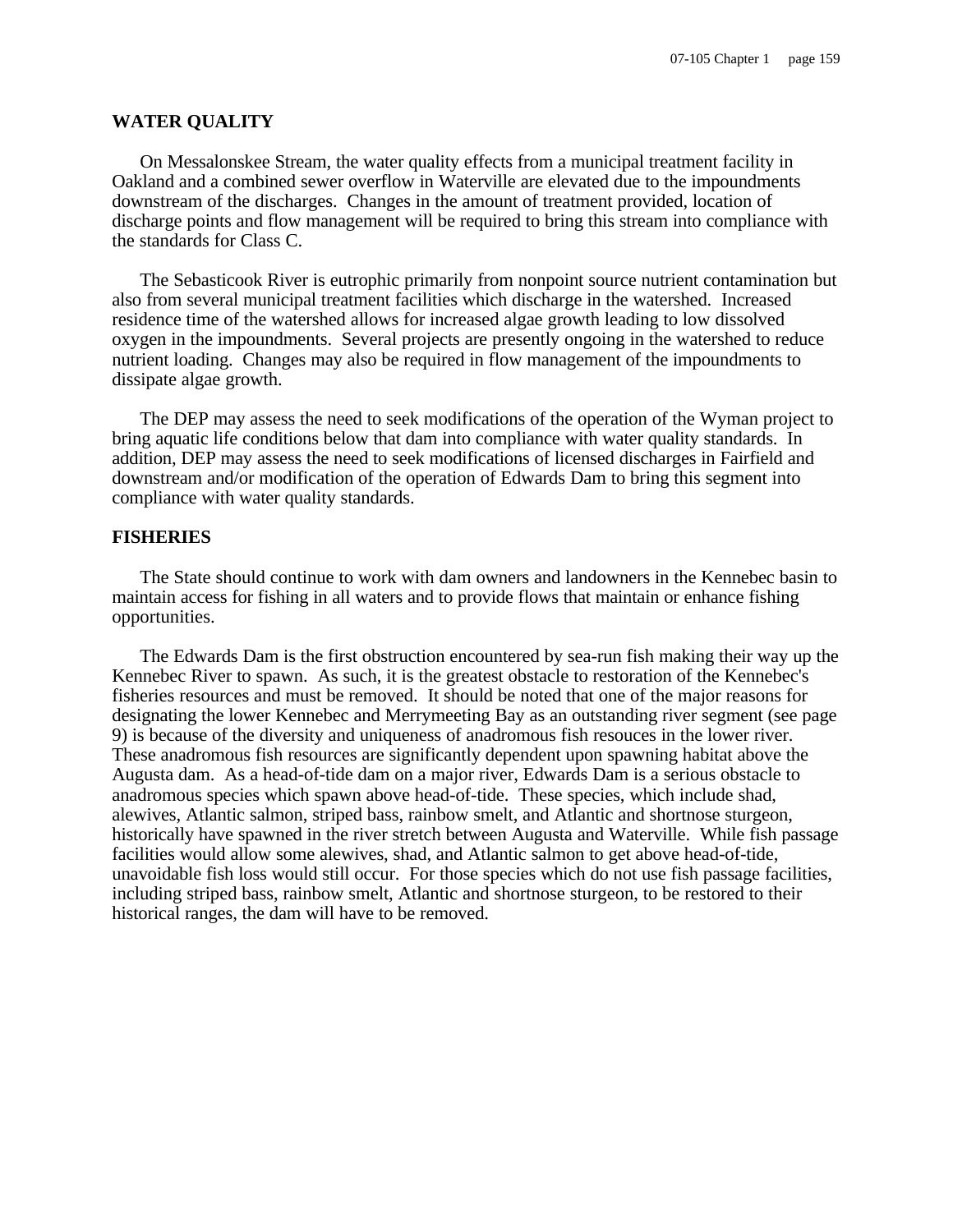Riverine angling opportunity is scarce in central Maine in comparison to lake fishing. Few other areas are available for increasing angling opportunities for salmon and striped bass. Potential riverine fishing opportunities are outlined in "Description of the Kennebec River between Augusta and Waterville Prior to Construction of the Augusta Dam," Squiers and King, 1990. Removal of the Edwards Dam will result in a substantially improved recreational fishery, the economic value of which will more than offset economic benefits lost due to dam removal.

As a result of balancing the gain in anadromous fisheries, and the resulting economic benefit to the Augusta area, against the loss of 3.5 MW of renewable energy, it is established State policy that the proposed relicensing of the Edwards Dam should only proceed within the context of the assured and eventual removal of the dam.

# **RECREATIONAL AND SCENIC RESOURCES**

The State should continue to work with hydropower generators in the basin to provide for safe portages around dams. The Kennebec Valley Tourism Council is promoting creation of a canoe trail from Jackman to Popham Beach. The trail would cover 218 miles of the River and be expected to take 21 days to traverse. The Council would provide a guide to the trail, including portages, campsites, etc. Portages at several dams will be required to support a canoe trail. In addition, the need for speed limits on the flatwater portions of the river, due to the incompatability of fast moving power boats with canoes and kayaks, should be addressed.

Recreational use of the Kennebec River and its tributaries has grown tremendously since the elimination of the log drives and improvements in water quality, especially in whitewater areas and where fishing opportunities are available. More growth can be expected, particularly in the underutilized flatwater portions of the river between the Forks and Augusta. Increased needs for access throughout the river basin should be anticipated to allow for maximum recreational benefit.

The whitewater rafting industry provides an important recreational benefit and is a significant contributor, along with private boating, to the economy of the rural northern Kennebec River basin. Although the current schedule of releases may result in the loss of some generating capacity, such losses are offset by the recreational and economic benefits provided by the private boating and the rafting industry. The cooperation of the dam operators and private land holders in providing access and highs flows is vital to the rafting industry as well as to private whitewater recreation.

If the Edwards Dam is removed, the project area impoundment would revert to a free-flowing 16 mile stretch of river. The section would contain a mixture of shoal and deeper stretches, with at least six rapids classed as easy to low/moderate difficulty for average canoeists. The presumed depth in summer months would probably limit watercraft to canoes, kayaks and shallow draft boats. This variable watercourse would be more attractive to canoeists and small craft, particularly in a region with ample natural or impounded lakes. This unimpounded resource would have greater value as a scenic, critical/ecological, and historic resource, and as an inland fishery and for canoe touring than the current impoundment. A free flowing river would provide additional passive and active recreational opportunities due to reduced water levels. The impact on existing watercraft access points would be minimal, requiring minor site improvements while possibly making additional sites feasible for trailered, carry-in or pedestrian access that are inundated by the present impoundment. The existing dam represents an impediment to a more diversified recreational resource for the Kennebec region and lost potential for improved statewide resources that could have interstate as well as regional importance.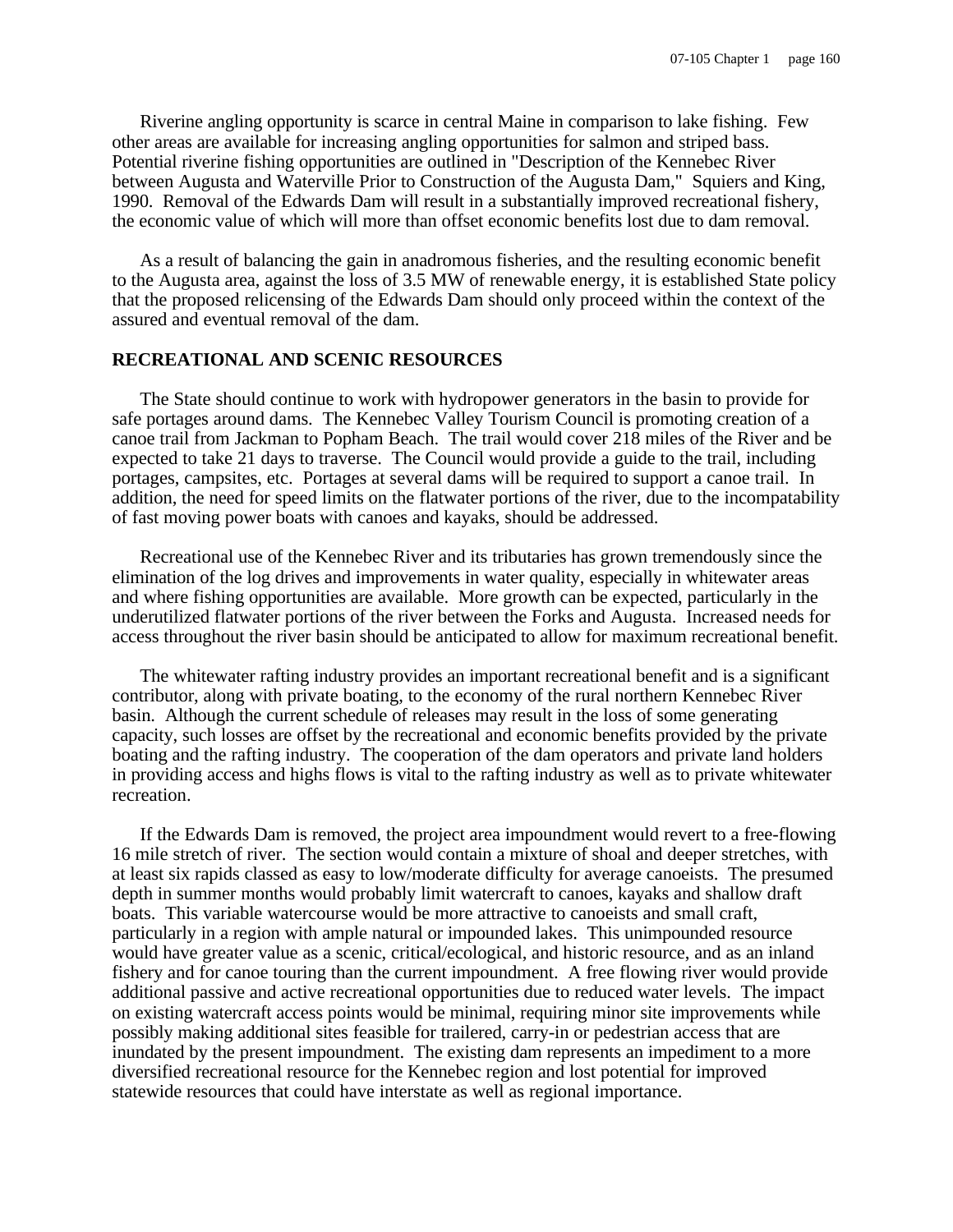# **ARCHAEOLOGY**

Archaeological surveys of the shoreland zone should be conducted in the following regions of the Kennebec basin: the lower Kennebec (below the Chops) and its tributaries, Merrymeeting Bay to Augusta, Waterville to Skowhegan, Madison to Gray Island, the Carrabassett River and Indian Pond to Moosehead outlet.

EFFECTIVE DATE: April 3, 1993

EFFECTIVE DATE (ELECTRONIC CONVERSION): May 22, 1996

NON-SUBSTANTIVE CHANGES: February 1, 1999 - converted to Microsoft Word.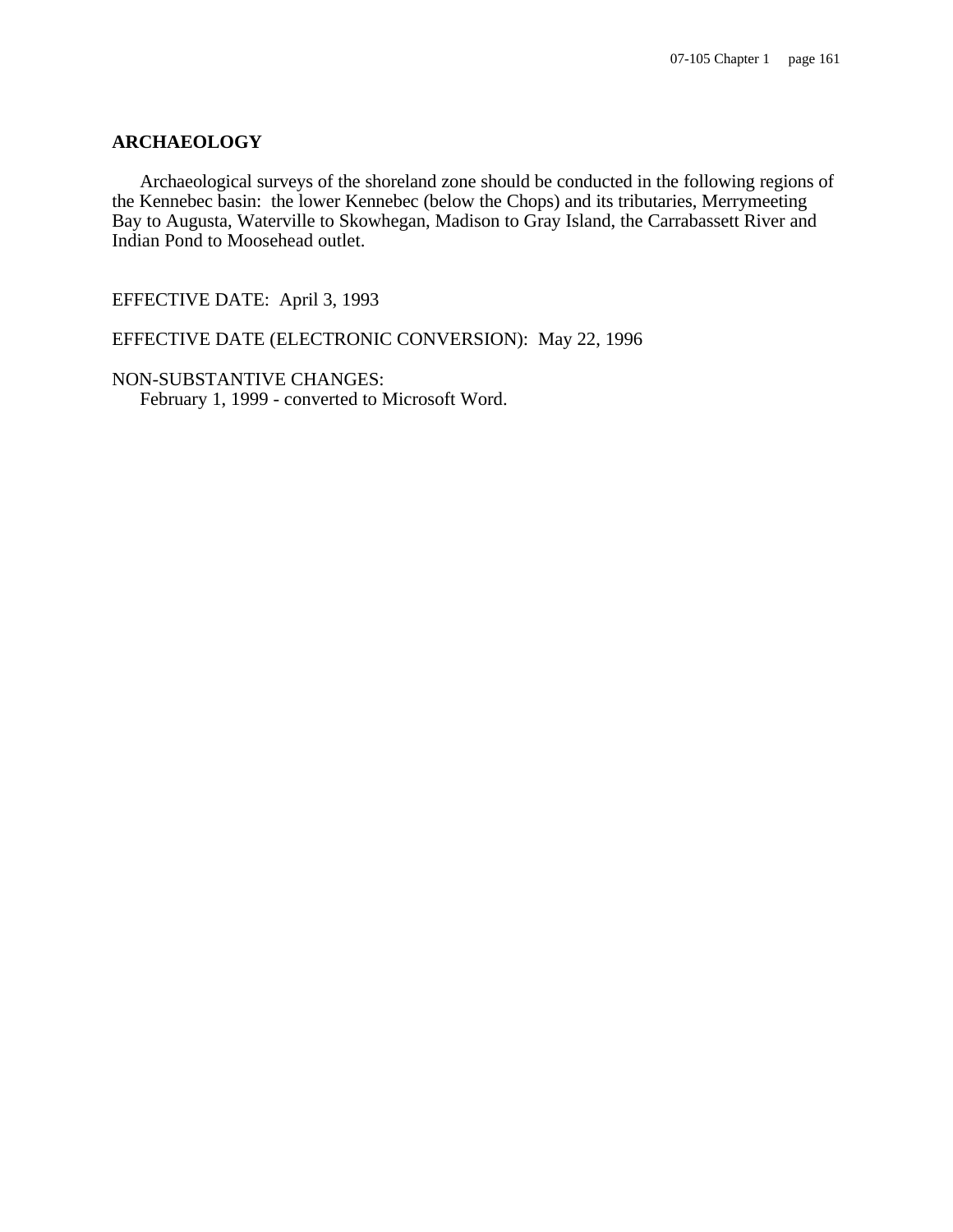# **APPENDIX A**

### **River Resource Management Plan Statute**

12 MRSA § 407. Comprehensive river resource management plans

The State Planning Office, with assistance from the Department of Inland Fisheries and Wildlife, the Department of Marine Resources, the Department of Environmental Protection and other state agencies as needed, shall develop, subject to the Maine Administrative Procedure Act, Title 5, chapter 375,<sup>209</sup> a comprehensive river resource management plan for each watershed with a hydropower project licensed under the Federal Power  $Act^{210}$  or to be licensed under the Federal Power Act. These plans shall provide a basis for state agency comments, recommendations and permitting decisions and shall at a minimum include, as applicable, minimum flows, impoundment level regimes, upstream and downstream fish passage, maintenance of aquatic habitat and habitat productivity, public access and recreational opportunities. These plans shall update, complement and, after public notice, comment, and hearings in the watershed, be adopted as components of the State's comprehensive rivers management plan.

1989, c. 453, § 1; 1989, c. 878, § A-29, eff. April 20, 1990.

# **Historical and Statutory Notes Amendments**

**1989 Amendment.** Laws 1989, c. 878, § A-29, substituted "the Maine Administrative Procedure Act, Title 5, chapter 375," for "the Maine Administrative Procedures Act, Title 5, section 375,".

 $\overline{\phantom{0}}$ 

<sup>209</sup> Section 8001 et seq. of title 5.

<sup>210</sup> 16 U.S.C.A. § 791a et seq.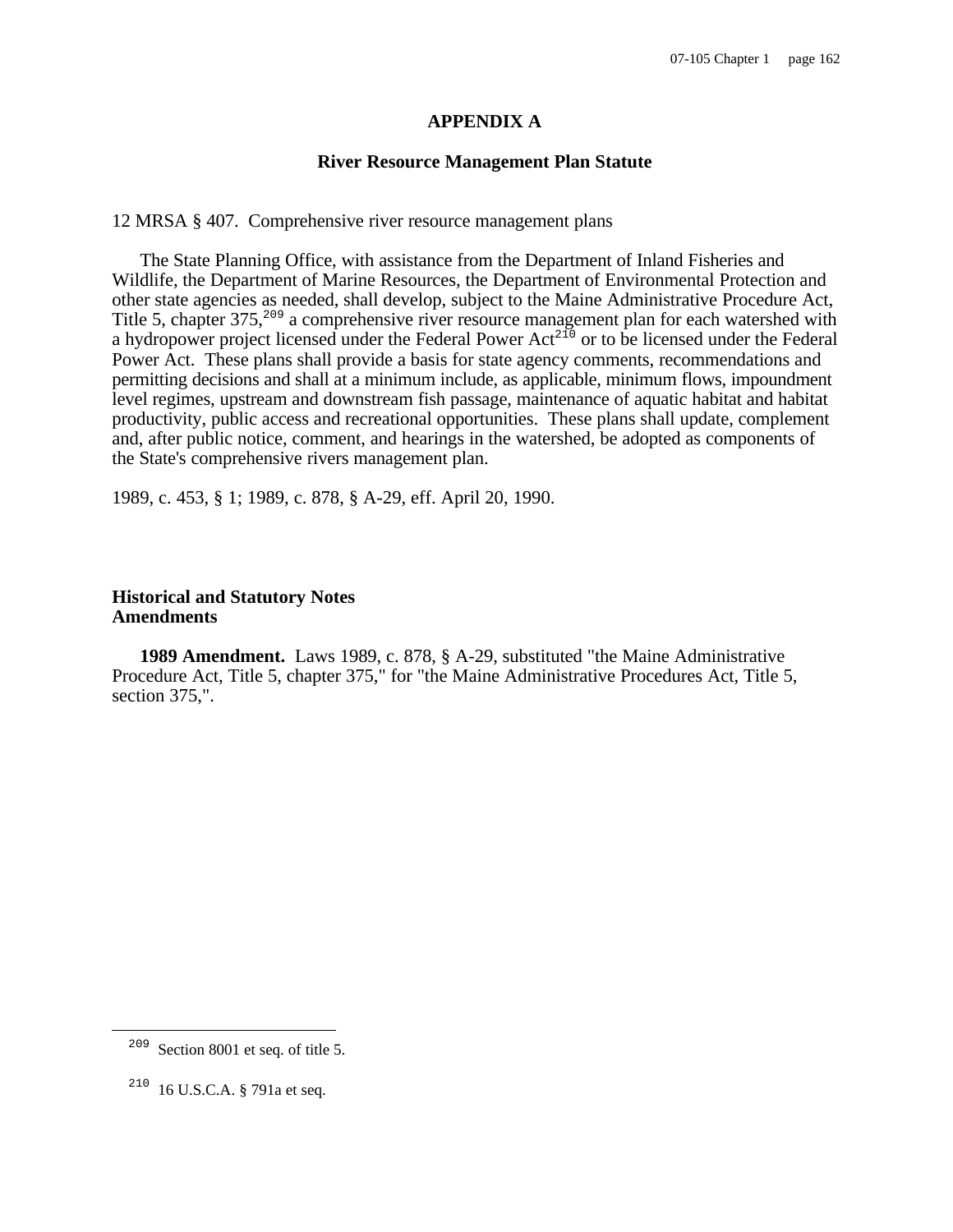# **APPENDIX B**

# **Revised Procedure to Ensure that State Agency Comments in Federal Hydropower Proceedings are Timely, Coordinated and Consistent**

The following replaces the procedure adopted by the Land and Water Resources Council in June 1985. It is designed to ensure that State agency consultations and comments regarding FERC proceedings are timely, well coordinated, and consistent with the Maine Waterway Development and Conservation Act where applicable, with Executive Order No. 13, FY86/87, and with Administration policy as set forth in this document.

FERC licensing is a Federal process which sets forth a defined role for the State. In order to develop an efficient response to this process, procedures and practices need to be carefully structured.

#### 1. FERC Coordinating Committee

The membership of the standing committee of the Land and Water Resources Council, known as the FERC Coordinating Committee, will comprise the following or their designated representatives:

- -- Director, State Planning Office (Chairman)
- -- Director, Office of Energy Resources
- -- Director, Land Use Regulation Commission
- -- Chairman, Public Utilities Commission
- -- Commissioner, Department of Conservation
- -- Commissioner, Department of Environmental Protection
- -- Commissioner, Department of Inland Fisheries and Wildlife
- -- Commissioner, Department of Marine Resources
- -- State Historic Preservation Officer
- -- Chairman, Atlantic Sea Run Salmon Commission

The Committee will advise and assist the State Planning Office in fulfilling its functions as lead agency in FERC reviews.

#### 2. Lead Agency

The State Planning Office will be the lead agency in the FERC hydropower process. Its objective will be to expedite the processing of applications, monitor application status and paper flows, coordinate and review agency requests and comments and attempt to resolve disputes between applicants and agencies to assure that state policies will be implemented and the interests of the State well-served.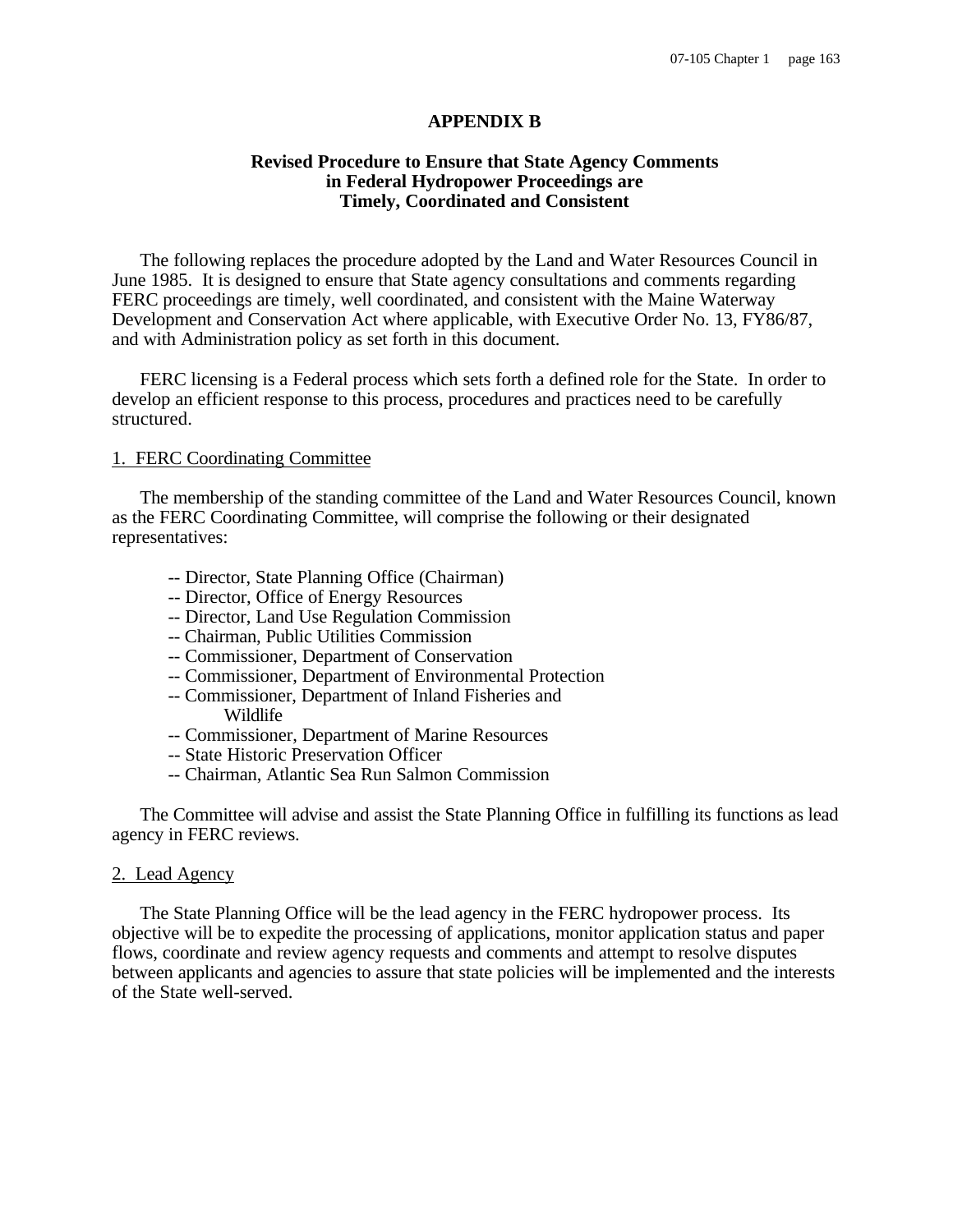# 3. Submission of Consultation Documents and Draft Applications

To implement an efficient, coordinated approach to hydropower licensing, applicants should meet with the State Planning Office to determine the appropriate State agencies for consultation purposes with respect to a particular application. The applicant shall be responsible for distributing consultation documents, drafts and applications to appropriate agencies as determined by the State Planning Office.

# 4. Comments and Study Requests

### A. Designated Agencies

In order to assure efficient use of the State's manpower resources and to avoid overlapping and inconsistent multiple comments or requests, one State agency will be designated to collect, review, consolidate, and synthesize any and all comments and study requests related to a designated subject area and provide to the State Planning Office a single unified comment and study request document. The agency designated below will have the responsibility for providing comments or study requests on the listed topics and for providing coordinated comments or study requests on these topics to the State Planning Office:

- Recreation and Water Use Department of Conservation
- Fisheries and Wildlife Department of Inland Fisheries and Wildlife (Marine Resources for Anadromous fisheries)
- Botanical and Aesthetic Resources State Planning Office
- Water Quality Department of Environmental Protection
- Land Use and Management (including public lands) Department of Conservation
- Energy Office of Energy Resources
- Flood Control State Planning Office
- Historical; Archeological State Historic Preservation Office

Where a comment relates to a topic not identified above, it should be submitted directly to the State Planning Office.

Applicants are encouraged to schedule informal meetings with individual agencies and are especially encouraged to meet informally with agencies even before consultation meetings to discuss issues of concern.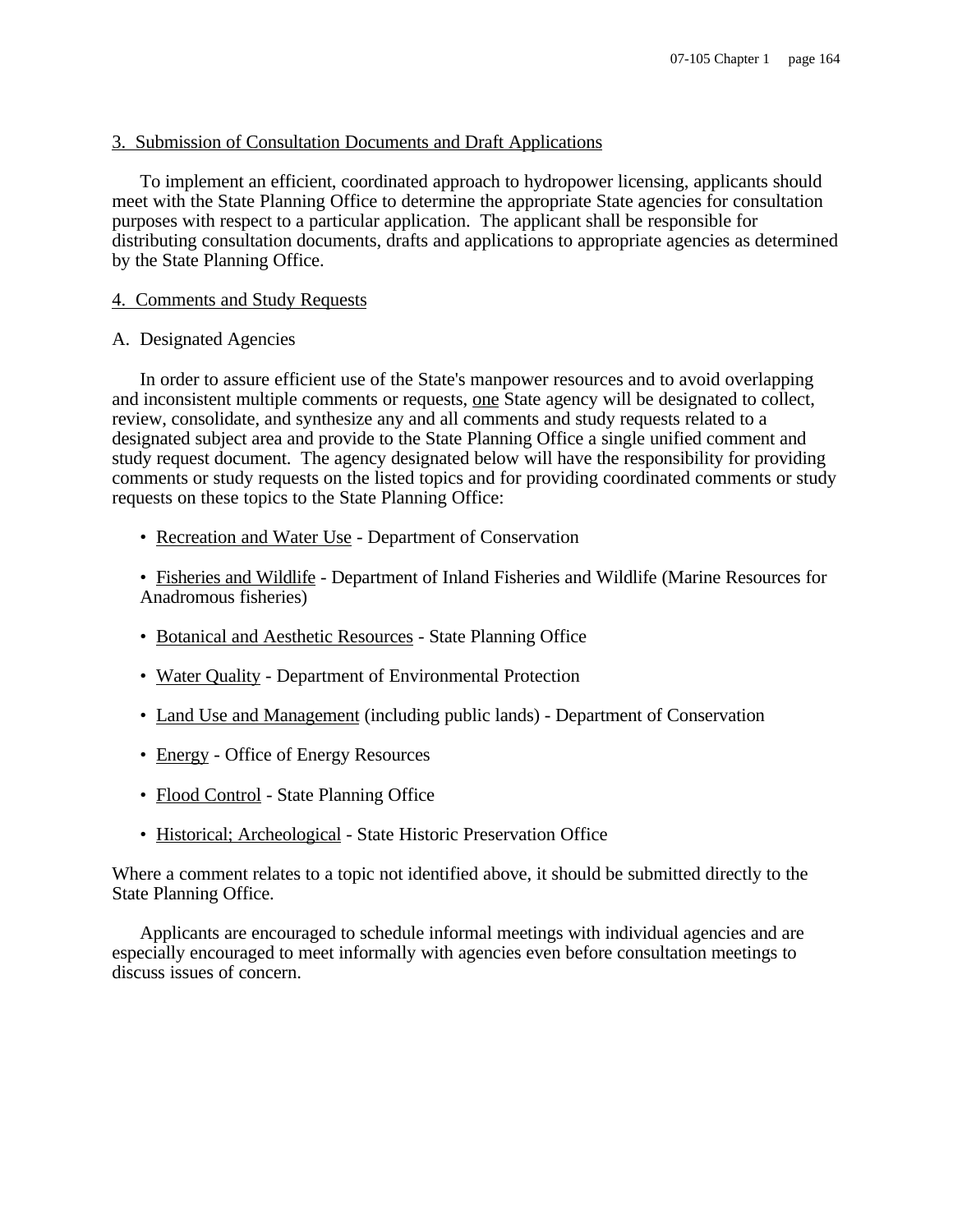#### B. State Policy

In submitting requests for studies or comments to the State Planning Office, agencies shall work to ensure that such comments and study requests are specific to the project under consideration, that they relate to areas and issues of high State priority and are consistent with State laws and Administration mandates and with Executive Order No. 13 and this procedure, and that they are not unnecessarily burdensome to the applicant.

As part of the consultation comments, the Department of Marine Resources (DMR) or the Department of Inland Fisheries and Wildlife (IF&W), depending on which agency has jurisdiction, shall indicate whether or not it will be requesting the construction, repair, or alteration of fishways in any dam proposed to be licensed or exempted.

# C. Procedure

The agency designated to provide the comments or study requests to the State Planning Office shall do so within 60 days of receipt of the initial consultation documents. Failure to submit comments or study requests within this period will be interpreted to mean that the agency wishes to make no comments or to request no studies. Extensions of the comment period may be granted where the applicant requests that an agency delay its comments and the State Planning Office receives timely notification of this request.

The State Planning Office will review the study requests and comments to assure consistency with this policy and to avoid conflicts or overlap. The State Planning Office will provide a final document of requests and comments to applicants within 90 days of the submission of the initial consultation documents and draft application. The State Planning Office will at the same time notify the applicant in writing of those agencies which have waived, or are deemed to have waived, comments or requests.

# D. Mediation

If an applicant has any disagreements with agency requests or comments, it may request a joint conference with the State Planning Office and the relevant agency to reach agreement on issues in dispute. Any agreement shall be communicated to the State Planning Office and, in turn, to the applicant in the form or a revised request for studies or comment.

### 5. FERC Proceedings

#### A. Status

The State Planning Office shall be responsible for maintaining a record of the status of all hydropower project proceedings pending before FERC. SPO shall also compile and distribute, on a periodic basis, information on the current status of all hydropower project applications before FERC, including their status in State permitting proceedings.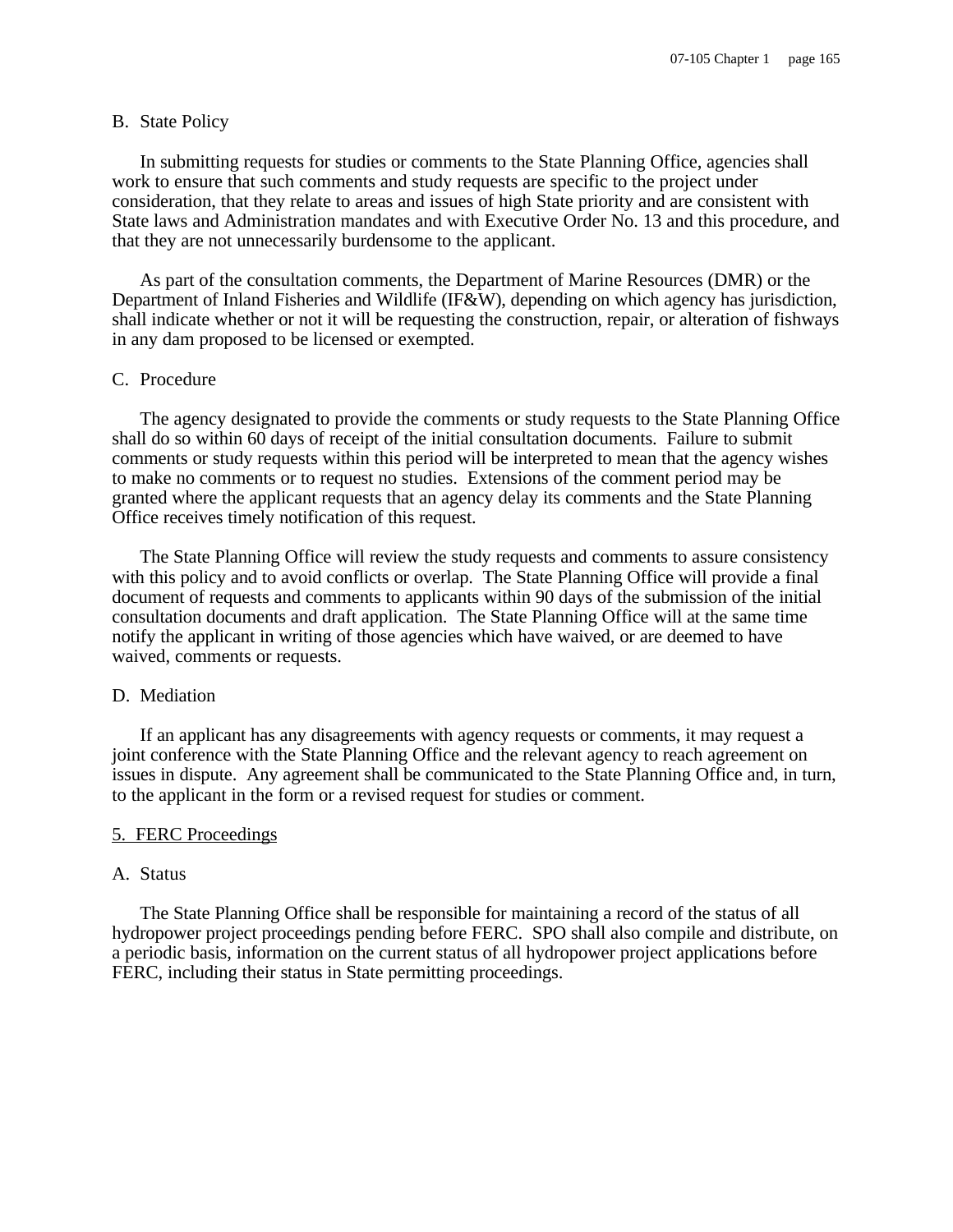#### B. Intervention

The State Planning Office shall automatically intervene on the State's behalf in all FERC licensing proceedings for hydropower projects in Maine, and, as appropriate, in selected FERC preliminary permit and license exemption proceedings.

#### C. Agency Comments

The State Planning Office shall monitor and review all proposed State agency comments to FERC on all licensing, relicensing and exemption applications for consistency with Executive Order No. 13 and this procedure. No later than 15 days prior to any FERC comment deadline, each State agency shall either (a) forward proposed comments to the State Planning Office and to all other agencies involved in the consultation and comment process, or (b) notify the State Planning Office that is has no comments.

The State Planning Office will review all agency comments for consistency and direct the agency to send them to FERC. If SPO finds that comments by agencies are conflicting or inconsistent with State policy, it shall 1) direct the agency whose comments are in question to withhold the transmittal of these comments to FERC, and 2) convene a meeting of the agencies affected to discuss the issues and to mediate a resolution consistent with State policy. Any revised comments which result from such a meeting will be circulated for further comment and within five days forwarded to FERC, if appropriate.

# D. Comments Prior to BEP or LURC Decision

State agency comments to FERC or to applicants on hydropower license, relicense and exemption applications, submitted prior to regulatory actions of BEP and LURC, shall recommend no specific terms or conditions upon the federal license or exemption.

This shall not apply to comments submitted by the State Historic Preservation Officer pursuant to the National Historic Preservation Act.

#### E. Comments Subsequent to BEP or LURC Decision

Comments submitted to FERC subsequent to action by the BEP or LURC shall include a copy of the State decision issued pursuant to the MWDCA where applicable, and of the action on water quality certification pursuant to Section 401 of the Federal Clean Water Act. The written finding of fact shall include a summary of comments submitted by State agencies prior to the decision.

In addition, all comments submitted prior to State permit decisions shall include the following notice to FERC:

"These comments represent this agency's assessment to date of the proposed project, based on our statutory responsibilities. A decision of the Maine Board of Environmental Protection (or Maine Land Use Regulation Commission) on any application for a State hydropower permit and action by the Board on water quality certification pursuant to Section 401 of the Federal Clean Water Act, and any terms and conditions contained therein, shall represent the sole official position of the State of Maine regarding the subject application."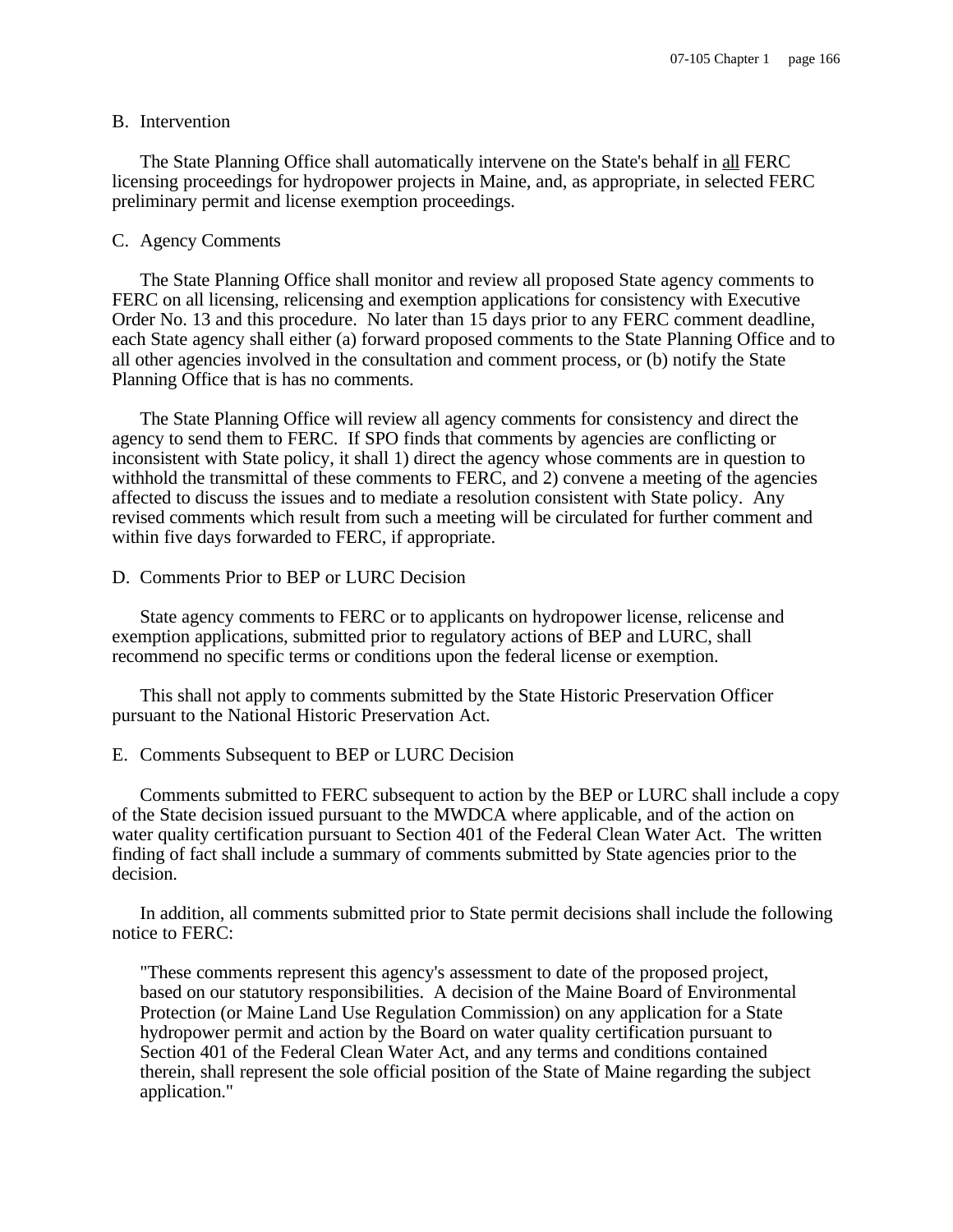### F. Comments after FERC Comment Deadline

Any comments proposed after FERC's official comment deadline has passed shall first be forwarded to all other agencies on the Committee, and shall be reviewed in accordance with the procedure outlined in Section 5.C, para. 2.

# G. Other FERC Proceedings

This coordination procedure shall also apply to State agency review and comment on draft FERC Environmental Impact Statements relating to specific projects, and on proposed FERC regulations.

For any project which falls under LURC jurisdiction, DEP and LURC shall also provide for the coordination of water quality certification proceedings before the BEP under the provisions of Section 401 of the Federal Clean Water Act, to assure consistent action by the two permitting bodies.

# H. Public Participation

To provide a means for public participation in the State's role under the FERC hydropower licensing process, the policies and procedures below will be followed by appropriate State agencies unless otherwise precluded by State Law.

1. Upon receipt of consultation documents and FERC hydropower applications for new licenses, SPO will inform the public and interested third parties of each submittal by:

- Distribution of a "Notice of State Agency Review of FERC Hydropower Document" [hereinafter referred to as "the Notice"] to persons and parties who have previously requested to be notified of agency consultation activities generally or for specific hydro projects, and to those listed on a general Hydropower Mailing list maintained by SPO.
- Publication of the Notice in a newspaper of general State circulation.
- Release of the Notice to media of statewide and local circulation.

The Notice will:

- Identify the document under review;
- Indicate where copies may be viewed or obtained;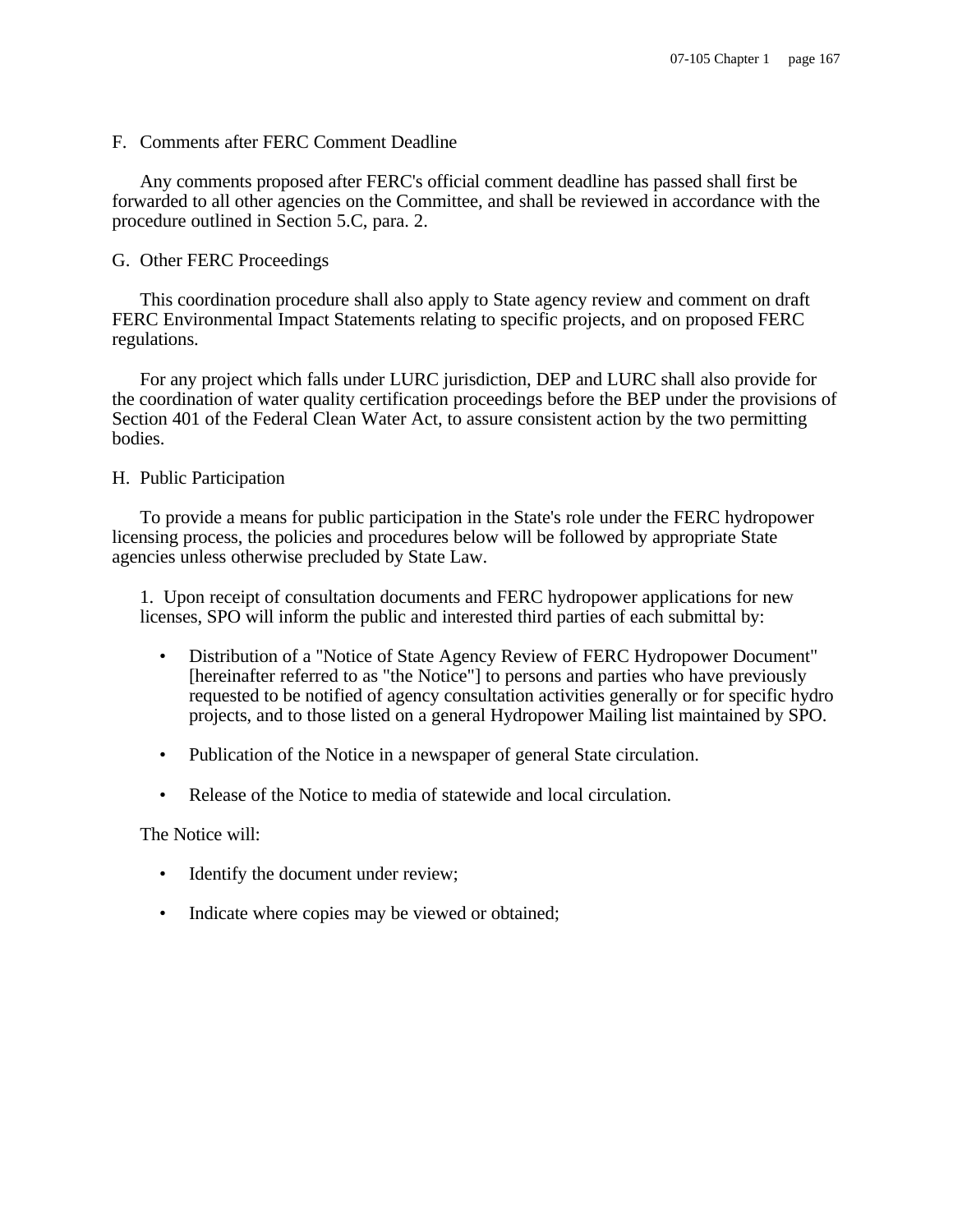- Explain how and when comments from the public should be submitted for inclusion in the State commenting process;
- Identify the State review agencies, indicate the topics of concern that each agency is responsible for addressing in comments or study requests, and how each agency may be contacted; and
- Explain how arrangements can be made to be kept informed of consultation meetings and to receive copies of the State comments.

2. Upon receipt of initial consultation documents and FERC applications for relicensing hydropower projects, SPO shall distribute a notification which includes information identical to the notices described in Section 1 above, to those listed on the general hydropower mailing list.

3. SPO and DEP (or LURC, if it has permitting jurisdiction) will each maintain a copy of the consultation document or FERC application for public review at their Augusta offices.

4. Each agency that receives public comments will forward a copy of those comments to SPO and to other appropriate review agencies so that each agency may benefit from this information in preparing comments. Public comments submitted to agencies may be considered in preparation of agency comments. At a minimum, public comments received before the agency commenting deadline will be attached to the State agency comments and forwarded to the applicant by SPO.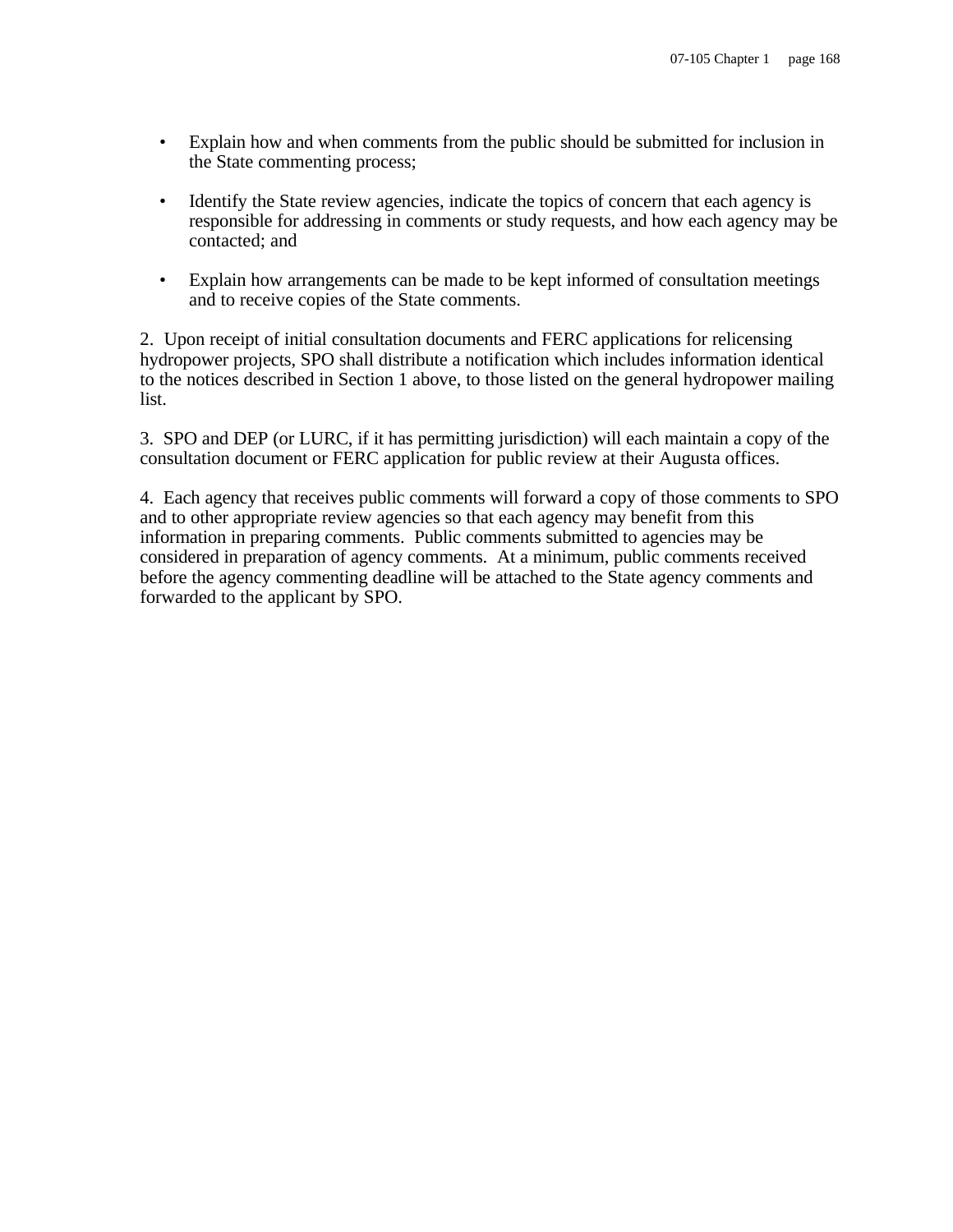# **APPENDIX C**

# **Standards for Water Quality Classification and Classification of Surface Waters in Kennebec River Basin**\*

### **Standards for classification of fresh surface waters**

The board shall have four standards for the classification of fresh surface waters which are not classified as great ponds.

1. *Class AA waters.* Class AA shall be the highest classification and shall be applied to waters which are outstanding natural resources and which should be preserved because of their ecological, social, scenic or recreational importance.

A. Class AA waters shall be of such quality that they are suitable for the designated uses of drinking water after disinfection, fishing, recreation in and on the water and navigation and as habitat for fish and other aquatic life. The habitat shall be characterized as free flowing and natural.

B. The aquatic life, dissolved oxygen and bacteria content of Class AA waters shall be as naturally occurs.

C. There shall be no direct discharge of pollutants to Class AA waters.

2. *Class A waters.* Class A shall be the second highest classification.

A. Class A waters shall be of such quality that they are suitable for the designated uses of drinking water after disinfection; fishing; recreation in and on the water; industrial process and cooling water supply; hydroelectric power generation, except as prohibited under Title 12, section 403; and navigation; and as habitat for fish and other aquatic life. The habitat shall be characterized as natural.

B. The dissolved oxygen content of Class A waters shall not be less than 7 parts per million or 75% of saturation, whichever is higher. The aquatic life and bacteria content of Class A waters shall be as naturally occurs.

C. Direct discharges to these waters licensed after January 1, 1986, shall be permitted only if, in addition to satisfying all the requirements of this article, the discharged effluent will be equal to or better than the existing water quality of the receiving waters. Prior to issuing a discharge license, the board shall require the applicant to objectively

----------------------------------------------

<sup>\*</sup> This review does not reflect changes in the classification enacted by the Legislature in 1992 regarding hydropower-related impoundments.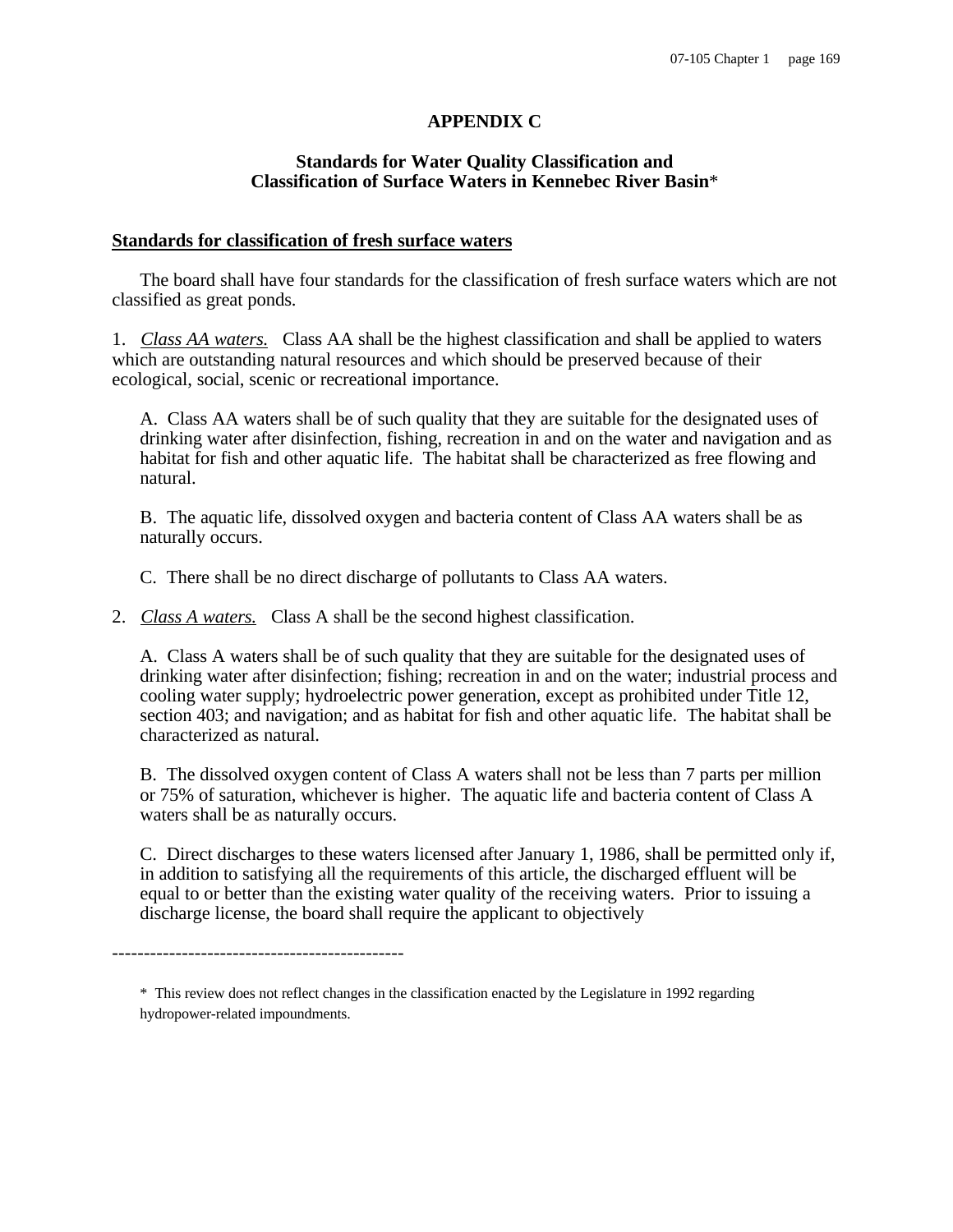demonstrate to the board's satisfaction that the discharge is necessary and that there are no other reasonable alternatives available. Discharges into waters of this classification which were licensed prior to January 1, 1986, shall be allowed to continue only until practical alternatives exist. There shall be no deposits of any material on the banks of these waters in any manner so that transfer of pollutants into the waters is likely.

3. *Class B waters.* Class B shall be the third highest classification.

A. Class B waters shall be of such quality that they are suitable for the designated uses of drinking water supply after treatment; fishing; recreation in and on the water; industrial process and cooling water supply; hydroelectric power generation, except as prohibited under Title 12, section 403; and navigation; and as habitat for fish and other aquatic life. The habitat shall be characterized as unimpaired.

B. The dissolved oxygen content of Class B waters shall be not less than 7 parts per million or 75% of saturation, whichever is higher, except that for the period from October 1st to May 14th, in order to ensure spawning and egg incubation of indigenous fish species, the 7-day mean dissolved oxygen concentration shall not be less than 9.5 parts per million and the 1-day minimum dissolved oxygen concentration shall not be less than 8.0 parts per million in identified fish spawning areas. Between May 15th and September 30th, the number of Escherichia coli bacteria of human origin in these waters may not exceed a geometric mean of 64 per 100 milliliters or an instantaneous level of 427 per 100 milliliters.

C. Discharges to Class B waters shall not cause adverse impact to aquatic life in that the receiving waters shall be of sufficient quality to support all aquatic species indigenous to the receiving water without detrimental changes in the resident biological community.

4. *Class C waters.* Class C shall be the fourth highest classification.

A. Class C waters shall be of such quality that they are suitable for the designated uses of drinking water supply after treatment; fishing; recreation in and on the water; industrial process and cooling water supply; hydroelectric power generation, except as prohibited under Title 12, section 403; and navigation; and as a habitat for fish and other aquatic life.

B. The dissolved oxygen content of Class C water shall be not less than 5 parts per million or 60% of saturation, whichever is higher, except that in identified salmonid spawning areas where water quality if sufficient to ensure spawning, egg incubation and survival of early life stages, that water quality sufficient for these purposes shall be maintained. Between May 15th and September 30th, the number of Escherichia coli bacteria of human origin in these waters may not exceed a geometric mean of 142 per 100 milliliters or an instantaneous level of 949 per 100 milliliters. The department shall promulgate rules governing the procedure for designation of spawning areas. Those rules shall include provision for periodic review of designated spawning areas and consultation with affected persons prior to designation of a stretch of water as a spawning area.

C. Discharges to Class C waters may cause some changes to aquatic life, provided that the receiving waters shall be of sufficient quality to support all species of fish indigenous to the receiving waters and maintain the structure and function of the resident biological community.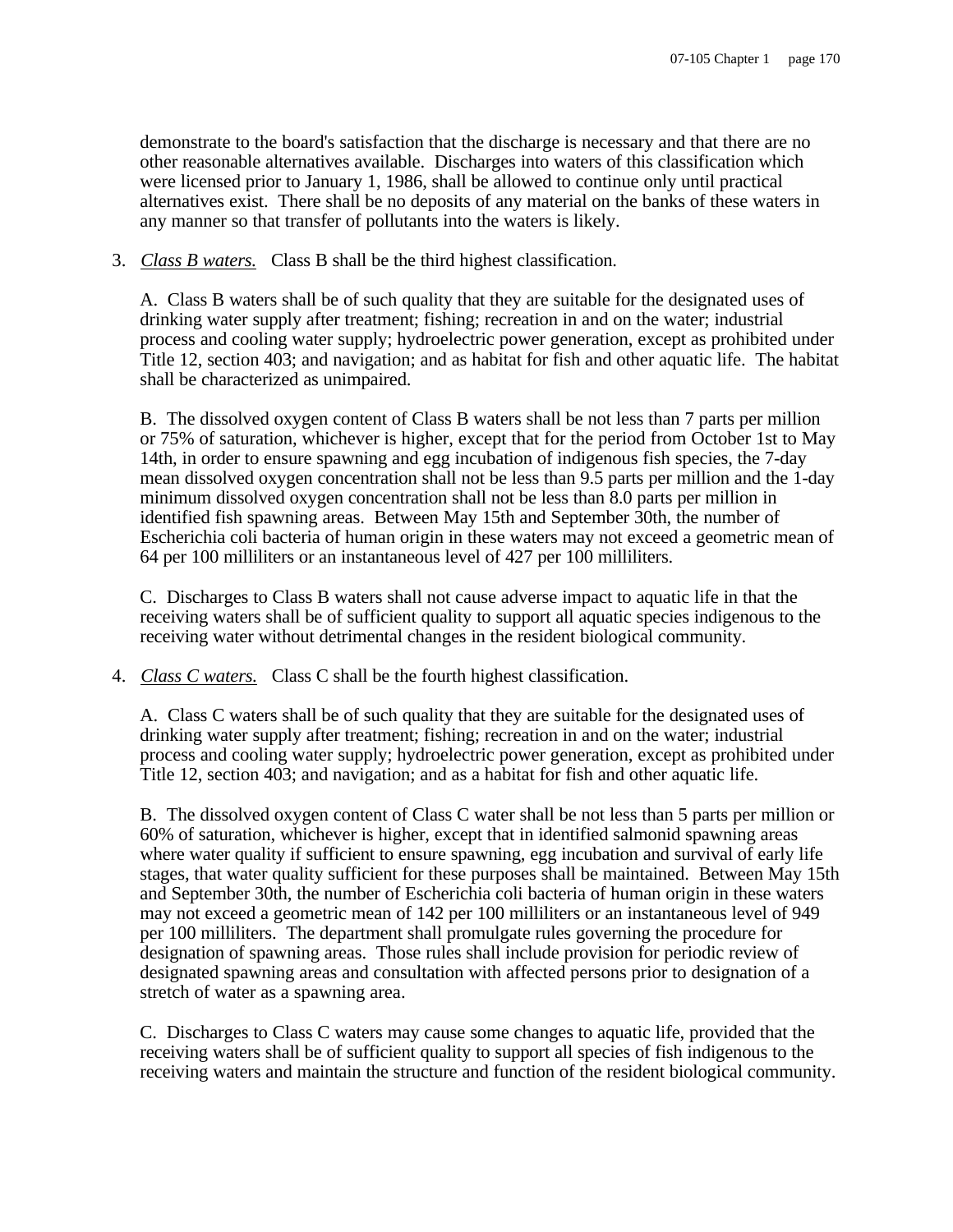## **Standards for classification of lakes and ponds**

The board shall have one standard for the classification of great ponds and natural lakes and ponds less than 10 acres in size. Impoundments of rivers that are defined as great ponds pursuant to section 392 shall be classified as GPA or as specifically provided in section 467 and 468.

1. *Class GPA waters.* Class GPA shall be the sole classification of great ponds and natural ponds and lakes less than 10 acres in size.

A. Class GPA waters shall be of such quality that they are suitable for the designated uses of drinking water after disinfection, recreation in and on the water, fishing, industrial process and cooling water supply, hydroelectric power generation and navigation and as habitat for fish and other aquatic life. The habitat shall be characterized as natural.

B. Class GPA waters shall be described by their trophic state based on measures of the chlorophyll "a" content, Secchi disk transparency, total phosphorus content and other appropriate criteria. Class GAP waters shall have a stable or decreasing trophic state, subject only to natural fluctuations and shall be free of culturally induced algal blooms which impair their use and enjoyment. The number of Escherichia coli bacteria of human origin in these waters may not exceed a geometric mean of 29 per 100 milliliters or an instantaneous level of 194 per 100 milliliters.

C. There shall be no new direct discharge of pollutants into Class GPA waters. Aquatic pesticide treatments or chemical treatments for the purpose of restoring water quality approved by the board shall be exempt from the no-discharge provision. Discharges into these waters which were licensed prior to January 1, 1986, shall be allowed to continue only until practical alternatives exist. No materials may be placed on or removed from the shores or banks of a Class GPA water body in such a manner that materials may fall or be washed into the water or that contaminated drainage therefrom may flow or leach into those waters, except as permitted pursuant to section 391. No change of land use in the watershed of a Class GPA waterbody may, by itself or in combination with other activities, cause water quality degradation which would impair the characteristics and designated uses of downstream GPA waters or cause an increase in the trophic state of those GPA waters.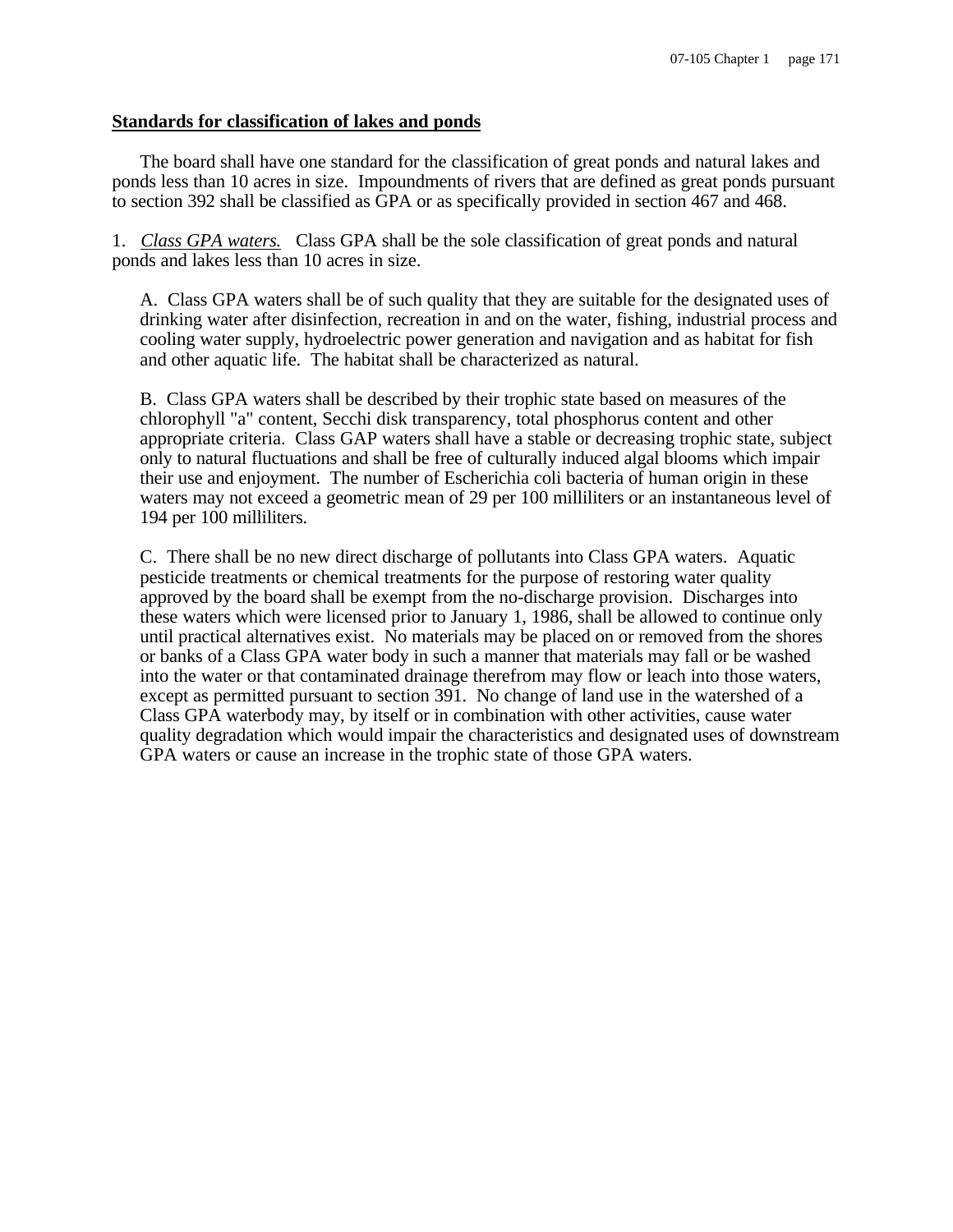# **Standards for classification of estuarine and marine waters**

The board shall have three standards for the classification of estuarine and marine waters.

1. *Class SA waters.* Class SA shall be the highest classification and shall be applied to waters which are outstanding natural resources and which should be preserved because of their ecological, social, scenic, economic or recreational importance.

A. Class SA waters shall be of such quality that they are suitable for the designated uses of recreation in and on the water, fishing, aquaculture, propagation and harvesting of shellfish and navigation and as habitat for fish and other estuarine and marine life. The habitat shall be characterized as free-flowing and natural.

B. The estuarine and marine life, dissolved oxygen and bacteria content of Class SA waters shall be as naturally occurs.

C. There shall be no direct discharge of pollutants to Class SA waters.

2. *Class SB waters.* Class SB waters shall be the second highest classification.

A. Class SB waters shall be of such quality that they are suitable for the designated uses of recreation in and on the water, fishing, aquaculture, propagation and harvesting of shellfish, industrial process and cooling water supply, hydroelectric power generation and navigation and as a habitat for fish and other estuarine and marine life. The habitat shall be characterized as unimpaired.

B. The dissolved oxygen content of Class SB waters shall be not less that 85% of saturation. Between May 15th and September 30th, the numbers of enterococcus bacteria of human origin in these waters may not exceed a geometric mean of 8 per 100 milliliters or an instantaneous level of 54 per 100 milliliters. The numbers of total coliform bacteria or other specified indicator organisms in samples representative of the waters in shellfish harvesting areas may not exceed the criteria recommended under the National Shellfish Sanitation Program Manual of Operations, Part I, Sanitation of Shellfish Growing Areas, United States Department of Food and Drug Administration.

C. Discharges to Class SB waters shall not cause adverse impact to estuarine and marine life in that the receiving waters shall be of sufficient quality to support all estuarine and marine species indigenous to the receiving water without detrimental changes in the resident biological community. There shall be no new discharge to Class SB waters which would cause closure of open shellfish areas by the Department of Marine Resources.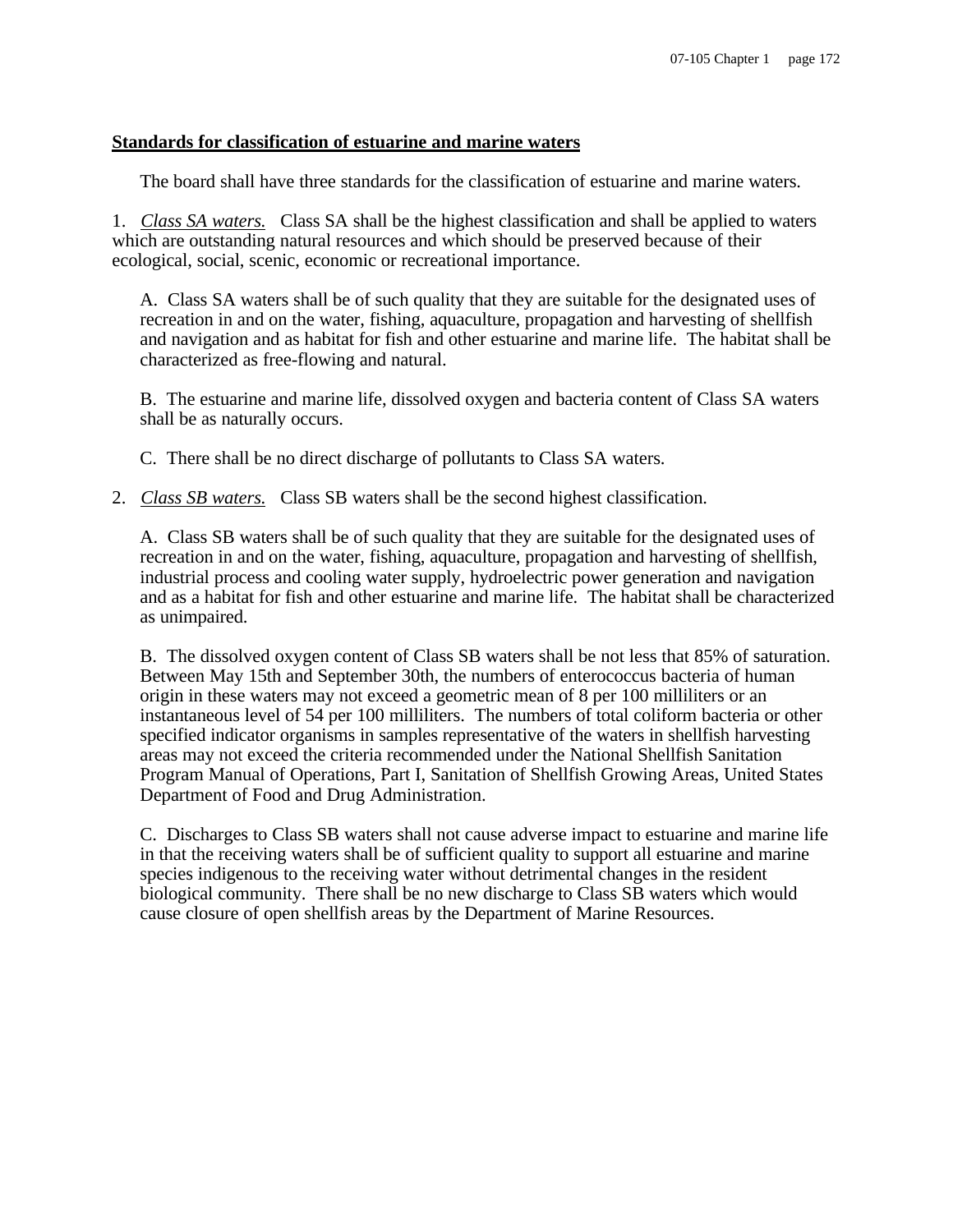3. *Class SC waters.* Class SC waters shall be the third highest classification.

A. Class SC waters shall be of such quality that they are suitable for recreation in and on the water, fishing, aquaculture, propagation and restricted harvesting of shellfish, industrial process and cooling water supply, hydroelectric power generation and navigation and as a habitat for fish and other estuarine and marine life.

B. The dissolved oxygen content of Class SC waters shall be no less than 70% of saturation. Between May 15th and September 30th, the numbers of enterococcus bacteria of human origin in these waters may not exceed a geometric mean of 14 per 100 milliliters or an instantaneous level of 94 per 100 milliliters. The numbers of total coliform bacteria or other specified indicator organisms in samples representative of the waters in restricted shellfish harvesting areas may not exceed the criteria recommended under the National Shellfish Sanitation Program Manual of Operations, Part I, Sanitation of Shellfish Growing Areas, United States Food and Drug Administration.

C. Discharges to Class SC waters may cause some changes to estuarine and marine life provided that the receiving waters are of sufficient quality to support all species of fish indigenous to the receiving waters and maintain the structure and function of the resident biological community.

# **1. Kennebec River Basin**

A. Kennebec River, main stem

• from Moosehead Lake, including east and west outlets, to a point 1,000 feet below the lake - Class A.

• from a point 1,000 feet below Moosehead Lake to its confluence with Indian Pond - Class AA.

• from Harris Dam to a point located 1,000 feet downstream from Harris Dam - Class A.

• from a point located 1,000 feet downstream from Harris Dam to its confluence with the Dead River - Class AA.

• from its confluence with the Dead River to the Rt. 201A bridge in Anson/Madison except for Wyman Lake - Class A.

• from the Rt. 201A bridge in Anson/Madison to the Fairfield/Skowhegan boundary, including all impoundments - Class B.

• from the Fairfield/Skowhegan boundary to its confluence with Messalonskee Stream - Class C.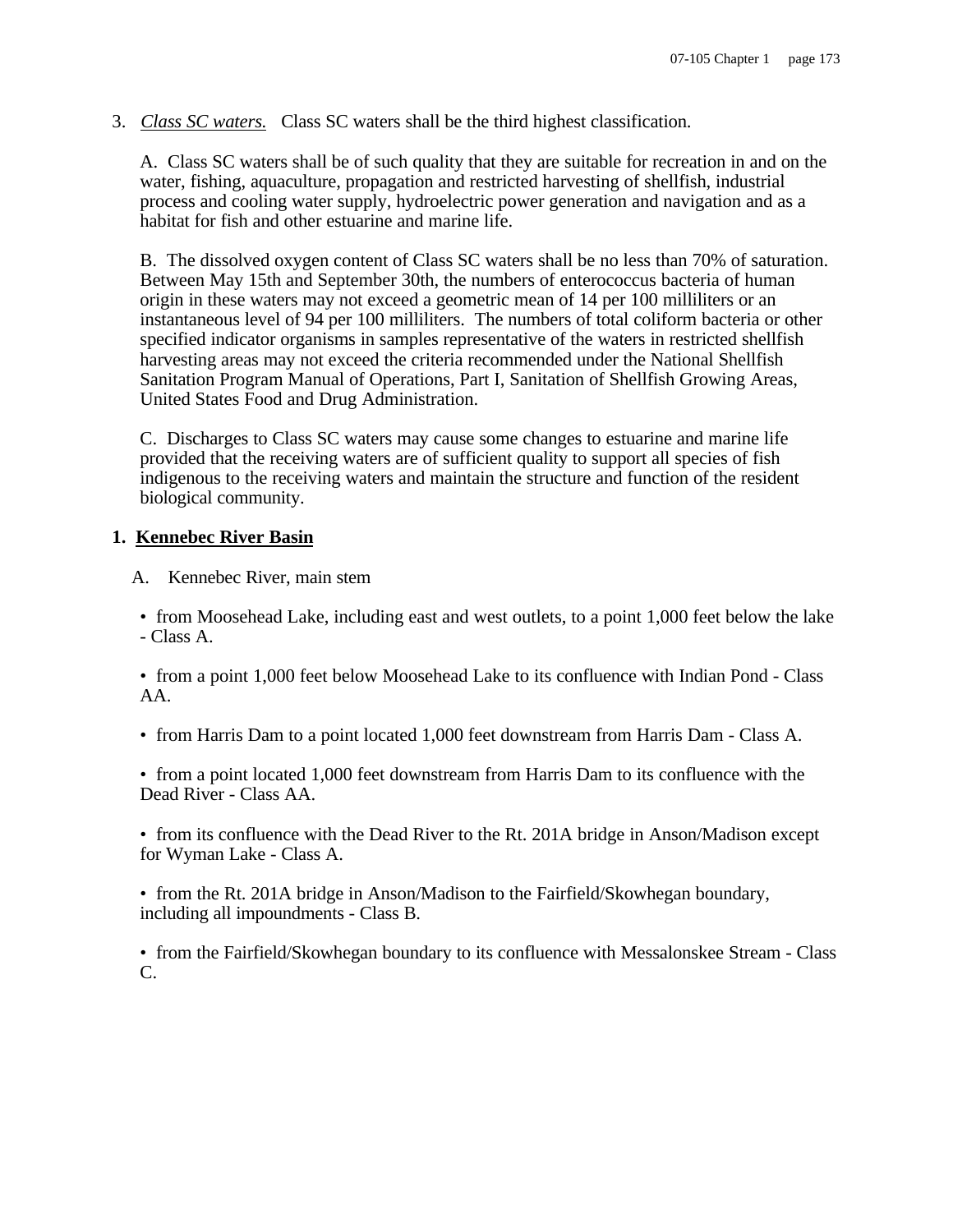• from its confluence with Messalonskee Stream to the Sidney/Augusta boundary - Class B.

• from the Sidney/Augusta boundary to the Father John J. Curran Bridge in Augusta - Class C.

• from the Father John J. Curran Bridge in Augusta to a line drawn across the tidal estuary of the Kennebec River due east of Abagadasset Point - Class C. Further, the Legislature finds that the free-flowing habitat of this river segment provides irreplaceable social and economic benefits and that this use shall be maintained.

• from a line drawn across the tidal estuary of the Kennebec River due east of Abagadasset Point, to a line across the southwesterly area of Merrymeeting Bay formed by an extension of the Brunswick/Bath boundary across the bay in a northwesterly direction to the westerly shore of Merrymeeting Bay and to a line drawn from Chop Point in Woolwich to West Chop Point in Bath - Class B. Further, the Legislature finds that the free-flowing habitat of this river segment provides irreplaceable social and economic benefits and that this use shall be maintained.

B. Carrabassett River Drainage

• Carrabasset River, main stem:

a) above a point located 1.0 mile above the railroad bridge in North Anson - Class A.

b) from a point located 1.0 mile above the railroad bridge in North Anson to its confluence with the Kennebec River - Class B.

• Carrabassett River, tributaries - Class A unless otherwise specified:

a) all tributaries entering the Carrabassett River below the Wire Bridge in New Portland - Class B.

- C. Cobbosseecontee Stream Drainage
	- Cobbosseecontee Stream, main stem Class B.
- Cobbosseecontee Stream, tributaries Class B.
- D. Dead River Drainage
- Dead River, main stem:
	- a) from the Long Falls Dam to a point 5,100 feet below the dam Class A.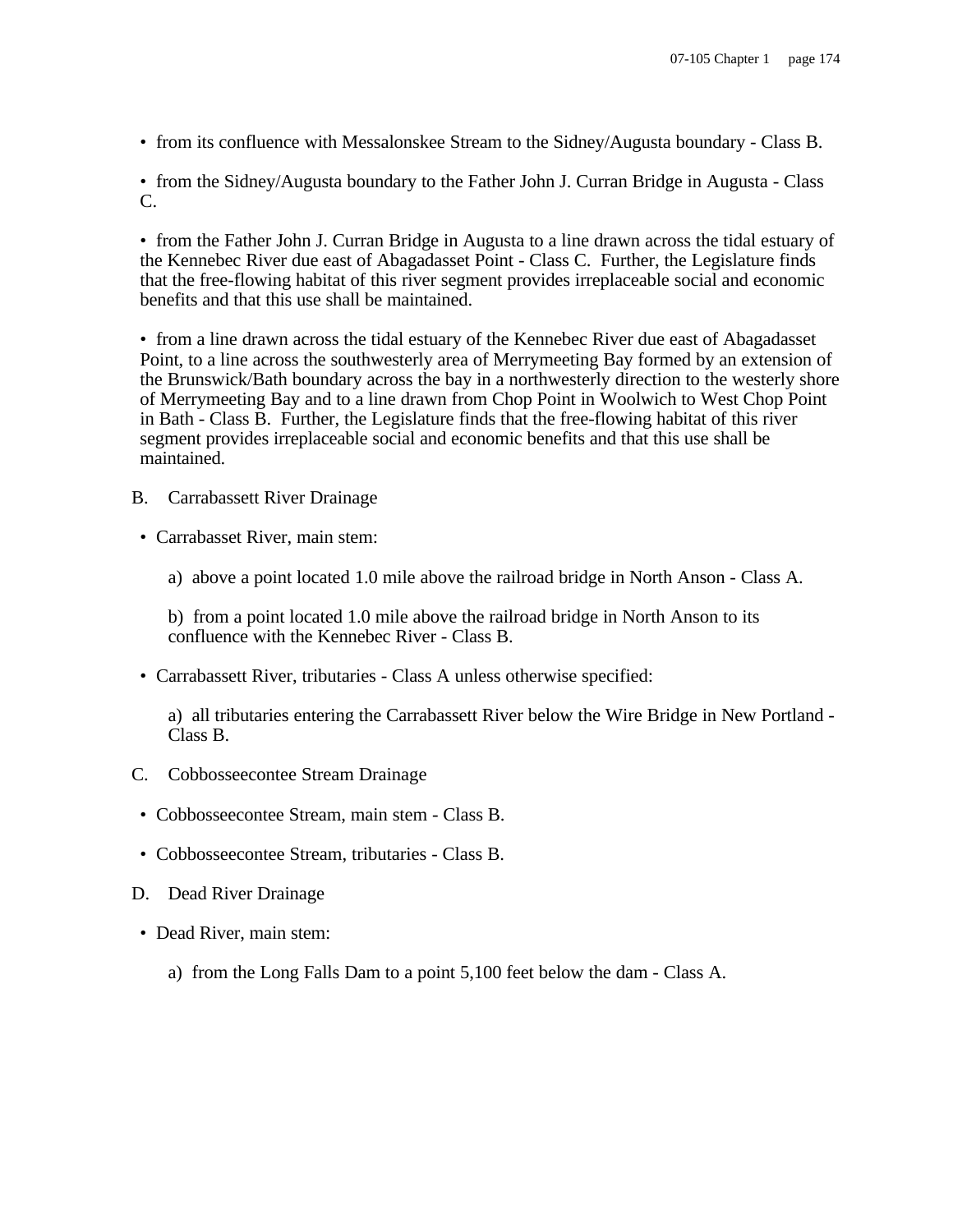b) from a point 5,000 feet below Long Falls Dam to its confluence with the Kennebec River - Class AA.

• Dead River, tributaries - Class A unless otherwise specified:

a) Black Brook below Dead River Hatchery - Class B.

b) Stratton Brook, Eustis, from the upper Rt. 16/27 bridge to its confluence with Flagstaff Lake - Class B.

- c) Spenser Stream Class B.
- E. Messalonskee Stream Drainage
- Messalonskee Stream, main stem:

a) from the outlet of Messalonskee Lake to its confluence with the Kennebec River - Class C.

- Messalonskee Stream, tributaries Class B.
- F. Moose River Drainage
- Moose River, main stem:
	- a) above its confluence with Number One Brook in Beattie Township Class A.

b) from its confluence with Number One Brook in Beattie Township to its confluence with Attean Pond - Class AA.

- c) from the outlet of Attean Pond to the Rt. 201 bridge in Jackman class A.
- d) from the Rt. 201 bridge in Jackman to its confluence with Long Pond Class B.
- e) from the outlet of Long Pond to its confluence with Moosehead Lake Class A.
- Moose River, tributaries Class A.
- G. Sandy River Drainage
- Sandy River, main stem:
	- a) from the outlet of Sandy River Ponds to the Rt. 142 bridge in Phillips Class AA.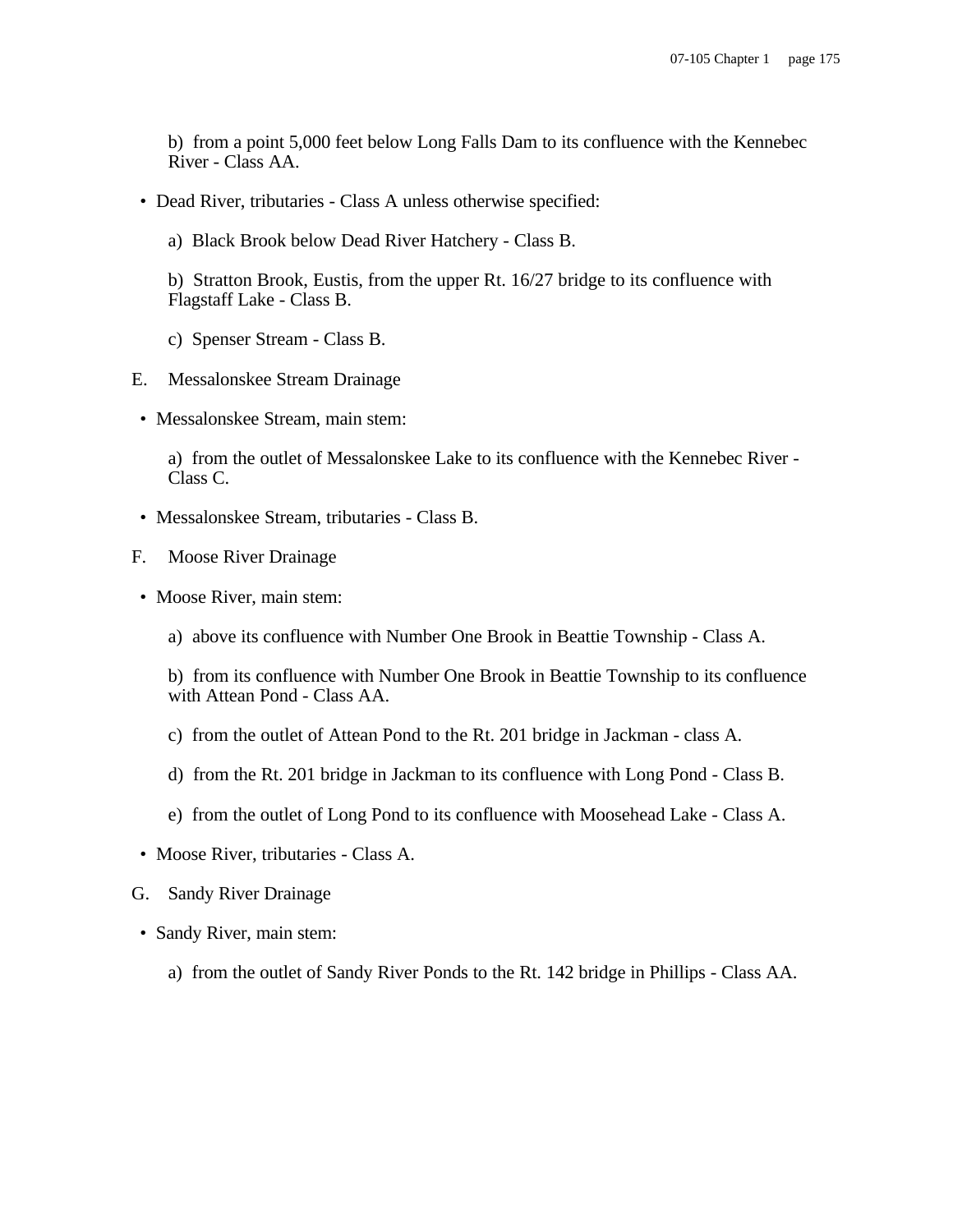- b) from the Rt. 142 bridge in Phillips to its confluence with the Kennebec River Class B.
- Sandy River, tributaries Class B unless otherwise specified:
	- a) all tributaries entering above the Rt. 142 bridge in Phillips Class A.
	- b) Wilson Stream, main stem, below the outlet of Wilson Pond Class C.
- H. Sebasticook River Drainage
- Sebasticook River, main stem, including all impoundments:

a) from the confluence of the East Branch and the West Branch to its confluence with the Kennebec River - Class C.

• Sebasticook River, tributaries - Class B unless otherwise specified:

a) Sebasticook River, East Branch main stem, from the outlet of Lake Wassookeag to its confluence with Corundel Lake - Class B.

b) Sebasticook River, East Branch main stem, from the outlet of Corundel Lake to its confluence with the West Branch - Class C.

c) Sebasticook River, West Branch main stem, from the outlet of Great Moose Lake to its confluence with the East Branch, including all impoundments - Class C.

- I. Kennebec River, minor tributaries Class B unless otherwise specified
- all minor tributaries entering above Wyman Dam that are not otherwise classified Class A.
- all tidal portions of tributaries entering between Edwards Dam and a line drawn across the tidal estuary of the Kennebec River due east of Abagadasset Point - Class C.
- Cold Stream, West Forks Plantation Class AA.

• Moxie Stream, Moxie Gore, below a point located 1,000 feet downstream of the Moxie Pond dam - Class AA.

• Austin Stream and its tributaries above the highway bridge of Rt. 201 in the Town of Bingham - Class A.

J. Cobbosseecontee Stream, main stem - Class B.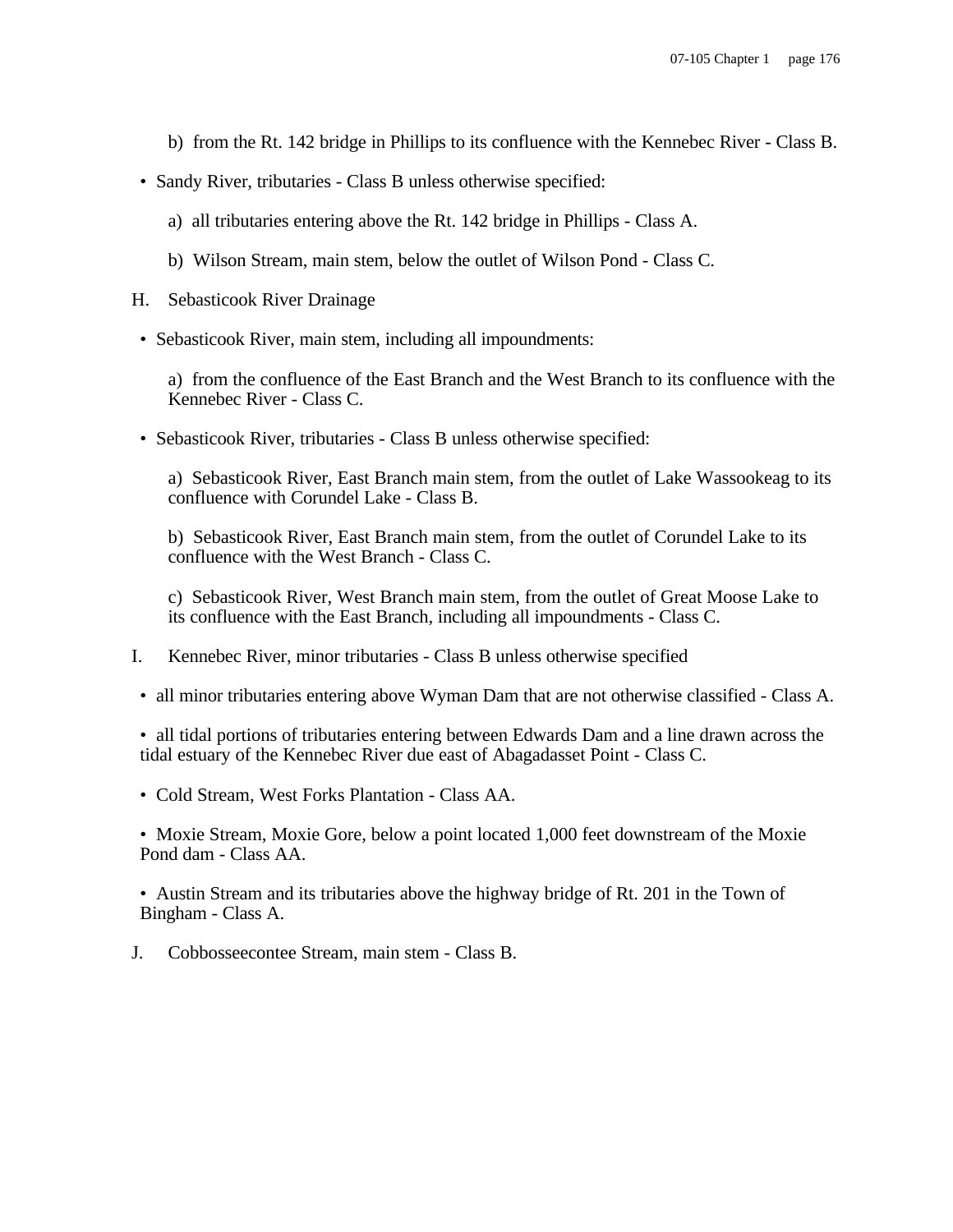# **APPENDIX D**

# **Antidegradation Policy 38 MRSA §464, Subchapter 4, Paragraph F**

(1) Existing in-stream water uses and the level of water quality necessary to protect those existing uses shall be maintained and protected. Existing in-stream water uses are those uses which have actually occurred on or after November 28, 1975, in or on a water body whether or not the uses are included in the standard for classification of the particular water body.

Determinations of what constitutes an existing in-stream water use on a particular water body shall be made on a case-by-case basis by the Board of Environmental Protection. In making its determination of uses to be protected and maintained, the Board shall consider designated uses for that water body and:

(a) Aquatic, estuarine and marine life present in the water body;

(b) Wildlife that utilize the water body;

(c) Habitat, including significant wetlands, within a water body supporting existing populations of wildlife or aquatic, estuarine or marine life, or plant life that is maintained by the water body;

(d) The use of the water body for recreation in or on the water, fishing, water supply, or commercial activity that depends directly on the preservation of an existing level of water quality. Use of the water body to receive or transport waste water discharges is not considered an existing use for purposes of this antidegradation policy; and

(e) Any other evidence which, for divisions (a), (b), and (c), demonstrates their ecological significance because of their role or importance in the functioning of the ecosystem or their rarity and, for division (d), demonstrates its historical or social significance.

(1A) The board may only issue a waste discharge license pursuant to section 414-A, or approve a water quality certification pursuant to the U.S. Clean Water Act, Section 401, Public Law 92-500, as amended, when the board finds that:

(a) The existing in-stream use involves use of the water body by a population of plant life, wildlife, or aquatic, estuarine or marine life, or as aquatic, estuarine, marine, wildlife, or plant habitat, and the applicant has demonstrated that the proposed activity would not have a significant impact on the existing use. For purposes of this division, significant impact means: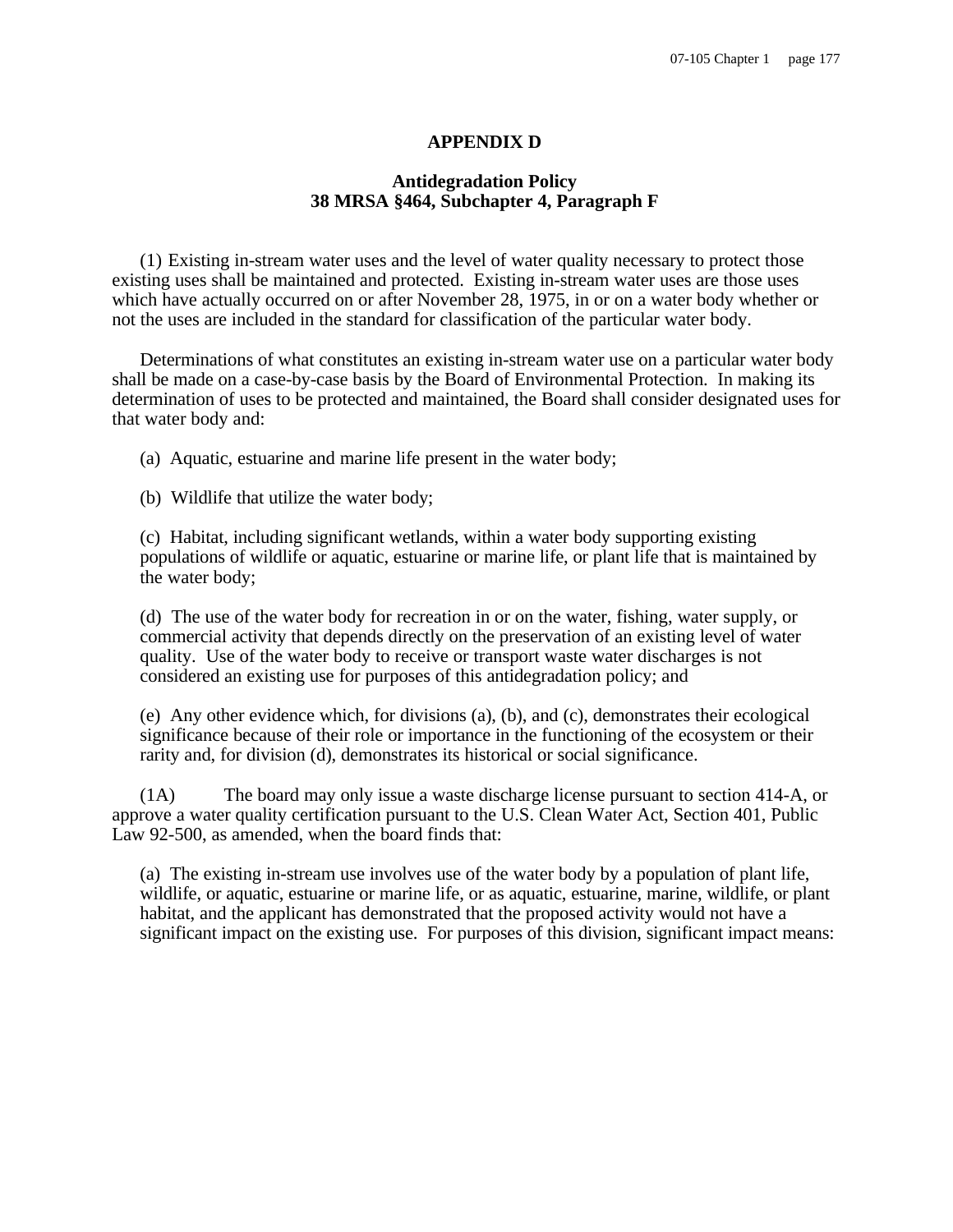• Impairing the viability of the existing population, including significant impairment to growth and reproduction or an alteration of the habitat which impairs viability of the existing population; or

(b) The existing in-stream use involves use of the water body for recreation in or on the water, fishing, water supply or commercial enterprises that depend directly on the preservation of an existing level of water quality and the applicant has demonstrated that the proposed activity would not result in significant degradation of the existing use.

The board shall determine what constitutes a population of a particular species based upon the degree of geographic and reproductive isolation from other individuals of the same species.

If the board fails to find that the conditions of this subparagraph are met, water quality certification, pursuant to the U.S. Clean Water Act, Section 401, Public Law 92-500, as amended, is denied.

(2) Where high quality waters of the State constitute an outstanding national resource, that water quality shall be maintained and protected. For purposes of this paragraph, the following waters shall be considered outstanding national resources: those water bodies in national and state parks and wildlife refuges; public reserved lands; and those water bodies classified as Class AA and SA waters pursuant to section 465, subsection 1; section 465-B, subsection 1; and listed under sections 467, 468 and 469.

(3) The board may only issue a discharge license pursuant to section 414-A or approve water quality certification pursuant to the U.S. Clean Water Act, Section 401, Public Law 92-500, as amended, if the standards of classification of the water body and the requirements of this paragraph will be met.

(4) Where the actual quality of any classified water exceeds the minimum standards of the next highest classification, that higher water quality shall be maintained and protected. The board shall recommend to the Legislature that that water be reclassified in the next higher classification.

(5) The board may only issue a discharge license pursuant to section 414-A or approve water quality certification pursuant to the U.S. Clean Water Act, Section 401, Public Law 92-500, as amended, which would result in lowering the existing quality of any water body after making a finding, following opportunity for public participation, that the action is necessary to achieve important economic or social benefits to the State and when the action is in conformance with subparagraph (3). That finding must be made following procedures established by rule of the board.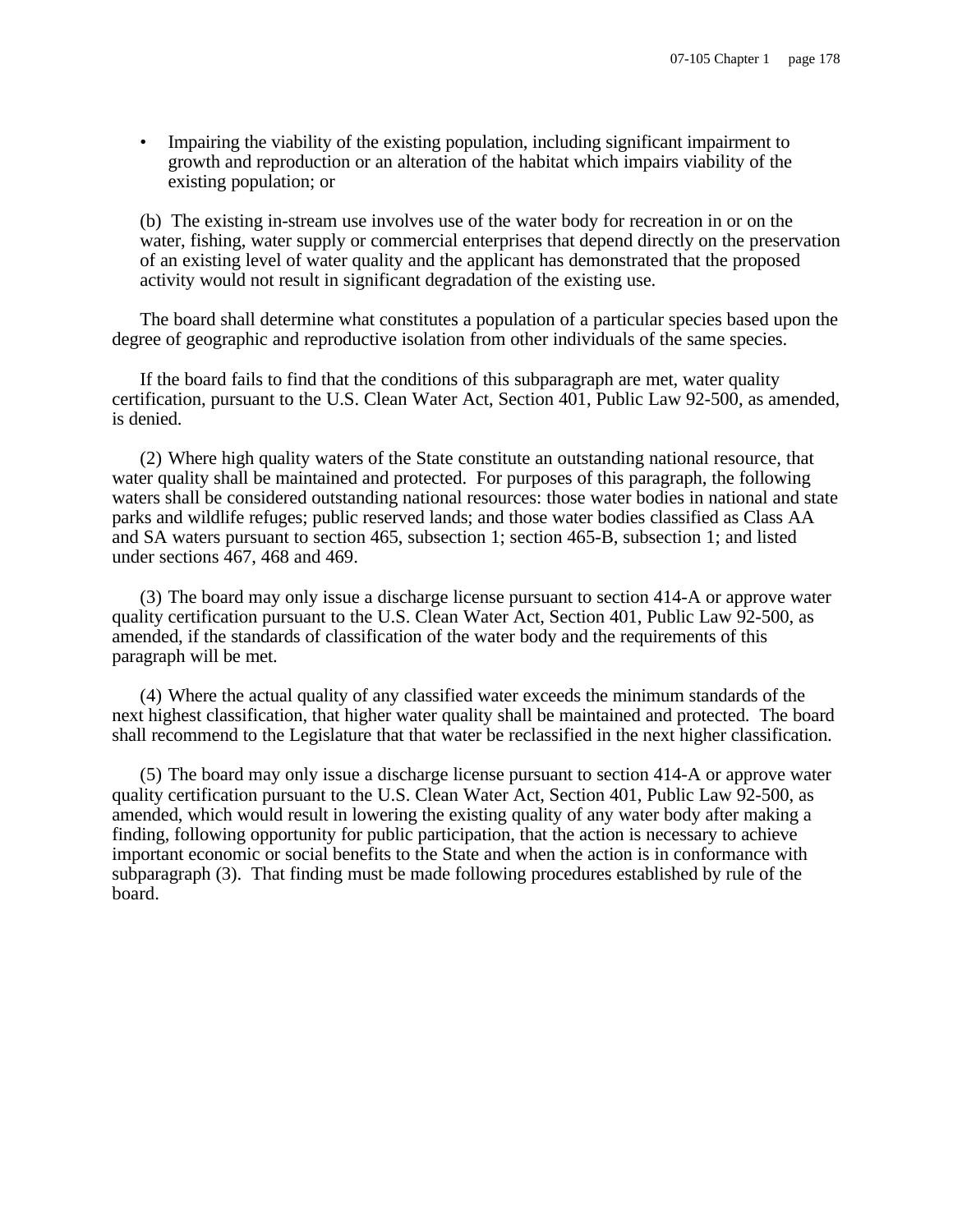# **APPENDIX E**

### **Classification of Stream and River Segments in the Kennebec Basin according to the Maine Rivers Study**

- "A" Rivers (value greater than state significance)
	- -- Lower Kennebec (Bay Point to Augusta)
	- -- Dead River (Kennebec River to Flagstaff Lake)
	- -- Upper Kennebec (the Forks to Harris dam)
	- -- Moxie Stream (Kennebec River to headwaters of Moxie Pond)
	- -- Cobboseecontee Stream (Kennebec River to Cobboseecontee Lake)
	- -- Moose River (Attean Pond to the Canadian border)
	- -- Number Five Bog Stream (Moose River to Schoodic Lake)
- "B" Rivers (value with outstanding statewide significance)
	- -- Main stem (Madison to the Forks)
	- -- Carrabasset River (Kennebec River to headwaters)
	- -- Sandy River (Kennebec River to headwaters)
- "C" Rivers (statewide significance)
	- -- Augusta to Madison
	- -- Dead River, North Branch (Flagstaff Lake to headwaters of Chain of Ponds)
	- -- Dead River, South Branch (Flagstaff Lake to headwaters of Saddleback Lake)
	- -- Messalonskee Stream (Kennebec River to Messalonskee Lake)
	- -- Carrabassett Stream (Kennebec River to County Line)
	- -- Sebasticook River (Kennebec River to headwaters)
	- -- Roach River (Moosehead Lake to Seventh Roach Pond)
- "D" Rivers (regional significance)
	- -- Indian Pond to Moosehead Lake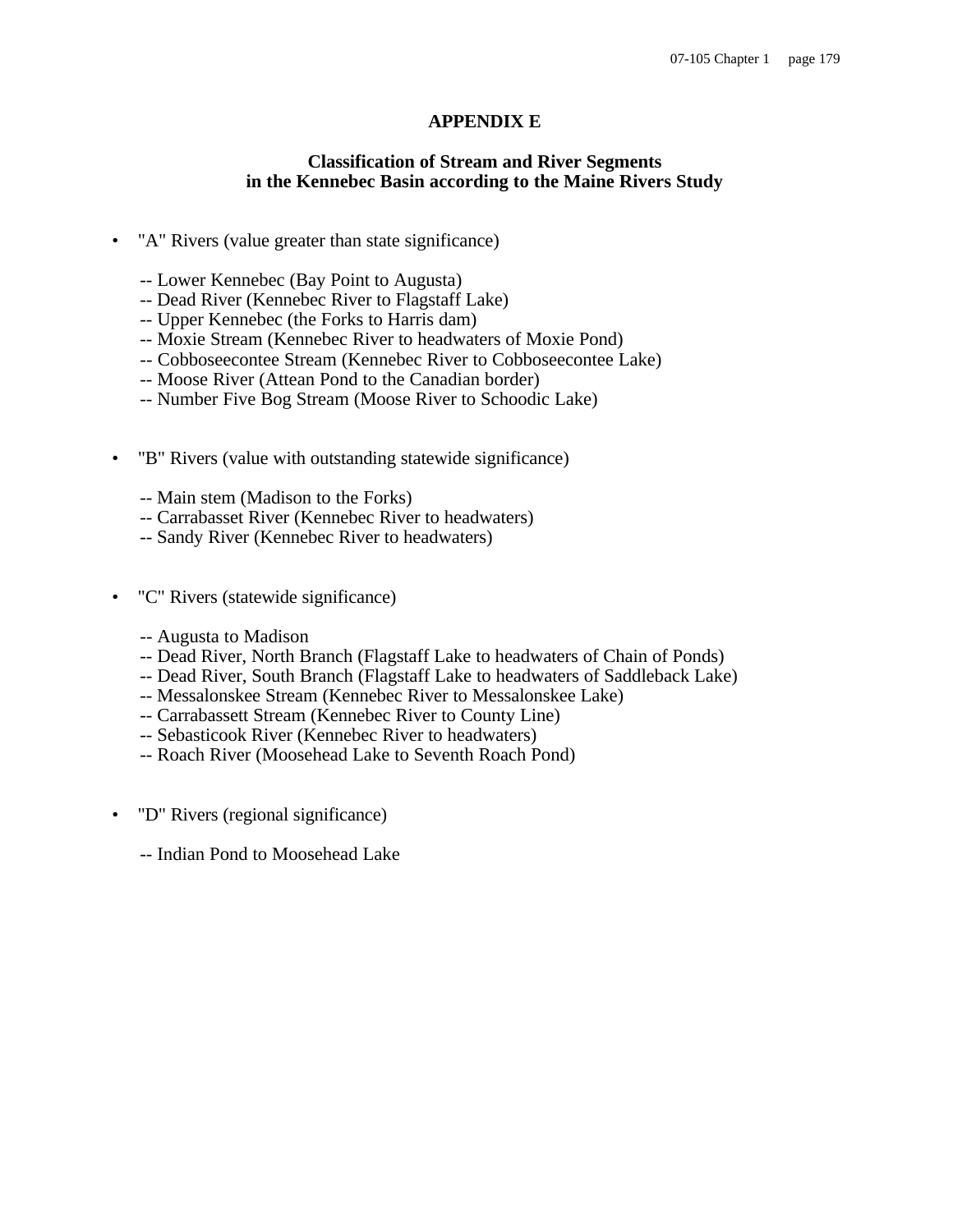# **APPENDIX F**

# **Acronyms for the Kennebec River Resource Management Plan**

ASRSC -- Atlantic Sea-Run Salmon Commission BPL -- Bureau of Public Lands BPR -- Bureau of Parks & Recreation FERC -- Federal Energy Regulatory Commission CMP -- Central Maine Power Company DECD -- Department of Economic and Community Development DEP -- Department of Environmental Protection DMR -- Department of Marine Resources FEMA -- Federal Emergency Management Agency IF&W -- Department of Inland Fisheries & Wildlife IFIM -- Instream Flow Incremental Methodology KHDG -- Kennebec Hydro Developers Group KWPC -- Kennebec Water Power Company LURC -- Land Use Regulation Commission MEMA -- Maine Emergency Management Agency MWDCA -- Maine Waterway Development & Conservation Act NEPA -- National Environmental Policy Act NFIP -- National Flood Insurance Program NKRPC -- North Kennebec Regional Planning Commission OCP -- Office of Comprehensive Planning SPO -- State Planning Office

USFWS -- U.S. Fish & Wildlife Service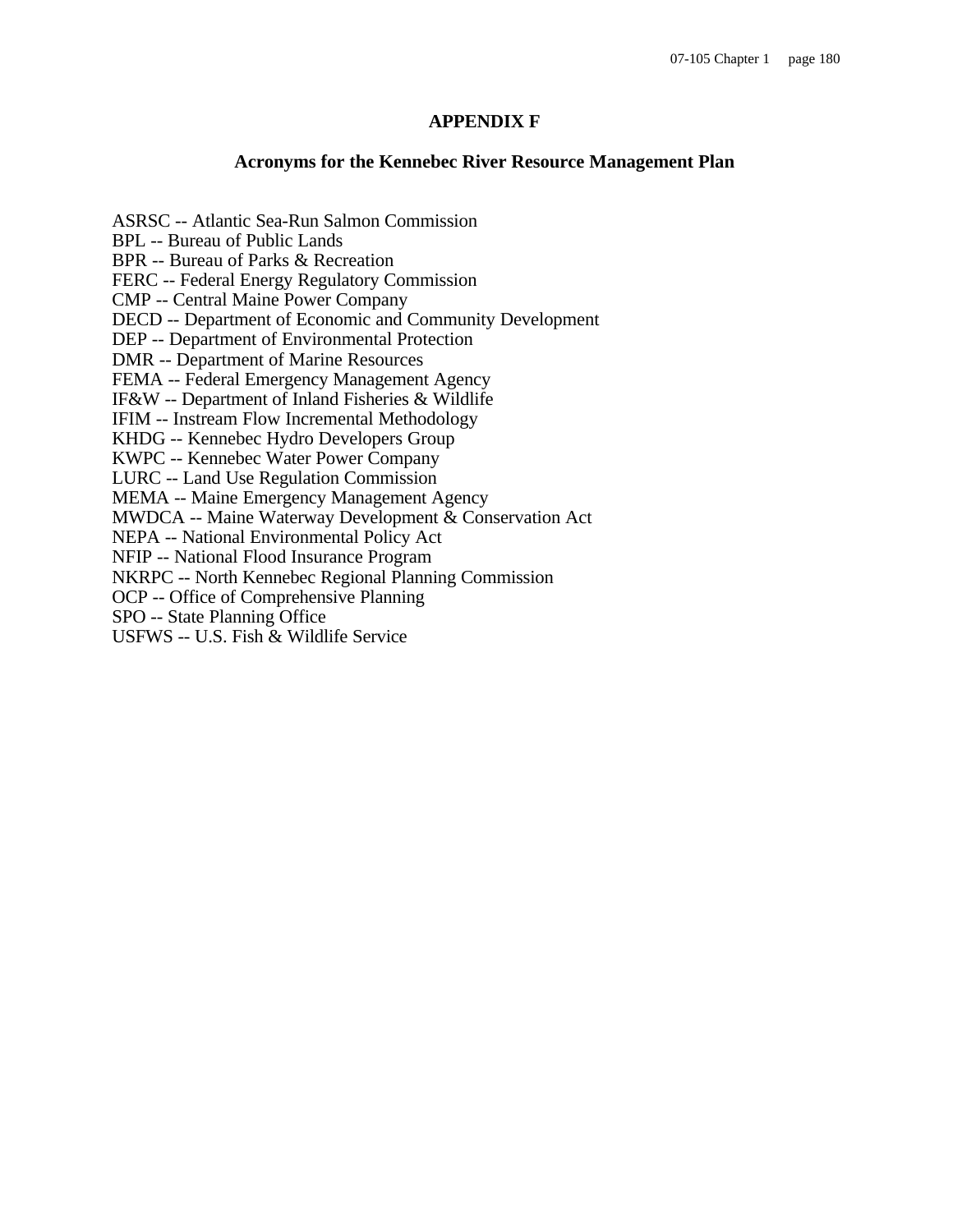#### **APPENDIX G**

#### **Basis Statement and Summary of Comments**

Kennebec River Resources Management Plan

**BASIS STATEMENT:** The Kennebec River Resources Management Plan responds to the requirements of a Maine statute enacted in 1989 titled "An Act to Ensure Notification and Participation by the Public in Licensing and Relicensing of Hydroelectric Dams and to Further Ensure the Equal Consideration of Fisheries and Recreational Uses in Licensing and Relicensing." This statute, codified at 12 MRSA §407, requires the State Planning Office (SPO) to work with the natural resource agencies of the State to develop a management plan for each watershed in the State with a hydropower project currently or potentially regulated by the Federal government. The Plan responds to the requirements of the Maine statute with respect to the Kennebec River. The Kennebec River Resource Management Plan also serves as the State's "comprehensive plan" for the Kennebec River for purposes of consideration by the Federal Energy Regulatory Commission (FERC) regarding hydroelectric licensing and relicensing within the Kennebec basin.

The Kennebec River Resource Management Plan represents a comprehensive examination of the various resources and beneficial uses of the Kennebec River. The Plan discusses each of these resources and beneficial uses and, consistent with existing State policies, makes certain recommendations that reflect the State's determination of how those resources and beneficial uses should be balanced against one another in various circumstances. The Plan also incorporates and updates existing State policies regarding Kennebec River resources.

Informal hearings were held in October 1991 in Skowhegan and Augusta on an earlier draft of the plan. Formal public hearings were held on the most recent draft of the plan in Bingham on August 26, 1992 and in Augusta on August 27, 1992. The deadline for receipt of public comments was extended from September 25 until November 2, 1992 at the request of representatives of municipalities between Augusta and Waterville.

Many comments on the plan were received during the public hearings and comment period. The comments are summarized below and are followed by SPO's rationale for adopting or declining to adopt proposed changes in the plan. Where consideration of comments resulted in changes to the Plan, this has been noted; otherwise, recommended changes in the Plan were not adopted.

Many comments received were supportive of the Plan in its current form.

A number of comments addressed the process by which the Plan was developed. These comments do not bear directly on the contents of the Plan; as a result, the responses to these comments, while noted, are not reflected in any changes to the Plan itself.

One comment noted that SPO does not have regulatory authority in dam permitting. The SPO agrees with this comment noting that the Plan is not intended to supplant the process by which regulatory decisions regarding the permitting of hydroelectric facilities and storage dams are made.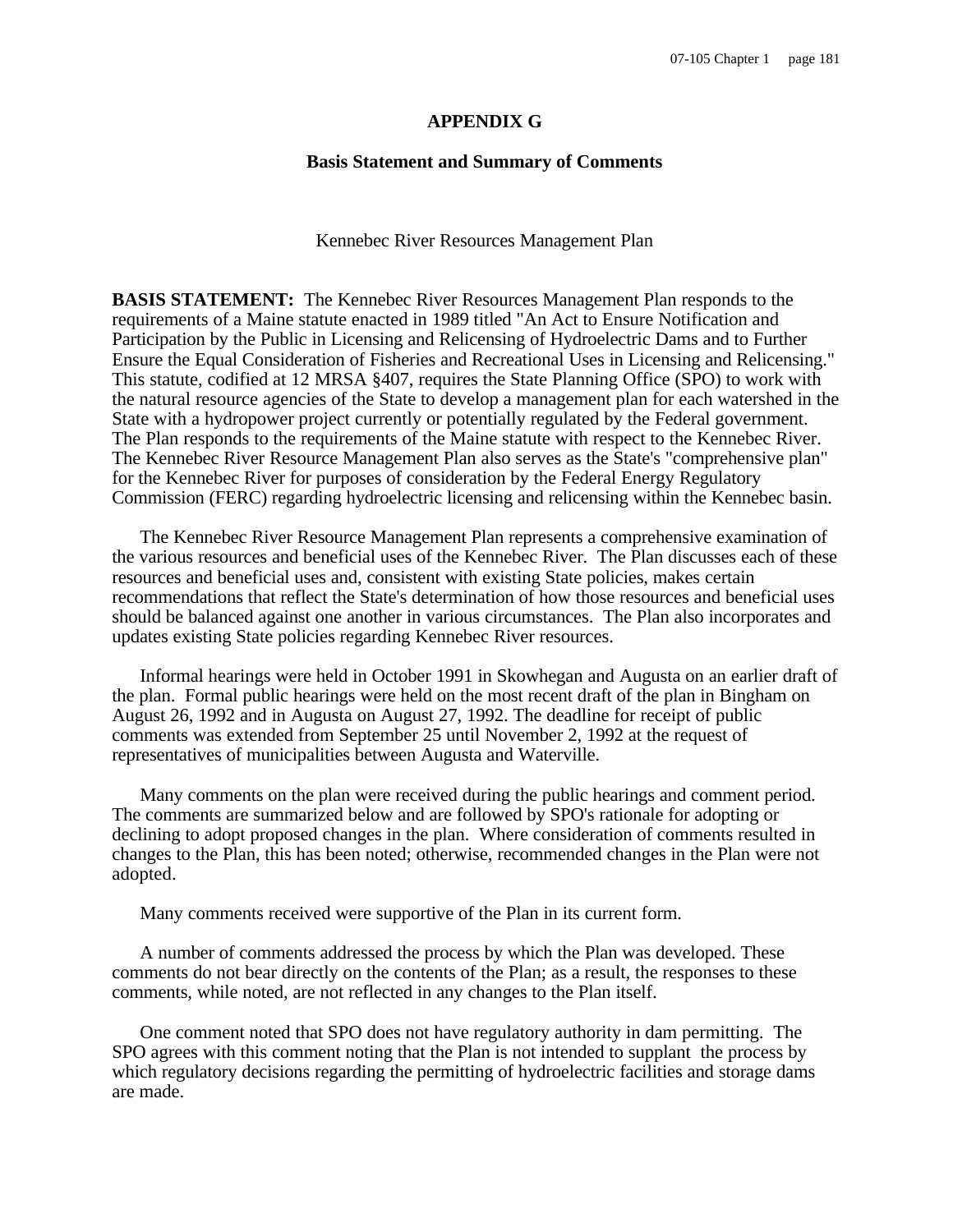Some comments stated that the Plan, and the process of its development, represented an attempt to deprive Edwards Manufacturing Company of its right to own and operate its hydroelectric facility and an attempt to impair relicensing of its dam. The Legislature, in enacting 12 MRSA § 407, mandated SPO to develop this, and other, comprehensive plans. The Plan is the result of an objective analysis of relevant data; policy recommendations regarding the most beneficial balancing of resources and uses of the Kennebec River Basin are based on the best professional judgment of natural resource specialists from several State agencies as coordinated by SPO.

One comment was received regarding perceived inconsistencies in the rulemaking process. Rulemaking formally began with the filing of SPO's regulatory agenda with the appropriate standing committees of the Legislature and with the Secretary of State on May 27, 1992. As noted above, informal hearings on an earlier draft of the Plan were held in October of 1991. However, as no regulatory agenda had been filed in 1991 stating SPO's intention to promulgate the Plan as a rule, these informal hearings could not be considered as satisfying the requirements of the Administrative Procedures Act.

One comment asserted that SPO had ignored comments of other State agencies in the development of the Plan. Development of the Plan entailed establishment of consensus among several professional analysts, scientists and policy development specialists for any one of the many complex issues addressed by the Plan. SPO's role in the development of the Plan, as in the development of FERC consultation documents, was to make the final judgment regarding the nature of the consensus derived. In no case did SPO include a policy recommendation in the Plan that was not supported by a majority of the professional staff involved in the decisionmaking process.

Several comments called for timely adoption of the Plan. The timeframe for adoption of the Plan has been a function of : 1) the lengthy analysis required of the many complex issues involved, 2) requirements of the Administrative Procedures Act, and 3) limitations on the resources available to SPO to complete this and other plans. One purpose of the Plan is to provide a basis for State agency comments, recommendations, and permitting decisions related to the licensing and relicensing of hydroelectric facilities. Although originally intended in part to aid State agencies during the FERC consultation process for the ten Kennebec Basin dams whose relicensing application deadlines passed in 1992, the Plan remains relevant for several reasons: 1) five of these dams have refiled applications for water quality certification, proceedings which will be subject to State agency comment over at least the next several months; 2) FERC will consider the Plan as its pursues the lengthy process of relicensing the ten dams mentioned above; 3) First Roach Dam may be required to apply for FERC licensing and therefore be subject to the consultation process; 4) FERC has requested that additional studies be conducted regarding the application for relicensing of the Edwards Dam; as a result, State agencies will be provided with an opportunity to comment on the design and results of requested studies; 5) Flagstaff storage dam began the five-year FERC consultation process in January, 1993; 6) four other dams will begin the consultation process in the next ten years.

Several comments reflected the opinion that the Plan is not a comprehensive river management plan. Some of these comments described the Plan as too heavily focussed on the Edwards Dam. Any perceived focus on the Edwards Dam is a function of the relative impact of the dam on the fisheries resources of the Kennebec River. Due to its location at head of tide, the Edwards Dam has the greatest impact on the fisheries of the river of any dam. As noted in the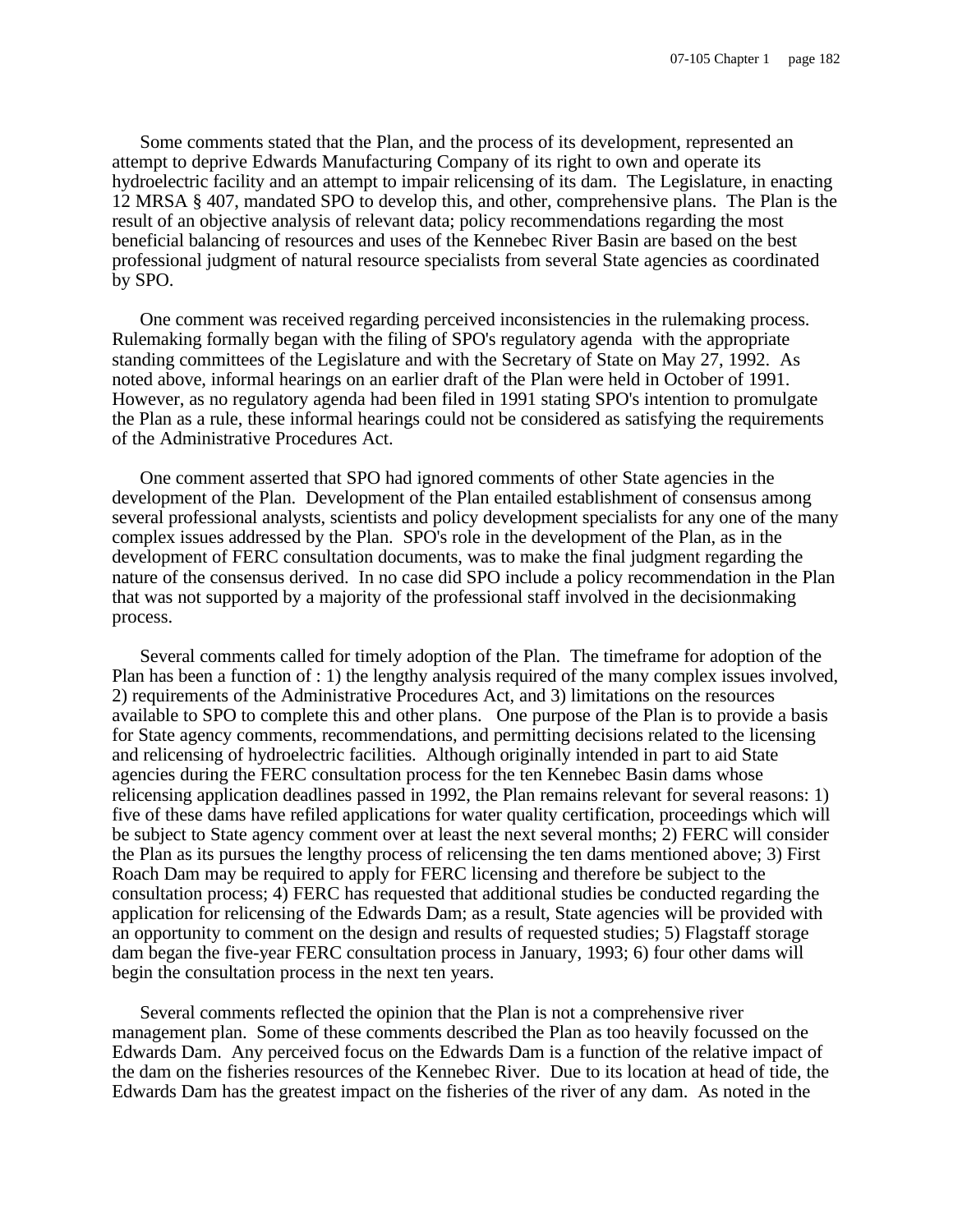Plan, anadromous species, including those which will not use fish ladders, are severely impacted by the current dam.

Several comments requested that the same level of detail applied to the analysis of Edwards Dam be applied to the other dams in the Kennebec basin. As noted above, Edwards Dam uniquely affects the basin. Analysis of the balance of uses at other dams in the basin did not warrant the development of policy recommendations such as those applied to Edwards Dam.

One comment was received recommending that the Plan address the cumulative impact of releases of up river lakes and impoundments on the fish habitat of the entire river. The flow of the river is interrupted by a series of impoundments; therefore, each dam's impact on fish habitat is generally limited to its impoundment and to the portion of the river between that dam and the next downstream dam. These impacts are addressed in the licensing and relicensing of individual projects.

One comment noted that the Plan should not be considered a "comprehensive plan" but rather a component of the State's Comprehensive Rivers Management Plan. The legislation enabling the Plan requires that such plans be adopted as components of the State's Comprehensive Rivers Management Plan. FERC refers to such components of the State's Comprehensive Rivers Management Plan as "comprehensive plans;" therefore, the Plan is both a "comprehensive plan" and a component of the State's Comprehensive Rivers Management Plan.

This comment further noted that the Plan should not be described as intended to be used by FERC as the definitive document concerning beneficial uses of the Kennebec River. Although SPO does not see any inconsistency with the legislation enabling the Plan to call it a "definitive document," the Plan has been edited to reflect this request.

A number of comments addressed perceived inconsistencies with various State and federal laws.One reviewer disagreed with the Plan's noted relevancy of Section 404 of the Clean Water Act and the National Environmental Policy Act. Congress has declared that FERC is subject to these laws as they pertain to the examination of threats to wetlands and environmental quality potentially caused by federal actions. Pursuant to NEPA and the Federal Power Act, FERC produces either an Environmental Assessment or an Environmental Impact Statement to support licensing or relicensing.

One comment suggested that the recent Maine Supreme Court decision regarding water quality was overstated. Language from the decision itself has been inserted in the Plan to clarify this point.

One who commented felt that the Plan overstated the jurisdiction of Section 401 of the Clean Water Act by referring to "activities" rather than "discharges." The Supreme Court decision noted in the paragraph above supported the State's position that the application of Section 401 is not limited to projects with discharges.

One comment requested that the chapter in the Plan entitled "Criteria for State Agency Decisionmaking" be expanded to specifically address requirements for receiving water quality certification as part of the process of relicensing dams. The Plan has been so amended.

One comment noted that more effort should be applied to achieving adoption of the Kennebec Hydro Developers' Group (KHDG) Fish Passage Agreement. On October 22, 1993 FERC denied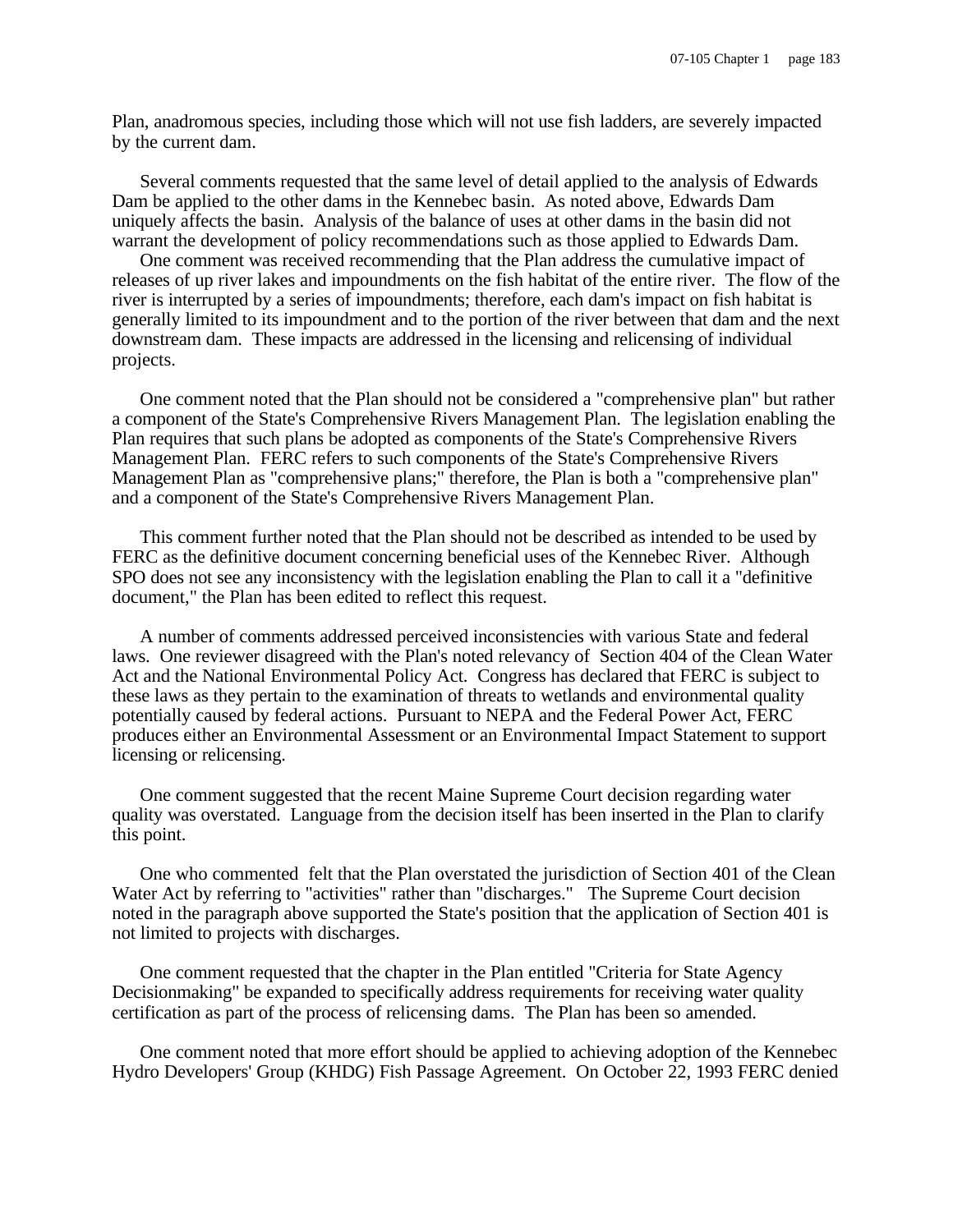a request for rehearing and let stand staff orders amending project licenses to incorporate the KHDG agreement. This action has been noted in the Plan.

Some comments reflected a concern that the Plan demonstrated a bias against hydroelectric development; that the importance of hydroelectricity to the region and references to State policy that endorses hydropower were not included in the Plan. Similar, although less explicit, comments were received regarding the perception that the Plan was biased towards hydroelectric development; these recommended greater emphasis on wetlands, wildlife habitat, shoreland protection, and recreational opportunities. SPO recognizes that such issues as the perception of bias are difficult, if not impossible, to resolve to the satisfaction of all parties. The benefits of hydropower have been more fully noted in the Plan. The Plan represents a balanced view of the many uses of the Kennebec River.

One comment requested that the Plan incorporate an analysis of the net present value of the power generated by the Kennebec basin's projects over the life of the current and proposed licenses in order to demonstrate the economic benefit provided to licensees. This comment went on to characterize the benefit accruing to owners of hydroelectric facilities as a public subsidy and requested that the Plan require that the public benefits received from each project be commensurate with the financial benefits and power enjoyed by owners of facilities licensed to use the river for power generation. Although hydroelectric facilities generate profits for their owners, the generation of power also provides benefits to residents of the region and the State in terms of providing jobs, indigenous power, taxes, and by other means. The financial benefit to the owners of a hydroelectric facility of operating that facility is not relevant to the balancing of river resources and uses that is required by regulations governing hydroelectric generation.

Two comments questioned the methods used in the Plan to quantify the hydroelectric potential of the Kennebec River. SPO agrees that these methods are inaccurate and has edited the Plan to incorporate a more accurate method, supplied by one reviewer, for estimating hydroelectric potential.

A number of comments addressed the issue of mitigation. One comment opined that mitigation programs are not relevant under the relicensing process, especially with respect to the State role and that pre-project conditions are not appropriate as baselines for the design of mitigation programs. A second comment asserted that applicants should be required to compare pre-project and current environmental conditions as a basis for mitigation requirements and to provide mitigation plans. Mitigation can be a central focus of the consultation process, one in which representatives of State agencies are closely involved. The determination of a baseline against which to measure the requirements for mitigation must be determined on a case-by-case basis. Mitigation plans are required when indicated by the analysis of balance among resources and uses rather than as a general rule.

One comment contested the Plan's reference to the potential significance of First Roach Dam. The State stands by its contention that this dam poses potentially significant hazards to public safety and risks to the environment. The comment also asserted that the First Roach Dam was constructed only for log driving and not for power production. The Plan has been edited to reflect this comment.

Two comments expressed a concern that the Plan would set a precedent for removal of dams other than Edwards. However, the Plan explicitly states that the recommendation of removal of the Edwards Dam is in large part a function of the dam's location at head of tide and that this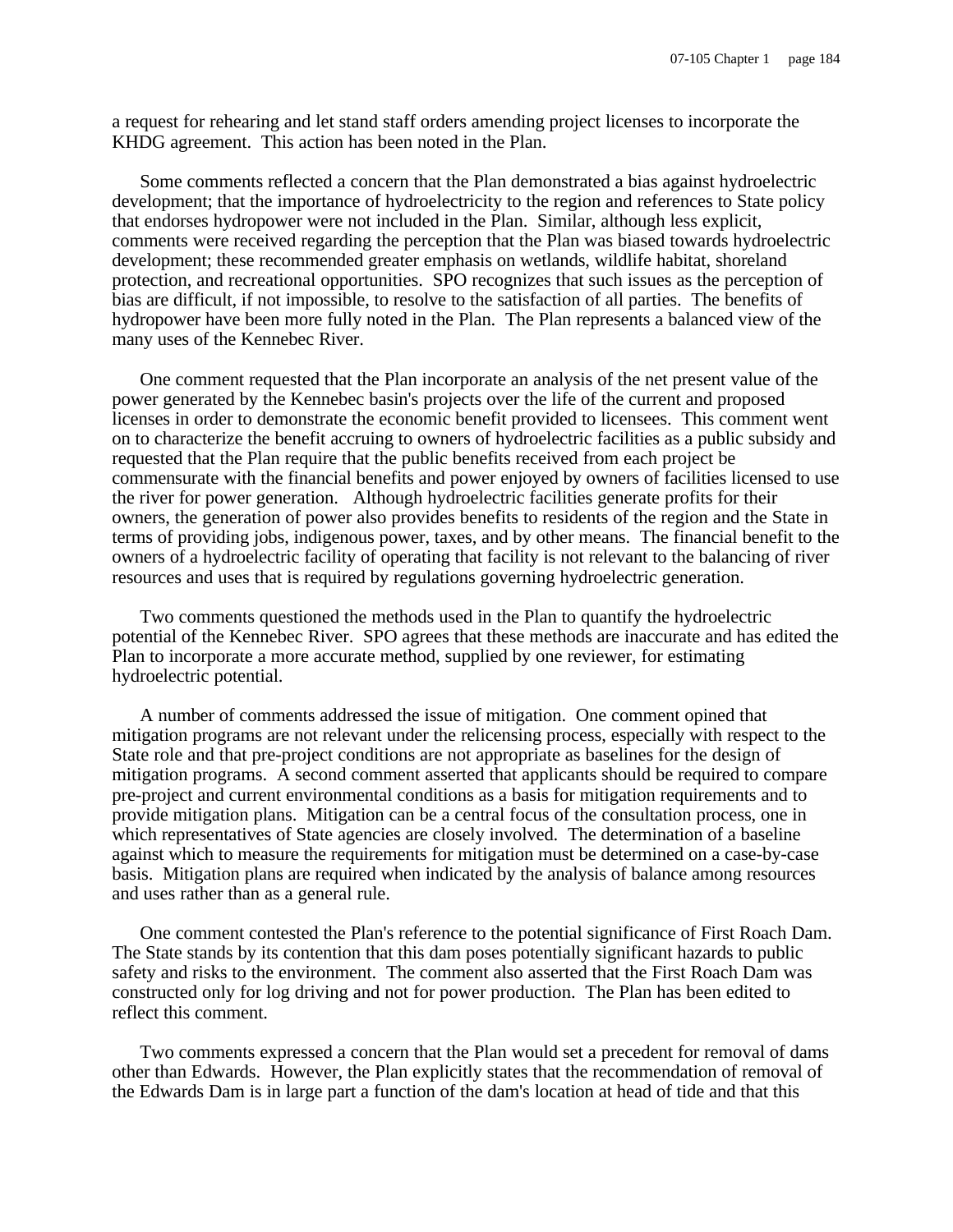recommendation for removal is not to be construed as an invitation to seek wholesale removal of the State's hydroelectric facilities.

In a similar vein, one comment noted that the Plan's stated objective to reduce the cumulative impacts of dams on the shad restoration program implied a management strategy that would affect dams other than Edwards. In fact, the objective, as stated in the Plan, is to reduce the cumulative impacts of dams on the shad restoration program by seeking removal of the Edwards Dam. The objective does not imply efforts to remove other dams.

Many comments addressed the Plan's recommendation for removal of the Edwards Dam in Augusta. One who commented made the point that the relatively high cost of power generated by Edwards should not be a factor in assessing the fate of the dam because this high cost could not be anticipated. The price of power generated by the dam is dictated in the terms of the contract between Edwards Manufacturing Co., Inc. and Central Maine Power Company which was signed in the early 1980's. Although power costs have not risen as steeply as predicted at the time this contract was signed, the fact remains that the price of power generated at Edwards, and a number of other generating stations, is much higher than today's avoided cost rate. A second comment noted resentment that property was being submerged in order to generate power that cost much more than replacement power.

Several comments related to the effect of removal of Edwards Dam on the impoundment and the services it provides. One comment addressed a concern that loss of the impoundment would result in reduced black duck habitat; another comment contradicted this conclusion. Open water is more highly valued waterfowl habitat than free flowing waters; however, open water is not typical habitat for black duck which prefer beaver flowages, large wetlands, emergent and wooded wetlands, if distant from populated areas.

Several comments also claimed that there was a lack of assessment of the impact of dam removal on wetlands in the area and the potential for destruction of a 150 year old ecosystem. Although detailed analysis of the impact of dam removal on wetlands necessarily must await further study, initial review of this issue indicates that positive effects, in terms of improved habitat for aquatic species, will outweigh negative effects on those waterfowl and other species which prefer a flatwater resource. One comment expressed an opinion that removal of the dam would not restore the river as proposed because much water would still be impounded above Waterville. It is the location of the Edwards Dam at head of tide that makes its removal of potential significance in the restoration of many of the Kennebec's fisheries.

A number of comments noted concerns regarding changes in the shoreline of the impoundment should the dam be either removed or enlarged. Although relatively few property owners are expected to experience undesirable results as a consequences of dam removal, it is anticipated that some shoreline changes may negatively impact aesthetic values, boat access and the use of dry hydrants, etc. However, the benefit to the residents of the State of allowing the impoundment to revert to a free flowing river outweighs any loss of amenities which may be experienced by shorefront homeowners.

A number of issues raised regarding the removal of Edwards Dam were beyond the scope and intent of the plan. These included the potential flooding of minable gravel deposits, the effect of changes in the impoundment on property values, potential changes in municipal boundary lines that occur at the thread of the river, and possible means of financing dam removal.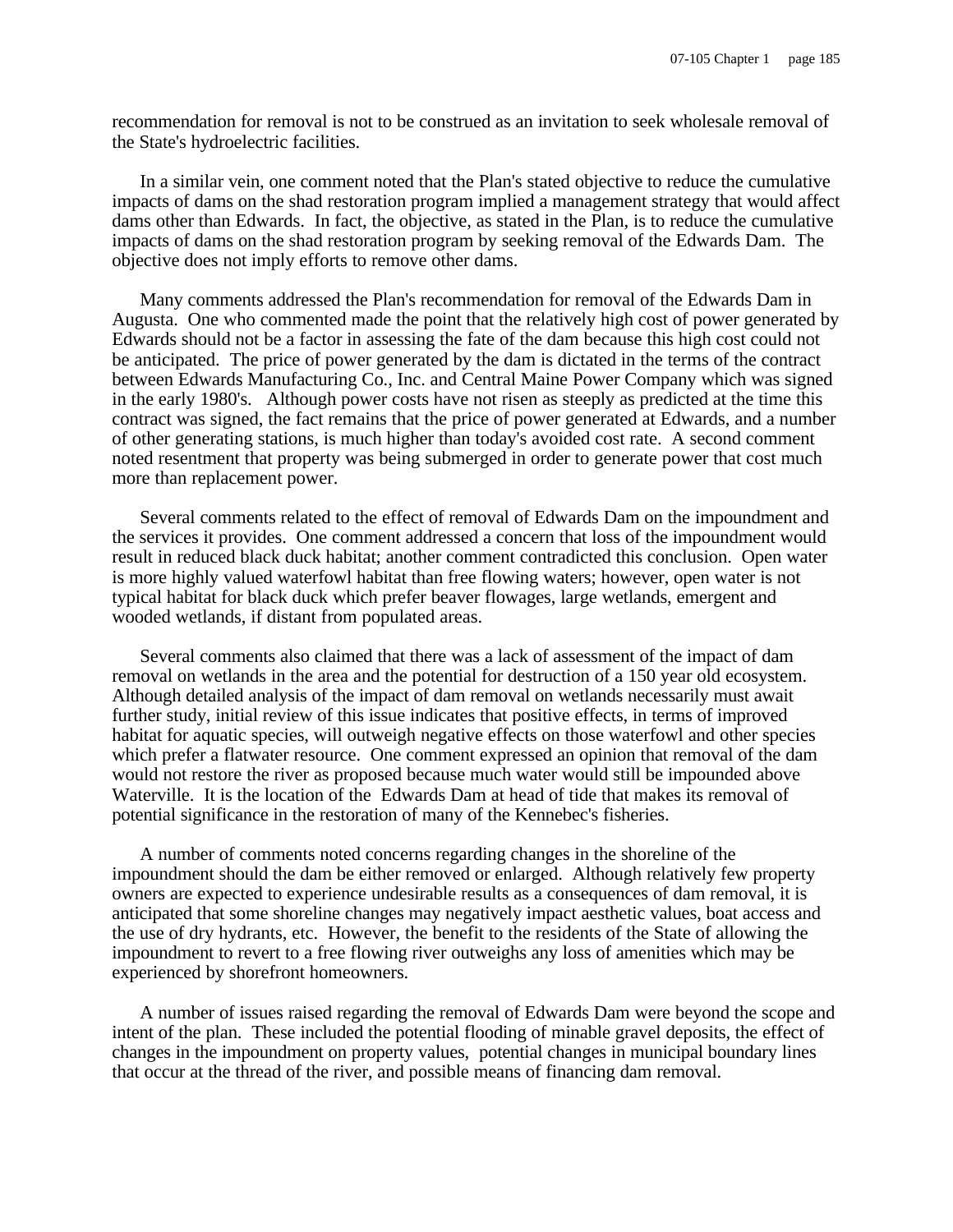Fisheries issues dominated a number of comments regarding the recommendation for removal of Edwards Dam. A number of comments raised concerns regarding the impact on brown trout and smallmouth bass fisheries above the dam if the dam is removed. As stated in the Plan, the restoration of anadromous fisheries to the Kennebec should enhance both the brown trout and sea run brown trout fisheries by providing increased forage for these species. The impact of dam removal on the smallmouth bass fishery is less predictable because this species is adaptable and opportunistic. It is possible that smallmouth bass will continue to produce at the same rate/acre as currently occurs; however, loss of still water habitat will reduce the total landed catch. The smallmouth bass would be expected to continue to support a fishery; however, it will be conducted by wading and from small rather than large boats. The anticipated changes in this fishery would be offset by the benefit resulting from a substantial increase in riverine fishing opportunity upstream from the dam site.

A number of comments pointed out that removal of the Edwards Dam would provide access to the upper river to pest species such as carp and lamprey eels. Lamprey eels occur above the Edwards Dam. They range as far upriver as the dams in Waterville and Winslow. The potential effect of the removal of Edwards Dam on the range of carp was analyzed in 1986 by the Maine Department of Inland Fisheries and Wildlife. The removal of the dam would result on the extension of the range of carp in the mainstem of the Kennebec as far upriver as the next impassable dam in Waterville. Carp prefer sluggish, warm, soft-bottomed, vegetated waters. With the dam removed, little of this habitat would remain and carp would not be expected to do well. The potential risk of introducing carp above Augusta is outweighed by the benefit resulting from a substantial increase in the amount of riverine fishing opportunity in this part of the State. This analysis has been added to the Plan.

One comment stated that fish passage at Edwards would be sufficient to achieve fisheries goals; however, as described in the Plan, a number of anadromous species do not use fishways.

One comment expressed the opinion that the Plan's statement that removal of the Edwards Dam is necessary to promote the Kennebec River's fisheries and recreational resources is too broad. This statement has been modified to say that removal of the dam is necessary to achieve the State's goals for restoration of the Kennebec's fisheries and recreational resources.

One comment asserted that the Plan fails to address the downstream implications of the removal of Edwards Dam. The restoration of several anadromous fisheries that is expected to follow from dam removal will restore large populations of fish to that portion of the Kennebec downstream from the site of Edwards Dam. In addition to supporting a potentially significant sport fishery, these populations will contribute to restoring the Kennebec's estuarine/tidal ecosystem, including Merrymeeting Bay, to a more naturally functioning state. The Plan has been amended to reflect this information.

A number of comments stated that the Plan does not address the potential release of toxic contaminants if the Edwards Dam is removed. An example of contamination resulting from the removal of a dam on the Hudson River was cited. The Plan relies upon the results of sediment toxicity testing carried out upriver of the Edwards Dam and these studies indicate that there is no toxic residue behind the dam (*Expected water quality changes from removal of Edwards Dam, Augusta. 16 February 1992*, and *Addendum 23 February 1992,* Maine Department of Environmental Protection).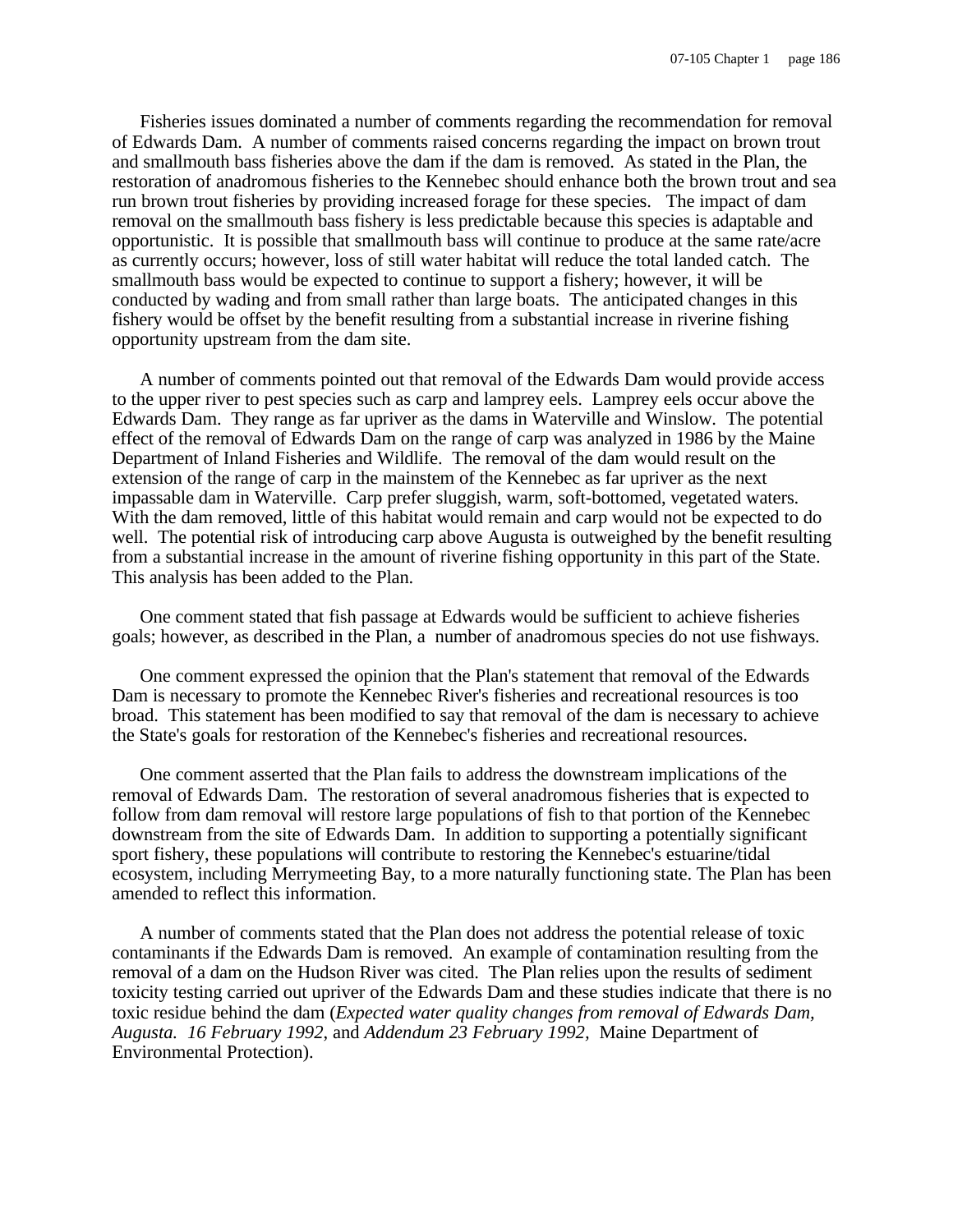One comment expressed the opinion that the Edwards impoundment is needed in order to dilute pollution coming from up river. In fact, the impoundment has the opposite effect because it slows down the flow of water and wastes and can contribute to lower than normal dissolved oxygen.

Several comments addressed the Plan's analysis of the removal of the impact of the removal of Edwards dam on recreational benefits in the area. Some of these comments asserted that such benefits had been overstated; that the Kennebec would only draw fishermen away from other areas rather than generating increased recreation; that the economic benefits of increased recreational activity would not be sufficient to offset the negative effect on Augusta's tax base of dam removal. Other comments asserted that the recreational benefits of dam removal had been understated; that dam removal would boost already significant guiding activity on the river; that the Augusta area could expect to experience the type of economic growth that has followed restoration of shad fisheries in the Connecticut and Delaware Rivers and salmon fisheries in upstate New York. Additional studies will be needed to assess the validity of these comments.

Two comments addressed the role of the power generated at Edwards Dam. The first asserted the need for power from Edwards when Maine Yankee goes off line early next century. According to *The Final Report of the Commission on Comprehensive Energy Planning, Maine State Planning Office, May 1992*, "The goal of Maine energy policy should be to meet the State's energy needs with reliable energy supplies at the lowest possible cost, while at the same time ensuring that our energy production and use is consistent with Maine's goals for a healthy environment and a vibrant economy." This report goes on to state that Maine's energy policy is to promote the continued development of renewable indigenous resources only when it can be ensured "that any reliance on indigenous resources is consistent with state objectives for the proper use and conservation of those resources."

The second comment questioned the need for power generated by Edwards Dam when a large amount of Maine's indigenous power is currently exported out-of-state. Exports of Maine's indigenous power are a function of membership of Central Maine Power and Bangor Hydro Electric Company in the New England Power Pool. Power pooling allows its members to achieve a higher reliability level with less capacity than would be required without a pool and, therefore, at lower cost. Pooling may result in lower fuel costs because load increases draw the lowest cost energy from the pool.

One comment recommended that the negative implications of dam removal should be expanded upon in the Plan. References to potentially negative impacts of dam removal, such as the introduction of carp above Augusta, changes in the shoreline and wetlands in the area of the impoundment, changes in waterfowl habitat, and the loss of a flat water recreational resource, have been added to discussions in the Plan of balancing the advantages and disadvantages of removal of Edwards Dam.

One comment requested that the Plan address the impact of dam removal on shoreland zoning. Significant and permanent changes in the water level of impoundments in the Kennebec basin may alter the shoreland zone as designated by municipalities. As is now noted in the Plan, the effects of such changes would have to be evaluated on a case-by-case basis.

One comment asserted that removal of Edwards Dam would be detrimental to bald eagles which utilize the open water which can be found below the dam in the winter. Eagles are attracted to open water, such as occurs downstream of the Edwards Dam. However, because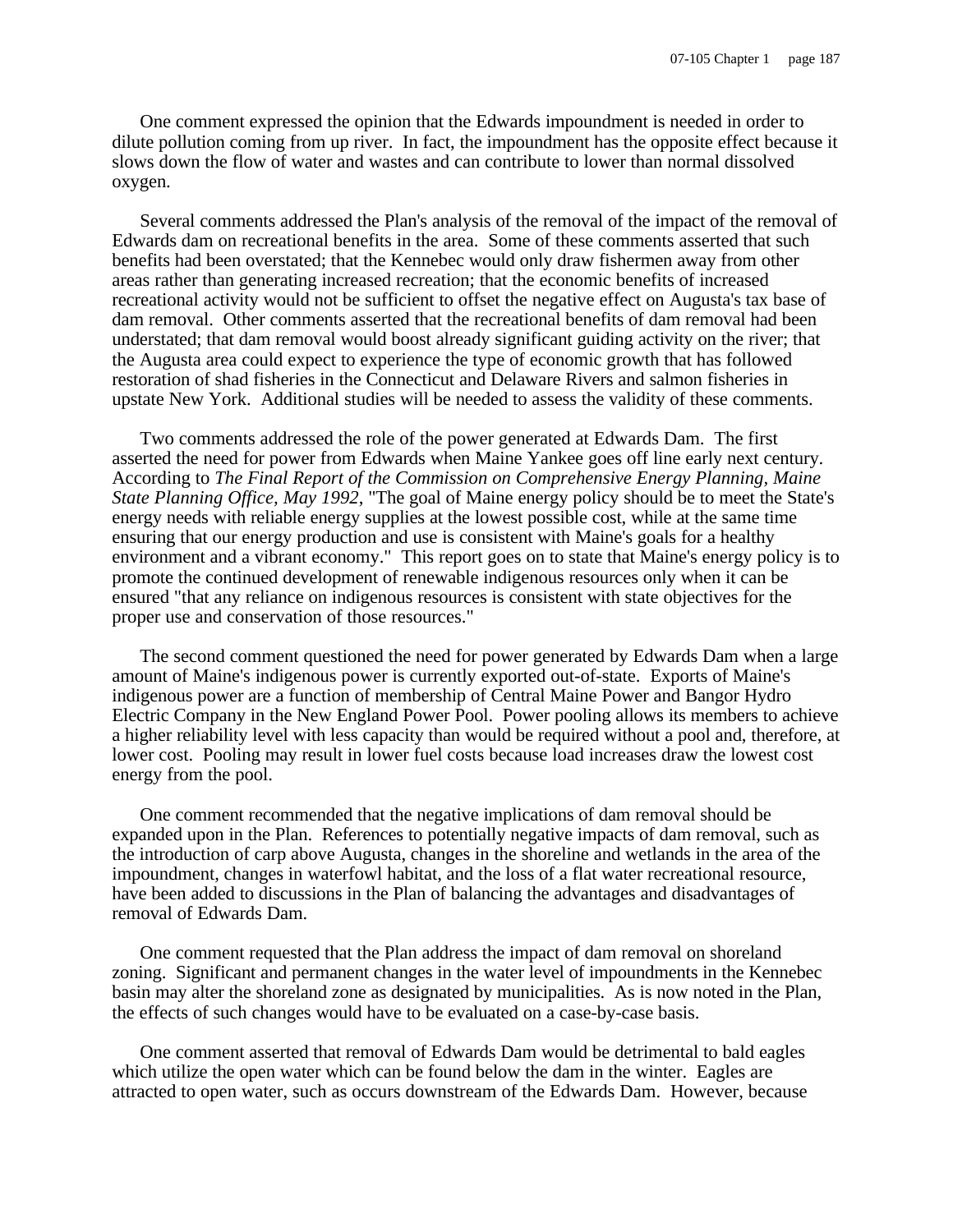eagles are very nomadic in Maine during the winter and do not rely on anyone site and because it is likely that, without the dam, open water will occur naturally in the winter at one or more points between Augusta and Waterville, it is anticipated that removal of Edwards Dam will not adversely impact bald eagles.

One comment suggested that restoration of the smelt fishery was unnecessary due to problems in the lobster industry. The proposed restoration of the smelt in the Kennebec River is unrelated to the lobster industry.

One comment noted that the State should focus on cleaning up the river as it is rather than on the removal of Edwards Dam. The State views restoration of habitat as a logical complement to its ongoing efforts to improve water quality in the Kennebec River.

One comment noted that removal of Edwards Dam would allow access to archeological sites. This has been so noted in the Plan.

One comment requested information on the impact of the removal of Edwards Dam on flood control. The Edwards Dam has little effect on flood control for two reasons: 1) The dam is operated in run of river mode with the result that the dam is not used to store water; and 2) at high flows, the effect of the dam is reduced because the water level in the channel below the dam rises to the point that the dam is submerged or nearly submerged.

One comment asserted that the discussion of water quality in the Plan is limited. Additional information on water quality has been added to the Plan.

One comment recommended that the balance among fisheries, recreation and hydropower can best be achieved by looking at the river as a whole rather than forcing this balance at each dam. According to the writer, under this scenario, the best section of the river for a fishery should be managed as a fishery, the best section for whitewater recreation ought to be managed for whitewater recreation, etc. The interconnectedness of the uses of the river prevents basin-wide mitigation from achieving an effective balance of uses. For example, commercial whitewater recreation benefits from the predictability of established dam releases. Similarly, management of a section of river solely for hydropower generation would affect flows necessary to support fisheries and fishing opportunity. Management of a section of river solely for fisheries might require run of river flows, compromising hydropower generation in the area.

A second comment proposed mitigation for necessary losses in fisheries due to power production in the form of enhanced flows for recreation, protection of the river corridor and water quality, and improved access. Mitigation of fishery losses must compensate in kind for those losses; enhanced flows for boating, river corridor protection, etc., would not constitute mitigation for fisheries losses and could even contribute to those losses.

Several comments were received regarding flows. Two comments called for recreational releases on the Roach River and at East and West Outlet. As a result of the consultation process, the operator of West Outlet has agreed to a continuous release of 120 cfs during the summer recreation season to enhance recreational canoeing. At this time, additional recreational releases in these areas appear to be incompatible with maintenance of fish habitat and fishing opportunity.

One comment recommended that the Plan call for "meaningful public management" of flows and reservoir levels and for improvement of this management to enhance non-power values.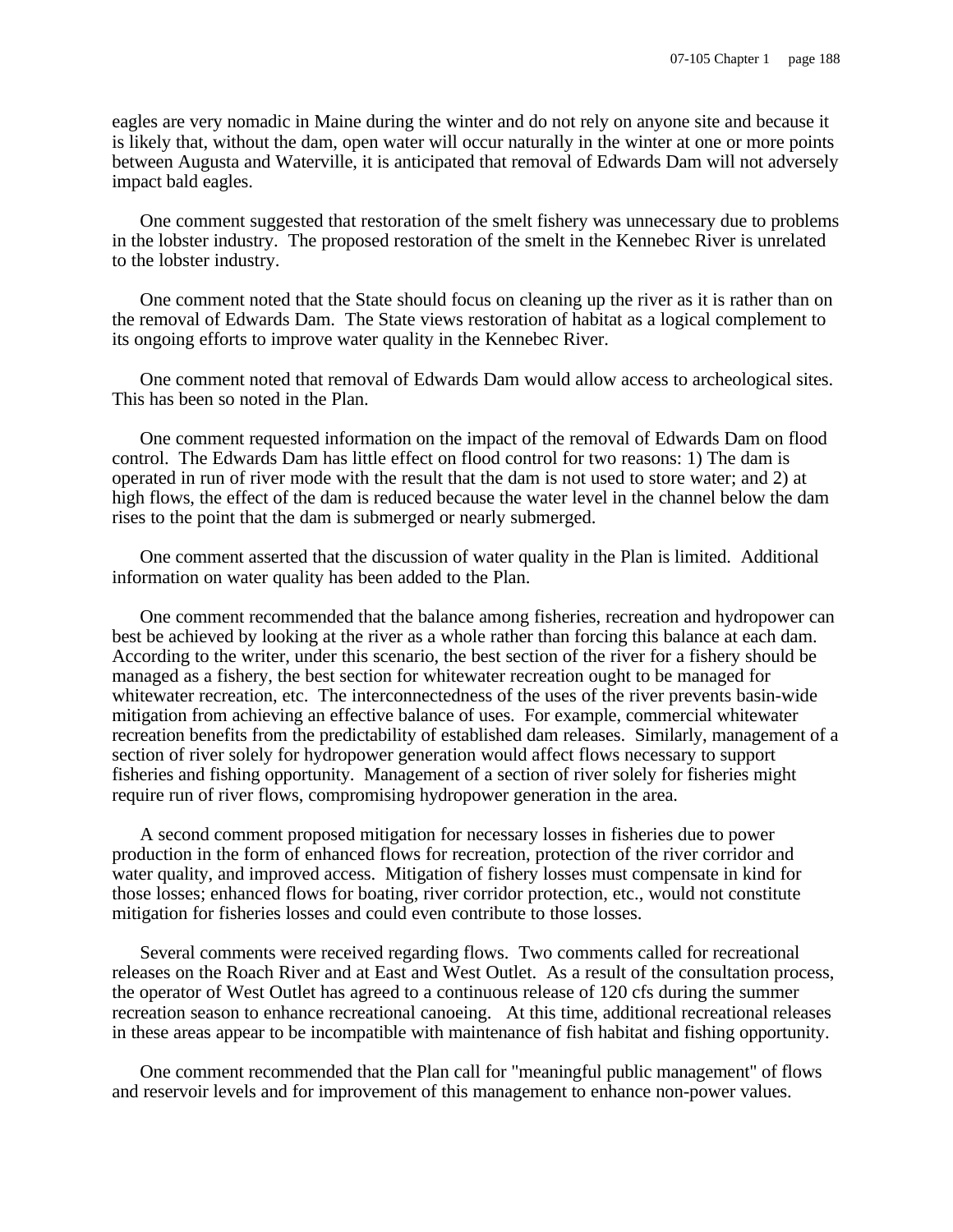Flows and reservoir levels are managed by KWPC, a private entity, as granted by Legislative charter. The interests of the State and federal governments are represented during the licensing process and may, if necessary, be included in the license as conditions. The State has found that this system of management serves the public interest and that non-power values do not suffer as a result of this system of management.

One comment recommended that the Plan require applicants to describe hydrologic cycles, species and habitat affected by drawdowns, and wetland losses and to provide plans for mitigation of adverse impacts. Where these issues have been found to be relevant, they are noted in the Plan. While some of these issues are not addressed for each dam site, or for any dam site, it is assumed that they will, if necessary, be addressed on a case-by-case basis during licensing.

One comment asserted that the allowance for flows less than Aquatic Base Flow that is described in the hydropower policies contradicts the goals for inland fisheries. Because the allowance for flows less than Aquatic Base Flow is conditional on maintenance of aquatic organisms, it is not seen as contradicting the goals for inland fisheries

One comment provided updated information on the schedule and rate of releases on the Kennebec and Dead Rivers. The Plan has been amended to include this information.

Two comments addressed the issue of water level fluctuations in impoundments. One comment asserted that the Plan focussed on the disadvantages of fluctuating water levels without describing the benefits of fluctuations. Such fluctuations are beneficial to the generation of hydropower and to the prevention of flood conditions. These benefits have been more fully described in the Plan. A second comment stated that the Plan should call for minimization of fluctuations. The need to protect lives and property against the threat of flooding would make such a policy unwise

One comment was received expressing concerns regarding flooding; it called for additional stream gages and installation of an early warning system. The Plan already recommends additional gages; the recommendation for an early warning system has been added.

One comment recommended that the Plan address the need for greater energy conservation by hydropower licensees. The issue of energy conservation by licensees is beyond the scope of the Plan.

Several comments asserted that the Plan is lacking with regard to discussion of the need for improved access and the impact of access fees. One comment went on to assert that current recreational enhancements are not commensurate with the benefits conferred upon licensees and that licensees should contribute to a recreational enhancement trust for the purpose of purchasing access. State analysis of the balance among resources and uses at the various dams undergoing relicensing did not reveal any required enhancements other than those already called for in the Plan. The issue of fees has been included in the Plan in the form of a recommendation for analysis of fees as an impediment to access.

A number of comments stated that the inland fisheries resources of the Kennebec River had been inadequately described in the Plan. Detailed descriptions of these fisheries have been added to the Plan.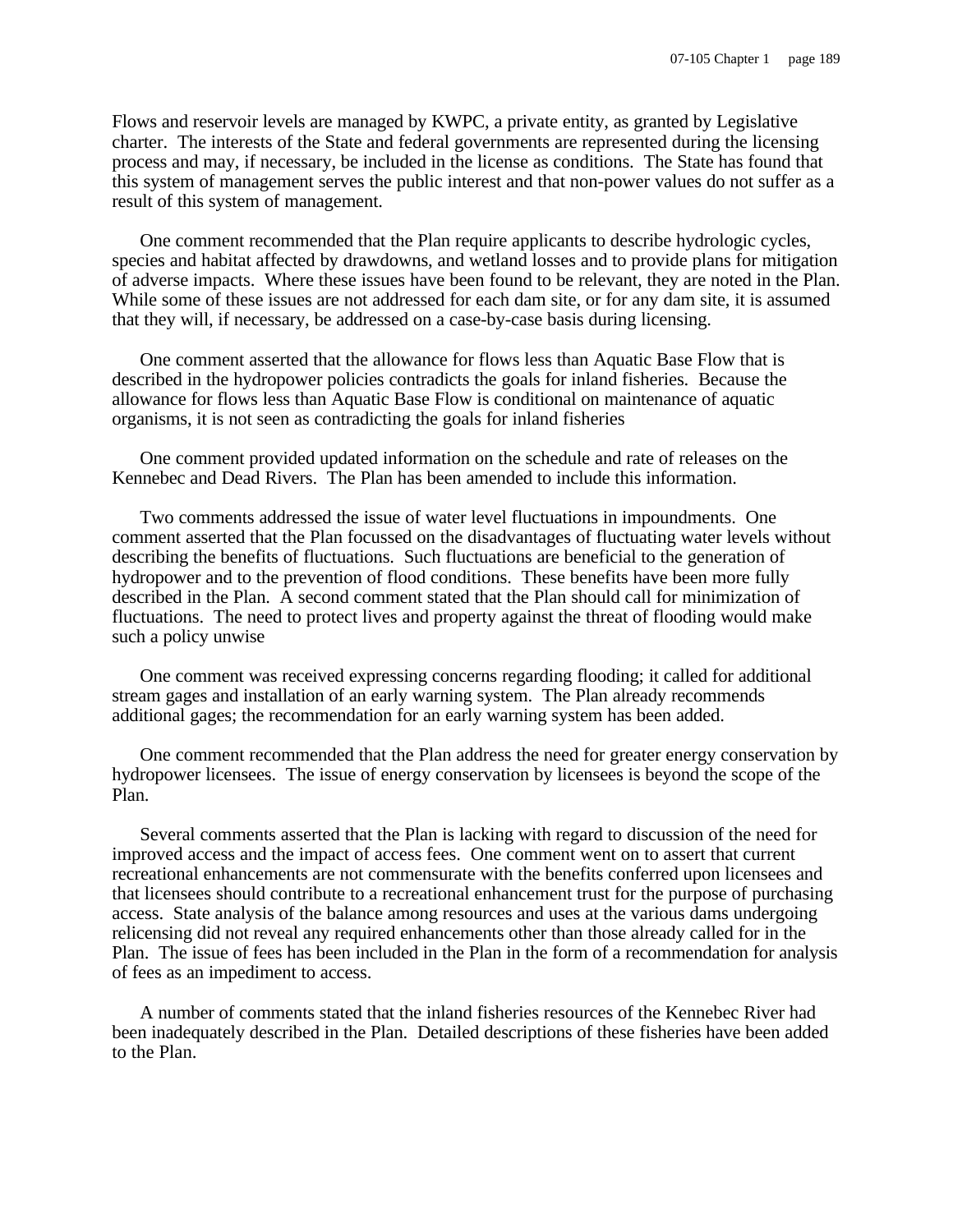One comment recommended new language for one of the recommendations regarding fisheries restoration. The existing language in the Plan more closely adheres to State policy. One comment asserted that the Plan places too much emphasis on potential fisheries habitat. Achievement of the State's goals for restoration of anadromous fisheries in some cases requires analysis of potential fisheries habitat. One comment recommended reorganizing the subchapter on fisheries; several changes have been made.

One comment recommended that a section on ecological resources be added to the chapter on resources and beneficial uses in the Plan. The current design of the Plan best suits the purposes for which it was intended.

One comment recommended that the Plan should require that applicants for licenses provide a plan for shoreline protection. At this time, the State finds insufficient basis to include this recommendation in the Plan.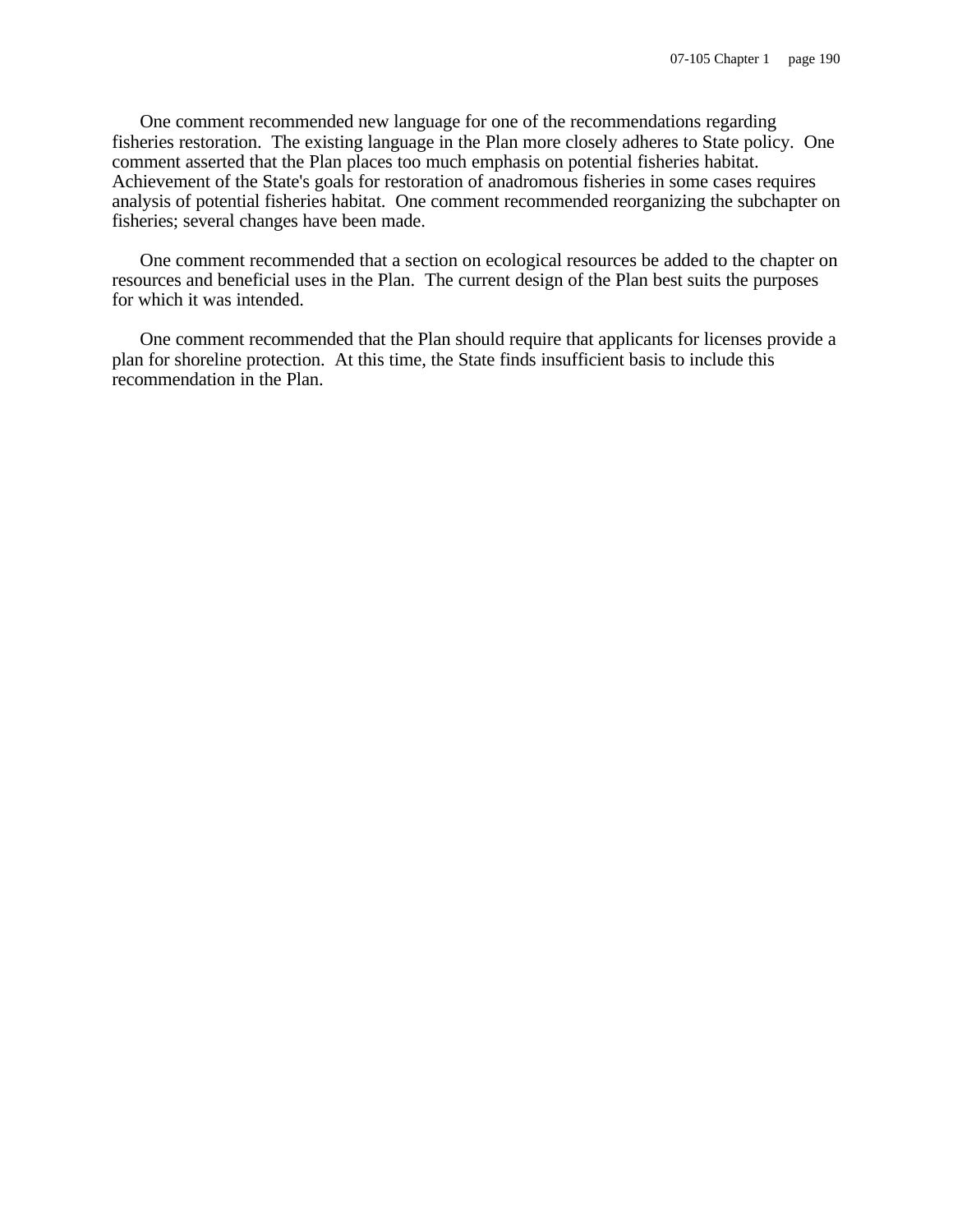### **BIBLIOGRAPHY**

- Atkins, C.G., 1870. *Third Report of the Commissioners of Fisheries of the State of Maine for 1869*.
- Atkins, C.G., 1887. The River Fisheries of Maine Quoted in: Goode, G.B., 1887. The Fisheries and Fishery Industries of the United States, Section V, Vol. 1.
- Atkins, C.G. and N.W. Foster, 1869. *Reports of the Commissioners of Fisheries of the State of Maine for the Years 1867 and 1868*.
- Atlantic Sea-Run Salmon Commission. *Atlantic Salmon Management in the Kennebec River: A Status Report and Interim Management Plan.*
- AuClair, Roger P., 1982. *Moosehead Lake Fishery Management Plan.* Maine Department of Inland Fisheries & Wildlife, Fisheries Research Bulletin No. 11, 75pp.
- Bigelow, H.B. and W.C. Schroeder, 1953. Fishes of the Gulf of Maine, U.S. Fish and Wildlife Service Fishery Bulletin #74, Vol. 53, 577pp.
- Boone, J.G. and B.M. Florence, 1978. The Feasibility of Augmenting Maryland Striped Bass Populations through Hatchery Stockings, Maryland Department of Natural Resources; Mimeo, 3pp.
- Cowardin, L.M., V. Carter, F.C. Golet, E.T. LaRoe, and J.H. Sather, 1979. *Classification of Wetland and Deepwater Habitats of the United States*, U.S. Department of the Interior, Washington, D.C.
- Dadswell, M.J., 1979. *Biology and Population Characteristics of the Shortnose Sturgeon, Acipenser brevirostrum, LeSeur 1818 (Osteichthyes Acipenseridae) in the Saint John River Estuary, New Brunswick, Canada*, Canada J. Zoology, 57:2186-2210.
- Dadswell, M.J., B.D. Taubert, T.S. Squiers, D. Marchette, and J. Buckley, 1984. *Synopsis of Biological Data on Shortnose Sturgeon Acipenser brevirostrum LeSeur 1818*, NOAA Technical Report, NMFS #14, U.S. Department of Commerce.
- DeCola, J.N., 1970. *Water Quality Requirements for Atlantic Salmon*, USDI Federal Water Quality Administration, N.E. Region, Massachusetts, 42 pp.
- Dovell, W.L., 1977. *Biology and Management of Shortnose and Atlantic Sturgeons of the Hudson River*, Federal Aid Project AFS-19-R-2, Annual Report, 130pp.
- Elson, P.F., 1975. Atlantic Salmon Rivers, Smolt Production and Optimal Spawning: An Overview of Natural Production, IASF Special Publication 6, New England Atlantic Salmon Conference, pp.96- 119.
- Federal Power Act, 1986 Amendments, Electric Consumers Protection Act.
- Fefer, S.I. and P.A. Schettig, 1980. *An Ecological Characterization of Coastal Maine*, FWS/OBS-80/29, Biological Services Program, U.S. Fish and Wildlife Service.
- Flagg, L.N., 1971. *Striped Bass and Smelt Survey, Annual Report for 1970*, AFS-4-2.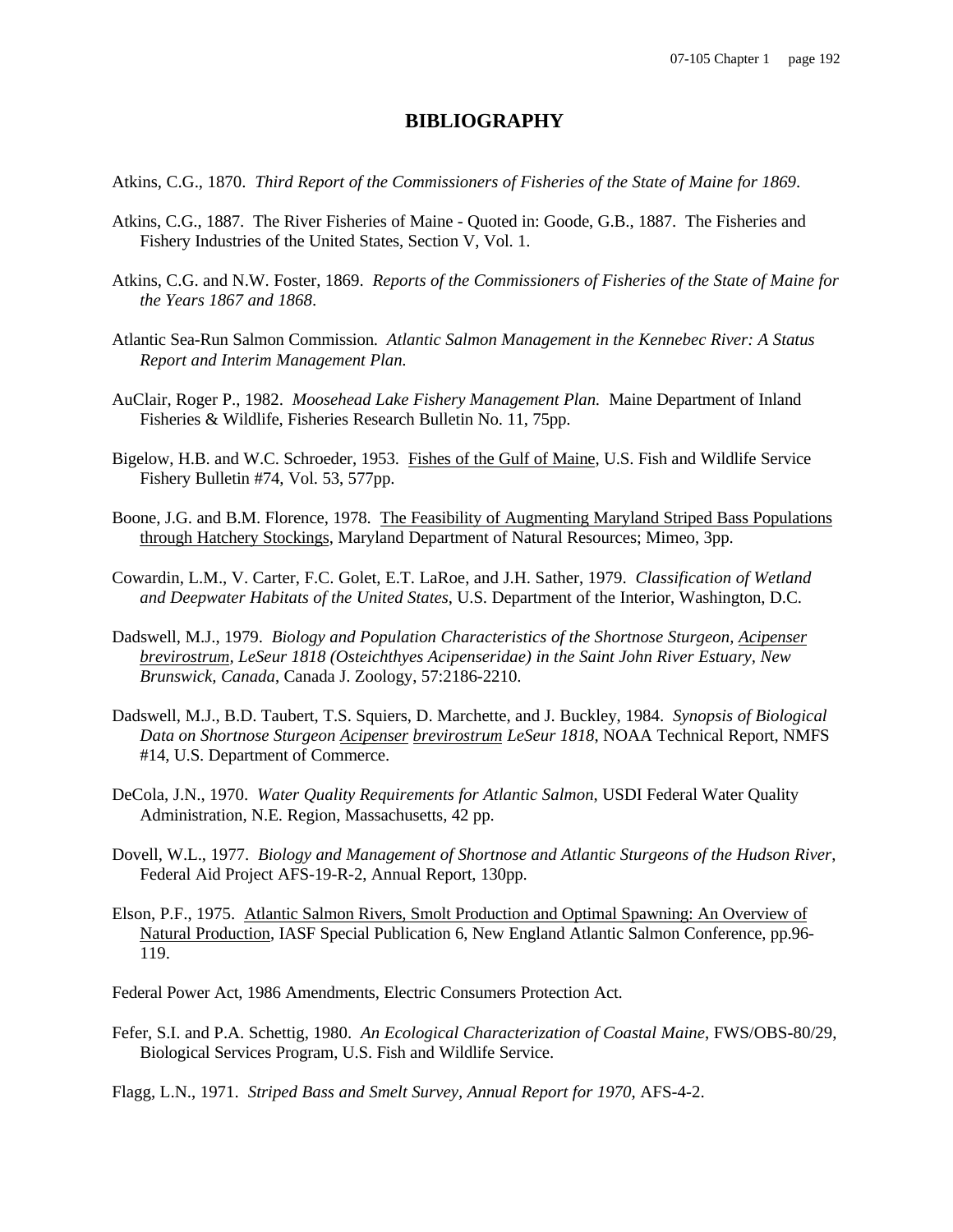Flagg, L.N., 1972. *Striped Bass and Smelt Survey, Annual Report for 1971*, AFS-4-3.

- Flagg, L.N., 1974. *Striped Bass and Smelt Survey, Completion Report*, AFS-4.
- Flagg, L.N., 1984. *Evaluation of Anadromous Fish Resources, Final Report*, Federal Aid Project AFS-21-R, October 1, 1978 - May 15, 1983.
- Fontaine, R.A., 1979. *Drainage Areas of Surface Water Bodies of the Androscoggin River Basin in Southwestern Maine*, U.S. Department of the Interior, Geological Survey, Open File Report.
- Fontaine, R.A., 1980. *Drainage Areas of Surface Water Bodies of the Kennebec River Basin in Southwestern Maine*, U.S. Department of the Interior, Geological Survey, Open File Report.
- Francis, J.R., D.H. Stommel, H.G. Farmer, and D. Parsons, Jr., 1953. *Observations of Turbulent Mixing Processes in a Tidal Estuary*, Woods Hole Oceanographic Institution, Woods Hole, Massachusetts.
- Frenette, M., C. Rae, and B. Tetreault, 1972. *The Creation of Artificial Salmon Pools*, Department of Civil Engineering, Laval University, Quebec, pp.17-24.
- Fried, S.M. and J.D. McCleave, 1973. *Occurrence of the Shortnose Sturgeon (Acipenser brevirostrum), an Endangered Species, Montsweag Bay, Maine*, Canada J. Fish Research Board, 30:563-564.
- Fry, F.E.J., 1947. Temperature Relations of Salmonids, Proc. 10th Meeting Nat. Committee on Fish Cult., App. D.F.R.B. Canada.
- Hulbert, P.J., 1974. Factors Affecting Spawning Site Selection and Hatching Success in Anadromous Rainbow Smelt (*Osmerus mordax*, Mitchell), M.S. Thesis, University of Maine, Orono, 44pp.
- Knight, A.E., 1981. Unpublished data, Mad River, NH FWS. Laconia, New Hampshire.
- Land and Water Associates, 1981. *Recreational Study for the Outlets of Moosehead Lake.*
- Land and Water Associates, 1989. *Central Maine Power Recreational Facilities Plan.*
- Leim, A.H. and W.B. Scott, 1966. Fishes of the Atlantic Coast of Canada, Fisheries Research Board of Canada, Bulletin #155.
- MacNeish, J. Dennis, 1987. *Kennebec River Brown Trout Management Plan.* Maine Department of Inland Fisheries and Wildlife, Progress Report No. 1 (1983-1987), 36pp.
- Maine Department of Conservation, January 1985. *Maine Rivers Access and Easement Plan,* Bureau of Parks and Recreation.
- Maine Department of Conservation, August 1989. *Bigelow Preserve Management Plan.*
- Maine Department of Conservation, December 1989. *Holeb Unit Management Plan.* Bureau of Public Lands, Augusta.

Maine Department of Environmental Protection, 1981. *State of Maine 1990 Water Quality Assessment*.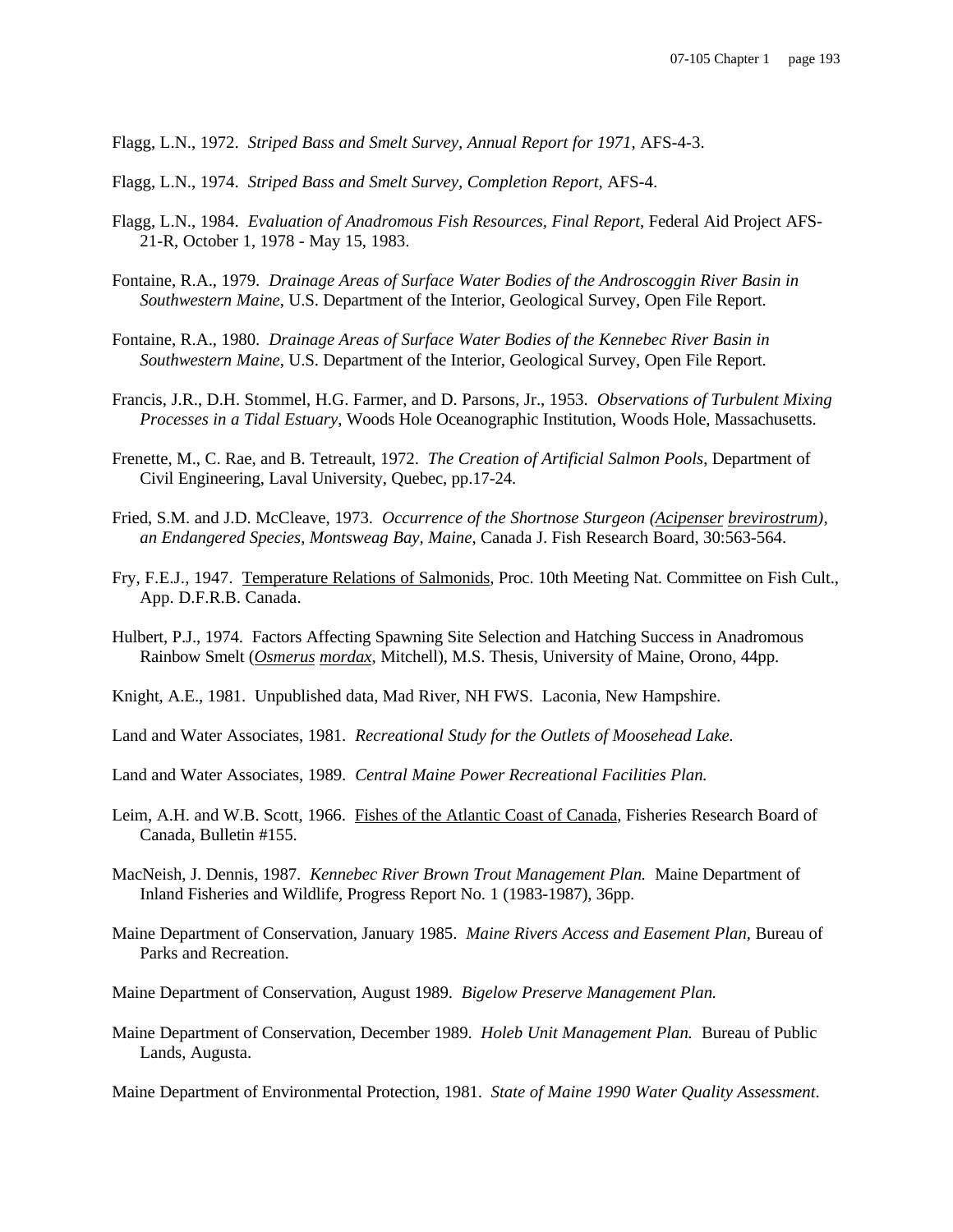- Maine Department of Environmental Protection, 1990. *Expected Water Quality Changes from Removal of the Edwards Dam, Augusta.* 16 February 1990 and addendum 23 February 1990.
- Maine Department of Inland Fisheries and Wildlife, 1981. Aerial photos of Merrymeeting Bay, Wetland Estimates, Wildlife Division, (Mimeo).
- Maine Department of Inland Fisheries and Wildlife, November 1985. *Roach River Strategic Plan for Fisheries.*
- Maine Department of Inland Fisheries and Wildlife, December 1987. *Administrative Policy Regarding Hydropower Projects.*
- Maine Department of Inland Fisheries and Wildlife, Maine Department of Marine Resources, and Atlantic Sea Run Salmon Commission. *Administrative Policy Regarding Hydropower Projects*, (summarized).
- Maine Department of Marine Resources, June 1982. *Statewide Fisheries Management Plan*.
- Maine Department of Marine Resources, 1986. *Lower Kennebec River Inland Fisheries Management Overview*.
- Maine Department of Marine Resources, 1986. *Lower Kennebec River Anadromous Fish Restoration Plan*.
- Maine Department of Marine Resources, 1986. *Strategic Plan and Operational Plan for the Restoration of Shad and Alewives to the Kennebec River above Augusta*.
- Maine Department of Marine Resources, August 1988. *Policy Concerning Hydropower Projects.*
- Maine Department of Marine Resources, 12/90, revised February 1991. *Kennebec River Anadromous Fish Restoration, Annual Progres Report - 1990*.
- Maine Historic Preservation Commission. Hydropower Policy.
- Maine State Planning Office, January 1990. *Maine Hydropower Relicensing Status Report.*
- Maine State Planning Office, August 1991. *The 1991 Maine Energy Data Book.*
- Maine State Planning Office, September 1991. *Second Stage State Agency Comments on the Augusta Hydroelectric Project.*
- Maine State Planning Office, May 1992. *Final Report of the Commission on Comprehensive Energy Planning.*
- Maine Yankee Atomic Power Company, 1970-76. *Environmental Surveillance Reports*, Maine Yankee Atomic Power Company, Augusta, Maine.
- McKenzie, R.A., 1964. Smelt Life History and Fishery in the Mirimichi River, New Brunswick, Fishery Research Board, Bulletin #144, ix +77pp.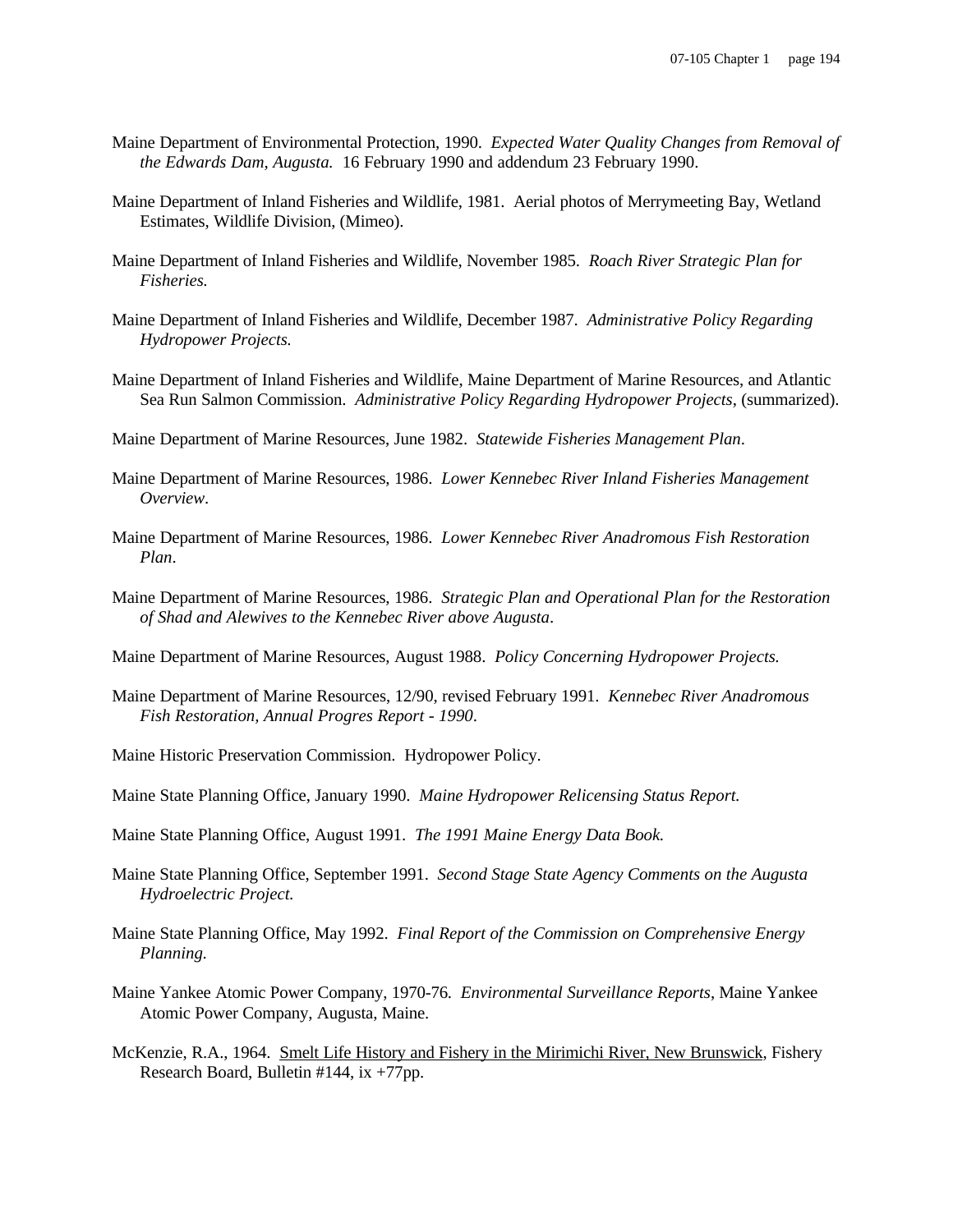North Kennebec Regional Planning Commission, 1974. *Kennebec River Corridor Plan*.

Office of Policy and Legal Analysis, 1990. *Annual Report of the Whitewater Advisory Committee.*

- Peterson, R.H., 1978. *Physical Characteristics of Atlantic Salmon Spawning Gravel in some New Brunswick Streams*, Fisheries and Marine Service Technical Report 785, 28 pp.
- Peterson, R.H., P.G. Days, G.L. Lacrois, and E.T. Garside, 1982. Reproduction in Fish Experiencing Acid and Metal Stress in: *Acid Rain/Fisheries*, American Fishery Society, Bethesda, Maryland, pp.177-196.
- Raleigh, R.F., L.D. Zuckerman, and P.C. Nelson, 1986. *Habitat Suitability Index Models and Instream Flow Suitability Curves: Brown Trout.* U.S. Department of the Interior, Biological Report 82(10.124).
- Rathjen & Miller, 1955. Aspects of the Early Life History of the Striped Bass (*Roccus saxatilis*) in the Hudson River, New York. Fish & Game Journal 4(1): 43-60.
- Robbins, A.P., 1971. *The History of Vassalborough, Maine, 1771-1971*. Maine State Library.
- Shannon & Smith, 1967. Preliminary Observations of the Effect of Temperature on Striped Bass Eggs and Sac Fry. Proc. 21st Annual Conference Southeastern Association of Game and Fish Comm., pp.257- 260.
- Spencer, H.E., 1966. *Merrymeeting Bay Investigations*, Job Completion Report 4-A, Project W-37-R-9, Maine Department of Inland Fisheries and Game, Augusta, Maine.
- Squiers, T.S., 1983. *Evaluation of Spawning Run of Shortnose Sturgeon (Acipenser brevirostrum) in the Androscoggin River, Maine*, Maine Department of Marine Resources.
- Squiers, T.S., 1987. *Kennebec River Anadromous Fish Restoration and Evaluation,* Annual Report, Maine AFC-26-2.
- Squiers, T.S., 1988. *Anadromous Fisheries in the Kennebec River Estuary*, Maine Department of Marine Resources.
- Squiers, T.S. and King, 1990. *Description of the Kennebec River between Augusta and Waterville Prior to Construction of the Augusta Dam*, Maine Department of Marine Resources.
- Squiers, T.S. and M.E. Smith, 1979. *Distribution and Abundance of Shortnose and Atlantic Sturgeon in the Kennebec River Estuary*, Completion Report AFC-19, 1976-1979, 51 pp.
- Squiers, T.S., M.E. Smith, and L.N. Flagg, 1982. *American Shad Enhancement and Status of Sturgeon Stocks in Selected Maine Waters*, Completion Report: Maine AFC-20, 1979-82, 72 pp.
- Squiers, T.S., M.E. Smith, and L.N. Flagg, 1984. Tag Loss and Mortality of Rainbow Smelt Tagged with Floy Anchor Tags. (Note: This is an appendices to Flagg, L.N., 1984; *Evaluation of Anadromous Fish Resources*.)